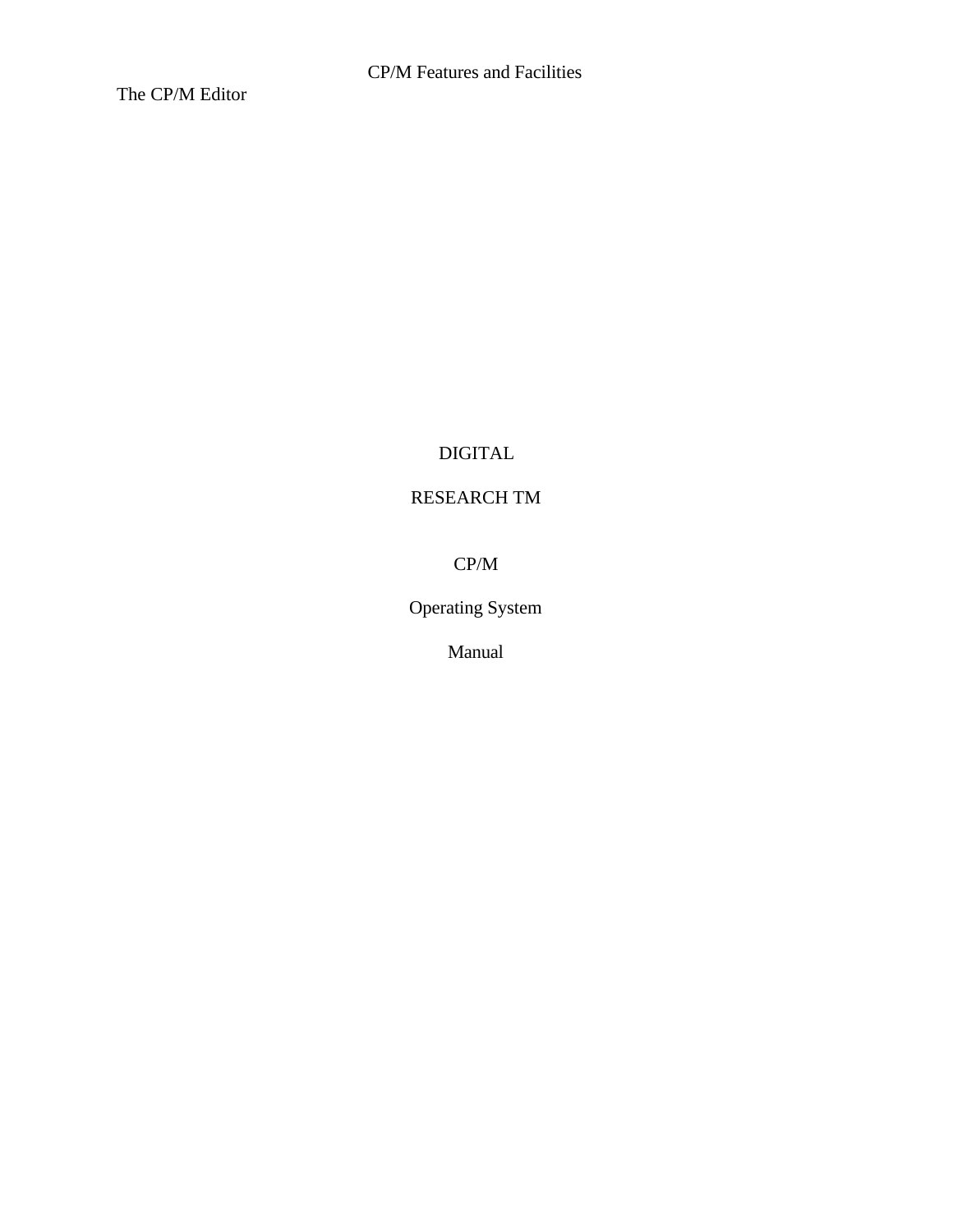#### COPYRIGHT

Copyright C 1976, 1977, 1978, 1979, 1982, and 1983 by Digital Research. All rights reserved. No part of this publication may be reproduced, transmitted, transcribed, stored in a retrieval system, or translated into any language or computer language, in any form or by any means, electronic, mechanical, magnetic, optical, chemical, manual or otherwise, without the prior written permission of Digital Research, Post Office Box 579, Pacific Grove, California 93950.

This manual is, however, tutorial in nature. Thus, the reader is granted permission to include the example programs, either in whole or in part, in his own programs.

#### DISCLAIMER

Digital Research makes no representations or warranties with respect to the contents hereof and specifically disclaims any implied warranties of merchantability or fitness for any particular purpose. Further, Digital Research reserves the right to revise this publication and to make changes from time to time in the content hereof without obligation of Digital Research to notify any person of such revision or changes.

#### TRADEMARKS

CP/M and CP/NET are registered trademarks of Digital Research. ASM, DESPOOL, DDT, LINK-80, MAC, MP/M, PL/1-80 and SID are trademarks of Digital Research. Intel is a registered trademark of Intel Corporation. TI Silent 700 is a trademark of Texas Instruments Incorporated. Zilog and Z80 are registered trademarks of Zilog, Inc.

The CP/M Operating System Manual was printed in the United States of America.

First Edition: 1976 Second Edition: July 1982 Third Edition: September 1983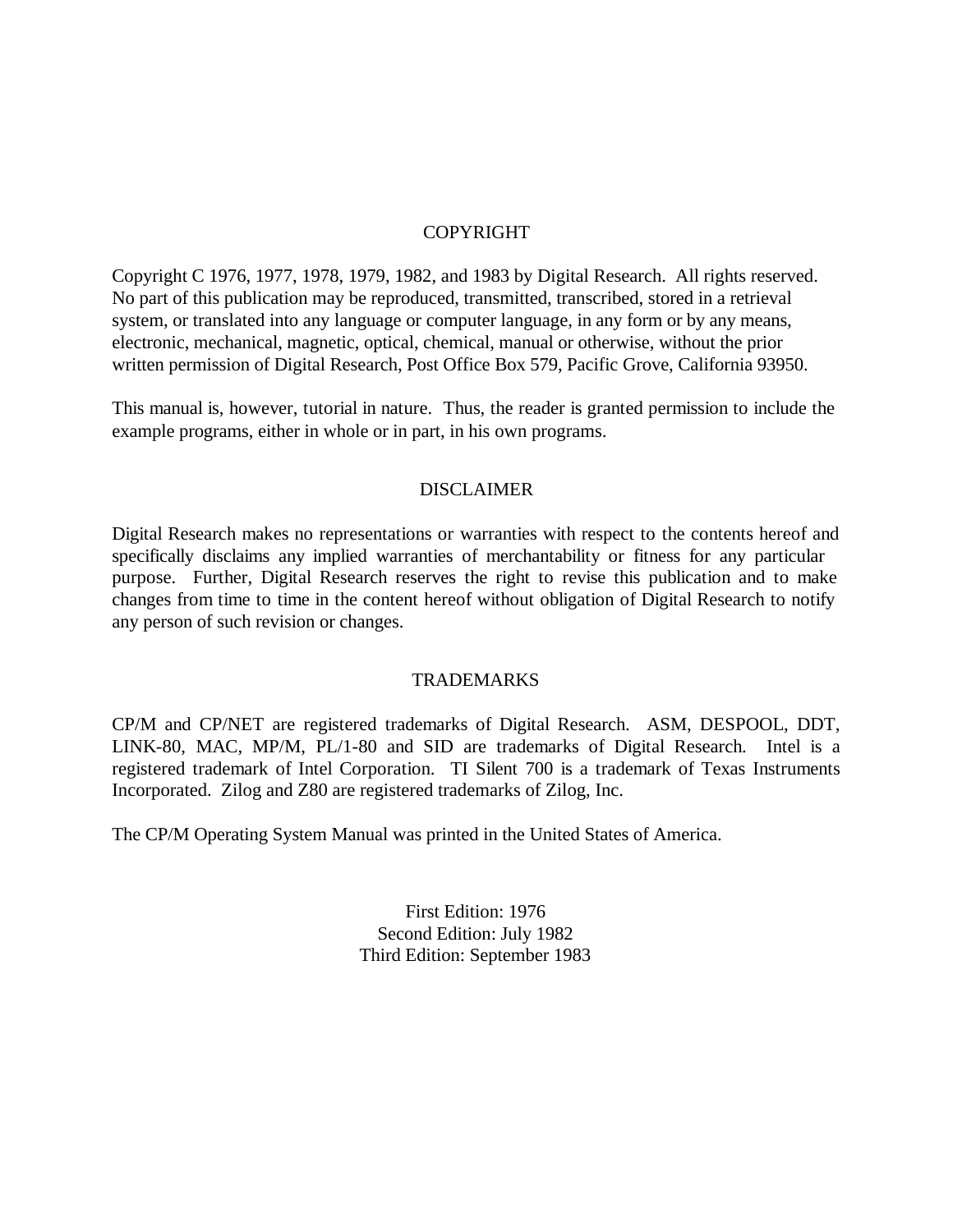## Table of Contents

## 1 CP/M Features and Facilities

| 1.1      |     |       | $1 - 1$                                 |
|----------|-----|-------|-----------------------------------------|
|          | 1.2 |       |                                         |
|          |     |       |                                         |
|          |     |       |                                         |
|          | 1.3 |       |                                         |
|          | 1.4 |       |                                         |
|          |     |       | $1 - 8$                                 |
|          |     |       | $1-9$                                   |
|          |     |       |                                         |
|          |     |       | $1 - 11$<br>1.4.4  SAVE                 |
|          |     |       | $1 - 11$<br>$1.4.5$ TYPE                |
|          |     |       |                                         |
|          | 1.5 |       | Line Editing and Output Control         |
| $1 - 12$ |     |       |                                         |
|          | 1.6 |       | <b>Transient Commands</b>               |
| $1 - 14$ |     |       |                                         |
|          |     | 1.6.1 |                                         |
|          |     | 1.6.2 |                                         |
|          |     | 1.6.3 |                                         |
|          |     | 1.6.4 |                                         |
|          |     | 1.6.5 | ED.                                     |
|          |     | 1.6.6 |                                         |
|          |     | 1.6.7 |                                         |
|          |     | 1.6.8 | <b>DUMP</b>                             |
|          |     | 1.6.9 |                                         |
|          | 1.7 |       |                                         |
|          | 1.8 |       |                                         |
| ED       |     |       |                                         |
|          |     |       |                                         |
|          | 2.1 |       | $2-1$                                   |
|          |     | 2.1.1 | ED Operation<br>$2 - 1$                 |
|          |     | 2.1.2 | Text Transfer Functions<br>$2 - 3$      |
|          |     | 2.1.3 | Mei-norv Buffer Organization<br>$2 - 4$ |
|          |     | 2.1.4 | Line numbers and ED Start Up<br>$2 - 5$ |
|          |     | 2.1.5 | Metnory Buffer Operation<br>$2 - 7$     |
|          |     | 2.1.6 |                                         |
|          |     |       | Introduction                            |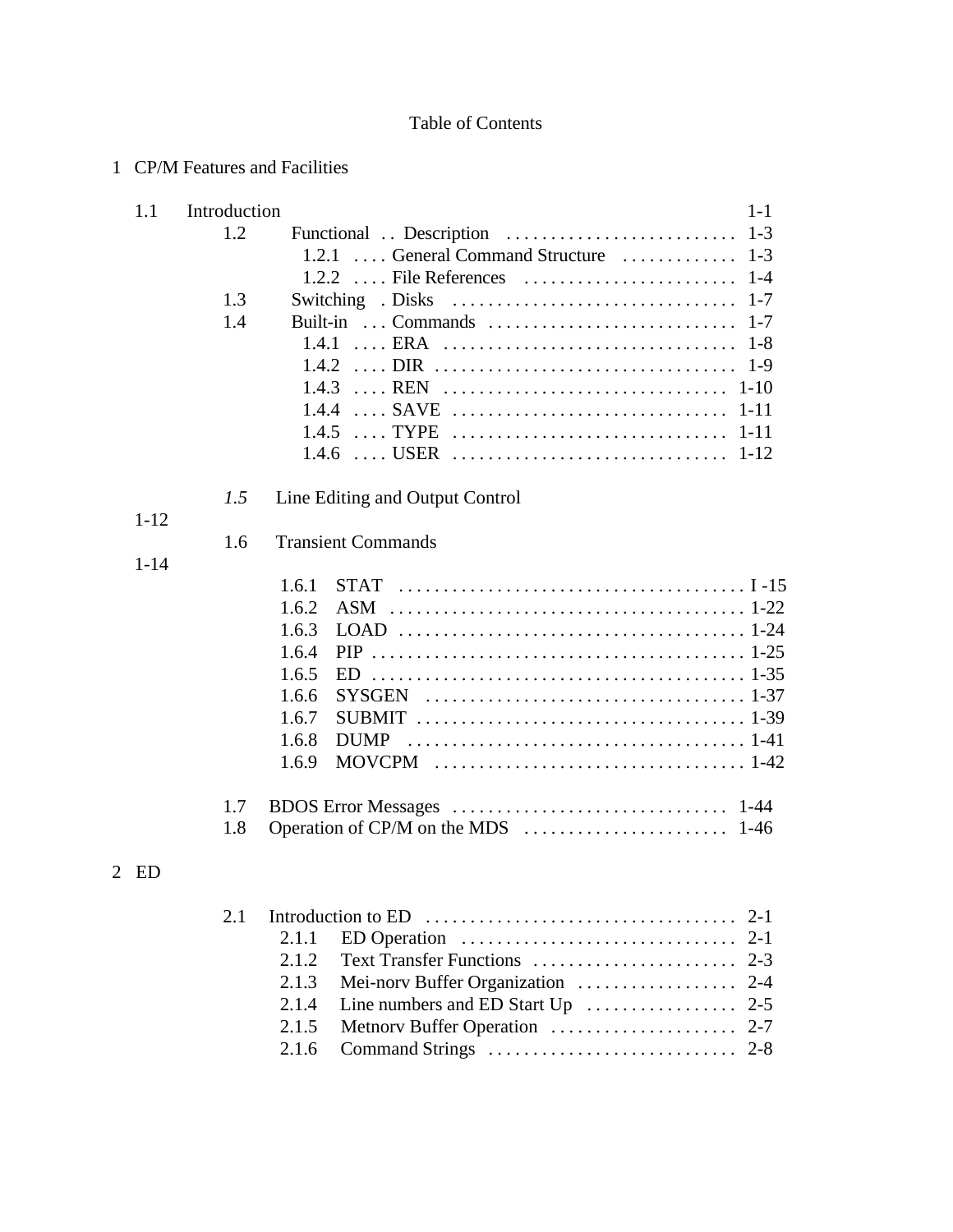|    | 2.1.7 | Text Search and Alteration          | $2 - 11$ |
|----|-------|-------------------------------------|----------|
|    | 2.1.8 | Source Libraries                    | $2 - 15$ |
|    | 2.1.9 | Repetitive Command Execution        | 2-17     |
| 22 |       | ED Error Conditions                 | 2-18     |
|    |       | 2.3 Control Characters and Commands | $2 - 19$ |

# 3 CP/M Assembler

| 3.1 |       | $3-1$                                                                                     |  |  |
|-----|-------|-------------------------------------------------------------------------------------------|--|--|
| 3.2 |       |                                                                                           |  |  |
| 3.3 |       | $3-4$                                                                                     |  |  |
|     | 3.3.1 | Labels $\ldots \ldots \ldots \ldots \ldots \ldots \ldots \ldots \ldots \ldots \ldots$ 3-5 |  |  |
|     | 3.3.2 | Numeric Constants<br>$3 - 5$                                                              |  |  |
|     | 3.3.3 | Reserved Words<br>$3-6$                                                                   |  |  |
|     | 3.3.4 |                                                                                           |  |  |
|     | 3.3.5 | Arithmetic and Logical Operators<br>$3 - 7$                                               |  |  |
|     | 3.3.6 |                                                                                           |  |  |
| 3.4 |       |                                                                                           |  |  |
|     | 3.4.1 | The ORG Directive $\dots \dots \dots \dots \dots \dots \dots$ 3-11                        |  |  |
|     | 3.4.2 |                                                                                           |  |  |
|     | 3.4.3 | The EQU Directive<br>$3-12$                                                               |  |  |
|     | 3.4.4 | The SET Directive<br>$3-13$                                                               |  |  |
|     | 3.4.5 | The IF and ENDIF Directive<br>$3-13$                                                      |  |  |
|     | 3.4.6 | The DB Directive<br>$3 - 15$                                                              |  |  |
|     | 3.4.7 | The DW Directive<br>$3 - 15$                                                              |  |  |
|     | 3.4.8 | $3-16$<br>The DS Directive                                                                |  |  |
| 3.5 |       | $3-16$<br>Operation Codes                                                                 |  |  |
|     | 3.5.1 | Jumps, Calls, and Returns<br>$3-17$                                                       |  |  |
|     | 3.5.2 | $3-19$<br>Immediate Operand Instructions                                                  |  |  |
|     | 3.5.3 | Increment and Decrement Instructions<br>$3 - 20$                                          |  |  |
|     | 3.5.4 | $3 - 21$<br>Data Movement Instructions                                                    |  |  |
|     | 3.5.5 | Arithmetic Logic Unit Operations<br>$3 - 22$                                              |  |  |
|     | 3.5.6 |                                                                                           |  |  |
| 3.6 |       | $3 - 24$                                                                                  |  |  |
| 3.7 |       | $3 - 26$                                                                                  |  |  |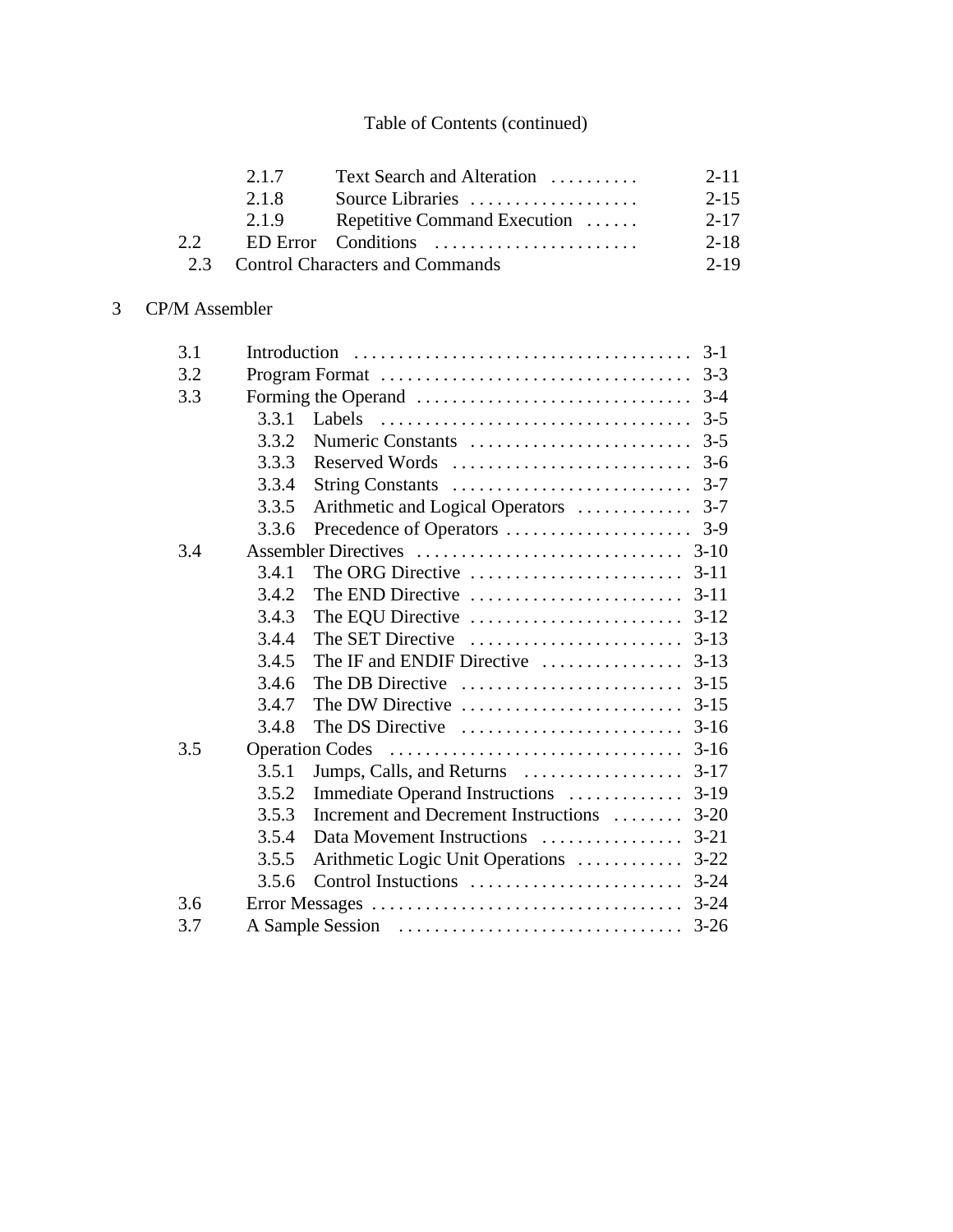# 4 CP/M Dynamic Debugging Tool

| 4.1 | Introduction                |        |                                                                       | $4 - 1$  |
|-----|-----------------------------|--------|-----------------------------------------------------------------------|----------|
| 4.2 | <b>DDT</b> Commands         |        |                                                                       | $4 - 4$  |
|     |                             |        | 4.2.1 The A (Assembly) Command                                        | $4 - 4$  |
|     |                             | 4.2.2  | The D (Display) Command $\dots\dots\dots\dots\dots\dots$              | $4 - 5$  |
|     |                             | 4.2.3  | The F (Fill) Command $\ldots \ldots \ldots \ldots \ldots \ldots$ 4-5  |          |
|     |                             | 4.2.4  | The G $(Go)$ Command $\ldots \ldots \ldots \ldots \ldots \ldots$ 4-6  |          |
|     |                             | 4.2.5  | The I (Input) Command $\dots \dots \dots \dots \dots \dots$           | $4 - 7$  |
|     |                             | 4.2.6  |                                                                       |          |
|     |                             | 4.2.7  | The M (Move) Command $\dots\dots\dots\dots\dots\dots\dots$            | $4 - 8$  |
|     |                             | 4.2.8  |                                                                       |          |
|     |                             | 4.2.9  |                                                                       |          |
|     |                             | 4.2.10 | The T (Trace) Command $\dots \dots \dots \dots \dots \dots \dots$ 4-9 |          |
|     |                             | 4.2.11 |                                                                       |          |
|     |                             | 4.2.12 | The X (Examine) Command $\dots \dots \dots \dots \dots$ 4-10          |          |
| 4.3 | <b>Implementation Notes</b> |        |                                                                       | $4 - 11$ |
| 4.4 | A Sample Program            |        |                                                                       | $4 - 12$ |
|     | CP/M 2 System Interface     |        |                                                                       |          |
|     | 5.1                         |        |                                                                       |          |
|     | 5.2                         |        |                                                                       |          |
|     | 5.3                         |        |                                                                       |          |
|     | 5.4                         |        |                                                                       |          |
|     | 5.5                         |        |                                                                       |          |
|     | 5.6                         |        |                                                                       |          |
|     | $6$ CP/M Alteration         |        |                                                                       |          |

#### 6 CP/M Alteration

| 6.1 |                                                                                         |  |
|-----|-----------------------------------------------------------------------------------------|--|
| 6.2 |                                                                                         |  |
| 6.3 |                                                                                         |  |
| 6.4 | Sample GETSYS and PUTSYS Program  6-11                                                  |  |
| 6.5 | Disk Organization $\ldots \ldots \ldots \ldots \ldots \ldots \ldots \ldots \ldots$ 6-13 |  |
| 6.6 |                                                                                         |  |
| 6.7 |                                                                                         |  |
| 6.8 |                                                                                         |  |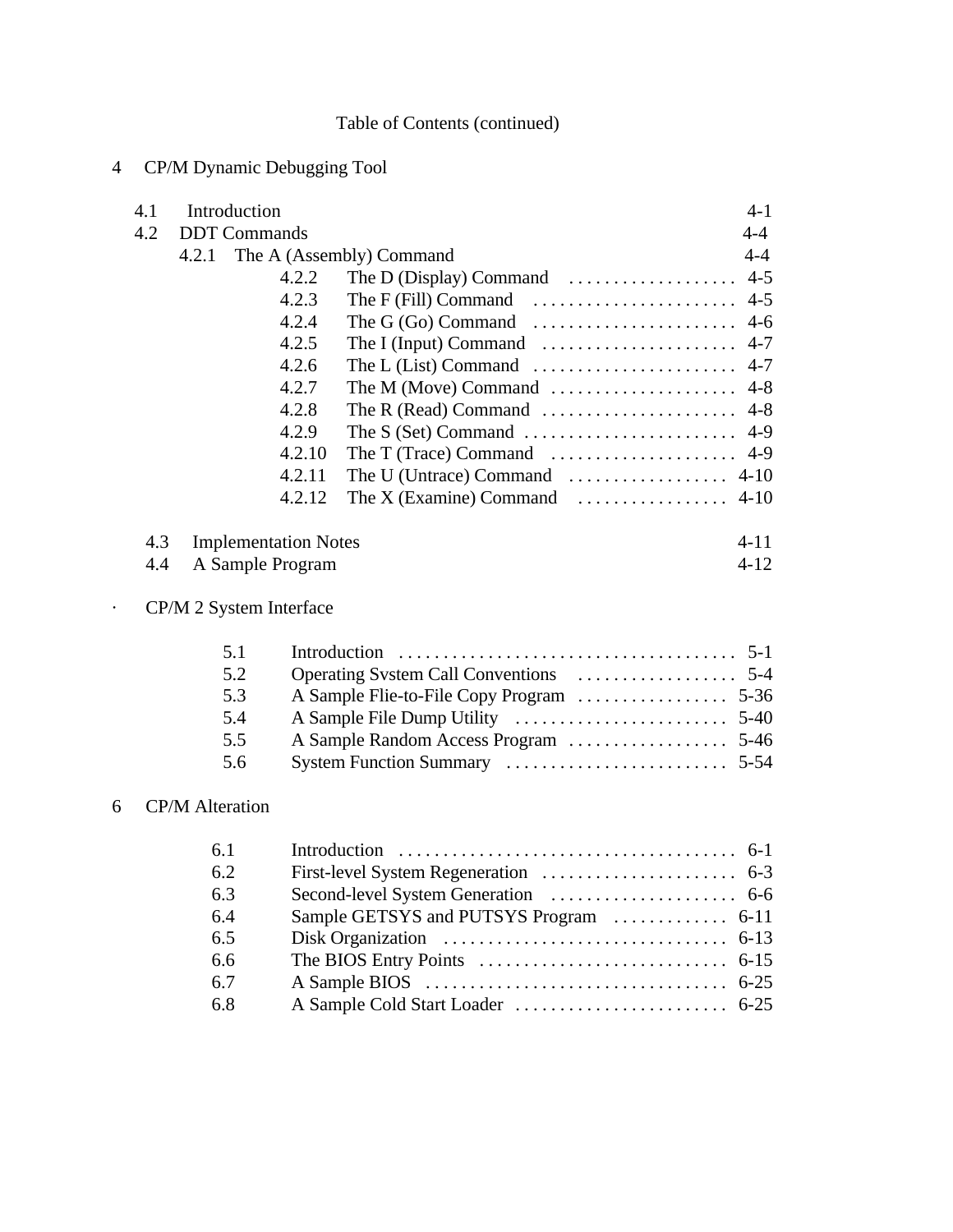## Appendixes

| $\mathbf{A}$   |  |
|----------------|--|
| $\mathbf{B}$   |  |
| $\mathcal{C}$  |  |
| D              |  |
| E              |  |
| $\overline{F}$ |  |
| G              |  |
| H              |  |
|                |  |

## Tables

| $1 - 1$ |  |
|---------|--|
| $1 - 2$ |  |
| $1 - 3$ |  |
| $1 - 4$ |  |
| $2 - 1$ |  |
| $2 - 2$ |  |
| $2 - 3$ |  |
| $2 - 4$ |  |
| $2 - 5$ |  |
| $2-6$   |  |
| $3-1$   |  |
| $3-2$   |  |
| $3 - 3$ |  |
| $3-4$   |  |
| $3-5$   |  |
| $3-6$   |  |
|         |  |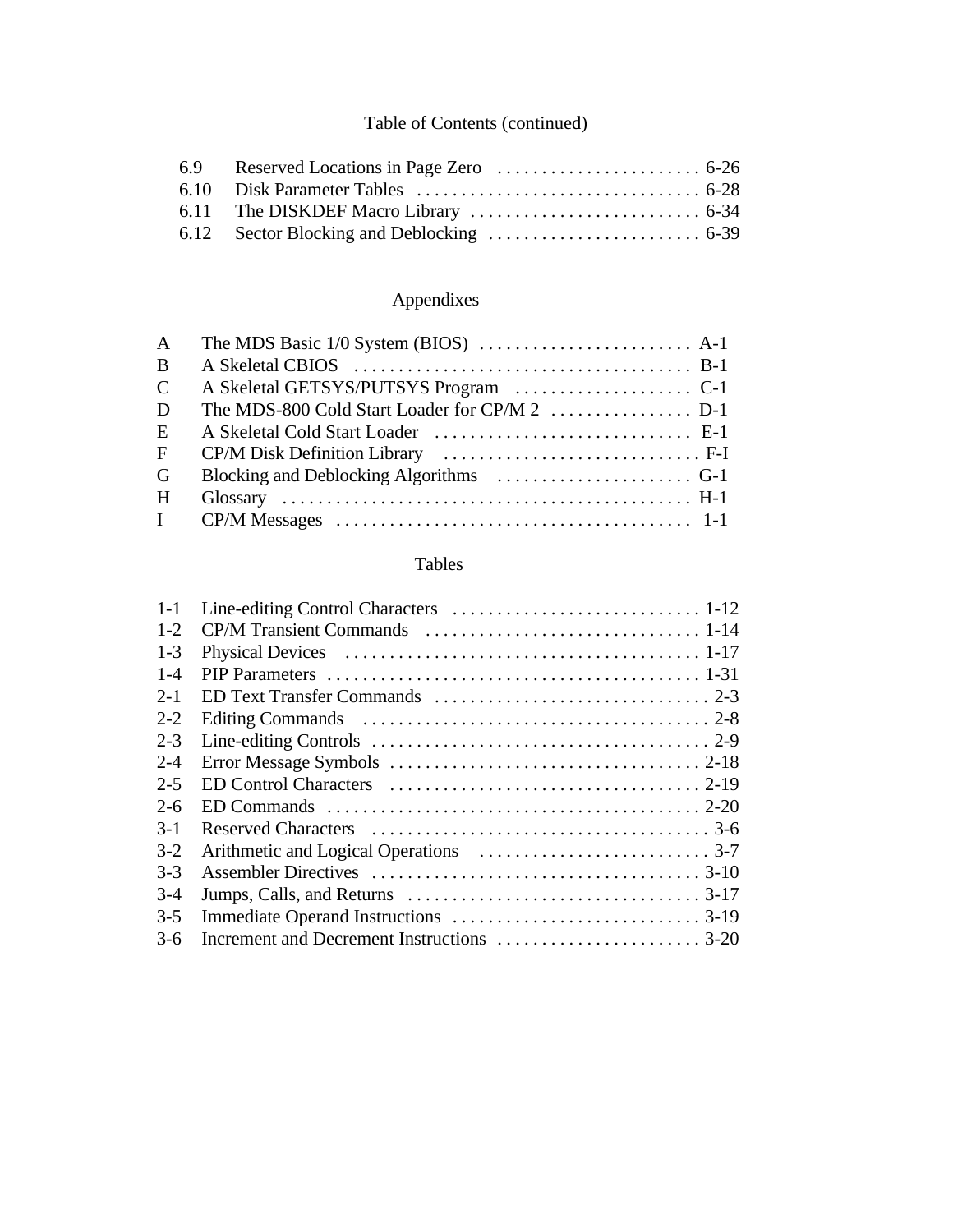| $3 - 7$  |  |
|----------|--|
| $1 - 1$  |  |
| $3-9$    |  |
| $3-10$   |  |
| $4-1$    |  |
| $4 - 2$  |  |
| $4 - 3$  |  |
| $5 - 1$  |  |
| $5 - 2$  |  |
| $5 - 3$  |  |
| $6-1$    |  |
| $6 - 2$  |  |
| $6 - 3$  |  |
| $6-4$    |  |
| $6 - 5$  |  |
| $6 - 6$  |  |
| $6 - 7$  |  |
| $6 - 8$  |  |
| $6-9$    |  |
| $6 - 10$ |  |

# Figures

| 2-1 Overall ED Operation $\ldots \ldots \ldots \ldots \ldots \ldots \ldots \ldots \ldots \ldots \ldots$ 2-2 |  |
|-------------------------------------------------------------------------------------------------------------|--|
|                                                                                                             |  |
|                                                                                                             |  |
|                                                                                                             |  |
|                                                                                                             |  |
|                                                                                                             |  |
|                                                                                                             |  |
|                                                                                                             |  |
|                                                                                                             |  |
|                                                                                                             |  |
|                                                                                                             |  |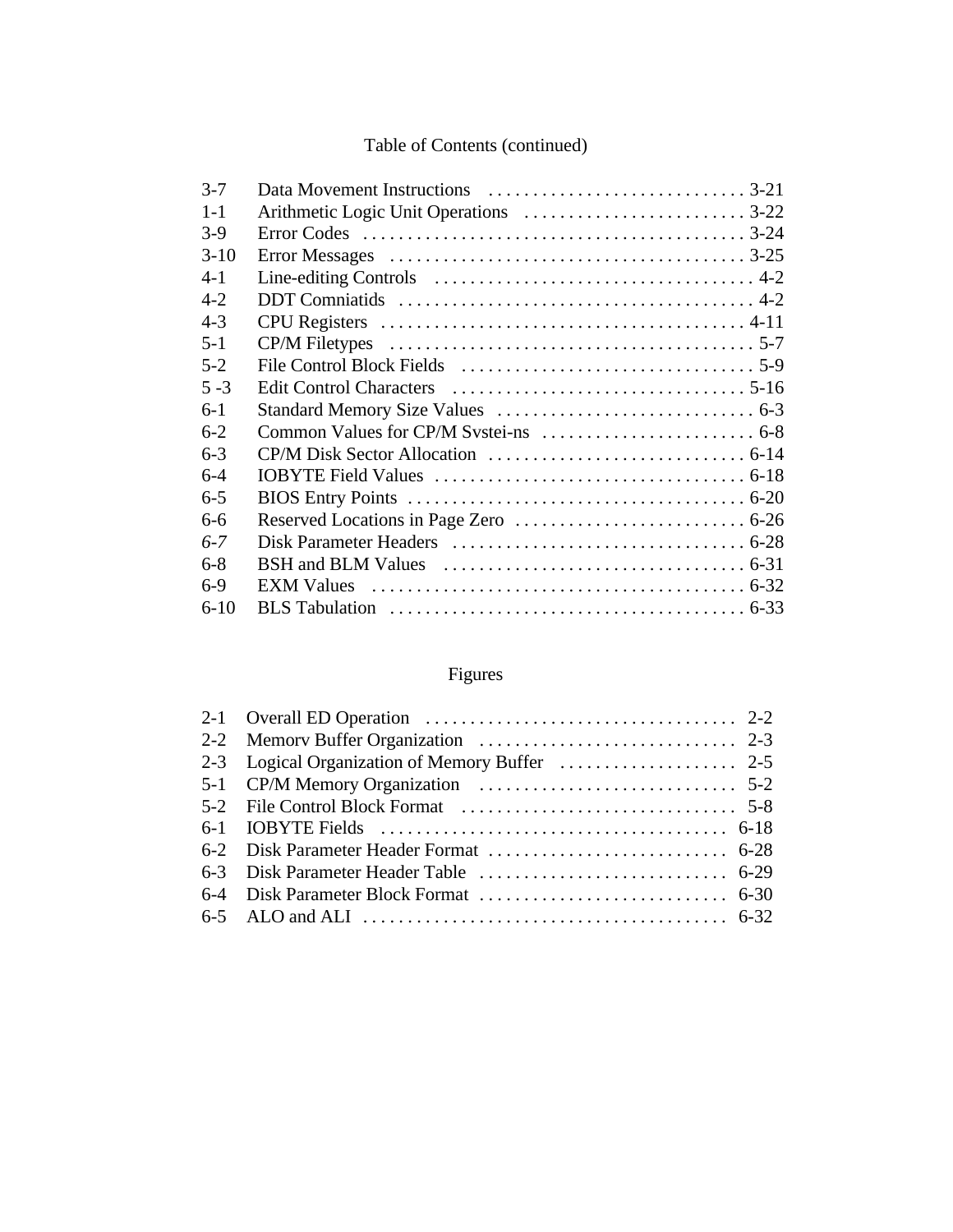#### **Section 1 CP/M Features and Facilities**

#### **1.1 Introduction**

CP/M is a monitor control program for microcomputer system development that uses floppy disks or Winchester hard disks for backup storage. Using a computer system based on the Intel 8080 microcomputer, CP/M provides an environment for program construction, storage, and editing, along with assembly and program checkout facilities. CP/M can be easily altered to execute with any computer configuration that uses a Zilog Z80 or an Intel 8080 Central Processing Unit (CPU) and has at least 20K bytes of main memory with up to 16 disk drives. A detailed discussion of the modifications required for any particular hardware environment is given in Section 6. Although the standard Digital Research version operates on a single-density Intel MDS 800, several different hardware manufacturers support their own input-output (I/O) drivers for CP/M.

The CP/M monitor provides rapid access to programs through a comprehensive file management package. The file subsystem supports a named file structure, allowing dynamic allocation of file space as well as sequential and random file access. Using this file system, a large number of programs can be stored in both source and machine executable form.

CP/M 2 is a high-performance, single console operating system that uses table-driven techniques to allow field reconfiguration to match a wide variety of disk capacities. All fundamental file restrictions are removed, maintaining upward compatibility from previous versions of release 1.

Features of CP/M 2 include field specification of one to sixteen logical drives, each containing up to eight megabytes. Any particular file can reach the full drive size with the capability of expanding to thirty-two megabytes in future releases. The directory size can be field-configured to contain any reasonable number of entries, and each file is optionally tagged with Read-Only and system attributes. Users of CP/M 2 are physically separated by user numbers, with facilities for file copy operations from one user area to another. Powerful relative-record random access functions are present in CP/M 2 that provide direct access to any of the 65536 records of an eight-megabyte file.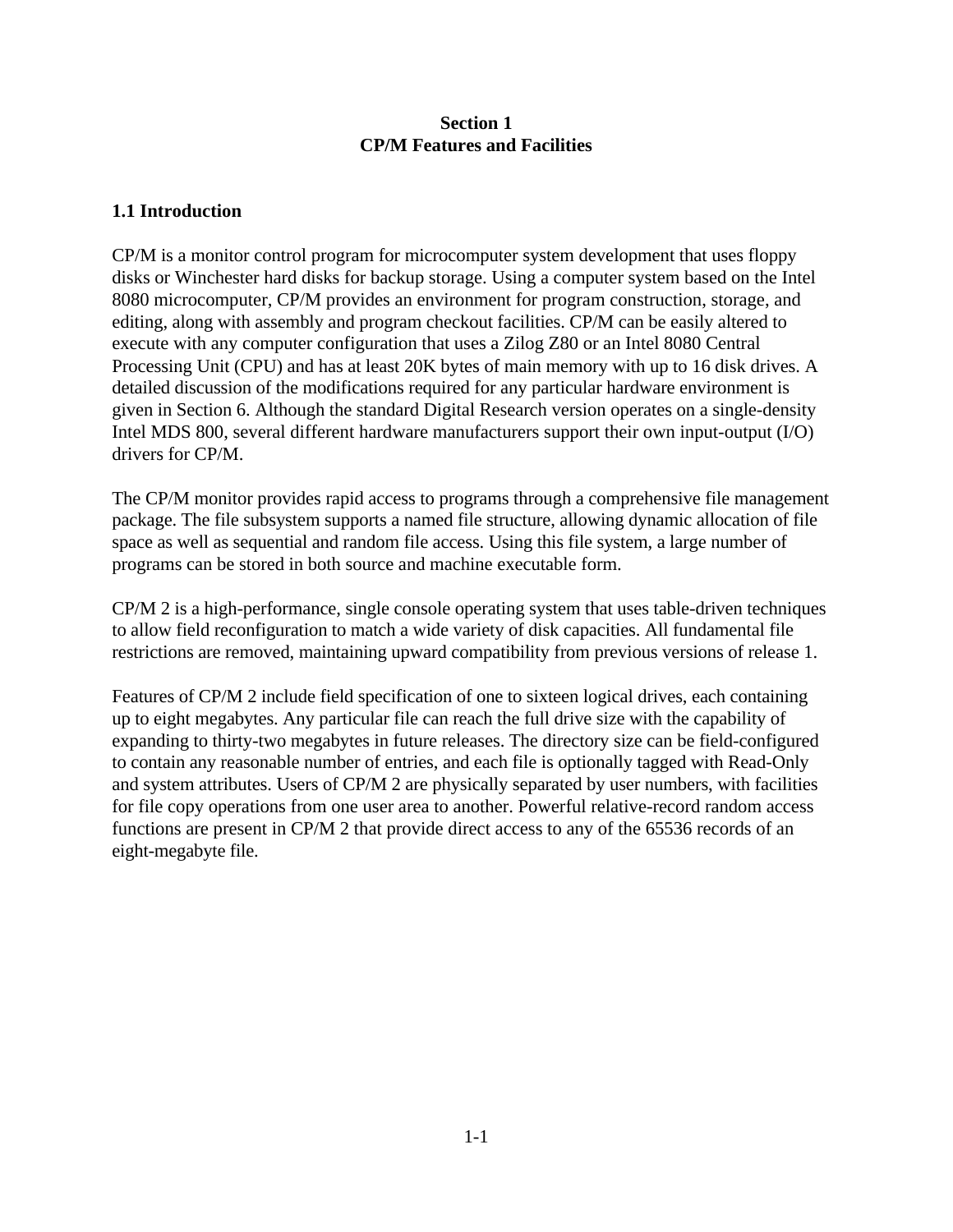CP/M also supports ED, a powerful context editor, ASM, an Intel-compatible assembler, and DDT, debugger subsystems. Optional software includes a powerful Intel-compatible macro assembler, symbolic debugger, along with various high-level languages. When coupled with CP/M's Console Command Processor (CCP), the resulting facilities equal or exceed similar large computer facilities.

CP/M is logically divided into several distinct parts:

 -BIOS (Basic I/O System), hardware-dependent -BDOS (Basic Disk Operating System) -CCP (Console Command Processor) -TPA (Transient Program Area)

The BIOS provides the primitive operations necessary to access the disk drives and to interface standard peripherals: teletype, CRT, paper tape reader/punch, and user-defined peripherals. You can tailor peripherals for any particular hardware environment by patching this portion of CP/M. The BDOS provides disk management by controlling one or more disk drives containing independent file directories. The BDOS implements disk allocation strategies that provide fully dynamic file construction while minimizing head movement across the disk during access. The BDOS has entry points that include the following primitive operations, which the program accesses:

-SEARCH looks for a particular disk file by name.

- -OPEN opens a file for further operations.
- -CLOSE closes a file after processing.
- -RENAME changes the name of a particular file.
- -READ reads a record from a particular file.
- -WRITE writes a record to a particular file.
- -SELECT selects a particular disk drive for further operations.

The CCP provides a symbolic interface between your console and the remainder of the CP/M system. The CCP reads the console device and processes commands, which include listing the file directory, printing the contents of files, and controlling the operation of transient programs, such as assemblers, editors, and debuggers. The standard commands that are available in the CCP are listed in Section 1.2.1.

The last segment of CP/M is the area called the Transient Program Area (TPA). The TPA holds programs that are loaded from the disk under command of the CCP. During program editing, for example, the TPA holds the CP/M text editor machine code and data areas. Similarly, programs created under CP/M can be checked out by loading and executing these programs in the TPA.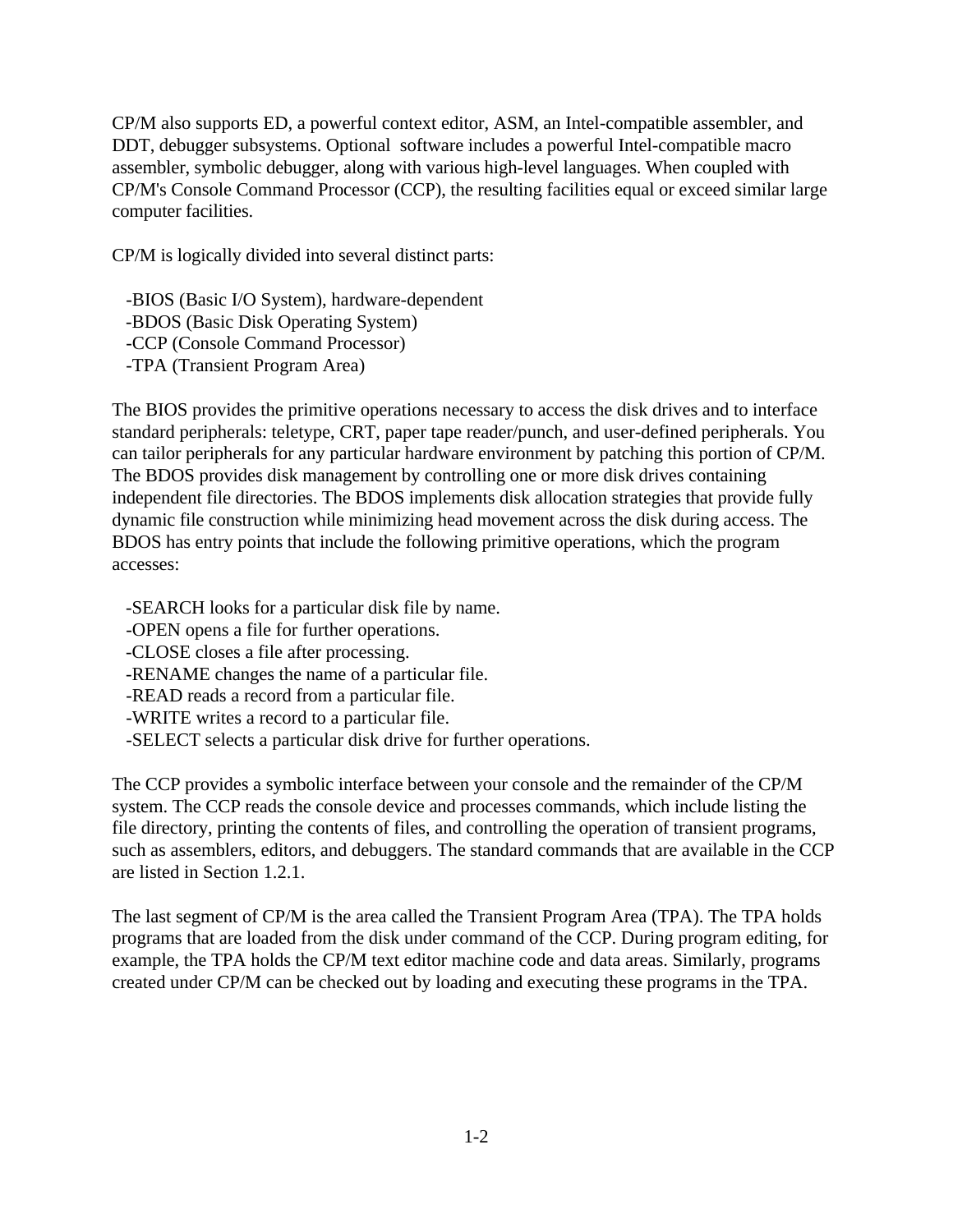Any or all of the CP/M component subsystems can be overlaid by an executing program. That is, once a user's program is loaded into the TPA, the CCP, BDOS, and BIOS areas can be used as the program's data area. A bootstrap loader is programmatically accessible whenever the BIOS portion is not overlaid; thus, the user program need only branch to the bootstrap loader at the end of execution and the complete CP/M monitor is reloaded from disk.

The CP/M operating system is partitioned into distinct modules, including the BIOS portion that defines the hardware environment in which CP/M is executing. Thus, the standard system is easily modified to any nonstandard environment by changing the peripheral drivers to handle the custom system.

## **1.2 Functional Description**

You interact with CP/M primarily through the CCP, which reads and interprets commands entered through the console. In general, the CCP addresses one of several disks that are on-line. The standard system addresses up to sixteen different disk drives. These disk drives are labeled A through P. A disk is logged-in if the CCP is currently addressing the disk. To clearly indicate which disk is the currently logged disk, the CCP always prompts the operator with the disk name followed by the symbol >, indicating that the CCP is ready for another command. Upon initial start-up, the CP/M system is loaded from disk A, and the CCP displays the following message:

### CP/M VER x.x

where x.x is the CP/M version number. All CP/M systems are initially set to operate in a 20K memory space, but can be easily reconfigured to fit any memory size on the host system (see Section 1.6.9). Following system sign-on, CP/M automatically logs in disk A, prompts you with the symbol A>, indicating that CP/M is currently addressing disk A, and waits for a command. The commands are implemented at two levels: built-in commands and transient commands.

### **1.2.1 General Command Structure**

Built-in commands are a part of the CCP program, while transient commands are loaded into the TPA from disk and executed. The following are built-in commands:

- -ERA erases specified files.
- -DIR lists filenames in the directory.
- -REN renames the specified file.
- -SAVE saves memory contents in a file.
- -TYPE types the contents of a file on the logged disk.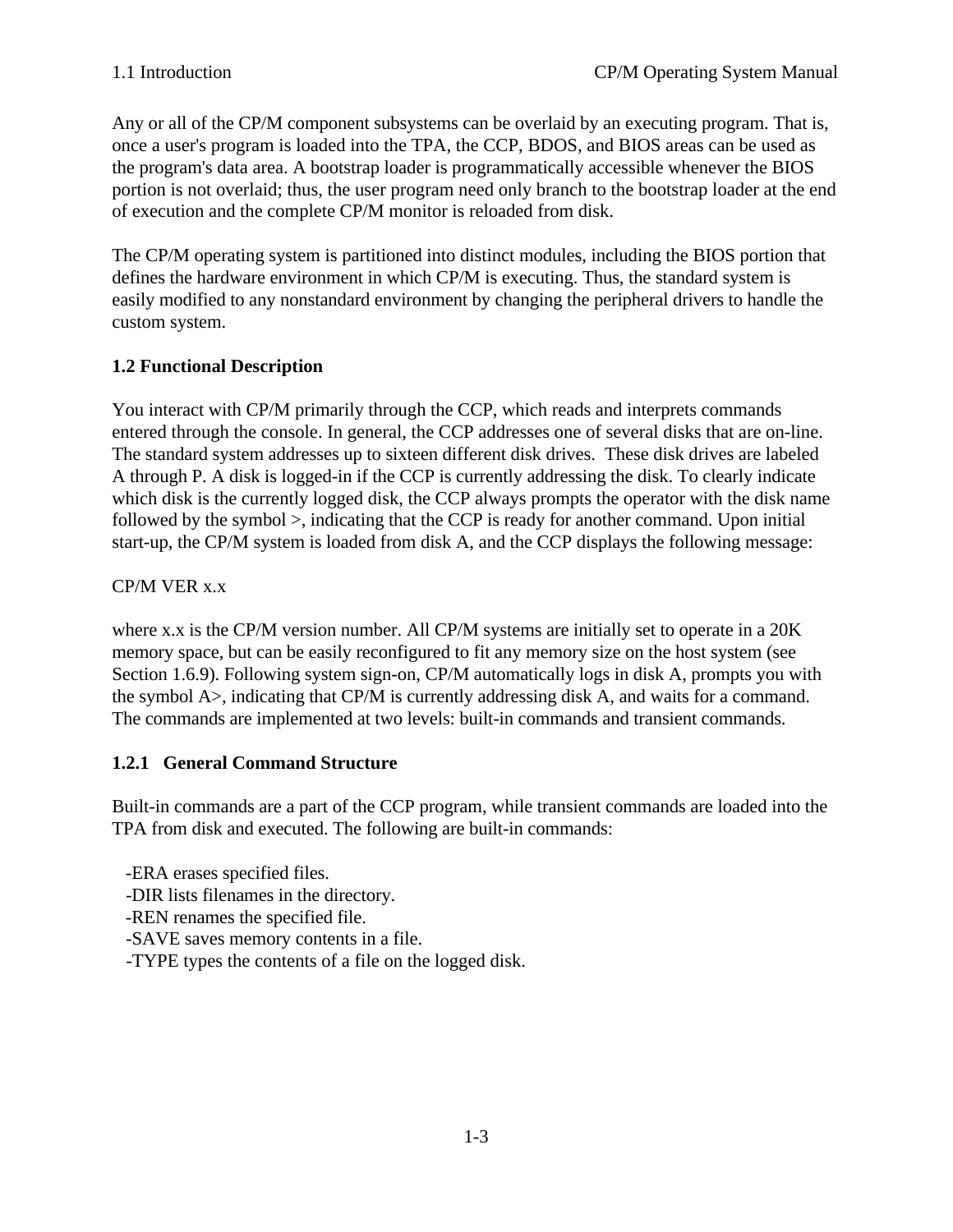Most of the commands reference a particular file or group of files. The form of a file reference is specified in Section 1.2.2.

### **1.2.2 File References**

A file reference identifies a particular file or group of files on a particular disk attached to CP/M. These file references are either unambiguous (ufn) or ambiguous (afn). An unambiguous file reference uniquely identifies a single file, while an ambiguous file reference is satisfied by a number of different files.

File references consist of two parts: the primary filename and the filetype. Although the filetype is optional, it usually is generic. For example, the filetype ASM is used to denote that the file is an assembly language source file, while the primary filename distinguishes each particular source file. The two names are separated by a period, as shown in the following example:

filename.typ

In this example, filename is the primary filename of eight characters or less, and typ is the filetype of no more than three characters. As mentioned above, the name

filename

is also allowed and is equivalent to a filetype consisting of three blanks. The characters used in specifying an unambiguous file reference cannot contain any of the following special characters:

 $\langle \rangle$ .,;:=?\*[]%|()/\

while all alphanumerics and remaining special characters are allowed.

An ambiguous file reference is used for directory search and pattern matching. The form of an ambiguous file reference is similar to an unambiguous reference, except the symbol ? can be interspersed throughout the primary and secondary names. In various commands throughout CP/M, the ? symbol matches any character of a filename in the ? position. Thus, the ambiguous reference

X?Z.C?M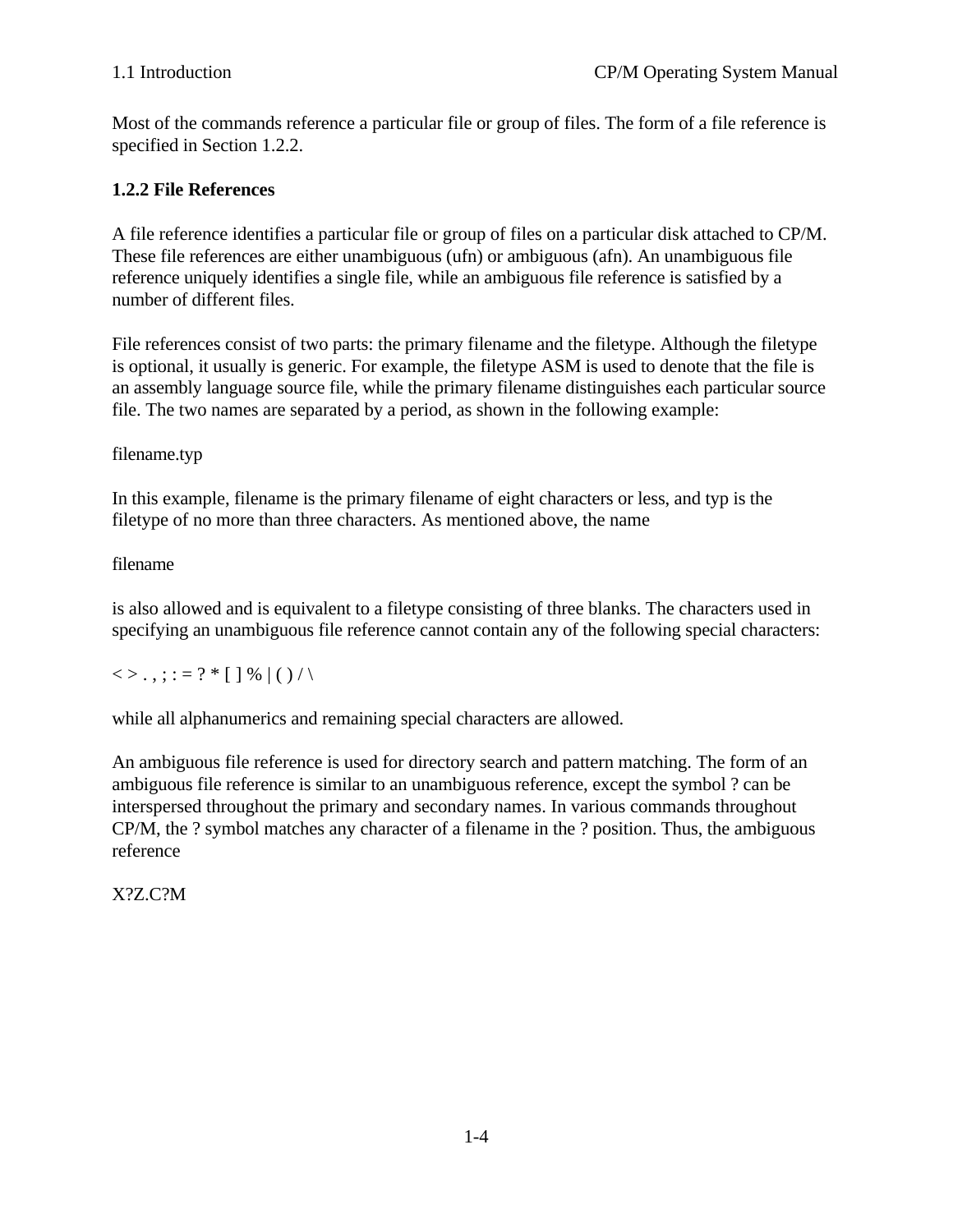matches the following unambiguous filenames

XYZ.COM

and

X3Z.CAM

The wildcard character can also be used in an ambiguous file reference. The \* character replaces all or part of a filename or filetype. Note that

\*.\*

equals the ambiguous file reference

????????.???

while

filename.\*

and

\*.typ

are abbreviations for

filename.???

and

????????.typ

respectively. As an example,

A> $DIR$ <sup>\*,\*</sup>

is interpreted by the CCP as a command to list the names of all disk files in the directory. The following example searches only for a file by the name X.Y:

A>DIR X.Y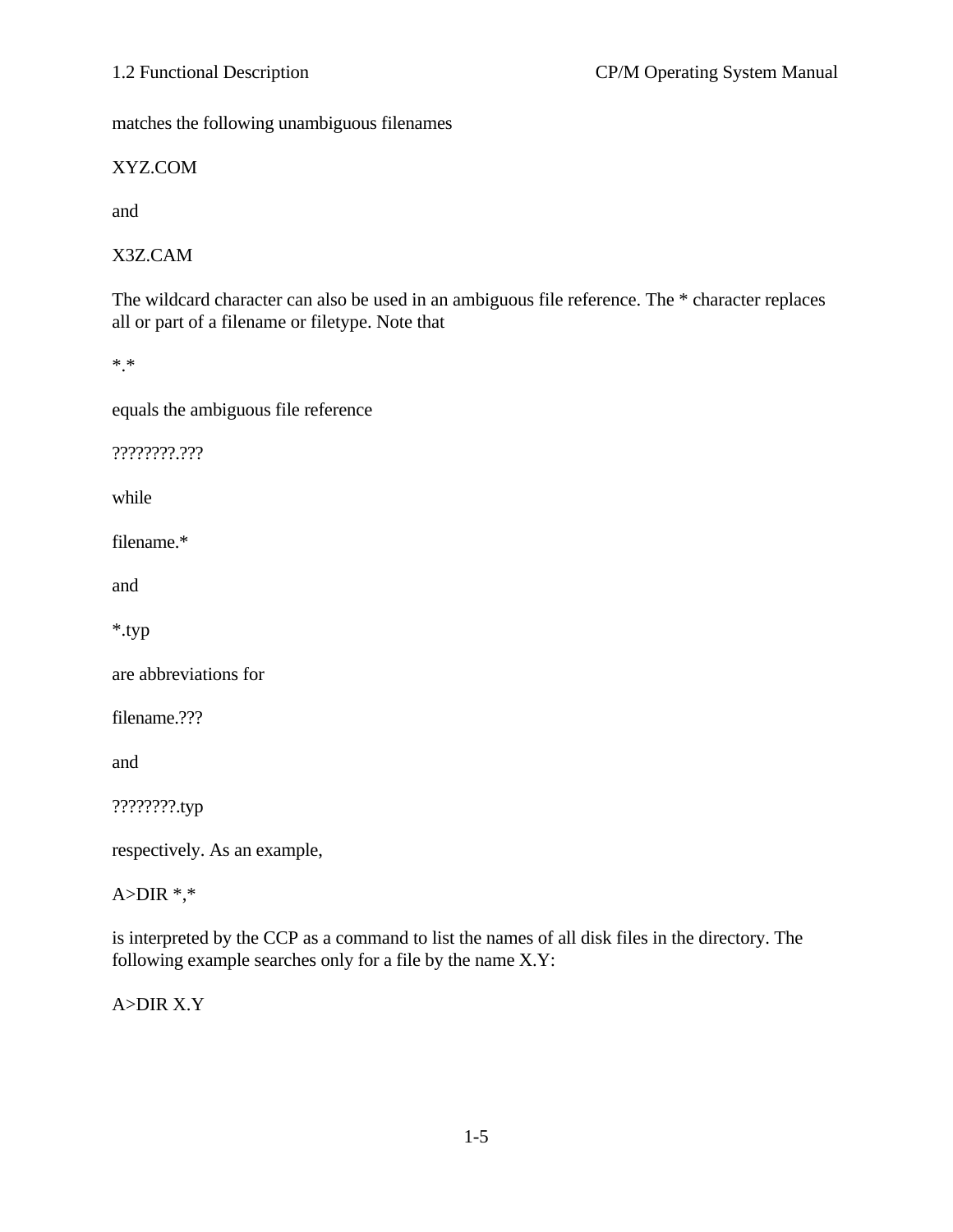Similarly, the command

#### A>DIR X?Y.C?M

causes a search for all unambiguous filenames on the disk that satisfy this ambiguous reference.

The following file references are valid unambiguous file references:

X X.Y XYZ XYZ.COM GAMMA GAMMA.1

As an added convenience, the programmer can generally specify the disk drive name along with the filename. In this case, the drive name is given as a letter A through P followed by a colon (:). The specified drive is then logged-in before the file operation occurs. Thus, the following are valid file references with disk name prefixes:

A:X.Y P:XYZ.COM B:XYZ B:X.A?M C:GAMMA C:\*.ASM

All alphabetic lower-case letters in file and drive names are translated to upper-case when they are processed by the CCP.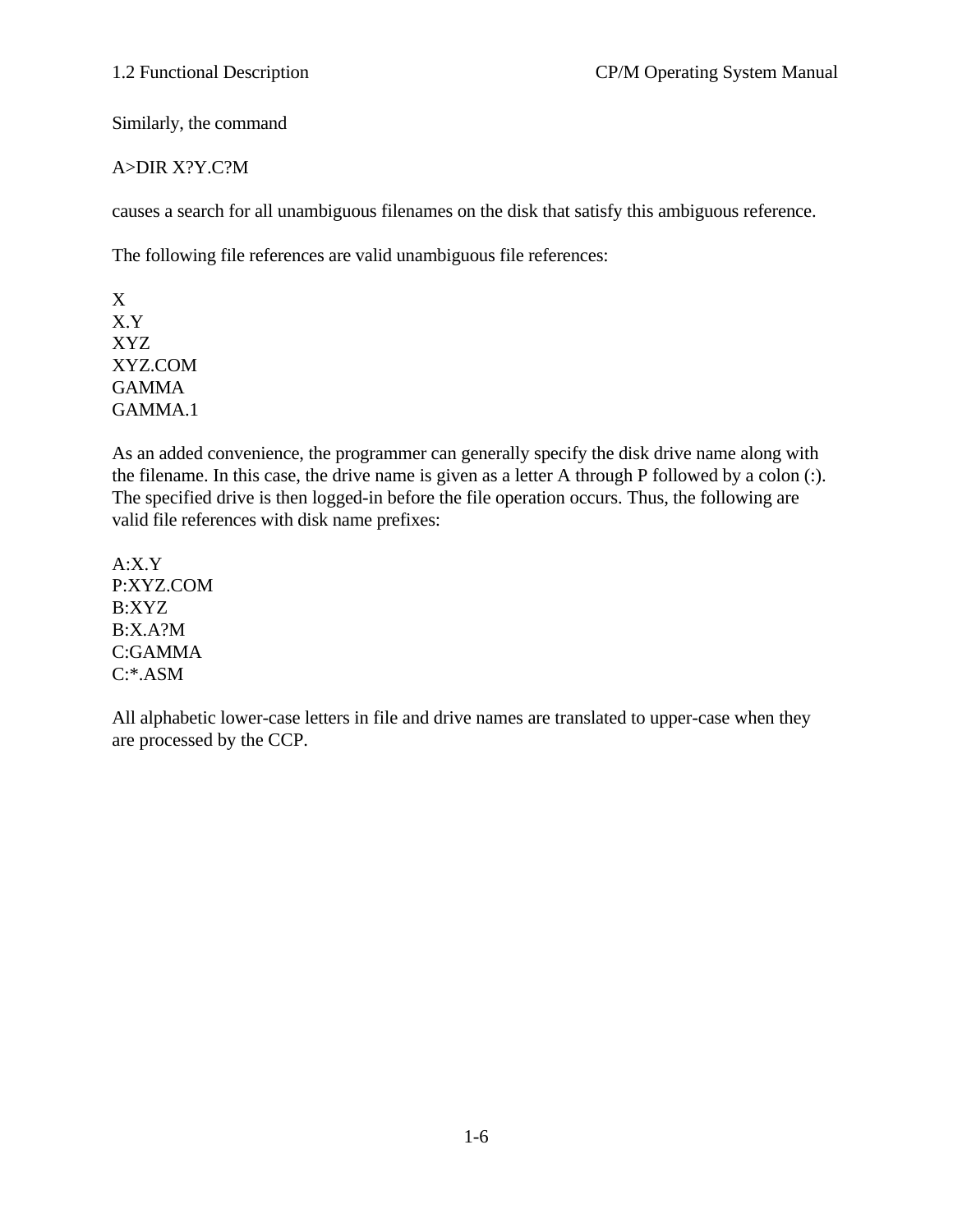## **1.3 Switching Disks**

The operator can switch the currently logged disk by typing the disk drive name, A through P, followed by a colon when the CCP is waiting for console input. The following sequence of prompts and commands can occur after the CP/M system is loaded from disk  $A$ :

CP/M VER 2.2 A>DIR List all files on disk A. A:SAMPLE ASM SAMPLE PRN A>B: Switch to disk B. B>DIR \*.ASM List all ASM files on B. B:DUMP ASM FILES ASM B>A: Switch back to A.

### **1.4 Built-in Commands**

The file and device reference forms described can now be used to fully specify the structure of the built-in commands. Assume the following abbreviations in the description below:

ufn unambiguous file reference afn ambiguous file reference

Recall that the CCP always translates lower-case characters to upper-case characters internally. Thus, lower-case alphabetics are treated as if they are upper-case in command names and file references.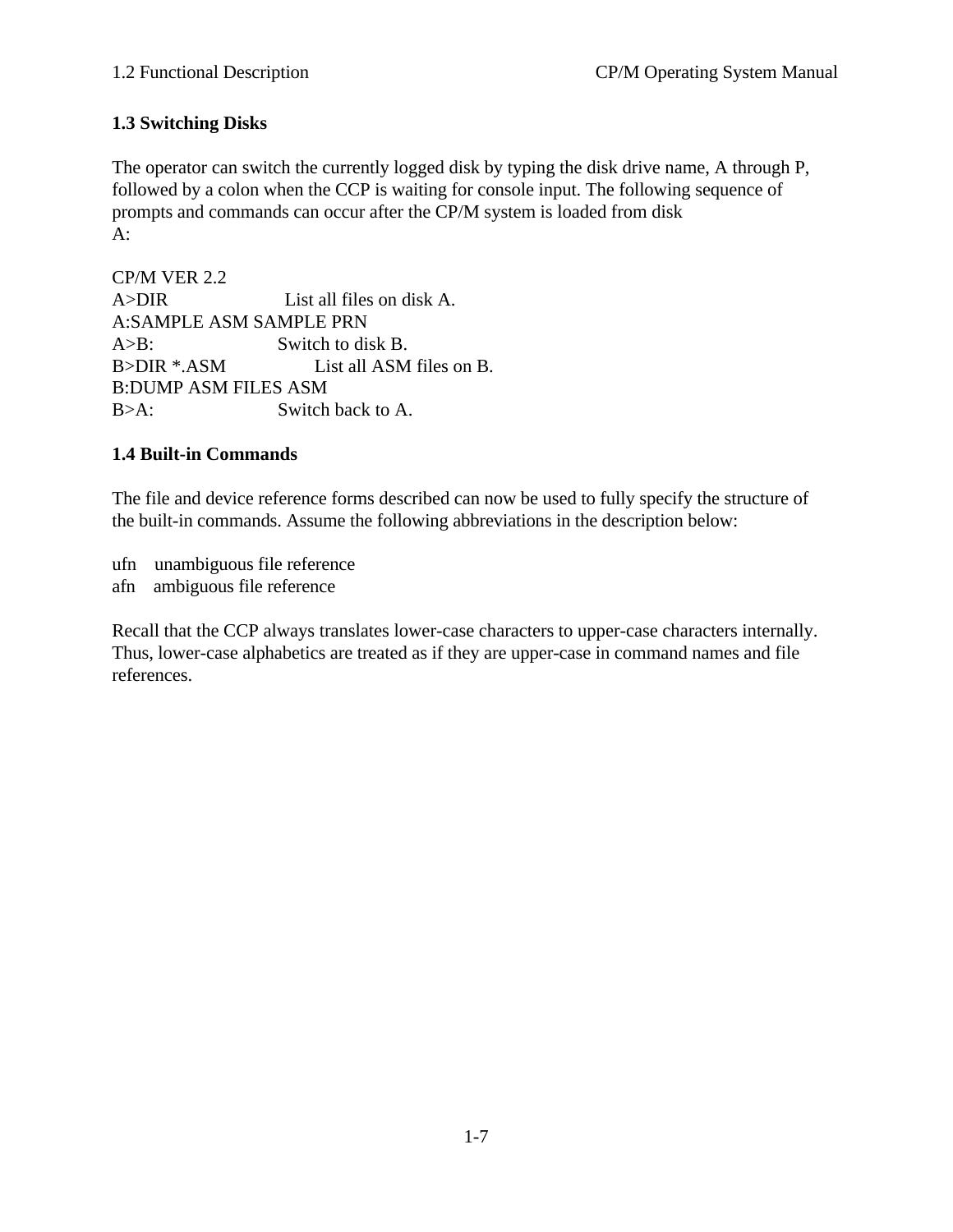### **1.4.1 ERA Command**

Syntax:

ERA afn

The ERA (erase) command removes files from the currently logged-in disk, for example, the disk name currently prompted by CP/M preceding the >. The files that are erased are those that satisfy the ambiguous file reference afn. The following examples illustrate the use of ERA:

| ERA X.Y     | The file named X.Y on the currently logged disk is removed from the disk<br>directory and the space is returned.                   |  |
|-------------|------------------------------------------------------------------------------------------------------------------------------------|--|
| ERA $X.*$   | All files with primary name X are removed from the current disk.                                                                   |  |
| ERA *.ASM   | All files with secondary name ASM are removed from the current disk.                                                               |  |
| ERA X?Y.C?M | All files on the current disk that satisfy the ambiguous reference X?Y.C?M<br>are deleted.                                         |  |
| $ERA$ *.*   | Erase all files on the current disk. In this case, the CCP prompts the<br>console with the message                                 |  |
|             | ALL FILES (Y/N)?                                                                                                                   |  |
|             | which requires a Y response before files are actually removed.                                                                     |  |
| ERA B:*.PRN | All files on drive B that satisfy the ambiguous reference ????????.PRN are<br>deleted, independently of the currently logged disk. |  |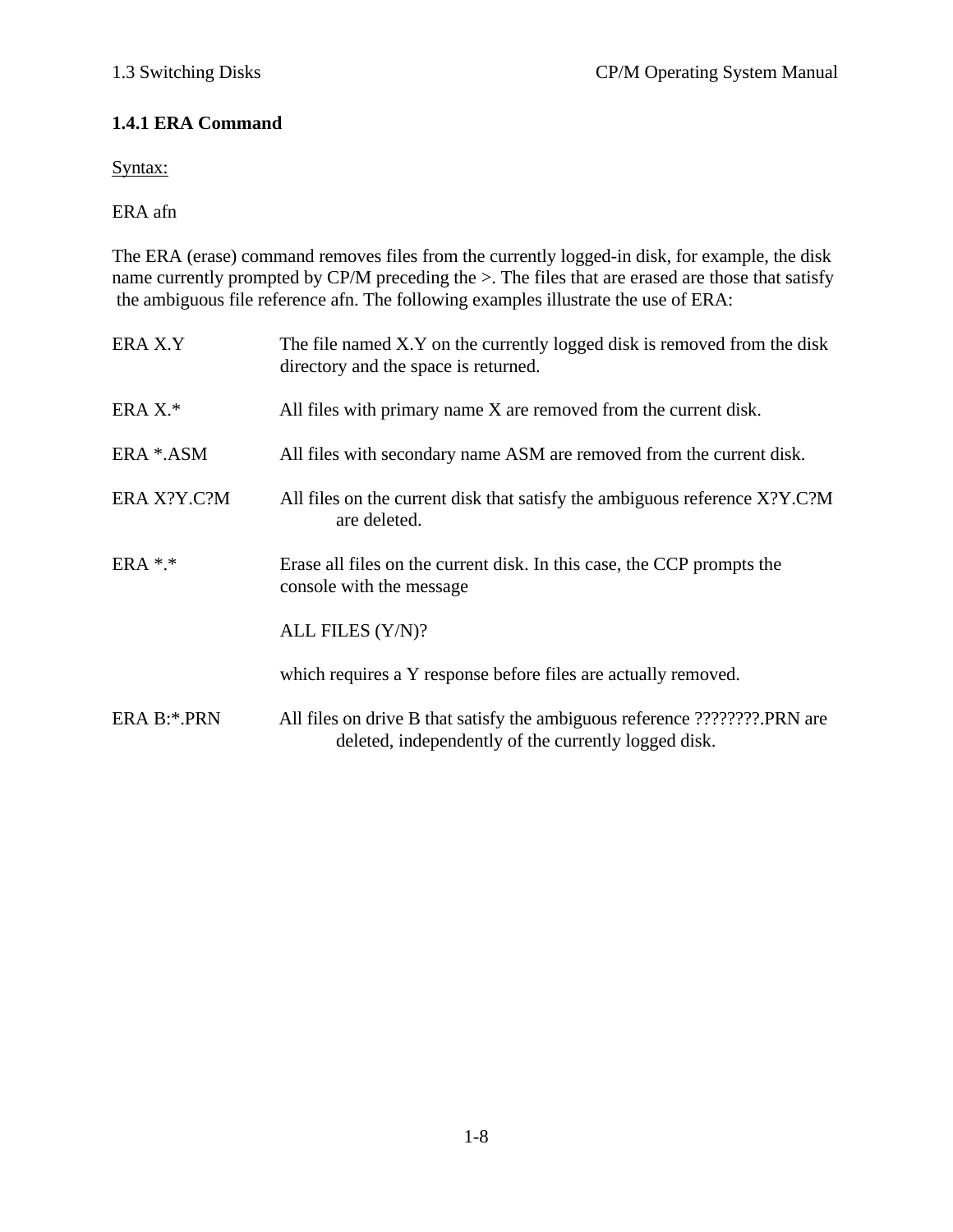## **1.4.2 DIR Command**

Syntax:

DIR afn

The DIR (directory) command causes the names of all files that satisfy the ambiguous filename afn to be listed at the console device. As a special case, the command

DIR

lists the files on the currently logged disk (the command DIR is equivalent to the command DIR \*.\*). The following are valid DIR commands:

DIR X.Y DIR X?Y.C?M DIR ??.Y

Similar to other CCP commands, the afn can be preceded by a drive name. The following DIR commands cause the selected drive to be addressed before the directory search takes place:

DIR B: DIR B:X.Y DIR B:\*.A?M

If no files on the selected disk satisfy the directory request, the message NO FILE appears at the console.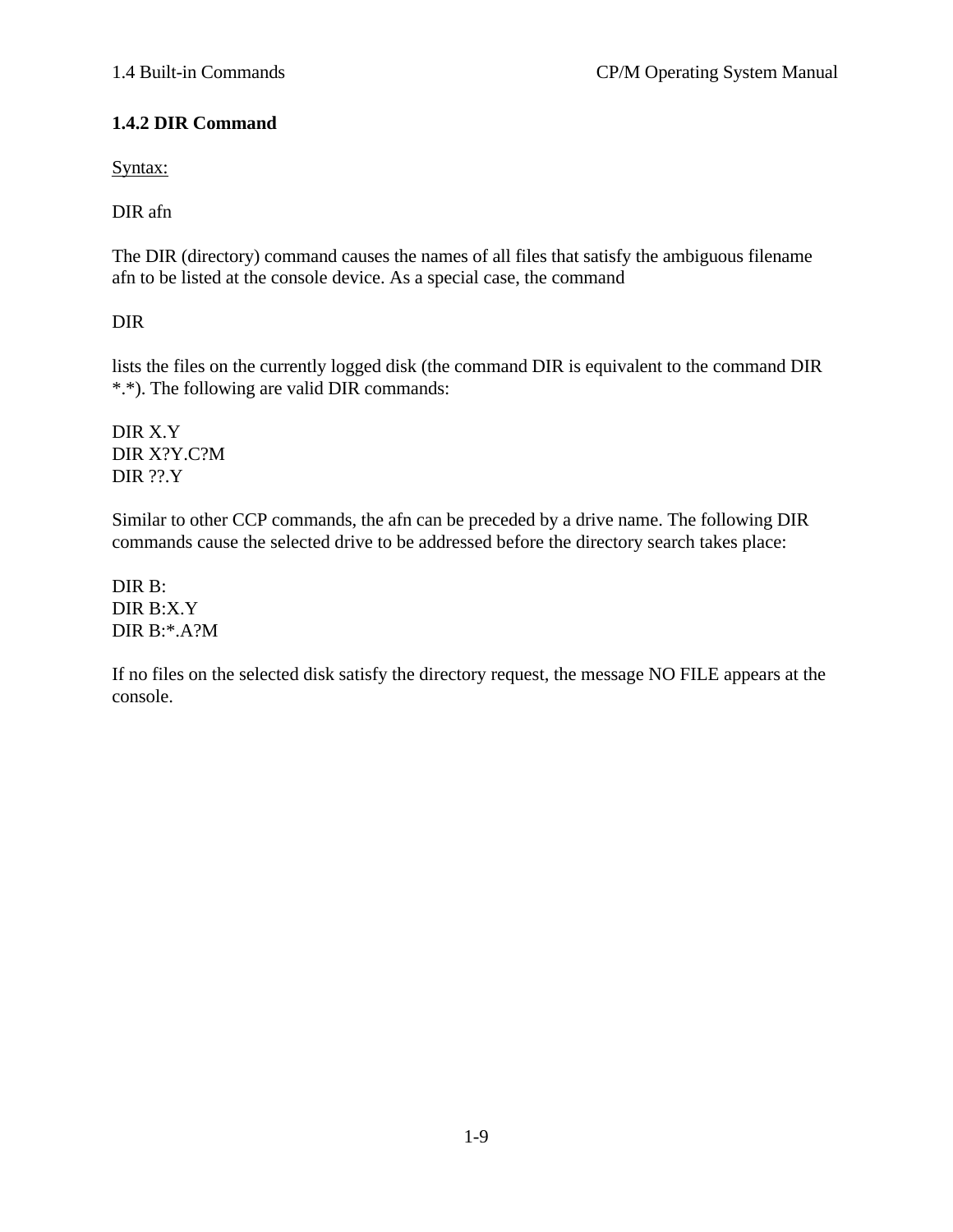#### **1.4.3 REN Command**

Syntax:

REN ufn1=ufn2

The REN (rename) command allows you to change the names of files on disk. The file satisfying ufn2 is changed to ufn1. The currently logged disk is assumed to contain the file to rename (ufn2). You can also type a left-directed arrow instead of the equal sign if the console supports this graphic character. The following are examples of the REN command:

| $REN X.Y=Q.R$              | The file Q.R is changed to X.Y.         |
|----------------------------|-----------------------------------------|
| <b>REN XYZ.COM=XYZ.XXX</b> | The file XYZ.COM is changed to XYZ.XXX. |

The operator precedes either ufn1 or ufn2 (or both) by an optional drive address. If ufn1 is preceded by a drive name, then ufn2 is assumed to exist on the same drive. Similarly, if ufn2 is preceded by a drive name, then ufn1 is assumed to exist on the drive as well. The same drive must be specified in both cases if both ufn1 and ufn2 are preceded by drive names. The following REN commands illustrate this format:

| REN A:X.ASM=Y.ASM     | The file Y.ASM is changed to X.ASM on drive A.     |
|-----------------------|----------------------------------------------------|
| REN B:ZAP.BAS=ZOT.BAS | The file ZOT.BAS is changed to ZAP.BAS on drive B. |
| REN B:A.ASM=B:A.BAK   | The file A.BAK is renamed to A.ASM on drive B.     |

If ufn1 is already present, the REN command responds with the error FILE EXISTS and not perform the change. If ufn2 does not exist on the specified disk, the message NO FILE is printed at the console.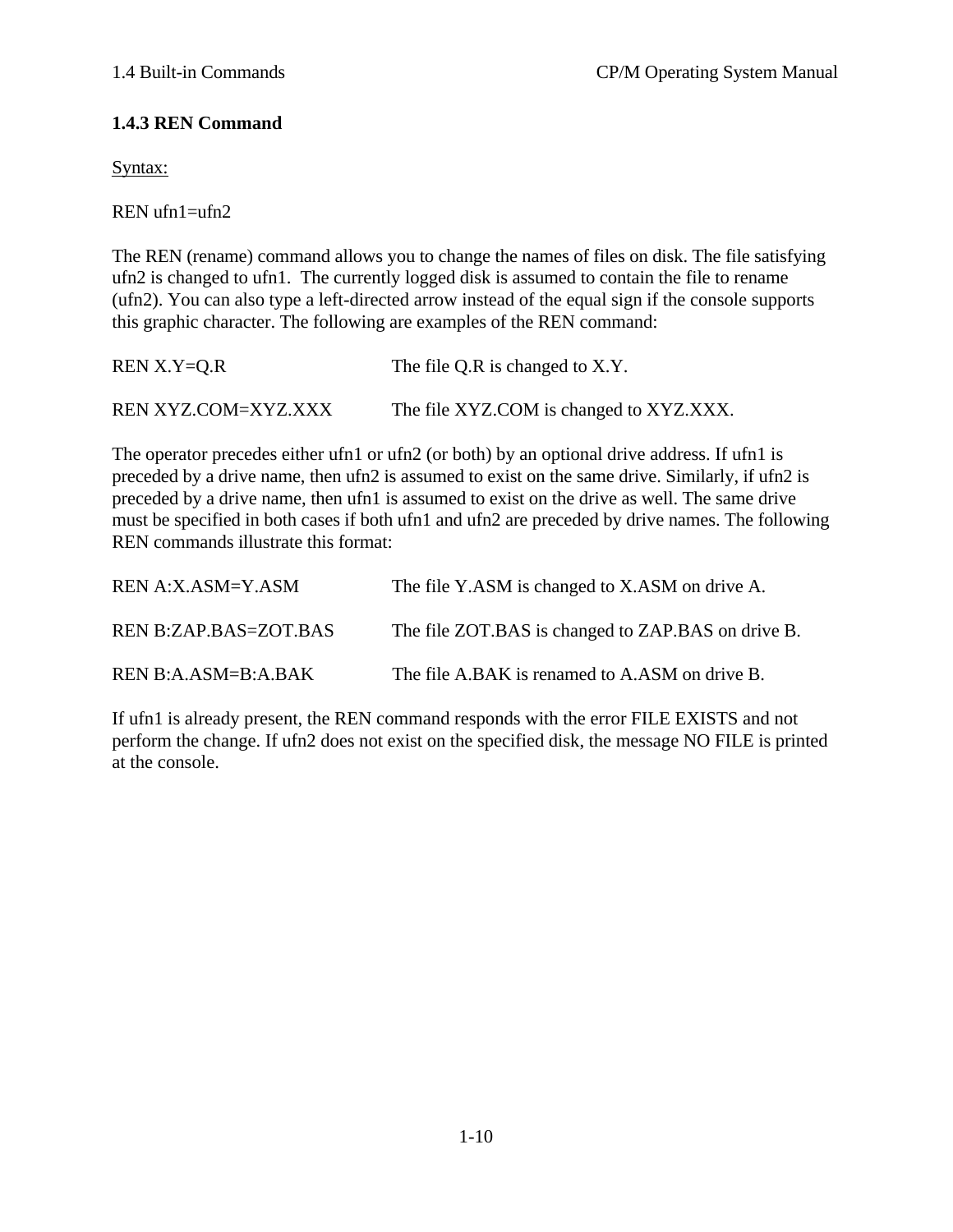### **1.4.4 SAVE Command**

Syntax:

SAVE n ufn

The SAVE command places n pages (256-byte blocks) onto disk from the TPA and names this file ufn. In the CP/M distribution system, the TPA starts at 100H (hexadecimal) which is the second page of memory. The SAVE command must specify 2 pages of memory if the user's program occupies the area from 100H through 2FFH. The machine code file can be subsequently loaded and executed. The following are examples of the SAVE command:

| SAVE 3 X.COM | Copies 100H through 3FFH to X.COM.                                                                                    |
|--------------|-----------------------------------------------------------------------------------------------------------------------|
| SAVE 40 Q    | Copies 100H through 28FFH to Q. Note that 28 is the page<br>count in 28FFH, and that $28H = 2 * 16 + 8 = 40$ decimal. |
| SAVE 4 X.Y   | Copies 100H through 4FFH to X.Y.                                                                                      |

The SAVE command can also specify a disk drive in the ufn portion of the command, as shown in the following example:

| SAVE 10 B:ZOT.COM | Copies 10 pages, 100H through 0AFFH, to the file |
|-------------------|--------------------------------------------------|
|                   | ZOT.COM on drive B.                              |
| . . <b>.</b> .    |                                                  |

#### **1.4.5 TYPE Command**

Syntax:

TYPE ufn

The TYPE command displays the content of the ASCII source file ufn on the currently logged disk at the console device. The following are valid TYPE commands:

TYPE X.Y TYPE X.PLM TYPE XXX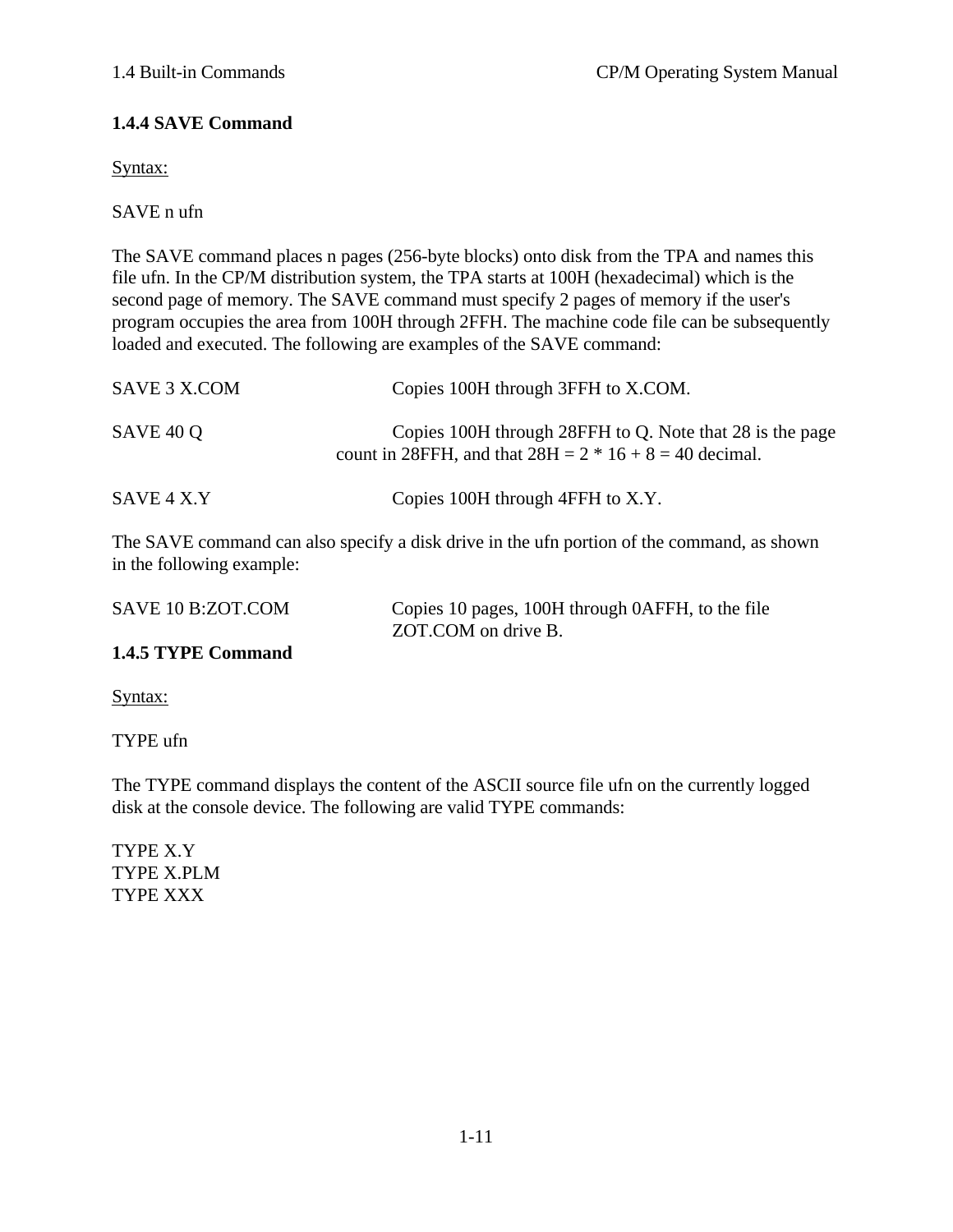The TYPE command expands tabs, CTRL-I characters, assuming tab positions are set at every eighth column. The ufn can also reference a drive name.

TYPE B:X.PRNThe file X.PRN from drive B is displayed.

#### **1.4.6 USER Command**

Syntax:

USER n

The USER command allows maintenance of separate files in the same directory. In the syntax line, n is an Integer value in the range 0 to 15. On cold start, the operator is automatically logged into user area number 0, which is compatible with standard CP/M 1 directories. You can issue the USER command at any time to move to another logical area within the same directory. Drives that are logged-in while addressing one user number are automatically active when the operator moves to another. A user number is simply a prefix that accesses particular directory entries on the active disks.

The active user number is maintained until changed by a subsequent USER command, or until a cold start when user 0 is again assumed.

### **1.5 Line Editing and Output Control**

The CCP allows certain line-editing functions while typing command lines. The CTRL-key sequences are obtained by pressing the control and letter keys simultaneously. Further, CCP command lines are generally up to 255 characters in length; they are not acted upon until the carriage return key is pressed.

Table 1-1. Line-editing Control Characters

Character Meaning

| CTRL-C | Reboots CP/M system when pressed at start of line.                                                            |
|--------|---------------------------------------------------------------------------------------------------------------|
| CTRL-E | Physical end of line; carriage is returned, but line is not sent<br>until the carriage return key is pressed. |
| CTRL-H | Backspaces one character position.                                                                            |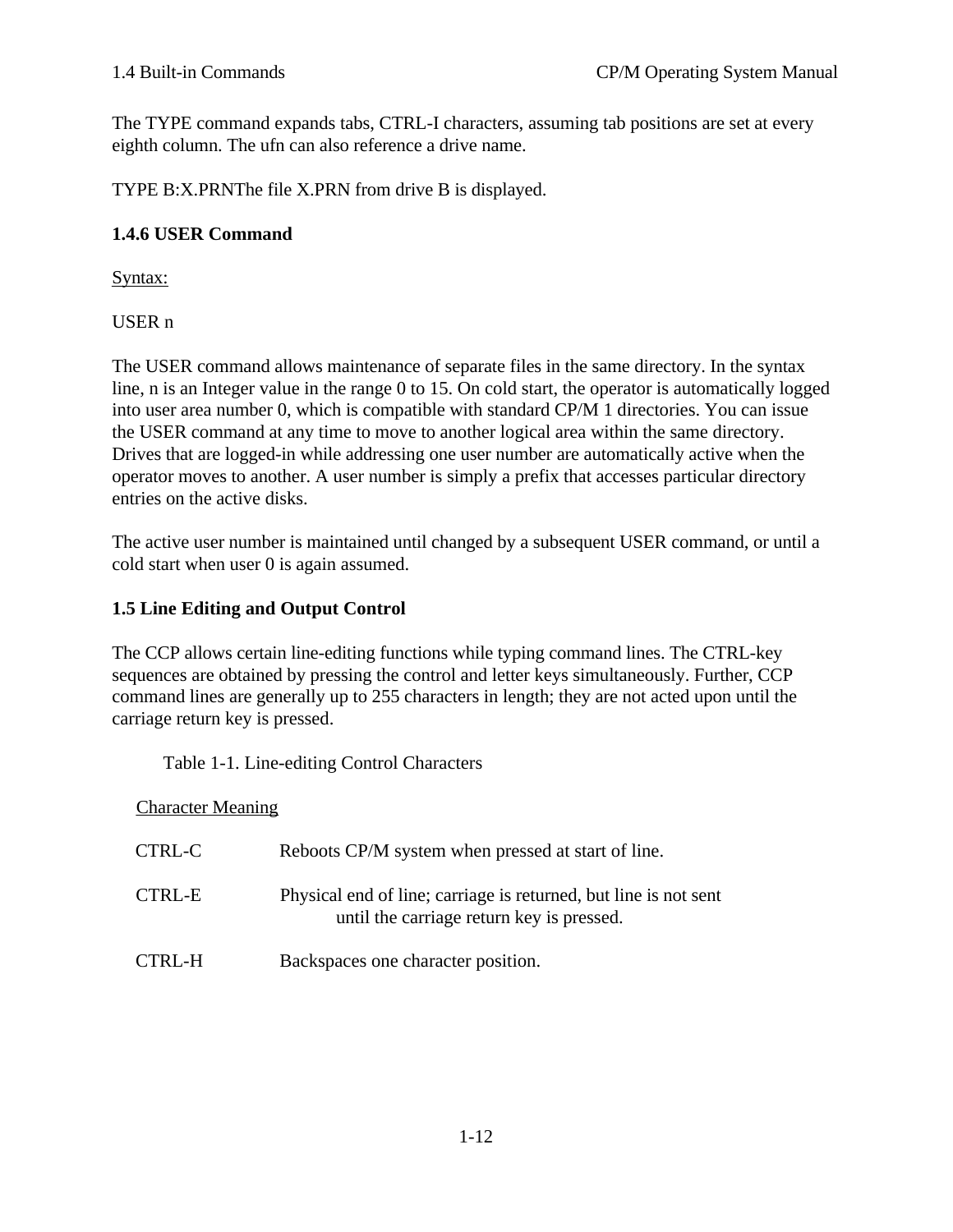| <b>CTRL-I</b> | Terminates current input (line-feed).                                                                                                                                                                                                                                                 |
|---------------|---------------------------------------------------------------------------------------------------------------------------------------------------------------------------------------------------------------------------------------------------------------------------------------|
| <b>CTRL-M</b> | Terminates current input (carriage return).                                                                                                                                                                                                                                           |
| <b>CTRL-P</b> | Copies all subsequent console output to the currently assigned list device<br>(see Section 1.6.1). Output is sent to the list device and the console device<br>until the next CTRL-P is pressed.                                                                                      |
| <b>CTRL-R</b> | Retypes current command line; types a clean line following character<br>deletion with rubouts.                                                                                                                                                                                        |
| <b>CTRL-S</b> | Stops the console output temporarily. Program execution and output<br>continue when you press any character at the console, for example another<br>CTRL-S. This feature stops output on high speed consoles, such as CRTs,<br>in order to view a segment of output before continuing. |
| <b>CTRL-U</b> | Deletes the entire line typed at the console.                                                                                                                                                                                                                                         |
| <b>CTRL-X</b> | Same as CTRL-U.                                                                                                                                                                                                                                                                       |
| CTRL-Z        | Ends input from the console (used in PIP and ED).                                                                                                                                                                                                                                     |
| rub/del       | Deletes and echoes the last character typed at the console.                                                                                                                                                                                                                           |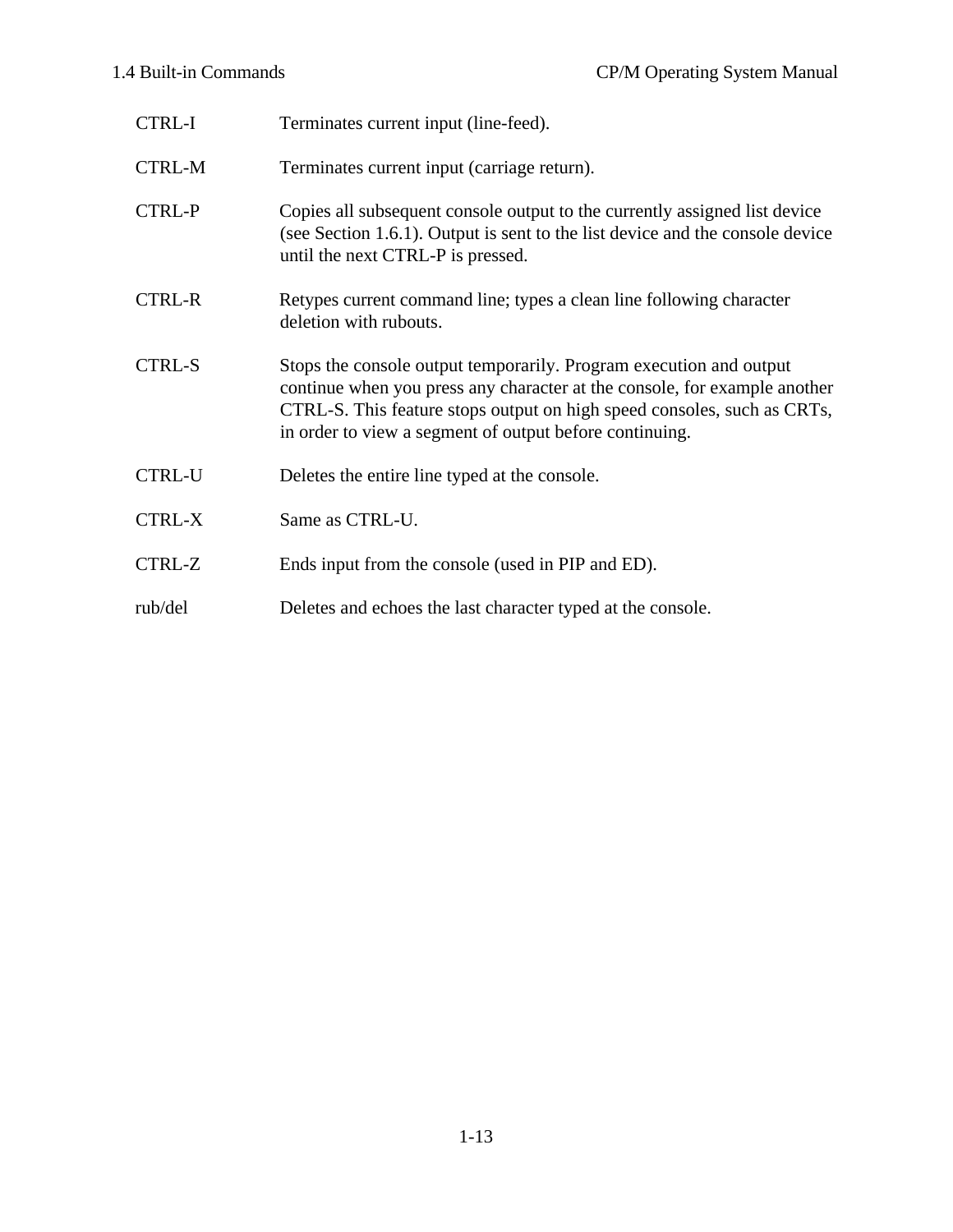## **1.6 Transient Commands**

Transient commands are loaded from the currently logged disk and executed in the TPA. The transient commands for execution under the CCP are below. Additional functions are easily defined by the user (see Section 1.6.3).

#### Table 1-2. CP/M Transient Commands

| Command       | <b>Function</b>                                                                                                                                                                                 |
|---------------|-------------------------------------------------------------------------------------------------------------------------------------------------------------------------------------------------|
| <b>STAT</b>   | Lists the number of bytes of storage remaining on the currently logged disk,<br>provides statistical information about particular files, and displays or alters device<br>assignment.           |
| <b>ASM</b>    | Loads the CP/M assembler and assembles the specified program from disk.                                                                                                                         |
| <b>LOAD</b>   | Loads the file in Intel HEX machine code format and produces a file in machine<br>executable form which can be loaded into the TPA. This loaded program becomes<br>a new command under the CCP. |
| <b>DDT</b>    | Loads the CP/M debugger into TPA and starts execution.                                                                                                                                          |
| <b>PIP</b>    | Loads the Peripheral Interchange Program for subsequent disk file and peripheral<br>transfer operations.                                                                                        |
| <b>ED</b>     | Loads and executes the CP/M text editor program.                                                                                                                                                |
|               | SYSGEN Creates a new CP/M system disk.                                                                                                                                                          |
| <b>SUBMIT</b> | Submits a file of commands for batch processing.                                                                                                                                                |
| <b>DUMP</b>   | Dumps the contents of a file in hex.                                                                                                                                                            |
|               | MOVCPM Regenerates the CP/M system for a particular memory size.                                                                                                                                |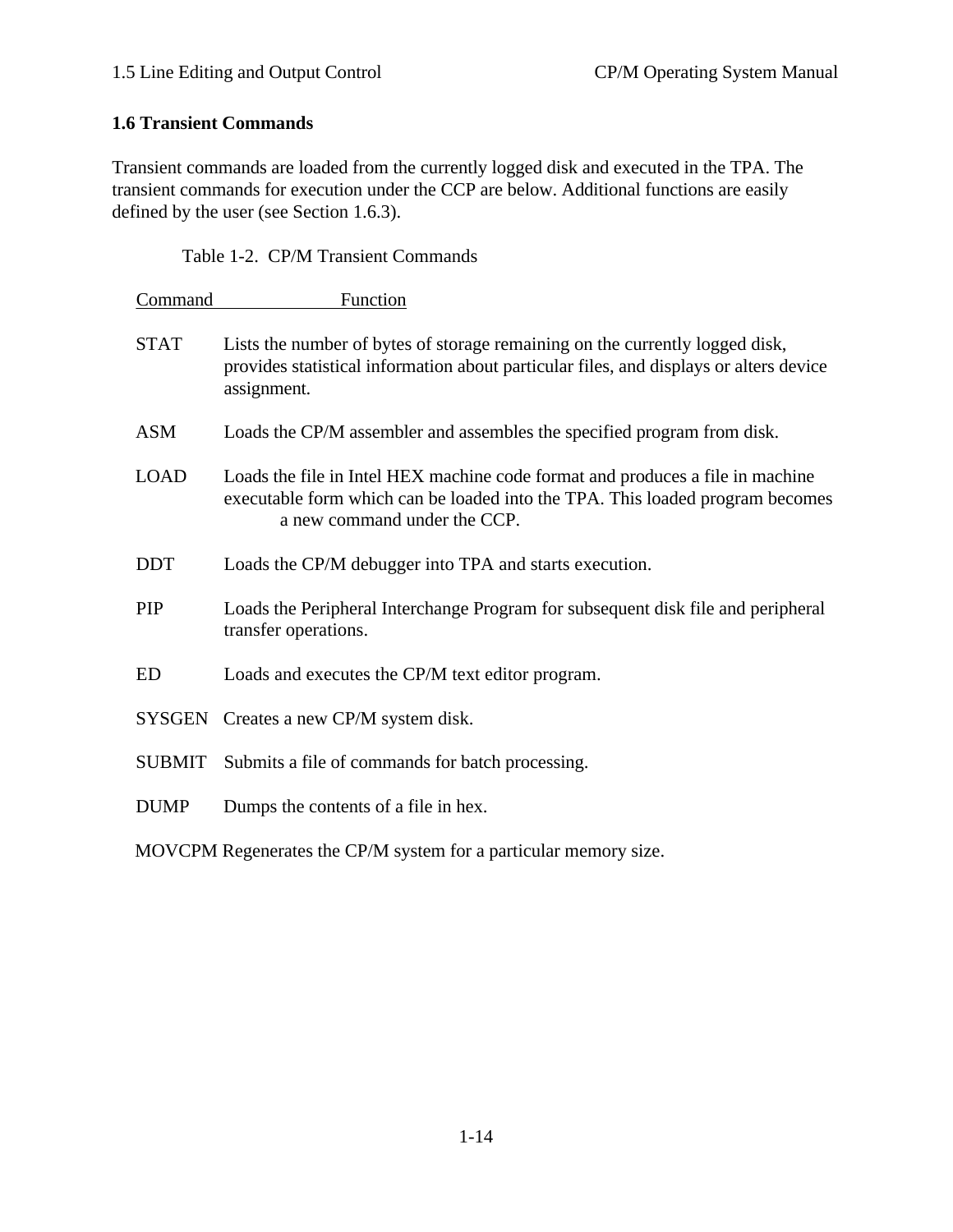Transient commands are specified in the same manner as built-in commands, and additional commands are easily defined by the user. For convenience, the transient command can be preceded by a drive name which causes the transient to be loaded from the specified drive into the TPA for execution. Thus, the command

#### B:STAT

causes CP/M to temporarily log in drive B for the source of the STAT transient, and then return to the original logged disk for subsequent processing.

#### **1.6.1 STAT Command**

Syntax:

STAT STAT "command line"

The STAT command provides general statistical information about file storage and device assignment. Special forms of the command line allow the current device assignment to be examined and altered. The various command lines that can be specified are shown with an explanation of each form to the right.

| <b>STAT</b> | If you type an empty command line, the STAT transient calculates the storage<br>remaining on all active drives, and prints one of the following messages:                                                                                                                                                                                              |  |  |
|-------------|--------------------------------------------------------------------------------------------------------------------------------------------------------------------------------------------------------------------------------------------------------------------------------------------------------------------------------------------------------|--|--|
|             | $d: R/W$ , SPACE: nnn $K$                                                                                                                                                                                                                                                                                                                              |  |  |
|             | $d: R/O$ , SPACE: nnnK                                                                                                                                                                                                                                                                                                                                 |  |  |
| given in    | for each active drive d:, where R/W indicates the drive can be read or written, and<br>R/O indicates the drive is Read-Only (a drive becomes R/O by explicitly setting it<br>to Read-Only, as shown below, or by inadvertently changing disks without<br>performing a warm start). The space remaining on the disk in drive d: is<br>kilobytes by nnn. |  |  |
| STAT d:     | If a drive name is given, then the drive is selected before the storage is computed.<br>Thus, the command STAT B: could be issued while logged into drive A, resulting<br>in the message                                                                                                                                                               |  |  |

BYTES REMAINING ON B: nnnK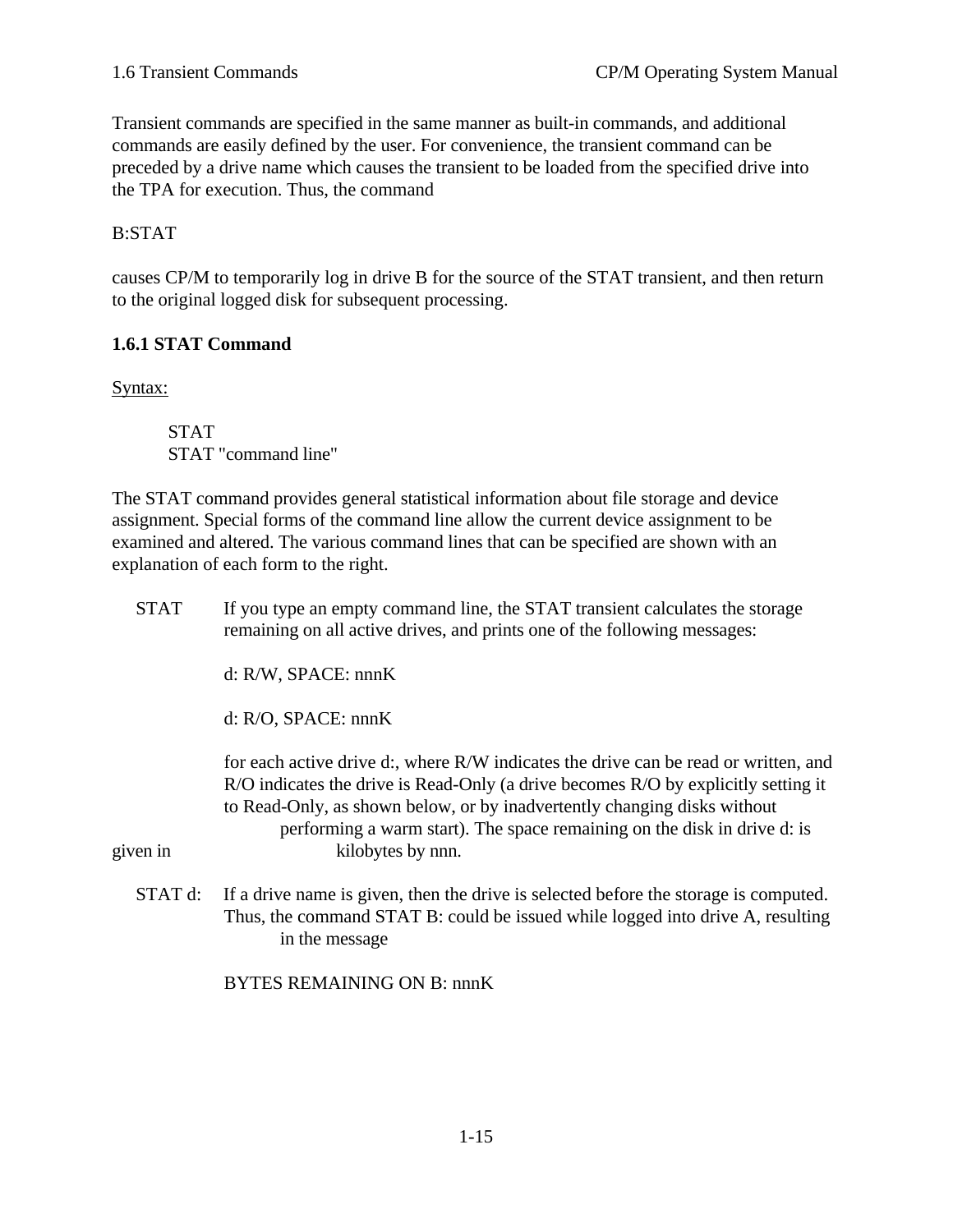STAT afn The command line can also specify a set of files to be scanned by STAT. The files that satisfy afn are listed in alphabetical order, with storage requirements for each file under the heading:

> RECS BYTES EXT D:FILENAME.TYP rrrr bbbk ee d:filename.typ

where rrrr is the number of 128-byte records allocated to the file, bbb is the number of kilobytes allocated to the file (bbb=rrrr\*128/1024), ee is the number of 16K extensions (ee=bbb/16), d is the drive name containing the file (A ... P), filename is the eight-character primary filename, and typ is the three-character filetype. After listing the individual files, the storage usage is summarized.

- STAT d:afn The drive name can be given ahead of the afn. The specified drive is first selected, and the form STAT afn is executed.
- STAT d:=R/O This form sets the drive given by d to Read-Only, remaining in effect until the next warm or cold start takes place. When a disk is Read-Only, the message

BDOS ERR ON d: Read-Only

appears if there is an attempt to write to the Read-Only disk. CP/M waits until a key is pressed before performing an automatic warm start, at which time the disk becomes R/W.

The STAT command allows you to control the physical-to-logical device assignment. See the IOBYTE function described in Sections 5 and 6. There are four logical peripheral devices that are, at any particular instant, each assigned one of several physical peripheral devices. The following is a list of the four logical devices:

- CON: is the system console device, used by CCP for communication with the operator.
- RDR: is the paper tape reader device.
- PUN: is the paper tape punch device.
- LST: is the output list device.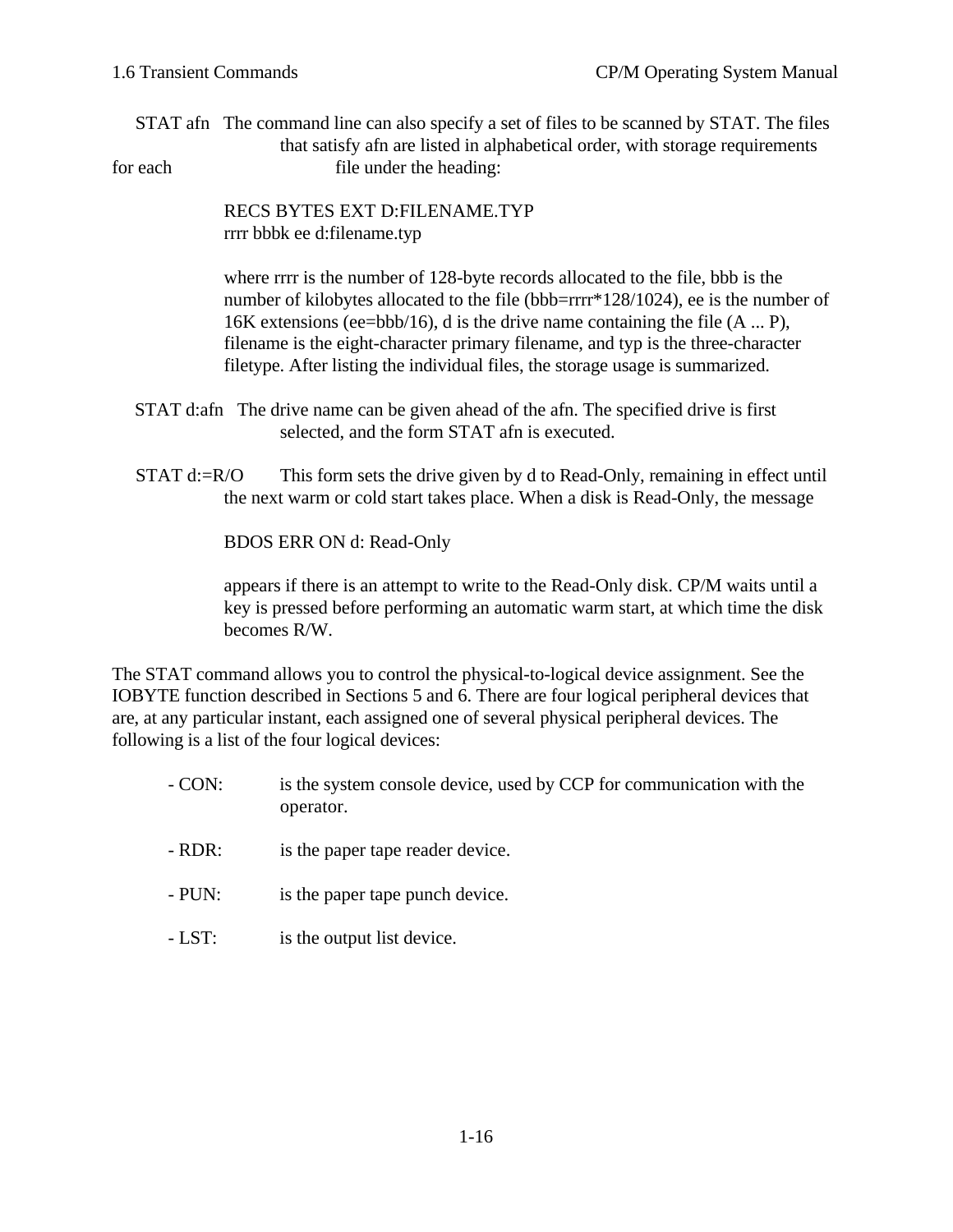The actual devices attached to any particular computer system are driven by subroutines in the BIOS portion of CP/M. Thus, the logical RDR: device, for example, could actually be a high speed reader, teletype reader, or cassette tape. To allow some flexibility in device naming and assignment, several physical devices are defined in Table 1-3.

Table 1-3. Physical Devices

#### Device Meaning

| TTY:        | Teletype device (slow speed console)                                           |
|-------------|--------------------------------------------------------------------------------|
| CRT:        | Cathode ray tube device (high speed console)                                   |
| BAT:        | Batch processing (console is current RDR:, output goes to current LST: device) |
| $UC1$ :     | User-defined console                                                           |
| PTR:        | Paper tape reader (high speed reader)                                          |
| UR1:        | User-defined reader #1                                                         |
| <b>UR2:</b> | User-defined reader #2                                                         |
| PTP:        | Paper tape punch (high speed punch)                                            |
| UP1:        | User-defined punch #1                                                          |
| $UP2$ :     | User-defined punch #2                                                          |
| LPT:        | Line printer                                                                   |
| UL1:        | User-defined list device #1                                                    |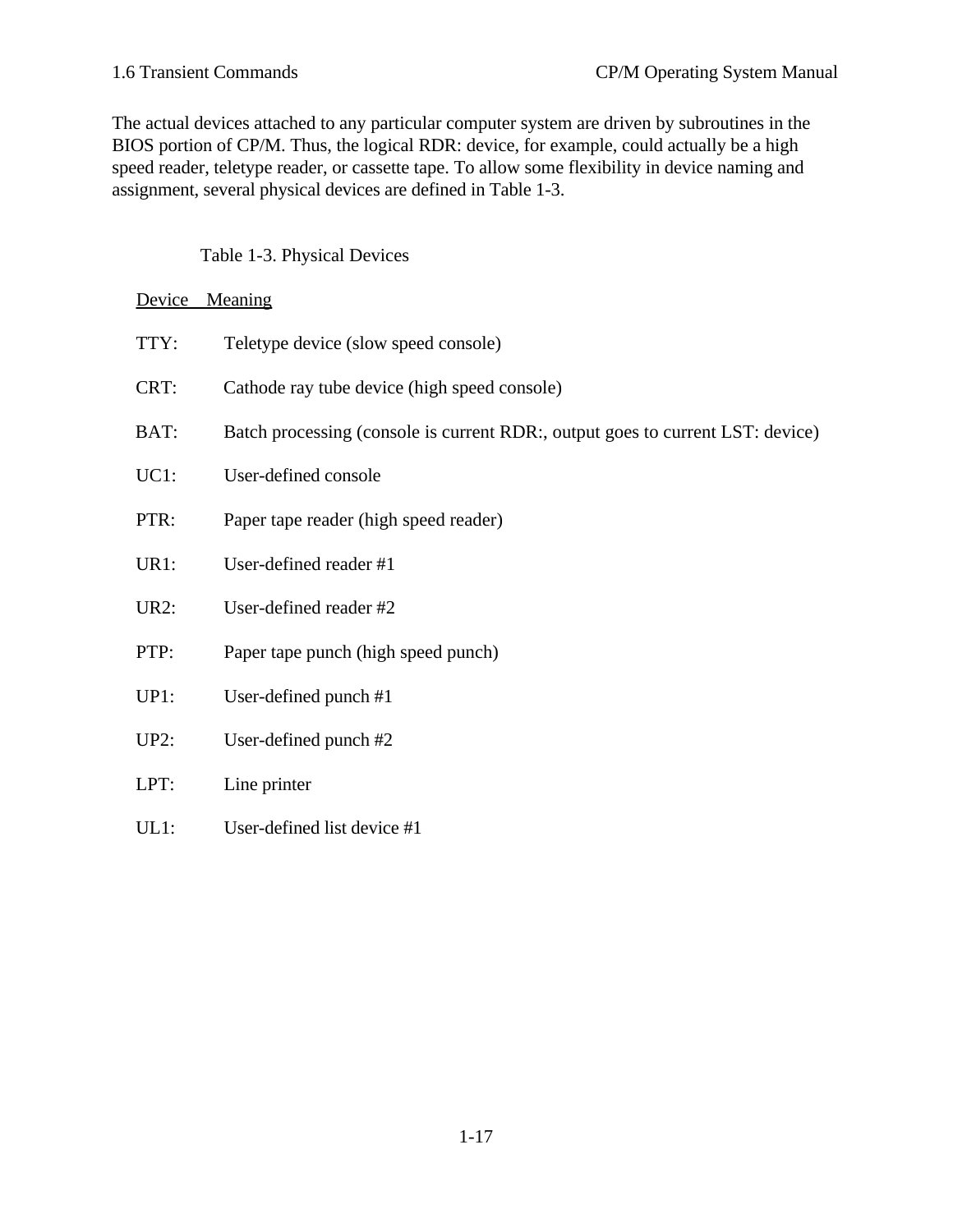It is emphasized that the physical device names might not actually correspond to devices that the names imply. That is, you can implement the PTP: device as a cassette write operation. The exact correspondence and driving subroutine is defined in the BIOS portion of CP/M. In the standard distribution version of CP/M, these devices correspond to their names on the MDS 800 development system.

The command,

STAT VAL:

produces a summary of the available status commands, resulting in the output:

Temp R/O Disk d:\$R/O Set Indicator: filename.typ \$R/O \$R/W \$SYS \$DIR Disk Status: DSK: d:DSK Iobyte Assign:

which gives an instant summary of the possible STAT commands and shows the permissible logical-to-physical device assignments:

CON:=TTY:CRT:BAT:UCI: RDR:=TTY:PTR:URI:UR2: PUN:=TTY:PTP:UP1:UP2: LST:=TTY:CRT:LPT:ULI:

The logical device to the left takes any of the four physical assignments shown to the right. The current logical-to-physical mapping is displayed by typing the command:

STAT DEV:

This command produces a list of each logical device to the left and the current corresponding physical device to the right. For example, the list might appear as follows:

 $CON: = CRT$ : RDR:=URl: PUN:=PTP: LST:=TTY: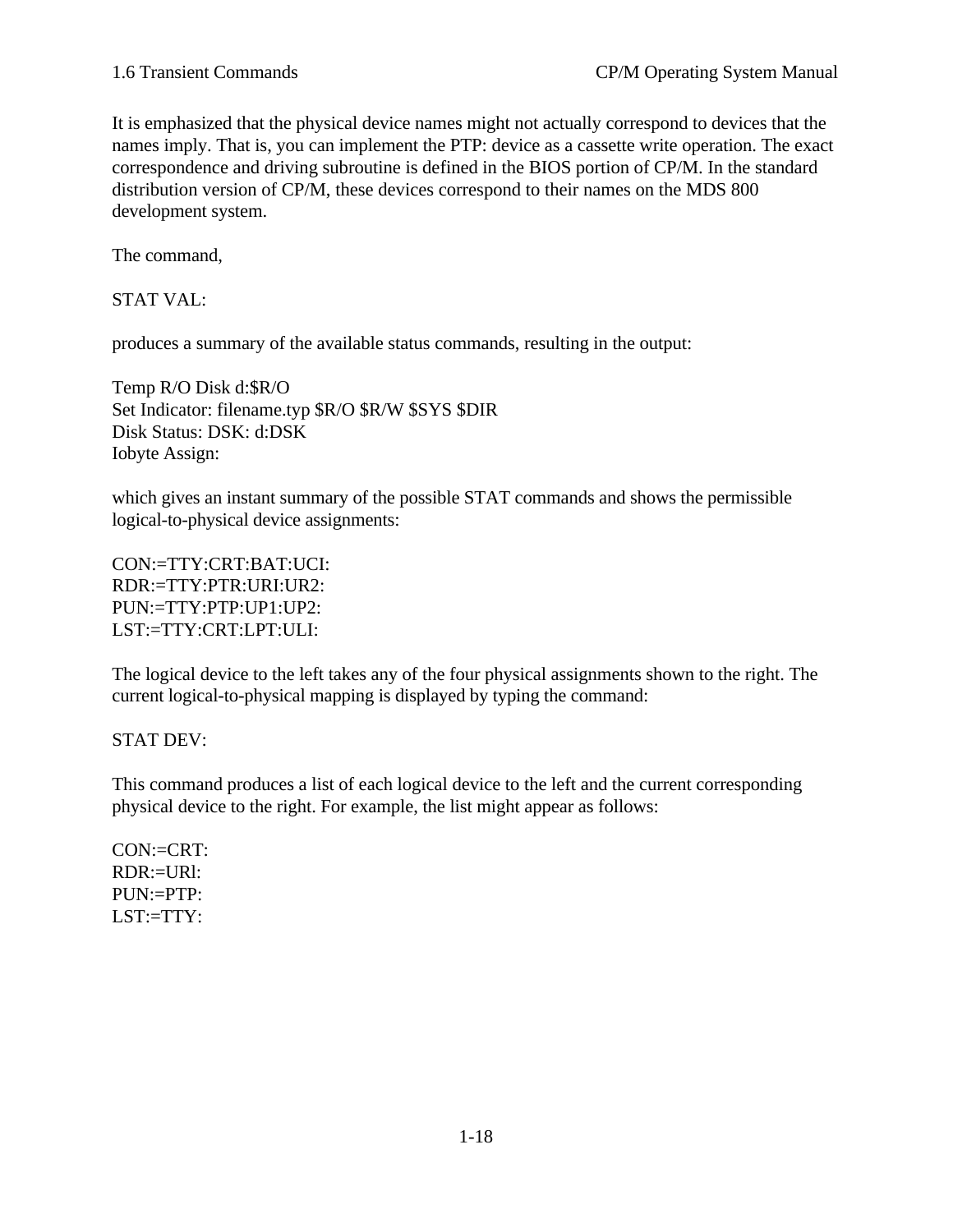The current logical-to-physical device assignment is changed by typing a STAT command of the form:

STAT ld1=pd1,ld2=pd2,...,ldn=pdn

where ld1 through ldn are logical device names and pd1 through pdn are compatible physical device names. For example, ld1 and pd1 appear on the same line in the VAL: command shown above. The following example shows valid STAT commands that change the current logical-to-physical device assignments:

STAT CON:=CRT: STAT PUN:=TTY:,LST:=LPT:,RDR:=TTY

The command form,

STAT d:filename.typ \$S

where d: is an optional drive name and filename.typ is an unambiguous or ambiguous filename, produces the following output display format:

|     |      | Size Recs Bytes Ext Acc     |
|-----|------|-----------------------------|
| 48. | 48 — | $6K$ 1 R/O A:ED.COM         |
| 55. | 55   | $12K$ I R/O (A:PIP.COM)     |
|     |      | 65536 128 16K 2 R/W A:X.DAT |

where the \$S parameter causes the Size field to be displayed. Without the \$S, the Size field is skipped, but the remaining fields are displayed. The Size field lists the virtual file size in records, while the Recs field sums the number of virtual records in each extent. For files constructed sequentially, the Size and Recs fields are identical. The Bytes field lists the actual number of bytes allocated to the corresponding file. The minimum allocation unit is determined at configuration time; thus, the number of bytes corresponds to the record count plus the remaining unused space in the last allocated block for sequential files. Random access files are given data areas only when written, so the Bytes field contains the only accurate allocation figure. In the case of random access, the Size field gives the logical end-of-file record position and the Recs field counts the logical records of each extent. Each of these extents, however, can contain unallocated holes even though they are added into the record count.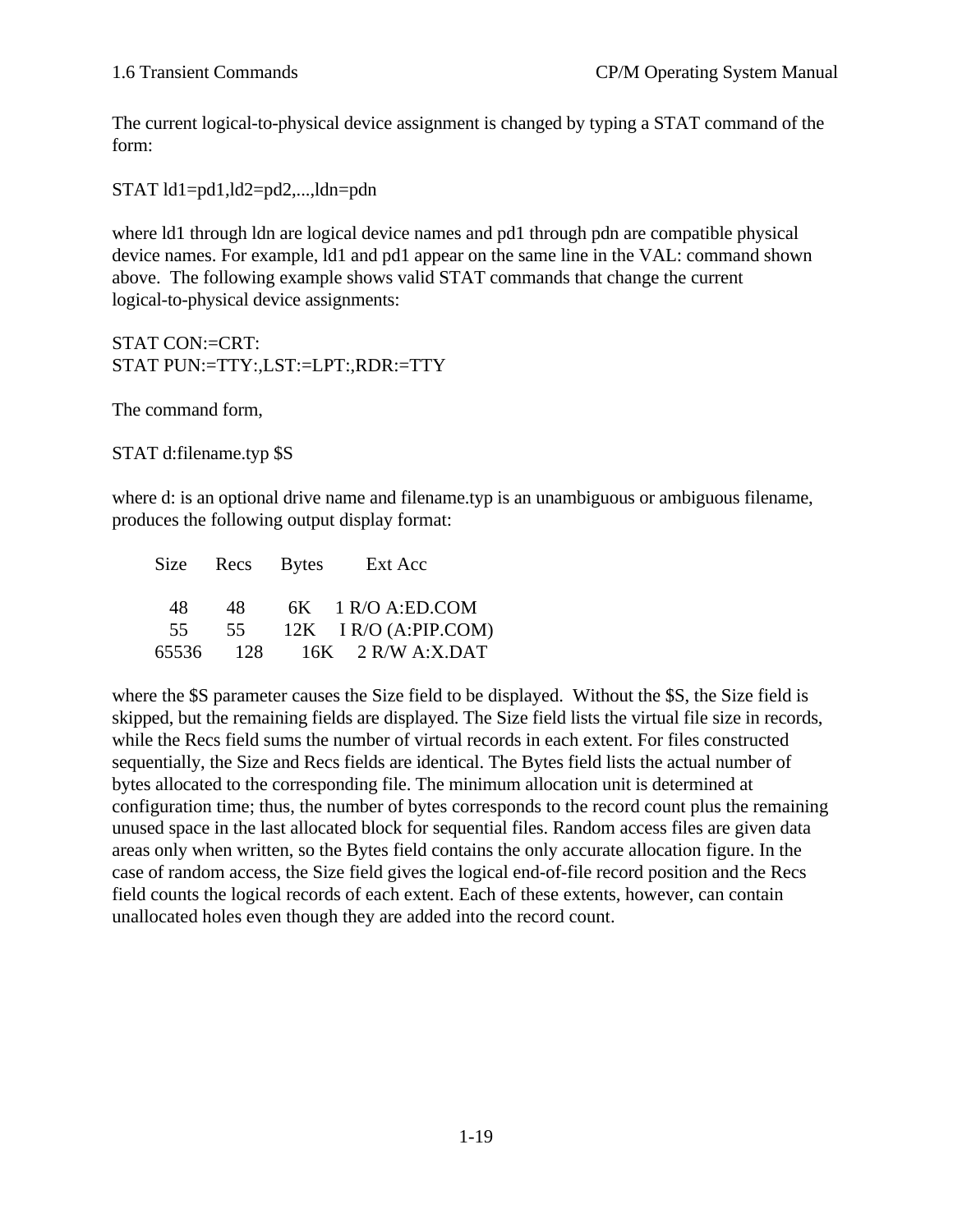The Ext field counts the number of physical extents allocated to the file. The Ext count corresponds to the number of directory entries given to the file. Depending on allocation size, there can be up to 128K bytes (8 logical extents) directly addressed by a single directory entry. In a special case, there are actually 256K bytes that can be directly addressed by a physical extent.

The Acc field gives the R/O or R/W file indicator, which you can change using the commands shown. The four command forms,

STAT d:filename.typ \$R/O STAT d:filename.typ \$R/W STAT d:filename.typ \$SYS STAT d:filename.typ \$DIR

set or reset various permanent file indicators. The R/O indicator places the file, or set of files, in a Read-Only status until changed by a subsequent STAT command. The R/O status is recorded in the directory with the file so that it remains R/O through intervening cold start operations. The R/W indicator places the file in a permanent Read-Write status. The SYS indicator attaches the system indicator to the file, while the DIR command removes the system indicator. The filename.typ may be ambiguous or unambiguous, but files whose attributes are changed are listed at the console when the change occurs. The drive name denoted by d: is optional.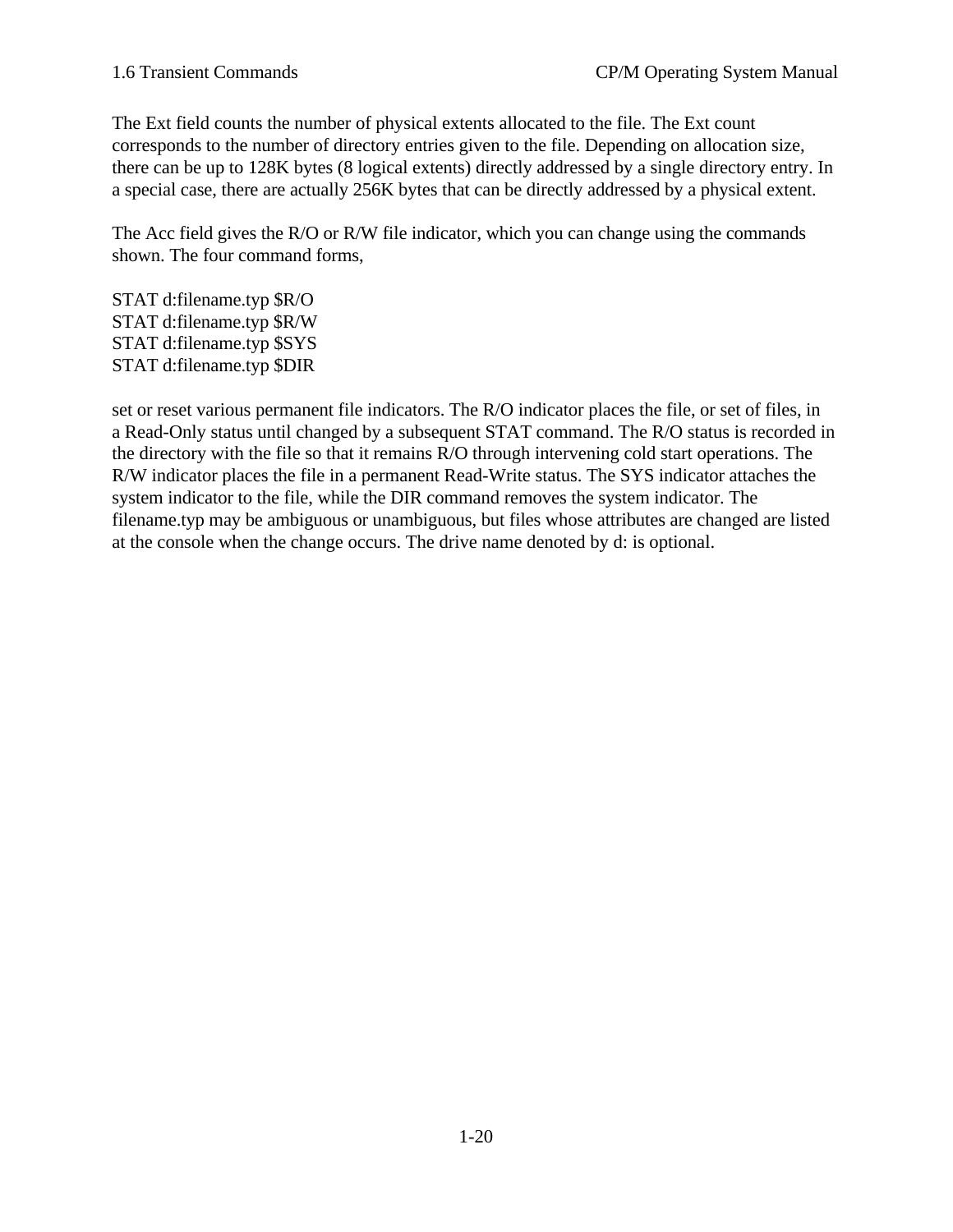When a file is marked R/O, subsequent attempts to erase or write into the file produce the following BDOS message at your screen:

BDOS Err on d: File R/O

lists the drive characteristics of the disk named by d: that is in the range A:, B:,...,P:. The drive characteristics are listed in the following format:

 d: Drive Characteristics 65536: 128 Byte Record Capacity 8192: Kilobyte Drive Capacity 128: 32 Byte Directory Eritries 0: Checked Directory Eritries 1024: Records/Extent 128: Records/BlocK 58: Sectors/TracK 2: Reserved TracKs

where d: is the selected drive, followed by the total record capacity (65536 is an eight-megabyte drive), followed by the total capacity listed in kilobytes. The directory size is listed next, followed by the checked entries. The number of checked entries is usualiv identical to the directory size for removable media, because this mechanism is used to detect changed media during CP/M operation without an intervening warm start. For fixed media, the number is usually zero, because the media are not changed without at least a cold or warm start.

The number of records per extent determines the addressing capacity of each directory entry (1024 times 128 bytes, or 128K in the previous example). The number of records per block shows the basic allocation size (in the example, 128 records/block times 128 bytes per record, or 16K bytes per block). The listing is then followed by the number of physical sectors per track and the number of reserved tracks.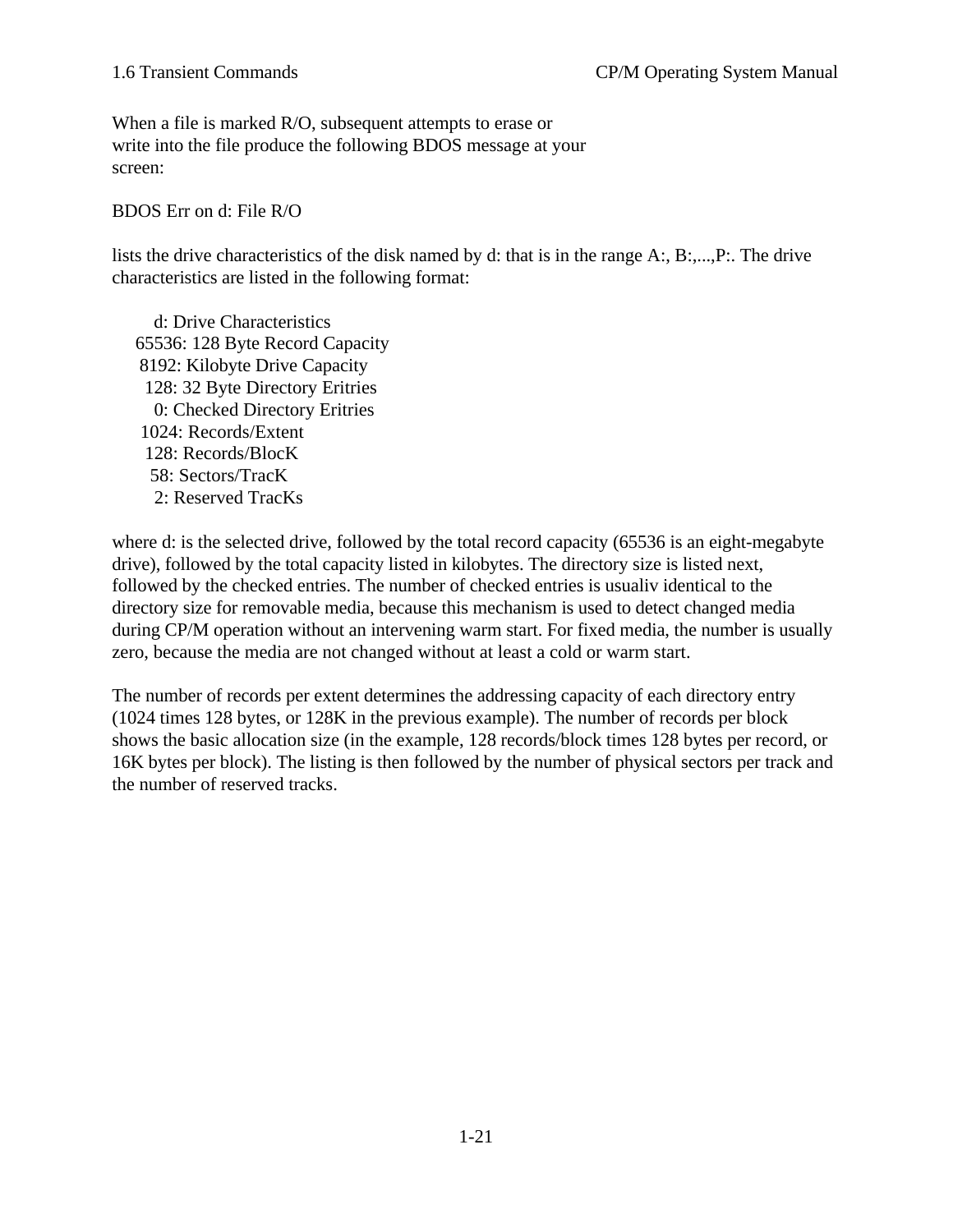For logical drives that share the same physical disk, the number of reserved tracks can be quite large because this mechanism is used to skip lower-numbered disk areas allocated to other logical disks. The command form

#### STAT DSK:

produces a drive characteristics table for all currently active drives. The final STAT command form is

STAT USR:

which produces a list of the user numbers that have files on the currently addressed disk. The display format is

Active User: 0 Active Fi1es: 0 1 3

where the first line lists the currently addressed user number, as set by the last CCP USER command, followed by a list of user numbers scanned from the current directory. In this case, the active user number is 0 (default at cold start) with three user numbers that have active files on the current disk. The operator can subsequently examine the directories of the other user numbers by logging in with USER 1 or USER 3 commands, followed by a DIR command at the CCP level.

### **1.6.2 ASM Command**

Syntax:

ASM ufn

The ASM command loads and executes the CP/M 8080 assembler. The ufn specifies a source file containing assembly language statements, where the filetype is assumed to be ASM and is not specified. The following ASM commands are valid:

ASM ASM GAMMA

The two-pass assembler is automatically executed. Assembly errors that occur during the second pass are printed at the console.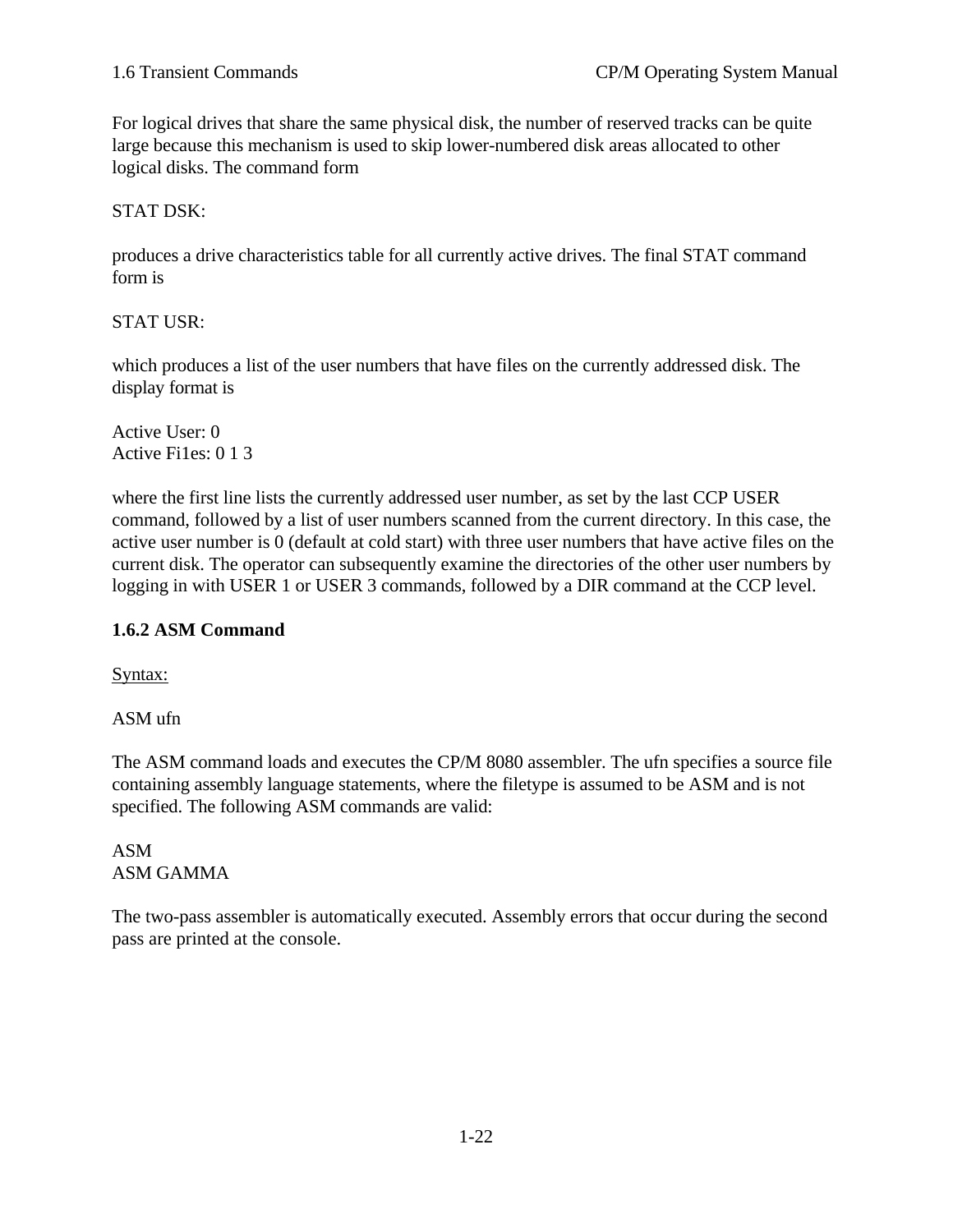The assembler produces a file:

#### X.PRN

where X is the primary name specified in the ASM command. The PRN file contains a listing of the source program with embedded tab characters if present in the source program, along with the machine code generated for each statement and diagnostic error messages, if any. The PRN file is listed at the console using the TYPE command, or sent to a peripheral device using PIP (see Section 1.6.4). Note that the PRN file contains the original source program, augmented by miscellaneous assembly information in the leftmost 16 columns; for example, program addresses and hexadecimal machine code. The PRN file serves as a backup for the original source file. If the source file is accidentally removed or destroyed, the PRN file can be edited by removing the leftmost 16 characters of each line (see Section 2). This is done by issuing a single editor macro command. The resulting file is identical to the original source file and can be renamed from PRN to ASM for subsequent editing and assembly. The file

### A.HEX

is also produced, which contains 8080 machine language in Intel HEX format suitable for subsequent loading and execution (see Section 1.6.3). For complete details of CP/M's assembly language program, see Section 3.

The source file for assembly is taken from an alternate disk by prefixing the assembly language filename by a disk drive name. The command

#### ASM B:ALPHA

loads the assembler from the currently logged drive and processes the source program ALPHA.ASM on drive B. The HEX and PRN files are also placed on drive B in this case.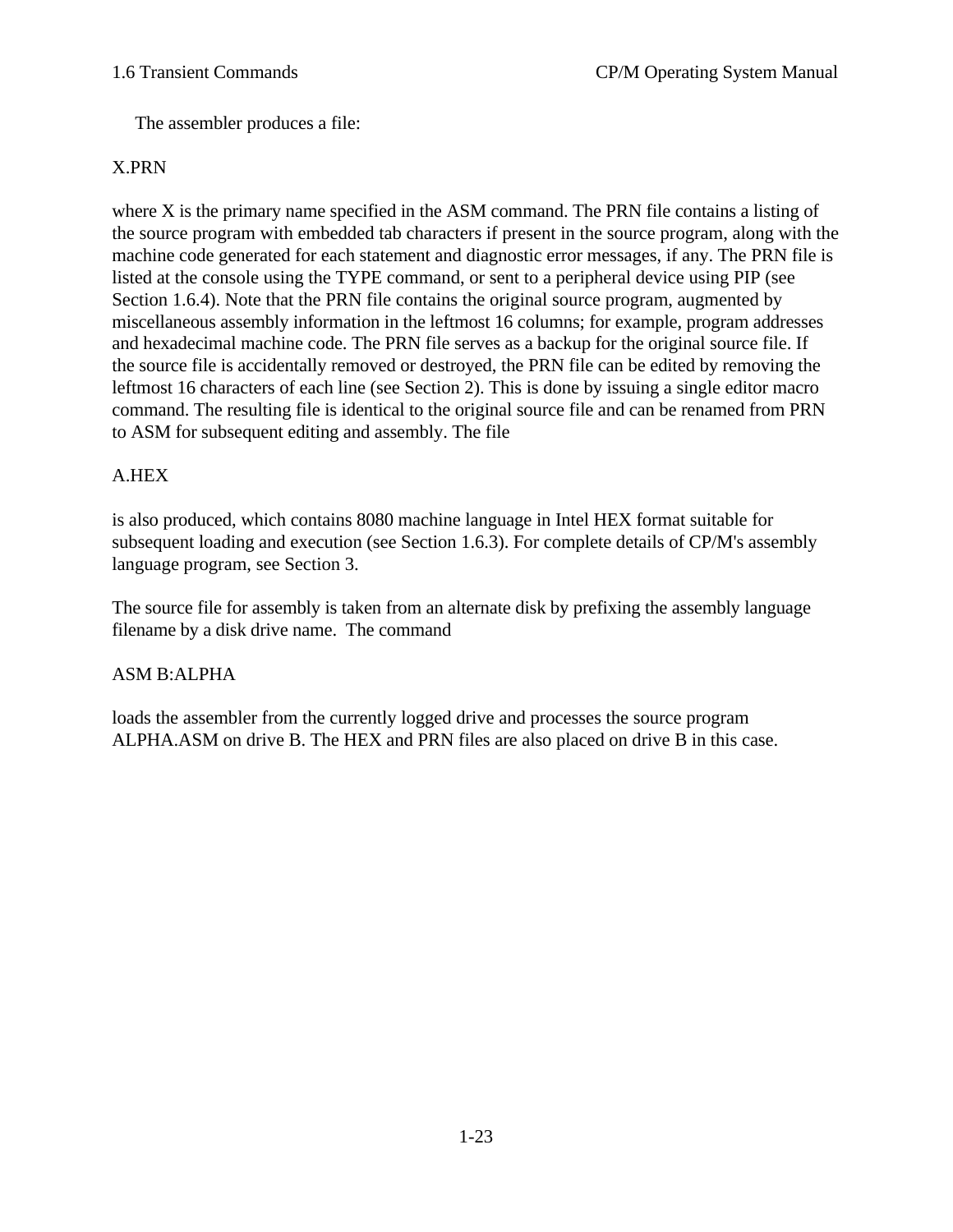## **1.6.3 LOAD Command**

Syntax:

LOAD ufn

The LOAD command reads the file ufn, which is assumed to contain HEX format machine code, and produces a memory image file that can subsequently be executed. The filename ufn is assumed to be of the form:

# X.HEX

and only the filename X need be specified in the command. The LOAD command creates a file named

# X.COM

that marks it as containing machine executable code. The file is actually loaded into memory and executed when the user types the filename X immediately after the prompting character  $>$  printed by the CCP.

Generally, the CCP reads the filename X following the prompting character and looks for a built-in function name. If no function name is found, the CCP searches the system disk directory for a file by the name

### X.COM

If found, the machine code is loaded into the TPA, and the program executes. Thus, the user need only LOAD a hex file once; it can be subsequently executed any number of times by typing the primary name. This way, you can invent new commands in the CCP. Initialized disks contain the transient commands as COM files, which are optionally deleted. The operation takes place on an alternate drive if the filename is prefixed by a drive name. Thus,

# LOAD B:BETA

brings the LOAD program into the TPA from the currently logged disk and operates on drive B after execution begins.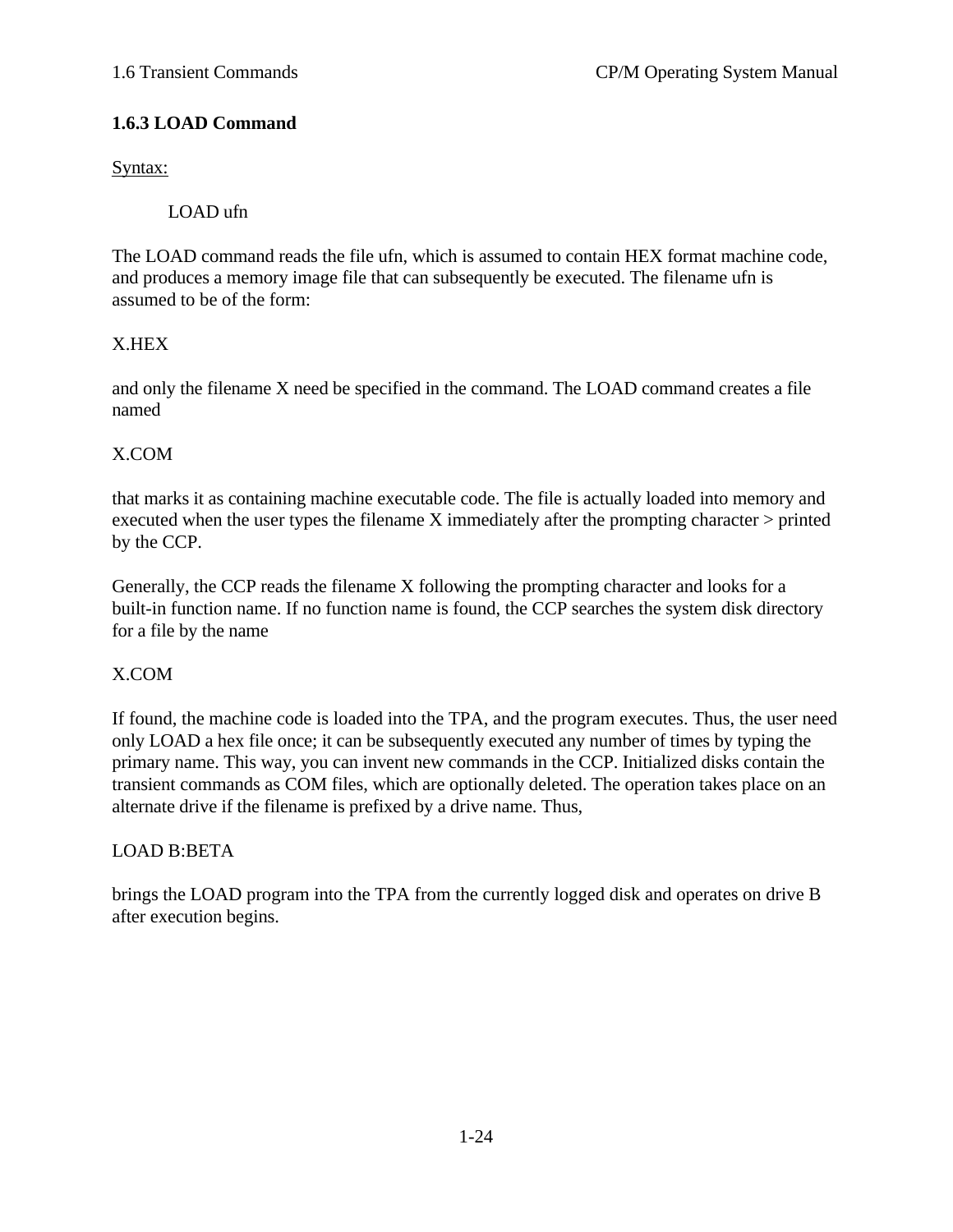**Note:** the BETA.HEX file must contain valid Intel format hexadecimal machine code records (as produced by the ASM program, for example) that begin at 100H of the TPA. The addresses in the hex records must be in ascending order; gaps in unfilled memory regions are filled with zeroes by the LOAD command as the hex records are read. Thus, LOAD must be used only for creating CP/M standard COM files that operate in the TPA. Programs that occupy regions of memory other than the TPA are loaded under DDT.

#### **1.6.4 PIP**

Syntax:

#### PIP

PlP destination=source#1,source#2,...,source#n

PIP is the CP/M Peripheral Interchange Program that implements the basic media conversion operations necessary to load, print, punch, copy, and combine disk files. The PIP program is initiated by typing one of the following forms:

#### PIP PIP command line

In both cases PIP is loaded into the TPA and executed. In the first form, PIP reads command lines directly from the console, prompted with the \* character, until an empty command line is typed (for example, a single carriage return is issued by the operator). Each successive command line causes some media conversion to take place according to the rules shown below.

In the second form, the PIP command is equivalent to the first, except that the single command line given with the PIP command is automatically executed, and PIP terminates immediately with no further prompting of the console for input command lines. The form of each command line is

destination=source#1,source#2,...,source#n

where destination is the file or peripheral device to receive the data, and source#1,...,source#n is a series of one or more files or devices that are copied from left to right to the destination.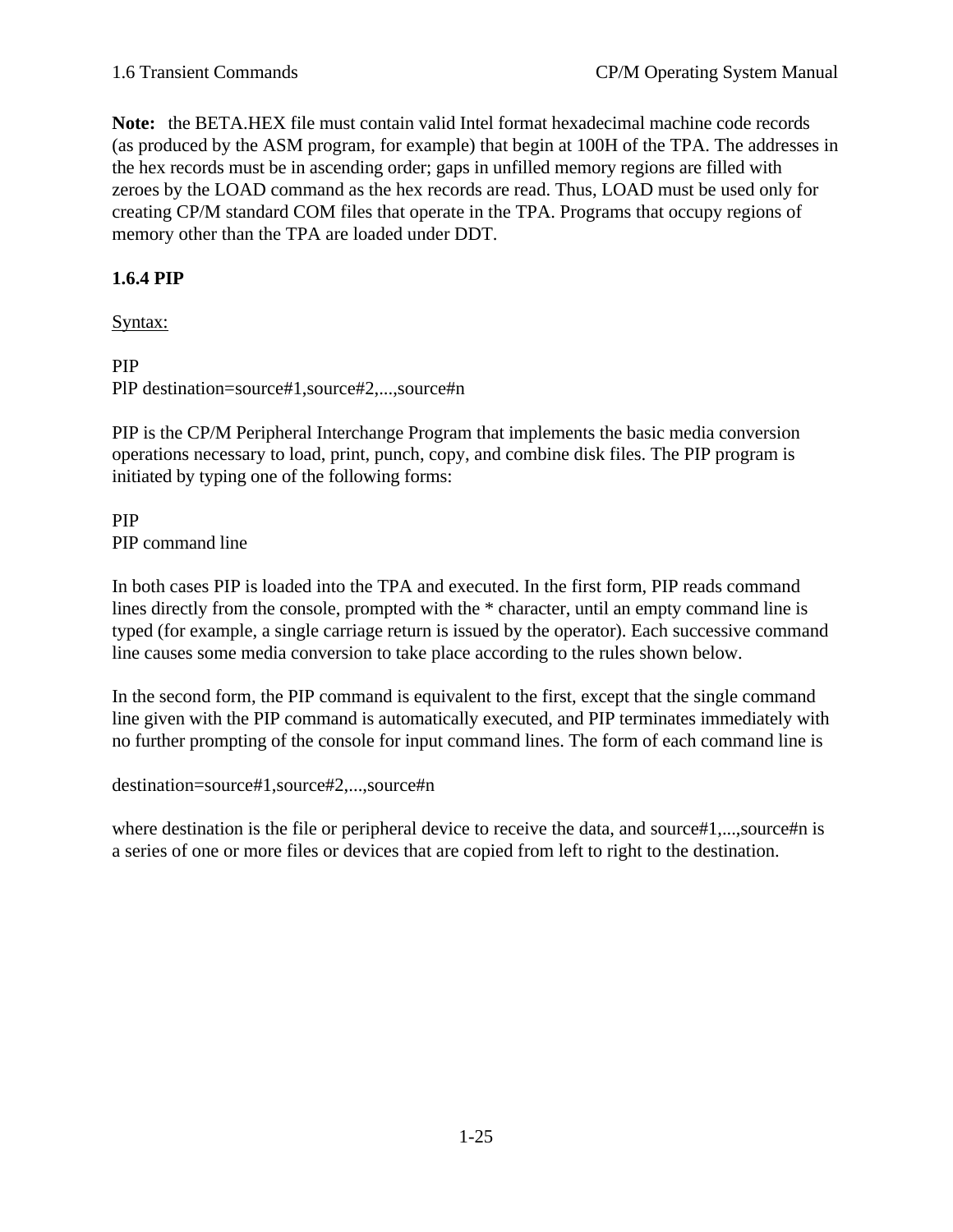When multiple files are given in the command line (for example,  $n>1$ ), the individual files are assumed to contain ASCII characters, with an assumed CP/M end-of-file character (CTRL-Z) at the end of each file (see the O parameter to override this assumption). Lower-case ASCII alphabetics are internally translated to upper-case to be consistent with CP/M file and device name conventions. Finally, the total command line length cannot exceed 255 characters. CTRL-E can be used to force a physical carriage return for lines that exceed the console width.

The destination and source elements are unambiguous references to CP/M source files with or without a preceding disk drive name. That is, any file can be referenced with a preceding drive name (A: through P:) that defines the particular drive where the file can be obtained or stored. When the drive name is not included, the currently logged disk is assumed. The destination file can also appear as one or more of the source files; in which case the source file is not altered until the entire concatenation is complete. If it already exists, the destination file is removed if the command line is properly formed. It is not removed if an error condition arises. The following command lines, with explanations to the right, are valid as input to PIP:

| $X = Y$           | Copies to file X from file Y, where X and Y are unambiguous<br>filenames; Y remains unchanged.                                                   |
|-------------------|--------------------------------------------------------------------------------------------------------------------------------------------------|
| $X = Y, Z$        | Concatenates files Y and Z and copies to file X, with Y and Z<br>unchanged.                                                                      |
| X.ASM=Y.ASM,Z.ASM | Creates the file X.ASM from the concatenation of the Y and<br>Z.ASM files.                                                                       |
| NEW.ZOT=B:OLD.ZAP | Moves a copy of OLD. ZAP from drive B to the currently logged<br>disk; names the file NEW.ZOT.                                                   |
|                   | B:A.U=B:B.V,A:C.W,D.X Concatenates file B.Y from drive B with C.W from drive A and<br>D.X from the logged disk; creates the file A.U on drive B. |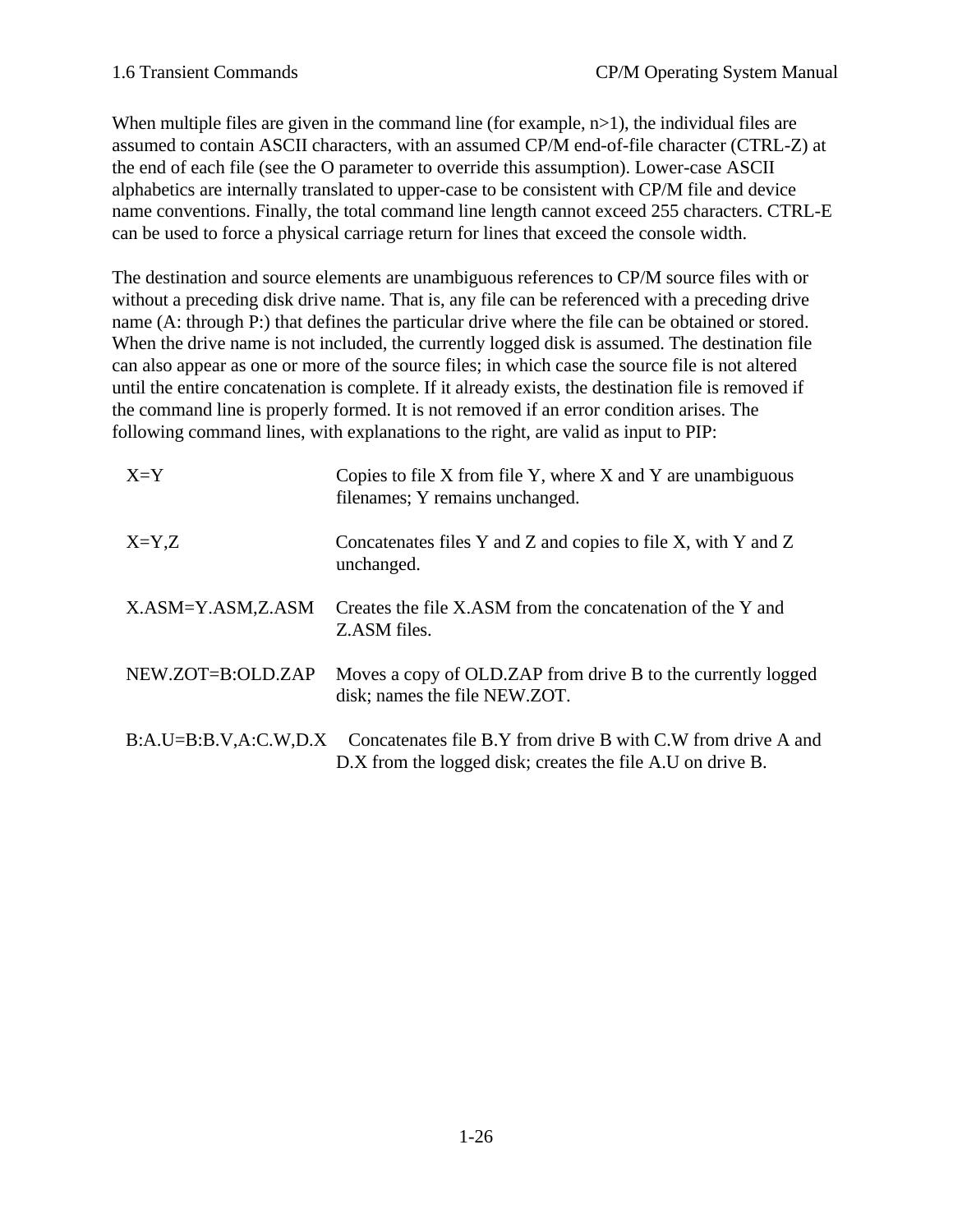For convenience, PIP allows abbreviated commands for transferring files between disk drives. The abbreviated PIP forms are

PIP d:=afn PIP  $d1:=d2:afn$ PIP ufn=d2: PlP d1:ufn=d2:

The first form copies all files from the currently logged disk that satisfy the afn to the same files on drive d, where  $d = A...P$ . The second form is equivalent to the first, where the source for the copy is drive d2 where  $d2 = A$  ... P. The third form is equivalent to the command PIP d1:ufn=d2:ufn which copies the file given by ufn from drive d2 to the file ufn on drive d1. The fourth form is equivalent to the third, where the source disk is explicitly given by d2.

The source and destination disks must be different in all of these cases. If an afn is specfied, PIP lists each ufn that satisfies the afn as it is being copied. If a file exists by the same name as the destination file, it is removed after successful completion of the copy and replaced by the copied file.

The following PIP commands give examples of valid disk-to-disk copy operations:

| $B = ^*$ .COM      | Copies all files that have the secondary name COM to drive B from<br>the current drive. |
|--------------------|-----------------------------------------------------------------------------------------|
| $A:=B:ZAP.*$       | Copies all files that have the primary name ZAP to drive A from<br>drive B.             |
| $ZAP.ASM=B:$       | Same as ZAP ASM=B:ZAP ASM                                                               |
| $B:ZOT.COM=A$ :    | Same as B:ZOT.COM=A:ZOT.COM                                                             |
| $B = GAMMA$ BAS    | Same as B:GAMMA.BAS=GAMMA.BAS                                                           |
| $B = A: GAMMA$ BAS | Same as B:GAMMA BAS=A:GAMMA BAS                                                         |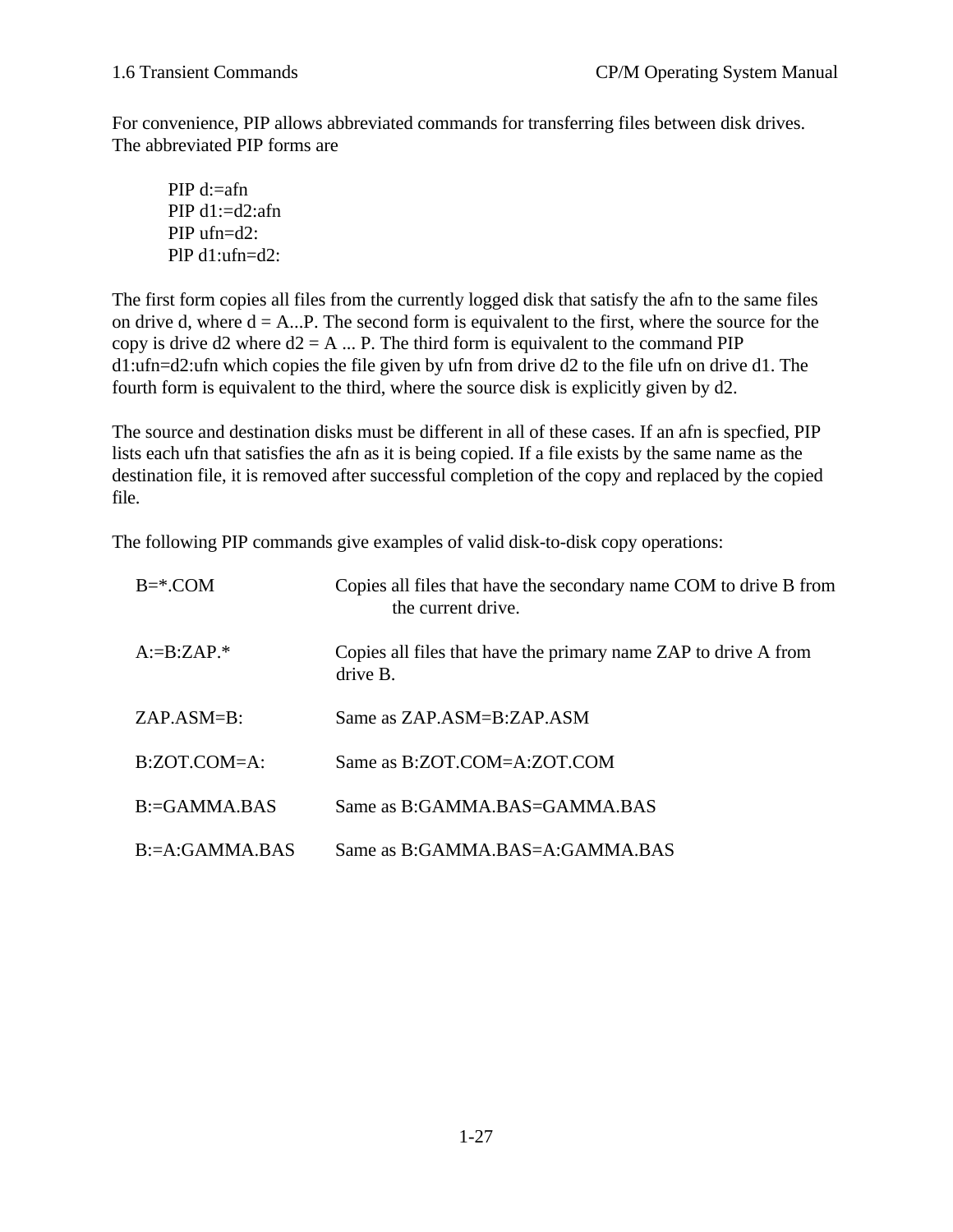PIP allows reference to physical and logical devices that are attached to the CP/M svstem. The device names are the same as given under the STAT command, along with a number of specially named devices. The following is a list of logical devices given in the STAT command

CON: (console) RDR: (reader) PUN: (punch) LST: (list)

while the physical devices are

TTY: (console , reader, punch, or list) CRT: (console, or list), UC1: (console) PTR: (reader), URI: (reader), UR2: (reader) PTP: (punch), UPI: (punch), UP2: (punch) LPT: (list), ULI: (list)

The BAT: physical device is not included, because this assignment is used only to indicate that the RDR: and LST: devices are used for console input/output.

The RDR, LST, PUN, and CON devices are all defined within the BIOS portion of CP/M, and are easily altered for any particular I/O system. The current physical device mapping is defined by IOBYTE; see Section 6 for a discussion of this function. The destination device must be capable of receiving data, for example, data cannot be sent to the punch, and the source devices must be capable of generating data, for example, the LST: device cannot be read.

The following list describes additional device names that can be used in PIP commands.

 -NUL: sends 40 nulls (ASCII 0s) to the device. This can be issued at the end of punched output.

- -EOF: sends a CP/M end-of-file (ASCII CTRL-Z) to the destination device (sent automatically at the end of all ASCII data transfers through PIP).
- -INP: is a special PIP input source that can be patched into the PIP program. PIP gets the input data character-by-character, by CALLing location 103H, with data returned in location 109H (parity bit must be zero).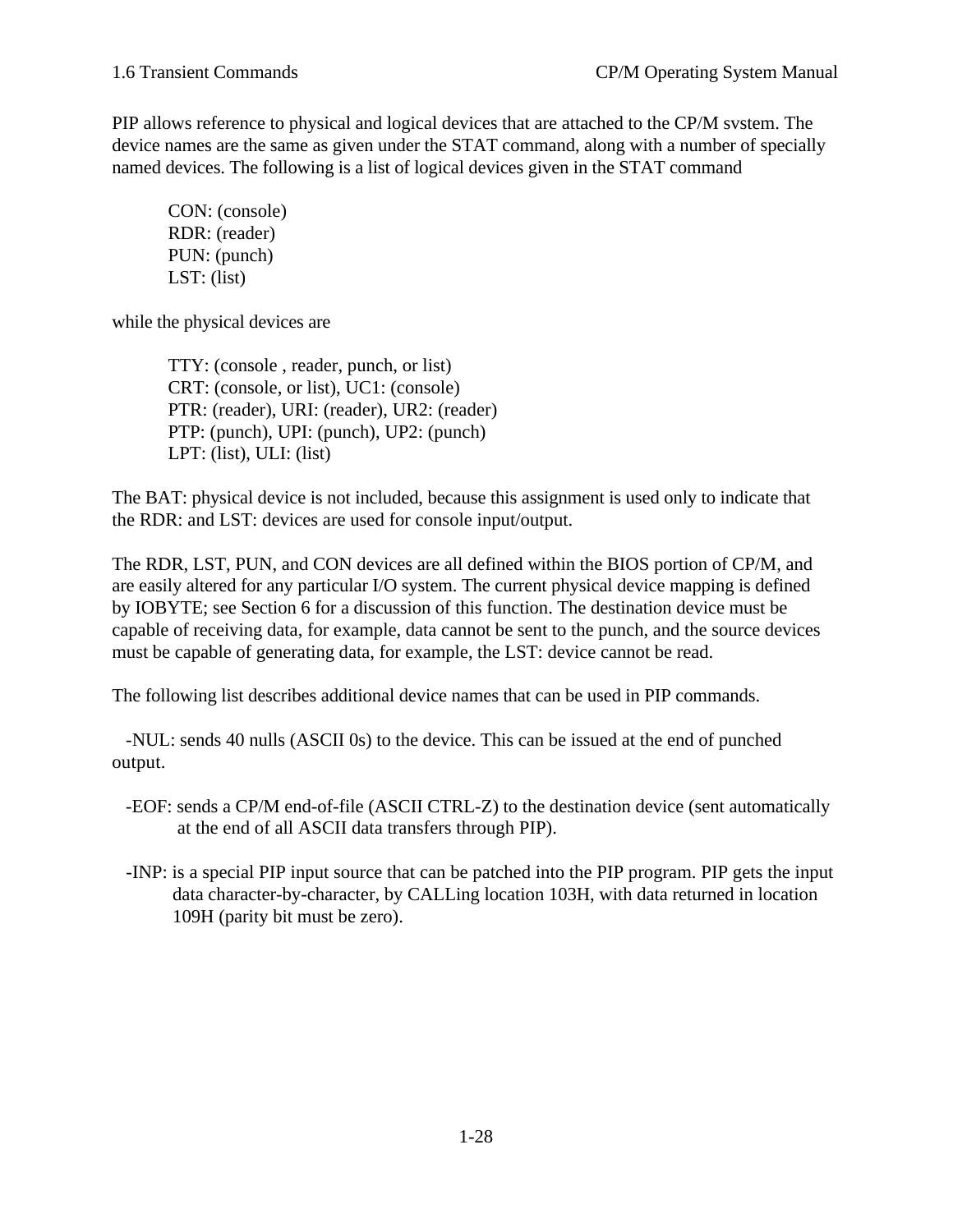- -OUT: is a special PIP output destination that can be patched into the PIP program. PIP CALLs location 106H with data in register C for each character to transmit. Note that locations 109H through 1FFH of the PIP memory image are not used and can be replaced by special purpose drivers using DDT (see Section 4).
- -PRN: is the same as LST:, except that tabs are expanded at every eighth character position, lines are numbered, and page ejects are inserted every 60 lines with an initial eject (same as using PIP options [t8np]).

File and device names can be interspersed in the PIP commands. In each case, the specific device is read until end-of-file (CTRL-Z for ASCII files, and end-of-data for non-ASCII disk files). Data from each device or file are concatenated from left to right until the last data source has been read.

The destination device or file is written using the data from the source files, and an end-of-file character, CTRL-Z, is appended to the result for ASCII files. If the destination is a disk file, a temporary file is created (\$\$\$ secondary name) that is changed to the actual filename only on successful completion of the copy. Files with the extension COM are always assumed to be non-ASCII.

The copy operation can be aborted at any time by pressing any key on the keyboard. PIP responds with the message ABORTED to indicate that the operation has not been completed. If any operation is aborted, or if an error occurs during processing, PIP removes any pending commands that were set up while using the SUBMIT command.

PIP performs a special function if the destination is a disk file with type HEX (an Intel hex-formatted machine code file), and the source is an external peripheral device, such as a paper tape reader. In this case, the PIP program checks to ensure that the source file contains a properly formed hex file, with legal hexadecimal values and checksum records.

When an invalid input record is found, PIP reports an error message at the console and waits for corrective action. Usually, you can open the reader and rerun a section of the tape (pull the tape back about 20 inches). When the tape is ready for the reread, a single carriage return is typed at the console, and PIP attempts another read. If the tape position cannot be properly read, continue the read by typing a return following the error message, and enter the record manually with the ED program after the disk file is constructed.

PIP allows the end-of-file to be entered from the console if the source file is an RDR: device. In this case, the PIP program reads the device and monitors the keyboard. If CTRL-Z is typed at the keyboard, the read operation is terminated normally.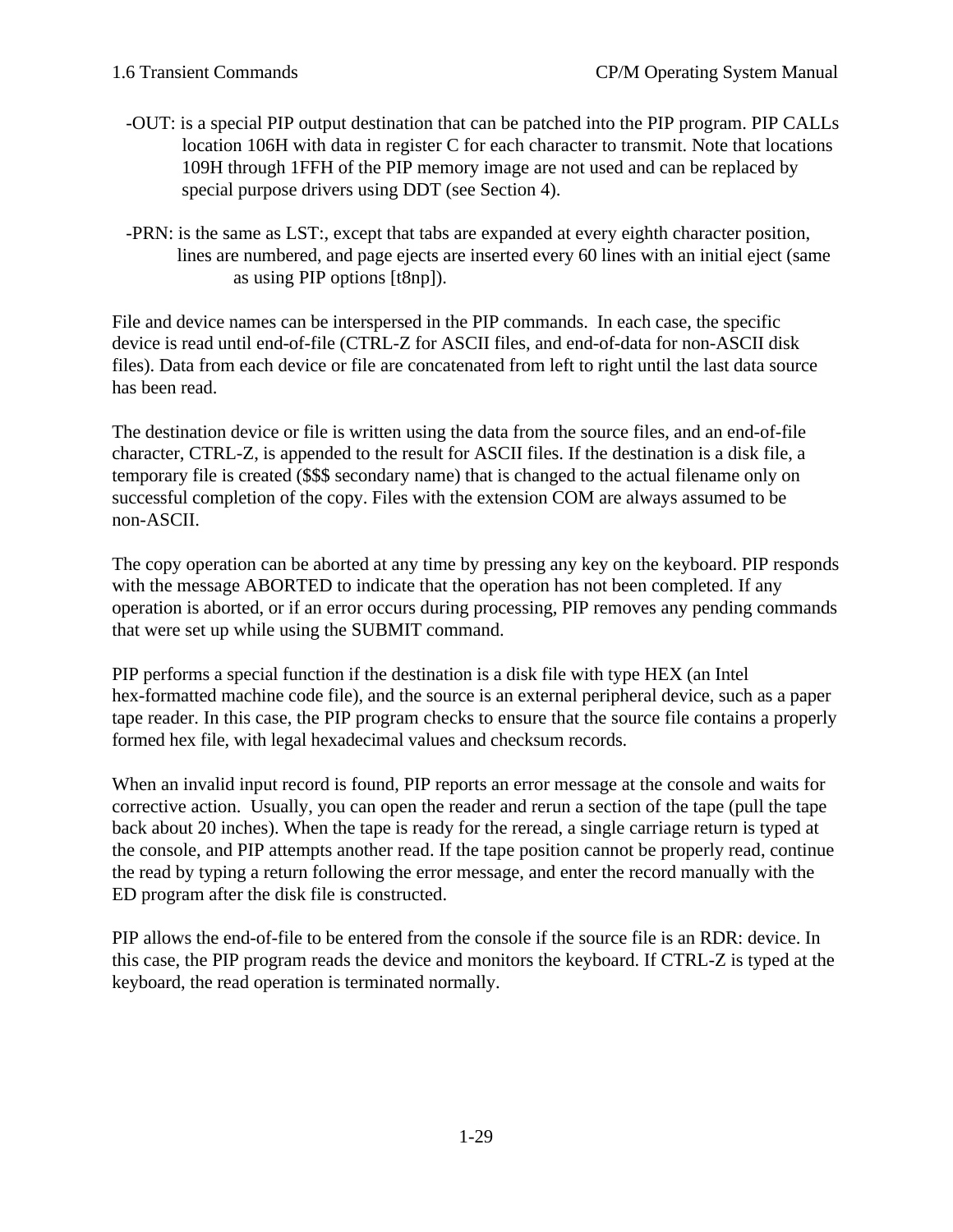The following are valid PIP commands:

### PIP LST:=X.PRN

Copies X.PRN to the LST device and terminates the PIP program.

#### PIP

Starts PIP for a sequence of commands. PIP prompts with \*.

### \*CON:=X.ASM,Y.ASM,Z.ASM

Concatenates three ASM files and copies to the CON device.

### \*X.HEX=CON:,Y.HEX,PTR:

Creates a HEX file by reading the CON until a CTRL-Z is typed, followed by data from Y.HEX and PTR until a CTRL-Z is encountered.

# PIP PUN:=NUL:,X.ASM,EOF:,NUL:

Sends 40 nulls to the punch device; copies the X.ASM file to the punch, followed by an end-of-file, CTRL-Z, and 40 more null characters.

(carriage return)

A single carriage return stops PIP.

You can also specify one or more PIP parameters, enclosed in left and right square brackets, separated by zero or more blanks. Each parameter affects the copy operation, and the enclosed list of parameters must immediately follow the affected file or device. Generally, each parameter can be followed by an optional decimal integer value (the S and Q parameters are exceptions). Table 1-4 describes valid PIP parameters.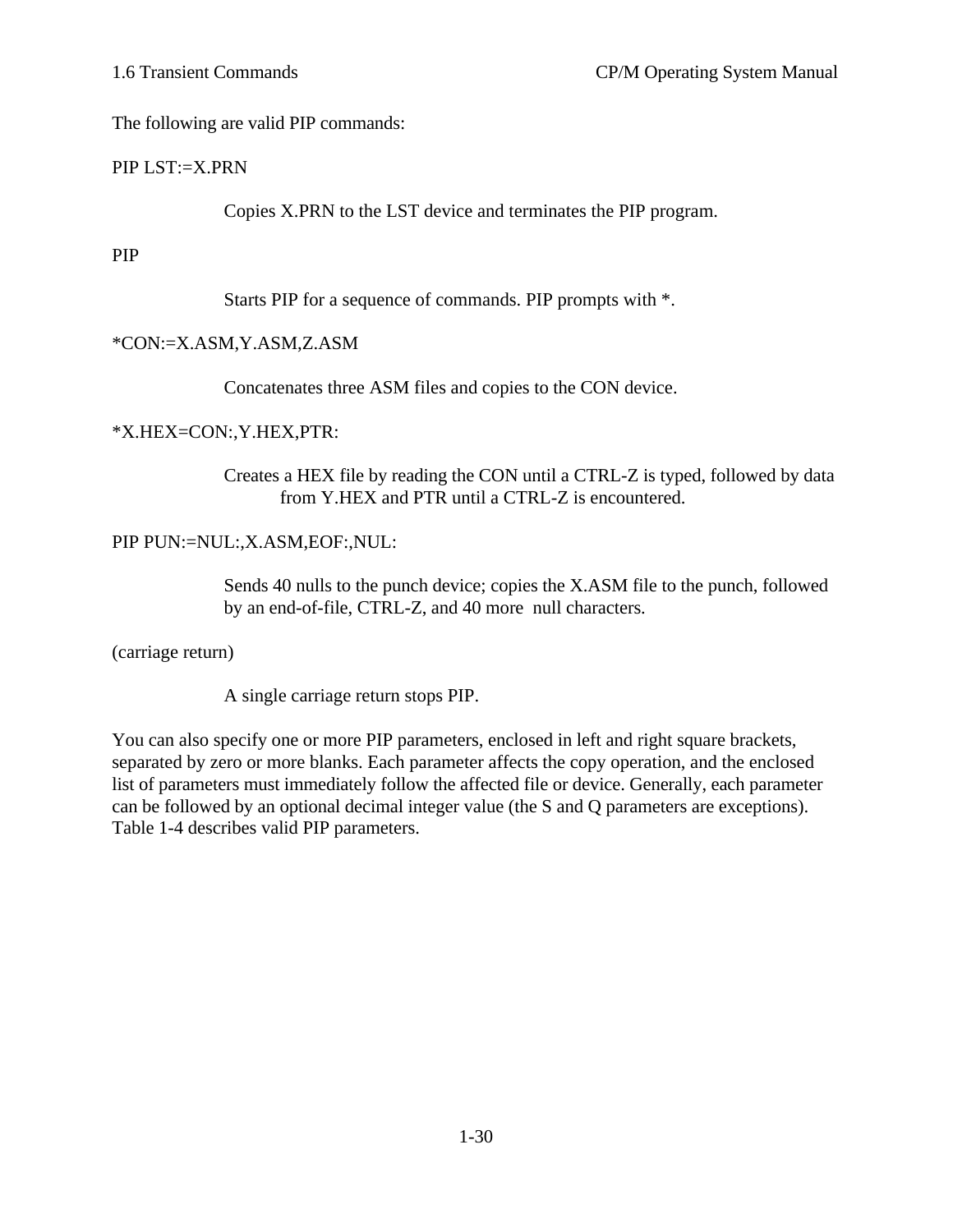# Table 1-4. PIP Parameters

| Parameter                     | Meaning                                                                                                                                                                                                                                                                                                                                                                                                                                                                                |
|-------------------------------|----------------------------------------------------------------------------------------------------------------------------------------------------------------------------------------------------------------------------------------------------------------------------------------------------------------------------------------------------------------------------------------------------------------------------------------------------------------------------------------|
| B                             | Blocks mode transfer. Data are buffered by PIP until an ASCII x-off character,<br>CTRL-S, is received from the source device. This allows transfer of data to a disk<br>file from a continuous reading device, such as a cassette reader. Upon receipt of<br>the x-off, PIP clears the disk buffers and returns for more input data. The amount<br>of data that can be buffered depends on the memory size of the host system. PIP<br>issues an error message if the buffers overflow. |
| Dn                            | Deletes characters that extend past column n in the transfer of data to the<br>destination from the character source. This parameter is generally used to truncate<br>long lines that are sent to a narrow printer or console device.                                                                                                                                                                                                                                                  |
| E                             | Echoes all transfer operations to the console as they are being performed.                                                                                                                                                                                                                                                                                                                                                                                                             |
| $\mathbf{F}$                  | Filters form-feeds from the file. All embedded form-feeds are removed. The P<br>parameter can be used simultaneously to insert new form-feeds.                                                                                                                                                                                                                                                                                                                                         |
| Gn                            | Gets file from user number $n$ ( $n$ in the range 0-15).                                                                                                                                                                                                                                                                                                                                                                                                                               |
| H                             | Transfers HEX data. All data are checked for proper Intel hex file format.<br>Nonessential characters between hex records are removed during the copy<br>operation. The console is prompted for corrective action in case errors occur.                                                                                                                                                                                                                                                |
| Ι                             | Ignores :00 records in the transfer of Intel hex format file. The I parameter<br>automatically sets the H parameter.                                                                                                                                                                                                                                                                                                                                                                   |
| L                             | Translates upper-case alphabetics to lower-case.                                                                                                                                                                                                                                                                                                                                                                                                                                       |
| $\mathbf N$<br>a<br>following | Adds line numbers to each line transferred to the destination, starting at one and<br>incrementing by 1. Leading zeroes are suppressed, and the number is followed by<br>colon. If N2 is specified, leading zeroes are included and a tab is inserted<br>the number. The tab is expanded if T is set.                                                                                                                                                                                  |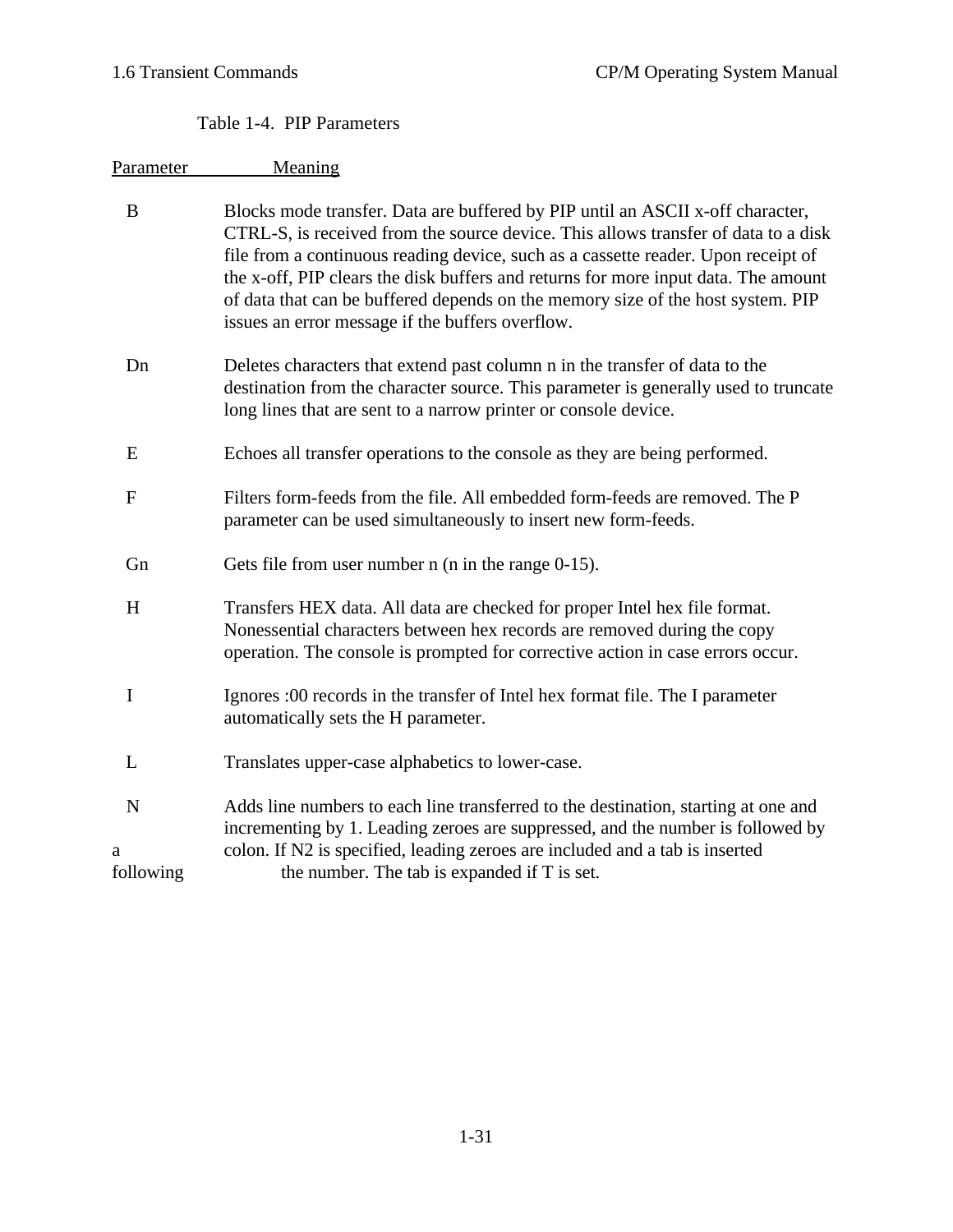1-32

# O Transfers non-ASCII object files. The normal CP/M end-of-file is ignored. Pn Includes page ejects at every n lines with an initial page eject. If  $n = 1$  or is excluded altogether, page ejects occur every 60 lines. If the F parameter is used, form-feed suppression takes place before the new page ejects are inserted. QS<sup> $\alpha$ </sup> Quits copying from the source device or file when the string S, terminated by CTRL-Z, is encountered.

- R Reads system files.
- Ss<sup> $\text{X}$ </sup> Start copying from the source device when the string s, terminated by CTRL-Z, is encountered. The S and Q parameters can be used to abstract a particular section of a file, such as a subroutine. The start and quit strings are always included in the copy operation.

If you specify a command line after the PIP command keyword, the CCP translates strings following the S and Q parameters to uppercase. If you do not specify a command line, PIP does not perform the automatic upper-case translation.

- Tn Expands tabs, CTRL-I characters, to every nth column during the transfer of characters to the destination from the source.
- U Translates lower-case alphabetics to upper-case during the copy operation.
- V Verifies that data have been copied correctly by rereading after the write operation (the destination must be a disk file).
- W Writes over R/O files without console interrogation.
- Z Zeros the parity bit on input for each ASCII character.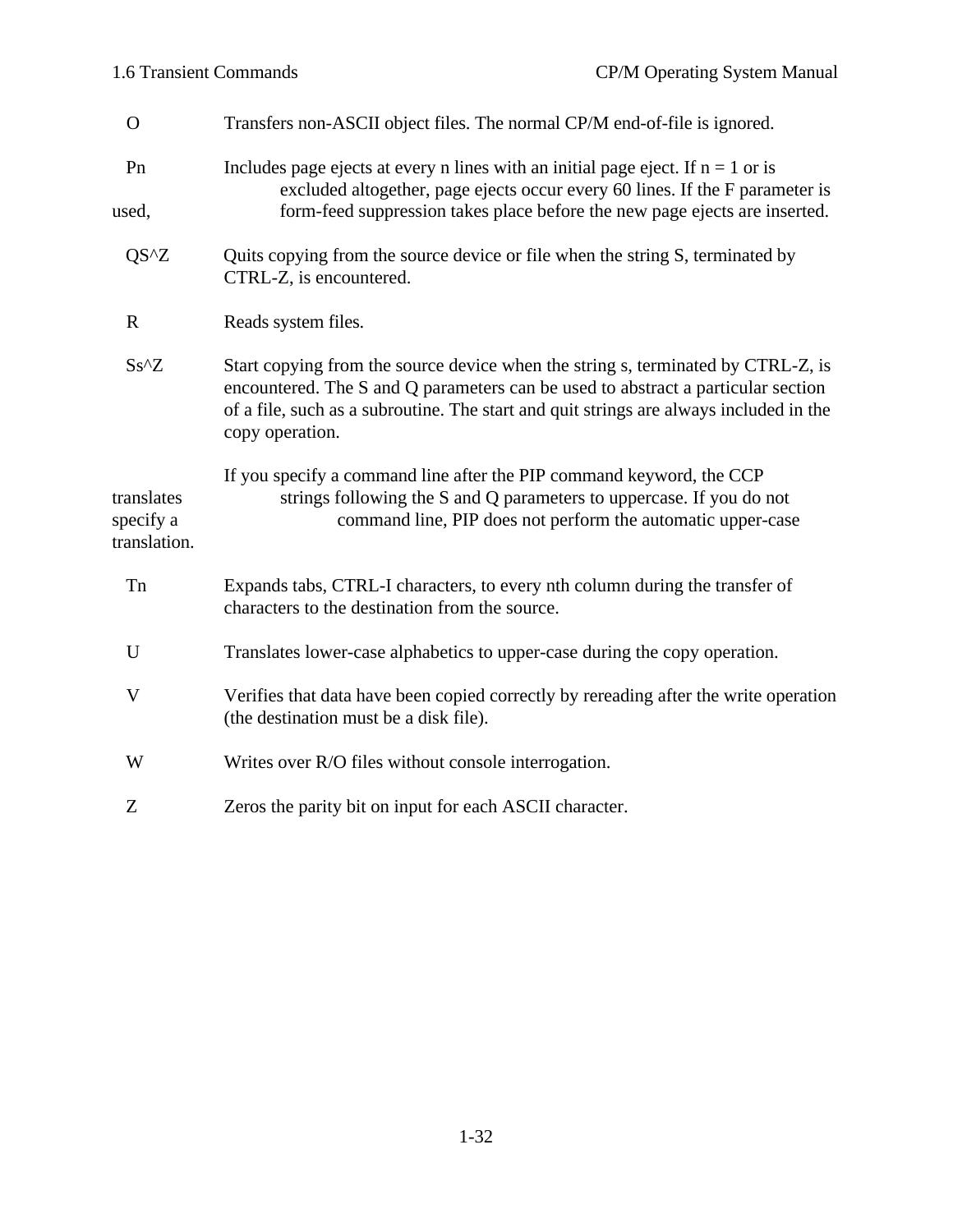The following examples show valid PIP commands that specify parameters in the file transfer.

#### PIP X.ASM=B:[V]

Copies X.ASM from drive B to the current drive and verifies that the data were properly copied.

#### PIP LPT:=X.ASM[NT8U]

Copies X.ASM to the LPT: device; numbers each line, expands tabs to every eighth column, and translates lower-case alphabetics to upper-case.

#### PIP PUN:=X.HEX[I],Y.ZOT[H]

First copies X.HEX to the PUN: device and ignores the trailing :00 record in X.HEX; continues the transfer of data by reading Y.ZOT, which contains HEX records, including any :00 records it contains.

#### PIP X.LIB=Y.ASM[sSUBR1:^zqJMP L3^z]

Copies from the file Y.ASM into the file X.LIB. The command starts the copy when the string SUBR1: has been found, and quits copying after the string JMP L<sub>3</sub> is encountered.

#### PIP PRN:=X.ASM[p50]

Sends X.ASM to the LST: device with line numbers, expands tabs to every eighth column, and elects pages at every 50th line. The assumed parameter list for a PRN file is nt8p60; p50 overrides the default value.

Under normal operation, PIP does not overwrite a file that is set to a permanent R/O status. If an attempt is made to overwrite an R/O file, the following prompt appears:

#### DESTINATION FILE IS R/O, DELETE (Y/N)?

If you type Y, the file is overwritten. Otherwise, the following response appears:

### \*\* NOT DELETED \*\*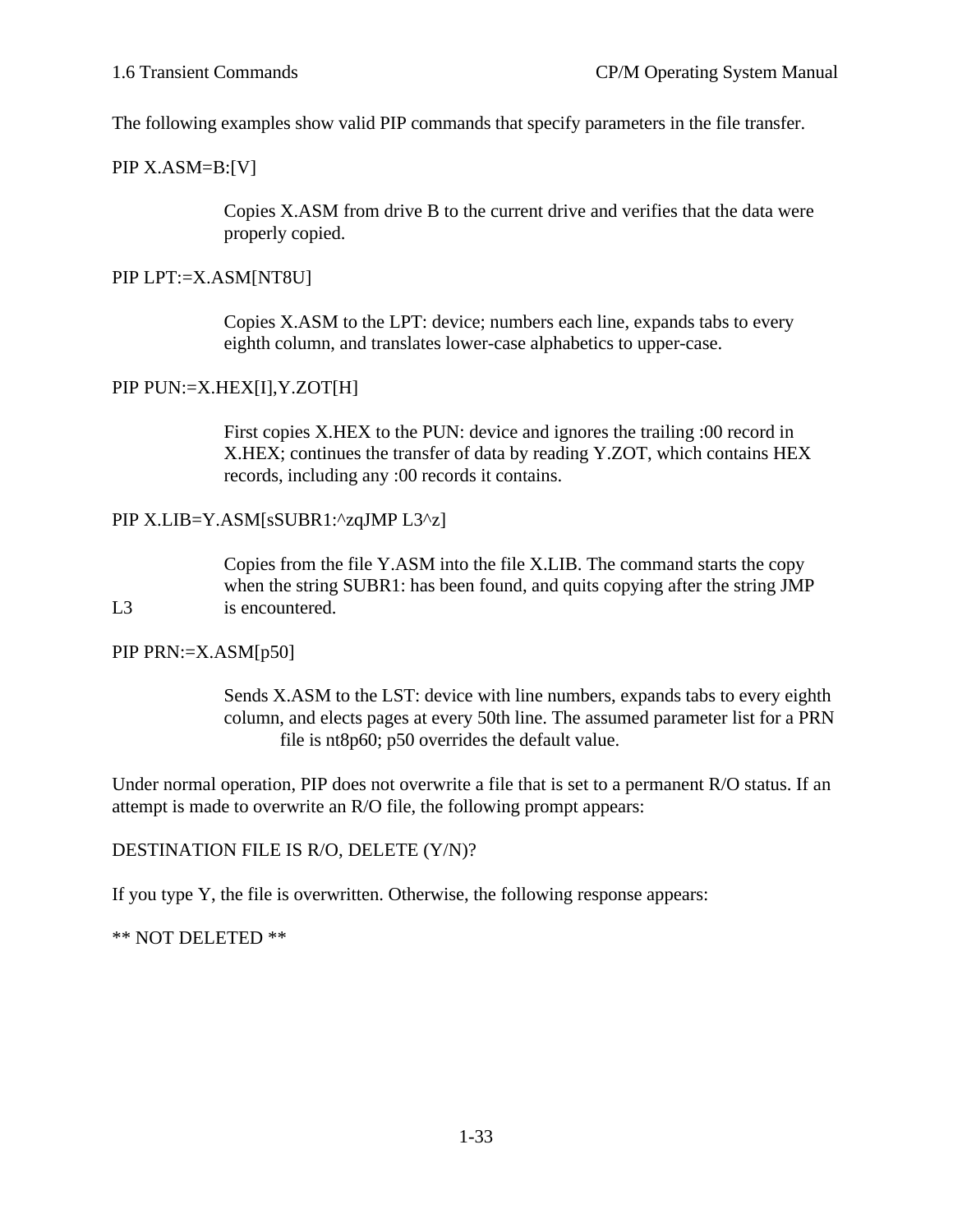The file transfer is skipped, and PIP continues with the next operation in sequence. To avoid the prompt and response in the case of R/O file overwrite, the command line can include the W parameter, as shown in this example:

 $PIP A:=B:*.COM[W]$ 

The W parameter copies all nonsystem files to the A drive from the B drive and overwrites any R/O files in the process. If the operation involves several concatenated files, the W parameter need only be included with the last file in the list, as in this example:

# PIP A.DAT=B.DAT,F:NEW.DAT,G:OLD.DAT[W]

Files with the system attribute can be included in PIP transfers if the R parameter is included; otherwise, system files are not recognized. For example, the command line:

PIP ED.COM=B:ED.COM[R]

reads the ED.COM file from the B drive, even if it has been marked as an R/O and system file. The system file attributes are copied, if present.

Downward compatibility with previous versions of CP/M is only maintained if the file does not exceed one megabyte, no file attributes are set, and the file is created by user 0. If compatibility is required with nonstandard, for example, double-density versions of 1.4, it might be necessary to select 1.4 compatibility mode when constructing the internal disk parameter block. See Section 6 and refer to Section 6.10, which describes BIOS differences.

**Note:**to copy files into another user area, PIP.COM must be located in that user area. Use the following procedure to make a copy of PIP.COM in another user area.

USER 0 Log in user 0. DDT PIP.COM (note PIP size s) Load PIP to memory. GO Return to CCP. USER 3 Log in user 3. SAVE s PIP.COM

In this procedure, s is the integral number of memory pages, 256- byte segments, occupied by PIP. The number s can be determined when PIP.COM is loaded under DDT, by referring to the value under the NEXT display. If, for example, the next available address is 1D00, then PIP.COM requires 1C hexadecimal pages, or 1 times  $16 + 12 = 28$  pages, and the value of s is 28 in the subsequent save. Once PIP is copied in this manner, it can be copied to another disk belonging to the same user number through normal PIP transfers.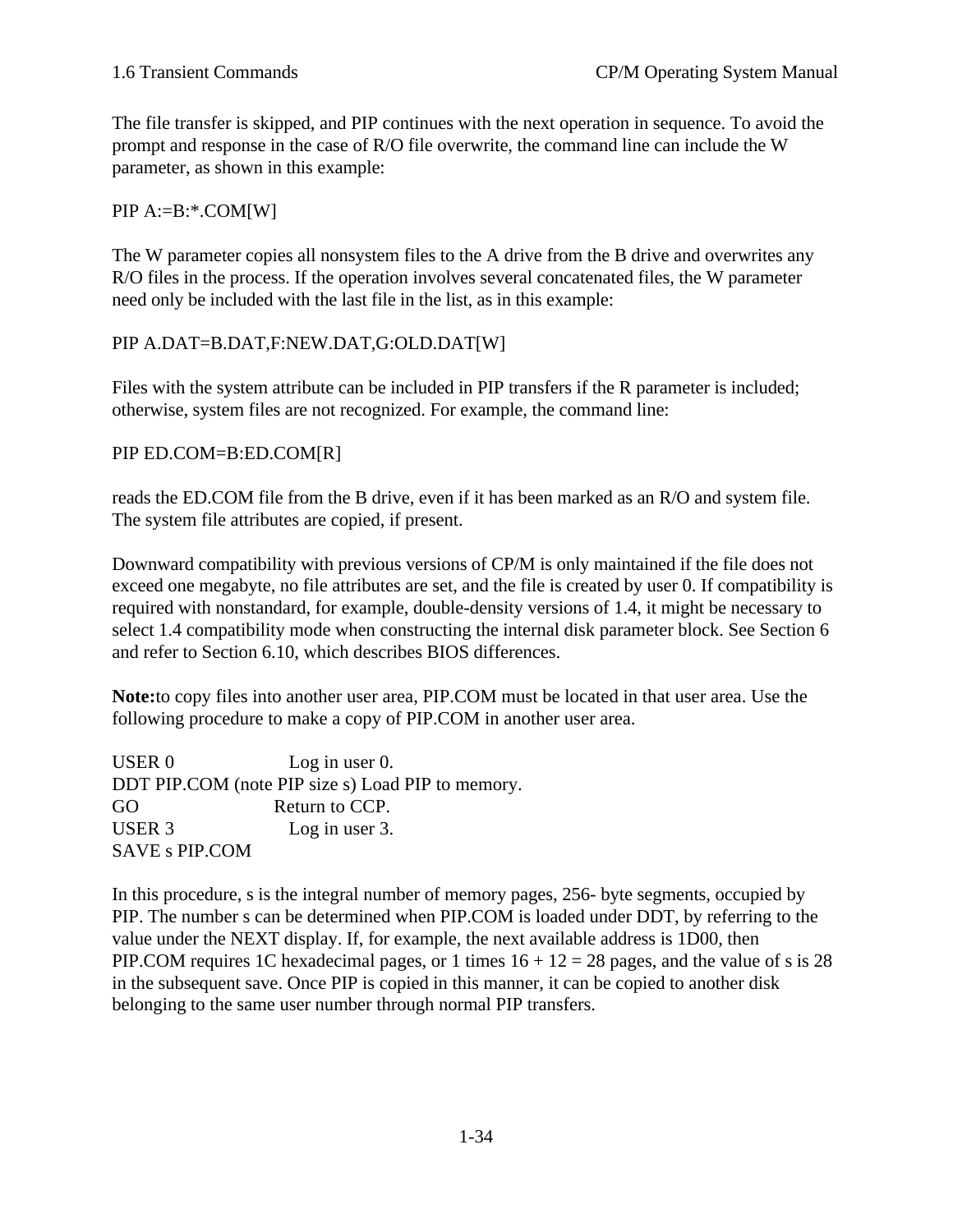# **1.6.5 ED Command**

Syntax:

ED ufn

The ED program is the CP/M system context editor that allows creation and alteration of ASCII files in the CP/M environment. Complete details of operation are given in Section 2. ED allows the operator to create and operate upon source files that are organized as a sequence of ASCII characters, separated by end-of-line characters (a carriage return/line-feed sequence). There is no practical restriction on line length (no single line can exceed the size of the working memory) that is defined by the number of characters typed between carriage returns.

The ED program has a number of commands for character string searching, replacement, and insertion that are useful for creating and correcting programs or text files under CP/M. Although the CP/M has a limited memory work space area (approximately 5000 characters in'a 20K CP/M system), the file size that can be edited is not limited, since data are easily paged through this work area.

If it does not exist, ED creates the specified source file and opens the file for access. If the source file does exist, the programmer appends data for editing (see the A command). The appended data can then be displayed, altered, and written from the work area back to the disk (see the W command). Particular points in the program can be automatically paged and located by context, allowing easy access to particular portions of a large file (see the N command).

If you type the following command line:

# ED X.ASM

the ED program creates an intermediate work file with the name

# X.\$\$\$

to hold the edited data during the ED run. Upon completion of ED, the X.ASM file (original file) is renamed to X.BAK, and the edited work file is renamed to X.ASM. Thus, the X.BAK file contains the original unedited file, and the X.ASM file contains the newly edited file. The operator can always return to the previous version of a file by removing the most recent version and renaming the previous version. If the current X.ASM file has been improperly edited, the following sequence of commands reclaim the backup file.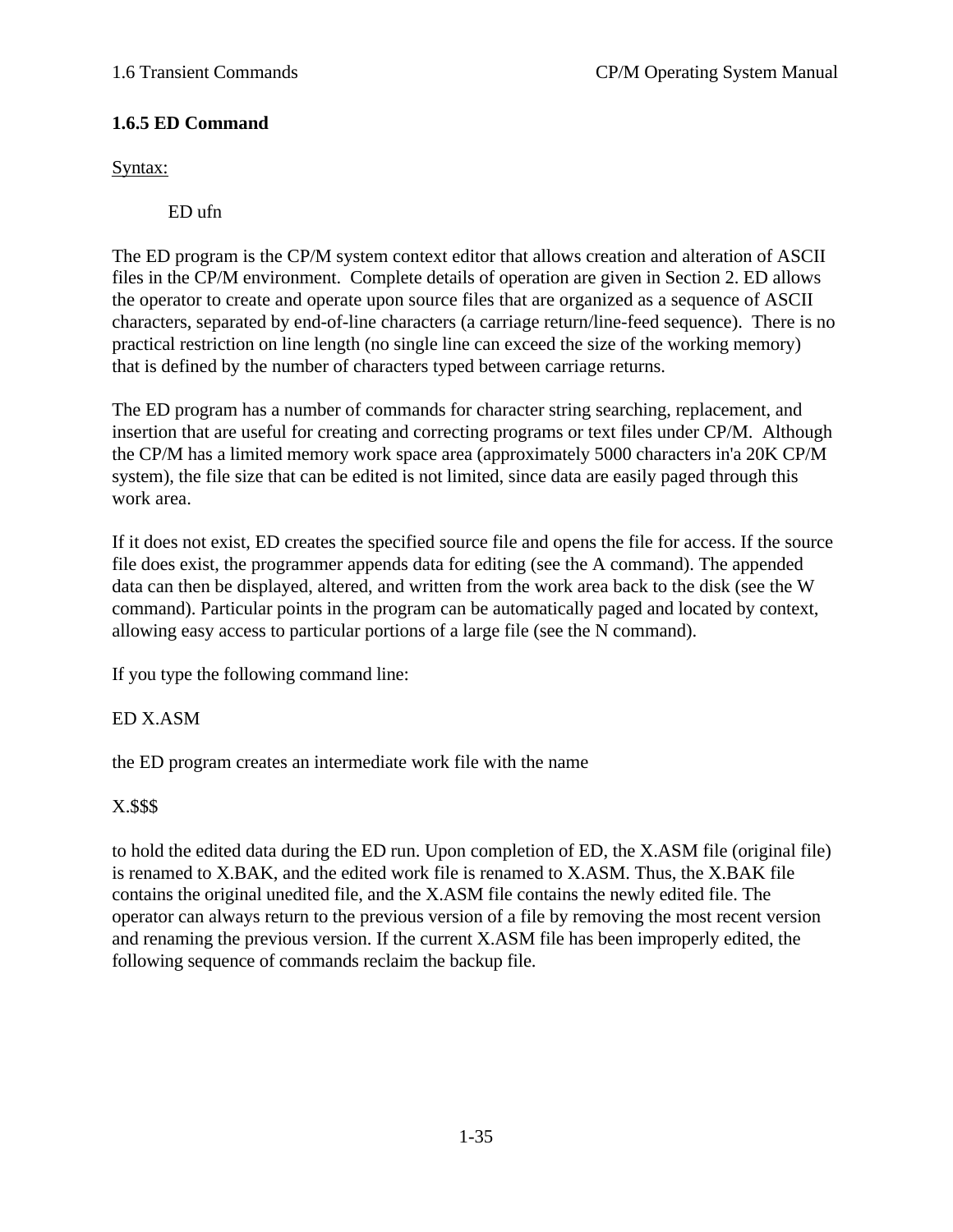DIR X.\*Checks to see that BAK file is available.

ERA X.ASMErases most recent version.

REN X.ASM=X.BAKRenames the BAK file to ASM.

You can abort the edit at any point (reboot, power failure, CTRL-C, or CTRL-Q command) without destroying the original file. In this case, the BAK file is not created and the original file is always intact.

The ED program allows the user to edit the source on one disk and create the back-up file on another disk. This form of the ED command is

ED ufn d:

where ufn is the name of the file to edit on the currently logged disk and d is the name of an alternate drive. The ED program reads and processes the source file and writes the new file to drive d using the name ufn. After processing, the original file becomes the back-up file. If the operator is addressing disk A, the following command is valid.

ED X.ASM B:

This edits the file X.ASM on drive A, creating the new file X.\$\$\$ on drive B. After a successful edit, A:X.ASM is renamed to A:X.BAK, and B:X.\$\$\$ is renamed to B:X.ASM. For convenience, the currently logged disk becomes drive B at the end of the edit. Note that if a file named B:X.ASM exists before the editing begins, the following message appears on the screen:

# FILE EXISTS

This message is a precaution against accidentally destroying a source file. You should first erase the existing file and then restart the edit operation.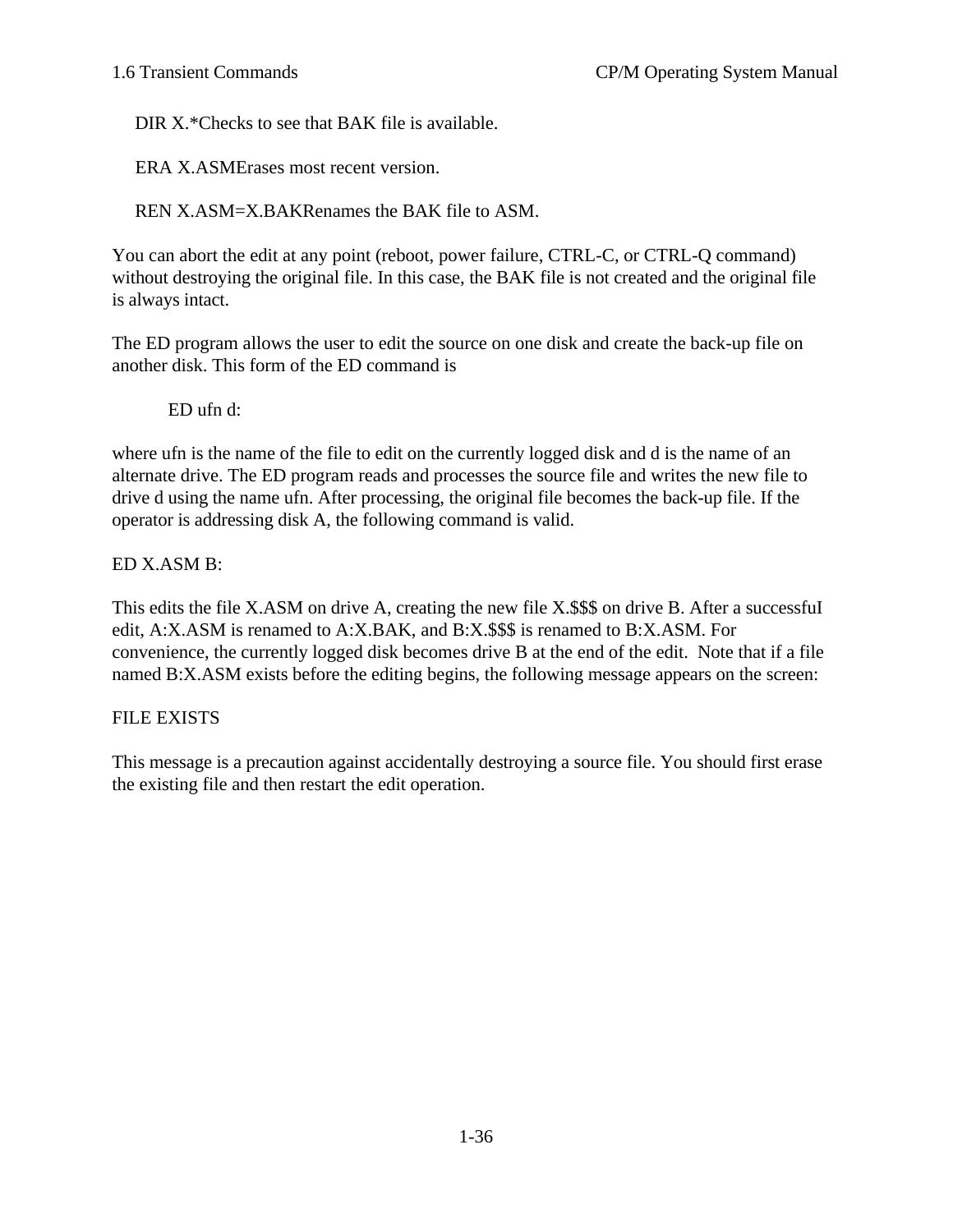Similar to other transient commands, editing can take place on a drive different from the currently logged disk by preceding the source filename by a drive name. The following are examples of valid edit requests:

ED A:X.ASMEdits the file X ASM on drive A, with new file and back-up on drive A.

 ED B:X.ASM A:Edits the file X.ASM on drive B to the temporary file X.\$\$\$ on drive A. After editing, this command changes X.ASM on drive B to X.BAK and changes X.\$\$\$ on drive A to X.ASM

# **1.6.6 SYSGEN Command**

Syntax:

**SYSGEN** 

The SYSGEN transient command allows generation of an initialized disk containing the CP/M operating system. The SYSGEN program prompts the console for commands by interacting as shown.

SYSGEN<cr>

Initiates the SYSGEN program.

SYSGEN VERSION x.x

SYSGEN sign-on message.

SOURCE DRIVE NAME (OR RETURN TO SKIP)

Respond with the drive name (one of the letters A, B, C, or D) of the disk containing a CP/M system, usually A. If a copy of CP/M already exists in memory due to a MOVCPM command, press only a carriage return. Typing a drive name d causes the response:

# SOURCE ON d THEN TYPE RETURN

Place a disk containing the CP/M operating system on drive d (d is one of A, B, C, or D). Answer by pressing a carriage return when ready.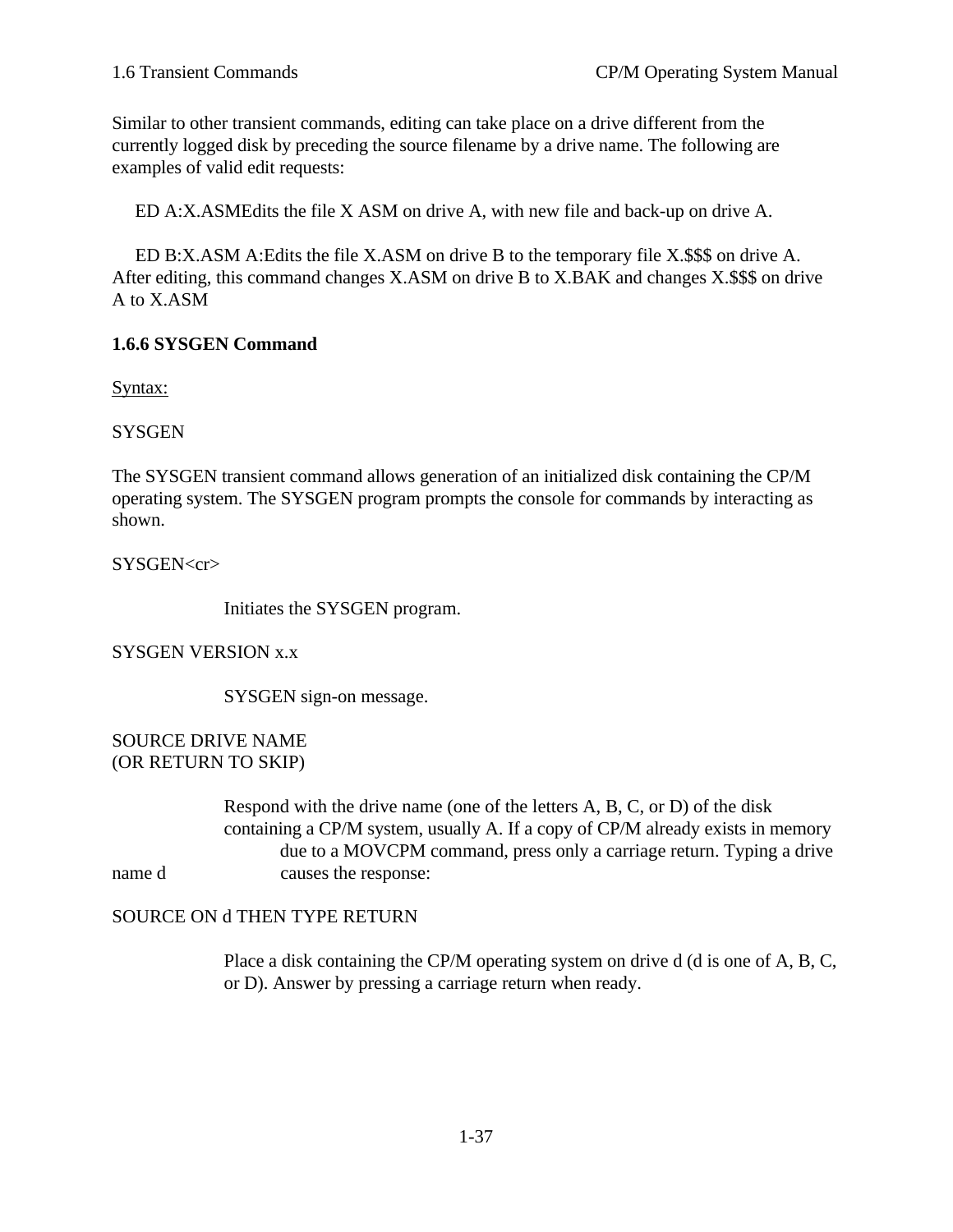### FUNCTION COMPLETE

System is copied to memory. SYSGEN then prompts with the following:

#### DESTINATION DRIVE NAME (OR RETURN TO REBOOT)

If a disk is being initialized, place the new disk into a drive and answer with the drive name. Otherwise, press a carriage return and the system reboots from drive A. Typing drive name d causes SYSGEN to prompt with the following message:

### DESTINATION ON d THEN TYPE RETURN

Place new disk into drive d; press return when ready.

### FUNCTION COMPLETE

New disk is initialized in drive d.

The DESTINATION prompt is repeated until a single carriage return is pressed at the console, so that more than one disk can be initialized.

Upon completion of a successful system generation, the new disk contains the operating system, and only the built-in commands are available. An IBM-compatible disk appears to CP/M as a disk with an empty directory; therefore, the operator must copy the appropriate COM files from an existing CP/M disk to the newly constructed disk using the PIP transient.

You can copy all files from an existing disk by typing the following PIP command:

### PIP  $B:=A:^{*}.^{*}[v]$

This command copies all files from disk drive A to disk drive B and verifies that each file has been copied correctly. The name of each file is displayed at the console as the copy operation proceeds.

Note that a SYSGEN does not destroy the files that already exist on a disk; it only constructs a new operating system. If a disk is being used only on drives B through P and will never be the source of a bootstrap operation on drive A, the SYSGEN need not take place.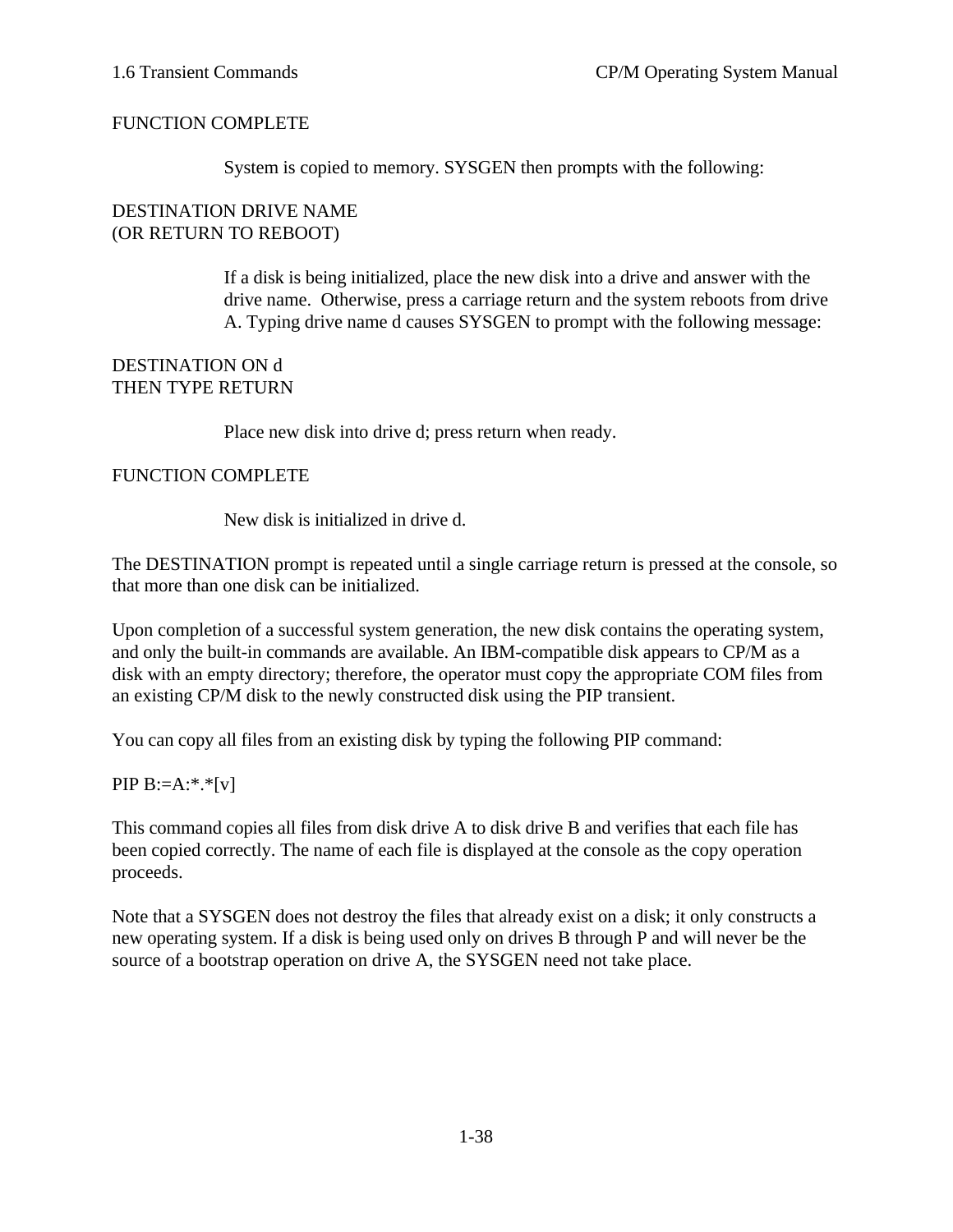# **1.6.7 SUBMIT Command**

Syntax:

SUBMIT ufn parm#l ... parm#n

The SUBMIT command allows CP/M commands to be batched for automatic processing. The ufn given in the SUBMIT command must be the filename of a file that exists on the currently logged disk, with an assumed file type of SUB. The SUB file contains CP/M prototype commands with possible parameter substitution. The actual parameters parm#1 ... parm#n are substituted into the prototype commands, and, if no errors occur, the file of substituted commands are processed sequentially by CP/M.

The prototype command file is created using the ED program, with interspersed \$ parameters of the form:

\$1 \$2 \$3 ... Sn

corresponding to the number of actual parameters that will be included when the file is submitted for execution. When the SUBMIT transient is executed, the actual parameters parm#1 ... parm#n are paired with the formal parameters \$1 ... \$n in the prototype commands. If the numbers of formal and actual parameters do not correspond, the SUBMIT function is aborted with an error message at the console. The SUBMIT function creates a file of substituted commands with the name

\$\$\$.SUB

on the logged disk. When the system reboots, at the termination of the SUBMIT, this command file is read by the CCP as a source of input rather than the console. If the SUBMIT function is performed on any disk other than drive A, the commands are not processed until the disk is inserted into drive A and the system reboots. You can abort command processing at any time by pressing the rubout key when the command is read and echoed. In this case, the \$\$\$.SUB file is removed and the subsequent commands come from the console. Command processing is also aborted if the CCP detects an error in any of the commands. Programs that execute under CP/M can abort processing of command files when error conditions occur by erasing any existing \$\$\$.SUB file.

To introduce dollar signs into a SUBMIT file, you can type a \$\$ which reduces to a single \$ within the command file. An up arrow,  $\land$ , precedes an alphabetic character s, which produces a single CTRL-X character within the file.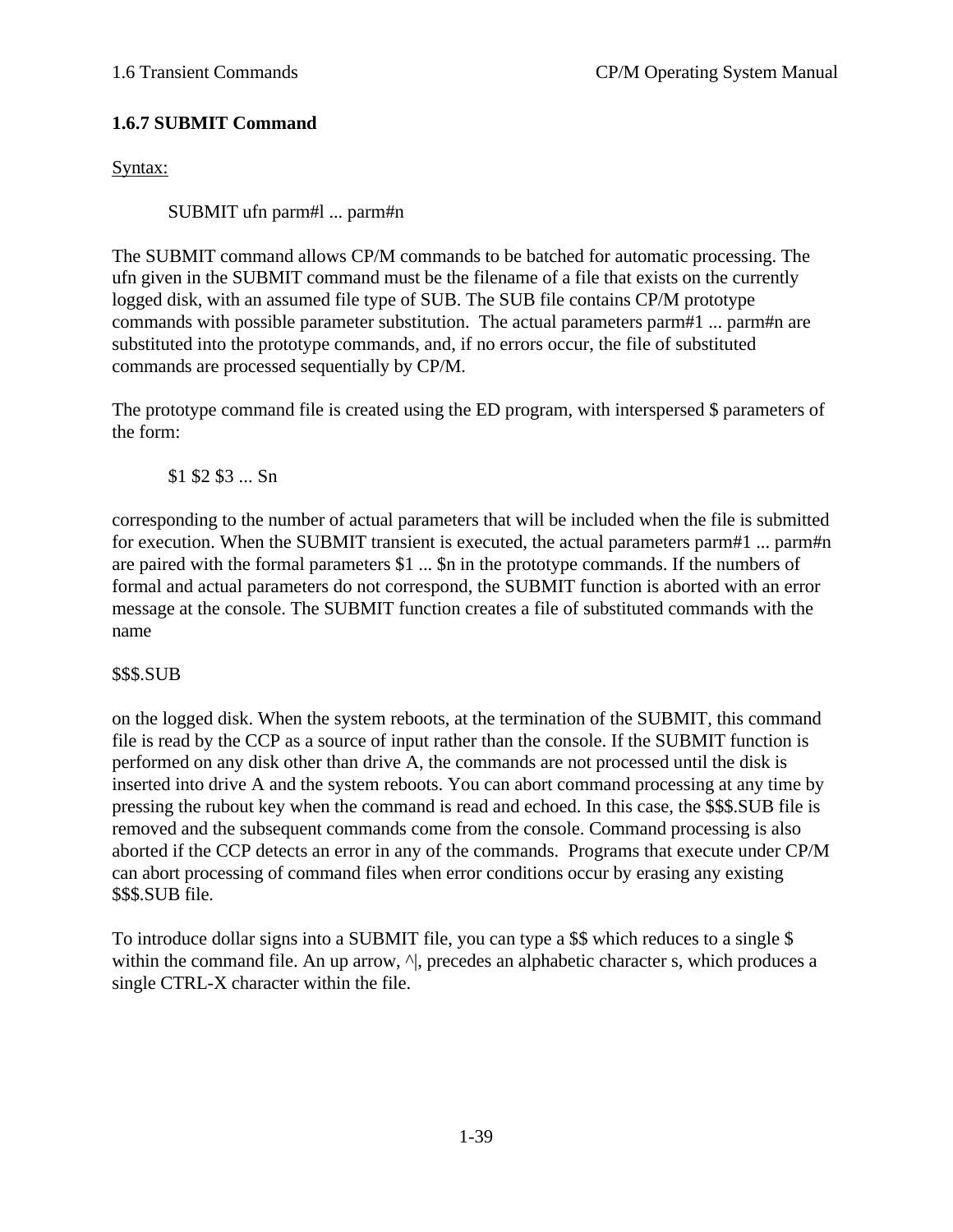The last command in a SUB file can initiate another SUB file, allowing chained batch commands.

Suppose the file ASMBL.SUB exists on disk and contains the prototype commands:

ASM \$1 DIR \$1.\* ERA \*.BAK PIP \$2:=\$1.PRN ERA \$1.PRN

then, you issue the following command:

SUBMIT ASMBL X PRN

The SUBMIT program reads the ASMBL.SUB file, substituting X for all occurrences of \$1 and PRN for all occurrences of \$2. This results in a \$\$\$.SUB file containing the commands:

ASM X DIR X.\* ERA \*.BAK PIP PRN:=X.PRN ERA X.PRN

which are executed in sequence by the CCP.

The SUBMIT function can access a SUB file on an alternate drive by preceding the filename by a drive name. Submitted files are only acted upon when they appear on drive A. Thus, it is possible to create a submitted file on drive B that is executed at a later time when inserted in drive A.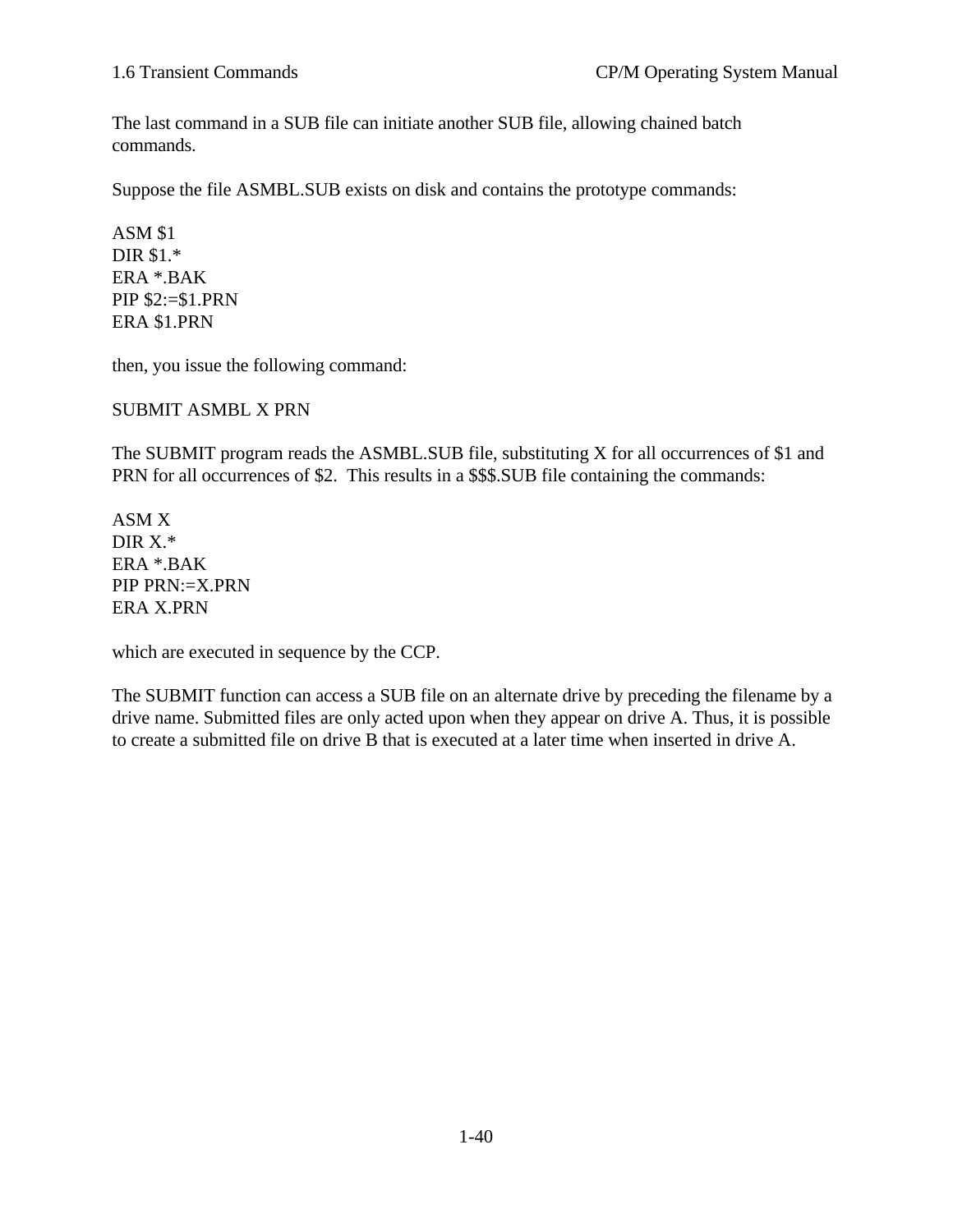An additional utility program called XSUB extends the power of the SUBMIT facility to include line input to programs as well as the CCP. The XSUB command is included as the first line of the SUBMIT file. When it is executed, XSUB self-relocates directly below the CCP. All subsequent SUBMIT command lines are processed by XSUB so that programs that read buffered console input, BDOS Function 10, receive their input directly from the SUBMIT file. For example, the file SAVER.SUB can contain the following SUBMIT lines:

XSUB DDT I \$1.COM R G<sub>0</sub> SAVE 1 \$2.COM

a subsequent SUBMIT command, such as

# A:SUBMIT SAVER PIP Y

substitutes PIP for \$1 and Y for \$2 in the command stream. The XSUB program loads, followed by DDT, which is sent to the command lines PIP.COM, R, and G0, thus returning to the CCP. The final command SAVE 1 Y.COM is processed by the CCP.

The XSUB program remains in memory and prints the message

(xsub active)

on each warm start operation to indicate its presence. Subsequent SUBMIT command streams do not require the XSUB, unless an intervening cold start occurs. Note that XSUB must be loaded after the optional CP/M DESPOOL utility, if both are to run simultaneously.

# **1.6.8 DUMP Command**

Syntax:

DUMP ufn

The DUMP program types the contents of the disk file (ufn) at the console in hexadecimal form. The file contents are listed sixteen bytes at a time, with the absolute byte address listed to the left of each line in hexadecimal. Long typeouts can be aborted by pressing the rubout key during printout. The source listing of the DUMP program is given in Section 5 as an example of a program written for the CP/M environment.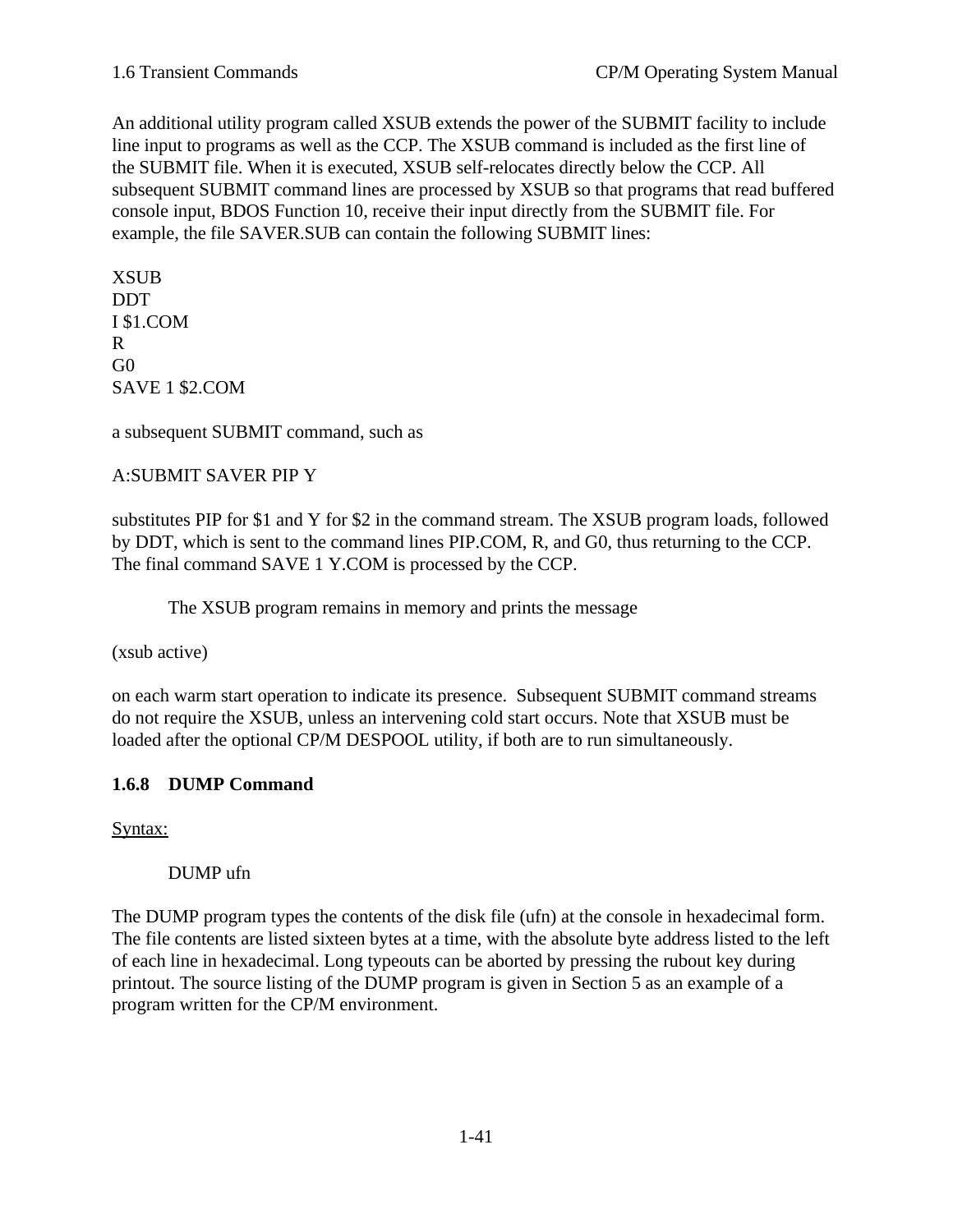# **1.6.9 MOVCPM Command**

Syntax:

# MOVCPM

The MOVCPM program allows you to reconfigure the CP/M system for any particular memory size. Two optional parameters can be used to indicate the desired size of the new system and the disposition of the new system at program termination. If the first parameter is omitted or an \* is given, the MOVCPM program reconfigures the system to its maximum size, based upon the kilobytes of contigous RAM in the host system (starting at 0000H). If the second parameter is omitted, the system is executed, but not permanently recorded; if \* is given, the system is left in memory, ready for a SYSGEN operation. The MOVCPM program relocates a memory image of CP/M and places this image in memory in preparation for a system generation operation. The following is a list of MOVCPM command forms:

|   | <b>MOYCPM</b>       | Relocates and executes CP/M for management of the current memory<br>configuration (memory is examined for contiguous RAM, starting at<br>100H). On completion of the relocation, the new system is executed but<br>not permanently recorded on the disk. The system that is constructed<br>contains a BIOS for the Intel MDS 800. |
|---|---------------------|-----------------------------------------------------------------------------------------------------------------------------------------------------------------------------------------------------------------------------------------------------------------------------------------------------------------------------------|
|   | MOVCPM <sub>n</sub> | Creates a relocated CP/M system for management of an a kilobyte system<br>(n must be in the range of 20 to 64), and executes the system as described.                                                                                                                                                                             |
| a | $MOYCPM$ * *        | Constructs a relocated memory image for the current memory<br>configuration, but leaves the memory image in memory in preparation for<br>SYSGEN operation.                                                                                                                                                                        |
|   | MOYCPM n *          | Constructs a relocated memory image for an n kilobyte memory system,<br>and leaves the memory image in preparation for a SYSGEN operation.                                                                                                                                                                                        |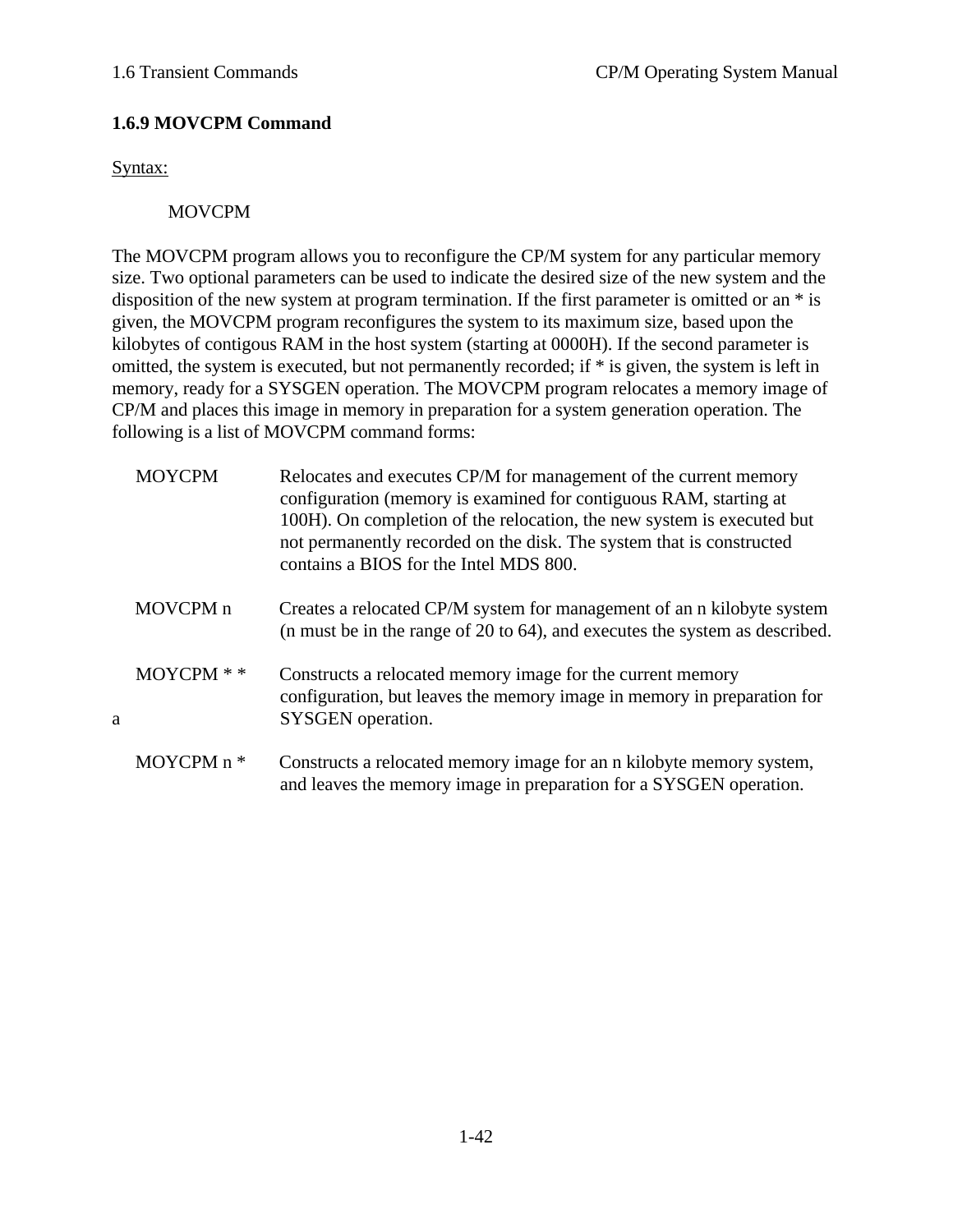For example, the command,

#### MOVCPM \* \*

constructs a new version of the CP/M system and leaves it in memory, ready for a SYSGEN operation. The message

READY FOR 'SYSGEN' OR 'SAYE 34 CPMxx.COM'

appears at the console upon completion, where xx is the current memory size in kilobytes. You can then type the following sequence:

| <b>SYSGEN</b>                                      | This starts the system generation.                                                                                                                               |
|----------------------------------------------------|------------------------------------------------------------------------------------------------------------------------------------------------------------------|
| <b>SOURCE DRIVE NAME</b><br><b>RETURN TO SKIP)</b> | Respond with a carriage return to skip the CP/M read (OR)<br>operation, because the system is already in memory as a<br>result of the previous MOVCPM operation. |
| <b>DESTINATION DRIVE NAME</b>                      | Respond with B to write new system to the disk in drive B.                                                                                                       |
| OR RETURN TO REBOOT)                               | SYSGEN prompts with the following message:                                                                                                                       |
| DESTINATION ON B.                                  | Place the new disk on drive B and press the RETURN key                                                                                                           |
| THEN TYPE RETURN                                   | when ready.                                                                                                                                                      |

If you respond with A rather than B above, the system is written to drive A rather than B. SYSGEN continues to print this prompt:

DESTINATION DRIVE NAME (OR RETURN TO REBOOT)

until you respond with a single carriage return, which stops the SYSGEN program with a system reboot.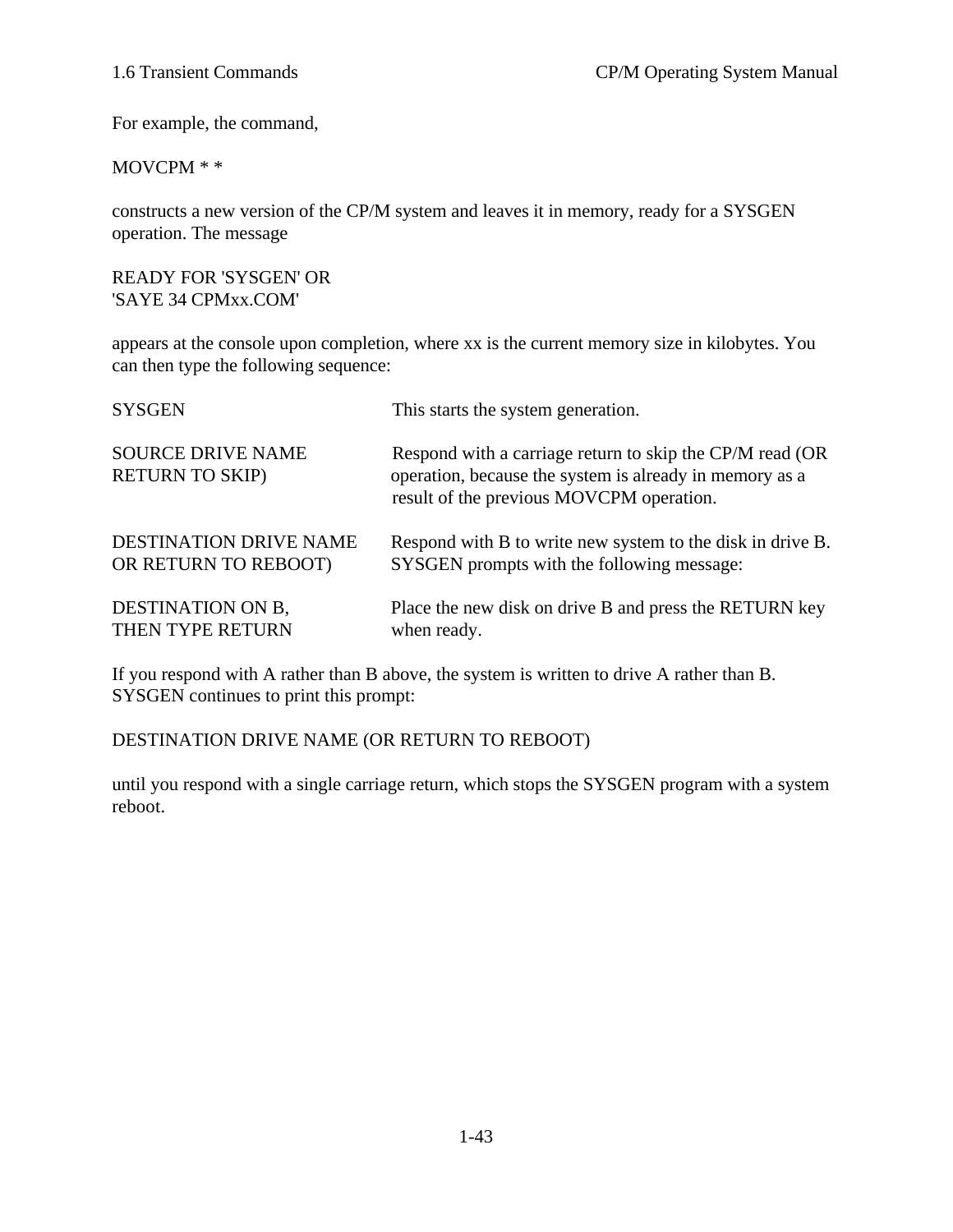You can then go through the reboot process with the old or new disk. Instead of performing the SYSGEN operation, you can type a command of the form:

SAVE 34 CPMxx.COM

at the completion of the MOVCPM function, where xx is the value indicated in the SYSGEN message. The CP/M memory image on the currently logged disk is in a form that can be patched. This is necessary when operating in a nonstandard environment where the BIOS must be altered for a particular peripheral device configuration, as described in Section 6.

The following are valid MOVCPM commands:

| MOVCPM 48     | Constructs a 48K version of CP/M and starts execution.                                      |
|---------------|---------------------------------------------------------------------------------------------|
| MOVCPM 48 *   | Constructs a 48K version of CP/M in preparation for permanent<br>recording; the response is |
|               | READY FOR 'SYSGEN' OR<br>'SAVE 34 CPM48.COM'                                                |
| <b>MOVCPM</b> | Constructs a maximum memory version of CP/M and starts<br>execution.                        |

The newly created system is serialized with the number attached to the original disk and is subject to the conditions of the Digital Research Software Licensing Agreement.

# **1.7 BDOS Error Messages**

There are three error situations that the Basic Disk Operating System intercepts during file processing. When one of these conditions is detected, the BDOS prints the message:

BDOS ERR ON d: error

where d is the drive name and error is one of the three error messages:

BAD SECTOR SELECT READ ONLY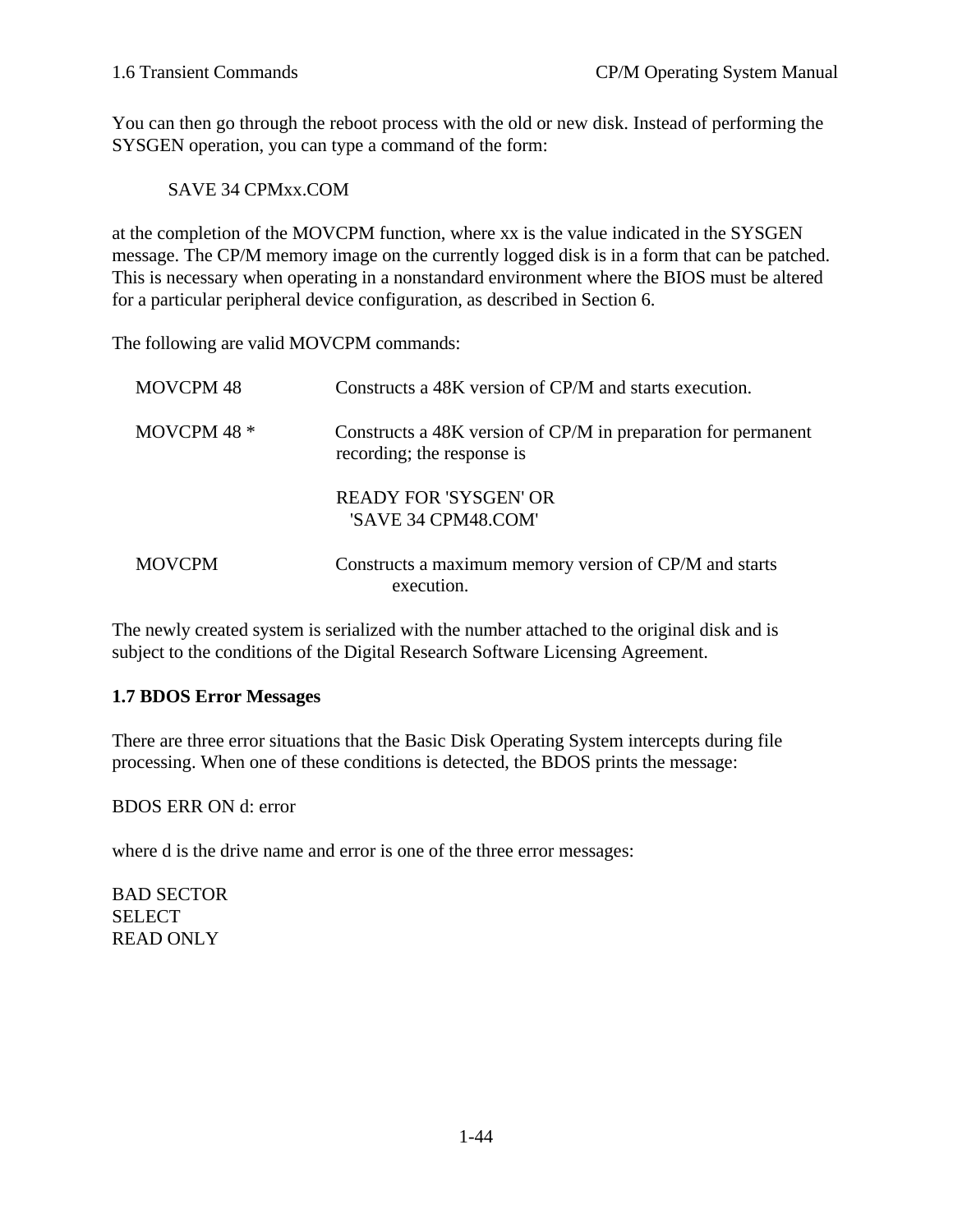The BAD SECTOR message indicates that the disk controller electronics has detected an error condition in reading or writing the disk. This condition is generally caused by a malfunctioning disk controller or an extremely worn disk. If you find that CP/M reports this error more than once a month, the state of the controller electronics and the condition of the media should be checked.

You can also encounter this condition in reading files generated by a controller produced by a different manufacturer. Even though controllers claim to be IBM compatible, one often finds small differences in recording formats. The MDS-800 controller, for example, requires two bytes of ones following the data CRC byte, which is not required in the IBM format. As a result, disks generated by the Intel MDS can be read by almost all other IBM-compatible systems, while disk files generated on other manufacturers' equipment produce the BAD SECTOR message when read by the MDS. To recover from this condition, press a CTRL-C to reboot (the safest course), or a return, which ignores the bad sector in the file operation.

**Note:**pressing a return might destroy disk integrity if the operation is a directory write. Be sure you have adequate back-ups in this case.

The SELECT error occurs when there is an attempt to address a drive beyond the range supported by the BIOS. In this case, the value of d in the error message gives the selected drive. The system reboots following any input from the console.

The READ ONLY message occurs when there is an attempt to write to a disk or file that has been designated as Read-Only in a STAT command or has been set to Read-Only by the BDOS. Reboot CP/M by using the warm start procedure, CTRL-C, or by performing a cold start whenever the disks are changed. If a changed disk is to be read but not written, BDOS allows the disk to be changed without the warm or cold start, but internally marks the drive as Read-Only. The status of the drive is subsequently changed to Read-Write if a warm or cold start occurs. On issuing this message, CP/M waits for input from the console. An automatic warm start takes place following any input.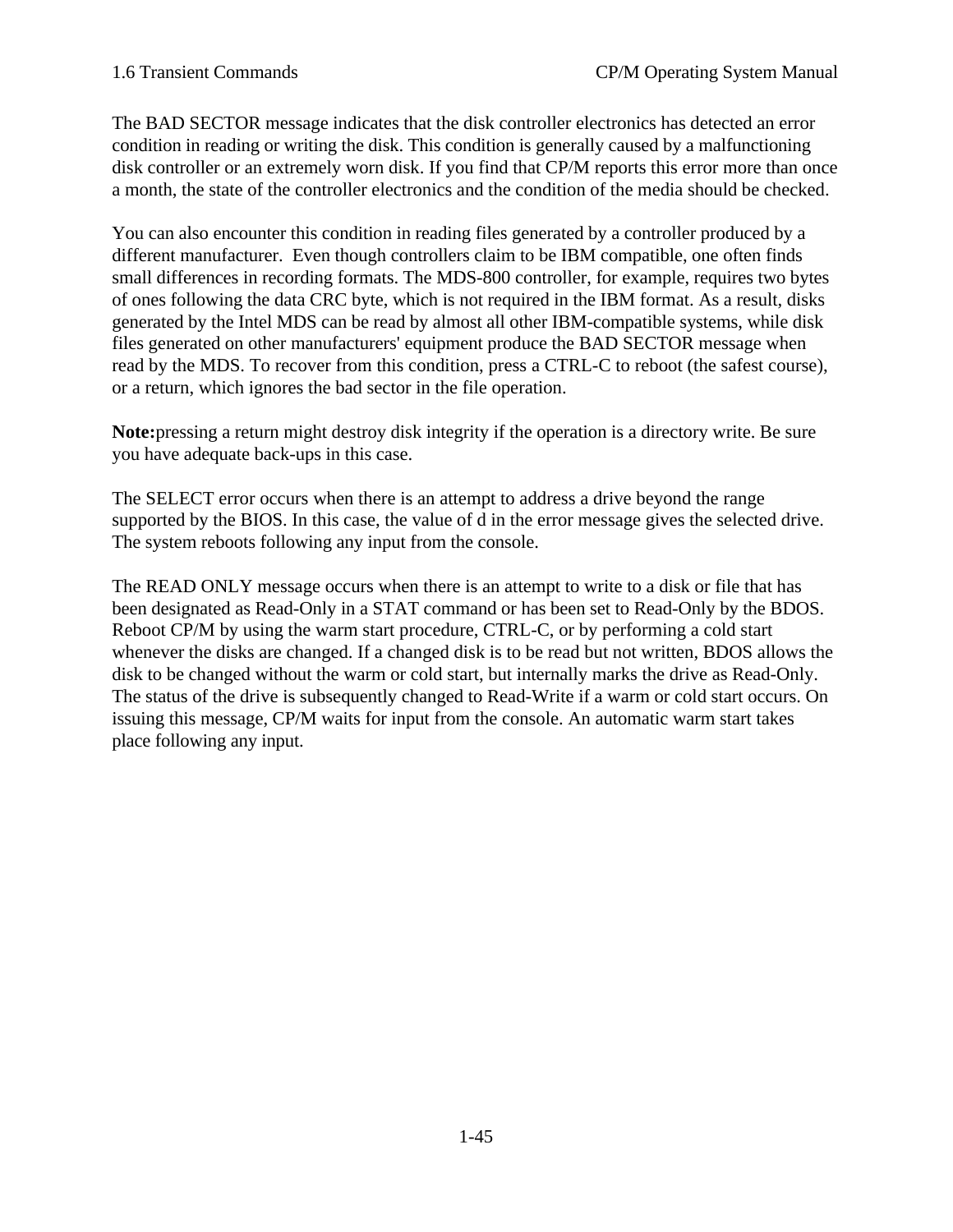# **1.8 Operation of CP/M on the MDS**

This section gives operating procedures for using CP/M on the Intel MDS microcomputer development system. Basic knowledge of the MDS hardware and software systems is assumed.

CP/M is initiated in essentially the same manner as the Intel ISIS operating system. The disk drives are labeled 0 through 3 on the MDS, corresponding to CP/M drives A through D, respectively. The CP/M system disk is inserted into drive 0, and the BOOT and RESET switches are pressed in sequence. The interrupt 2 light should go on at this point. The space bar is then pressed on the system console, and the light should go out. If it does not, the user should check connections and baud rates. The BOOT switch is turned off, and the CP/M sign-on message should appear at the selected console device, followed by the A> system prompt. You can then issue the various resident and transient commands.

The CP/M system can be restarted (warm start) at any time by pushing the INT 0 switch on the front panel. The built-in Intel ROM monitor can be initiated by pushing the INT 7 switch, which generates an RST 7, except when operating under DDT, in which case the DDT program gets control instead.

Diskettes can be removed from the drives at any time, and the system can be shut down during operation without affecting data integrity. Do not remove a disk and replace it with another without rebooting the system (cold or warm start) unless the inserted disk is Read-Only.

As a result of hardware hang-ups or malfunctions, CP/M might print the following message:

### BDDS ERR ON d: BAD SECTOR

where d is the drive that has a permanent error. This error can occur when drive doors are opened and closed randomly, followed by disk operations, or can be caused by a disk, drive, or controller failure. You can optionally elect to ignore the error by pressing a single return at the console. The error might produce a bad data record, requiring reinitialization of up to 128 bytes of data. You can reboot the CP/M system and try the operation again.

Termination of a CP/M session requires no special action, except that it is necessary to remove the disks before turning the power off to avoid random transients that often make their way to the drive electronics.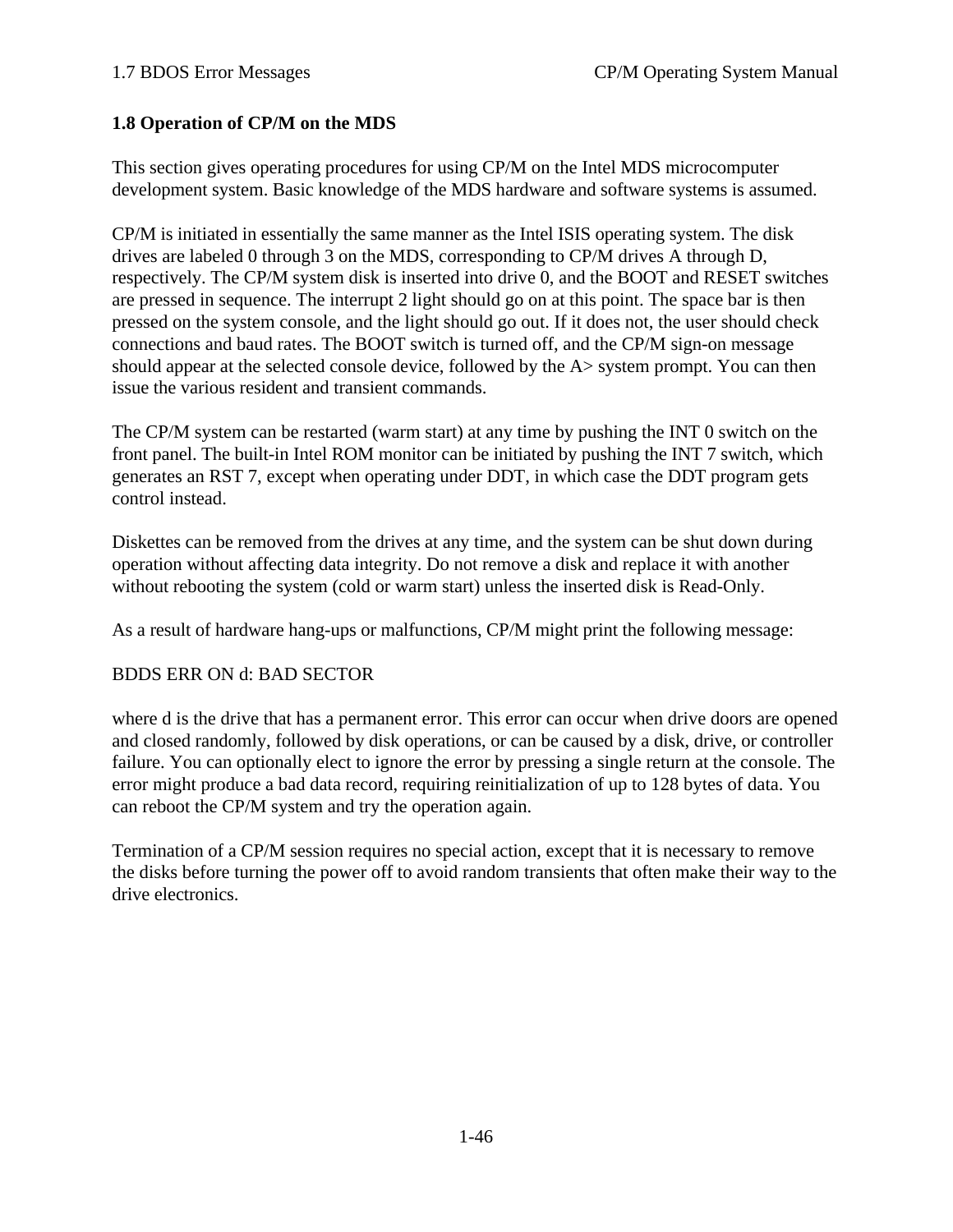You should use IBM-compatible disks rather than disks that have previously been used with any ISIS version. In particular, the ISIS FORMAT operation produces nonstandard sector numbering throughout the disk. This nonstandard numbering seriously degrades the performance of CP/M, and causes CP/M to operate noticeably slower than the distribution version. If it becomes necessary to reformat a disk, which should not be the case for standard disks, a program can be written under CP/M that causes the MDS 800 controller to reformat with sequential sector numbering (1-26) on each track.

Generally, IBM-compatible 8-inch disks do not need to be formatted. However, 5 1/4-inch disks need to be formatted.

End of Section 1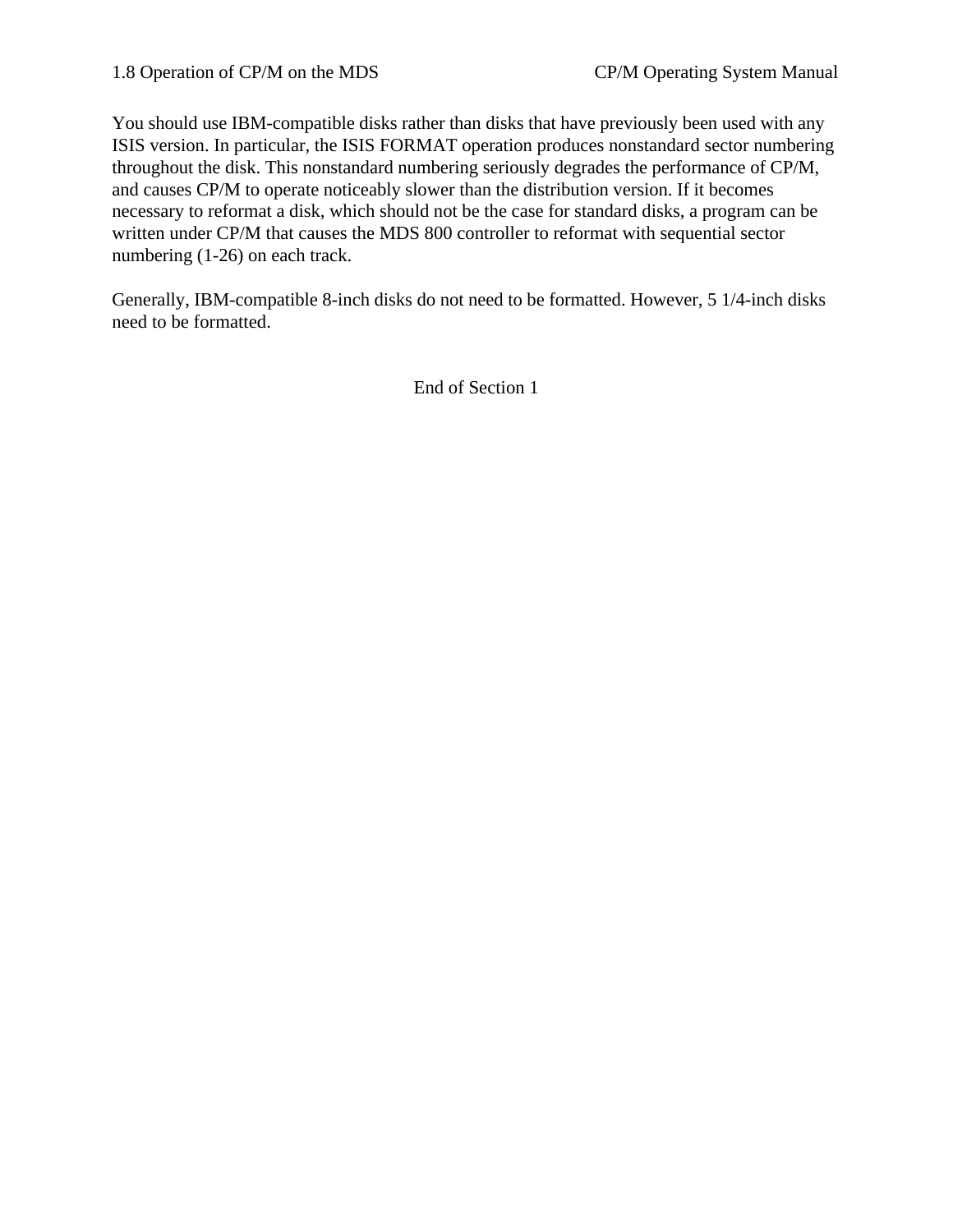## **Section 2 The CP/M Editor**

# **2.1 Introduction to ED**

ED is the context editor for CP/M, and is used to create and alter CP/M source files. To start ED, type a command of the following form:

ED filename

or

ED filename.typ

Generally, ED reads segments of the source file given by filename or filename.typ into the central memory, where you edit the file and it is subsequently written back to disk after alterations. If the source file does not exist before editing, it is created by ED and initialized to empty. The overall operation of ED is shown in Figure 2-1.

# **2.1.1 ED Operation**

ED operates upon the source file, shown in Figure 2-1 by x.y, and passes all text through a memory buffer where the text can be viewed or altered. The number of lines that can be maintained in the memory buffer varies with the line length, but has a total capacity of about 5000 characters in a 20K CP/M system.

Edited text material is written into a temporary work file under your command. Upon termination of the edit, the memory buffer is written to the temporary file, followed by any remaining (unread) text in the source file. The name of the original file is changed from x.y to x.BAK so that the most recent edited source file can be reclaimed if necessary. See the CP/M commands ERASE and RENAME. The temporary file is then changed from x.\$\$\$ to x.y, which becomes the resulting edited file.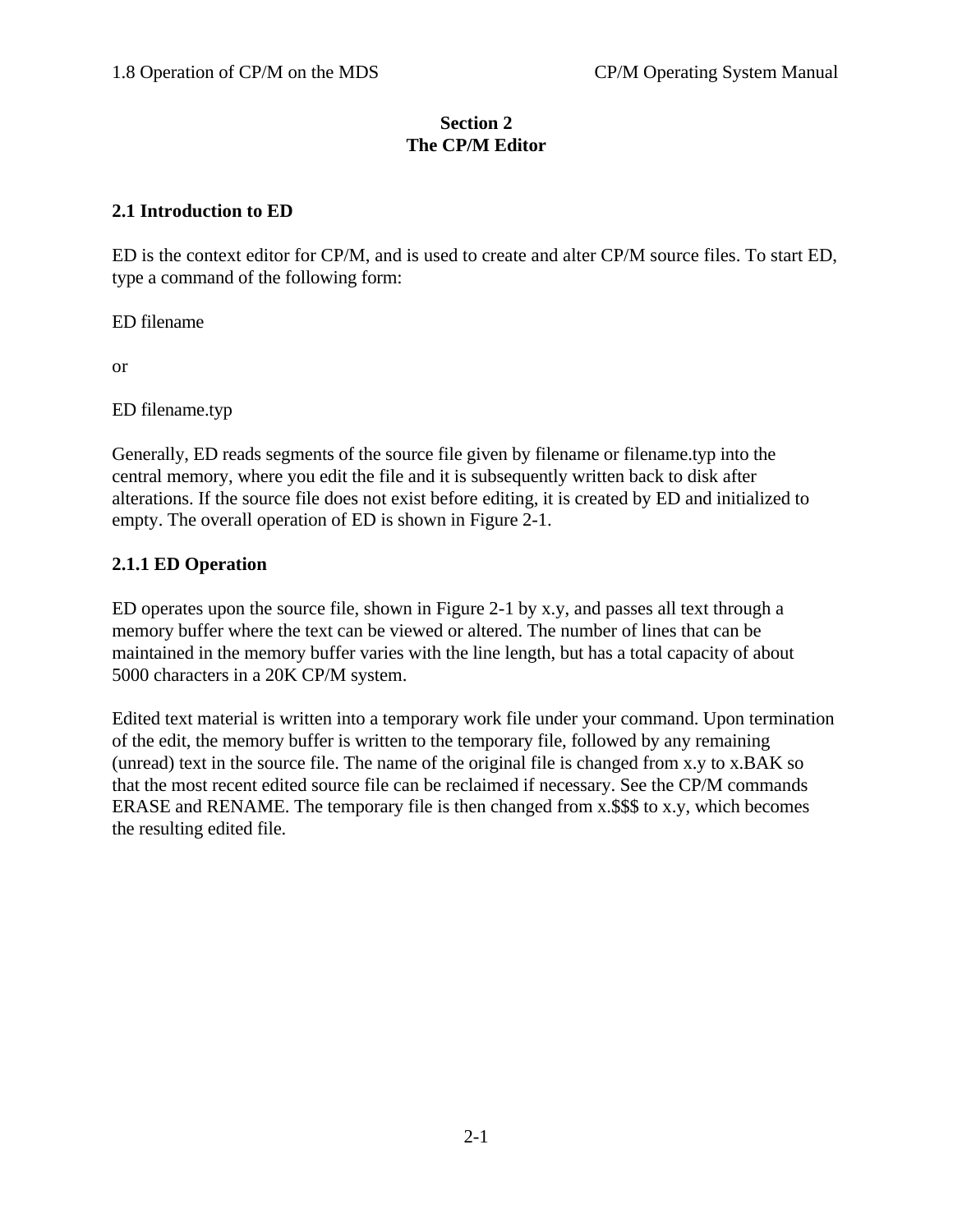

Figure 2-1. Overall ED Operation

The memory buffer is logically between the source file and working file, as shown in Figure 2-2.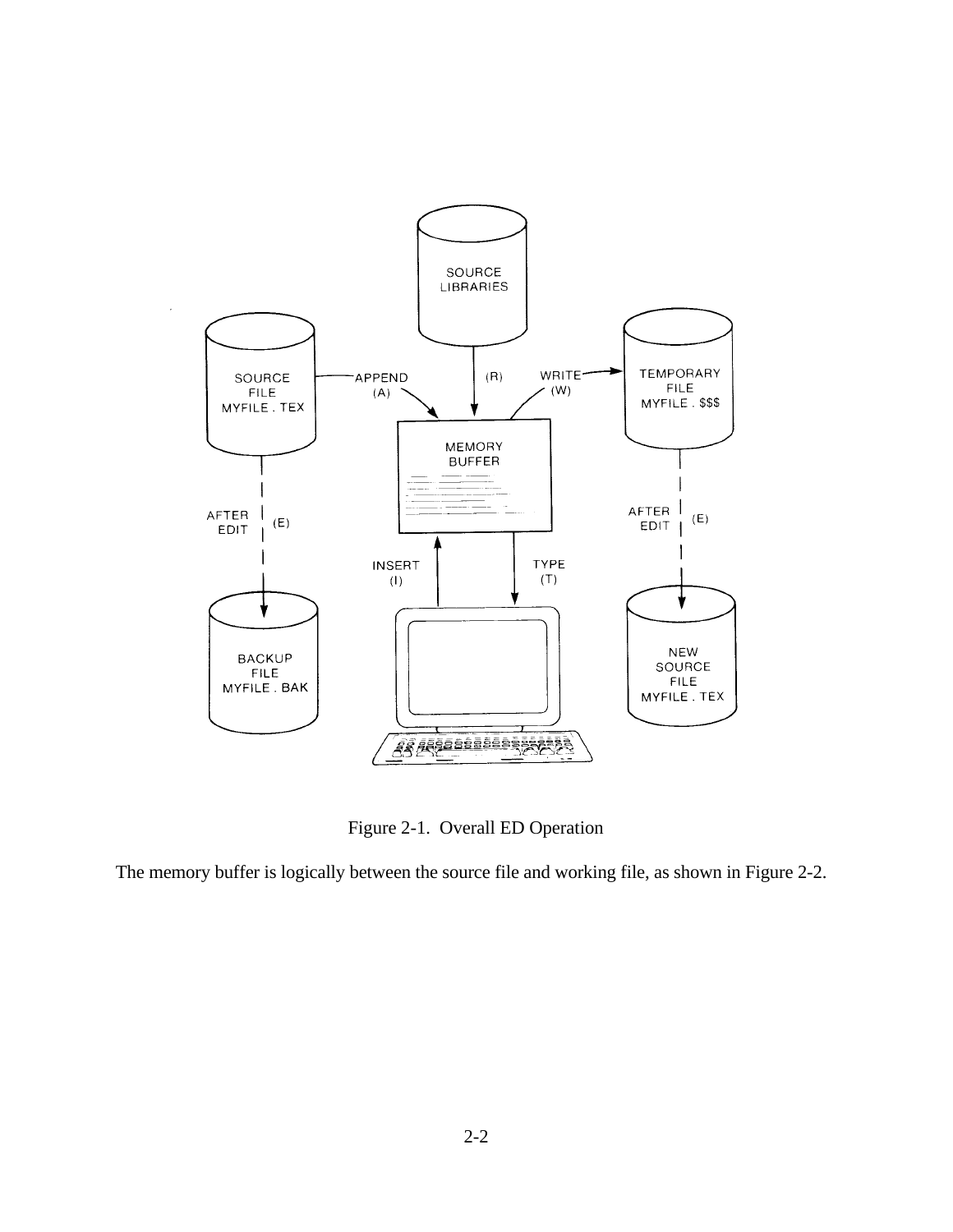

MP = MEMORY POINTER TP = TEMPORARY POINTER

Figure 2-2. Memory Buffer Organization

# **2.1.2 Text Transfer Functions**

Given that n is an integer value in the range 0 through 65535, several single-letter ED commands transfer lines of text from the source file through the memory buffer to the temporary (and eventually final) file. Single letter commands are shown in upper-case, but can be typed in either upper- or lower-case.

| nA<br>lines will automatically be translated to upper-case.<br>nW<br>the remaining lines $n + 1$ through MP to the top of the memory buffer.<br>Increment<br>TP by n. | Command | Result                                                                                                                                                                                                                                                 |
|-----------------------------------------------------------------------------------------------------------------------------------------------------------------------|---------|--------------------------------------------------------------------------------------------------------------------------------------------------------------------------------------------------------------------------------------------------------|
|                                                                                                                                                                       |         | Appends the next n unprocessed source lines from the source file at SP to the end<br>of the memory buffer at MP. Increment SP and MP by n. If upper-case translation<br>is set (see the U command) and the A command is typed in upper-case, all input |
|                                                                                                                                                                       |         | Writes the first n lines of the memory buffer to the temporary file free space. Shift                                                                                                                                                                  |
|                                                                                                                                                                       |         |                                                                                                                                                                                                                                                        |

Table 2-1. ED Text Transfer Commands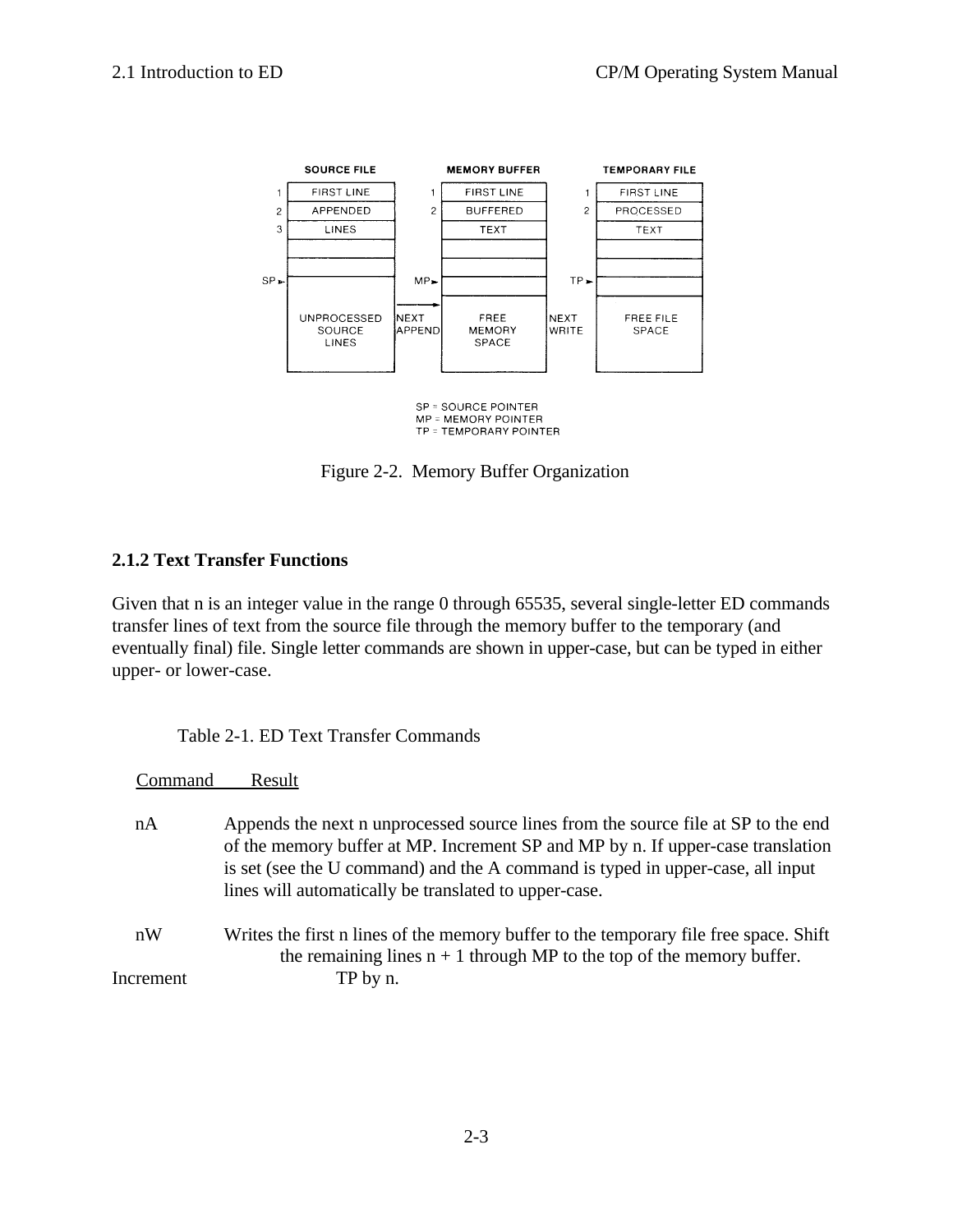| E        | Ends the edit. Copy all buffered text to temporary file and copy all unprocessed<br>source lines to temporary file. Rename files.                                                                                              |
|----------|--------------------------------------------------------------------------------------------------------------------------------------------------------------------------------------------------------------------------------|
| H        | Moves to head of new file by performing automatic E command. The temporary<br>file becomes the new source file, the memory buffer is emptied, and a new<br>temporary file is created. The effect is equivalent to issuing an E |
| command, | followed by a reinvocation of ED, using x, y as the file to edit.                                                                                                                                                              |
|          | Returns to original file. The memory buffer is emptied, the temporary file is<br>deleted, and the SP is returned to position 1 of the source file. The effects of the<br>previous editing commands are thus nullified.         |

Q Quits edit with no file alterations, returns to CP/M.

There are a number of special cases to consider. If the integer n is omitted in any ED command where an integer is allowed, then 1 is assumed. Thus, the commands A and W append one line and write one line, respectively. In addition, if a pound sign # is given in the place of n, then the integer 65535 is assumed (the largest value for n that is allowed). Because most source files can be contained entirely in the memory buffer, the command #A is often issued at the beginning of the edit to read the entire source file to memory. Similarly, the command #W writes the entire buffer to the temporary file.

Two special forms of the A and W commands are provided as a convenience. The command OA fills the current memory buffer at least half full, while OW writes lines until the buffer is at least half empty. An error is issued if the memory buffer size is exceeded. You can then enter any command, such as W, that does not increase memory requirements. The remainder of any partial line read during the overflow will be brought into memory on the next successful append.

### **2.1.3 Memory Buffer Organization**

The memory buffer can be considered a sequence of source lines brought in with the A command from a source file. The memory buffer has an imaginary character pointer (CP) that moves throughout the memory buffer under command of the operator.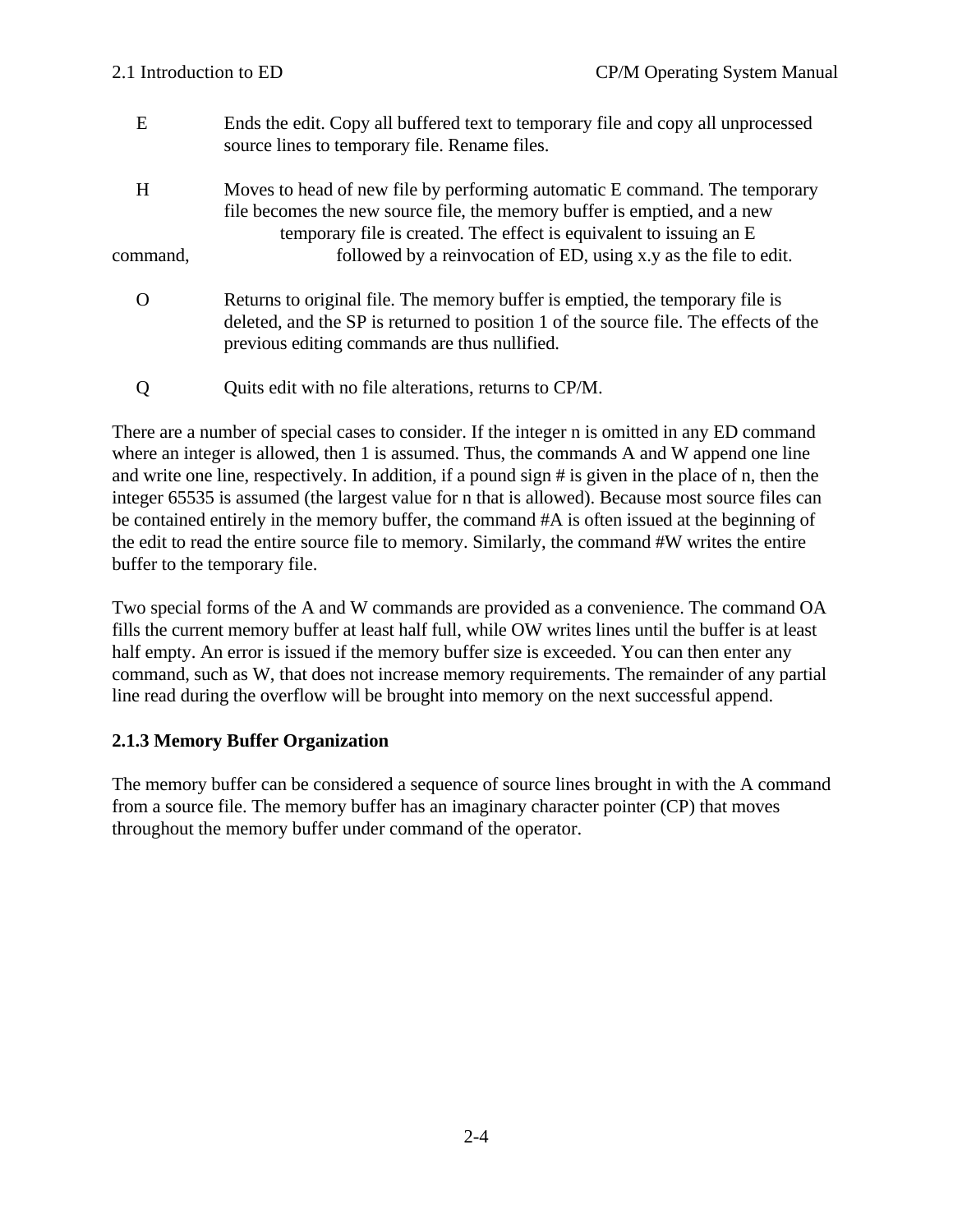The memory buffer appears logically as shown in Figure 2-3, where the dashes represent characters of the source line of indefinite length, terminated by carriage return  $\langle \langle cr \rangle$  and line-feed (<If>) characters, and CP represents the imaginary character pointer. Note that the CP is always located ahead of the first character of the first line, behind the last character of the last line, or between two characters. The current line CL is the source line that contains the CP.



Figure 2-3. Logical Organization of Memory Buffer

# **2.1.4 Line Numbers and ED Start-up**

ED produces absolute line number prefixes that are used to reference a line or range of lines. The absolute line number is displayed at the beginning of each line when ED is in insert mode (see the I command in Section 2.1.5). Each line number takes the form

nnnn:

where nnnnn is an absolute line number in the range of 1 to 65535. If the memory buffer is empty or if the current line is at the end of the memory buffer, nnnnn appears as 5 blanks.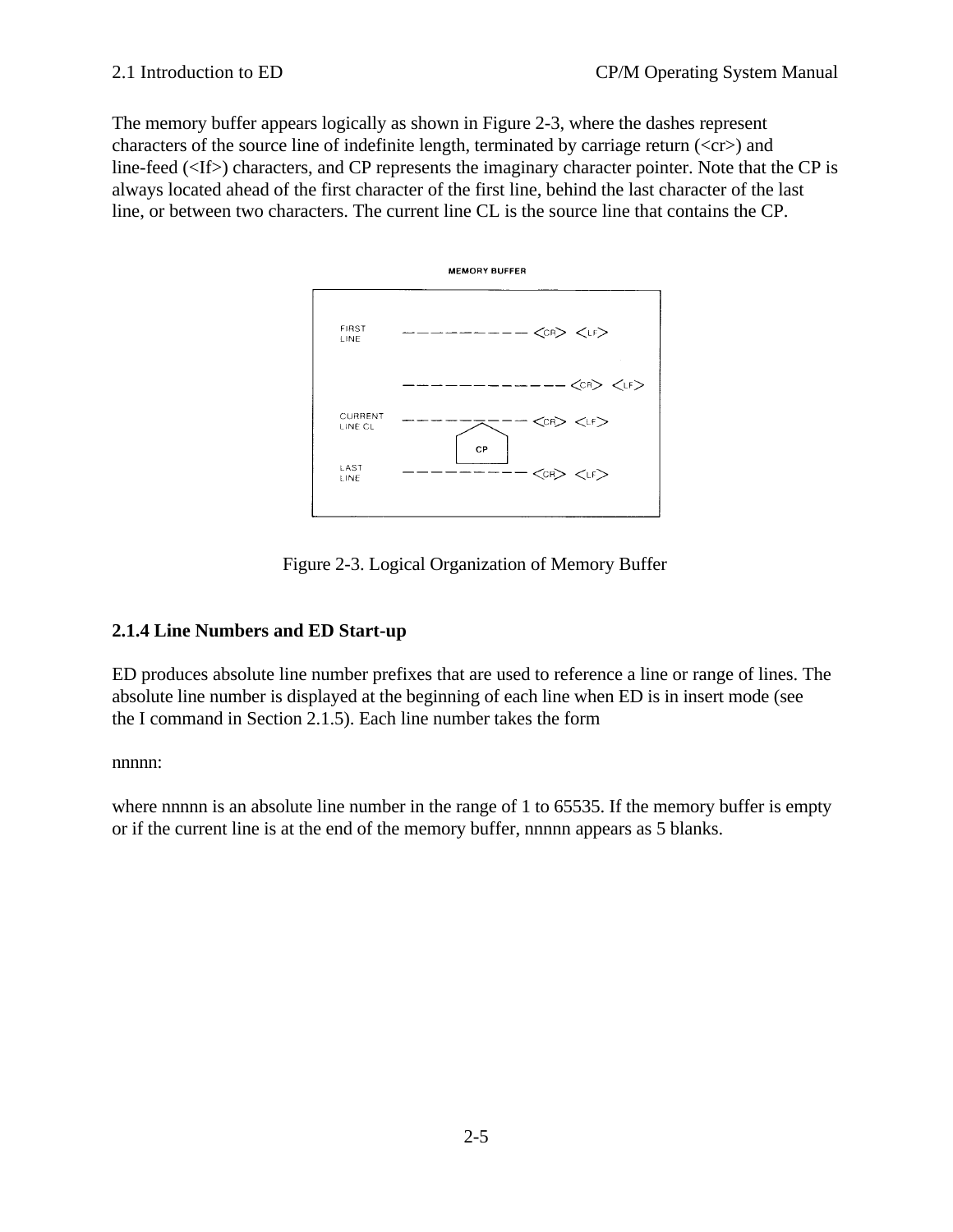You can reference an absolute line number by preceding any command by a number followed by a colon, in the same format as the line number display. In this case, the ED program moves the current line reference to the absolute line number, if the line exists in the current memory buffer. The line denoted by the absolute line number must be in the memory buffer (see the A command). Thus, the command

#### 345:T

is interpreted as move to absolute 345, and type the line. Absolute line numbers are produced only during the editing process and are not recorded with the file. In particular, the line numbers will change following a deleted or expanded section of text.

 You can also reference an absolute line number as a backward or forward distance from the current line by preceding the absolute number by a colon. Thus, the command

#### :400T

is interpreted as type from the current line number through the line whose absolute number is 400. Combining the two line reference forms, the command

#### 345::400T

is interpreted as move to absolute line 345, then type through absolute line 400. Absolute line references of this sort can precede any of the standard ED commands.

Line numbering is controlled by the V (Verify Line Numbers) command. Line numbering can be turned off by typing the -V command.

If the file to edit does not exist, ED displays the following message:

#### NEW FILE

To move text into the memory buffer, you must enter an i command before typing input lines and terminate each line with a carriage return. A single CTRL-Z character returns ED to command mode.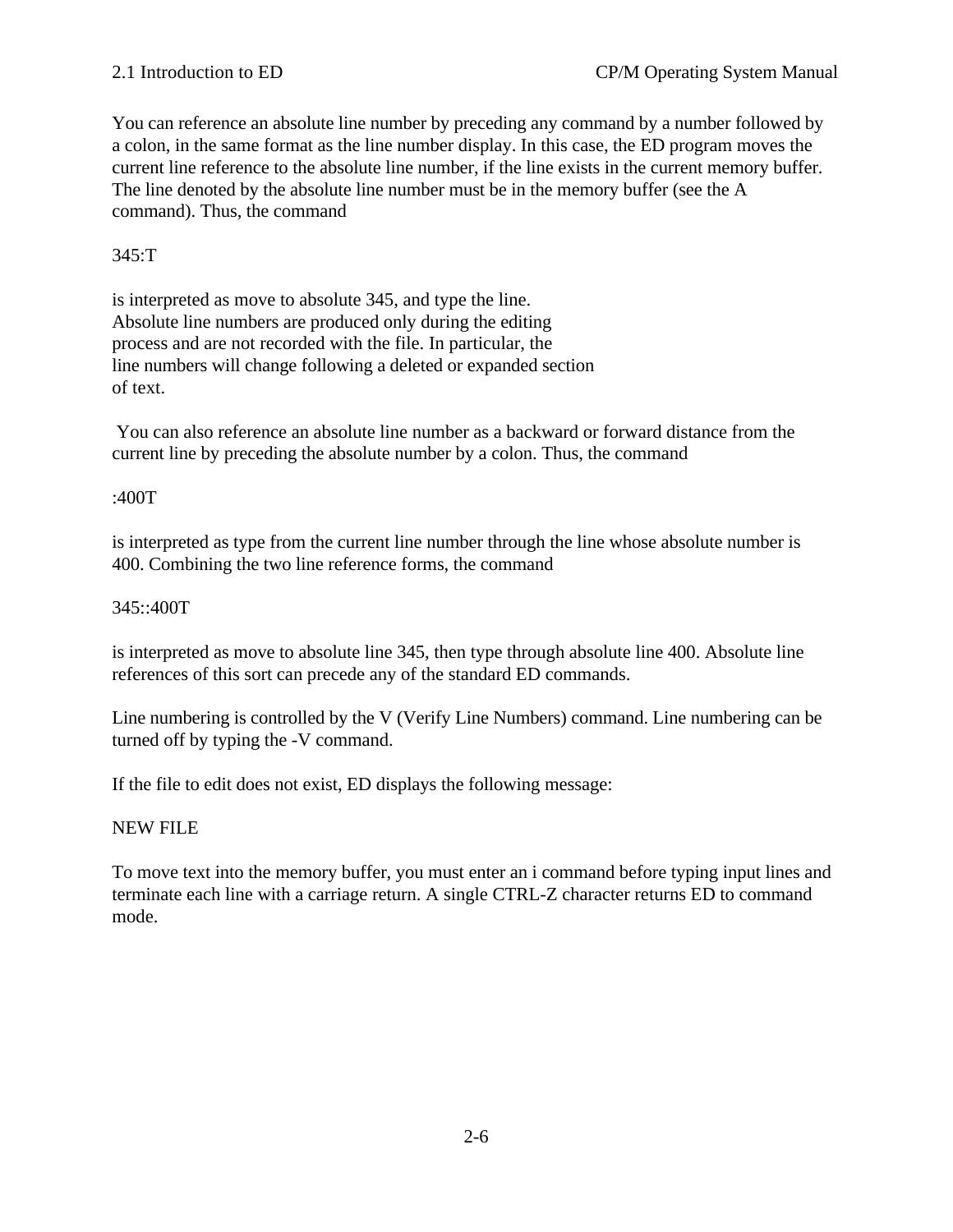# **2.1.5 Memory Buffer Operation**

When ED begins, the memory buffer is empty. You can either append lines from the source file with the A command, or enter the lines directly from the console with the insert command. The insert command takes the following form:

I

ED then accepts any number of input lines. You must terminate each line with a  $\langle cr \rangle$  (the  $\langle$ If  $\rangle$ is supplied automatically). A single CTRL-Z, denoted by an up arrow (T)Z, returns ED to command mode. The CP is positioned after the last character entered. The following sequence:

 $I < c r$ NOW IS THE<cr> TIME FOR<cr> ALL GOOD MEN<cr>  $^{\prime}Z$ 

leaves the memory buffer as

NOW IS THE<cr><If> TIME FOR<cr><If> ALL GOOD MEN<cr> <If>

Generally, ED accepts command letters in upper- or lower-case. If the command is upper-case, all input values associated with the command are translated to upper-case. If the I command is typed, all input lines are automatically translated internally to upper-case. The lower-case form of the i command is most often used to allow both upper- and lower-case letters to be entered.

Various commands can be issued that control the CP or display source text in the vicinity of the CP. The commands shown below with a preceding n indicate that an optional unsigned value can be specified. When preceded by +-, the command can be unsigned, or have an optional preceding plus or minus sign. As before, the pound sign # is replaced by 65535. If an integer n is optional, but not supplied, then n=1 is assumed. Finally, if a plus sign is optional, but none is specified, then  $+$  is assumed.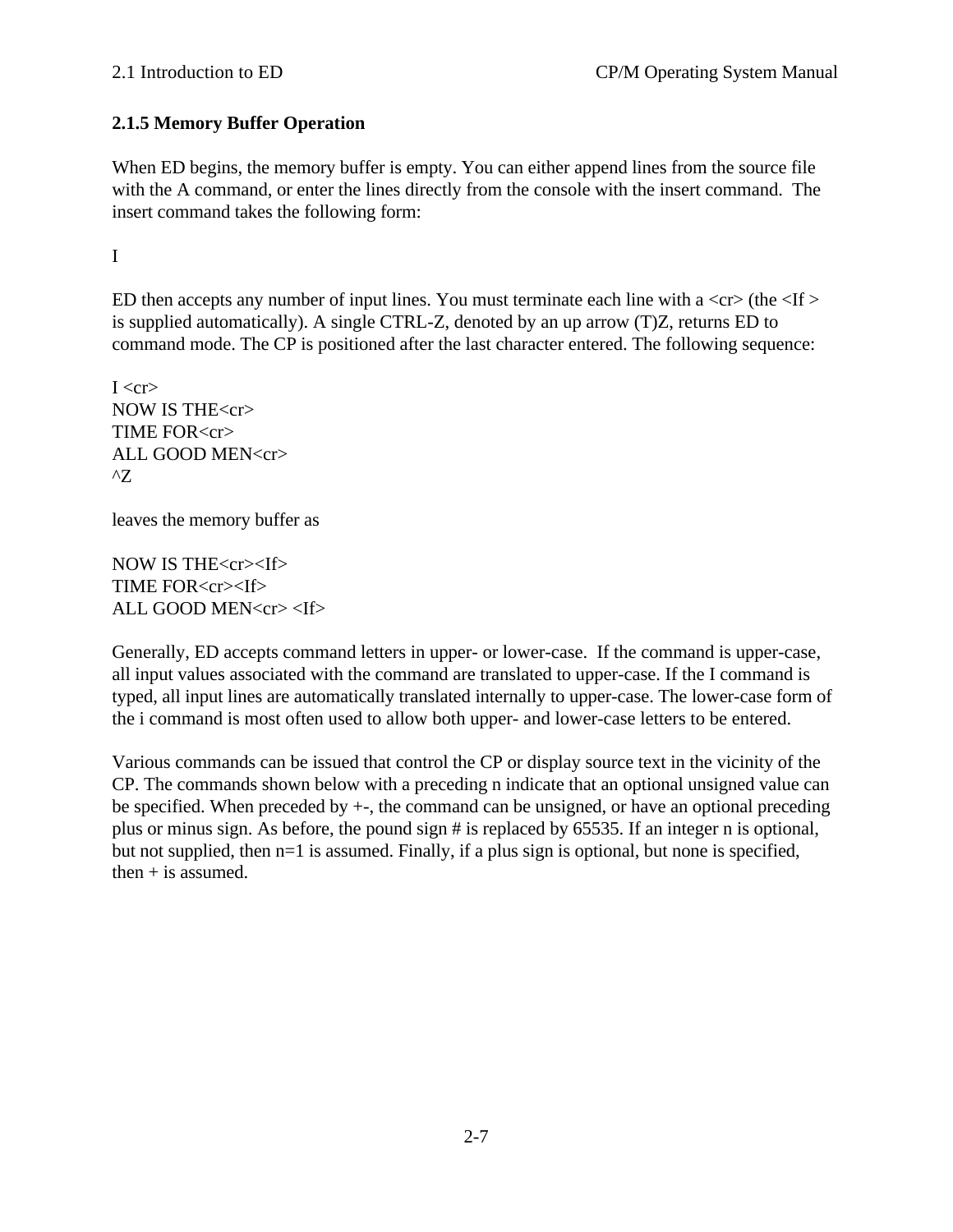Table 2-2. Editing Commands

| Command                                           | Action                                                                                                                                                                                                                                                                                                                                                      |
|---------------------------------------------------|-------------------------------------------------------------------------------------------------------------------------------------------------------------------------------------------------------------------------------------------------------------------------------------------------------------------------------------------------------------|
| $+$ -B                                            | Move CP to beginning of memory buffer if $+$ and to bottom if                                                                                                                                                                                                                                                                                               |
| $+nC$                                             | Move CP by $+$ -n characters (moving ahead if +), counting the $\langle cr \rangle$ - $\langle$ If $\rangle$ as two<br>characters.                                                                                                                                                                                                                          |
| $+nD$                                             | Delete n characters ahead of CP if plus and behind CP if minus.                                                                                                                                                                                                                                                                                             |
| $+nK$                                             | Kill (remove) $+$ -n lines of source text using CP as the current reference. If CP is<br>not at the beginning of the current line when K is issued, the characters before CP<br>remain if $+$ is specified, while the characters after CP remain if $-$ is given in the<br>command.                                                                         |
| $+ -nL$<br>it to the<br>stop at the<br>specified. | If $n = 0$ , move CP to the beginning of the current line, if it is not already there. If n<br>$\leq 0$ , first move the CP to the beginning of the current line and then move<br>beginning of the line that is n lines down $(if +)$ or up $(if -)$ . The CP will<br>top or bottom of the memory buffer if too large a value of n is                       |
| $+nT$<br>given,                                   | If $n = 0$ , type the contents of the current line up to CP. If $n = 1$ , type the contents<br>of the current line from CP to the end of the line. If $n>1$ , type the current line<br>along with $n + 1$ lines that follow, if + is specified. Similarly, if $n > 1$ and - is<br>type the previous n lines up to the CP. Any key can be depressed to abort |
| long                                              | type-outs.                                                                                                                                                                                                                                                                                                                                                  |
| $+ -n$                                            | Equivalent to $+nLT$ , which moves up or down and types a single line.                                                                                                                                                                                                                                                                                      |

# **2.1.6 Command Strings**

Any number of commands can be typed contiguously (up to the capacity of the console buffer) and are executed only after you press the  $\langle$ cr>. Table 2-3 summarizes the CP/M console line-editing commands used to control the input command line.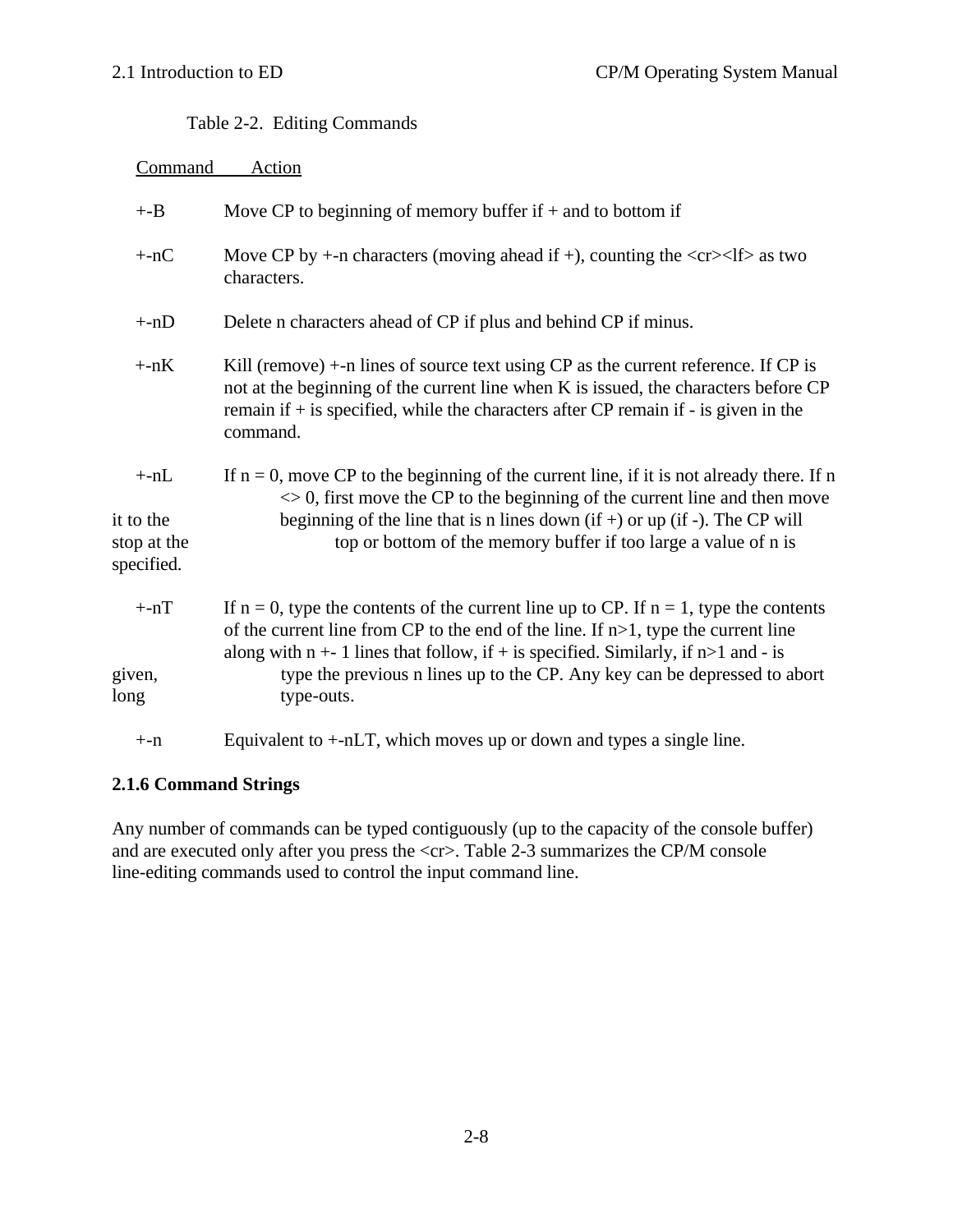# Table 2-3. Line-editing Controls

| Command       | Result                                                                                                          |
|---------------|-----------------------------------------------------------------------------------------------------------------|
| <b>CTRL-C</b> | Reboots the CP/M system when typed at the start of a line.                                                      |
| <b>CTRL-E</b> | Physical end of line: carriage is returned, but line is not sent until the<br>carriage return key is depressed. |
| <b>CTRL-H</b> | Backspaces one character position.                                                                              |
| <b>CTRL-J</b> | Terminates current input (line-feed).                                                                           |
| <b>CTRL-M</b> | Terminates current input (carriage return).                                                                     |
| <b>CTRL-R</b> | Retypes current command line: types a clean line character deletion with<br>rubouts.                            |
| <b>CTRL-U</b> | Deletes the entire line typed at the console.                                                                   |
| <b>CTRL-X</b> | Same as CTRL-U.                                                                                                 |
| CTRL-Z        | Ends input from the console (used in PIP and ED).                                                               |
| rub/del       | Deletes and echos the last character typed at the console.                                                      |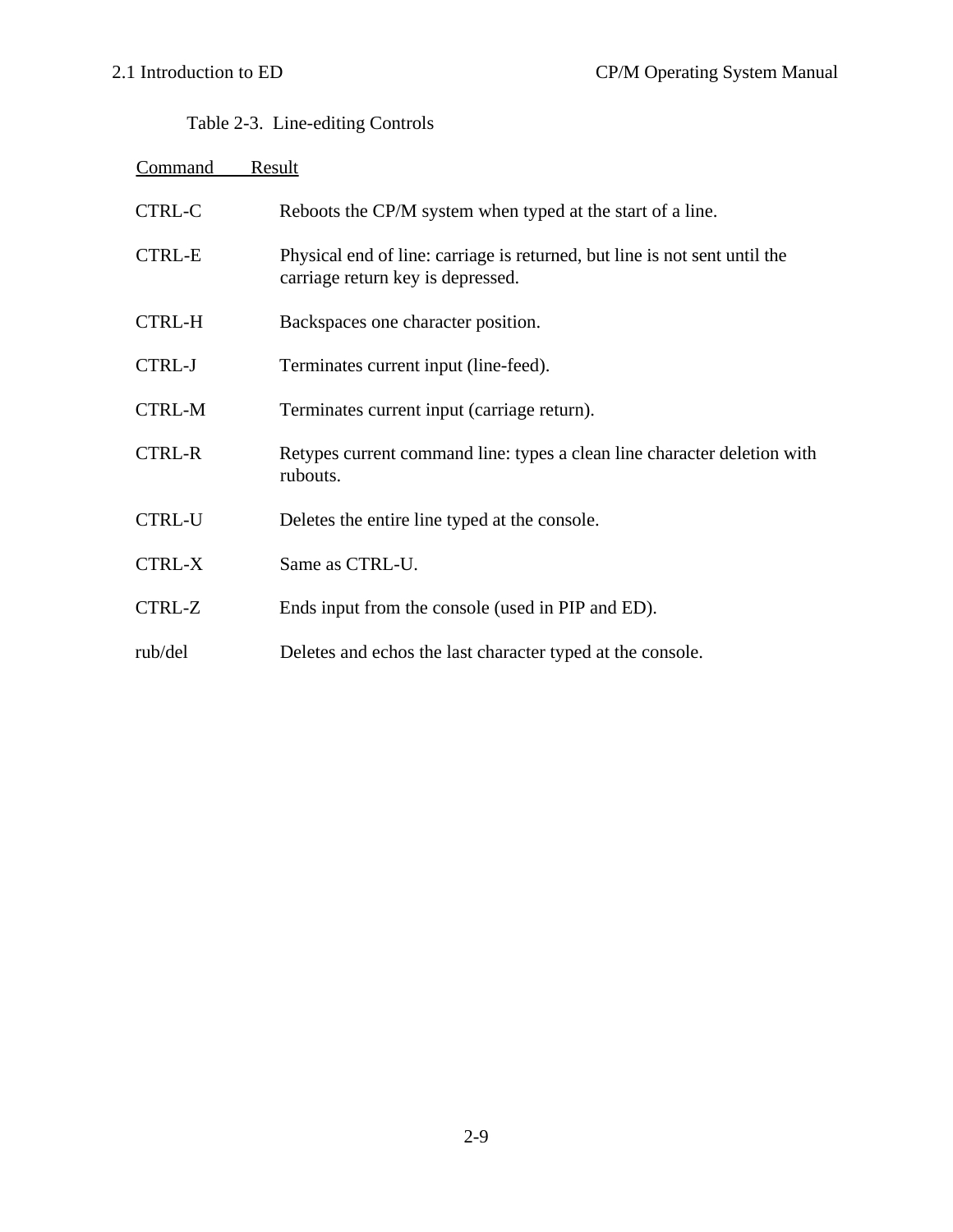Suppose the memory buffer contains the characters shown in the previous section, with the CP following the last character of the buffer. In the following example, the command strings on the left produce the results shown to the right. Use lower-case command letters to avoid automatic translation of strings to upper-case.

| <b>Command String</b>                            | Effect |                                                                                                          |
|--------------------------------------------------|--------|----------------------------------------------------------------------------------------------------------|
| $B2T < c$ r>                                     |        | Move to beginning of the buffer and type two lines:                                                      |
|                                                  |        | <b>NOW IS THE</b><br><b>TIME FOR</b>                                                                     |
|                                                  |        | The result in the memory buffer is                                                                       |
|                                                  |        | ^NOW IS THE <cr><lf><br/>TIME FOR<cr><lf><br/>ALL GOOD MEN<cr><lf></lf></cr></lf></cr></lf></cr>         |
| 5C0T < cr                                        |        | Move CP five characters and type the beginning of the line<br>NOW 1. The result in the memory buffer is  |
|                                                  |        | NOW I^S THE <cr><lf></lf></cr>                                                                           |
| $2L-T < cr$                                      |        | Move two lines down and type the previous line TIME<br>FOR. The result in the memory buffer is           |
|                                                  |        | NOW IS THE <cr><lf><br/>TIME FOR<cr><lf><br/><b>^ALL GOOD MEN<cr><lf></lf></cr></b></lf></cr></lf></cr>  |
| $-L#K < c$ r                                     |        | Move up one line, delete 65535 lines that follow. The result<br>in the memory buffer is                  |
|                                                  |        | NOW IS THE <cr><lf>^</lf></cr>                                                                           |
| I < cr><br>TIME TO <cr><br/>INSERT<cr></cr></cr> |        | Insert two lines of text with automatic translation to<br>upper-case. The result in the memory buffer is |
| $^{\wedge}Z$                                     |        | NOW IS THE <cr><lf><br/>TIME TO<cr><lf><br/>INSERT<cr><lf>^</lf></cr></lf></cr></lf></cr>                |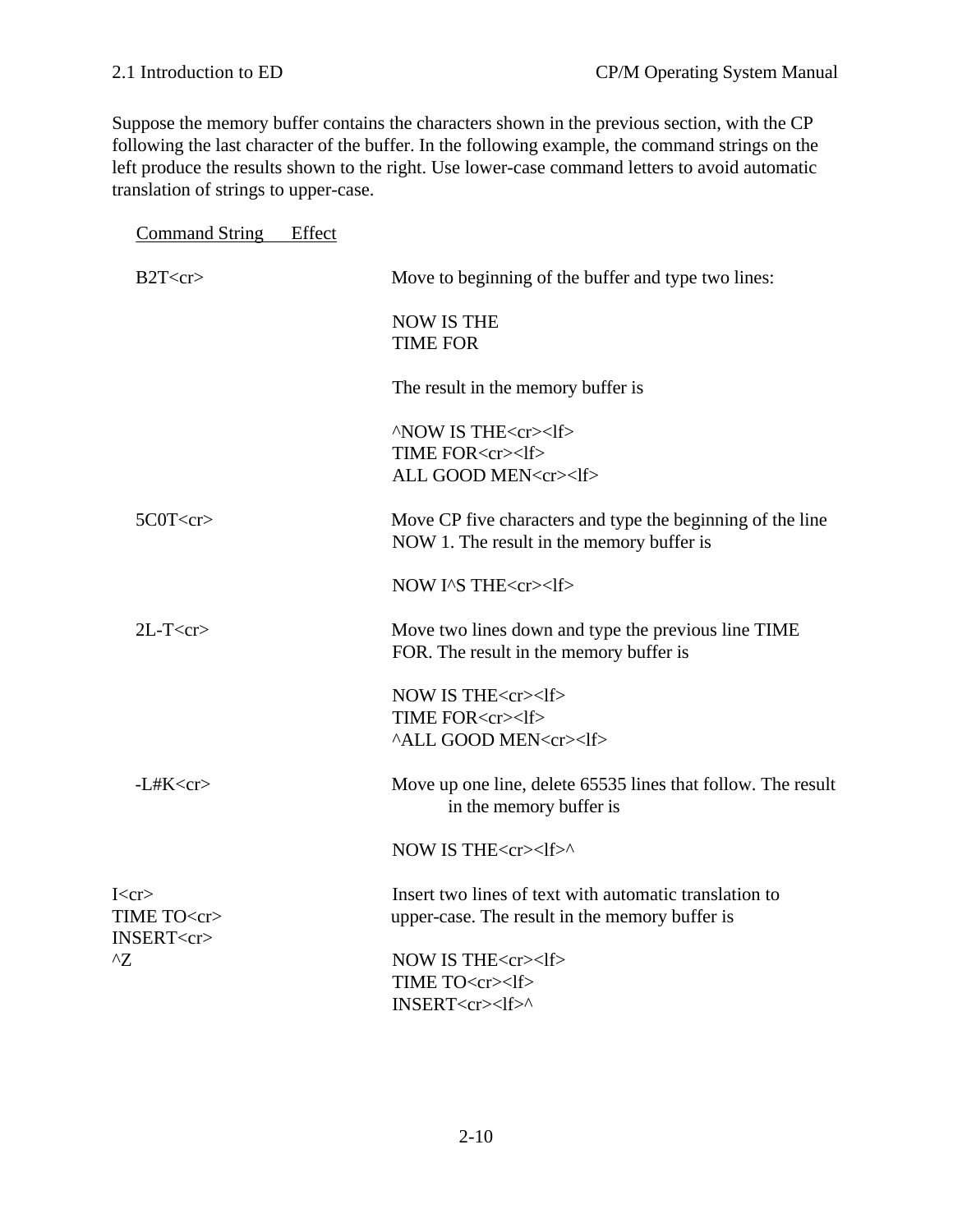-2L#T<cr>
Move up two lines and type 65535 lines ahead of CP NOW IS THE. The result in the memory buffer is

> NOW IS THE<cr><lf> ^TIME TO<cr><lf> INSERT<cr><lf>

 <cr> Move down one line and type one line INSERT. The result in the memory buffer is

> NOW IS THE<cr><lf> TIME TO<cr><lf> ^INSERT<cr><lf>

#### **2.1.7 Text Search and Alteration**

ED has a command that locates strings within the memory buffer. The command takes the form

nFs<cr> or nFs^Z

where s represents the string to match, followed by either a  $\langle$ cr $\rangle$  or CTRL-Z, denoted by  $^{\wedge}Z$ . ED starts at the current position of CP and attempts to match the string. The match is attempted n times and, if successful, the CP is moved directly after the string. If the n matches are not successful, the CP is not moved from its initial position. Search strings can include CTRL-L, which is replaced by the pair of symbols  $\langle cr \rangle \langle l \rangle$ .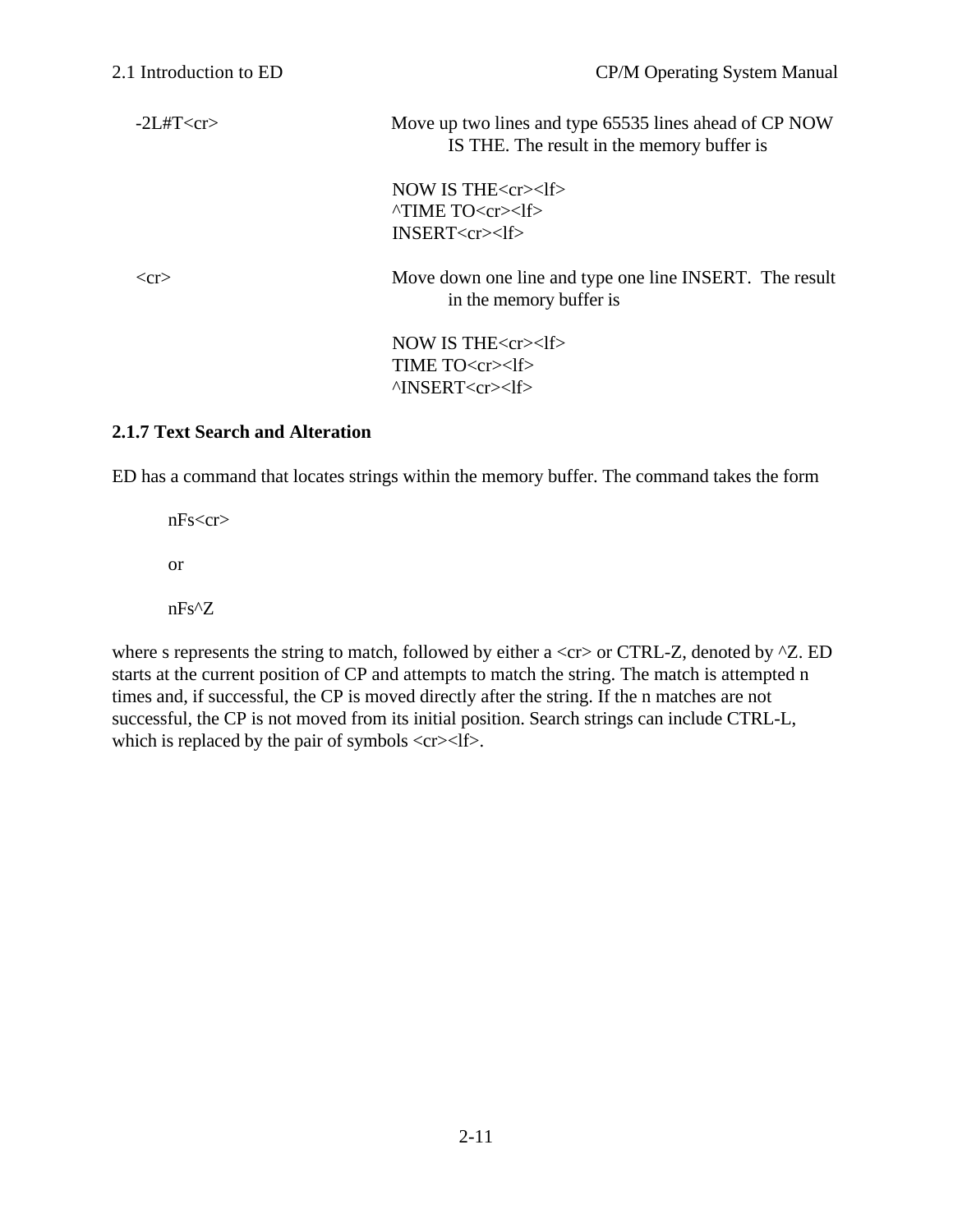The following commands illustrate the use of the F command:

| <b>Command String</b> |
|-----------------------|
|-----------------------|

| $B\#T\text{&}cr\text{&}$ | Move to the beginning and type the entire buffer. The result<br>in the memory buffer is                                          |
|--------------------------|----------------------------------------------------------------------------------------------------------------------------------|
|                          | $\wedge$ NOW IS THE $\langle$ cr $>1$ f $>$<br>TIME FOR <cr><lf><br/>ALL GOOD MEN<cr><lf></lf></cr></lf></cr>                    |
| FST < cr                 | Find the end of the string S T. The result in the memory<br>buffer is                                                            |
|                          | NOW IS T^HE <cr><math>&lt;</math>lf&gt;</cr>                                                                                     |
| FIs <sup>A</sup> Z0TT    | Find the next I and type to the CP; then type the remainder<br>of the current line ME FOR. The result in the memory<br>buffer is |
|                          | NOW IS THE $<$ cr $>$ lf $>$<br>TIME FOR <cr><lf><br/>ALL GOOD MEN<cr><lf></lf></cr></lf></cr>                                   |

An abbreviated form of the insert command is also allowed, which is often used in conjunction with the F command to make simple textual changes. The form is

Is^Z

or

 $Is < cr>$ 

where s is the string to insert. If the insertion string is terminated by a CTRL-Z, the string is inserted directly following the CP, and the CP is positioned directly after the string. The action is the same if the command is followed by a  $\langle$ cr $\rangle$  except that a  $\langle$ cr $\rangle$  $\langle$ lf $\rangle$  is automatically inserted into the text following the string. The following command sequences are examples of the F and I commands: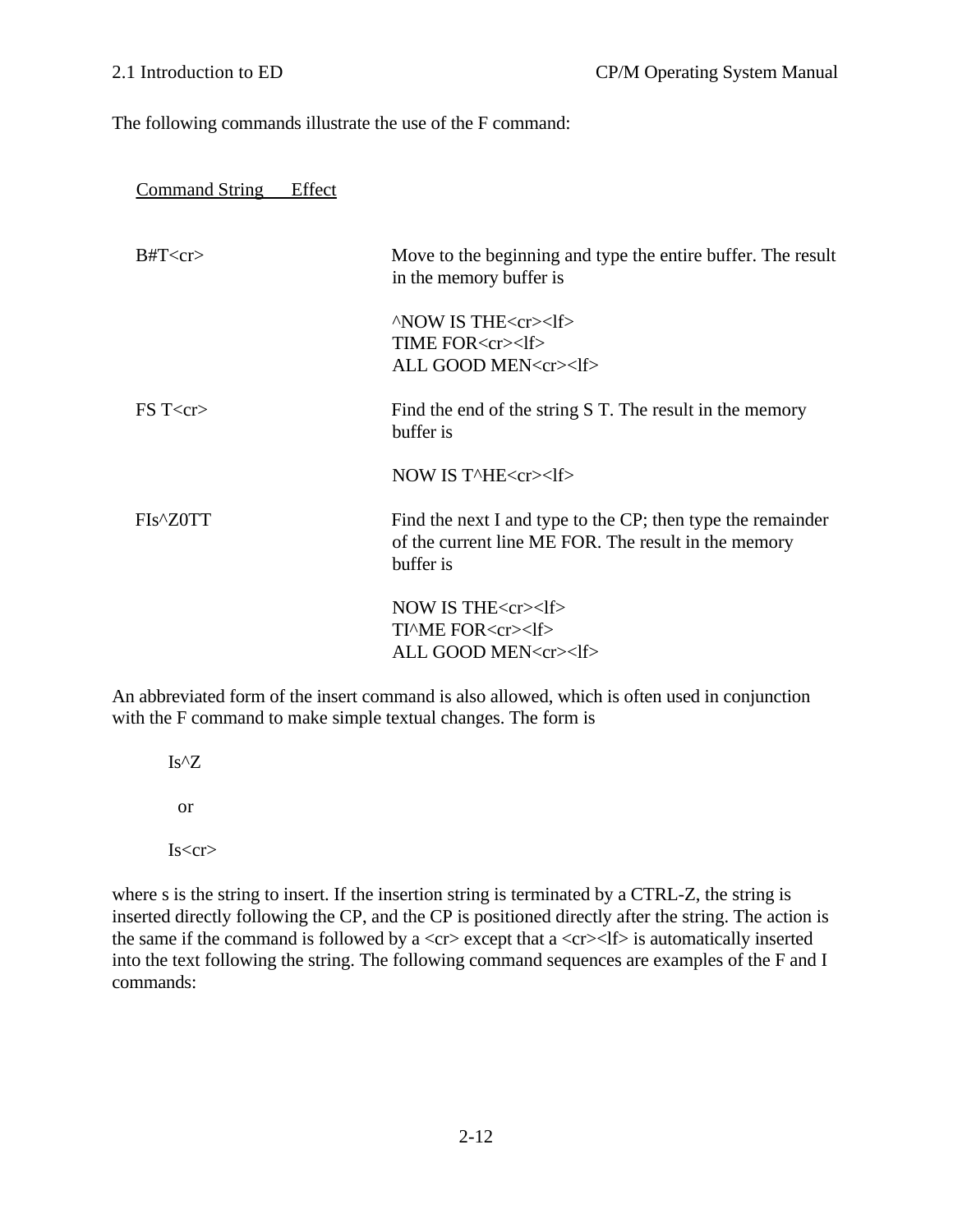| Effect<br><b>Command String</b>    |                                                                                                                                                                                            |
|------------------------------------|--------------------------------------------------------------------------------------------------------------------------------------------------------------------------------------------|
| BITHIS IS ^Z <cr></cr>             | Insert THIS IS at the beginning of the text. The result in the<br>memory buffer is                                                                                                         |
|                                    | THIS IS 'NOW THE <cr><lf><br/>TIME FOR<cr><lf><br/>ALL GOOD MEN<cr><lf></lf></cr></lf></cr></lf></cr>                                                                                      |
| FTIME^Z-4DIPLACE^Z <cr></cr>       | Find TIME and delete it; then insert PLACE. The result in<br>the memory buffer is                                                                                                          |
|                                    | THIS IS NOW THE <cr><lf><br/>PLACE ^FOR<cr><lf><br/>ALL GOOD MEN<cr><lf></lf></cr></lf></cr></lf></cr>                                                                                     |
| 3FO^Z-3D5D1<br>CHANGES^Z <cr></cr> | Find third occurrence of O (that is, the second O in<br>GOOD), delete previous 3 characters and the subsequent 5<br>characters; then insert CHANGES. The result in the<br>memory buffer is |
|                                    | THIS IS NOW THE <cr><lf><br/>PLACE FOR<cr><lf><br/>ALL CHANGES^<cr><lf></lf></cr></lf></cr></lf></cr>                                                                                      |
| -8CISOURCE <cr></cr>               | Move back 8 characters and insert the line<br>SOURCE <cr><lf>. The result in the memory buffer is</lf></cr>                                                                                |
|                                    | THIS IS NOW THE <cr><lf><br/>PLACE FOR<cr><lf><br/>ALL SOURCE<cr><lf><br/>^CHANGES<cr><lf></lf></cr></lf></cr></lf></cr></lf></cr>                                                         |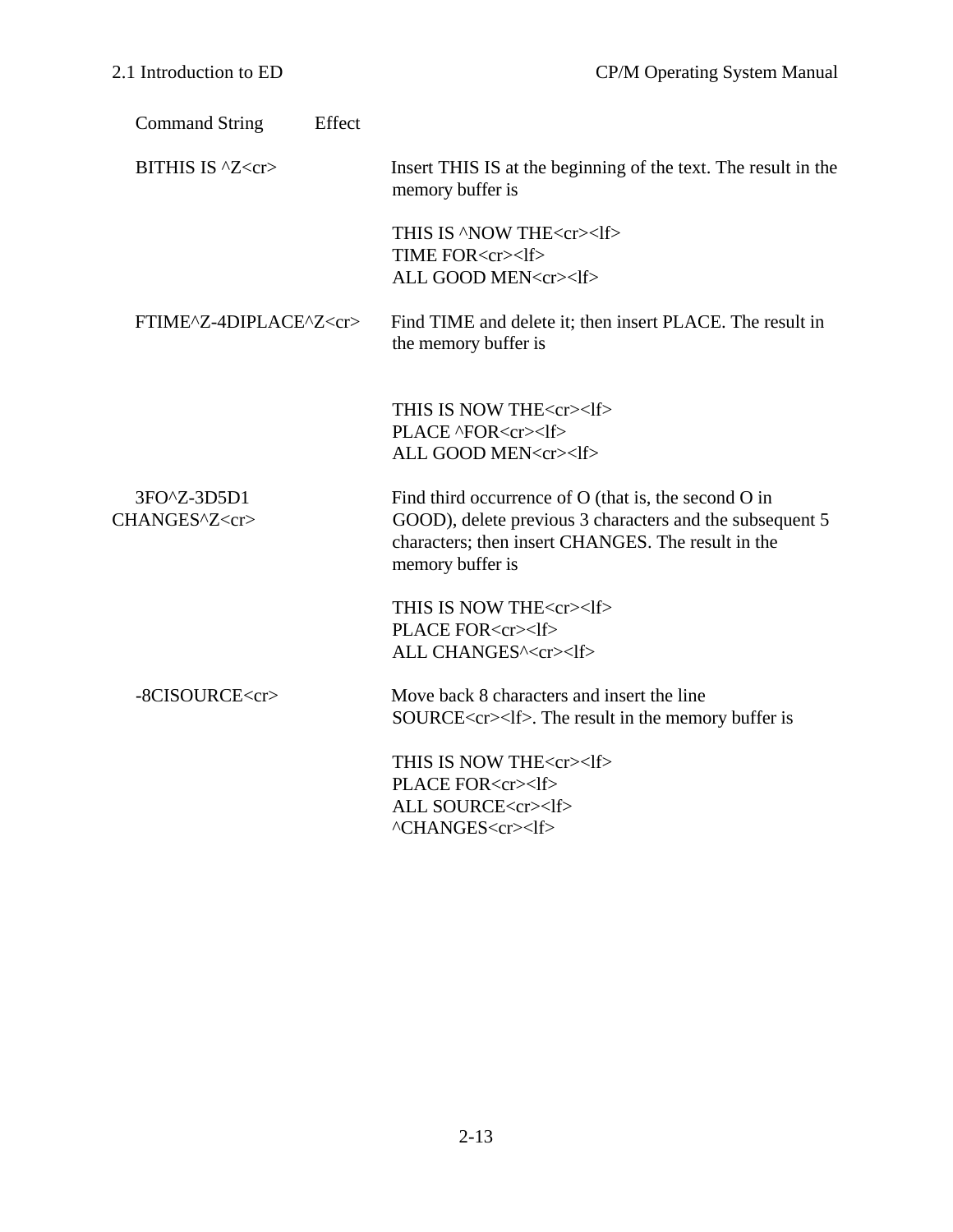ED also provides a single command that combines the F and I commands to perform simple string substitutions. The command takes the following form:

nSs1^Zs2<cr> or nSs1^Zs2^Z

and has exactly the same effect as applying the following command string a total of n times:

Fs1^Z-kDIs2<cr> or

Fs1^Z-kDIs2^Z

where k is the length of the string. ED searches the memory buffer starting at the current position of CP and successively substitutes the second string for the first string untill the end of buffer, or until the substitution has been performed n times.

As a convenience, a command similar to F is provided by ED that automatically appends and writes lines as the search proceeds. The form is

nNs<cr>

or

nNs^Z

which searches the entire source file for the nth occurrence of the strings (you should recall that F fails if the string cannot be found in the current buffer). The operation of the N command is precisely the same as F except in the case that the string cannot be found within the current memory buffer. In this case, the entire memory content is written (that is, an automatic #W is issued). Input lines are then read until the buffer is at least half full, or the entire source file is exhausted. The search continues in this manner until the string has been found n times, or until the source file has been completely transferred to the temporary file.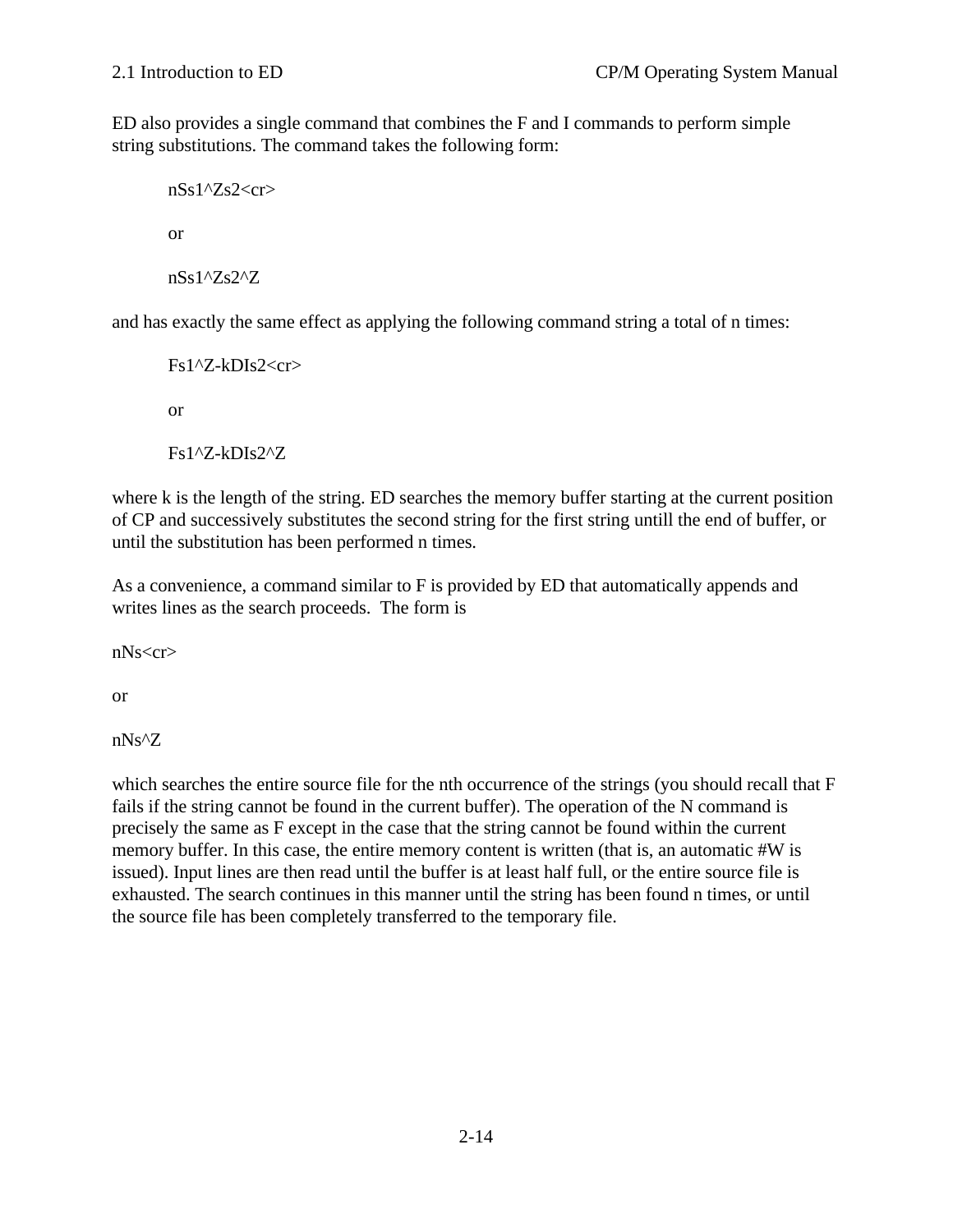A final line editing function, called the Juxtaposition comniand, takes the form

 $nJs1'Zs2'Zs3\ll cr$ or nJs1^Zs2^Zs3^Z

with the following action applied n times to the memory buffer: search from the current CP for the next occurrence of the string S1. If found, insert the string S2, and move CP to follow S2. Then delete all characters following CP up to, but not including, the string S3, leaving CP directly after S2. If S3 cannot be found, then no deletion is made. If the current line is

NOW IS THE TIME<cr><If>

the command

JW^ZWHAT^Z^1<cr>

results in

```
NOW WHAT<cr><If>
```
You should recall that  $\triangle$ l (CTRL-L) represents the pair  $\langle cr \rangle \langle l \rangle$  in search and substitute strings.

The number of characters ED allows in the F, S, N, and j commands is limited to 100 symbols.

#### **2.1.8 Source Libraries**

ED also allows the inclusion of source libraries during the editing process with the R command. The form of this command is

Rfilename^Z

or

Rfilename<cr>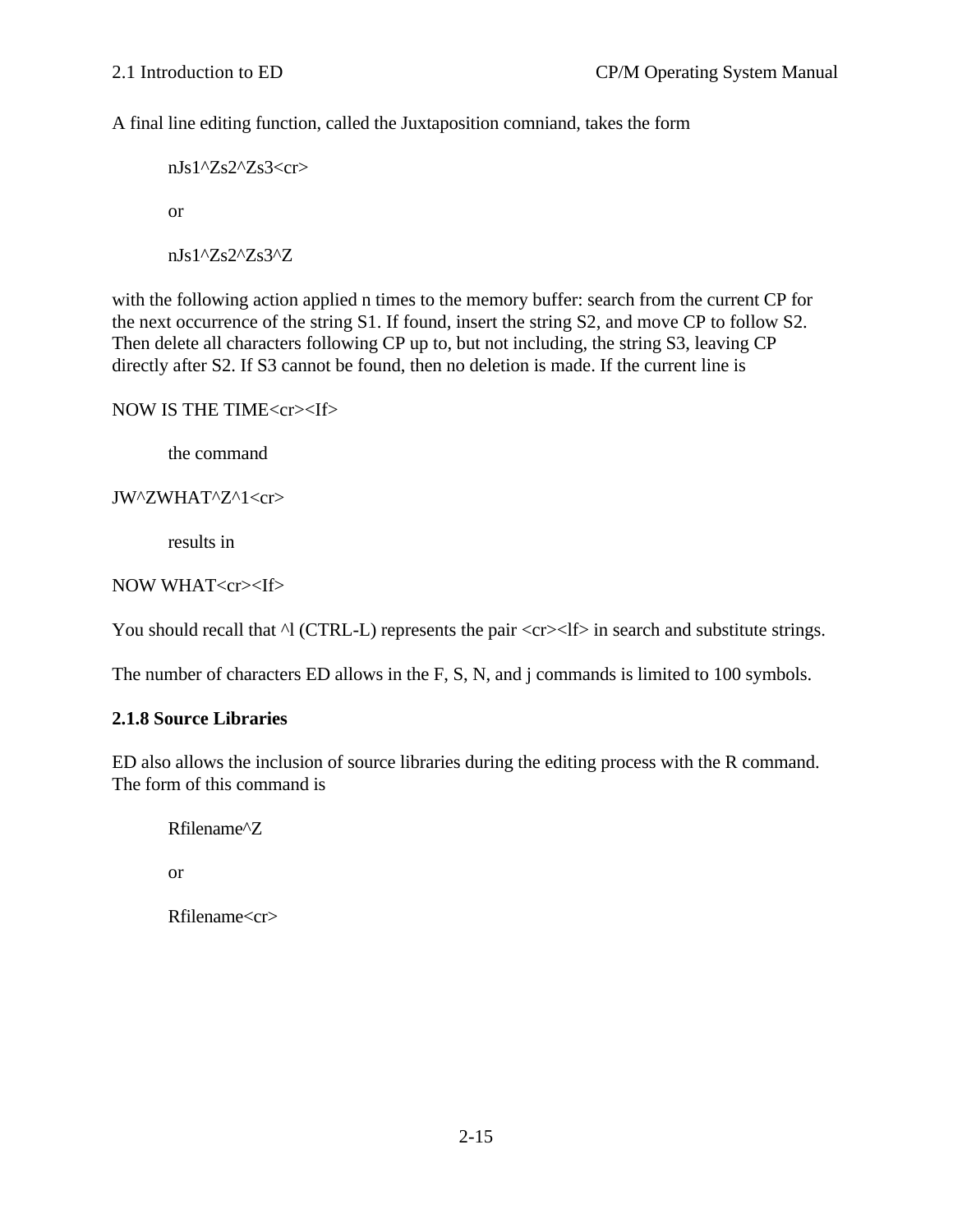where filename is the primary filename of a source file on the disk with an assumed filetype of LIB. ED reads the specified file, and places the characters into the memory buffer after CP, in a manner similar to the I command. Thus, if the command

#### RMACRO<cr>

is issued by the operator, ED reads from the file MACRO.LIB until the end-of-file and automatically inserts the characters into the memory buffer.

ED also includes a block move facility implemented through the X (Transfer) command. The form

#### nX

transfers the next n lines from the current line to a temporary file called

#### X\$\$\$\$\$\$.LIB

which is active only during the editing process. You can reposition the current line reference to any portion of the source file and transfer lines to the temporary file. The transferred lines accumulate one after another in this file and can be retrieved by simply typing

### R

which is the trivial case of the library read command. In this case, the entire transferred set of lines is read into the memory buffer. Note that the X command does not remove the transferred lines from the memory buffer, although a K command can be used directly after the X, and the R command does not empty the transferred LIB file. That is, given that a set of lines has been transferred with the X command, they can be reread any number of times back into the source file. The command

### $0X$

is provided to empty the transferred line file.

Note that upon normal completion of the ED program through Q or E, the temporary LIB file is removed. If ED is aborted with a CTRL-C, the LIB file will exist if lines have been transferred, but will generally be empty (a subsequent ED invocation will erase the temporary file).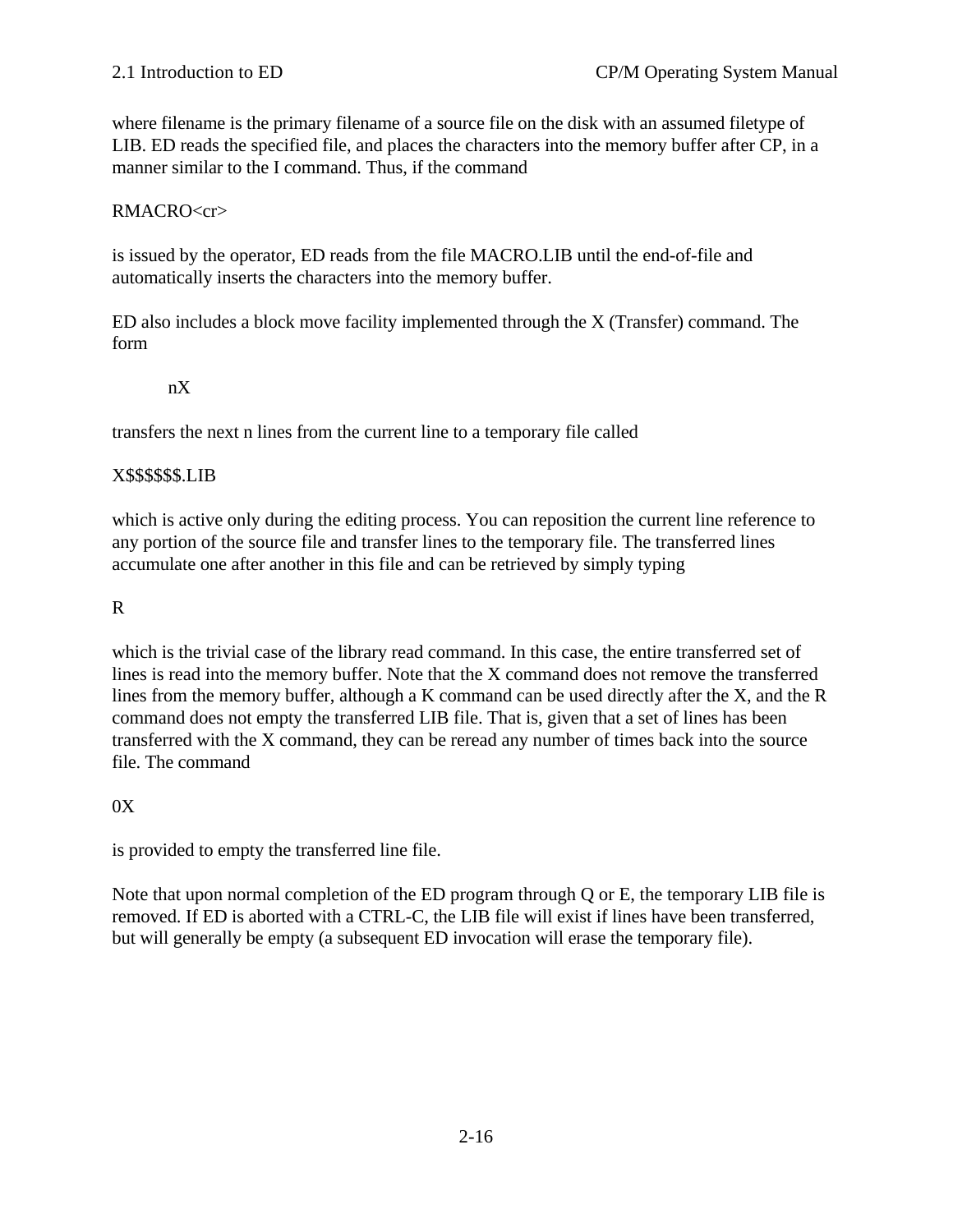# **2.1.9 Repetitive Command Execution**

The macro command M allows you to group ED commands together for repeated evaluation. The M command takes the following form:

nMCS<cr> or nMCS^Z

where CS represents a string of ED commands, not including another M command. ED executes the command string n times if  $n>1$ . If  $n=0$  or 1, the command string is executed repetitively until an error condition is encountered (for example, the end of the memory buffer is reached with an F command).

As an example, the following macro changes all occurrences of GAMMA to DELTA within the current buffer, and types each line that is changed:

# MFGAMMA^Z-5DIDELTA^Z0TT<cr>

or equivalently

MSGAMMA^ZDELTA^Z0TT<cr>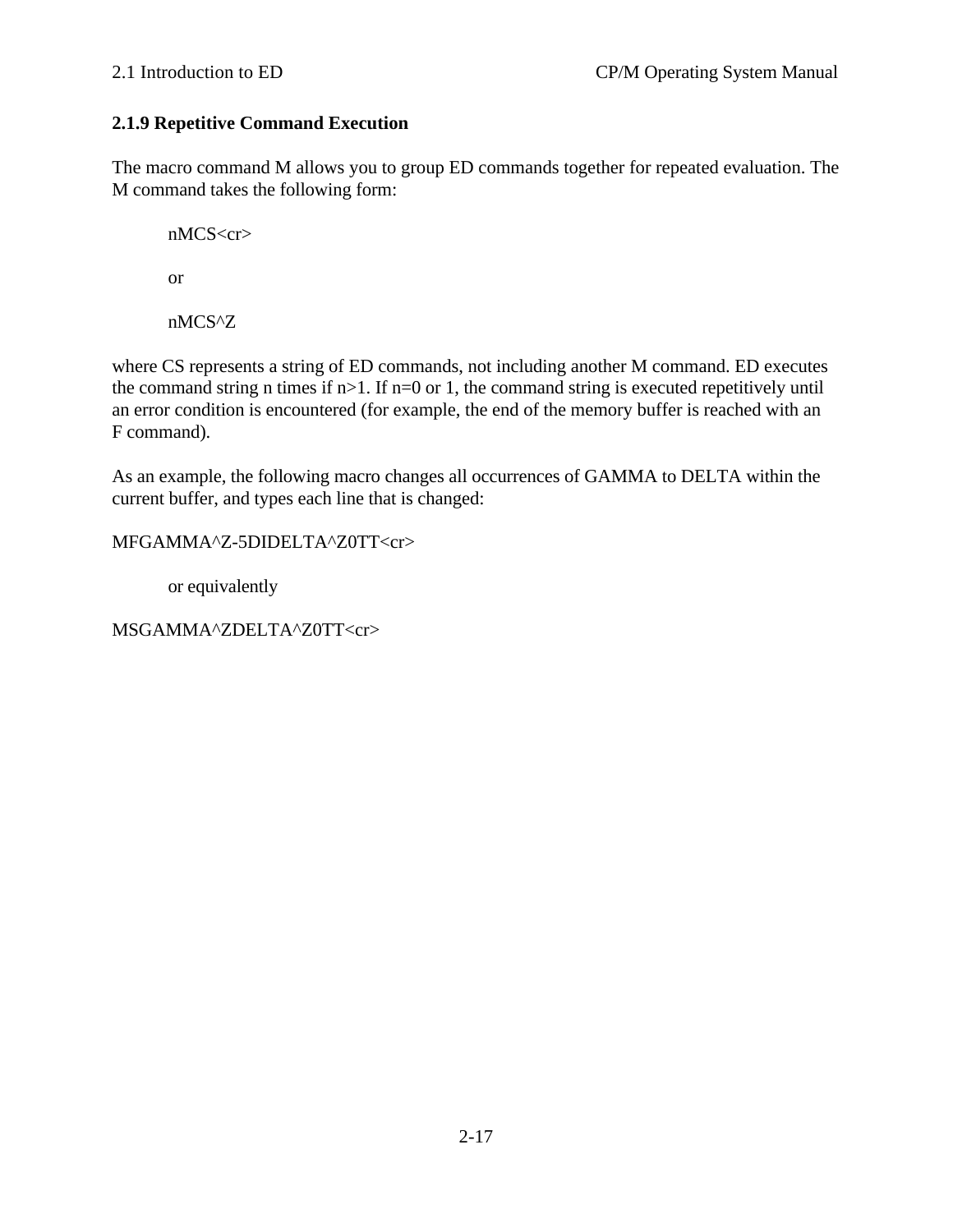# **2.2 ED Error Conditions**

On error conditions, ED prints the message BREAK X AT C where X is one of the error indicators shown in Table 2-4.

Table 2-4. Error Message Symbols

| Symbol                | Meaning                                                                                                                        |
|-----------------------|--------------------------------------------------------------------------------------------------------------------------------|
| $\boldsymbol{\gamma}$ | Unrecognized command.                                                                                                          |
|                       | Memory buffer full (use one of the commands $D, K, N, S$ , or W to remove<br>characters); $F$ , $N$ , or $S$ strings too long. |
| #                     | Cannot apply command the number of times specified (for example, in F<br>command).                                             |
|                       | Cannot open LIB file in R command.                                                                                             |

If there is a disk error, CP/M displays the following message:

# BDOS ERR on d: BAD SECTOR

You can choose to ignore the error by pressing RETURN at the console (in this case, the memory buffer data should be examined to see if they were incorrectly read), or you can reset the system with a CTRL-C and reclaim the backup file if it exists. The file can be reclaimed by first typing the contents of the BAK file to ensure that it contains the proper information. For example, type the following:

# TYPE x.BAK

where x is the file being edited. Then remove the primary file

ERA x.y

and rename the BAK file

# REN x.y=x.BAK

The file can then be reedited, starting with the previous version.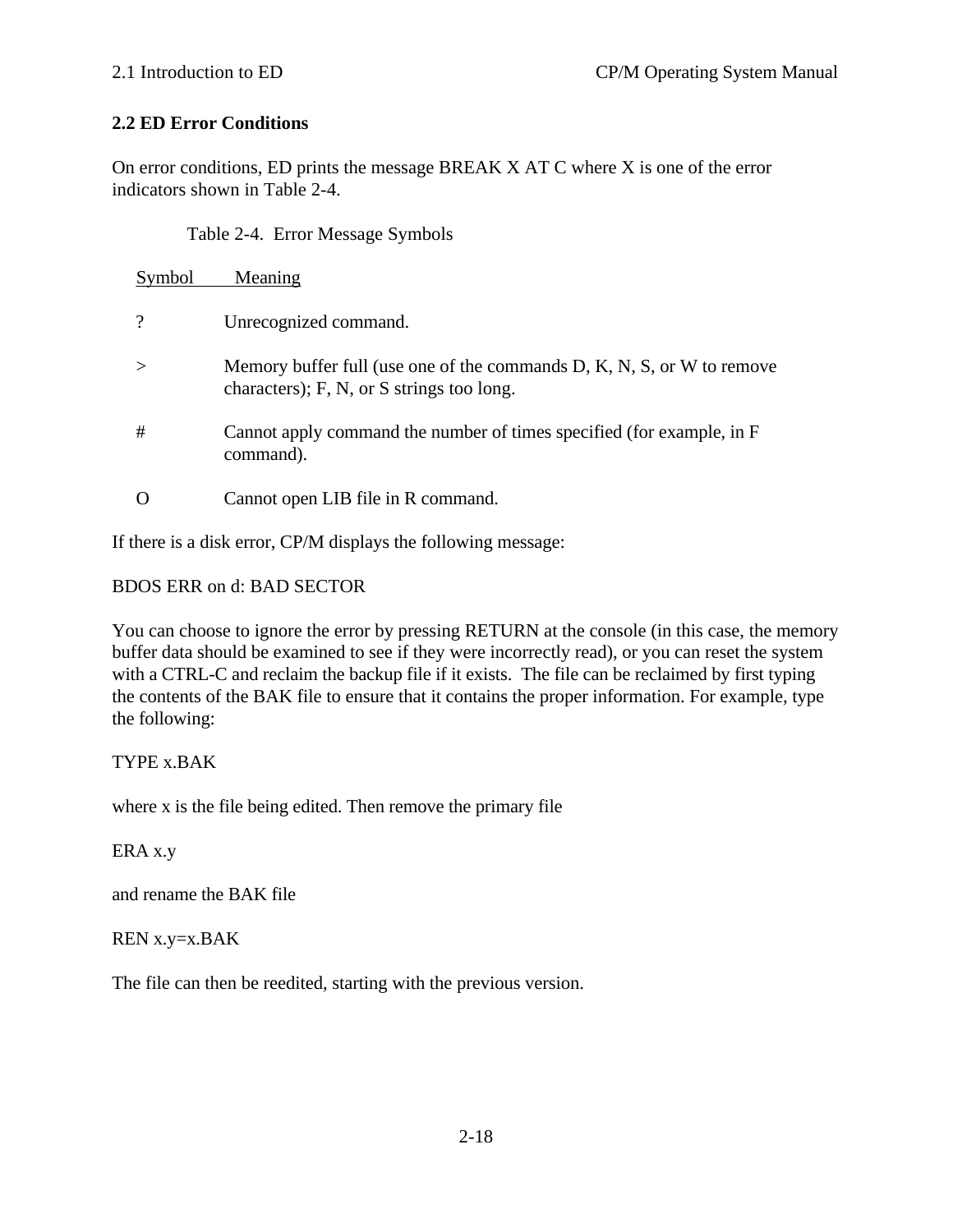ED also takes file attributes into account. If you attempt to edit a Read-Only file, the message

\*\* FILE IS READ/ONLY \*\*

appears at the console. The file can be loaded and examined, but cannot be altered. You must end the edit session and use STAT to change the file attribute to Riw. If the edited file has the system attribute set, the following message:

#### 'SYSTEM' FILE NOT ACCESSIBLE

is displayed and the edit session is aborted. Again, the STAT program can be used to change the system attribute, if desired.

#### **2.3 Control Characters and Commands**

Table 2-5 summarizes the control characters and commands available in ED.

Table 2-5. ED Control Characters

Control Character Function

| <b>CTRL-C</b> | System reboot                                                                   |
|---------------|---------------------------------------------------------------------------------|
| <b>CTRL-E</b> | Physical <cr><lf> (not actually entered in command)</lf></cr>                   |
| <b>CTRL-H</b> | Backspace                                                                       |
| <b>CTRL-J</b> | Logical tab (cols $1, 9, 16,$ )                                                 |
| <b>CTRL-L</b> | Logical $\langle cr \rangle \langle l \rangle$ in search and substitute strings |
| <b>CTRL-R</b> | Repeat line                                                                     |
| <b>CTRL-U</b> | Line delete                                                                     |
| <b>CTRL-X</b> | Line delete                                                                     |
| CTRL-Z        | String terminator                                                               |
| rub/del       | Character delete                                                                |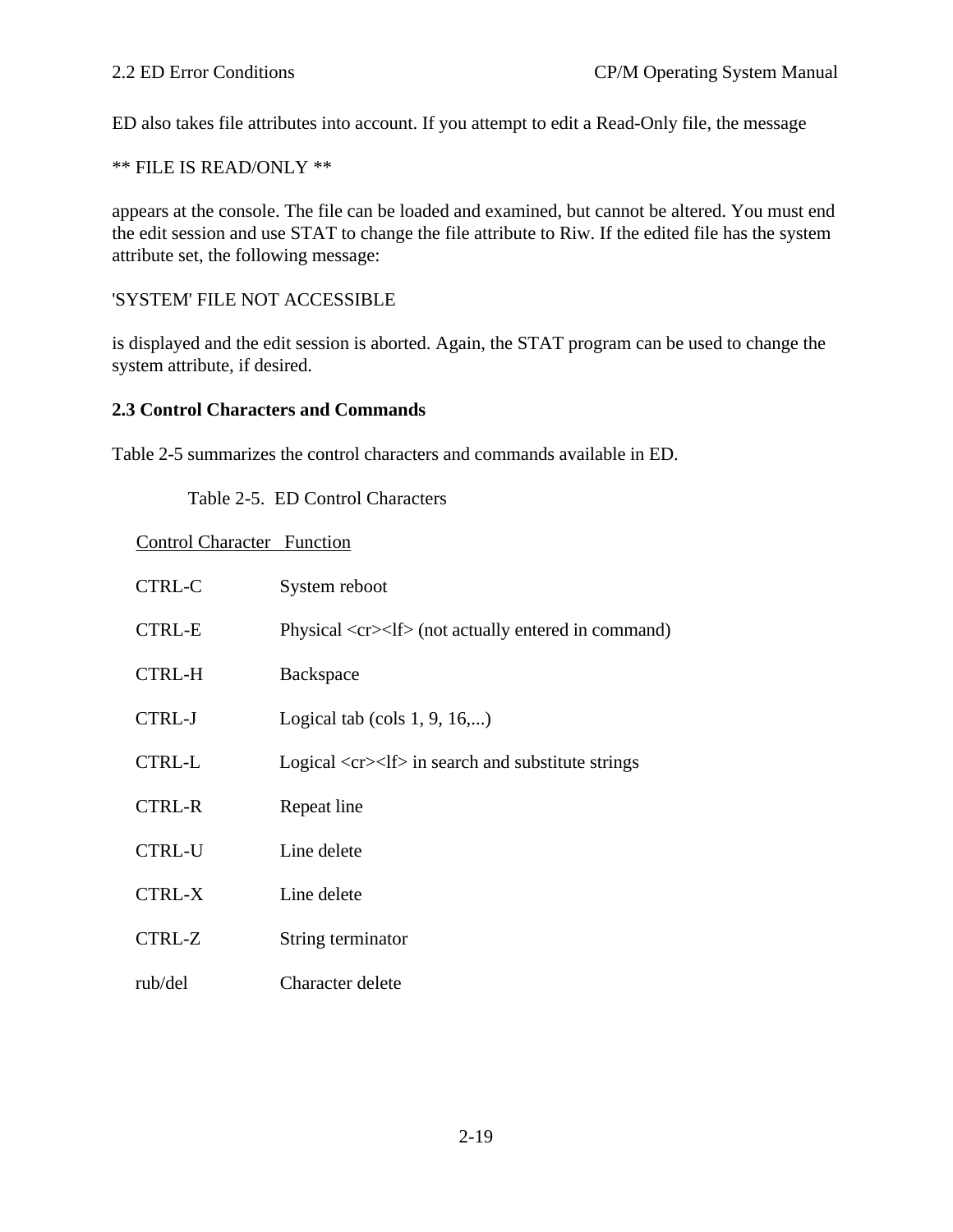# Table 2-6 summarizes the commands used in ED. Table 2-6. ED Commands

| Command      | Function                                                                             |
|--------------|--------------------------------------------------------------------------------------|
| nA           | Append lines                                                                         |
| $+ -B$       | Begin or bottom of buffer                                                            |
| $+nC$        | Move character positions                                                             |
| $+nD$        | Delete characters                                                                    |
| E            | End edit and close files (normal end)                                                |
| nF           | Find string                                                                          |
| H            | End edit, close and reopen files                                                     |
| $\mathbf I$  | Insert characters, use i if both upper- and lower-case characters are to be entered. |
| nJ           | Place strings in juxtaposition                                                       |
| $+nK$        | Kill lines                                                                           |
| $+nL$        | Move down/up lines                                                                   |
| nM           | Macro definition                                                                     |
| nN           | Find next occurrence with autoscan                                                   |
| $\mathbf{O}$ | Return to original file                                                              |
| $+nP$        | Move and print pages                                                                 |
| Q            | Quit with no file changes                                                            |
|              |                                                                                      |

R Read library file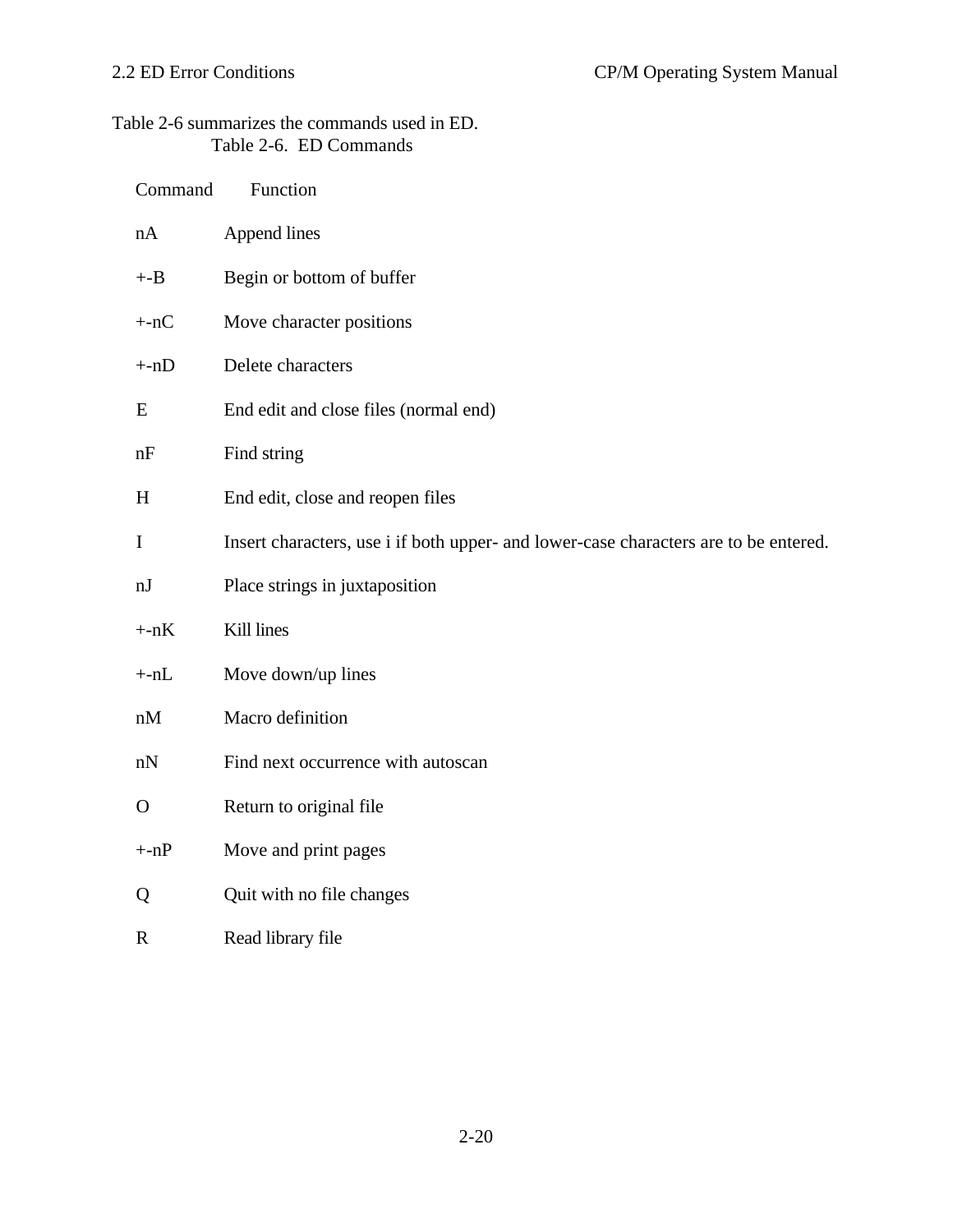|                        | Command | Function                                                                                                               |
|------------------------|---------|------------------------------------------------------------------------------------------------------------------------|
|                        | nS      | Substitute strings                                                                                                     |
|                        | $+nT$   | Type lines                                                                                                             |
|                        | U       | Translate lower- to upper-case if U, no translation if -U                                                              |
|                        | V       | Verify line numbers, or show remaining free character space                                                            |
| 0 <sub>V</sub><br>form |         | A special case of the V command, 0V, prints the memory buffer statistics in the                                        |
|                        |         | free/total                                                                                                             |
|                        |         | where free is the number of free bytes in the memory buffer (in decimal) and total<br>is the size of the memory buffer |
|                        | nW      | Write lines                                                                                                            |
|                        | nZ      | Wait (sleep) for approximately n seconds                                                                               |
|                        | $+ -n$  | Move and type $(+nLT)$ .                                                                                               |
|                        |         |                                                                                                                        |

Because of common typographical errors, ED requires several potentially disastrous commands to be typed as single letters, rather than in composite commands. The following commands:

- $-E(end)$
- H(head)
- O(original)
- Q(quit)

must be typed as single letter commands.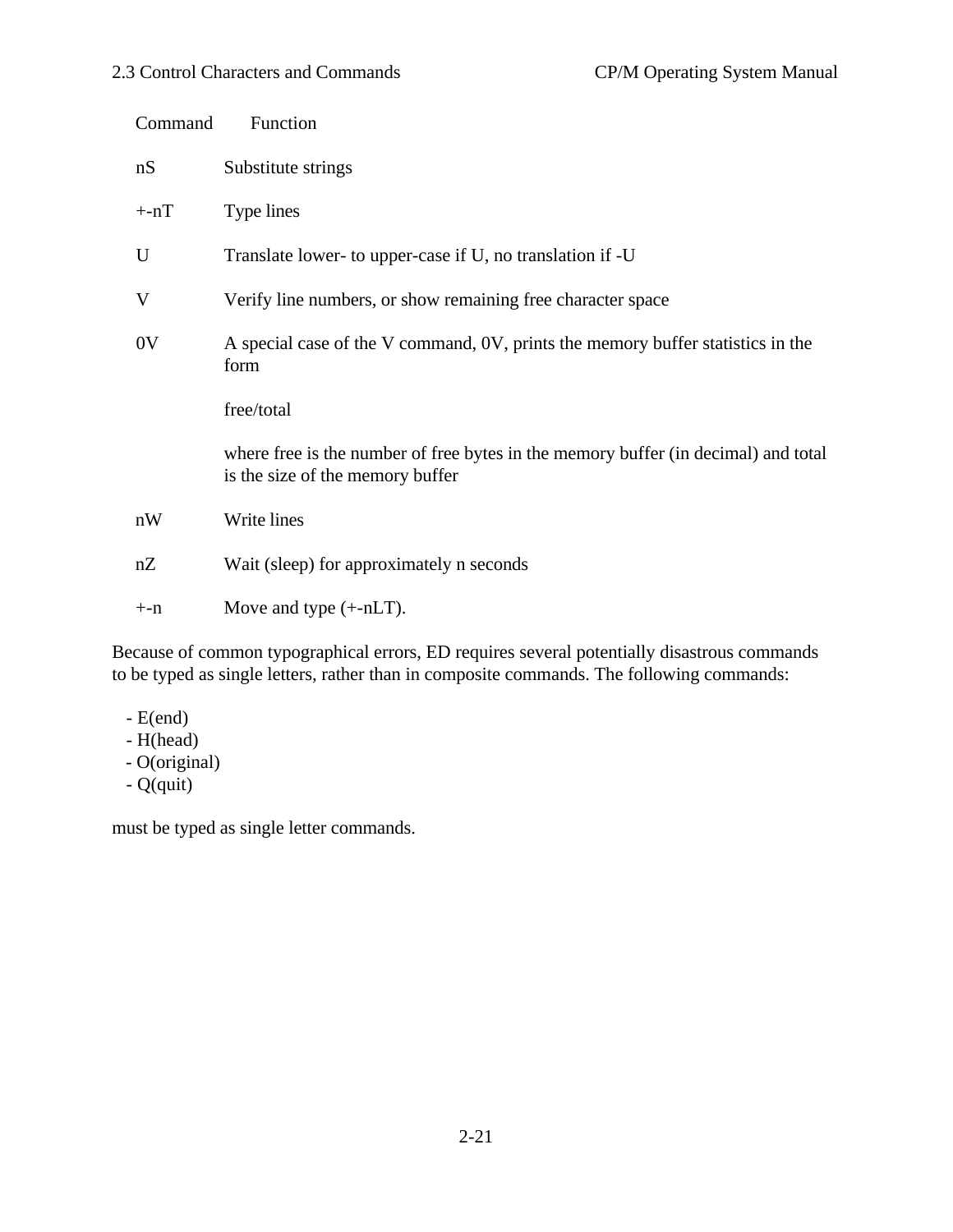The commands I, J, M, N, R, and S should be typed as i, j, m, n, r, and s if both upper- and lower-case characters are used in the operation, otherwise all characters are converted to upper-case. When a command is entered in upper-case, ED automatically converts the associated string to upper-case, and vice versa.

End of Section 2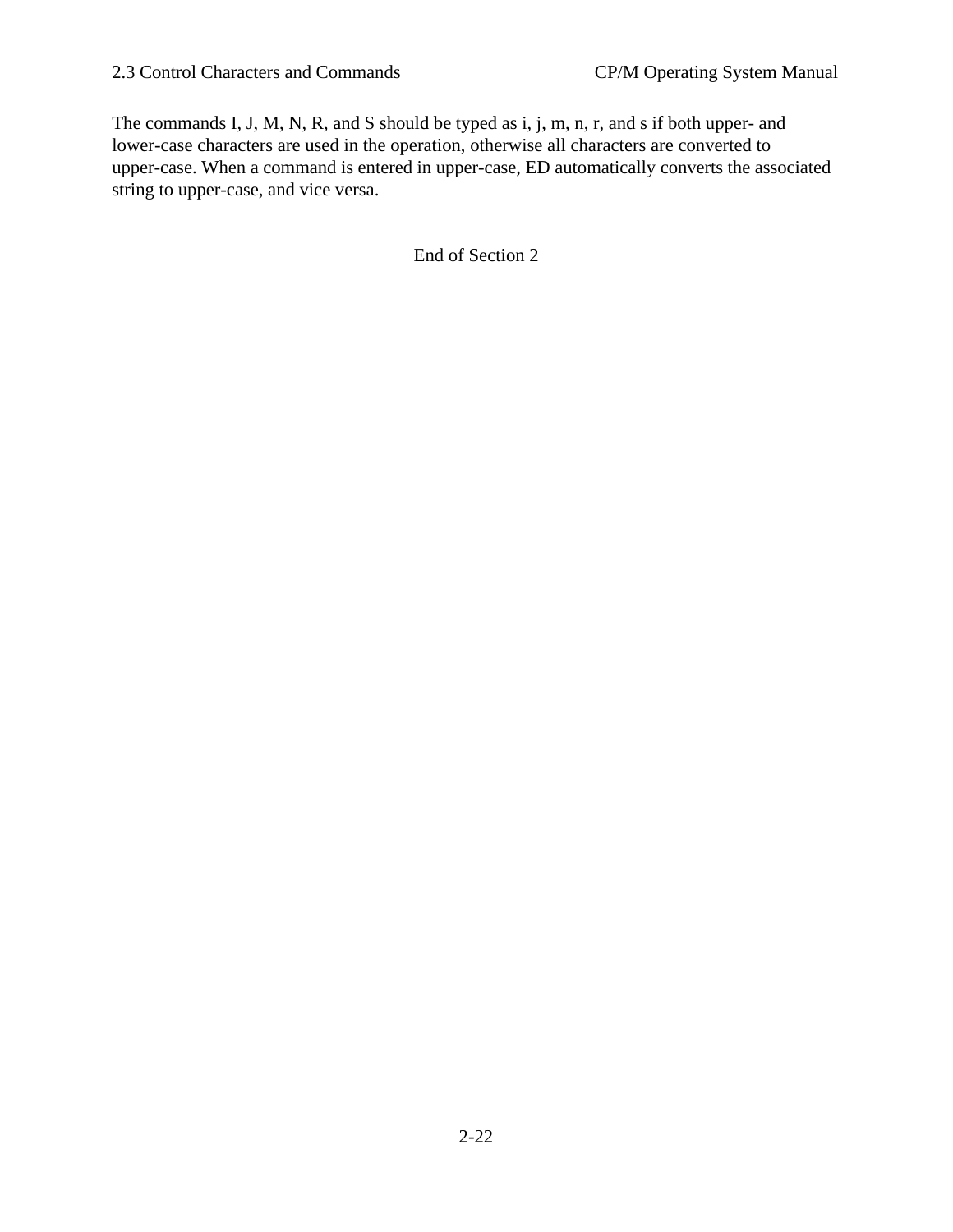## **Section 3 CP/M Assembler**

## **3.1 Introduction**

The CP/M assembler reads assembly-language source files from the disk and produces 8080 machine language in Intel hex format. To start the CP/M assembler, type a command in one of the following forms:

ASM filename ASM filename.parms

In both cases, the assembler assumes there is a file on the disk with the name:

filename.ASM

which contains an 8080 assembly-language source file. The first and second forms shown above differ only in that the second form allows parameters to be passed to the assembler to control source file access and hex and print file destinations.

In either case, the CP/M assembler loads and prints the message:

#### CP/M ASSEMBLER VER n.n

where n.n is the current version number. In the case of the first command, the assembler reads the source file with assumed filetype ASM and creates two output files

filename.HEX filename.PRN

The HEX file contains the machine code corresponding to the original program in Intel hex format, and the PRN file contains an annotated listing showing generated machine code, error flags, and source lines. If errors occur during translation, they are listed in the PRN file and at the console.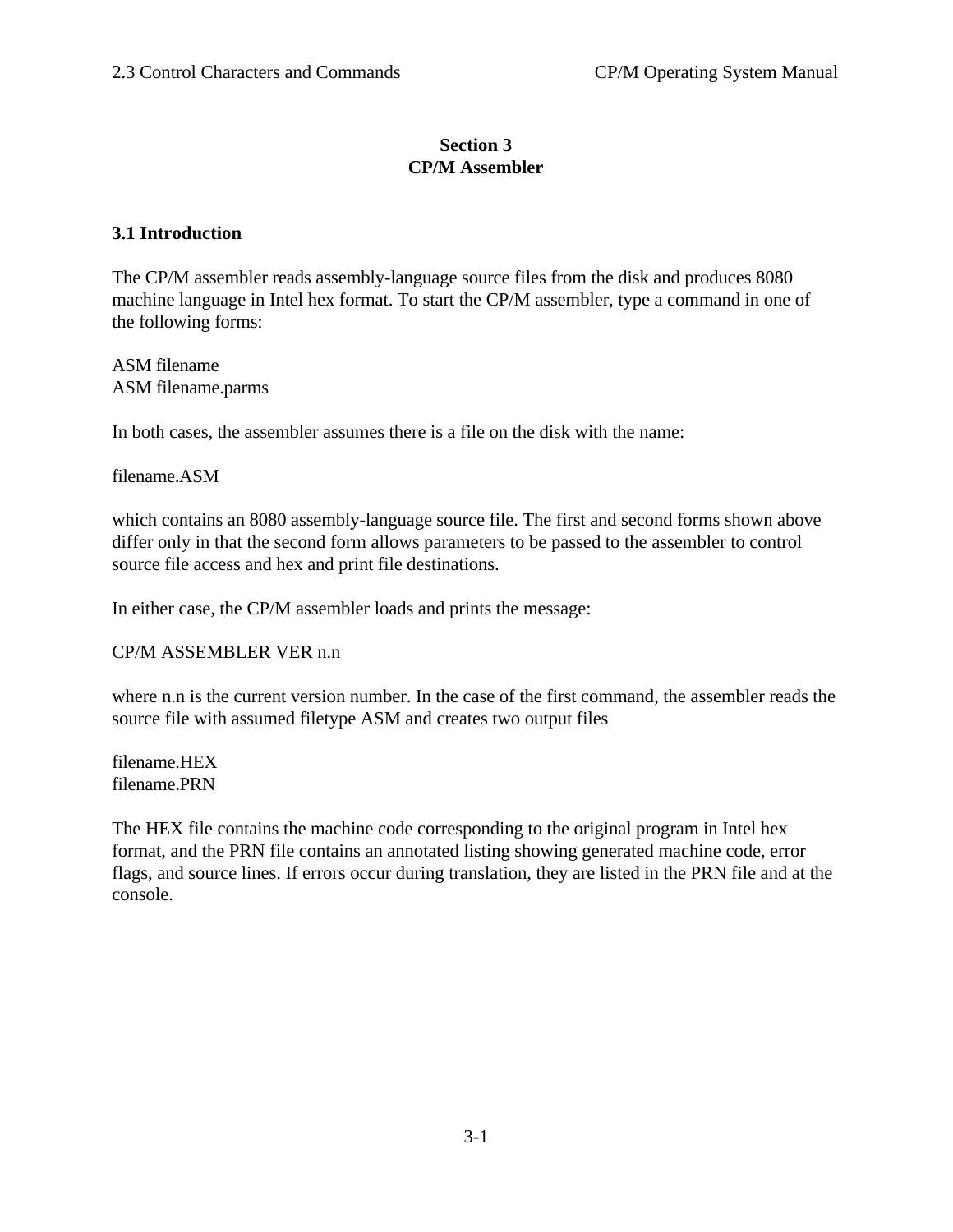The form ASM filename parms is used to redirect input and output files from their defaults. In this case, the parms portion of the command is a three-letter group that 'fies the origin of the source file, the destination of the hex file, and the destination of the print file. The form is

filename.p1p2p3

where p1, p2, and p3 are single letters. P1 can be

A,B,...,P

which designates the disk name that contains the source file. P2 can be

A,B,...,P

which designates the disk name that will receive the hex file; or, P2 can be

Z

which skips the generation of the hex file.

P3 can be

A,B,...,P

which designates the disk name that will receive the print file. P3 can also be specified as

X

which places the listing at the console; or

Z

which skips generation of the print file. Thus, the command

### ASM X.AAA

indicates that the source, X.HEX and print, X.PRN files are also to be created on disk A. This form of the comii.,ind is implied if the assembler is run from disk A. Given that you are currently addressing disk A, the above command is the same as

### ASM X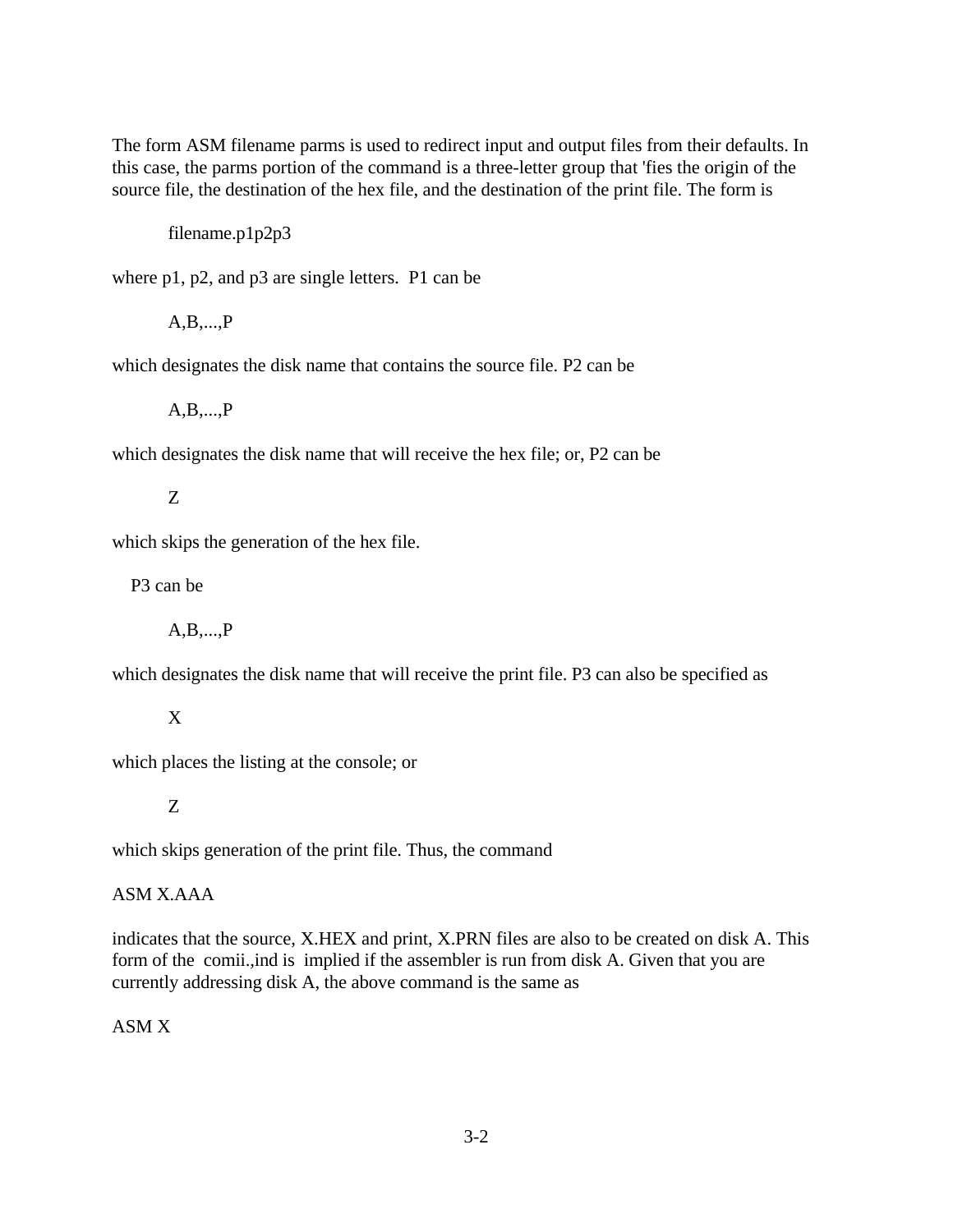The command

## ASM X.ABX

indicates that the source file is to be taken from disk A, the hex file is to be placed on disk B, and the listing file is to be sent to the console. The command

## ASM X.BZZ

takes the source file from disk B and skips the generation of the hex and print files. This command is useful for fast execution of the assembler to check program syntax.

The source program format is compatible with the Intel 8080 assembler. Macros are not implemented in ASM; see the optional MAC macro assembler. There are certain extensions in the CP/M assembler that make it somewhat easier to use. These extensions are described below.

## **3.2 Program Format**

An assembly-language program acceptable as input to the assembler consists of a sequence of statements of the form

line# label operation operand ;comment

where any or all of the fields may be present in a particular instance. Each assemblylanguage statement is terminated with a carriage return and line-feed (the line-feed is inserted automatically by the ED program), or with the character !, which is treated as an end-of-line by the assembler. Thus, multiple assembly-language statements can be written on the same physical line if separated by exclamation point symbols.

The line# is an optional decimal integer value representing the source program line number, and ASM ignores this field if present.

The label field takes either of the following forms:

identifier identifier:

The label field is optional, except where noted in particular statement types. The identifier is a sequence of alphanumeric characters where the first character is alphabetic. Identifiers can be freely used by the programmer to label elements such as program steps and assembler directives, but cannot exceed 16 characters in length. All characters are significant in an identifier, except for the embedded dollar symbol \$, which can be used to improve readability of the name. Further, all lower-case alphabetics are treated as upper-case. The following are all valid instances of labels: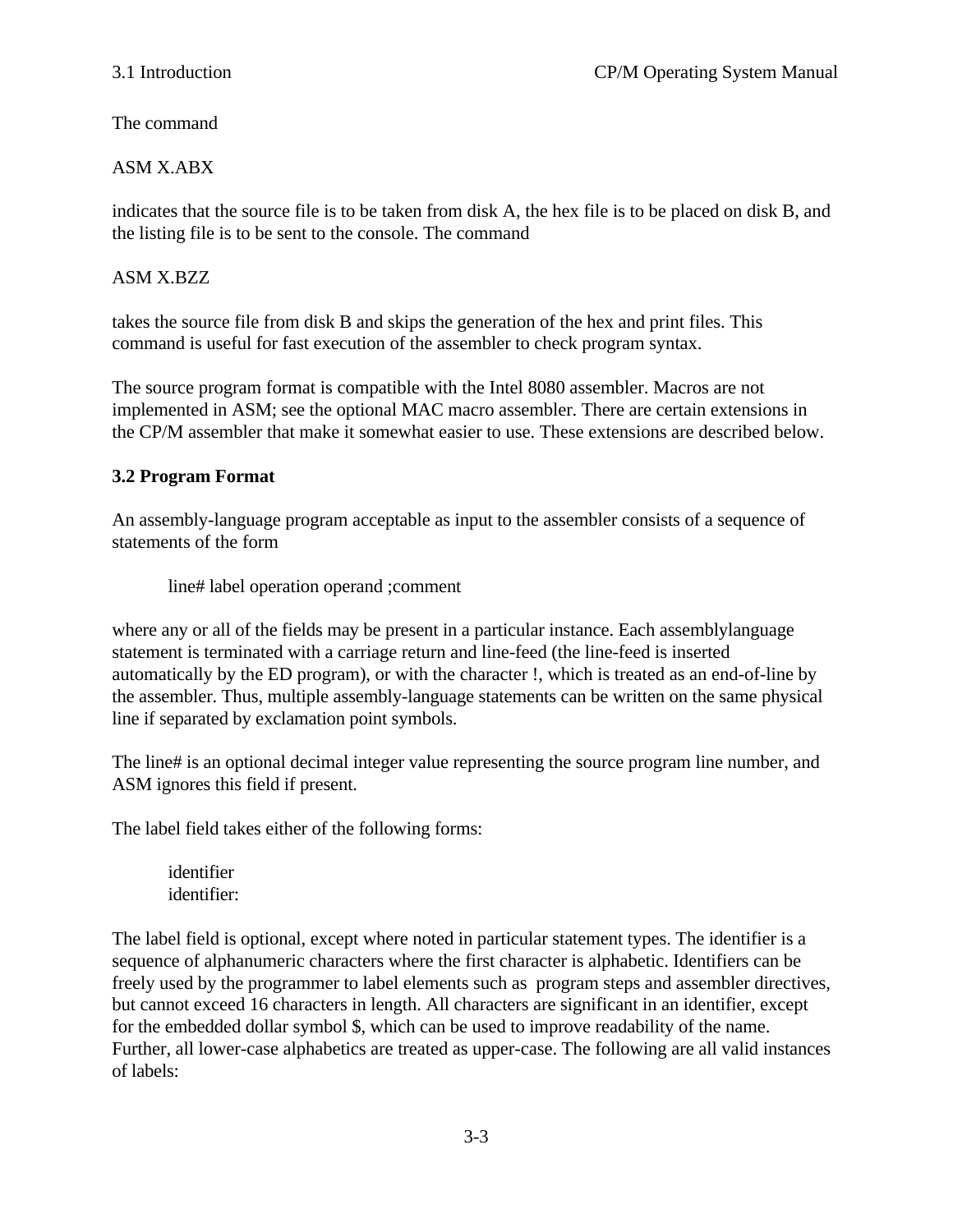x xy long\$name x: yxl: longer\$naned\$data: X1Y2 X1x2 x234\$5678\$9012\$3456:

The operation field contains either an assembler directive or pseudo operation, or an 8080 machine operation code. The pseudo operations and machine operation codes are described in Section 3.3.

Generally, the operand field of the statement contains an expression formed out of constants and labels, along with arithmetic and logical operations on these elements. Again, the complete details of properly formed expressions are given in Section 3.3.

The comment field contains arbitrary characters following the semicolon symbol untill the next real or logical end-of-line. These characters are read, listed, and otherwise ignored by the assembler. The CP/M assembler also treats statements that begin with an \* in column one as comment statements that are listed and ignored in the assembly process.

The assembly-language program is formulated as a sequence of statements of the above form, terminated by an optional END statement. All statements following the END are ignored by the assembler.

# **3.3 Forming the Operand**

To describe the operation codes and pseudo operations completely, it is necessary first to present the form of the operand field, since it is used in nearly all statements. Expressions in the operand field consist of simple operands, labels, constants, and reserved words, combined in properly formed subexpressions by arithmetic and logical operators. The expression computation is carried out by the assembler as the assembly proceeds. Each expression must produce a 16-bit value during the assembly. Further, the number of significant digits in the result must not exceed the intended use. If an expression is to be used in a byte move immediate instruction, the most significant 8 bits of the expression must be zero. The restriction on the expression significance is given with the individual instructions.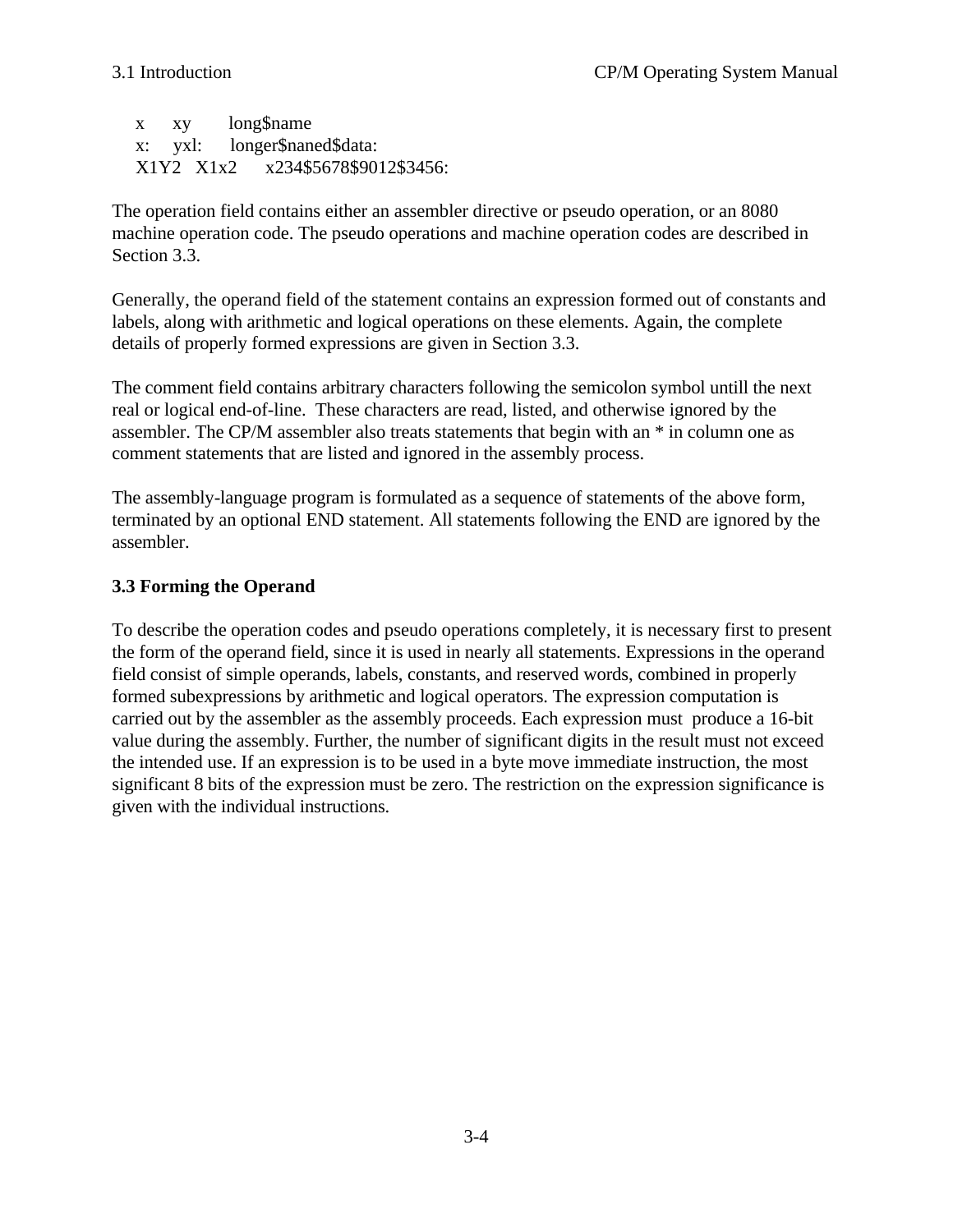# **3.3.1 Labels**

A label is an identifier that occurs on a particular statement. In general, the label is given a value determined by the type of statement that it precedes. If the label occurs on a statement that generates machine code or reserves memory space (for example, a MOV instruction or a DS pseudo operation), the label is given the value of the program address that it labels. If the label precedes an EQU or SET, the label is given the value that results from evaluating the operand field. Except for the SET statement, an identifier can label only one statement.

When a label appears in the operand field, its value is substituted by the assembler. This value can then be combined with other operands and operators to form the operand field for a particular instruction.

#### **3.3.2 Numeric Constants**

A numeric constant is a 16-bit value in one of several bases. The base, called the radix of the constant, is denoted by a trailing radix indicator. The following are radix indicators:

- B is a binary constant (base 2).
- O is a octal constant (base 8).
- Q is a octal constant (base 8).
- D is a decimal constant (base 10).
- H is a hexadecimal constant (base 16).

Q is an alternate radix indicator for octal numbers because the letter O is easily confused with the digit 0. Any numeric constant that does not terminate with a radix indicator is a decimal constant.

A constant is composed as a sequence of digits, followed by an optional radix indicator, where the digits are in the appropriate range for the radix. Binary constants must be composed of 0 and 1 digits, octal constants can contain digits in the range 0-7, while decimal constants contain decimal digits. Hexadecimal constants contain decimal digits as well as hexadecimal digits A(10D), B(11D), C(12D), D(13D), E(14D), and F(15D). Note that the leading digit of a hexadecimal constant must be a decimal digit to avoid confusing a hexadecimal constant with an identifier. A leading 0 will always suffice. A constant composed in this manner must evaluate to a binary number that can be contained within a 16-bit counter, otherwise it is truncated on the right by the assembler.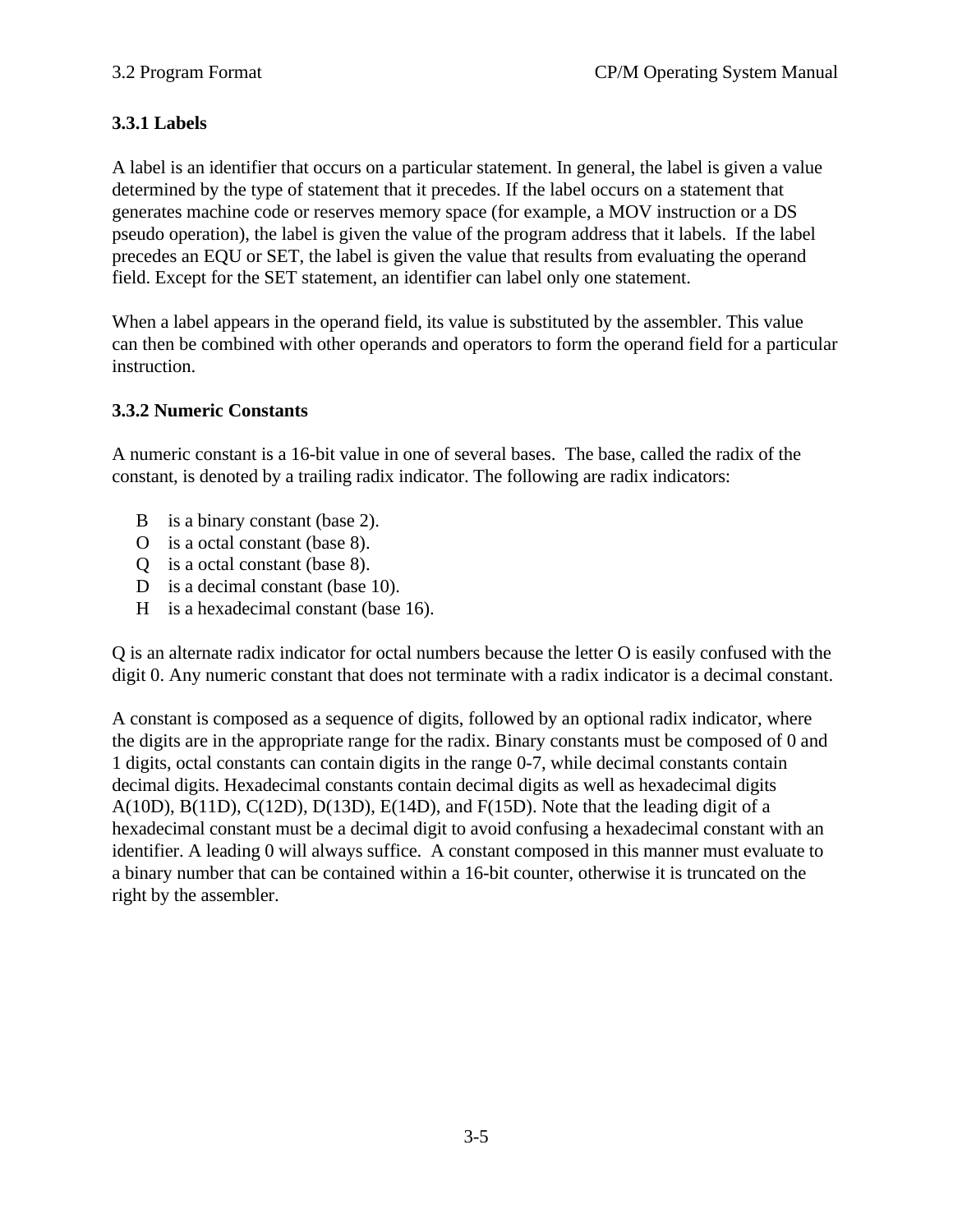Similar to identifiers, embedded \$ signs are allowed within constants to improve their readability. Finally, the radix indicator is translated to upper-case if a lower-case letter is encountered. The following are all valid instances of numeric constants:

 1234 1234D 1100B 1111\$0000\$1111\$0000B 1234H 0FFEH 3377O 33\$77\$22Q 3377o 0fe3h 1234d 0ffffh

## **3.3.3 Reserved Words**

There are several reserved character sequences that have predefined meanings in the operand field of a statement. The names of 8080 registers are given below. When they are encountered, they produce the values shown to the right.

Table 3-1. Reserved Characters

| Character    | Value          |
|--------------|----------------|
| A            | 7              |
| B            | 0              |
| $\mathsf{C}$ | 1              |
| D            | $\overline{2}$ |
| E            | 3              |
| H            | 4              |
| L            | 5              |
| M            | 6              |
| <b>SP</b>    | 6              |
| <b>PSW</b>   |                |
|              |                |

Again, lower-case names have the same values as their upper-case equivalents. Machine instructions can also be used in the operand field; they evaluate to their internal codes. In the case of instructions that require operands, where the specific operand becomes a part of the binary bit pattern of the instruction, for example, MOV A,B, the value of the instruction, in this case MOV, is the bit pattern of the instruction with zeros in the optional fields, for example, MOV produces 40H.

When the symbol \$ occurs in the operand field, not embedded within identifiers and numeric constants, its value becomes the address of the next instruction to generate, not including the instruction contained within the current logical line.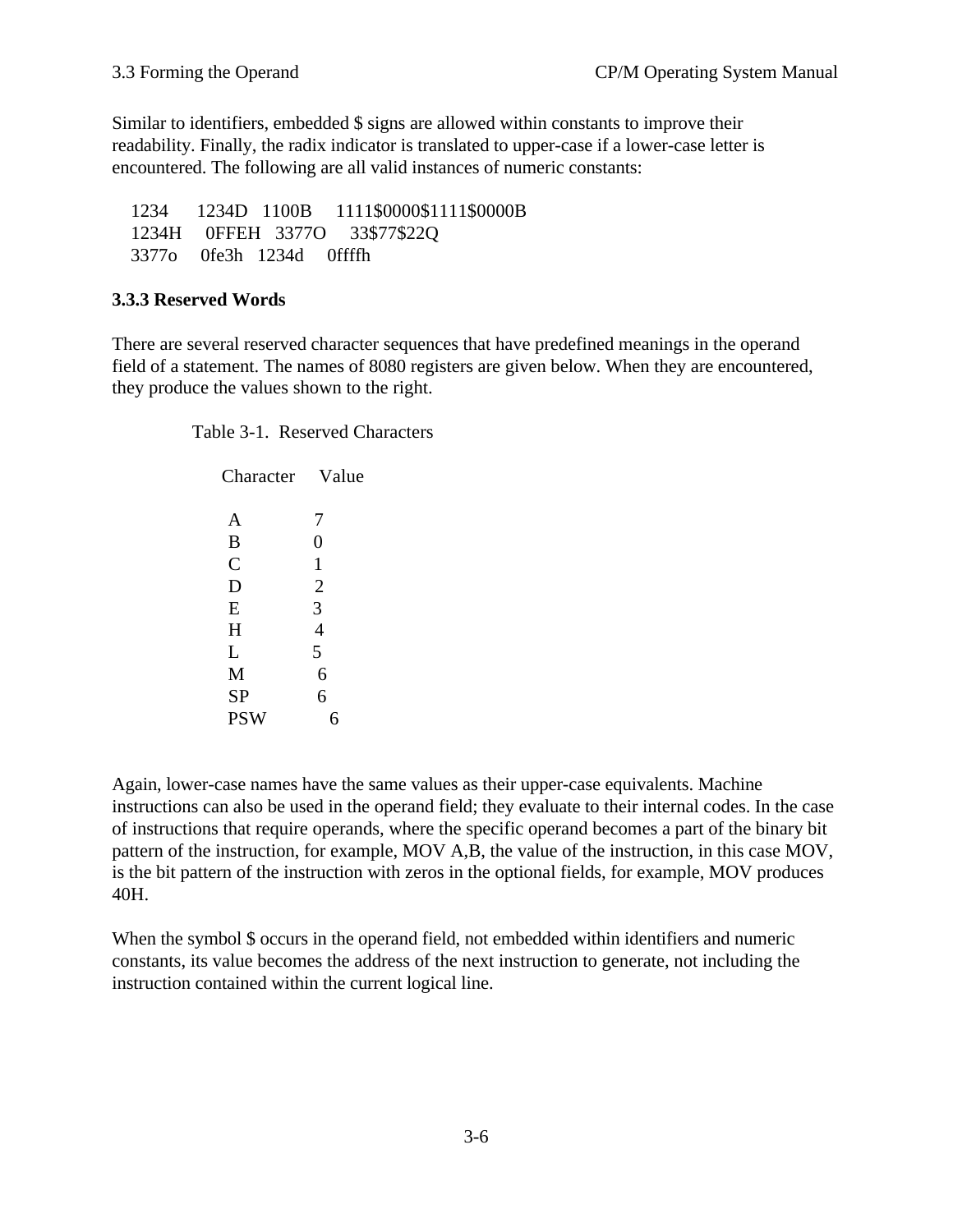## **3.3.4 String Constants**

String constants represent sequences of ASCII characters and are represented by enclosing the characters within apostrophe symbols. All strings must be fully contained within the current physical line (thus allowing exclamation point symbols within strings) and must not exceed 64 characters in length. The apostrophe character itself can be included within a string by representing it as a double apostrophe (the two keystrokes"), which becomes a single apostrophe when read by the assembler. In most cases, the string length is restricted to either one or two characters (the DB pseudo operation is an exception), in which case the string becomes an 8- or 16-bit value, respectively. Two-character strings become a 16-bit constant, with the second character as the low-order byte, and the first character as the high-order byte.

The value of a character is its corresponding ASCII code. There is no case translation within strings; both upper- and lower-case characters can be represented. You should note that only graphic printing ASCII characters are allowed within strings.

| Valid strings:            | How assembler reads strings: |
|---------------------------|------------------------------|
| 'A' 'AB' 'ab' 'c'         | A AB ab c                    |
| " 'a" " " " "             | $a$ '''                      |
| 'Walla Walla Wash.'       | Walla Walla Wash             |
| 'She said "Hello" to me.' | She said "Hello" to me.      |
| 'I said "Hello" to her.'  | I said "Hello" to her.       |

### **3.3.5 Arithmetic and Logical Operators**

The operands described in Section 3.3 can be combined in normal algebraic notation using any combination of properly formed operands, operators, and parenthesized expressions. The operators recognized in the operand field are described in Table 3-2.

Table 3-2. Arithmetic and Logical Operators

|         | Operators Meaning                              |
|---------|------------------------------------------------|
| $a + b$ | unsigned arithmetic sum of a and b             |
| $a - b$ | unsigned arithmetic difference between a and b |
| $+ b$   | unary plus (produces b)                        |
| - b     | unary minus (identical to $0 - b$ )            |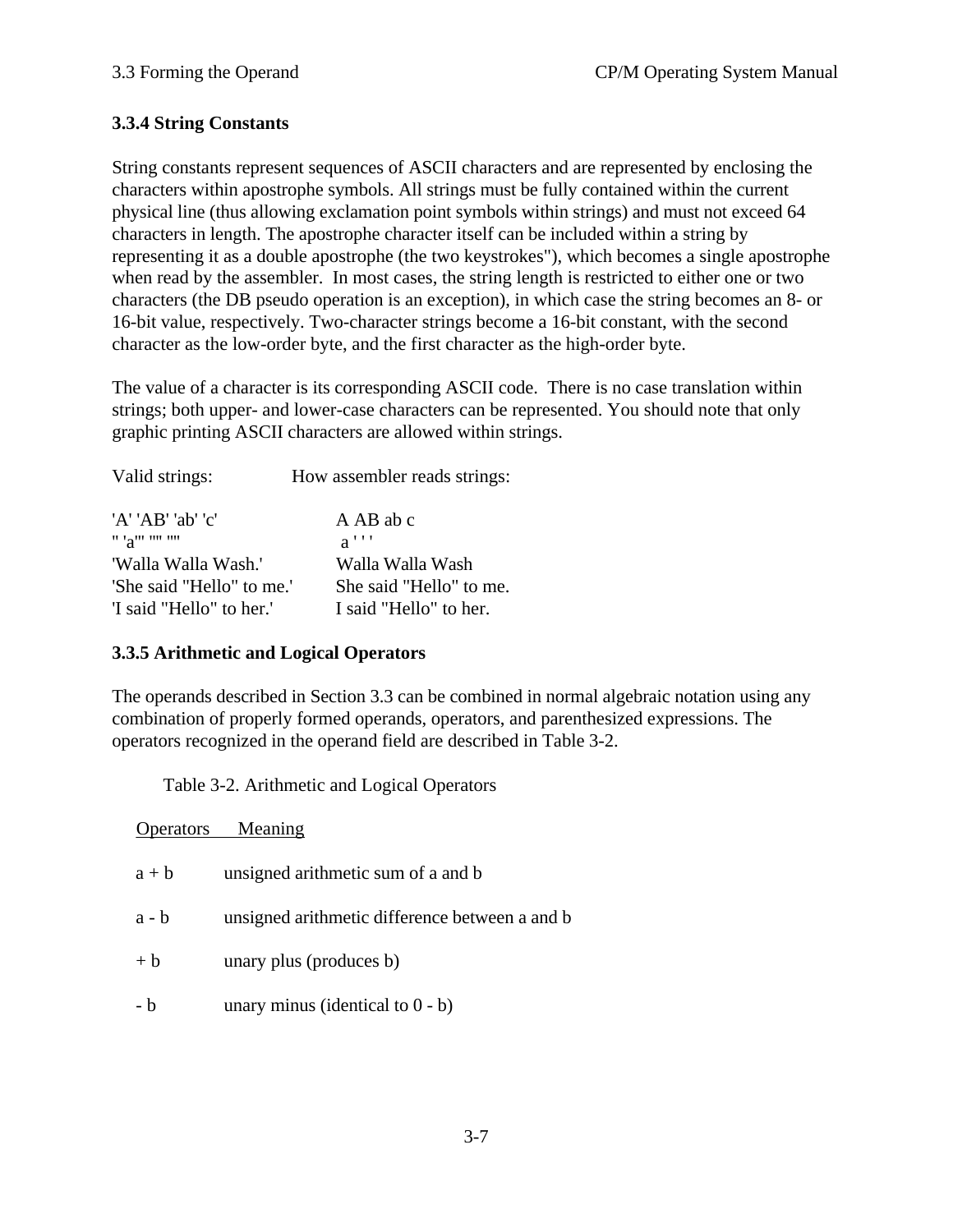Table 3-2. Arithmetic and Logical Operators (continued)

- a \* b unsigned magnitude multiplication of a and b
- a / bunsigned magnitude division of a by b
- a MOD b remainder after a / b.
- NOT b logical inverse of b (all 0s become 1s, 1s become 0s), where b is considered a 16-bit value
- a AND b bit-by-bit logical and of a and b
- a OR b bit-by-bit logical or of a and b
- a XOR b bit-by-bit logical exclusive or of a and b
- a SHL b the value that results from shifting a to the lef by an amount b, with zero fill
- a SHR b the value that results from shifting a to the right by an amount b, with zero fill

In each case, a and b represent simple operands (labels, numeric constants, reserved words, and one- or two-character strings) or fully enclosed parenthesized subexpressions, like those shown in the following examples:

10+20 10h+37Q L1/3 (L2+4) SHR3

('a' and 5fh)+'O'('B'+B)OR(PSW+M)  $(1+(2+c))$ shr $(A-(B+1))$ 

Note that all computations are performed at assembly time as 16-bit unsigned operations. Thus, -1 is computed as 0 - 1, which results in the value 0ffffh (that is, all 1s). The resulting expression must fit the operation code in which it is used. For example, if the expression is used in an ADI (add immediate) instruction, the high-order 8 bits of the expression must be zero. As a result, the operation ADI -1 produces an error message (-1 becomes 0ffffh, which cannot be represented as an 8-bit value), while ADI (-1) AND 0FFH is accepted by the assembler because the AND operation zeros the high-order bits of the expression.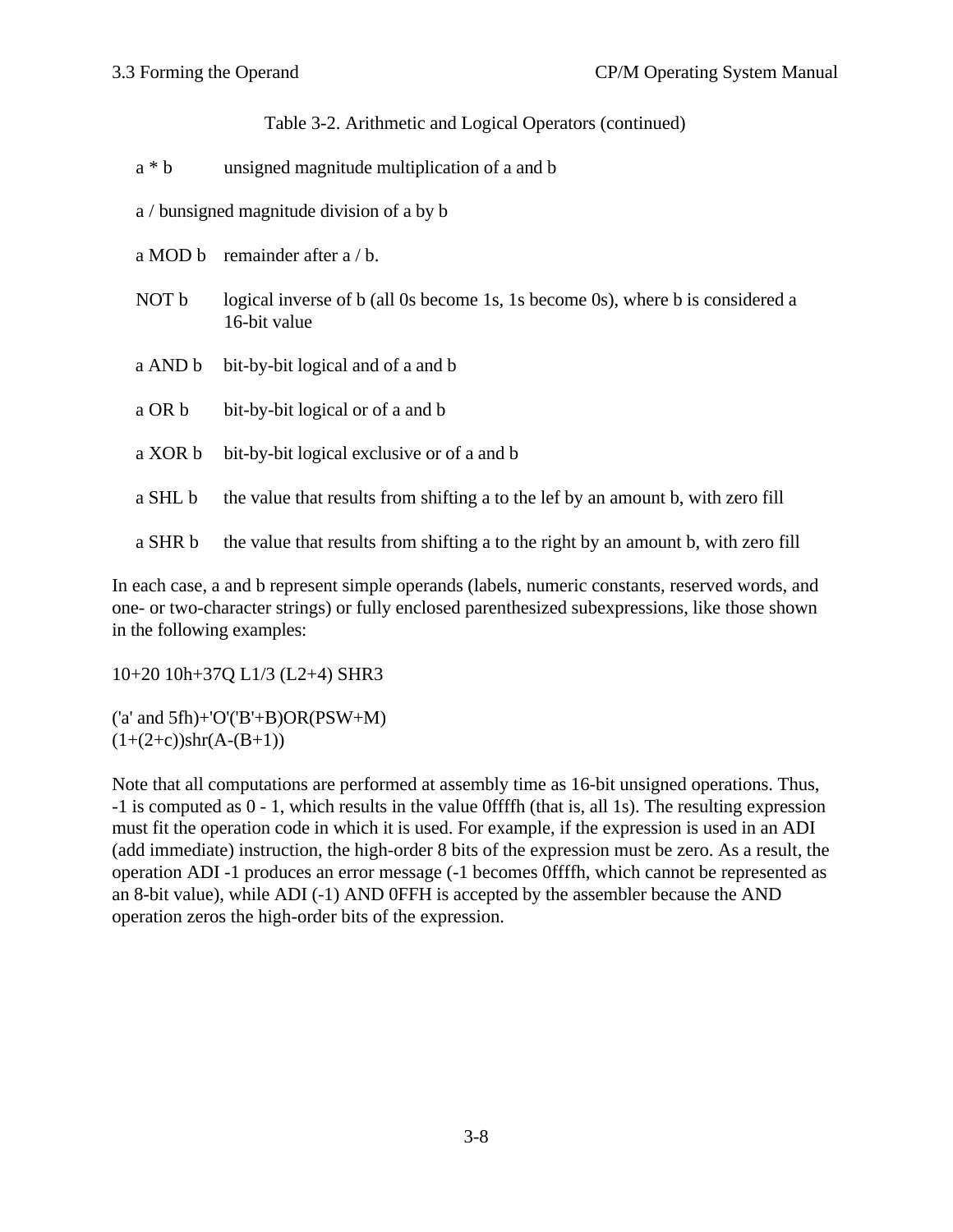## **3.3.6 Precedence of Operators**

As a convenience to the programmer, ASM assumes that operators have a relative precedence of application that allows the programmer to write expressions without nested levels of parentheses. The resulting expression has assumed parentheses that are defined by the relative precedence. The order of application of operators in unparenthesized expressions is listed below. Operators listed first have highest precedence (they are applied first in an unparenthesized expression), while operators listed last have lowest precedence. Operators listed on the same line have equal precedence, and are applied from left to right as they are encountered in an expression.

```
* / MOD SHL SHR
- +
NOT
AND
OR XOR
```
Thus, the expressions shown to the left below are interpreted by the assembler as the fully parenthesized expressions shown to the right.

| $a^*b+c$                             | $(a * b) + c$                              |
|--------------------------------------|--------------------------------------------|
| $a+b*c$                              | $a + (b \cdot c)$                          |
| a MOD b*c SHL I                      | $((a \text{ MOD } b) * c) \text{ SHL } d)$ |
| a OR $\frac{1}{2}$ AND NOT c+d SHL e | a OR (b AND (NOT $(c + (d SHL e)))$ )      |

Balanced, parenthesized subexpressions can always be used to override the assumed parentheses; thus, the last expression above could be rewritten to force application of operators in a different order, as shown:

 $(a OR b) AND ( NOT c) + d SHL e$ 

This results in these assumed parentheses:

 $(a \text{ OR } b) \text{ AND } ((\text{NOT } c) + (\text{d} \text{ SHL } e))$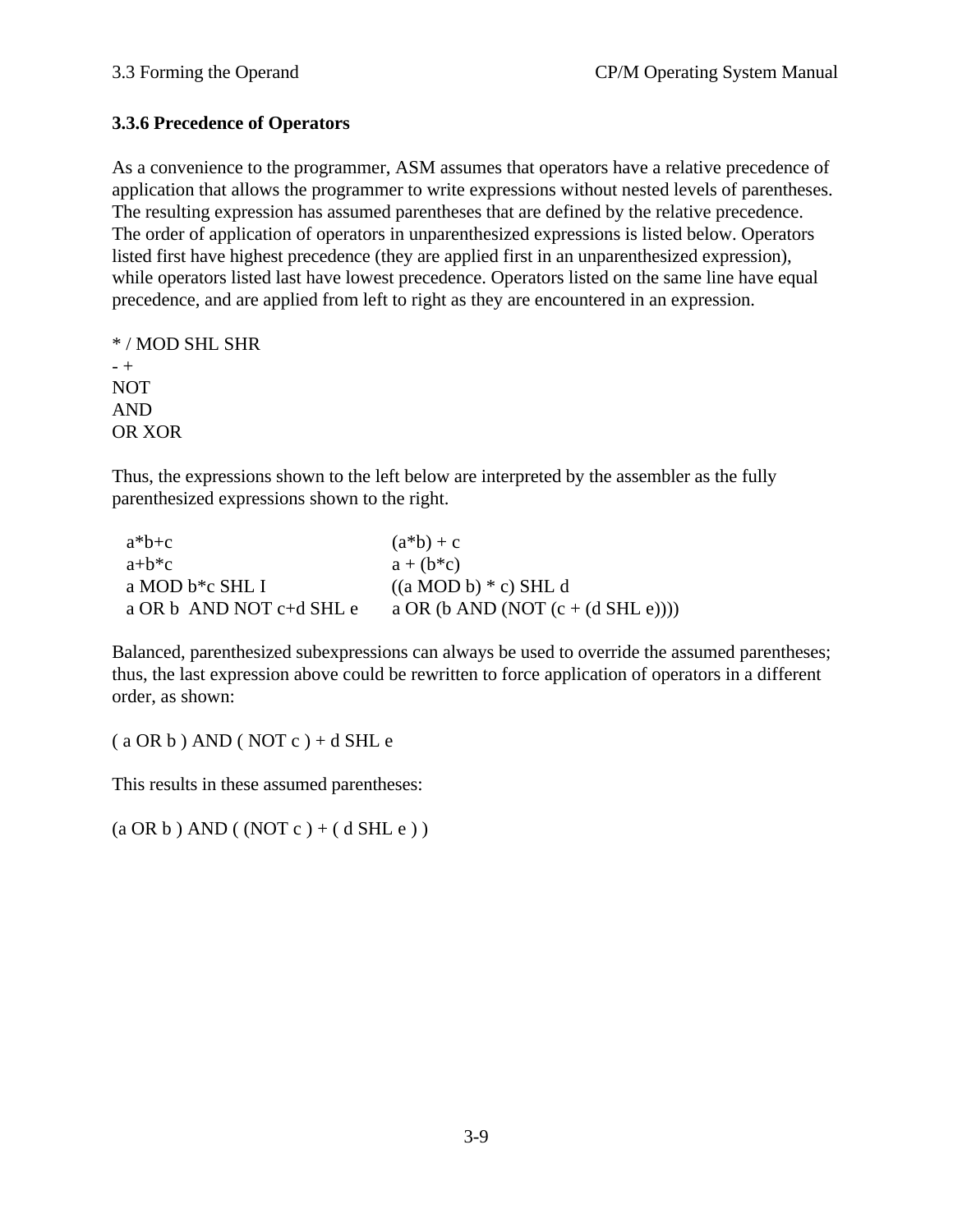An unparenthesized expression is well-formed only if the expression that results from inserting the assumed parentheses is well-formed.

## **3.4 Assembler Directives**

Assembler directives are used to set labels to specific values during the assembly, perform conditional assembly, define storage areas, and specify starting addresses in the program. Each assembler directive is denoted by a pseudo operation that appears in the operation field of the line. The acceptable pseudo operations are shown in Table 3-3.

| Directive    | Meaning                             |
|--------------|-------------------------------------|
| ORG          | set the program or data origin      |
| <b>END</b>   | end program, optional start address |
| EQU          | numeric equate                      |
| <b>SET</b>   | numeric set                         |
| IF           | begin conditional assembly          |
| <b>ENDIF</b> | end of conditional assembly         |
| DB           | define data bytes                   |
| DW           | define data words                   |
| ÐS           | define data storage area            |

Table 3-3. Assembler Directives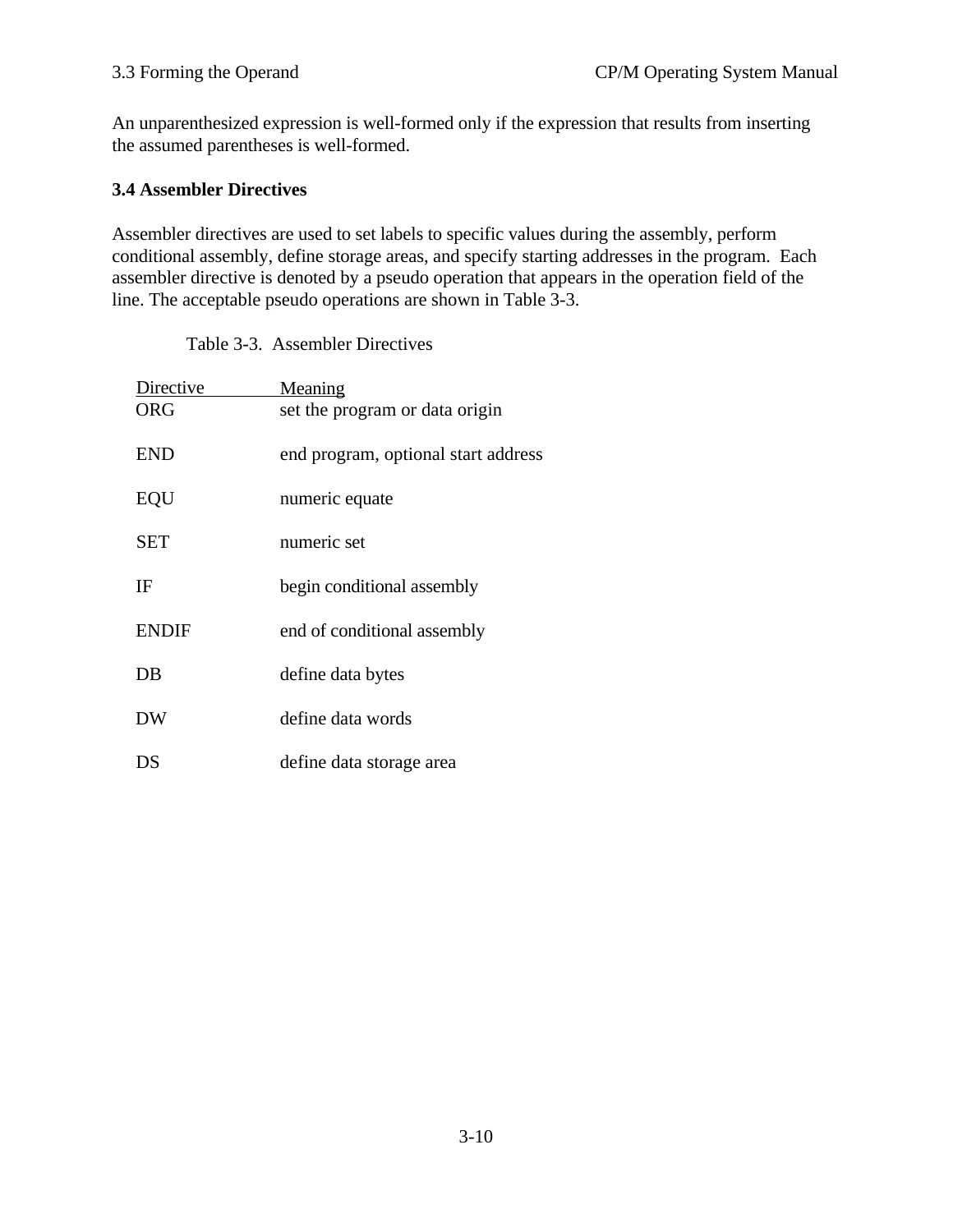## **3.4.1 The ORG Directive**

The ORG statement takes the form:

label ORG expression

where label is an optional program identifier and expression is a 16-bit expression, consisting of operands that are defined before the ORG statement. The assembler begins machine code generation at the location specified in the expression. There can be any number of ORG statements within a particular program, and there are no checks to ensure that the programmer is not defining overlapping memory areas. Note that most programs written for the CP/M system begin with an ORG statement of the form:

## ORG 100H

which causes machine code generation to begin at the base of the CP/M transient program area. If a label is specified in the ORG statement, the label is given the value of the expression. This label can then be used in the operand field of other statements to represent this expression.

# **3.4.2 The END Directive**

The END statement is optional in an assembly-language program, but if it is present it must be the last statement. All subsequent statements are ignored in the assembly. The END statement takes the following two forms:

label END

label END expression

where the label is again optional. If the first form is used, the assembly process stops, and the default starting address of the program is taken as 0000. Otherwise, the expression is evaluated, and becomes the program starting address. This starting address is included in the last record of the Intel-formatted machine code hex file that results from the assembly. Thus, most CP/M assembly-language programs end with the statement:

END 100H

resulting in the default starting address of 100H (beginning of the transient program area).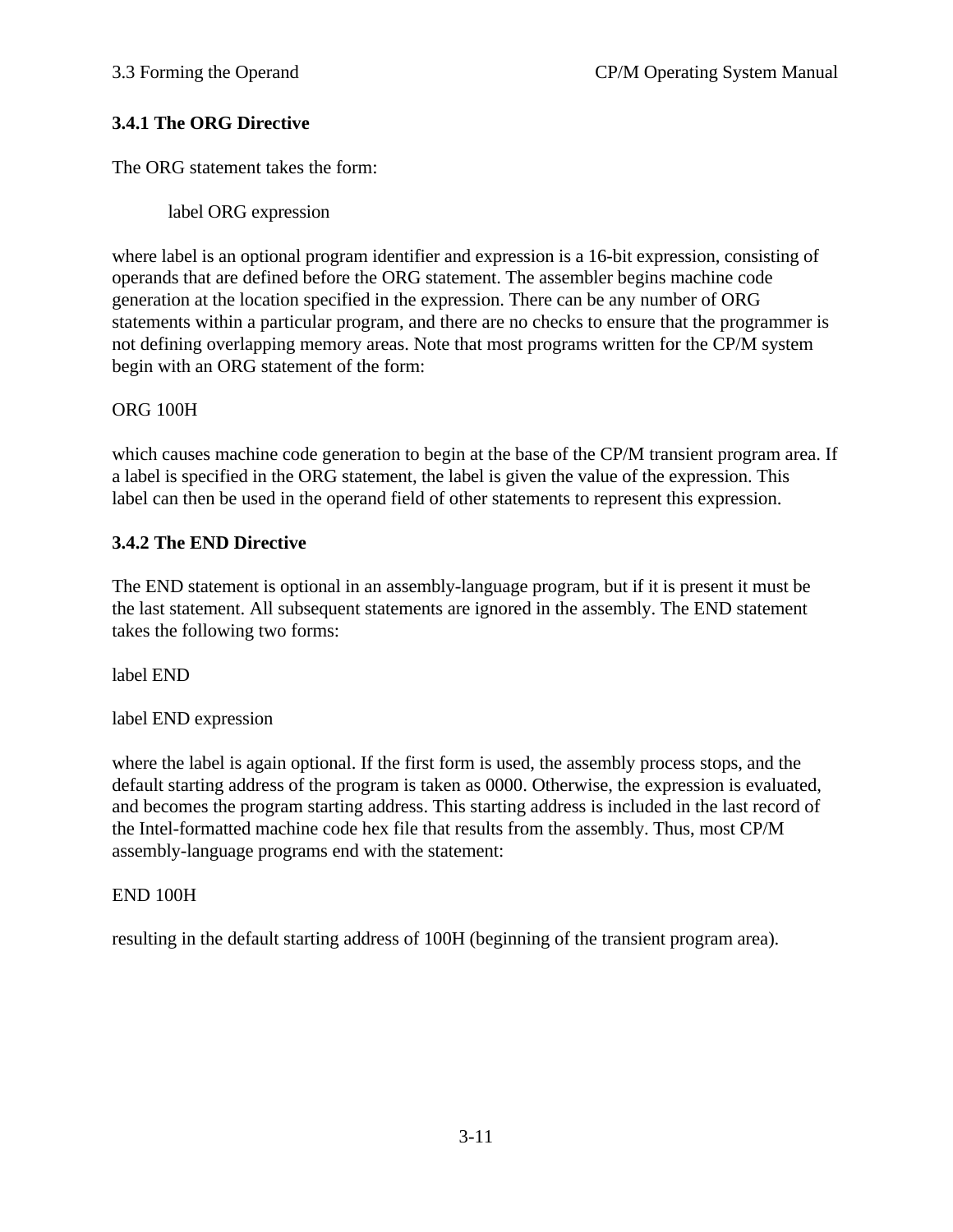# **3.4.3 The EQU Directive**

The EQU (equate) statement is used to set up synonyms for particular numeric values. The EQU statement takes the form:

label EQU expression

where the label must be present and must not label any other statement. The assembler evaluates the expression and assigns this value to the identifier given in the label field. The identifier is usually a name that describes the value in a more human-oriented manner. Further, this name is used throughout the program to place parameters on certain functions. Suppose data received from a teletype appears on a particular input port, and data is sent to the teletype through the next output port in sequence. For example, you can use this series of equate statements to define these ports for a particular hardware environment:

| TTYBASE EQU 10H |               | :BASE PORT NUMBER FOR TTY |
|-----------------|---------------|---------------------------|
| <b>TTYIN</b>    | EQU TTYBASE   | :TTY DATA IN              |
| <b>TTYOUT</b>   | EQU TTYBASE+1 | TTY DATA OUT:             |

At a later point in the program, the statements that access the teletype can appear as follows:

| IN         | <b>TTYIN</b>  | ; READ TTY DATA TO REG-A       |
|------------|---------------|--------------------------------|
|            |               |                                |
| <b>OUT</b> | <b>TTYOUT</b> | ; WRITE DATA TO TTY FROM REG-A |

making the program more readable than if the absolute I/O ports are used. Further, if the hardware environment is redefined to start the teletype communications ports at 7FH instead of 10H, the first statement need only be changed to

| TTYBASE EQU7FH | :BASE PORT NUMBER FOR TTY |
|----------------|---------------------------|
|                |                           |

and the program can be reassembled without changing any other statements.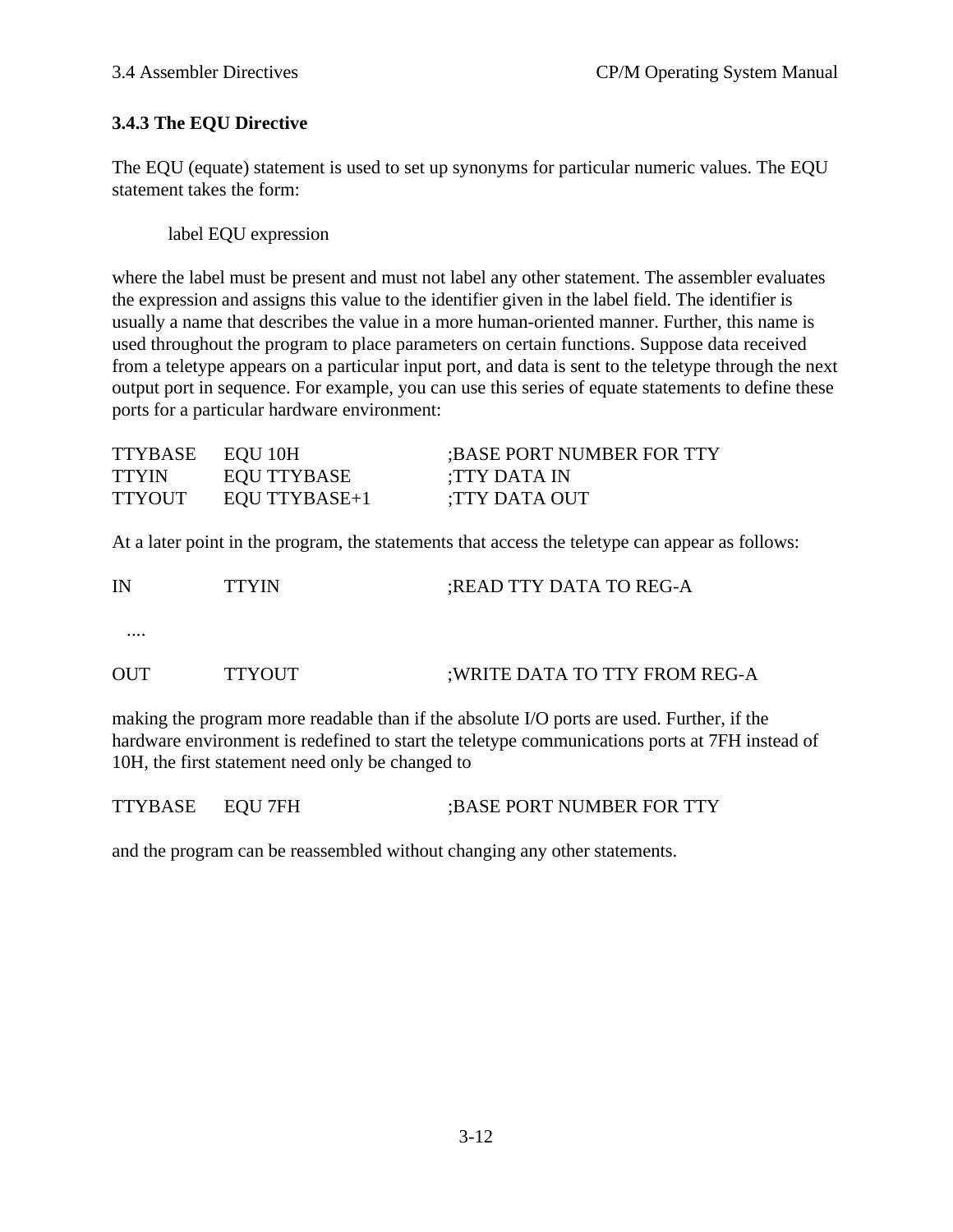## **3.4.4 The SET Directive**

The SET statement is similar to the EQU, taking the form:

label SET expression

except that the label can occur on other SET statements within the program. The expression is evaluated and becomes the current value associated with the label. Thus, the EQU statement defines a label with a single value, while the SET statement defines a value that is valid from the current SET statement to the point where the label occurs on the next SET statement. The use of the SET is similar to the EQU statement, but is used most often in controlling conditional assembly.

### **3.4.5 The IF and ENDIF Directives**

The IF and ENDIF statements define a range of assembly-language statements that are to be included or excluded during the assembly process. These statements take on the form:

IF expression statement# 1 statement#2 ... statement#n ENDIF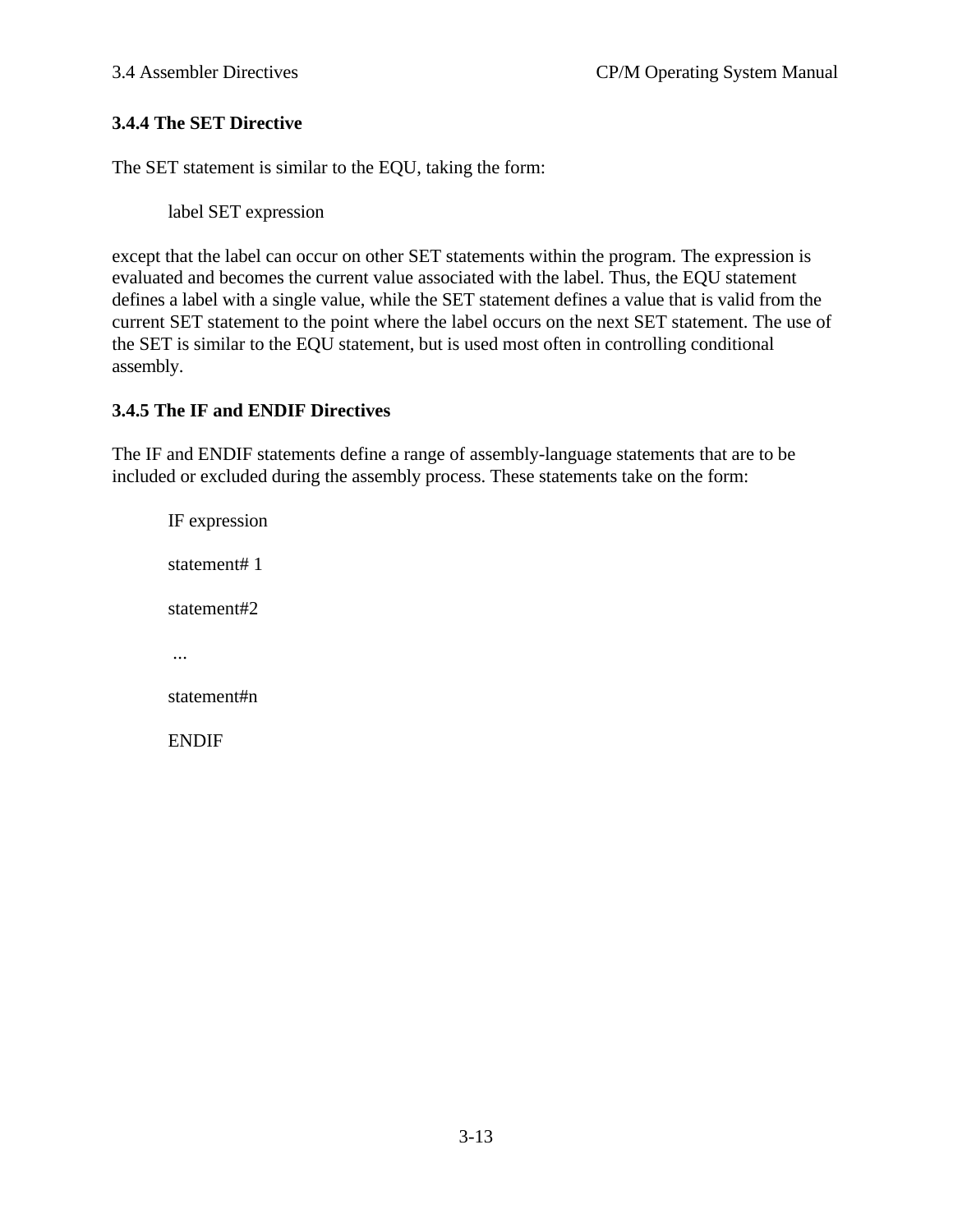When encountering the IF statement, the assembler evaluates the expression following the IF. All operands in the expression must be defined ahead of the IF statement. If the expression evaluates to a nonzero value, then statement#l through statement#n are assembled. If the expression evaluates to zero, the statements are listed but not assembled. Conditional assembly is often used to write a single generic program that includes a number of possible run-time environments, with only a few specific portions of the program selected for any particular assembly. The following program segments, for example, might be part of a program that communicates with either a teletype or a CRT console (but not both) by selecting a particular value for TTY before the assembly begins.

| TRUE         | EQU 0FFFFH                       | ; DEFINE VALUE OF TRUE               |
|--------------|----------------------------------|--------------------------------------|
| <b>FALSE</b> | EQU NOT TRUE                     | ;DEFINE VALUE OF FALSE               |
| <b>TTY</b>   | <b>EQU TRUE</b>                  | ;TRUE IF TTY, FALSE IF CRT           |
|              | TTYBASE EQU 10H                  | ;BASE OF TTY I/O PORTS               |
|              | <b>CRTBASE EQU 20H</b>           | ;BASE OF CRT I/O PORTS               |
|              | IF TTY                           | ;ASSEMBLE RELATIVE TO                |
|              |                                  | ;TTYBASE                             |
| <b>CONIN</b> | EQU TTYBASE                      | ;CONSOLE INPUT                       |
|              |                                  | CONOUT EQU TTYBASE+1 ;CONSOLE OUTPUT |
|              | <b>ENDIF</b>                     |                                      |
|              |                                  |                                      |
|              | IF NOT TTY                       | ;ASSEMBLE RELATIVE TO                |
|              | CONIN EQU CRTBASE ;CONSOLE INPUT | ;CRTBASE                             |
|              |                                  | CONOUT EQU CRTBASE+1 ;CONSOLE OUTPUT |
|              | <b>ENDIF</b>                     |                                      |
|              |                                  |                                      |
|              |                                  |                                      |
|              |                                  |                                      |
|              | IN CONIN                         | ;READ CONSOLE DATA                   |
|              | CONTOUT<br>OUT                   | :WRITE CONSOLE DATA                  |
|              |                                  |                                      |

In this case, the program assembles for an environment where a teletype is connected, based at port 1 OH. The statement defining TTY can be changed to

#### TTY EQU FALSE

and, in this case, the program assembles for a CRT based at port 20H.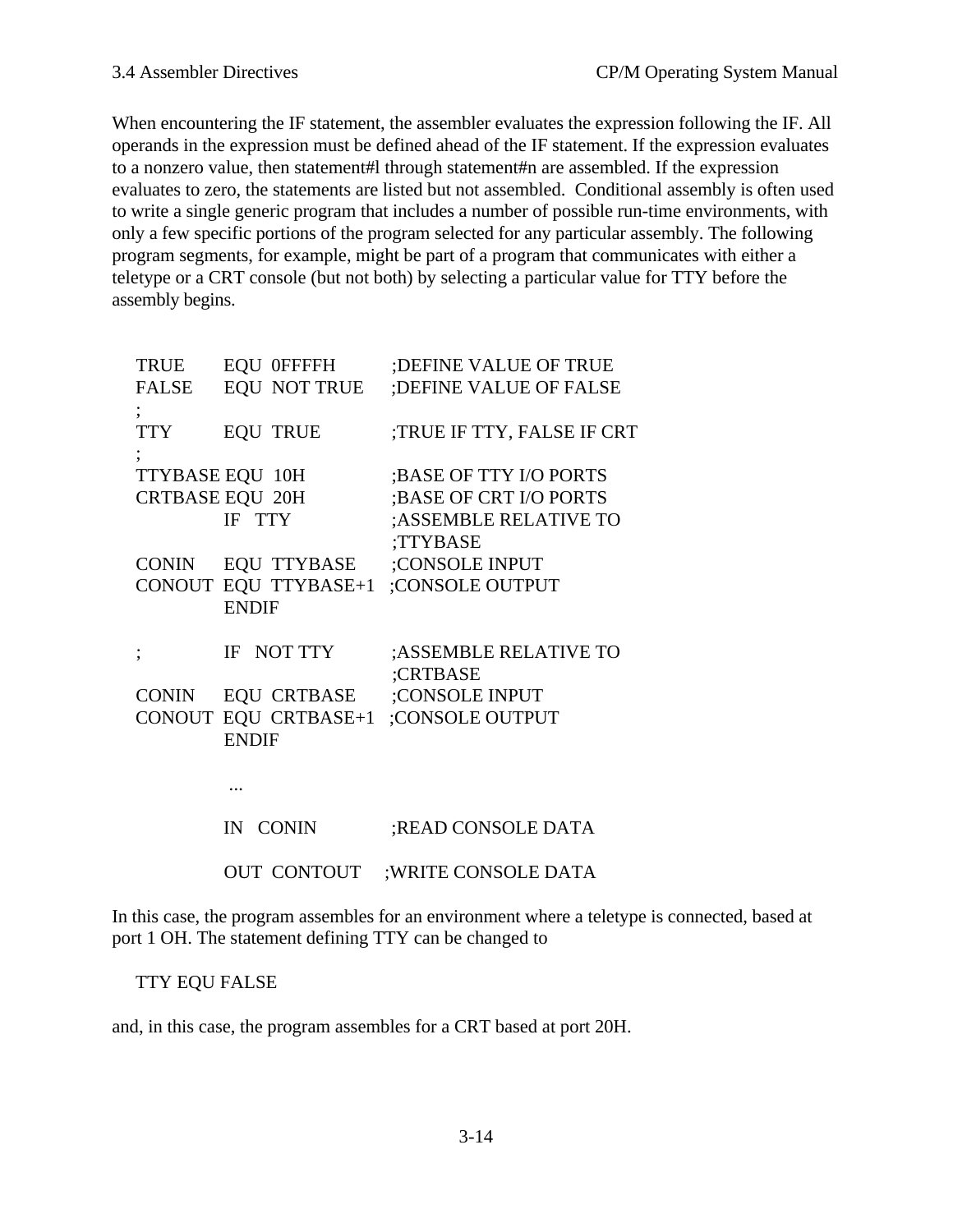# **3.4.6 The DB Directive**

The DB directive allows the programmer to define initialized storage areas in singleprecision byte format. The DB statement takes the form:

label DB e#1, e#2, ... , e#n

where  $e\#1$  through  $e\#n$  are either expressions that evaluate to 8-bit values (the highorder bit must be zero) or are ASCII strings of length no greater than 64 characters. There is no practical restriction on the number of expressions included on a single source line. The expressions are evaluated and placed sequentially into the machine code file following the last program address generated by the assembler. String characters are similarly placed into memory starting with the first character and ending with the last character. Strings of length greater than two characters cannot be used as operands in more complicated expressions.

**Note:**ASCII characters are always placed in memory with the parity bit reset (0). Also, there is no translation from lower- to upper-case within strings. The optional label can be used to reference the data area throughout the remainder of the program. The following are examples of valid DB statements:

| data:    | DB | 0,1,2,3,4,5                         |
|----------|----|-------------------------------------|
|          | DB | data and 0ffh, $5,377Q$ , $1+2+3+4$ |
| sign-on: | DB | 'please type your name', CR, LF, 0  |
|          | DB | 'AB' SHR 8,'C','DE',AND 7FH         |

### **3.4.7 The DW Directive**

The DW statement is similar to the DB statement except double-precision two-byte words of storage are initialized. The DW statement takes the form:

label DW e#1, e#2, ..., e#n

where  $e#1$  through  $e#n$  are expressions that evaluate to 16-bit results. Note that ASCII strings of one or two characters are allowed, but strings longer than two characters are disallowed. In all cases, the data storage is consistent with the 8080 processor; the least significant byte of the expression is stored first in memory, followed by the most significant byte. The following are examples of DW statements:

doub: DW 0ffefh,doub+4,signon-\$,255+255 DW 'a',5,'ab','CD',6 shl 8 or llb.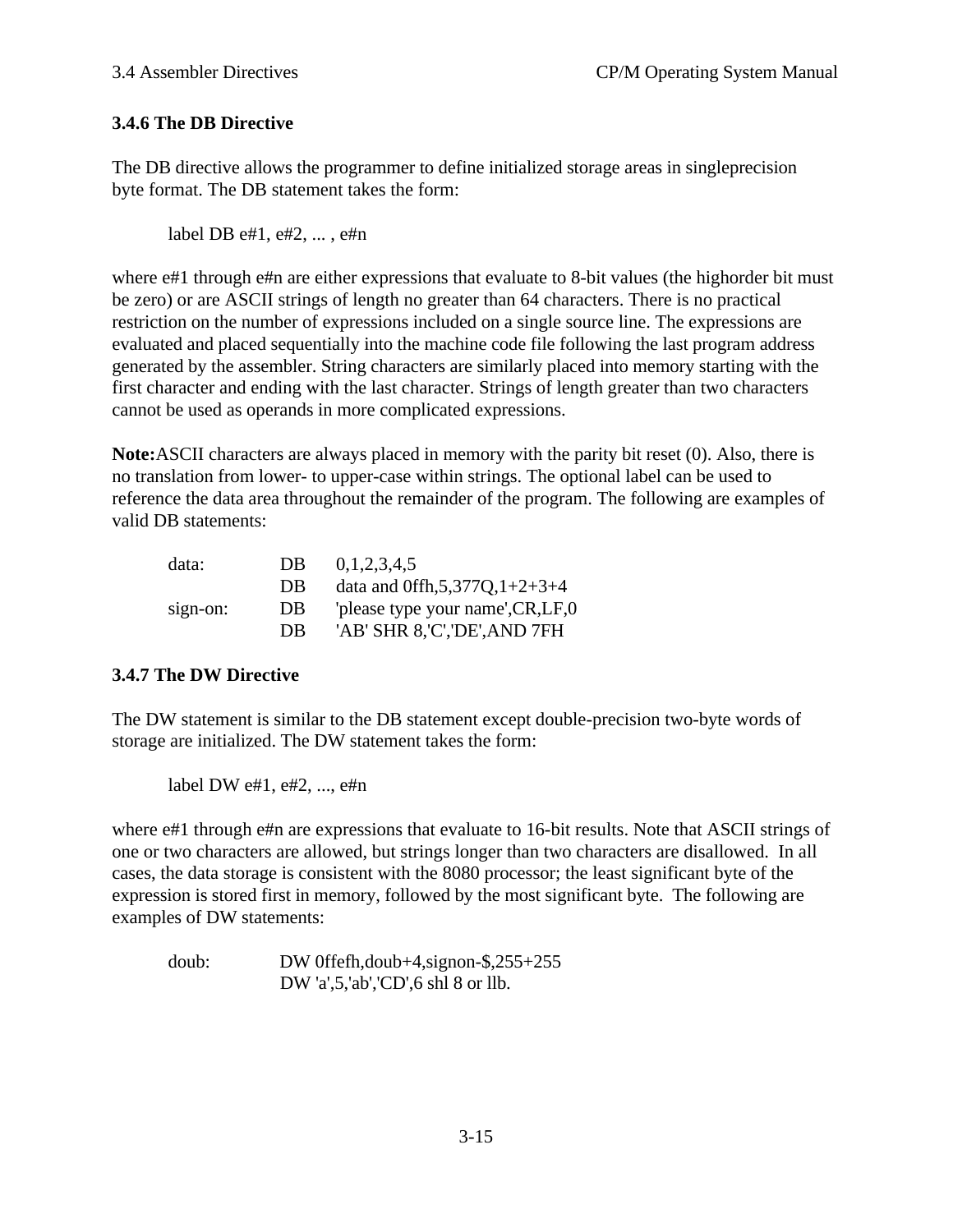## **3.4.8 The DS Directive**

The DS statement is used to reserve an area of uninitialized memory, and takes the form:

label DS expression

where the label is optional. The assembler begins subsequent code generation after the area reserved by the DS. Thus, the DS statement given above has exactly the same effect as the following statement:

label: EQU \$ ;LABEL VALUE IS CURRENT CODE LOCATION ORG \$+expression ;MOVE PAST RESERVED AREA

### **3.5 Operation Codes**

Assembly-language operation codes form the principal part of assembly-language programs and form the operation field of the instruction. In general, ASM accepts all the standard mnemonics for the Intel 8080 microcomputer, which are given in detail in the Intel 8080 Assembly Language Programming Manual. Labels are optional on each input line. The individual operators are listed briefly in the following sections for completeness, although the Intel manuals should be referenced for exact operator details. In Tables 3-4 through 3-8, bit values have the following meaning:

- -e3 represents a 3-bit value in the range 0-7 that can be one of the predefined registers A, B, C, D, E, H, L, M, SP, or PSW.
- -e8 represents an 8-bit value in the range 0-255.
- -e16 represents a 16-bit value in the range 0-65535.

These expressions can be formed from an arbitrary combination of operands and operators. In some cases, the operands are restricted to particular values within the allowable range, such as the PUSH instruction. These cases are noted as they are encountered.

In the sections that follow, each operation code is listed in its most general form, along with a specific example, a short explanation, and special restrictions.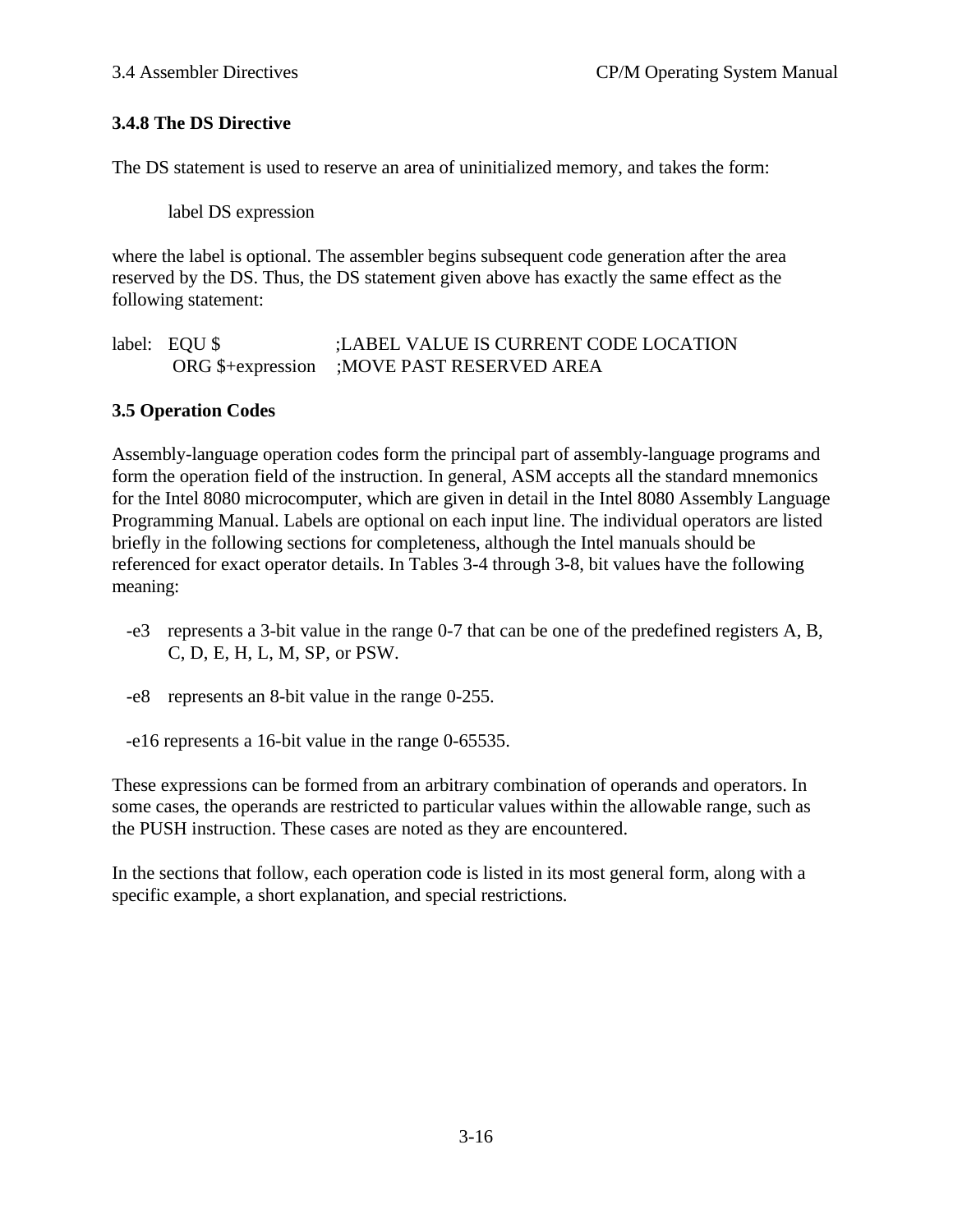# **3.5.1 Jumps, Calls, and Returns**

The Jump, Call, and Return instructions allow several different forms that test the condition flags set in the 8080 microcomputer CPU. The forms are shown in Table 3-4.

| Table 3-4. Jumps, Calls, and Returns |  |  |
|--------------------------------------|--|--|
|--------------------------------------|--|--|

| Bit                           | Form Value Example   | Meaning                              |
|-------------------------------|----------------------|--------------------------------------|
| JMP e16 JMPLI                 |                      | jump unconditionally to label        |
| JNZ e16 JNZ L2                |                      | jump on nonzero condition to label   |
| $JZ$ e16 $JZ$ 100H            |                      | Jump on zero condition to label      |
|                               | JNC $e16$ JNC $L1+4$ | jump no carry to label               |
| $JC$ e16 $JC L3$              |                      | Jump on carry to label               |
| JPO $e16$ JPO $\frac{1}{5}+8$ |                      | Jump on parity odd to label          |
| $JPE$ e16                     | JPE L <sub>4</sub>   | Jump on even parity to label         |
| $JP$ e16                      | <b>JP GAMMA</b>      | Jump on positive result to label     |
| $JM$ el6                      | JM A1                | Jump on minus to label               |
|                               | CALL e16 CALL S1     | Call subroutine unconditionally      |
| CNZ e16 CNZ S2                |                      | Call subroutine on nonzero condition |
|                               | $CZ$ e16 $CZ$ 100H   | Call subroutine on zero condition    |
|                               | $CNC$ e16 $CNC$ SI+4 | Call subroutine if no carry set      |
| CC e16 CC S3                  |                      | Call subroutine if carry set         |
| CPO $e16$ CPO $\frac{6}{5}+8$ |                      | Call subroutine if parity odd        |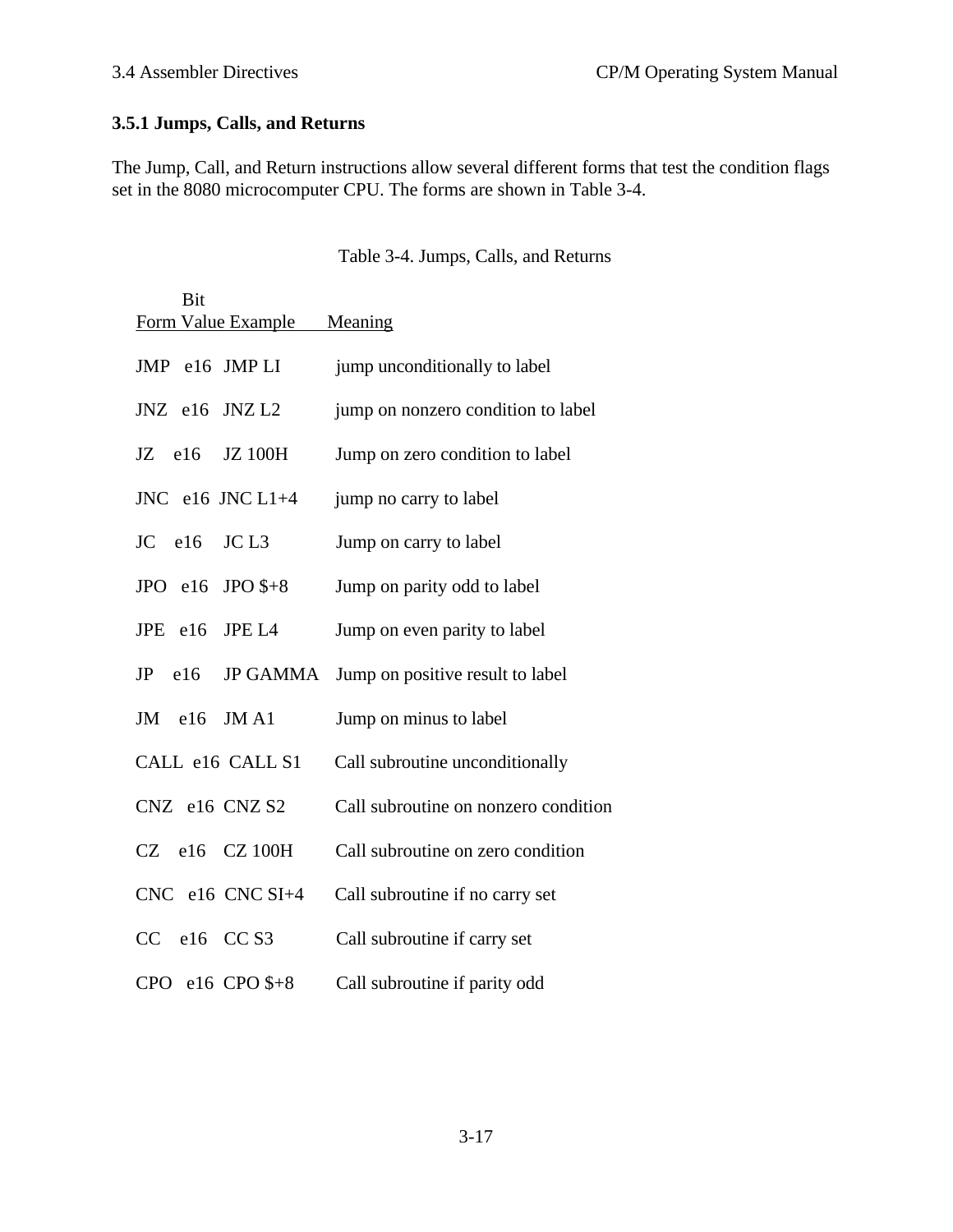# Table 3-4. Jumps, Calls, and Returns (continued)

| Bit<br>Form Value Example  | Meaning                                                              |
|----------------------------|----------------------------------------------------------------------|
| CPE e16 CPE \$4            | Call subroutine if parity even                                       |
| $\rm CP$                   | e16 CP GAMMA Call subroutine if positive result                      |
| CM e16 CM b1\$c2           | Call subroutine if minus flag                                        |
| RST e3<br>RST <sub>0</sub> | Programmed restart, equivalent to CALL 8*e3, except one byte<br>call |
| <b>RET</b>                 | Return from subroutine                                               |
| <b>RNZ</b>                 | Return if nonzero flag set                                           |
| RZ                         | Return if zero flag set                                              |
| <b>RNC</b>                 | Return if no carry                                                   |
| <b>RC</b>                  | Return if carry flag set                                             |
| <b>RPO</b>                 | Return if parity is odd                                              |
| <b>RPE</b>                 | Return if parity is even                                             |
| RP                         | Return if positive result                                            |
| <b>RM</b>                  | Return if minus flag is set                                          |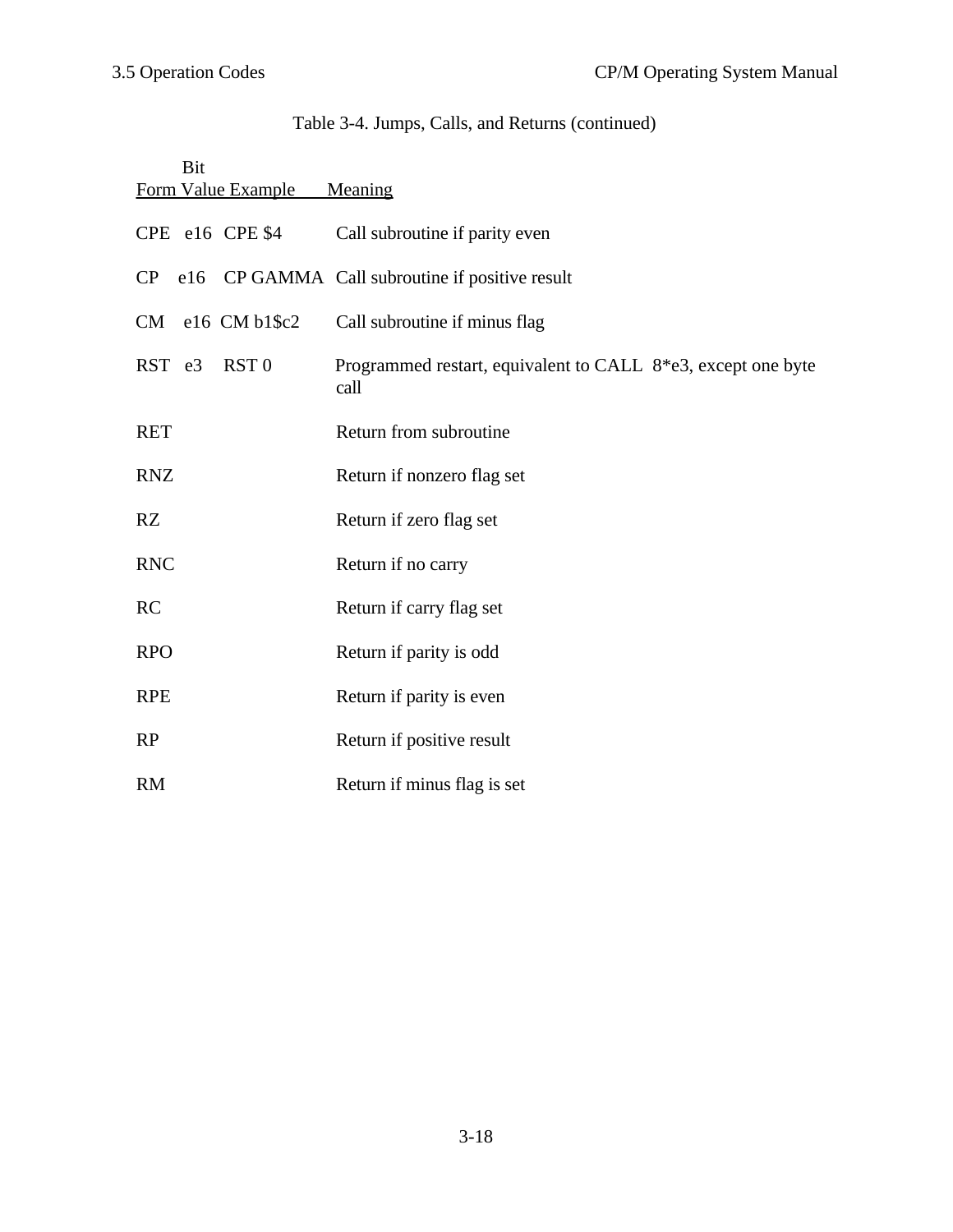## **3.5.2 Immediate Operand Instructions**

Table 3-5. Immediate Operand Instructions

Several instructions are available that load single- or double-precision registers or single-precision memory cells with constant values, along with instructions that perform immediate arithmetic or logical operations on the accumulator (register A). Table 3-5 describes the immediate operand instructions.

| Form with<br><b>Bit Values</b> | Meaning<br><b>Example</b>    |                                                                                       |
|--------------------------------|------------------------------|---------------------------------------------------------------------------------------|
| $MVI$ e3,e8                    | MVI B,255<br>or $M$ (memory) | Move immediate data to register A, B, C, D, E, H, L,                                  |
| ADI e8                         | ADI <sub>1</sub>             | Add immediate operand to A without carry                                              |
| ACI e8                         | <b>ACI 0FFH</b>              | Add immediate operand to A with carry                                                 |
| SUI e8                         | $SUIL + 3$                   | Subtract from A without borrow (carry)                                                |
| SBI <sub>e8</sub>              | SBIL AND 11B                 | Subtract from A with borrow (carry)                                                   |
| ANI <sub>e8</sub>              | ANI \$ AND 7FH               | Logical and A with immediate data                                                     |
| XRI e8                         | XRI 1111\$0000B              | Exclusive or A with immediate data                                                    |
| ORI <sub>e8</sub>              | ORI L AND 1+1                | Logical or A with immediate data                                                      |
| CPI <sub>e8</sub>              | CPI 'a'                      | Compare A with immediate data, same as SUI except<br>register A not changed.          |
| $LXI$ e3,e16                   | $LXI B$ , $100H$             | Load extended immediate to register pair. e3 must be<br>equivalent to B, D, H, or SP. |

3-19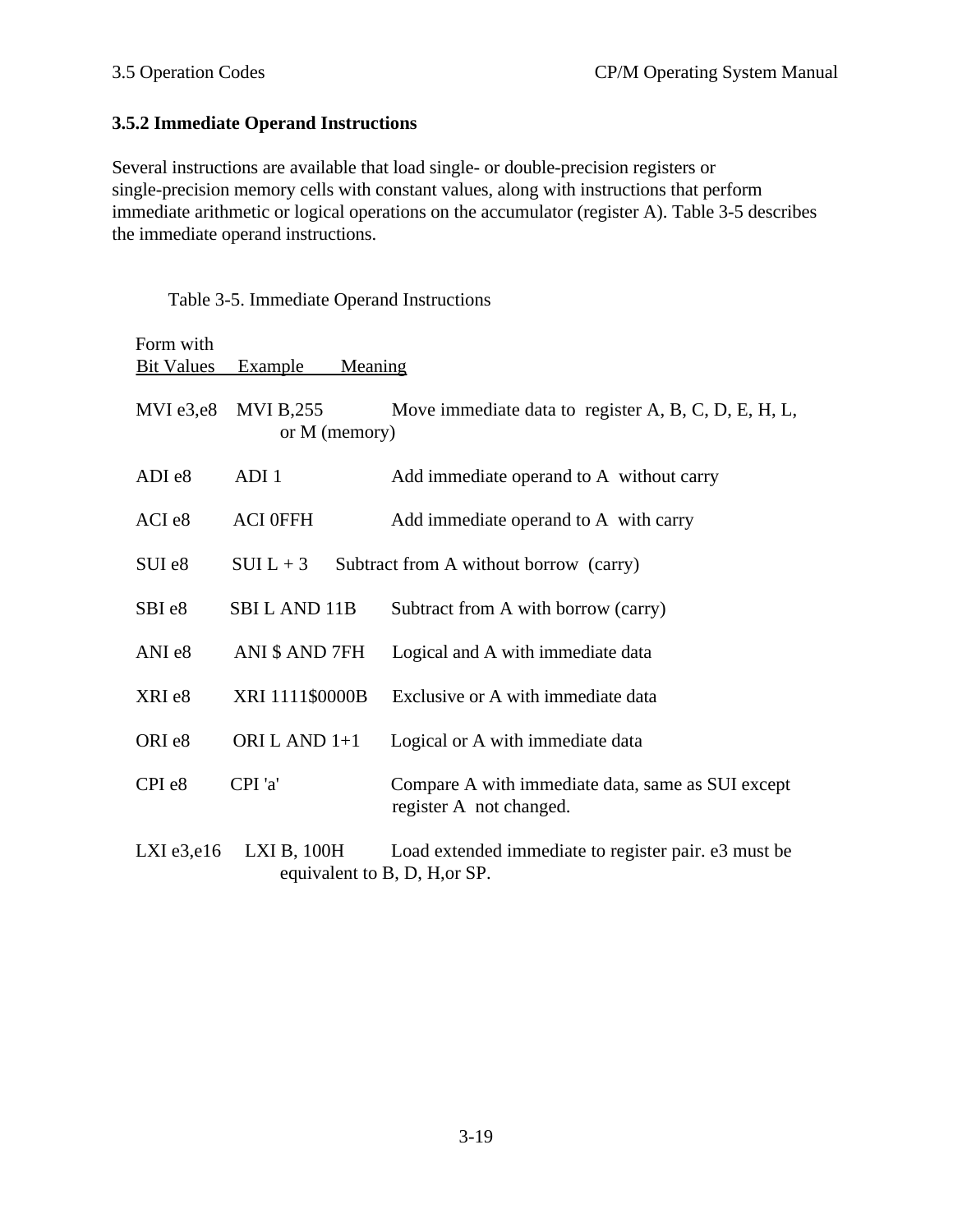# **3.5.3 Increment and Decrement Instructions**

The 8080 provides instructions for incrementing or decrementing single- and double precision registers. The instructions are described in Table 3-6.

Table 3-6. Increment and Decrement Instructions

| Form with<br><b>Bit Value</b> | Example Meaning               |                                                                                       |
|-------------------------------|-------------------------------|---------------------------------------------------------------------------------------|
| INR e3                        | <b>INRE</b>                   | Single-precision increment register. e3 produces one of A,<br>B, C, D, E, H, L, M.    |
| DCR <sub>e3</sub>             | DCR A                         | Single-precision decrement register. e3 produces one of A,<br>B, C, D, E, H, L, M.    |
| INX e3                        | <b>INX SP</b><br>D, H, or SP. | Double-precision increment register pair. e3 must be to B,                            |
| DCXe3                         | DCX B                         | Double-precision decrement register pair. e3 must be<br>equivalent to B, D, H, or SP. |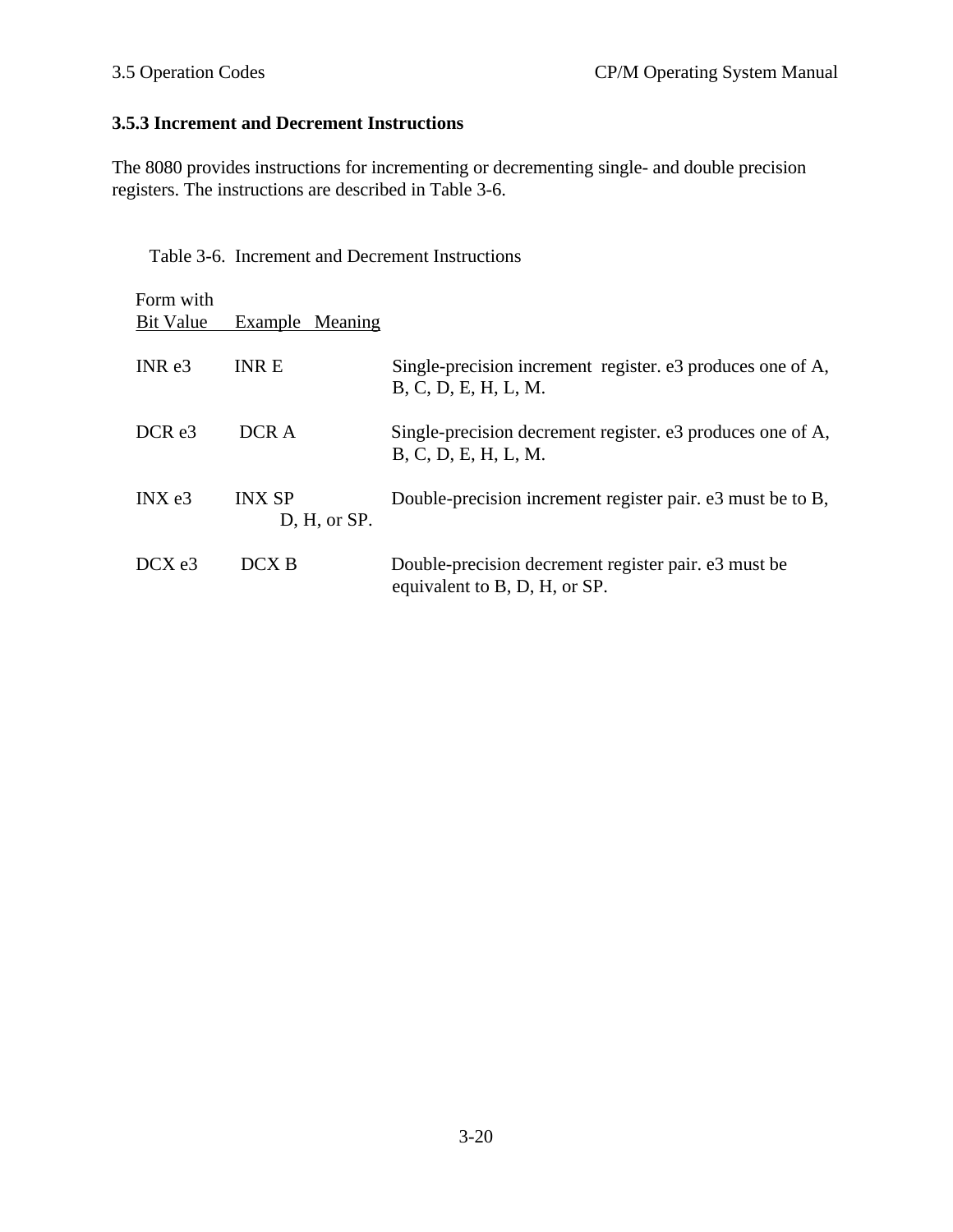# **3.5.4 Data Movement Instructions**

Instructions that move data from memory to the CPU and from CPU to memory are given in the following table.

|  | Table 3-7. Data Movement Instructions |  |
|--|---------------------------------------|--|
|--|---------------------------------------|--|

| Form with          |                    |                                                                                                                                  |
|--------------------|--------------------|----------------------------------------------------------------------------------------------------------------------------------|
| <b>Bit Value</b>   | Example Meaning    |                                                                                                                                  |
| MOV e3,e3          | MOV A,B            | Move data to leftmost element from rightmost<br>element. e3 produces one of A, B, C, D, E, H, L, or M.<br>MOV M,M is disallowed. |
| LDAX e3            | <b>LDAX B</b>      | Load register A from computed address. e3 must produce<br>either B or D.                                                         |
| STAX e3            | <b>STAXD</b>       | Store register A to computed address. e3 must produce<br>either B or D.                                                          |
| LHLD e16           | LHLD <sub>L1</sub> | Load HL direct from location e16. Double-precision load to<br>H and L.                                                           |
| SHLD e16           | SHLD $L5+x$        | Store HL direct to location e16. Double-precision store<br>from H and L to memory.                                               |
| LDA e16            | LDA Gamma          | Load register A from address e16.                                                                                                |
| STA e16            | $STA X3-5$         | Store register A into memory at e16.                                                                                             |
| POP <sub>e</sub> 3 | <b>POP PSW</b>     | Load register pair from stack, set SP. e3 must produce one<br>of B, D, H, or PSW.                                                |
| PUSH <sub>e3</sub> | <b>PUSH B</b>      | Store register pair into stack, set SP. e3 must produce on of<br>B, D, H, or PSW.                                                |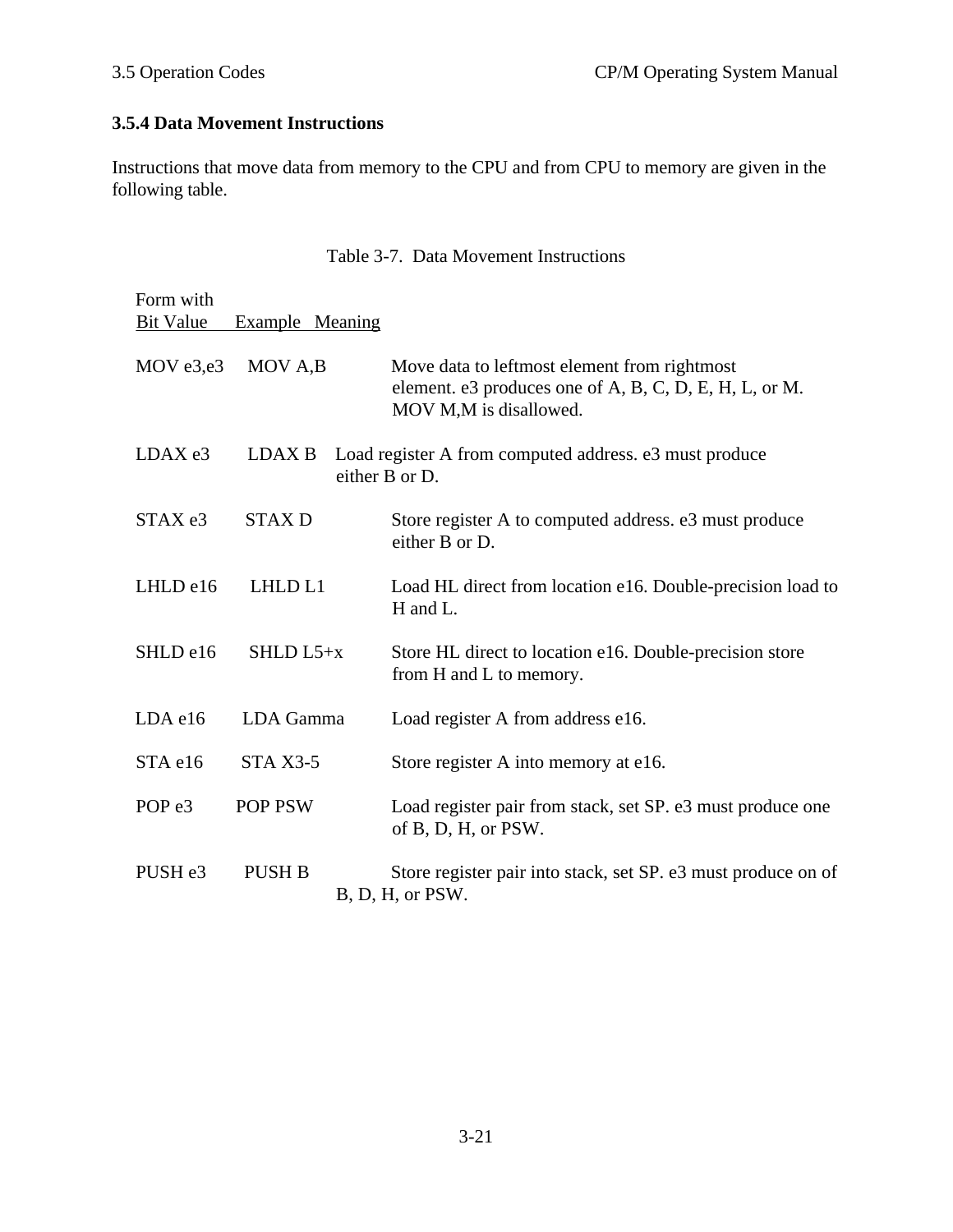Table 3-7. (continued)

# Form with Bit Value Example Meaning

| IN e8  | IN $\theta$    | Load register A with data from port e8.  |
|--------|----------------|------------------------------------------|
| OUT e8 | <b>OUT 255</b> | Send data from register A to port e8.    |
| XTHL   |                | Exchange data from top of stack with HL. |
| PCHL   |                | Fill program counter with data from HL.  |
| SPHL   |                | Fill stack pointer with data from HL.    |
| XCHG   |                | Exchange DE pair with HL pair.           |

# **3.5.5 Arithmetic Logic Unit Operations**

Instructions that act upon the single-precision accumulator to perform arithmetic and logic operations are given in the following table.

Table 3-8. Arithmetic Logic Unit Operations

| Form with<br>Bit Value | Example Meaning  |                                                                                                          |
|------------------------|------------------|----------------------------------------------------------------------------------------------------------|
| ADD e3                 | ADD B            | Add register given by e3 to accumulator without carry. e3 must<br>produce one of A, B, C, D, E, H, or L. |
| ADCe3                  | ADC L            | Add register to A with carry, e3 as above.                                                               |
| SUBe3                  | <b>SUBH</b>      | Subtract reg e3 from A without carry, e3 is defined as above.                                            |
| SBB e3                 | SBB <sub>2</sub> | Subtract register e3 from A with carry, e3 defined as above.                                             |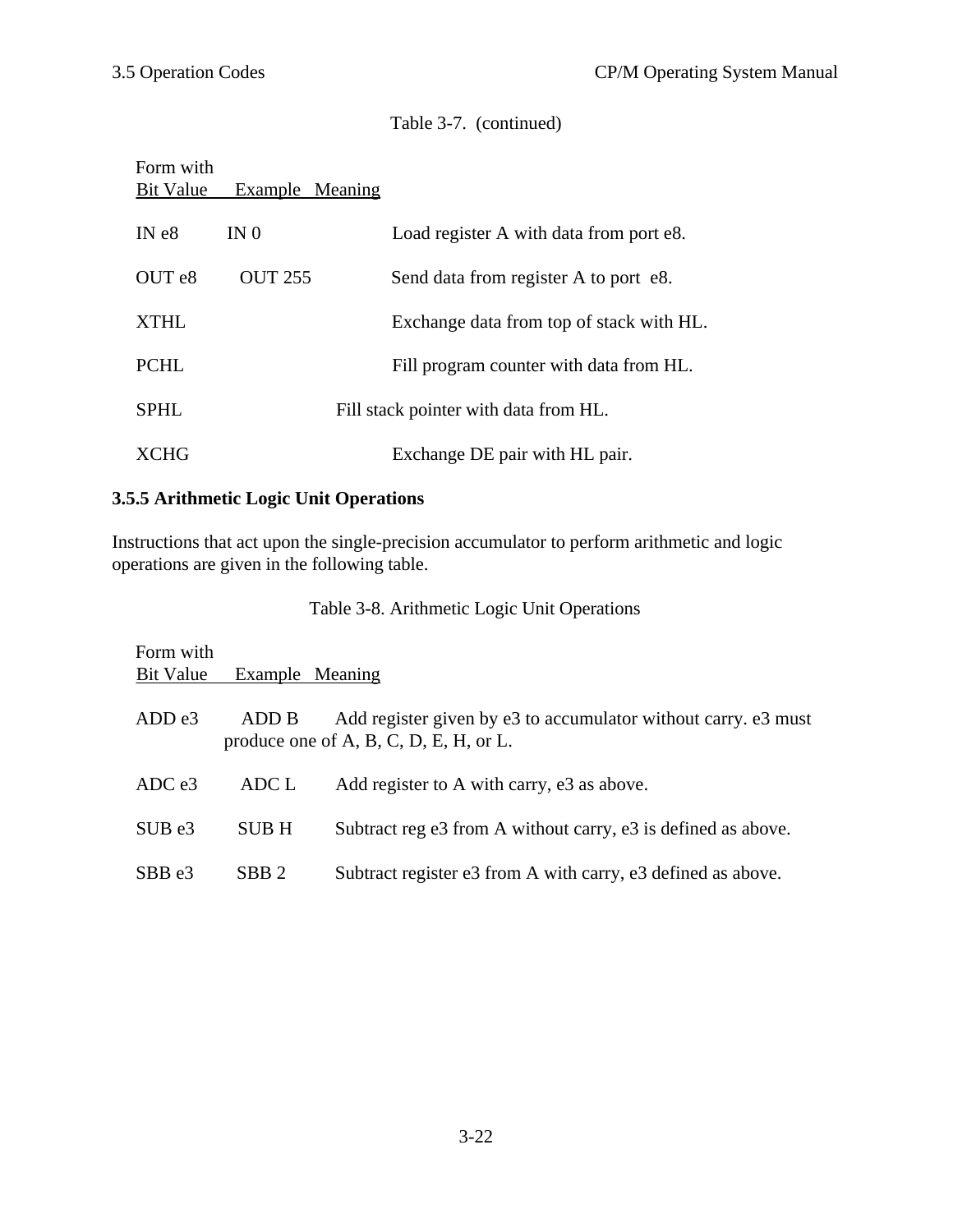# Table 3-8. (continued)

| Form with<br><b>Bit Value</b> | Example Meaning |                                                                                      |
|-------------------------------|-----------------|--------------------------------------------------------------------------------------|
| ANA e3                        | ANA $1+1$       | Logical and reg with A, e3 as above.                                                 |
| XRA e3                        | <b>XRAA</b>     | Exclusive or with A, e3 as above.                                                    |
| ORA e3                        | ORA B           | Logical or with A, e3 defined as above.                                              |
| CMP <sub>e3</sub>             | <b>CMPH</b>     | Compare register with A, e3 as above.                                                |
| <b>DAA</b>                    |                 | Decimal adjust register A based upon last arithmetic logic<br>unit operation.        |
| <b>CMA</b>                    |                 | Complement the bits in register A.                                                   |
| <b>STC</b>                    |                 | Set the carry flag to 1.                                                             |
| <b>CMC</b>                    |                 | Complement the carry flag.                                                           |
| <b>RLC</b>                    |                 | Rotate bits left, (re)set carry as a side effect. High-order A<br>bit becomes carry. |
| <b>RRC</b>                    |                 | Rotate bits right, (re)set carry as side effect. Low-order A<br>bit becomes carry.   |
| <b>RAL</b>                    |                 | Rotate carry/A register to left. Carry is involved in the<br>rotate.                 |
| <b>RAR</b>                    |                 | Rotate carry/A register to right. Carry is involved in the<br>rotate.                |
| DAD <sub>e3</sub>             | DAD B           | Double-precision add register pair e3 to HL. e3 must<br>produce B, D, H, or SP.      |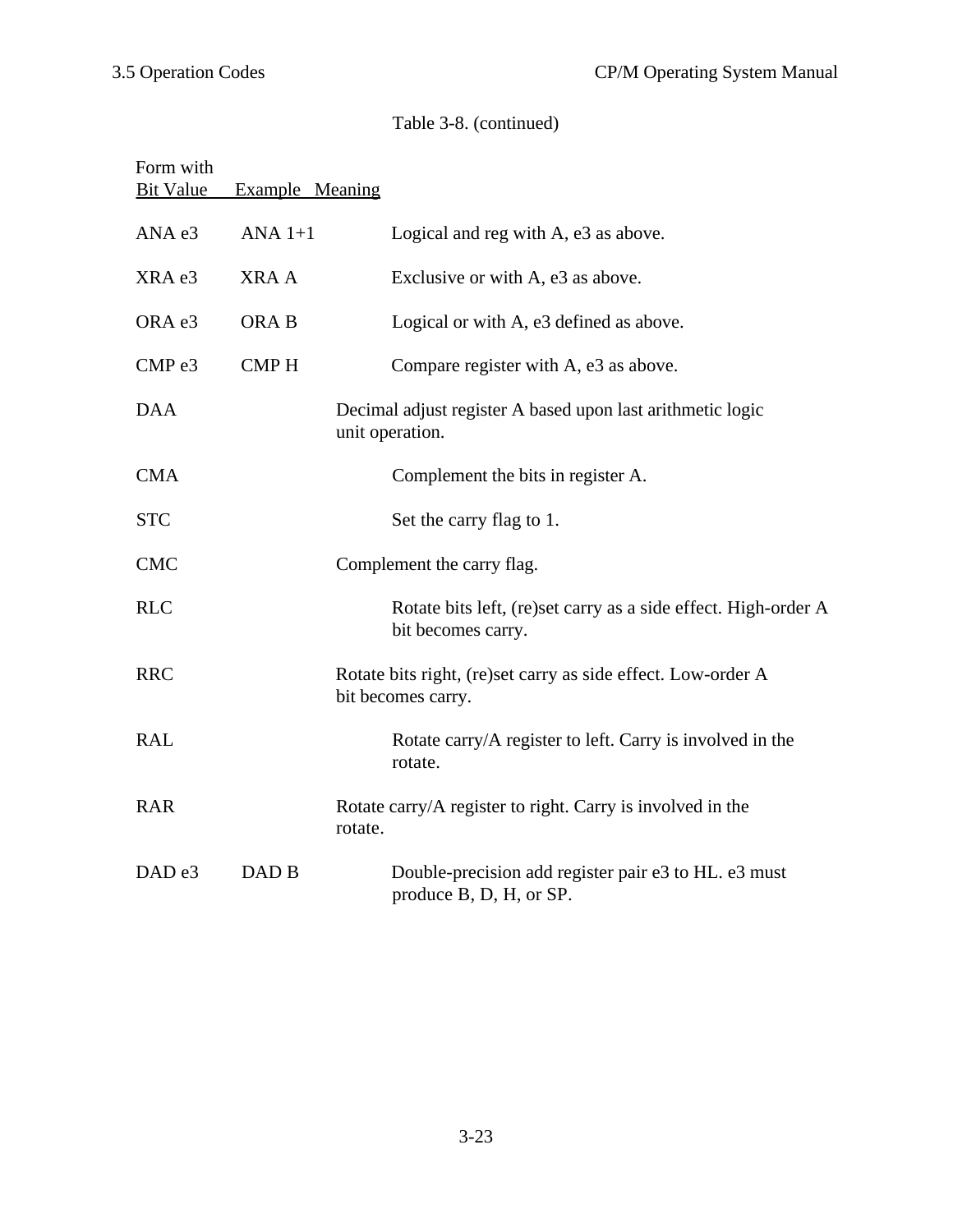## **3.5.6 Control Instructions**

The four remaining instructions, categorized as control instructions, are the following:

 -HLT halts the 8080 processor. -DI disables the interrupt system. -EI enables the interrupt system.

-NOP means no operation.

#### **3.6 Error Messages**

When errors occur within the assembly-language program, they are listed as singlecharacter flags in the leftmost position of the source listing. The line in error is also echoed at the console so that the source listing need not be examined to determine if errors are present. The error codes are listed in the following table.

#### Table 3-9. Error Codes

#### Error Code Meaning

- D Data error: element in data statement cannot be placed in the specified data area.
- E Expression error: expression is ill-formed and cannot be computed at assembly time.
- L Label error: label cannot appear in this context; might be duplicate label.
- N Not implemented: features that will appear in future ASM versions. For example, macros are recognized, but flagged in this version.
- O Overflow: expression is too complicated (too many pending operators) to be computed and should be simplified.
- P Phase error: label does not have the same value on two subsequent passes through the program.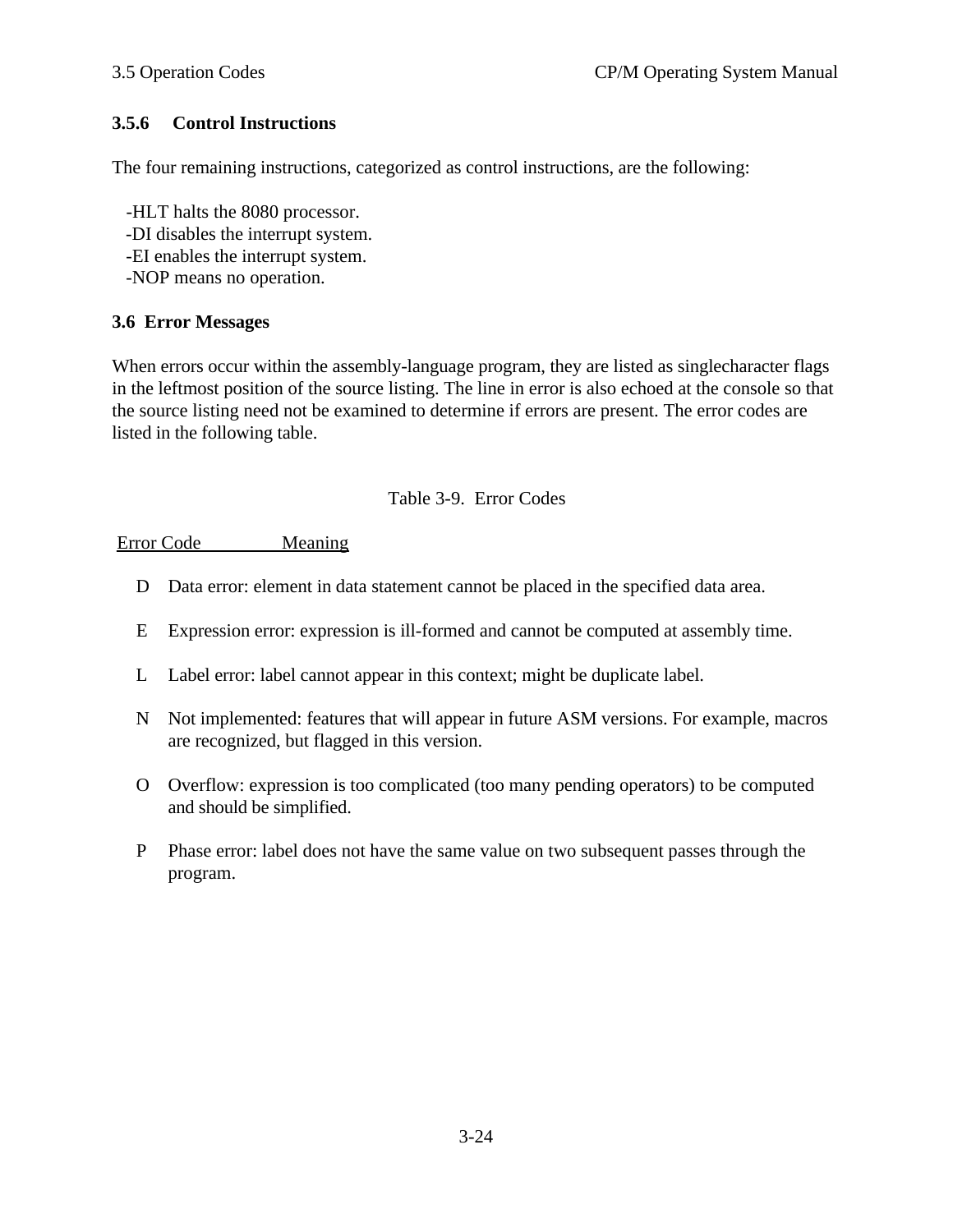## Table 3-9. (continued)

### Error Code Meaning

- R Register error: the value specified as a register is not compatible with the operation code.
- S Syntax error: statement is not properly formed.
- Y Value error: operand encountered in expression is improperly formed.

Table 3-10 lists the error messages that are due to terminal error conditions.

Table 3-10. Error Messages

#### Message Meaning

#### NO SOURCE FILE PRESENT

The file specified in the ASM command does not exist on disk.

#### NO DIRECTORY SPACE

The disk directory is full; erase files that are not needed and retry.

#### SOURCE FILE NAME ERROR

Improperly formed ASM filename, for example, It is specified with ? field s.

#### SOURCE FILE READ ERROR

Source file cannot be read properly by the assembler; execute a TYPE to determine the point of error.

#### OUTPUT FILE WRITE ERROR

Output files cannot be written properly; most likely cause is a full disk, erase and retry.

#### CANNOT CLOSE FILE

Output file cannot be closed; check to see if disk is write protected.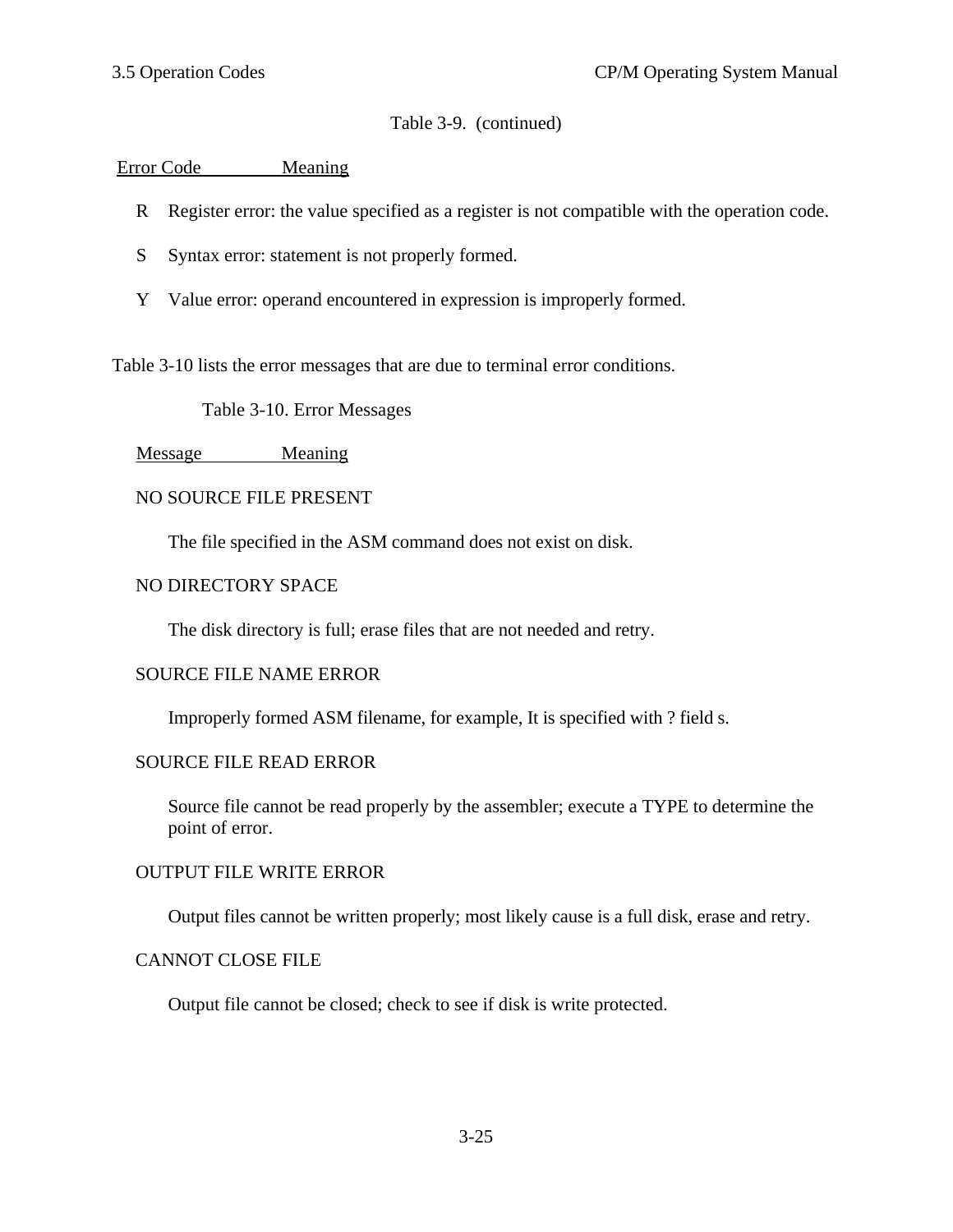### **3.7 A Sample Session**

The following sample session shows interaction with the assembler and debugger in the development of a simple assembly-language program. The arrow represents a carriage return keystroke.

A>ASM SORT Assemble SORT.ASM

CP/M ASSEMBLER - VER 1.0

0015C Next free address 003H USE FACTOR Percent of table used 00 to ff (hexadecimal) END OF ASSEMBLY

A>DIR SORT.\*

| <b>SORT ASM</b> | Source file                          |
|-----------------|--------------------------------------|
| <b>SORT BAK</b> | Back-up from last edit               |
| <b>SORT PRN</b> | Print file (contains tab characters) |
| <b>SORT HEX</b> | Machine code file                    |

#### A>TYPE SORT.PRN

- ; SORT PROGRAM IN CP/M ASSEMBLY LANGUAGE START AT
- ; THE BEGINNING OF THE TRANSIENT PROGRAM AREA

0100 ORG 100H

| 0100 214601 SORT: LXI H,SW |             | ;ADDRESS SWITCH TOGGLE        |
|----------------------------|-------------|-------------------------------|
| 0103 3601                  | MVI M,1     | ;SET TO 1 FOR FIRST ITERATION |
| 0105 214701                | LXI H,I     | ;ADDRESS INDEX                |
| 0108 3600                  | $MVI$ $M,0$ | $=$ $I=0$                     |
| ;                          |             |                               |
|                            |             | COMPARE I WITH ARRAY SIZE     |
| 010A 7E COMPL: MOV A,M     |             | $:$ A REGISTER = I            |
| 0105 FE09                  | CPI N-1     | ; CY SET IF $I<(N-1)$         |

- 010D FE09 JNC CONT ;CONTINUE IF I<=(N-2)
- ; ; END OF ONE PASS THROUGH DATA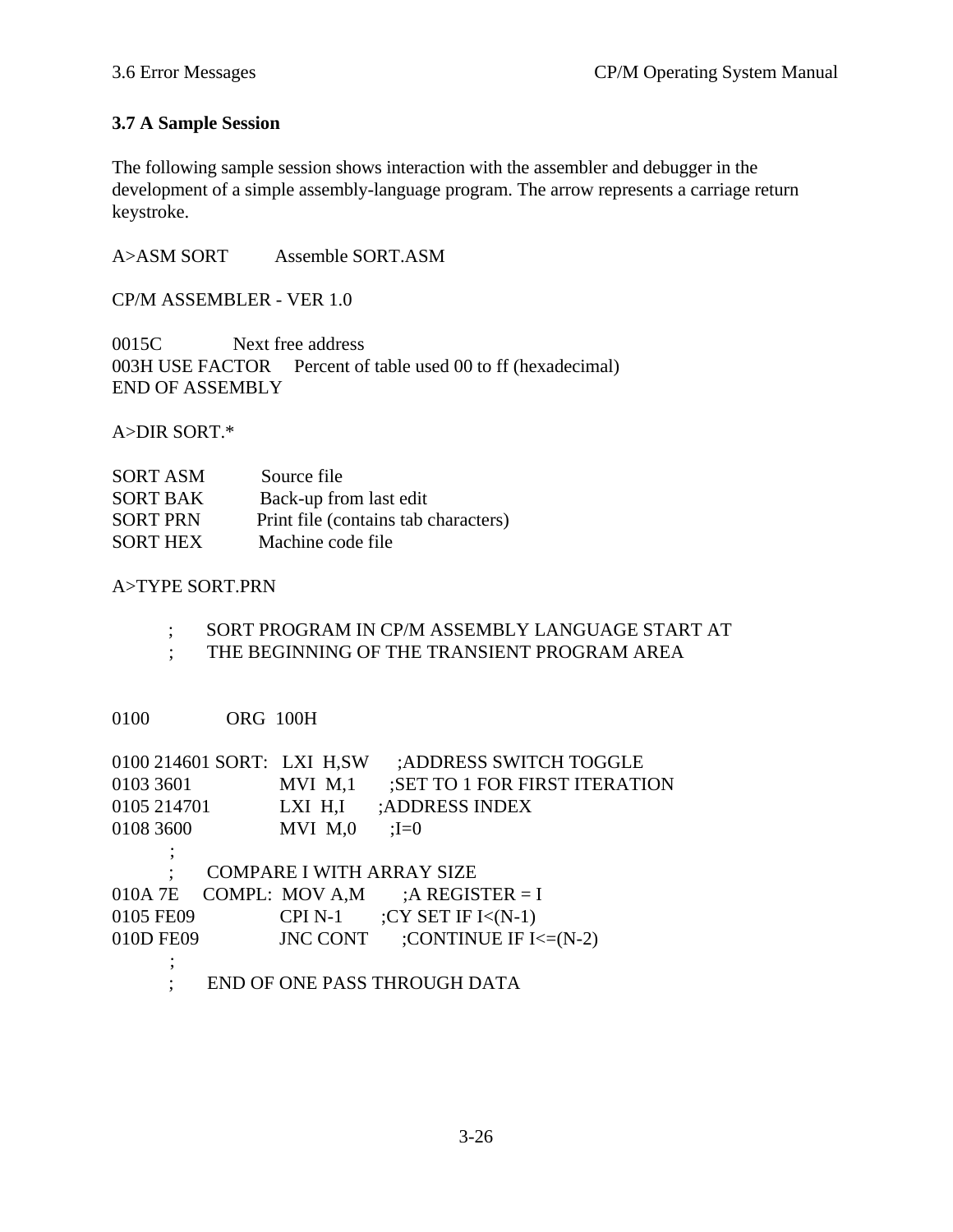0110 214601 LXI H,SW ;CHECK FOR ZERO SWITCHES 0113 7EB7C2000001 MOV A,M! OR A! JNZ SORT ; END OF SORT IF SW=0 ; 0118 FF RST 7 ;GO TO DEBUGGER INSTEAD OF REB ; ; CONTINUE THIS PASS ; ADDRESSING I, SO LOAD AV(I) INTO REGISTERS 0119 5F16002148CONT: MOV E,A! MVI D,0! LXU H,AV! DAD D! DAD D 0121 4E792346 MOV C,M! MOV A,C! INX H! MOV B,M ; LOW ORDER BYTE IN A AND C, HIGH ORDER BYTE IN B ; MOV H AND L TO ADDRESS  $AV(I+1)$ 0125 23 INX H ; ; COMPARE VALUE WITH REGS CONTAINING AV (I) 0126 965778239E SUB M! MOV D,A! MOV A,B! INX H! SBB M ; SUBTRACT ; ; CHECK FOR EQUAL VALUES 012E B2CA3F01 OR D! JZ INCI ; SKIP IF AV(I) - AV(I+1) 0132 56702B5E MOD D,M! MOV M,B! DCX H! MOV E,M 0136 712B722B73 MOVM,C! DCX H! MOV M,D! DCX H! MOV M,E ; ; INCERMENT I 013F 21470134C3INCI: LXI H,I!INR M! JMP COMP ; ; DATA DEFINITION SECTION 0146 00 SW: DB 0 ; RESERVE SPACE FOR SWITCH COUNT 0147 I: DS 1 ; SPACE FOR INDEX 0148 050064001EAV: DW 5, 100, 30, 50, 20, 7, 1000, 300, 100, -32767  $000A = N$  EQU (\$-AV)/2 ; COMPUTE N INSTEAD OF PRE 015C END

A>TYPE SORT.HEX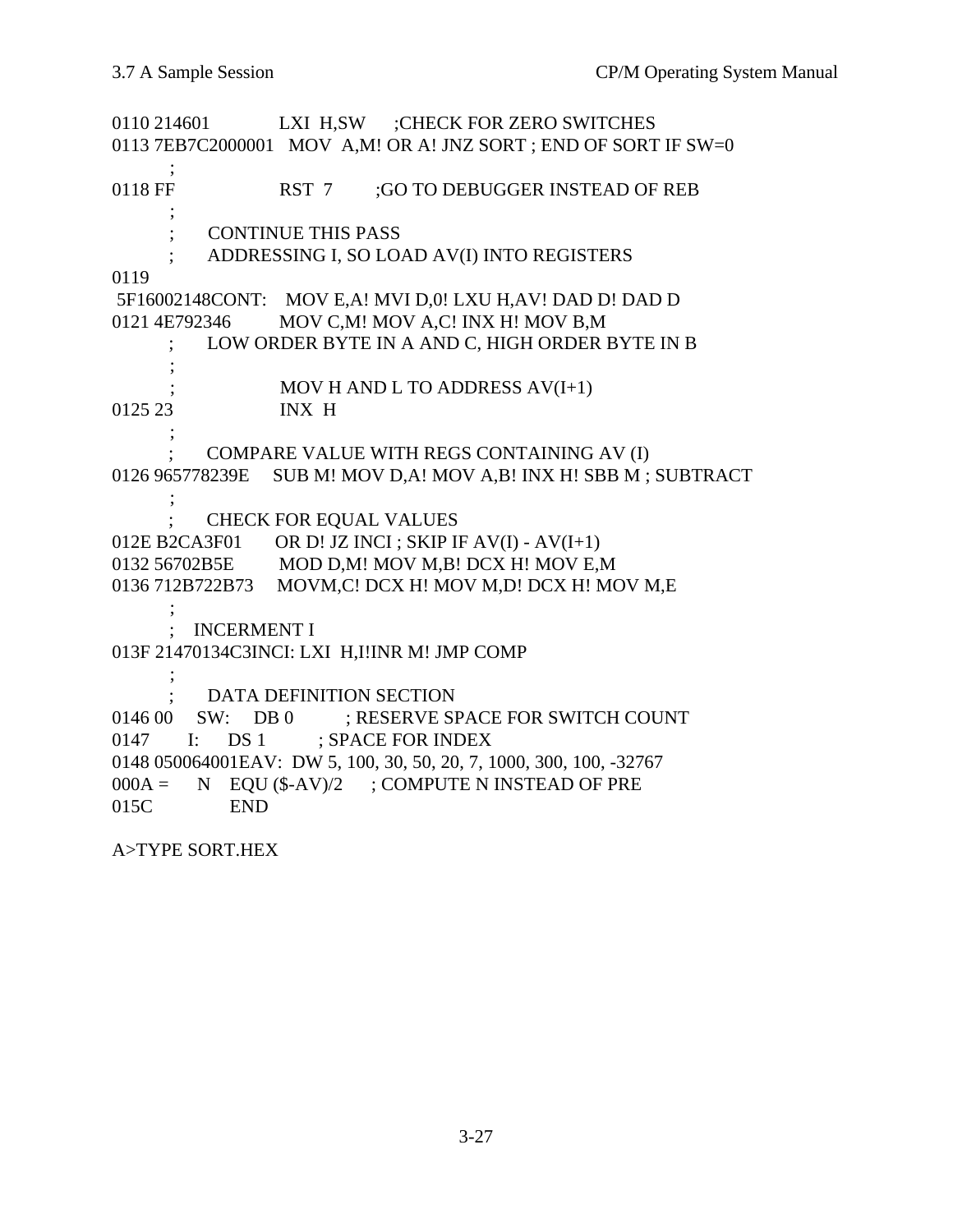:10010000214601360121470136007EFE09D2190140 :100110002146017EB7C20001FF5F16002148011988 :10012000194E79234623965778239EDA3F01B2CAA7 :100130003F0156702B5E712B722B732146013421C7 :070014000470134C3A01006E :10014800050064001E00320014000700E8032C01BB :0401580064000180BE :0000000000000

A>DDT SORT.HEX Start debug run

16k DDT VER 1.0 NEXT PC 015C 0000 Default address (no address on END statement) -XP

P=0000 100 Change PC to 100

-UFFFF Untrace for 65535 steps Abort with rubout C0Z0M0E0I0 A=00 B=0000 D=0000 H=0000 S=0100 P=100 LXI H,0146\*0100

-T10 Trace 10H steps

C0Z0M0E0I0 A=01 B=0000 D=0000 H=0146 S=0100 P=100 LXI H, 0146 C0Z0M0E0I0 A=01 B=0000 D=0000 H=0146 S=0100 P=103 MVI M,1 C0Z0M0E0I0 A=01 B=0000 D=0000 H=0146 S=0100 P=105 LXI H, 0147 C0Z0M0E0I0 A=01 B=0000 D=0000 H=0147 S=0100 P=108 MVI M, 00 C0Z0M0E0I0 A=01 B=0000 D=0000 H=0147 S=0100 P=10A MOV A, M C0Z0M0E0I0 A=00 B=0000 D=0000 H=0147 S=0100 P=10B CPI 09 C1Z0M1E0I0 A=00 B=0000 D=0000 H=0147 S=0100 P=10D JNC 0119 C1Z0M1E0I0 A=00 B=0000 D=0000 H=0147 S=0100 P=110 LXI H, 146 C1Z0M1E0I0 A=00 B=0000 D=0000 H=0146 S=0100 P=113 MOV A, M C1Z0M1E0I0 A=00 B=0000 D=0000 H=0146 S=0100 P=114 ORA A C0Z0M0E0I0 A=00 B=0000 D=0000 H=0146 S=0100 P=115 JNZ 0100 C0Z0M0E0I0 A=00 B=0000 D=0000 H=0146 S=0100 P=100 LXI H, 146 C0Z0M0E0I0 A=00 B=0000 D=0000 H=0146 S=0100 P=103 MVI M, 01 C0Z0M0E0I0 A=00 B=0000 D=0000 H=0146 S=0100 P=104 LXI H, 0147 C0Z0M0E0I0 A=00 B=0000 D=0000 H=0147 S=0100 P=107 MVI M, 00 C0Z0M0E0I0 A=00 B=0000 D=0000 H=0147 S=0100 P=10A MOV A, M\*010B Stopped at 10BH

-A10D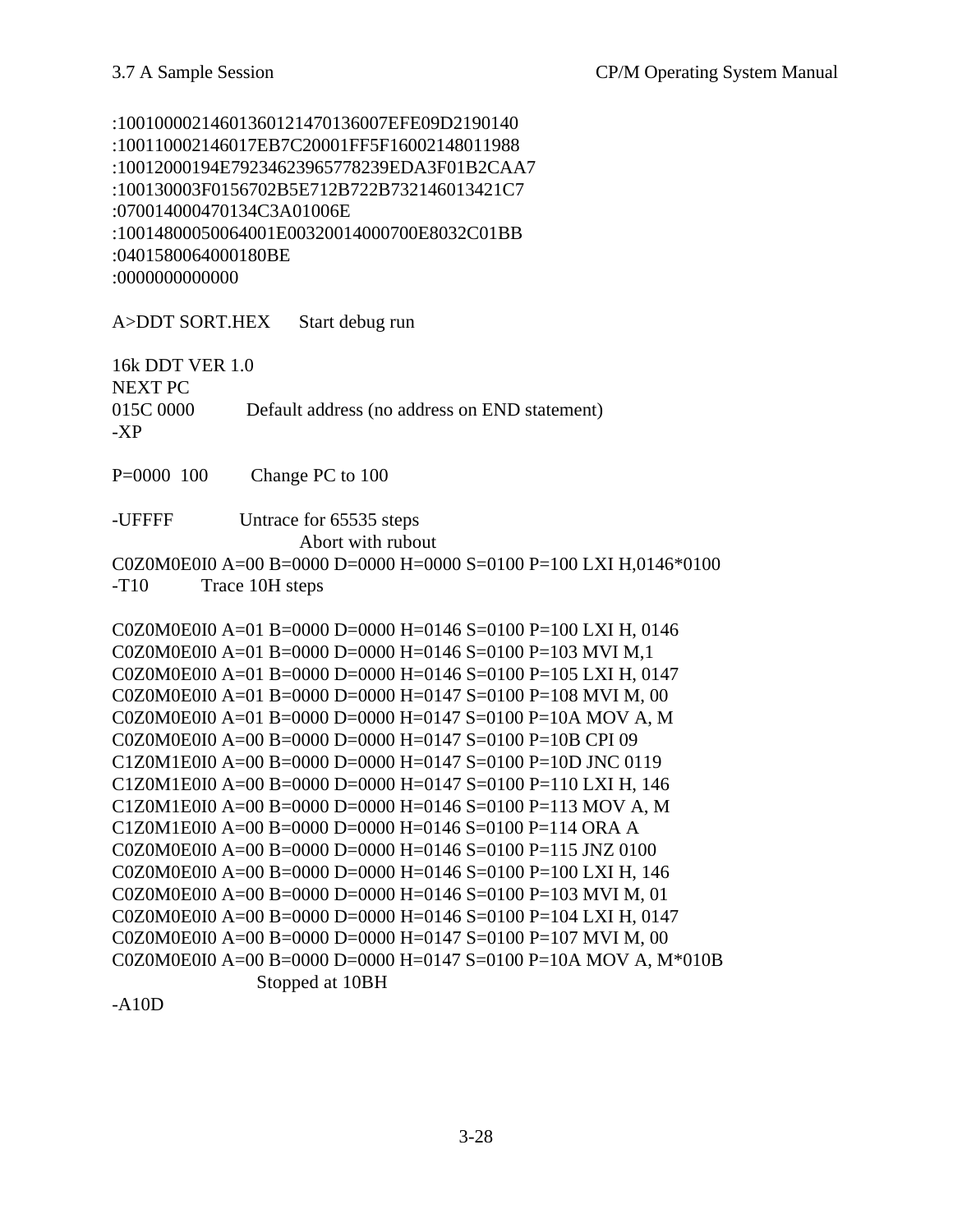010D JC 119 Change to jump on carry 0110

-xp

P=010B 100 Reset program counter back to beginning of program

-T10 Trace execution for 10H steps

C0Z0M0E0I0 A=01 B=0000 D=0000 H=0147 S=0100 P=100 LXI H, 0146 C0Z0M0E0I0 A=01 B=0000 D=0000 H=0146 S=0100 P=103 MVI M,1 C0Z0M0E0I0 A=01 B=0000 D=0000 H=0146 S=0100 P=105 LXI H, 0147 C0Z0M0E0I0 A=01 B=0000 D=0000 H=0147 S=0100 P=108 MVI M, 00 C0Z0M0E0I0 A=01 B=0000 D=0000 H=0147 S=0100 P=10A MOV A, M C0Z0M0E0I0 A=00 B=0000 D=0000 H=0147 S=0100 P=10B CPI 09 C1Z0M1E0I0 A=00 B=0000 D=0000 H=0147 S=0100 P=10D JC 0119 C1Z0M1E0I0 A=00 B=0000 D=0000 H=0147 S=0100 P=119 MOV E, A C1Z0M1E0I0 A=00 B=0000 D=0000 H=0146 S=0100 P=11A MVI D, 00 C1Z0M1E0I0 A=00 B=0000 D=0000 H=0146 S=0100 P=11C LXI H, 0148 C1Z0M1E0I0 A=00 B=0000 D=0000 H=0148 S=0100 P=11F DAD D C0Z0M1E0I0 A=00 B=0000 D=0000 H=0148 S=0100 P=120 DAD D C0Z0M1E0I0 A=00 B=0000 D=0000 H=0148 S=0100 P=121 MOV C,M C0Z0M1E0I0 A=00 B=0005 D=0000 H=0148 S=0100 P=122 MOV A,C C0Z0M1E0I0 A=05 B=0005 D=0000 H=0148 S=0100 P=123 INX H C0Z0M1E0I0 A=05 B=0005 D=0000 H=0149 S=0100 P=124 MOV B,M\*0125 -L100

0100 LXI H,0146 List some code from 100H 0103 MVI M,01 0105 LXI H,0147 0108 MVI M,00 010A MOV A,M 010B CPI 09 010D JC 0119 0110 LXI H,0146 0113 MOV A,M 0114 ORA A 0115 JNZ 0100

-L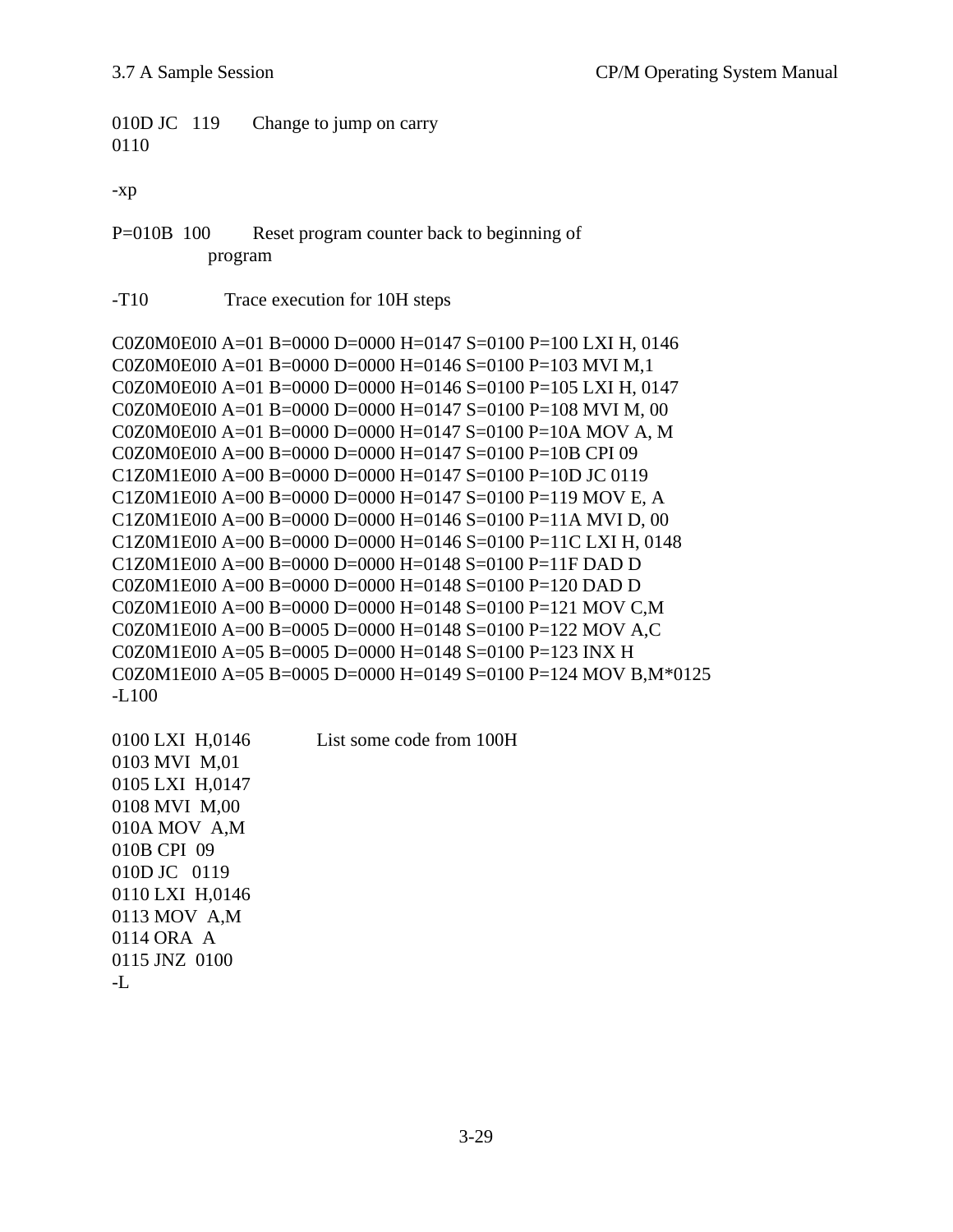0118 RST 07 List more 0119 MOV E,A 011A MVI D,00 011C LXI H,0148

Abort list with rubout

- -G,11B Start program from current PC (0125H) and run in real time to 11BH
- \*0127 Stopped with an external interrupt 7 from front panel
- -T4 (program was looping indefinitely) Look at looping program in trace mode,

C0Z0M0E0I0 A=38 B=0064 D=0006 H=0156 S=0100 P=127 MOV D,A C0Z0M0E0I0 A=38 B=0064 D=3806 H=0156 S=0100 P=128 MOV A,B C0Z0M0E0I0 A=00 B=0064 D=3806 H=0156 S=0100 P=129 INX H C0Z0M0E0I0 A=00 B=0064 D=3806 H=0157 S=0100 P=12A SBB M\*012B -D148

0148 05 00 07 00 14 00 1E 00 ........ Data are sorted but program does not stop 0150 32 00 64 00 64 00 2C 01 E8 03 01 80 00 00 00 002.D.D.,,,,,,,

0160 00 00 00 00 00 00 00 00 00 00 00 00 00 00 00 00

-G0 Return to CP/M

A>DDT SORT.HEX Reload the memory image

16k DDT VER 1.0 NEXT PC 015C 0000 -XP

P=0000 100 Set PC to beginning of program

-L10D

010D JNC 0119 0110 LXI H,0146 -Abort list with rubout -A10D Assemble new opcode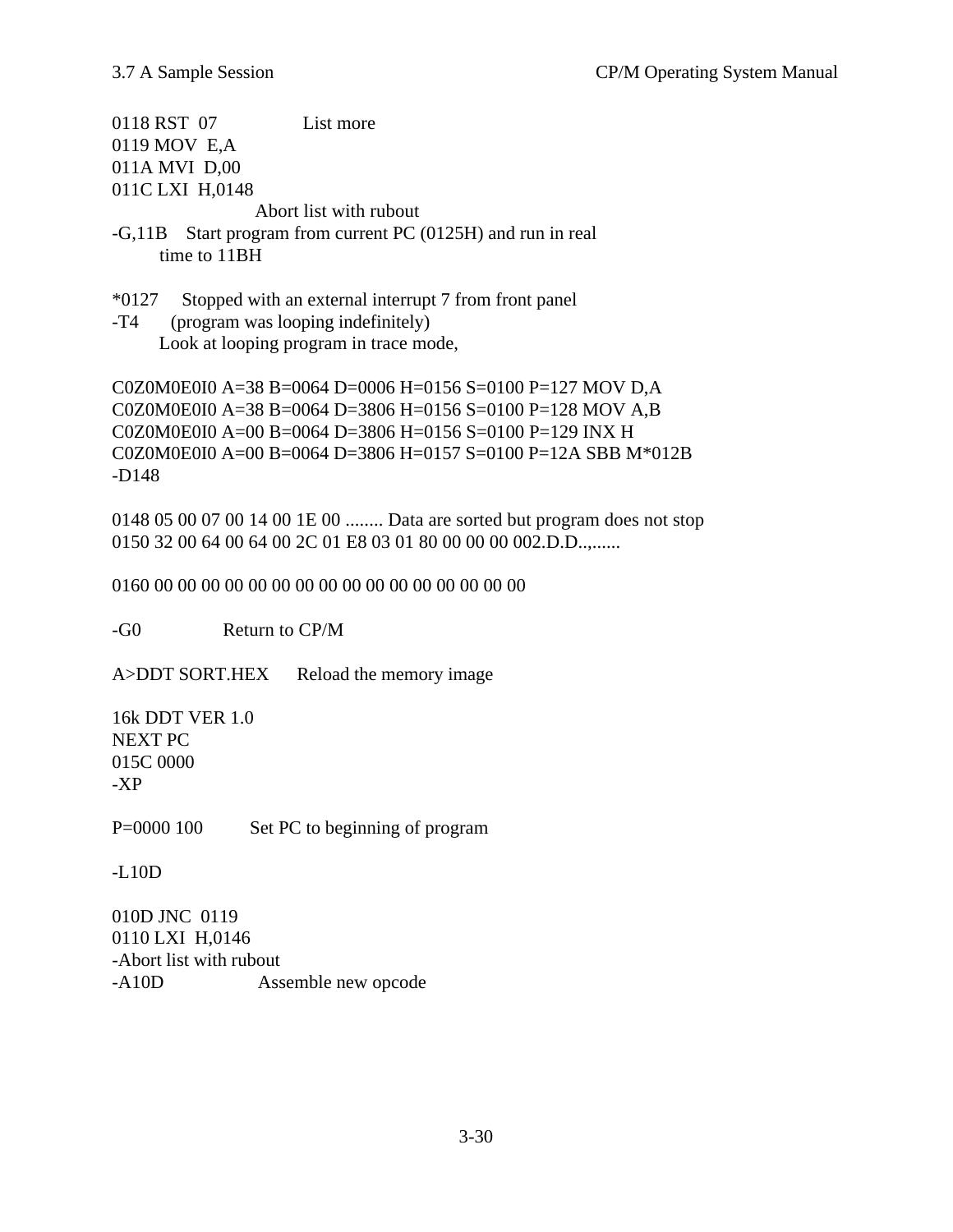| 010D JC 119<br>0110                                                                                                  |                                                                                                                                    |  |  |
|----------------------------------------------------------------------------------------------------------------------|------------------------------------------------------------------------------------------------------------------------------------|--|--|
| $-L100$                                                                                                              | List starting section of program                                                                                                   |  |  |
| 0100 LXI H,0146<br>0103 MVI M,01<br>0105 LXI H,0147<br>0108 MVI M,00<br>-Abort list with rubout<br>$-a103$           | Change switch initialization to 00                                                                                                 |  |  |
| 0103 MVI M,0                                                                                                         |                                                                                                                                    |  |  |
| 105                                                                                                                  |                                                                                                                                    |  |  |
| $-C$                                                                                                                 | Return to CP/M with CTRL-C (G0 works as well)                                                                                      |  |  |
| <b>SAVE 1 SORT.COM</b><br>A>DDT SORT.COM                                                                             | Save 1 page (256 pytes, from 100H to 1ffH)<br>on disk in case there is need to reload later<br>Restart DDT with saved memory image |  |  |
| 16K DDT VER 1.0<br><b>NEXT PC</b><br>0200 0100<br>$-G$                                                               | COM file always starts with address 100H<br>Run the program from PC=100H                                                           |  |  |
| $*0118$<br>$-D148$                                                                                                   | Program stop (RST 7) encountered                                                                                                   |  |  |
| 0148 05 00 07 00 14 00 1E 00  Data propeerly sorted<br>0150 32 00 64 00 64 00 2C 01 E8 03 01 80 00 00 00 00<br>2.D.D |                                                                                                                                    |  |  |
|                                                                                                                      |                                                                                                                                    |  |  |

-G0 Return to CP/M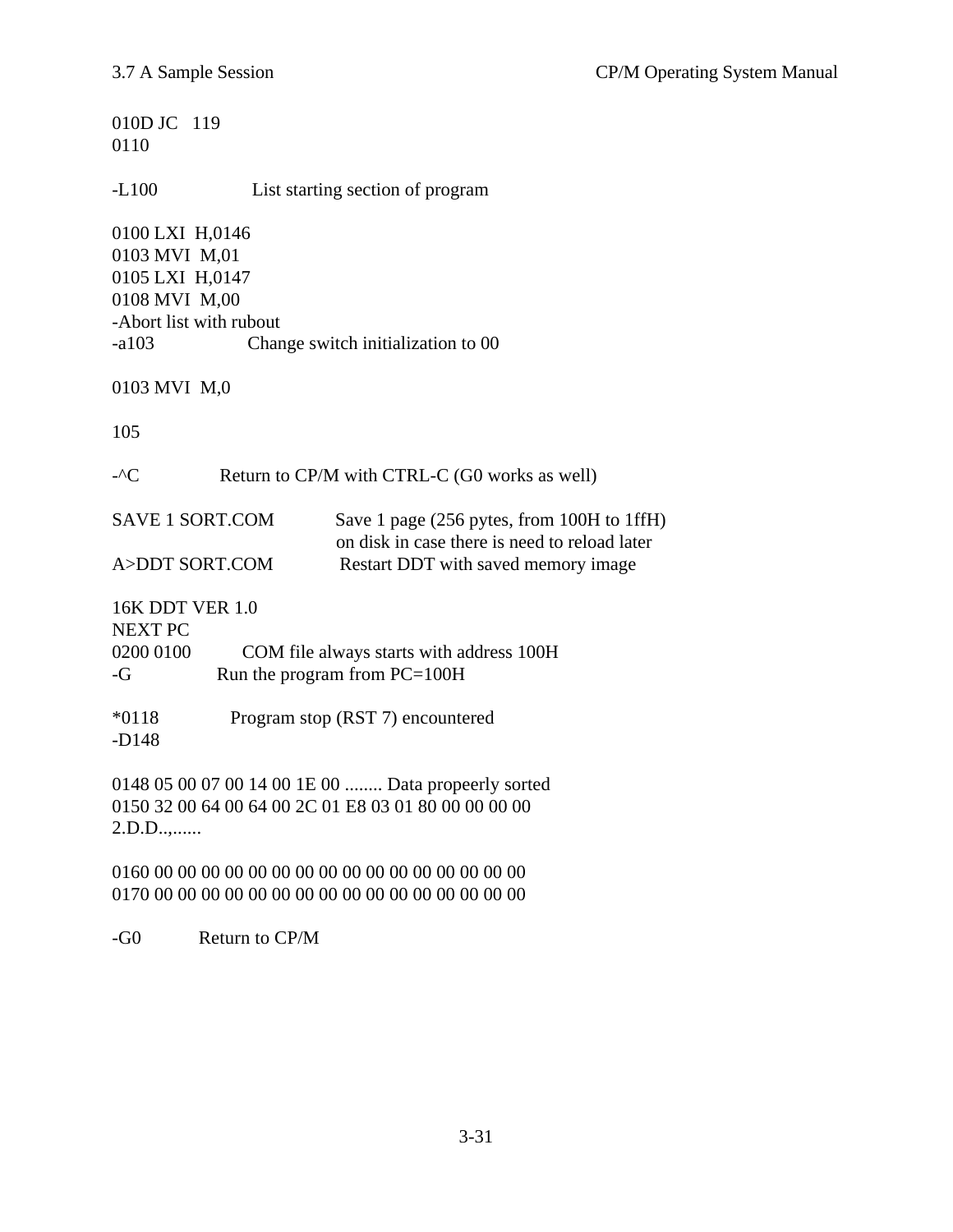| a>ED SORT.ASM<br>Make changes to original program<br>(the caret, <sup><math>\wedge</math></sup> , indicates a control | character) |
|-----------------------------------------------------------------------------------------------------------------------|------------|
| $N,0^{\wedge}Z$ OTT<br>Find next, 0<br>MVI $M,0$ ; I = 0                                                              |            |
| *- Up one line in text<br>LXI H,I ;ADDRESS INDEX                                                                      |            |
| *- Up another line<br>MVI M, 1 ;SET TO 1 FOR FIRST ITERATION                                                          |            |
| *KT Kill line and type next line<br>LXI H,I ;ADDRESS INDEX                                                            |            |
| *I Insert new line<br>MVI M,0 ;ADDRESS INDEX                                                                          |            |
| *NJNC^Z0T<br>$JNC^*T$<br>CONT<br>; CONTINUE IF $I \leq N-2$ )                                                         |            |
| $*$ -2DIC $^{\prime}$ Z0LT<br>JC CONT ;CONTINUE IF $I \leq (N-2)$                                                     |            |
| *E                                                                                                                    |            |

 $A > ASM$  SORT. AAZ Source = A, HEX to disk A, Skip PRN

CP/M ASSEMBLER - VER 1.0

015C Next adress to assemble 0003H USE FACTOR END OF ASSEMBLY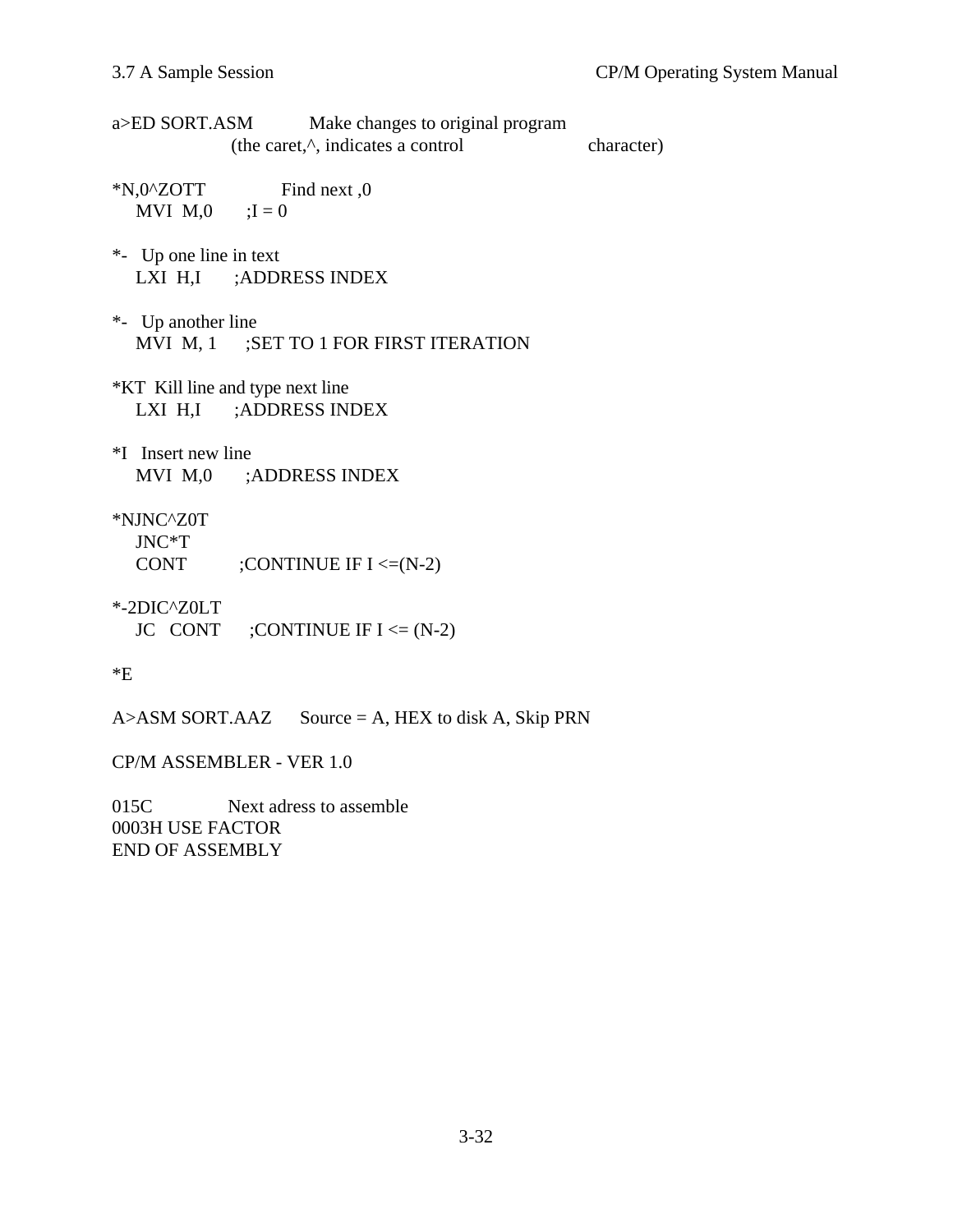A>DDT SORT.HEX Test program changes

16K DDT VER 1.0 NEXT PC 015C 0000 -G100

\*0118

-D148

 Data sorted 0148 05 00 07 00 14 00 1E 00 ........ 0150 32 00 64 00 64 00 2C 01 E8 03 01 80 00 00 00 00 2.D.D..,...... 0160 00 00 00 00 00 00 00 00 00 00 00 00 00 00 00 00

End of Section 3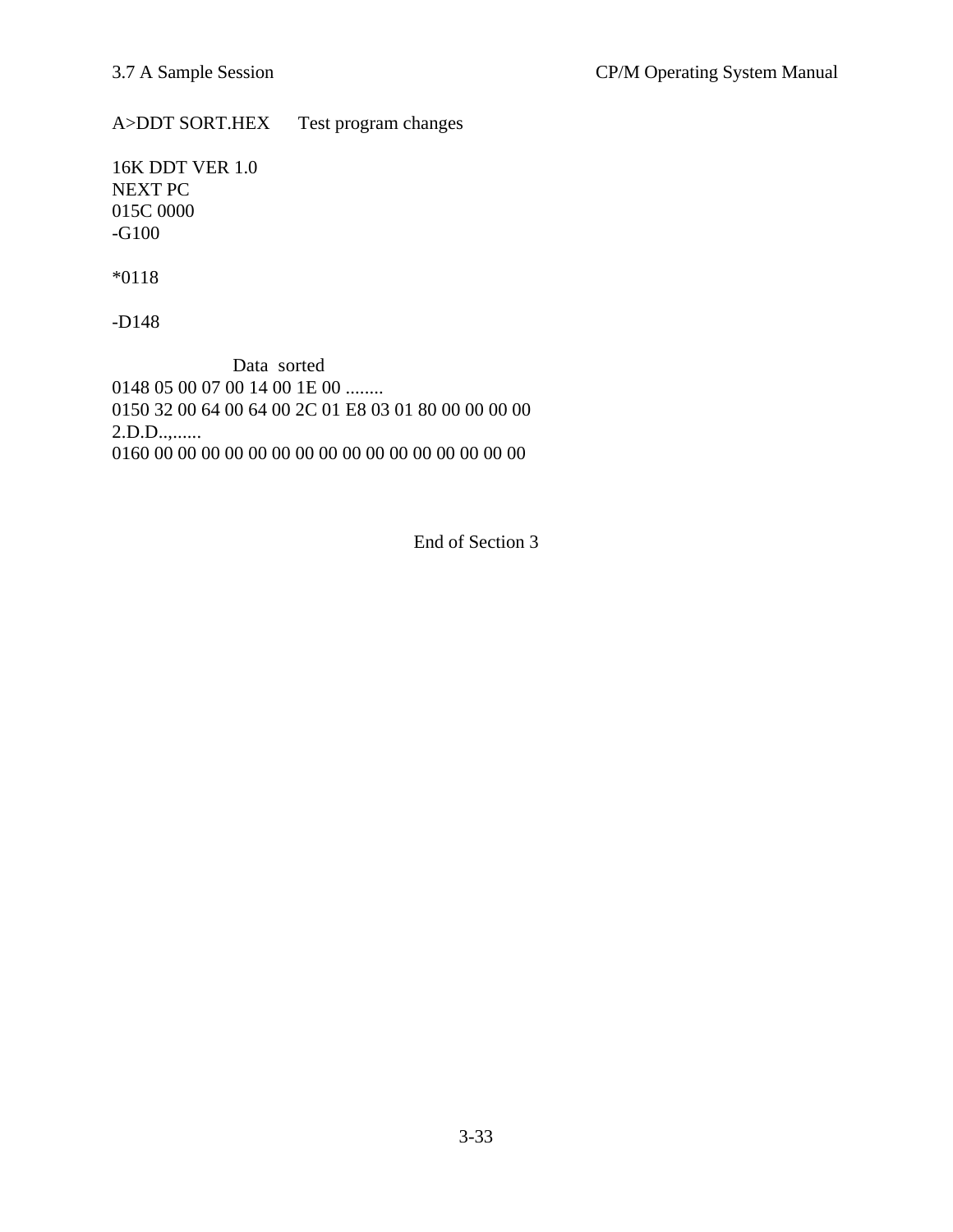## **Section 4 CP/M Dynamic Debugging Tool**

# **4.1 Introduction**

The DDT program allows dynamic interactive testing and debugging of programs generated in the CP/M environment. Invoke the debugger with a command of one of the following forms:

**DDT** DDT filename.HEX DDT filename.COM

where filename is the name of the program to be loaded and tested. In both cases, the DDT program is brought into main memory in place of the Console Command Processor (CCP) and resides directly below the Basic Disk Operating System (BDOS) portion of CP/M. Refer to Section 5 for standard memory organization. The BDOS starting address, located in the address field of the JMP instruction at location 5H, is altered to reflect the reduced Transient Program Area (TPA) size.

The second and third forms of the DDT command perform the same actions as the first, except there is a subsequent automatic load of the specified HEX or COM file. The action is identical to the following sequence of commands:

DDT Ifilename.HEX or Ifilename.COM R

where the I and R commands set up and read the specified program to test. See the explanation of the I and R commands below for exact details.

Upon initiation, DDT prints a sign-on message in the form:

### DDT VER m.m

where m.m is the revision number.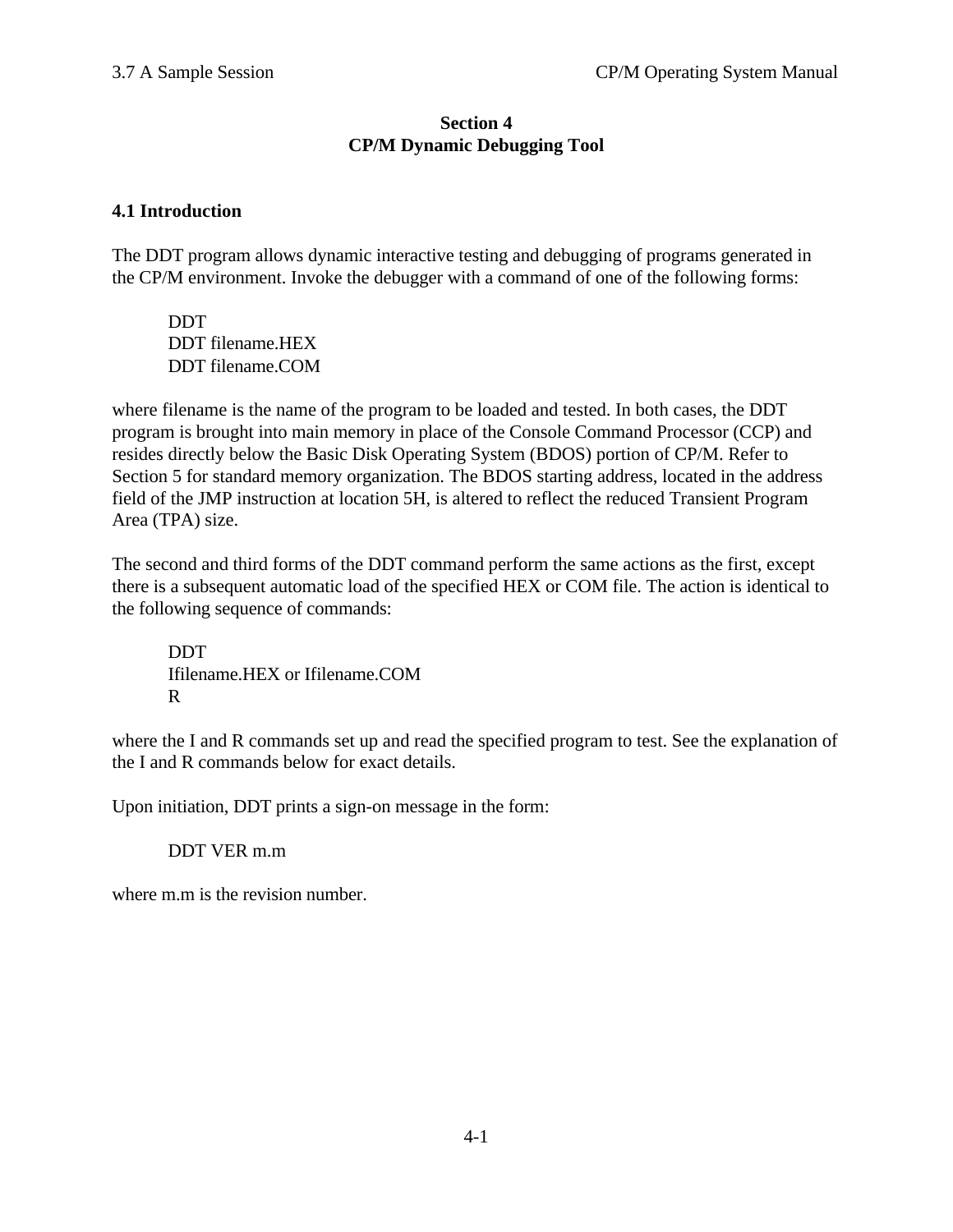Following the sign-on message, DDT prompts you with the hyphen character, -, and waits for input commands from the console. You can type any of several singlecharacter commands, followed by a carriage return to execute the command. Each line of input can be line-edited using the following standard CP/M controls:

### Table 4-1. Line-editing Controls

| Control | Result                                      |
|---------|---------------------------------------------|
| rubout  | removes the last character typed            |
| CTRL-U  | removes the entire line, ready for retyping |
| CTRL-C  | reboots system                              |

Any command can be up to 32 characters in length. An automatic carriage return is inserted as character 33, where the first character determines the command type. Table 4-2 describes DDT commands.

#### Table 4-2. DDT Commands

| Command   |        |
|-----------|--------|
| Character | Result |

- A enters assembly-language mnemonics with operands.
- D displays memory in hexadecimal and ASCII.
- F fills memory with constant data.
- G begins execution with optional breakpoints.
- I sets up a standard input File Control Block.
- L lists memory using assembler mnemonics.
- M moves a memory segment from source to destination.
- R reads a program for subsequent testing.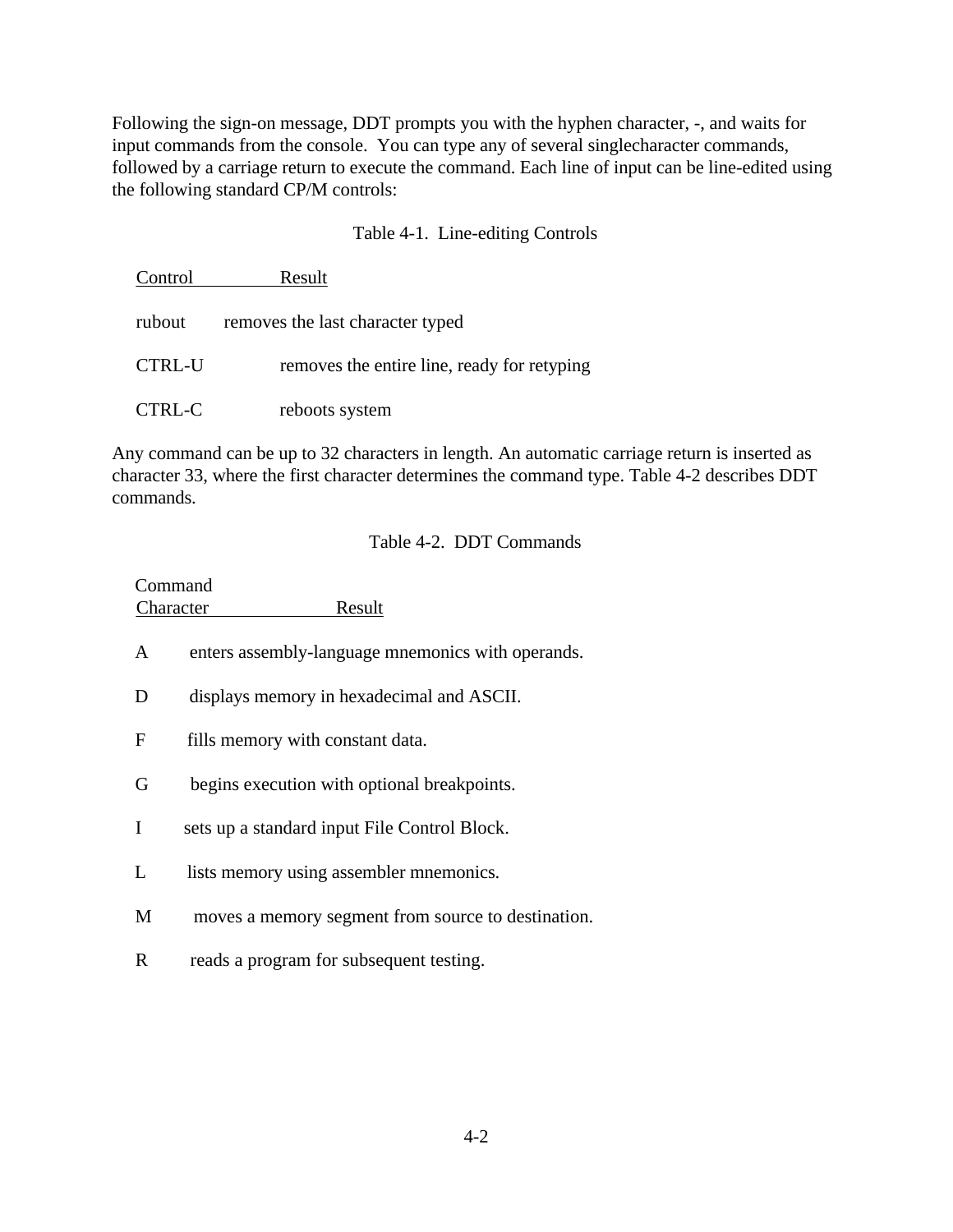Table 4-2. (continued)

|        | Command<br>Result<br>Character                                                  |
|--------|---------------------------------------------------------------------------------|
| A<br>S | enters assembly-language mnemonics with operands.<br>substitutes memory values. |
| T      | traces program execution.                                                       |
| U      | untraced program monitoring.                                                    |
|        |                                                                                 |

X examines and optionally alters the CPU state.

The command character, in some cases, is followed by zero, one, two, or three hexadecimal values, which are separated by commas or single blank characters. All DDT numeric output is in hexadecimal form. The commands are not executed until the carriage return is typed at the end of the command.

At any point in the debug run, you can stop execution of DDT by using either a CTRL-C or G0 (jump to location 0000H) and save the current memory image by using a SAVE command of the form:

### SAVE n filename. COM

where n is the number of pages (256 byte blocks) to be saved on disk. The number of blocks is determined by taking the high-order byte of the address in the TPA and converting this number to decimal. For example, if the highest address in the TPA is 134H, the number of pages is 12H or 18 in decimal. You could type a CTRL-C during the debug run, returning to the CCP level, followed by

### SAVE 18 X. COM

The memory image is saved as X.COM on the disk and can be directly executed by typing the name X. If further testing is required, the memory image can be recalled by typing

### DDT X.COM

which reloads the previously saved program from location 100H through page 18, 23FFH. The CPU state is not a part of the COM file; thus, the program must be restarted from the beginning to test it properly.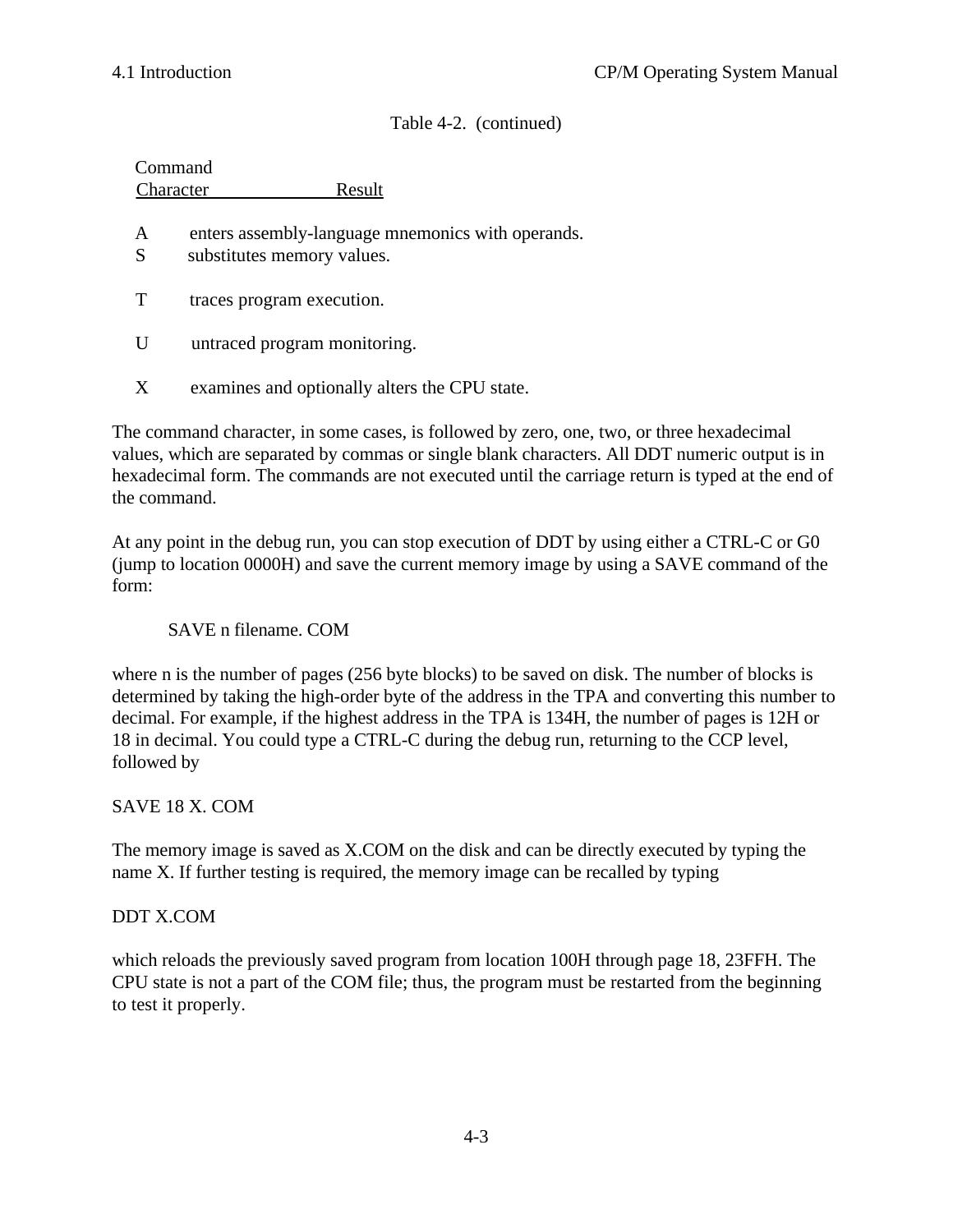# **4.2 DDT Commands**

The individual commands are detailed below. In each case, the operator must wait for the hyphen prompt character before entering the command. If control is passed to a program under test, and the program has not reached a breakpoint, control can be returned to DDT by executing a RST 7 from the front panel. In the explanation of each command, the command letter is shown in some cases with numbers separated by commas, the numbers are represented by lower-case letters. These numbers are always assumed to be in a hexadecimal radix and from one to four digits in length. Longer numbers are automatically truncated on the right.

Many of the commands operate upon a CPU state that corresponds to the program under test. The CPU state holds the registers of the program being debugged and initially contains zeros for all registers and flags except for the program counter, P, and stack pointer, S, which default to 100H. The program counter is subsequently set to the starting address given in the last record of a HEX file if a file of this form is loaded, see the I and R commands.

### **4.2.1 The A (Assembly) Command**

DDT allows in-line assembly language to be inserted into the current memory image using the A command, which takes the form:

As

where s is the hexadecimal starting address for the in-line assembly. DDT prompts the console with the address of the next instruction to fill and reads the console, looking for assembly-language mnemonics followed by register references and operands in absolute hexadecimal form. See the Intel 8080 Assembly Language Reference Card for a list of mnemonics. Each successive load address is printed before reading the console. The A command terminates when the first empty line is input from the console.

Upon completion of assembly language input, you can review the memory segment using the DDT disassembler (see the L command).

Note that the assembler/disassembler portion of DDT can be overlaid by the transient program being tested, in which case the DDT program responds with an error condition when the A and L commands are used.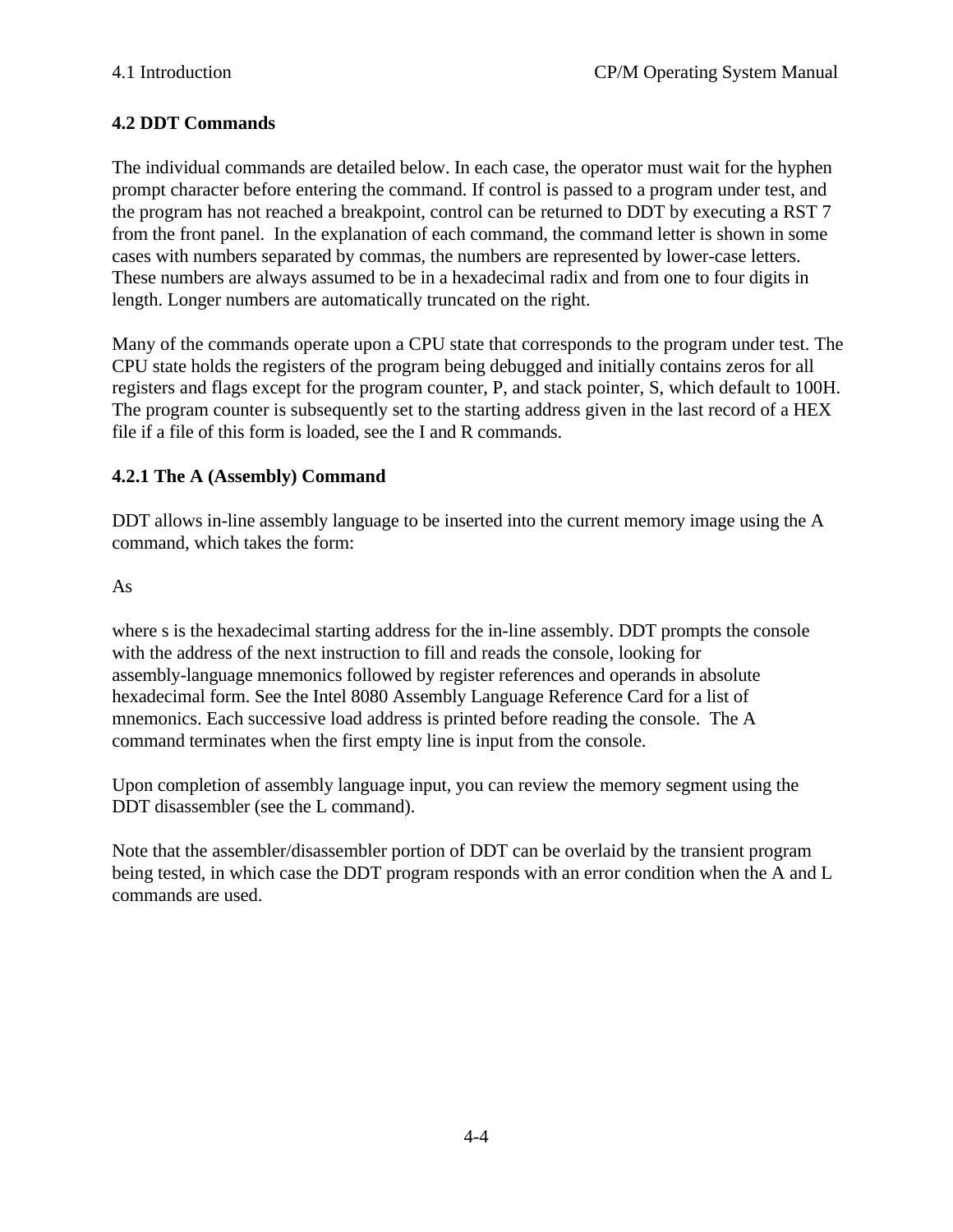# **4.2.2 The D (Display) Command**

The D command allows you to view the contents of memory in hexadecimal and ASCII formats. The D command takes the forms:

D Ds Ds,f

In the first form, memory is displayed from the current display address, initially 100H, and continues for 16 display lines. Each display line takes the followng form:

aaaa bb bb bb bb bb bb bb bb bb bb bb bb bb bb bb bb cccccccccccccccc

where aaaa is the display address in hexadecimal and bb represents data present in memory starting at aaaa. The ASCII characters starting at aaaa are to the right (represented by the sequence of character c) where nongraphic characters are printed as a period. You should note that both upper- and lower-case alphabetics are displayed, and will appear as upper-case symbols on a console device that supports only upper-case. Each display line gives the values of 16 bytes of data, with the first line truncated so that the next line begins at an address that is a multiple of 16.

The second form of the D command is similar to the first, except that the display address is first set to address s.

The third form causes the display to continue from address s through address f. In all cases, the display address is set to the first address not displayed in this command, so that a continuing display can be accomplished by issuing successive D commands with no explicit addresses.

Excessively long displays can be aborted by pressing the return key.

### **4.2.3 The F (Fill) Command**

The F command takes the form:

Fs,f,c

where s is the starting address, f is the final address, and c is a hexadecimal byte constant. DDT stores the constant c at address s, increments the value of s and test against f. If s exceeds f, the operation terminates, otherwise the operation is repeated. Thus, the fill command can be used to set a memory block to a specific constant value.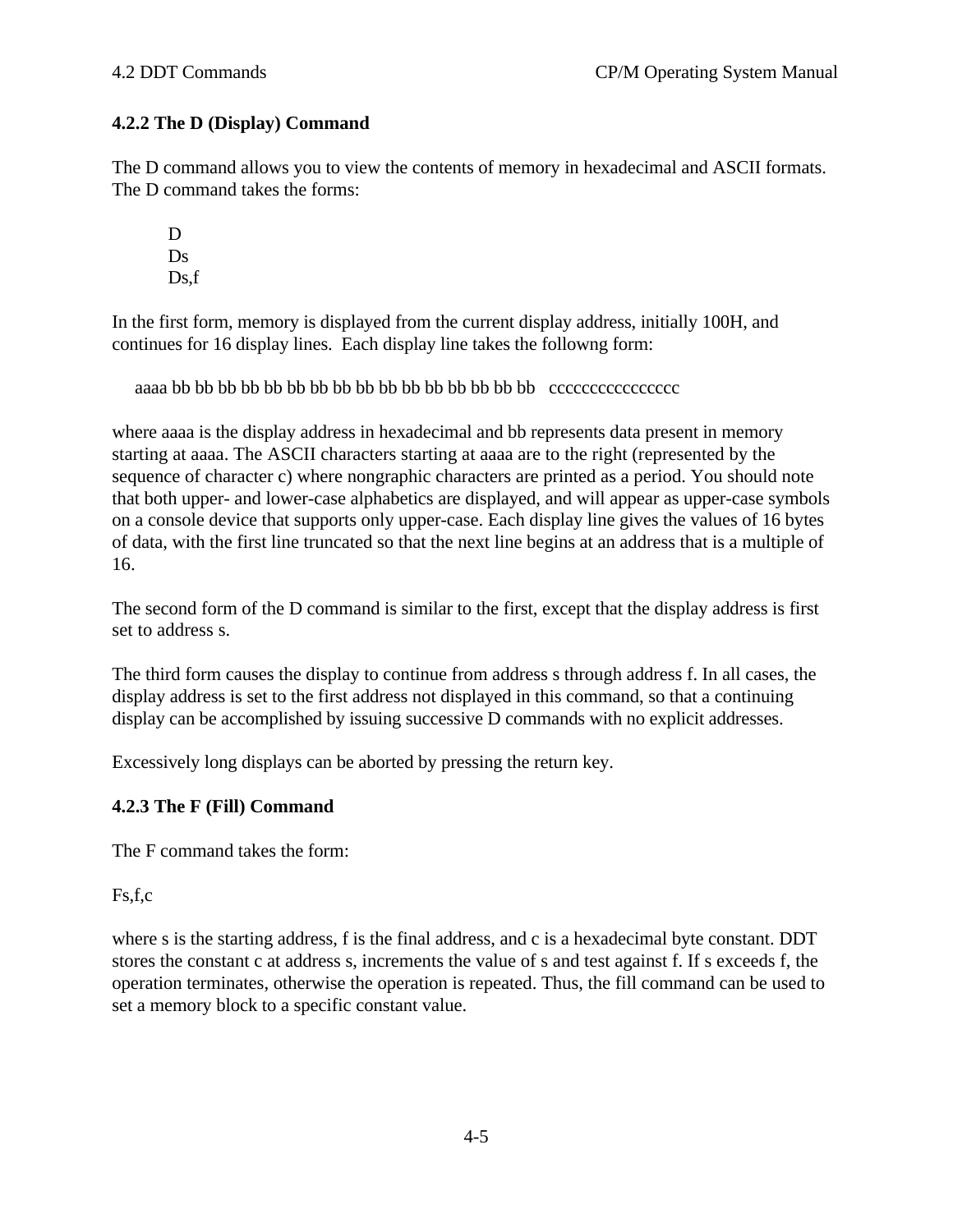# **4.2.4 The G (Go) Command**

A program is executed using the G command, with up to two optional breakpoint addresses. The G command takes the forms:

G Gs Gs,b Gs,b,c G,b G,b,c

The first form executes the program at the current value of the program counter in the current machine state, with no breakpoints set. The only way to regain control in DDT is through a RST 7 execution. The current program counter can be viewed by typing an X or XP command.

The second form is similar to the first, except that the program counter in the current machine state is set to address s before execution begins.

The third form is the same as the second, except that program execution stops when address b is encountered (b must be in the area of the program under test). The instruction at location b is not executed when the breakpoint is encountered.

The fourth form is identical to the third, except that two breakpoints are specified, one at b and the other at c. Encountering either breakpoint causes execution to stop and both breakpoints are cleared. The last two forms take the program counter from the current machine state and set one and two breakpoints, respectively.

Execution continues from the starting address in real-time to the next breakpoint. There is no intervention between the starting address and the break address by DDT. If the program under test does not reach a breakpoint, control cannot return to DDT without executing a RST 7 instruction. Upon encountering a breakpoint, DDT stops execution and types

\*d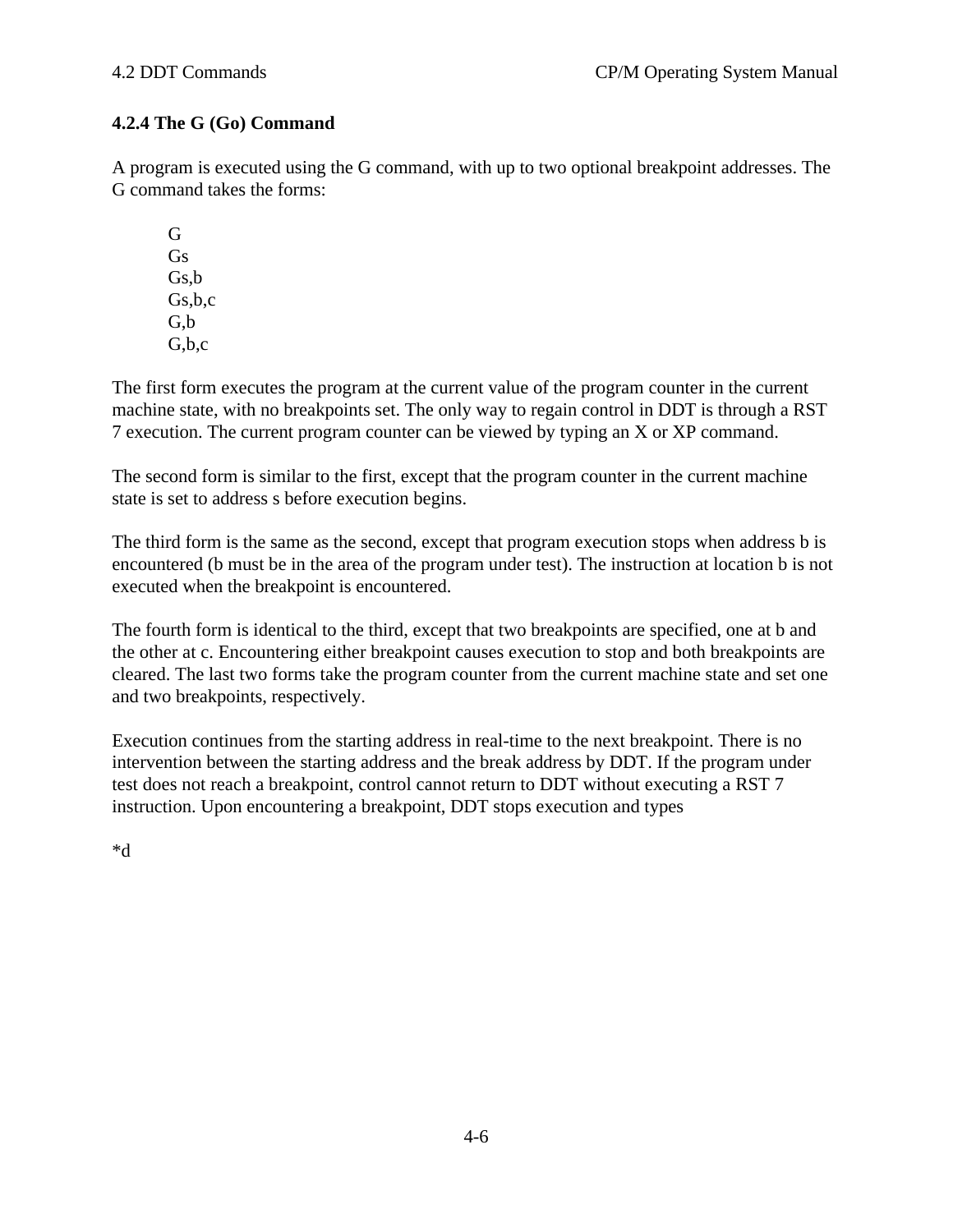where d is the stop address. The machine state can be examined at this point using the X (Examine) command. You must specify breakpoints that differ from the program counter address at the beginning of the G command. Thus, if the current program counter is 1234H, then the following commands:

G,1234 G400,400

both produce an immediate breakpoint without executing any instructions.

# **4.2.5 The I (Input) Command**

The I command allows you to insert a filename into the default File Control Block (FCB) at 5CH. The FCB created by CP/M for transient programs is placed at this location (see Section 5). The default FCB can be used by the program under test as if it had been passed by the CP/M Console Processor. Note that this filename is also used by DDT for reading additional HEX and COM files. The I command takes the forms:

Ifilename Ifilename.typ

If the second form is used and the filetype is either HEX or COM, subsequent R commands can be used to read the pure binary or hex format machine code. Section 4.2.8 gives further details.

# **4.2.6 The L (List) Command**

The L command is used to list assembly-language mnemonics in a particular program region. The L command takes the forms:

L Ls Ls,f

The first form lists twelve lines of disassembled machine code from the current list address. The second form sets the list address to s and then lists twelve lines of code. The last form lists disassembled code from s through address f. In all three cases, the list address is set to the next unlisted location in preparation for a subsequent L command. Upon encountering an execution breakpoint, the list address is set to the current value of the program counter (G and T commands). Again, long typeouts can be aborted by pressing RETURN during the list process.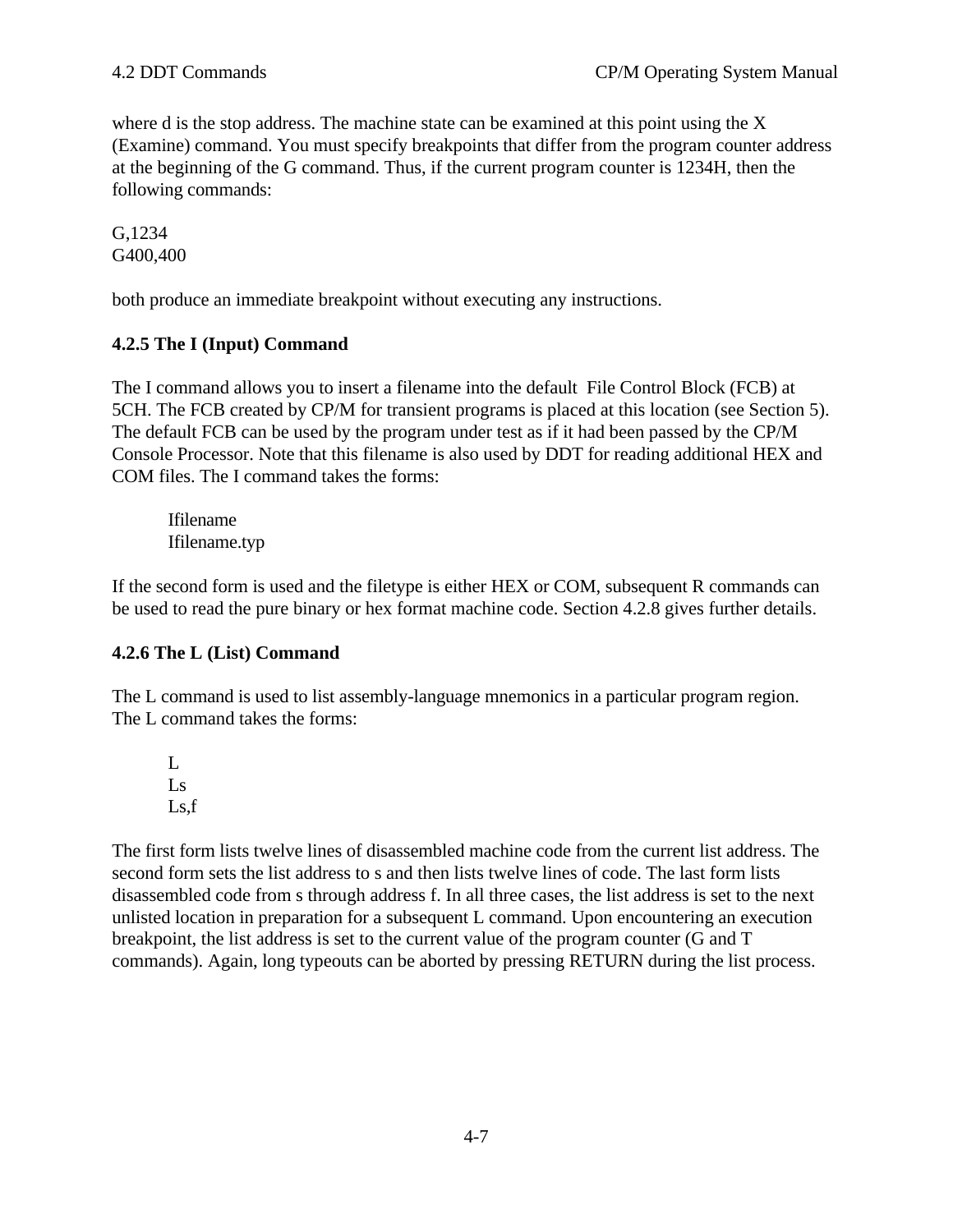#### **4.2.7 The M (Move) Command**

The M command allows block movement of program or data areas from one location to another in memory. The M command takes the form:

Ms,f,d

where s is the start address of the move, f is the final address, and d is the destination address. Data is first removed from s to d, and both addresses are incremented. If s exceeds f, the move operation stops; otherwise, the move operation is repeated.

#### **4.2.8 The R (Read) Command**

The R command is used in conjunction with the I command to read COM and HEX files from the disk into the transient program area in preparation for the debug run. The R command takes the forms:

R Rb

where b is an optional bias address that is added to each program or data address as It is loaded. The load operation must not overwrite any of the system parameters from 000H through 0FFH (that is, the first page of memory). If b is omitted, then  $b = 0000$  is assumed. The R command requires a previous I command, specifying the name of a HEX or COM file. The load address for each record is obtained from each individual HEX record, while an assumed load address of 100H is used for COM files. Note that any number of R commands can be issued following the I command to reread the program under test, assuming the tested program does not destroy the default area at 5CH. Any file specified with the filetype COM is assumed to contain machine code in pure binary form (created with the LOAD or SAVE command), and all others are assumed to contain machine code in Intel hex format (produced, for example, with the ASM command).

Recall that the command,

DDT filename.typ

which initiates the DDT program, equals to the following commands:

DDT - Ifilename.typ

- R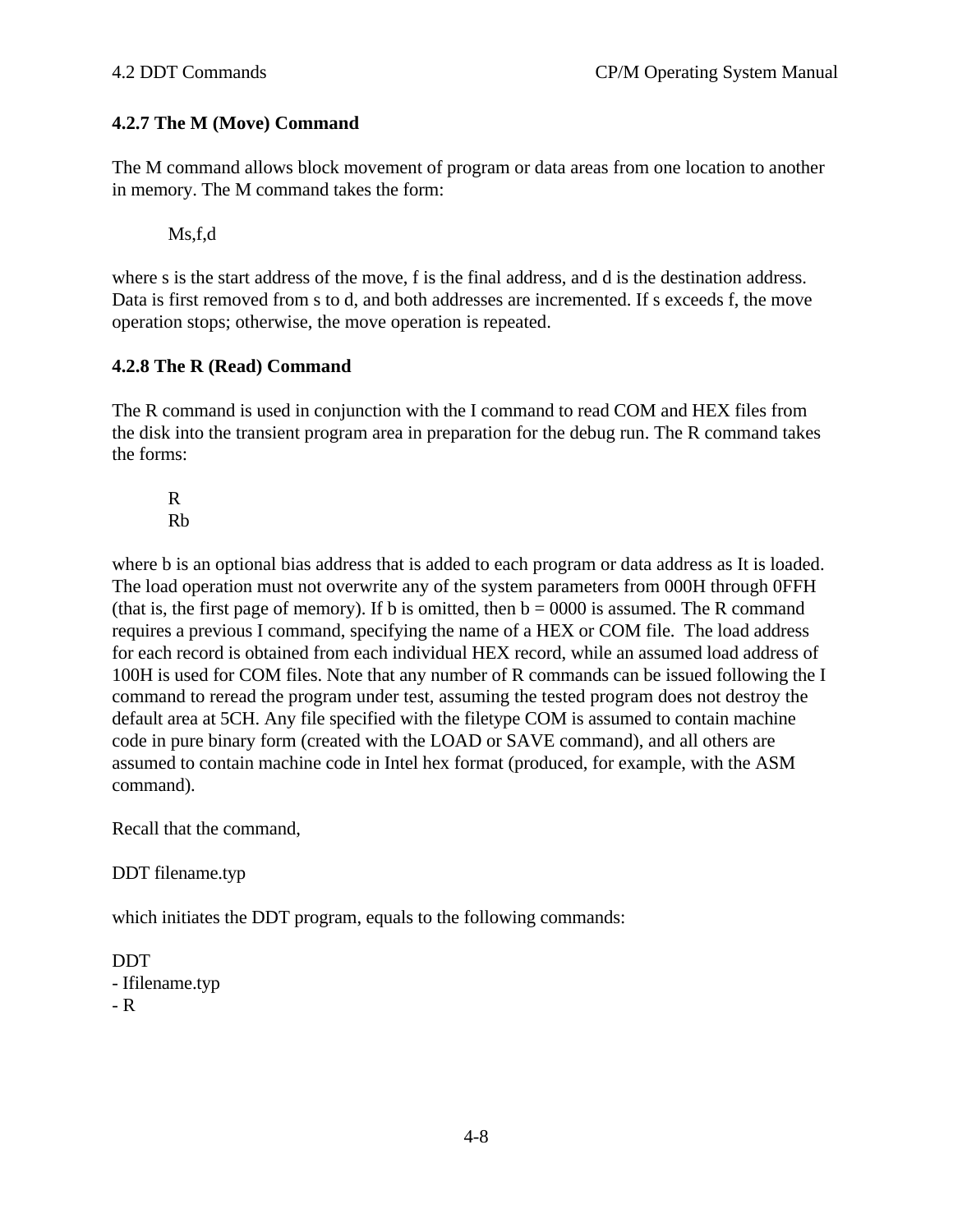Whenever the R command is issued, DDT responds with either the error indicator ? (file cannot be opened, or a checksum error occurred in a HEX file) or with a load message. The load message takes the form:

NEXT PC nnnn pppp

where nnnn is the next address following the loaded program and pppp is the assumed program counter (100H for COM files, or taken from the last record if a HEX file is specified).

# **4.2.9 The S (Set) Command**

The S command allows memory locations to be examined and optionally altered. The S command takes the form:

Ss

where s is the hexadecimal starting address for examination and alteration of memory. DDT responds with a numeric prompt, giving the memory location, along with the data currently held in memory. If you type a carriage return, the data is not altered. If a byte value is typed, the value is stored at the prompted address. In either case, DDT continues to prompt with successive addresses and values until you type either a period or an invalid input value is detected.

# **4.2.10 The T (Trace) Command**

The T command allows selective tracing of program execution for 1 to 65535 program steps. The T command takes the forms:

T Tn

In the first form, the CPU state is displayed and the next program step is executed. The program terminates immediately, with the termination address displayed as

\*hhhh

where hhhh is the next address to execute. The display address (used in the D command) is set to the value of H and L, and the list address (used in the L command) is set to hhhh. The CPU state at program termination can then be examined using the X command.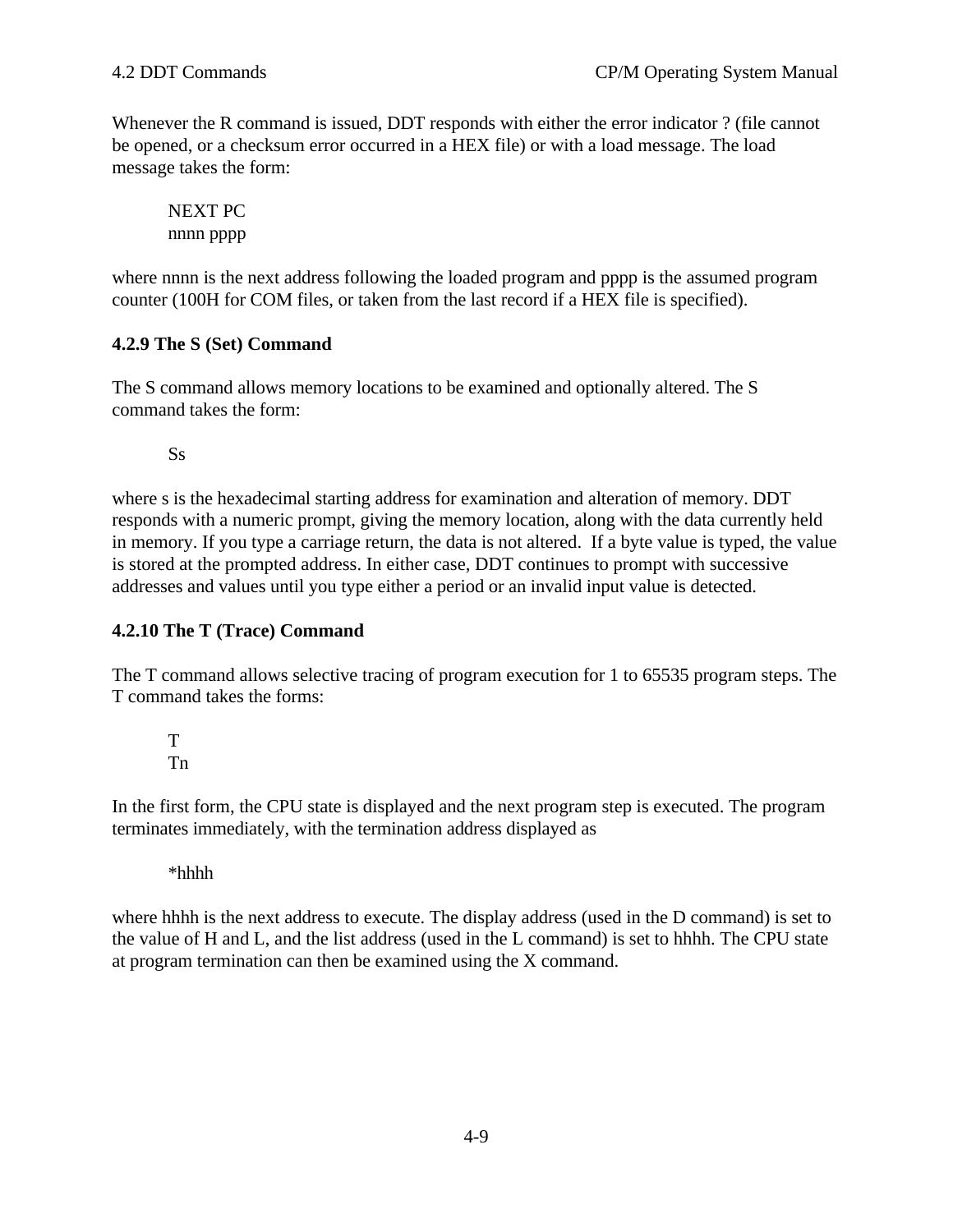The second form of the T command is similar to the first, except that execution is traced for n steps (n is a hexadecimal value) before a program breakpoint occurs. A breakpoint can be forced in the trace mode by typing a rubout character. The CPU state is displayed before each program step is taken in trace mode. The format of the display is the same as described in the X command.

You should note that program tracing is discontinued at the CP/M interface and resumes after return from CP/M to the program under test. Thus, CP/M functions that access I/O devices, such as the disk drive, run in real-time, avoiding I/O timing problems. Programs running in trace mode execute approximately 500 times slower than real-time because DDT gets control after each user instruction is executed. Interrupt processing routines can be traced, but commands that use the breakpoint facility (G, T, and U) accomplish the break using an RST 7 instruction, which means that the tested program cannot use this interrupt location. Further, the trace mode always runs the tested program with interrupts enabled, which may cause problems if asynchronous interrupts are received during tracing.

To get control back to DDT during trace, press RETURN rather than executing an RST 7. This ensures that the trace for current instruction is completed before interruption.

# **4.2.11 The U (Untrace) Command**

The U command is identical to the T command, except that intermediate program steps are not displayed. The untrace mode allows from 1 to 65535 (0FFFFH) steps to be executed in monitored mode and is used principally to retain control of an executing program while it reaches steady state conditions. All conditions of the T command apply to the U command.

# **4.2.12 The X (Examine) Command**

The X command allows selective display and alteration of the current CPU state for the program under test. The X command takes the forms:

# X Xr

where r is one of the 8080 CPU registers listed in the following table.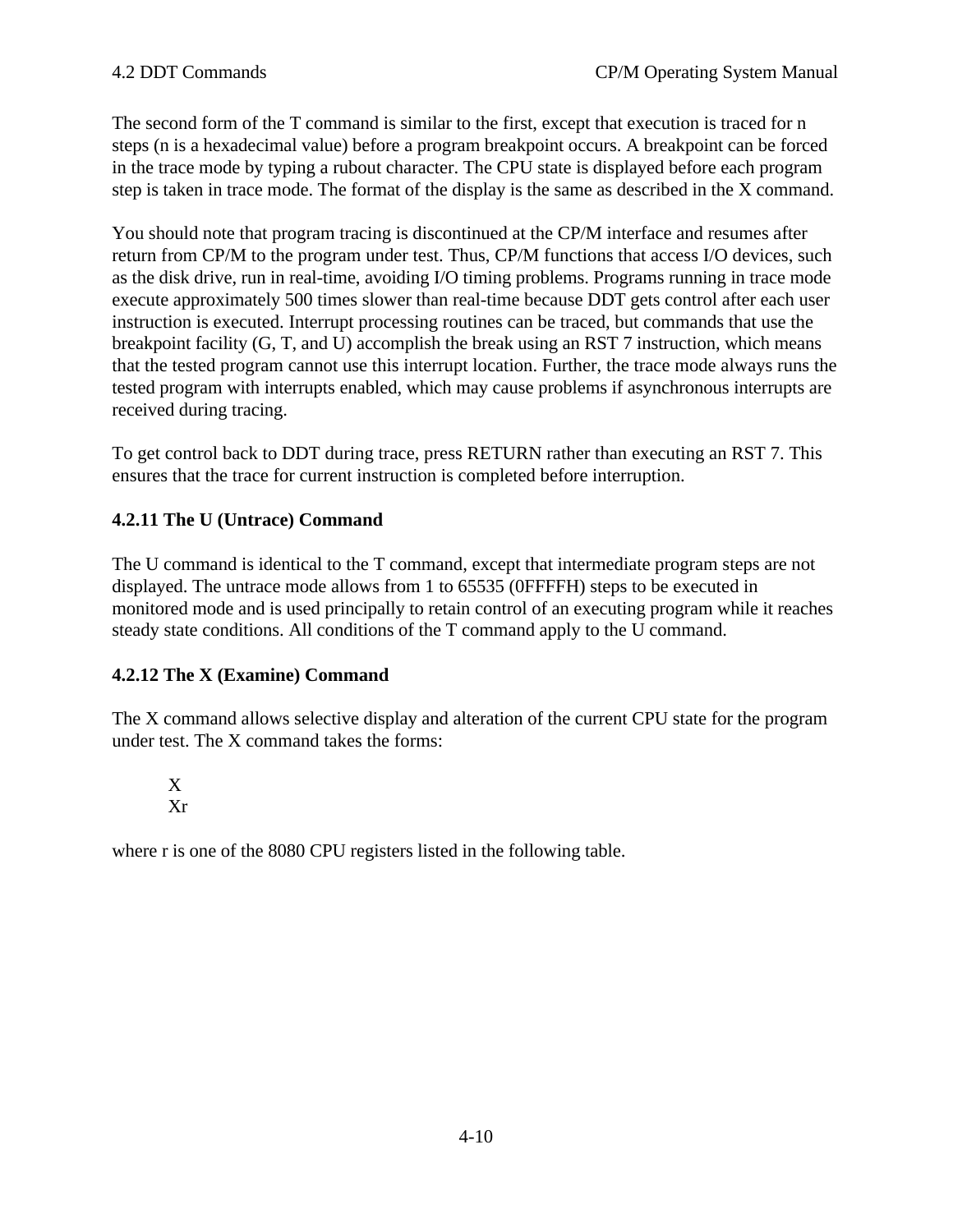| <u>Register</u> | <b>Meaning</b>   | Value      |
|-----------------|------------------|------------|
| C               | Carry flag       | (0/1)      |
| Ζ               | Zero flag        | (0/1)      |
| M               | Minus flag       | (0/1)      |
| E               | Even parity flag | (0/1)      |
| I               | Interdigit carry | (0/1)      |
| A               | Accumulator      | $(0-FF)$   |
| B               | BC register pair | $(0-FFFF)$ |
| D               | DE register pair | $(0-FFFF)$ |
| H               | HL register pair | $(0-FFFF)$ |
| S               | Stack pointer    | $(0-FFFF)$ |
|                 | Program counter  | $(0-FFFF)$ |

#### Table 4-3. CPU Registers

In the first case, the CPU register state is displayed in the format:

#### CfZfMfEflf A=bb B=dddd D=dddd H=dddd S=dddd P=dddd inst

where f is a 0 or 1 flag value, bb is a byte value, and dddd is a double-byte quantity corresponding to the register pair. The inst field contains the disassembled instruction, that occurs at the location addressed by the CPU state's program counter.

The second form allows display and optional alteration of register values, where r is one of the registers given above (C, Z, M, E, I, A, B, D, H, S, or P). In each case, the flag or register value is first displayed at the console. The DDT program then accepts input from the console. If a carriage return is typed, the flag or register value is not altered. If a value in the proper range is typed, the flag or register value is altered. You should note that BC, DE, and HL are displayed as register pairs. Thus, you must type the entire register pair when B, C, or the BC pair is altered.

### **4.3 Implementation Notes**

The organization of DDT allows certain nonessential portions to be overlaid to gain a larger transient program area for debugging large programs. The DDT program consists of two parts: the DDT nucleus and the assembler/disassembler module. The DDT nucleus is loaded over the CCP and, although loaded with the DDT nucleus, the assembler/disassembler is overlayable unless used to assemble or disassemble.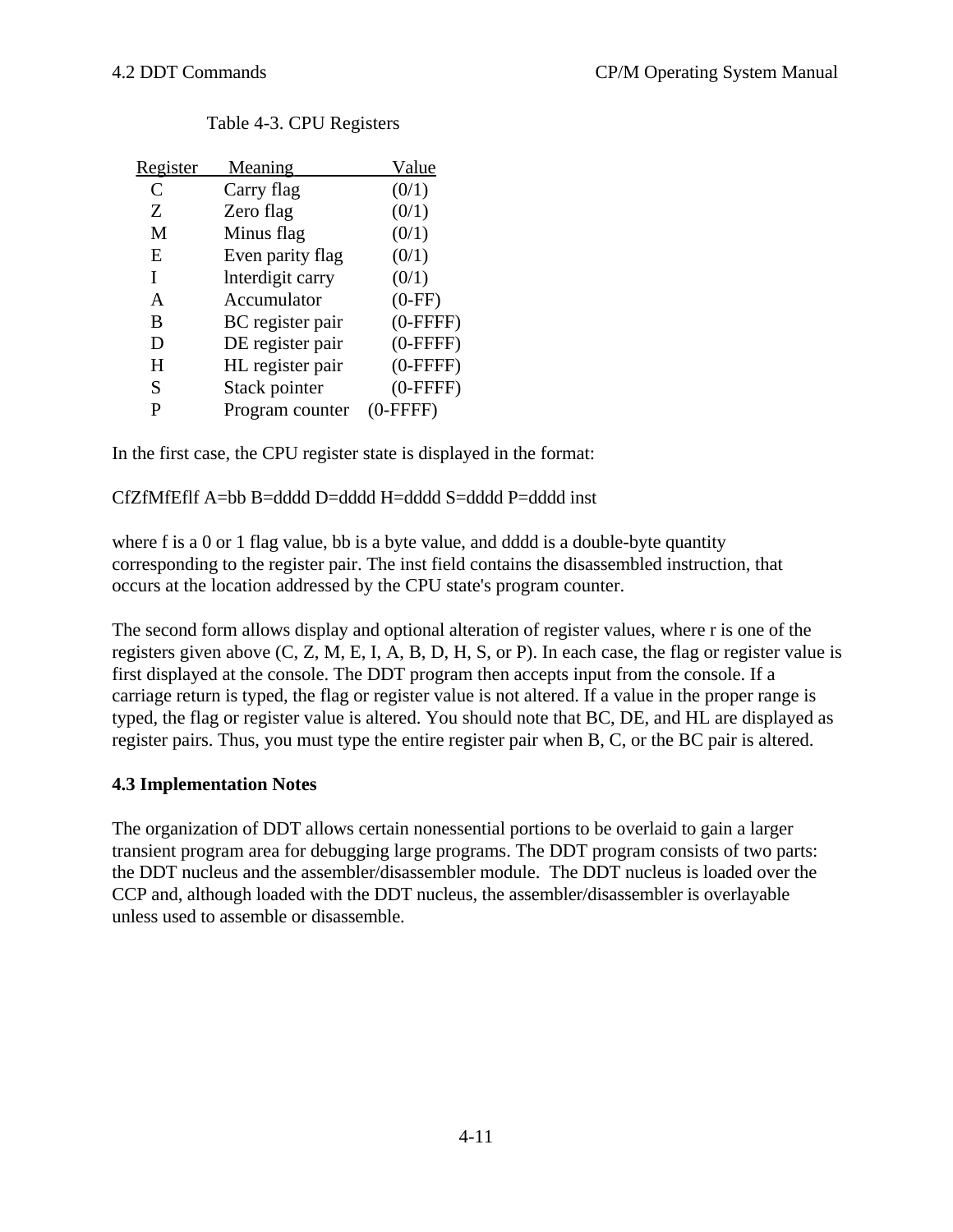In particular, the BDOS address at location 6H (address field of the JMP instruction at location 5H) is modified by DDT to address the base location of the DDT nucleus, which, in turn, contains a JMP instruction to the BDOS. Thus, programs that use this address field to size memory see the logical end of memory at the base of the DDT nucleus rather than the base of the BDOS.

The assembler/disassembler module resides directly below the DDT nucleus in the transient program area. If the A, L, T, or X commands are used during the debugging process, the DDT program again alters the address field at 6H to include this module, further reducing the logical end of memory. If a program loads beyond the beginning of the assembler/disassembler module, the A and L commands are lost (their use produces a ? in response) and the trace and display (T and X) commands list the inst field of the display in hexadecimal, rather than as a decoded instruction.

# **4.4 A Sample Program**

The following example silows an edit, assemble, and debug for a simple program that reads a set of data values and determines the largest value in the set. The largest value is taken from the vector and stored into LARGE at the termination of the program.

A>ED SCAN.ASM \*I

|        |          | ORG 1-00H                          | ;START OF TRANSIENT     |       |                                      |  |
|--------|----------|------------------------------------|-------------------------|-------|--------------------------------------|--|
|        |          |                                    |                         | ;AREA |                                      |  |
|        |          |                                    |                         |       | MVI B, LEN :LENGTH OF VECTOR TO SCAN |  |
|        |          | MVI C, O ; LARGER RST VALUE SO FAR |                         |       |                                      |  |
| LOOP   | LXI      |                                    | H, VECT :BASE OF VECTOR |       |                                      |  |
| LOOP:  | MOV      | A, M ;GET VALUE                    |                         |       |                                      |  |
|        |          | SUB C :LARGER VALUE IN C?          |                         |       |                                      |  |
|        |          |                                    |                         |       | JNC NFOUND :JUMP IF LARGER VALUE NOT |  |
| ;FOUND |          |                                    |                         |       |                                      |  |
|        |          | NEW LARGEST VALUE, STORE IT TO C   |                         |       |                                      |  |
|        | MOV C, A |                                    |                         |       |                                      |  |
| NFOUND | INX H    |                                    | TO NEXT ELEMENT:        |       |                                      |  |
|        | DCR B    |                                    | ; MORE TO SCAN?         |       |                                      |  |
|        |          | JNZ LOOP                           | <b>FOR ANOTHER</b>      |       |                                      |  |
|        |          |                                    |                         |       |                                      |  |
|        |          | END OF SCAN, STORE C               |                         |       |                                      |  |
|        |          |                                    |                         |       |                                      |  |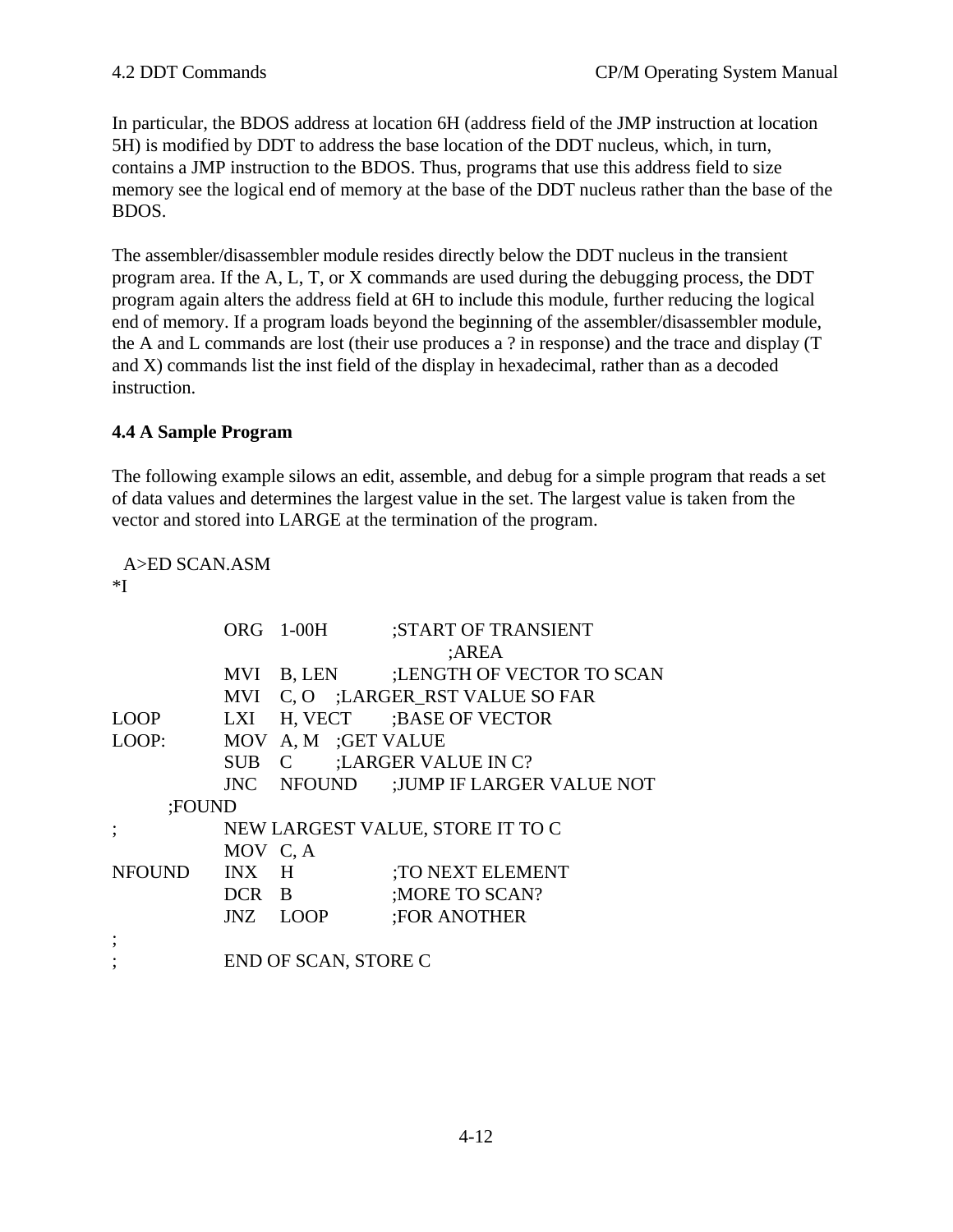|                       | MOV A, C<br><b>STA</b> | <b>LARGE</b>         | ;GET LARGEST VALUE               |
|-----------------------|------------------------|----------------------|----------------------------------|
|                       | <b>JMP</b>             | 0                    | ;REBOOT                          |
| $\ddot{\phantom{0}},$ |                        |                      |                                  |
|                       |                        | <b>TEST DATA</b>     |                                  |
| VECT;                 | DB                     | 2,0,4,3,5,6,1,5      |                                  |
| <b>LEN</b>            | EQU                    | 4-VECT               | ;LENGTH                          |
| LARGE;                | <b>DS</b>              | 1                    | ;LARGEST VALUE ON EXIT           |
|                       | <b>END</b>             |                      |                                  |
| $^{\wedge}$ -Z        |                        |                      |                                  |
| *BOP                  |                        |                      |                                  |
|                       |                        | ORG 100H             | ;START OF TRANSIENT AREA         |
|                       | MVI                    | B,LEN                | ;LENGTH OF VECTOR TO SCAN        |
|                       | MVI                    | C, O                 | ;LARGEST VALUE SO FAR            |
|                       | LXI                    | H, VECT              | ;BASE OF VECTOR                  |
| LOOP:                 | MOV A,M                |                      | ;GET VALUE                       |
|                       | <b>SUB</b>             | $\mathsf{C}$         | ;LARGER VALUE IN C?              |
|                       | <b>JNC</b>             | <b>NFOUND</b>        | ;JUMP IF LARGER VALUE NOT        |
|                       |                        |                      | ;FOUND                           |
| $\vdots$              |                        |                      | NEW LARGEST VALUE, STORE IT TO C |
|                       | MOV C,A                |                      |                                  |
| NFOUND:               | <b>INX</b>             | H                    | ;TO NEXT ELEMENT                 |
|                       | DCR B                  |                      | ;MORE TO SCAN?                   |
|                       |                        | JNZ LOOP             | ;FOR ANOTHER                     |
| $\vdots$              |                        | END OF SCAN, STORE C |                                  |
|                       | MOV A,C                |                      | ;GET LARGEST VALUE               |
|                       |                        | STA LARGE            |                                  |
|                       | JMP                    | 0                    | ;REBOOT                          |
|                       |                        |                      |                                  |
|                       |                        | <b>TEST DATA</b>     |                                  |
| VECT:                 | DB                     | 2,0,4,3,5,6,1,5      |                                  |
| <b>LEN</b>            | EQU                    | \$-VECT              | ;LENGTH                          |
| LARGE:                | <b>DS</b>              | 1                    | ;LARGEST VALUE ON EXIT           |
|                       | <b>END</b>             |                      |                                  |
| $E^*E$<br>End of edit |                        |                      |                                  |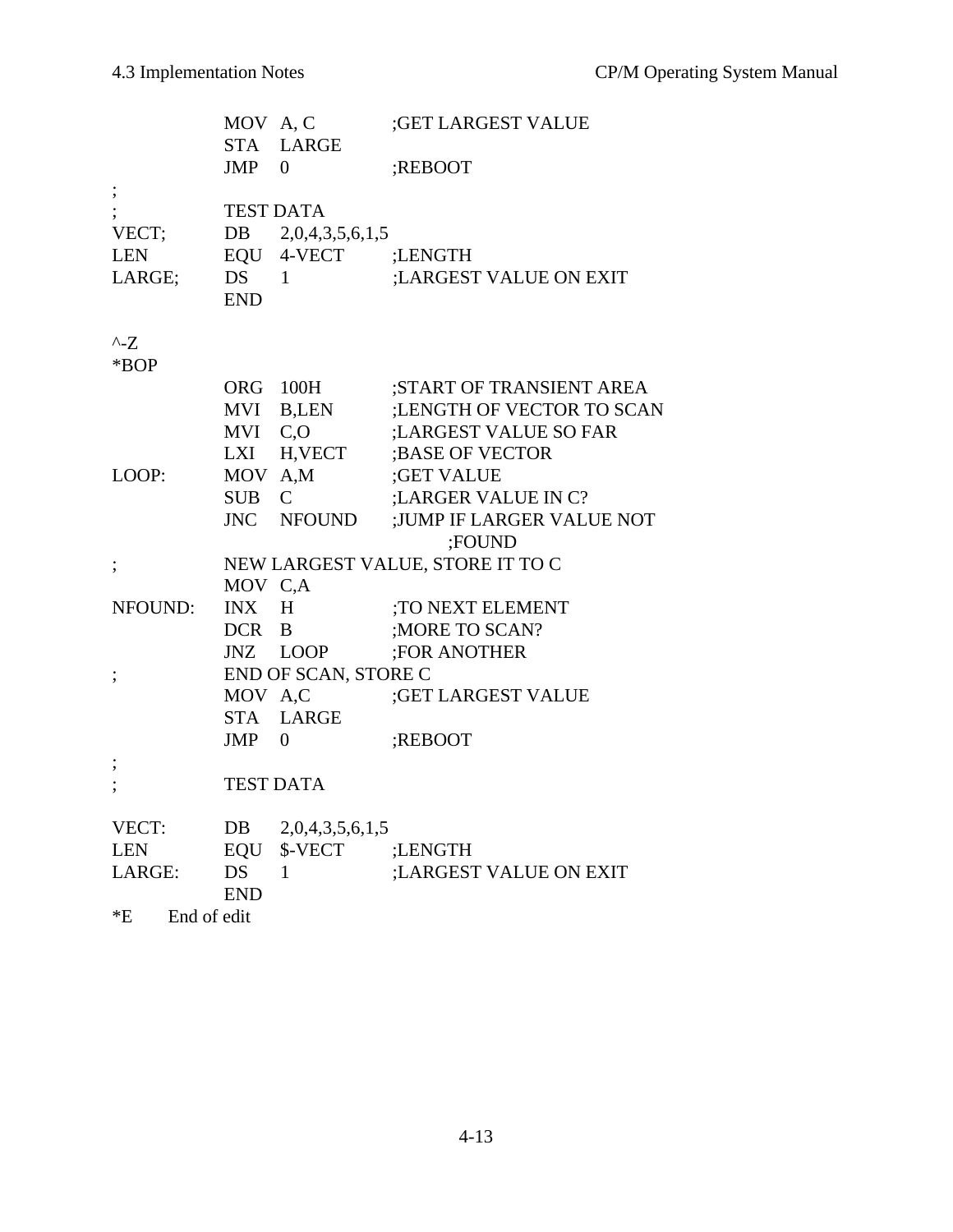# A>ASM, SCAN

# CP/M ASSEMBLER - VER 1.0

# 0122

002H USE FACTOR

END OF ASSEMBLY Assembly complete; look at program listing

|         |                                 | <b>A&gt;TYPE SCAN PRN</b>   |                                     |                                  |
|---------|---------------------------------|-----------------------------|-------------------------------------|----------------------------------|
|         |                                 | Code address Source program |                                     |                                  |
| 0100    |                                 |                             | ORG 100H                            | ;START OF TRANSIENT AREA         |
| 0100    | 0608                            |                             | MVI B,LEN                           | ;LENGTH OF VECTOR TO SCAN        |
| 0102    | <b>0E00</b>                     |                             | MVI C,O                             | ;LARGEST VALUE SO FAR            |
|         | 0104 211901                     |                             | LXI H, VECT                         | ; BASE OF VECTOR                 |
| 0107 7E |                                 | LOOP:                       | MOV A,M                             | ;GET VALUE                       |
| 0108    | - 91                            |                             | SUB C                               | ; LARGER VALUE IN C?             |
| 0109    | D <sub>20</sub> D <sub>01</sub> |                             | <b>JNC NFOUND</b>                   | ;JUMP IF LARGER VALUE NOT        |
|         |                                 |                             |                                     | ;FOUND                           |
|         |                                 | $\overline{\phantom{a}}$    |                                     | NEW LARGEST VALUE, STORE IT TO C |
| 010C    | 4F                              |                             | MOV C,A                             |                                  |
| 010D    | 23                              | NFOUND:                     | INX H                               | TO NEXT ELEMENT                  |
| 010E    | - 05                            |                             | DCR B                               | ; MORE TO SCAN?                  |
| 010F    | C <sub>20701</sub>              |                             | JNZ LOOP                            | <b>:FOR ANOTHER</b>              |
|         |                                 |                             |                                     |                                  |
|         |                                 |                             | END OF SCAN, STORE C                |                                  |
| 0112    | 79                              |                             | MOV A,C                             | ;GET LARGEST VALUE               |
| 0113    | 322101                          |                             | <b>STA LARGE</b>                    |                                  |
| 0116    | C30000                          |                             | JMP <sub>0</sub>                    | ;REBOOT                          |
|         |                                 |                             |                                     |                                  |
|         |                                 | <b>TEST DATA</b>            |                                     |                                  |
| 0118    |                                 |                             | 0200040305 VECT: DB 2,0,4,3,5,6,1,5 |                                  |
| 0008    | $=$                             | <b>LEN</b>                  | EQU \$-VECT                         | ;LENGTH                          |
| 0121    |                                 | LARGE;                      | DS <sub>1</sub>                     | ;LARGEST VALUE ON EXIT           |
| 0122    |                                 |                             | <b>END</b>                          |                                  |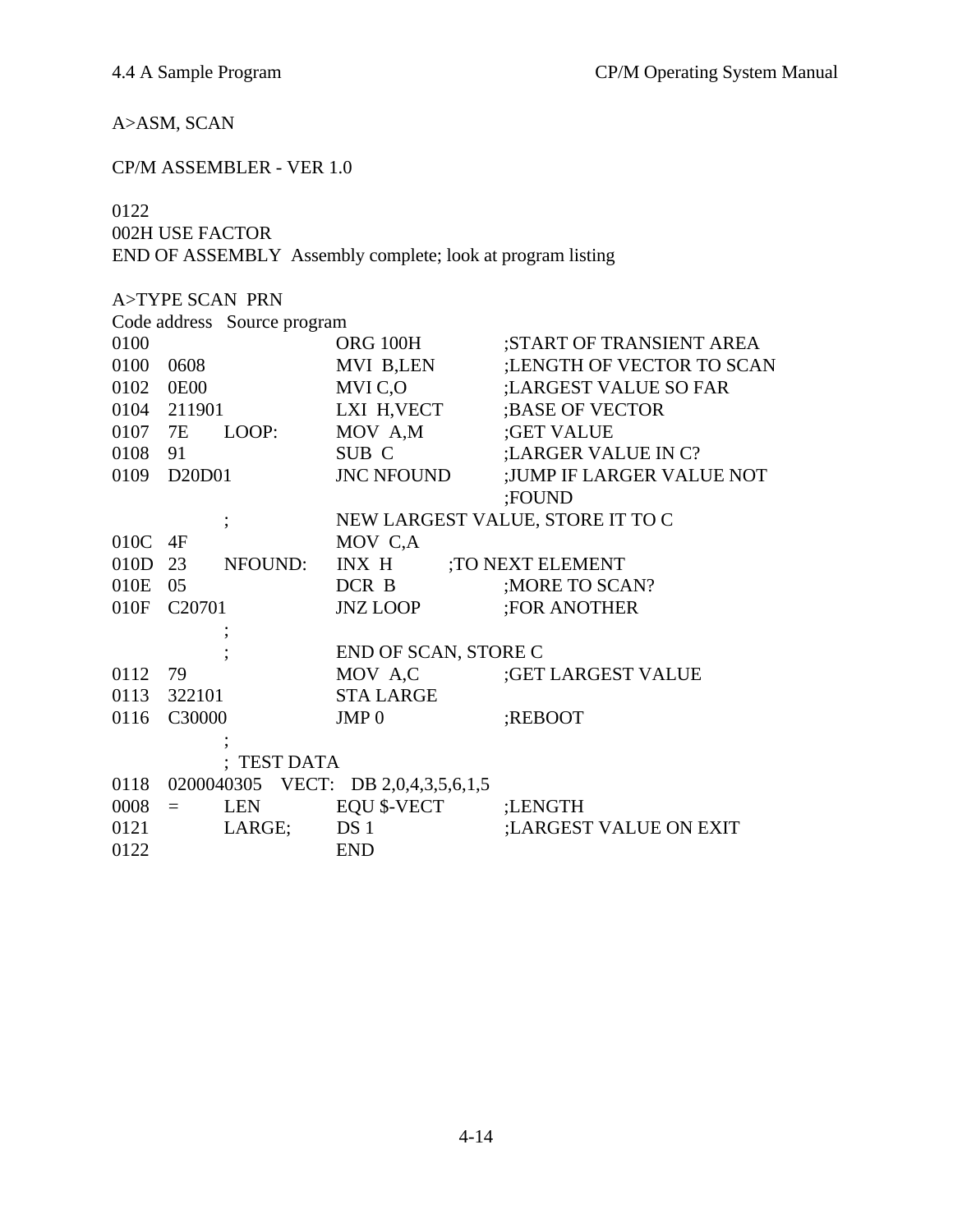A>DDT SCAN. HEX Start debugger using hex format machine code

DDT VER 1.0 0121 0000 to execute at the second state at the second state at the second state at the second state at the second state at the second state at the second state at the second state at the second state at the second state a  $\mathbf{PC} = 0$ 

NEXT PC Next instruction

| COZOMOEOIO A=00 B=0000 D=0000 H=0000 S=0000 P=0000 OUT 7F -XP \ Examine registers before debug run

P=0000 100 Change PC to 100

-X Look at registers again

COZOMOEOIO A=00 B=0000 D=0000 H=0000 S=0100 P=00120 MVI B,08 -L100

PC changed Next instruction to execute at  $PC = 100$ 

0100 MVI B,08 0112 MVI C,00 0104 LXI H,0119 0107 MOV A,M 0108 SUB C 0109 JNC 010D 010C MOV C,A 010D INX H 010E DCR B 010F JNZ 0107 0112 MOV A,C

-L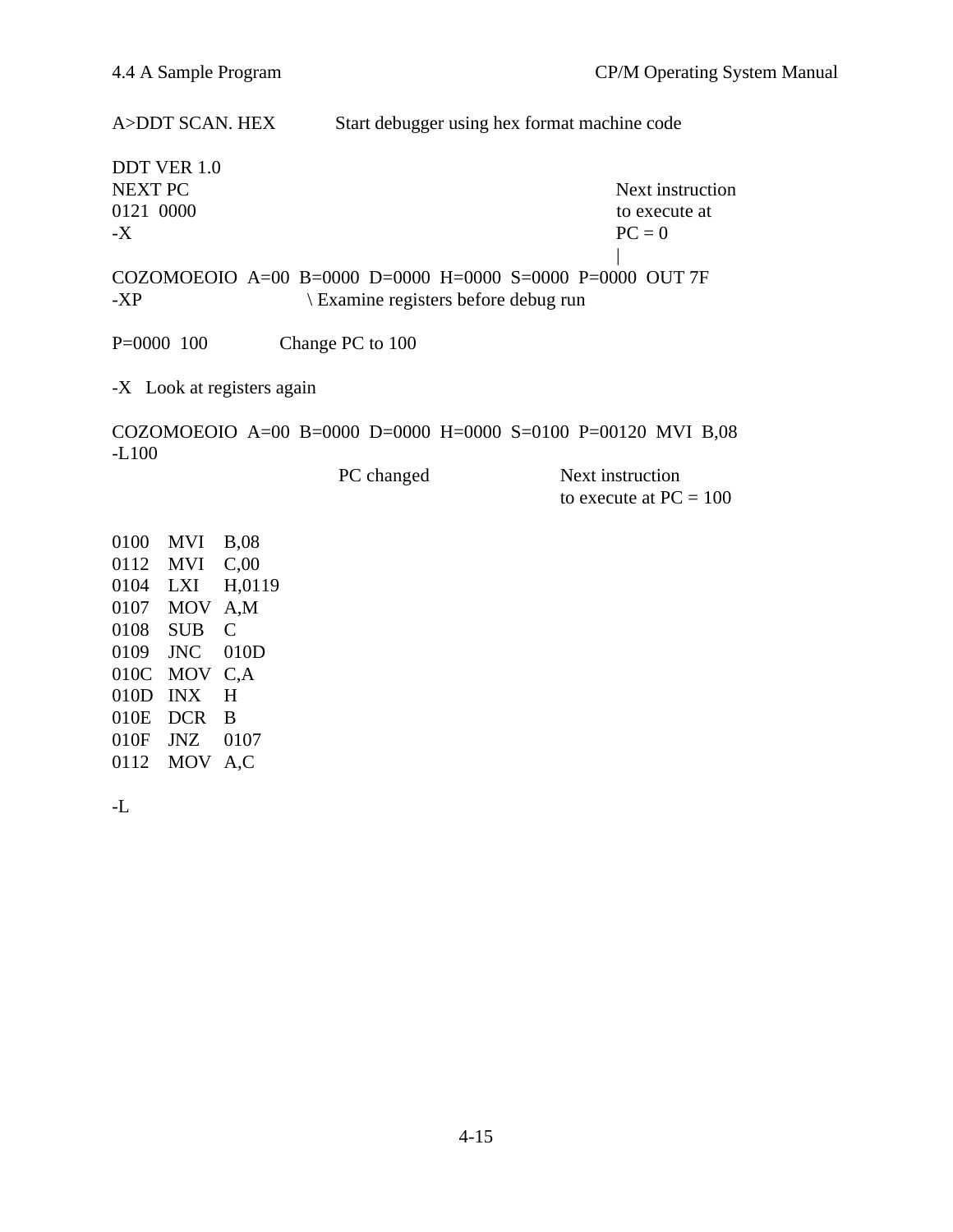| 0113       | <b>STA</b>    | 0121               |                                                                          |
|------------|---------------|--------------------|--------------------------------------------------------------------------|
| 0116       | <b>JMP</b>    | 0000               |                                                                          |
|            | $0119$ STAX B |                    | A little more machine                                                    |
| 011A NOP   |               |                    | code. Note that pro-                                                     |
| 011B       | <b>INR</b>    | <sup>B</sup>       | ram ends at location                                                     |
| 011C       | INX           | $\overline{B}$     | 116 with a JMP to                                                        |
| 011D       | <b>DCR</b>    | -B                 | 0000. Remainder of                                                       |
| 011E MVI   |               | B, 01              | listing is assembly of                                                   |
| 0120       | <b>DCR</b>    | - B                | data.                                                                    |
| 0121 LXI   |               | D <sub>2200</sub>  |                                                                          |
| 0124 LXI   |               | H <sub>,0200</sub> |                                                                          |
|            |               |                    | -A116 Enter in-line assembly mode to change the JMP to 0000 into a RST7, |
|            |               |                    | which will cause the program under test to return to DDT if 116H is      |
|            |               | ever executed.     |                                                                          |
| 0116 RST 7 |               |                    |                                                                          |

0117 (Single carriage return stops assemble mode)

-L113 List code at 113H to check that RST 7 was properly inserted.

0113 STA 0121 0116 REST 07 in place of JMP 0117 NOP 0118 NOP 0119 STAX B 011A NOP 011B INR B 011C INX B -

-X Look at registers

COZOMOEOIO A=00 B=0000 D=0000 H=0000 S=0100 P=0100 MVI B,08 -T

Execute Preogram for one stop. Initial CPU state, before is executed

# COZOMOEOIO A=00 B=0000 D=0000 H=0000 S=0100 P=0100 MVI B, 08\*0102 Automatic breakpoint/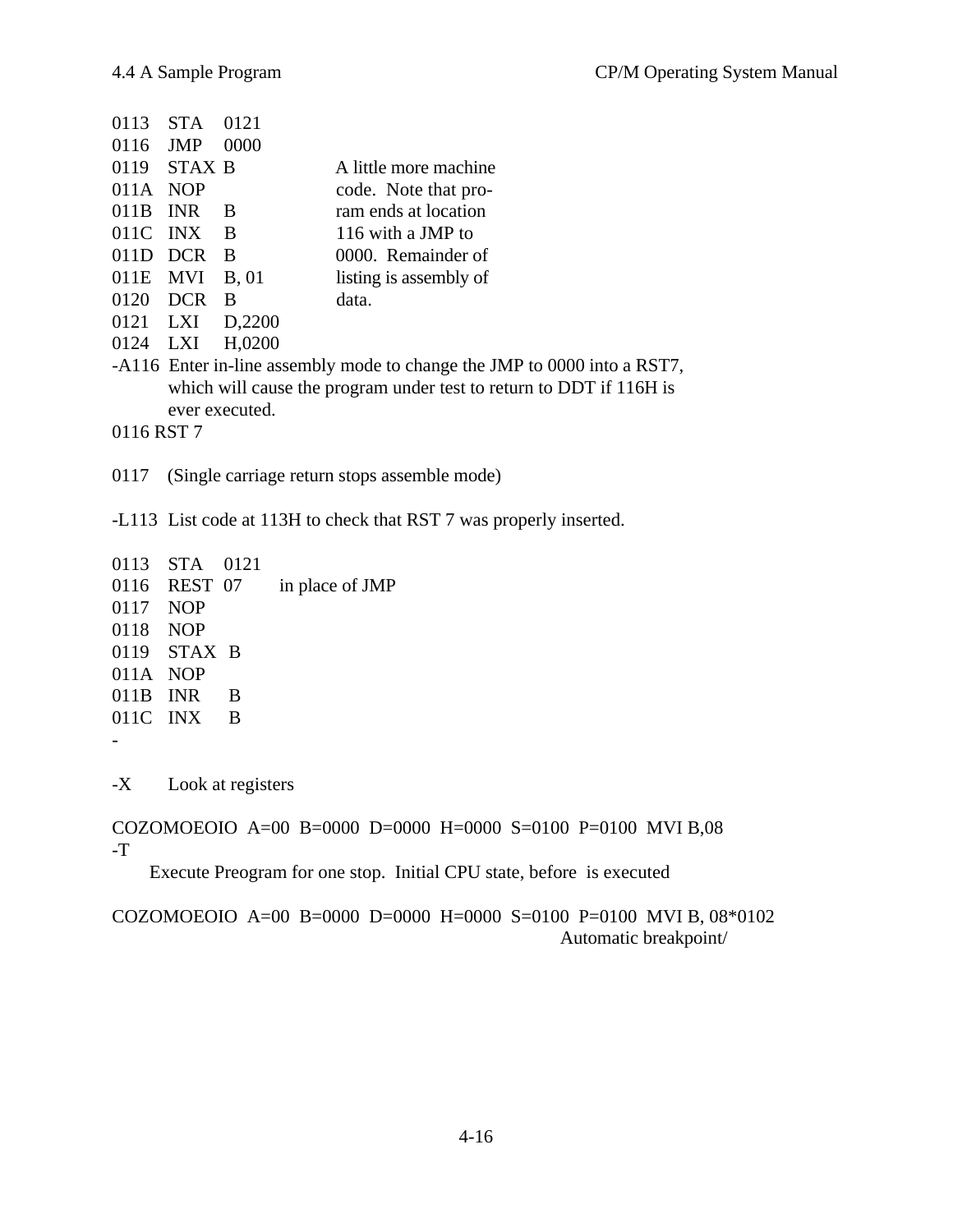```
Trace one step again (note 08H in B)
COZOMOEOIO A=00 B=0800 D=0000 H=0000 S=0100 P=0102 MVI C,00*0104
-TTrace again (Register C is cleared)
COZOMEOIO A=00 B=0800 D=0000 H=0000 S=0100 P=0104 LXI H,0119*0107
-T3 Trace three steps
COZOMOEOIO A=00 B=0800 D=0000 H=0119 S=0100 P=0107 MOV A,M
COZOMOEOIO A=02 B=0800 D=0000 H=0119 S=0100 P=0100 SUB C
COZOMOEOI1 A=02 B=0800 D=0000 H=0119 S=0100 P=0109 JNC 010D*010D
-D119
```
Display memory starting at 119H. Automatic breakpoint at 10DH

0119 02 00 04 03 05 06 01 . Program data 0120 05 11 00 22 21 00 02 7E EB 77 13 23 EB 0B 78 B1 ..." !.. . W .#..X. 0130 C2 27 01 C3 03 29 00 00 00 00 00 00 00 00 00 00 ...'...)........ 0140 00 00 00 00 00 0 00 00 00 00 00 00 00 00 00 00 ................ 0150 00 00 00 00 00 0 00 00 00 00 00 00 00 00 00 00 ................ 0160 00 00 00 00 00 0 00 00 00 00 00 00 00 00 00 00 ................ 0170 00 00 00 00 00 0 00 00 00 00 00 00 00 00 00 00 ................ 0180 00 00 00 00 00 0 00 00 00 00 00 00 00 00 00 00 ................ 0190 00 00 00 00 00 0 00 00 00 00 00 00 00 00 00 00 ................ 01A0 00 00 00 00 00 0 00 00 00 00 00 00 00 00 00 00 ................ 01B0 00 00 00 00 00 0 00 00 00 00 00 00 00 00 00 00 ................ 01C0 00 00 00 00 00 0 00 00 00 00 00 00 00 00 00 00 ................ -X

Current CPU state C0Z0M0E0I1 A-02 B-0800 D=0000 H=0119 S=0100 P=010D INX H -T5 Trace 5 steps from current CPU state

C0Z0M0E0I1 A-02 B-0800 D=0000 H=0119 S=0100 P=010D INX H C0Z0M0E0I1 A-02 B-0800 D=0000 H=011A S=0100 P=010E DCR B C0Z0M0E0I1 A-02 B-0700 D=0000 H=011A S=0100 P=010F JNZ 0107 C0Z0M0E0I1 A-02 B-0700 D=0000 H=011A S=0100 P=0107 MOV A,M C0Z0M0E0I1 A-00 B-0700 D=0000 H=011A S=0100 P=0108 SUB C\*0109

### U5

Trace without listing intermediate states C0Z1M0E1I1 A-00 B-0700 D=0000 H=011A S=0100 P=0109 JNC 010D\*0108 -X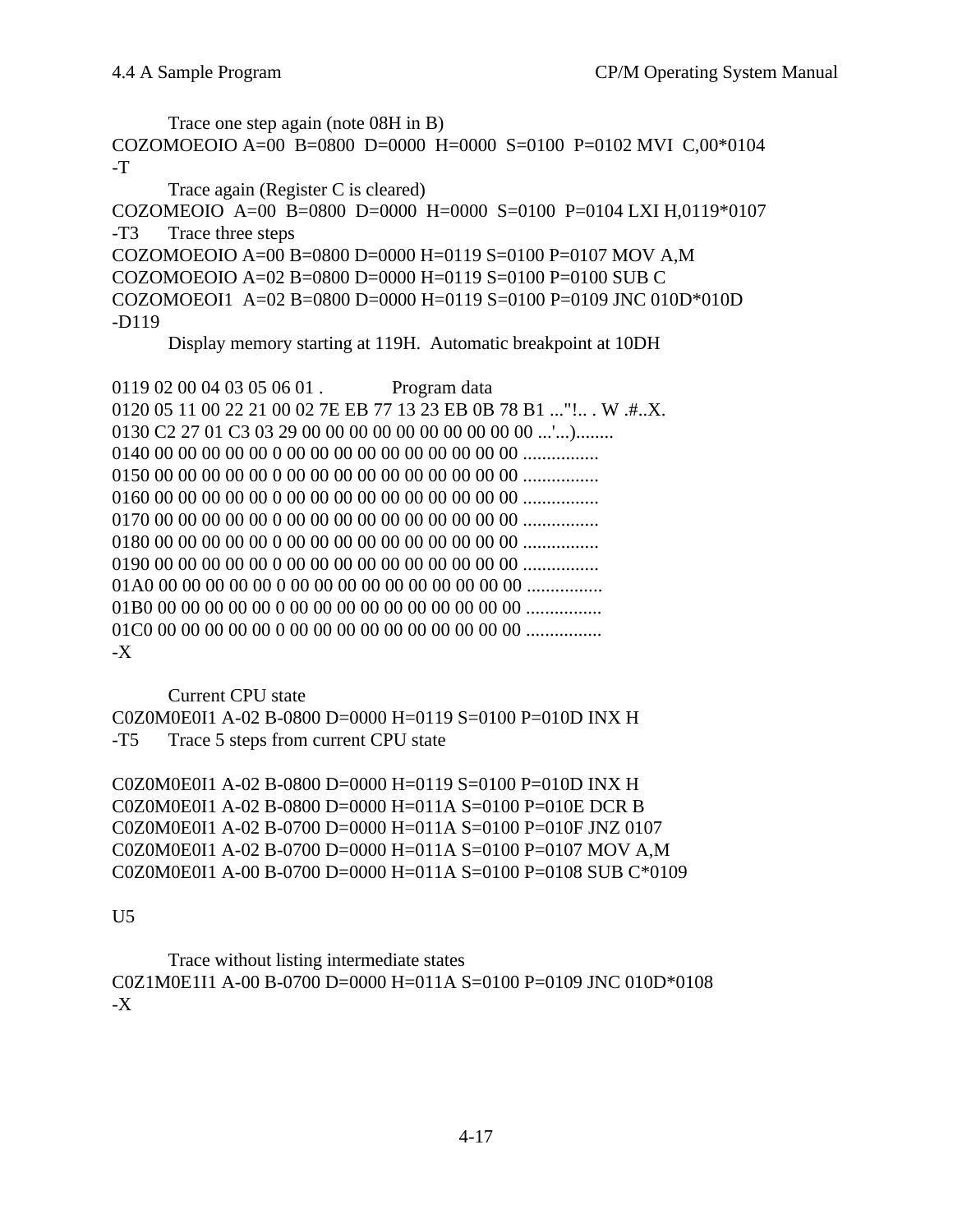# CPU state at end of U5 COZOMOE1I1 A=04 B=0600 D=0000 H=001B S=0100 P=0108 SUB C -G Run program from current PC until completion (in real-time)

\*0116 breakpoint at 116H, caused by executing RST 7 in machine code

# -X

CPU state at end of program COZ1MOE1I1 A=00 B=0000 D=0000 H=0121 S=0100 P=0116 RST 07 -XP

Examine and change program counter.

# P=0116 100

# $-X$

COZ1MOE1I1 A=00 B=0000 D=0000 H=0121 S=0100 P=0100 MVI B,-08 -T10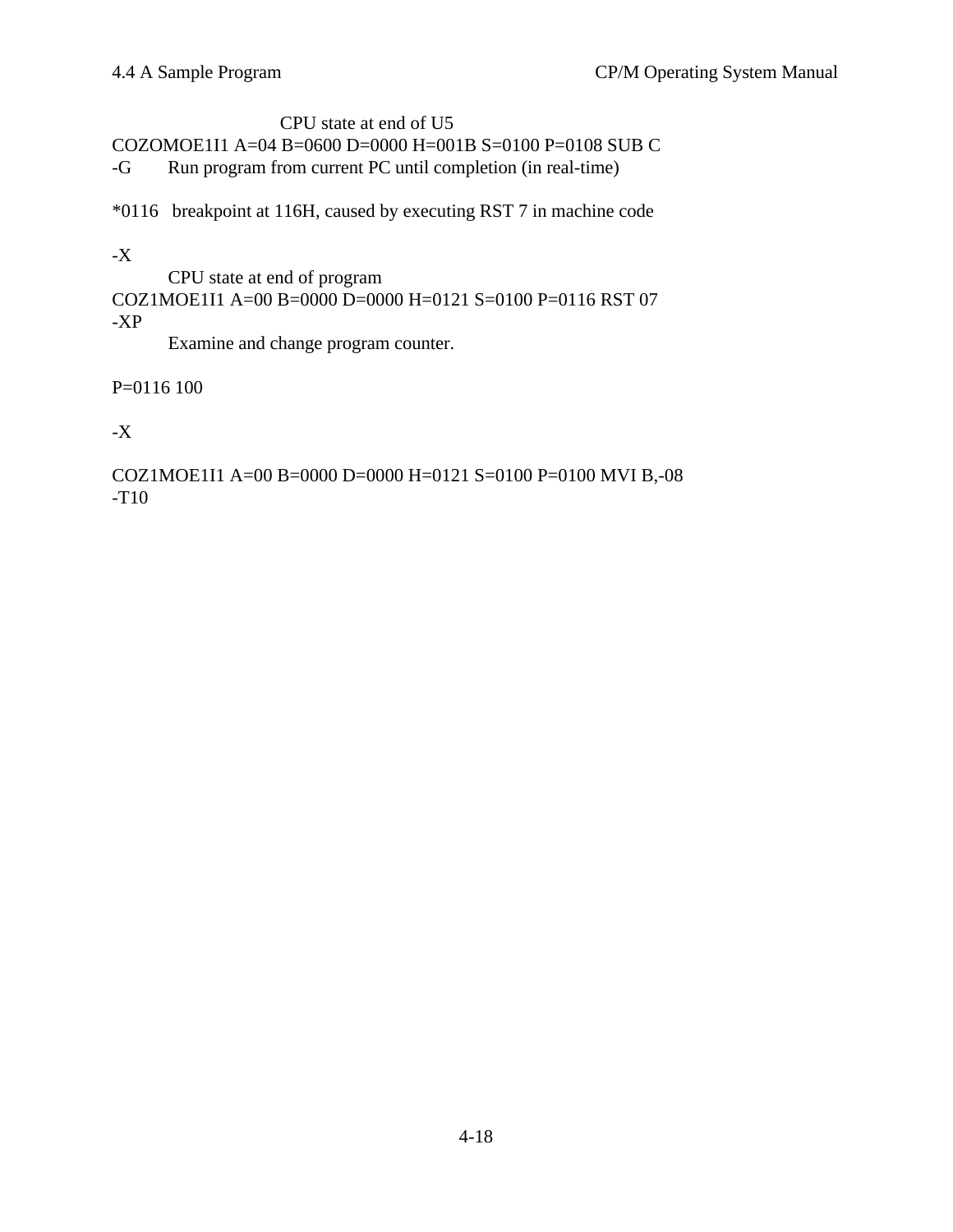Trace 10 (hexadecimal) steps

```
C0Z1M0E1I1 A-00 B-0800 D=0000 H=0121 S=0100 P=0100 MVI B,08
C0Z1M0E1I1 A-00 B-0000 D=0000 H=0121 S=0100 P=0102 MVI C,00
C0Z1M0E1I1 A-00 B-0800 D=0000 H=0121 S=0100 P=0103 LXI H,0119
C0Z1M0E1I1 A-00 B-0800 D=0000 H=0119 S=0100 P=0107 MOV A,M
C0Z1M0E1I1 A-02 B-0800 D=0000 H=0119 S=0100 P=0108 SUB C
C0Z1M0E1I1 A-02 B-0800 D=0000 H=0119 S=0100 P=0109 JNC 010D
C0Z1M0E1I1 A-02 B-0800 D=0000 H=0119 S=0100 P=010D INX H
C0Z1M0E1I1 A-02 B-0800 D=0000 H=011A S=0100 P=010E DCR B
C0Z1M0E1I1 A-02 B-0700 D=0000 H=011A S=0100 P=010F JNZ 0107
C0Z1M0E1I1 A-02 B-0700 D=0000 H=011A S=0100 P=0107 MOV A,M
C0Z1M0E1I1 A-00 B-0700 D=0000 H=011A S=0100 P=0108 SUB C
C0Z1M0E1I1 A-00 B-0700 D=0000 H=011A S=0100 P=0109 JNC 010D
C0Z1M0E1I1 A-00 B-0700 D=0000 H=011A S=0100 P=010D INX H
C0Z1M0E1I1 A-00 B-0700 D=0000 H=011B S=0100 P=010E DCR B
C0Z1M0E1I1 A-00 B-0600 D=0000 H=011B S=0100 P=010F JNZ 0107
C0Z1M0E1I1 A-00 B-0600 D=0000 H=011B S=0100 P=0107 MOV A,M*0108
```

| Insert a "hot patch" into | Program should have moved the       |
|---------------------------|-------------------------------------|
| the machine code          | value from A into C since $A > C$ . |
| 0109 JC 100 to change the | Since this code was not executed,   |
| JNC to JC                 | it appears that the JNC should      |
|                           | have been a JC instruction          |

010C

Stop DDT so that a version of \_GO the patched program can be saved

| A>SAVE 1 SCAN.COM | Program resides on first         |
|-------------------|----------------------------------|
|                   | page, so save 1 page.            |
| A>DDT SCAN,COM    |                                  |
|                   | Restart DDT with the save memory |
| DDT VER 1.0       | image to continue testing        |
| <b>NEXT PC</b>    |                                  |
| 0200 0100         |                                  |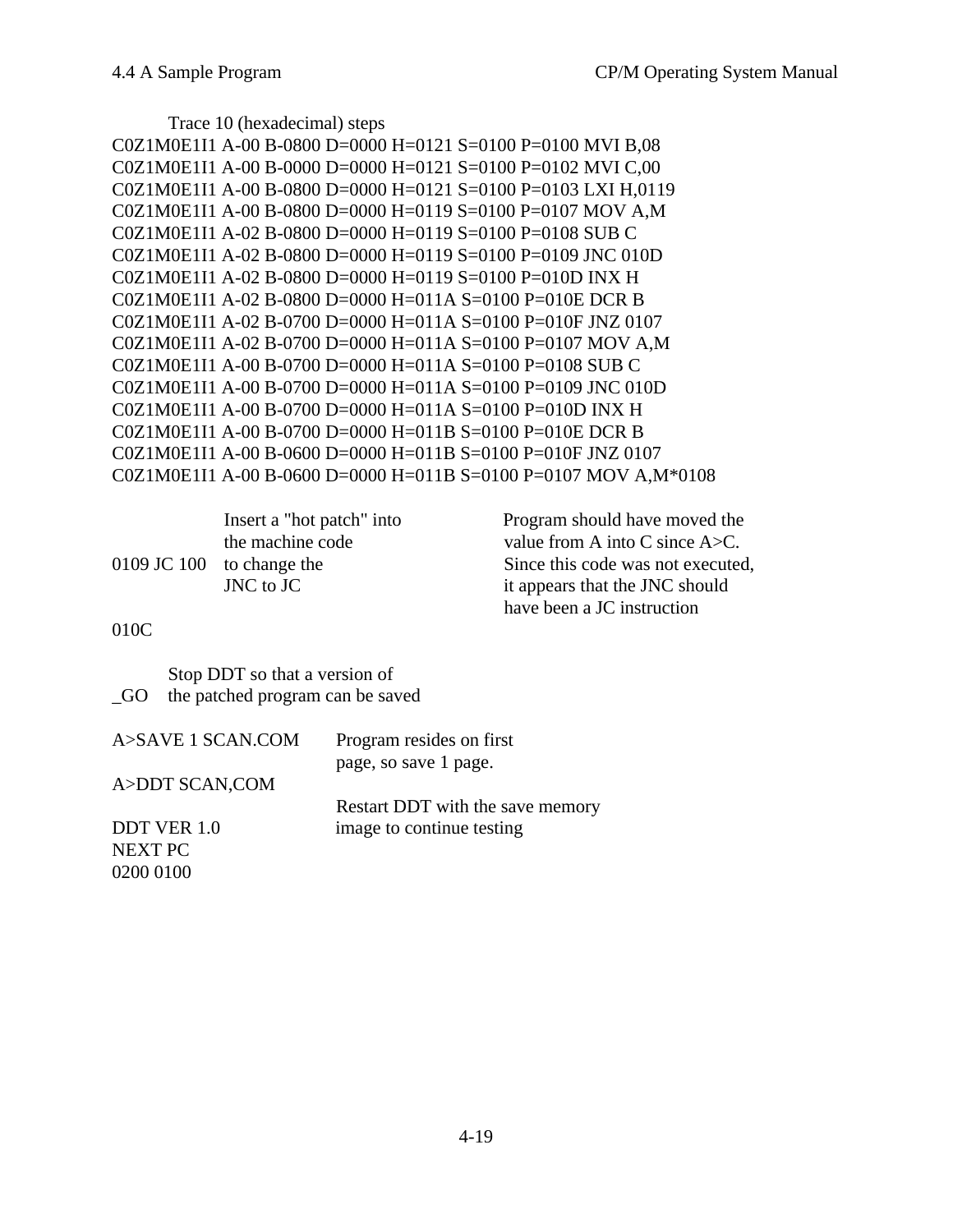-L100 List some code

|     | 0100 MVI B,08   |                                    |
|-----|-----------------|------------------------------------|
|     | 0102 MVI C,00   |                                    |
|     | 0104 LXI H,0119 |                                    |
|     | 0107 MOV A,M    |                                    |
|     | 0108 SUB C      |                                    |
|     | 0109 JC 010D    | Previous patch is present in X.COM |
|     | 010C MOV C,A    |                                    |
|     | 010D INXH       |                                    |
|     | 010E DCR B      |                                    |
|     | 010F JNZ 0107   |                                    |
|     | 0112 MOV A,C    |                                    |
| -XP |                 |                                    |
|     |                 |                                    |

P=0100

-T10

Trace to see how patched version operates. Data is moved from A to C C0Z0M0E0I0 A-00 B-0800 D=0000 H=0000 S=0100 P=0100 MVI B,08 C0Z0M0E0I0 A-00 B-0000 D=0000 H=0000 S=0100 P=0102 MVI C,00 C0Z0M0E0I0 A-00 B-0800 D=0000 H=0000 S=0100 P=0103 LXI H,0119 C0Z0M0E0I0 A-00 B-0800 D=0000 H=0119 S=0100 P=0107 MOV A,M C0Z0M0E0I0 A-02 B-0800 D=0000 H=0119 S=0100 P=0108 SUB C C0Z0M0E0I1 A-02 B-0800 D=0000 H=0119 S=0100 P=0109 JC 010D C0Z1M0E1I1 A-00 B-0800 D=0000 H=0119 S=0100 P=010C MOV C,A C0Z1M0E1I1 A-02 B-0802 D=0000 H=0119 S=0100 P=010D INX H C0Z1M0E1I1 A-02 B-0802 D=0000 H=011A S=0100 P=010E DCR B C0Z1M0E1I1 A-02 B-0702 D=0000 H=011A S=0100 P=010F JNZ 0107 C0Z1M0E1I1 A-02 B-0702 D=0000 H=011A S=0100 P=0107 MOV A,M C0Z1M0E1I1 A-00 B-0702 D=0000 H=011A S=0100 P=0108 SUB C C1Z0M1E0I0 A-00 B-0702 D=0000 H=011A S=0100 P=0109 JNC 010D C1Z0M1E0I0 A-00 B-0702 D=0000 H=011A S=0100 P=010D INX H C1Z0M1E0I0 A-00 B-0702 D=0000 H=011B S=0100 P=010E DCR B C1Z0M0E1I1 A-00 B-0602 D=0000 H=011B S=0100 P=010F JNZ 0107\*0107  $-X$ 

Breakpoint after 16 steps

C1ZOMOE1I1 A=FE B=0602 D=000 H-011B S=0100 P-0107 MOV A,M -G,108 Run from current PC and breakpoint at 108H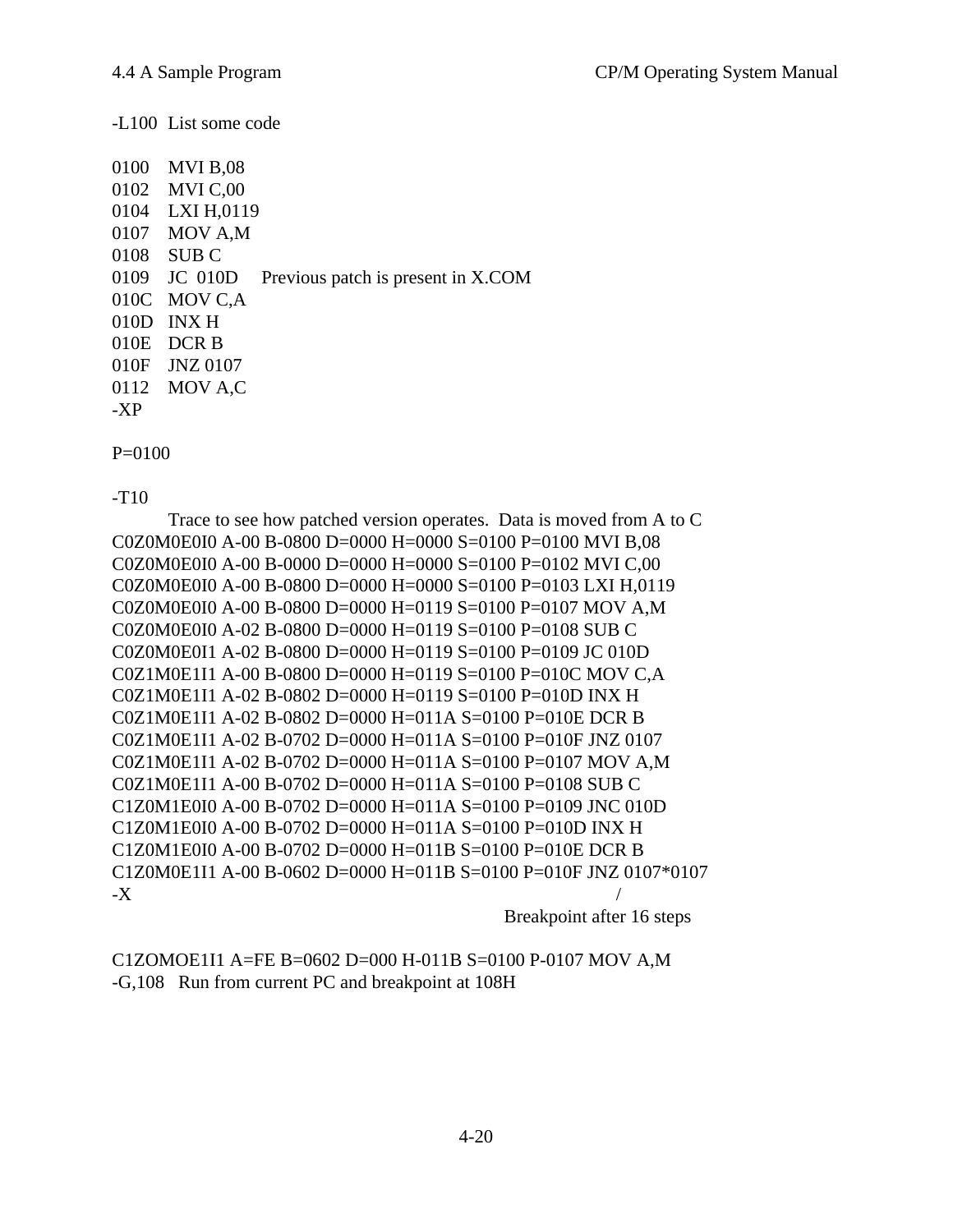\*0108 -X / Next data item C1ZOMOE1I1 A=04 B=0602 D=0000 H=011B S=0100 P=0108 SUB C -T Single step for a few cycles C1ZOMOE1I1 A=04 B=0602 D=0000 H=011B S=0100 P=0108 SUB C\*0109 -T COZOMOEOI1 A=02 B=0602 D=0000 H=001B S=0100 P=0109 JC 010D\*010C -X COZOMOEOI1 A=02 B=0602 D=0000 H=001B S=0100 P=010C MOV C,A -G Run to completion \*0116 -X COZ1MOE1I1 A=03 B=0003 D=0000 H=0121 S=0100 P=0117 RST 07 -S121 Look at the value of 'LARGE' 0121 03 Wrong value" 0122 00 0123 22 0124 21 0125 00 0126 02 0127 7E End of the S command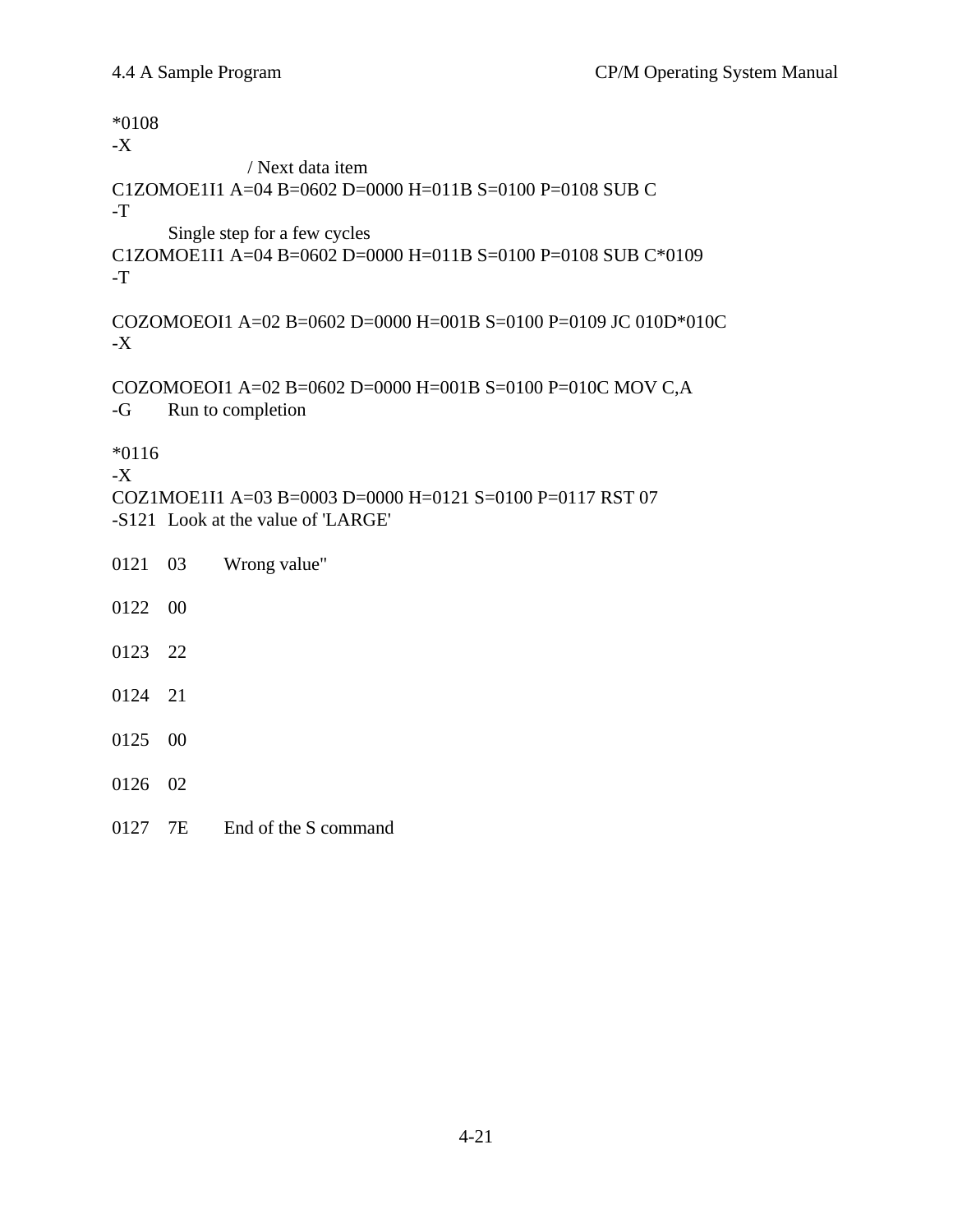-L100

|          | 0111 MVI      | <b>B,08</b>     |
|----------|---------------|-----------------|
|          | 0102 MVI      | C,00            |
| 0104 LXI |               | H,0119          |
|          | 0107 MOV      | A,M             |
|          | 0108 SUB C    |                 |
| 0109 JC  |               | 010D            |
|          | 010C MOV C,A  |                 |
|          | $010D$ INX    | $H_{\parallel}$ |
|          | 010E JNZ 0107 |                 |
|          | 0112 MOV A,C  |                 |
| -L       |               |                 |
|          |               |                 |
|          | 0113 STA 0121 |                 |
| 0116 RST |               | 07              |
| 0117 NOP |               |                 |
| 0118 NOP |               |                 |
|          | 0119 STAX B   |                 |
| 011A NOP |               |                 |
|          | 011A INR      | B               |
|          | 011B INX B    |                 |
|          | 011D DCR B    |                 |
|          | 011E MVU B,01 |                 |
|          | 0120 DCR      | B               |
|          |               |                 |
| -XP      |               |                 |

P=0116 100 Reset the PC

-T

Single step and watch data values C0Z1M0E1I1 A-03 B-0003 D=0000 H=0121 S=0100 P=0100 MVI B,08\*0102 -T

C0Z1M0E1I1 A-03 B-0803 D=0000 H=0121 S=0100 P=0102 MVI C,00\*0104 -T

Count set\ /Largest set C0Z1M0E1I1 A-03 B-0800 D=0000 H=0121 S=0100 P=0104 LXI H,0119\*0107 -T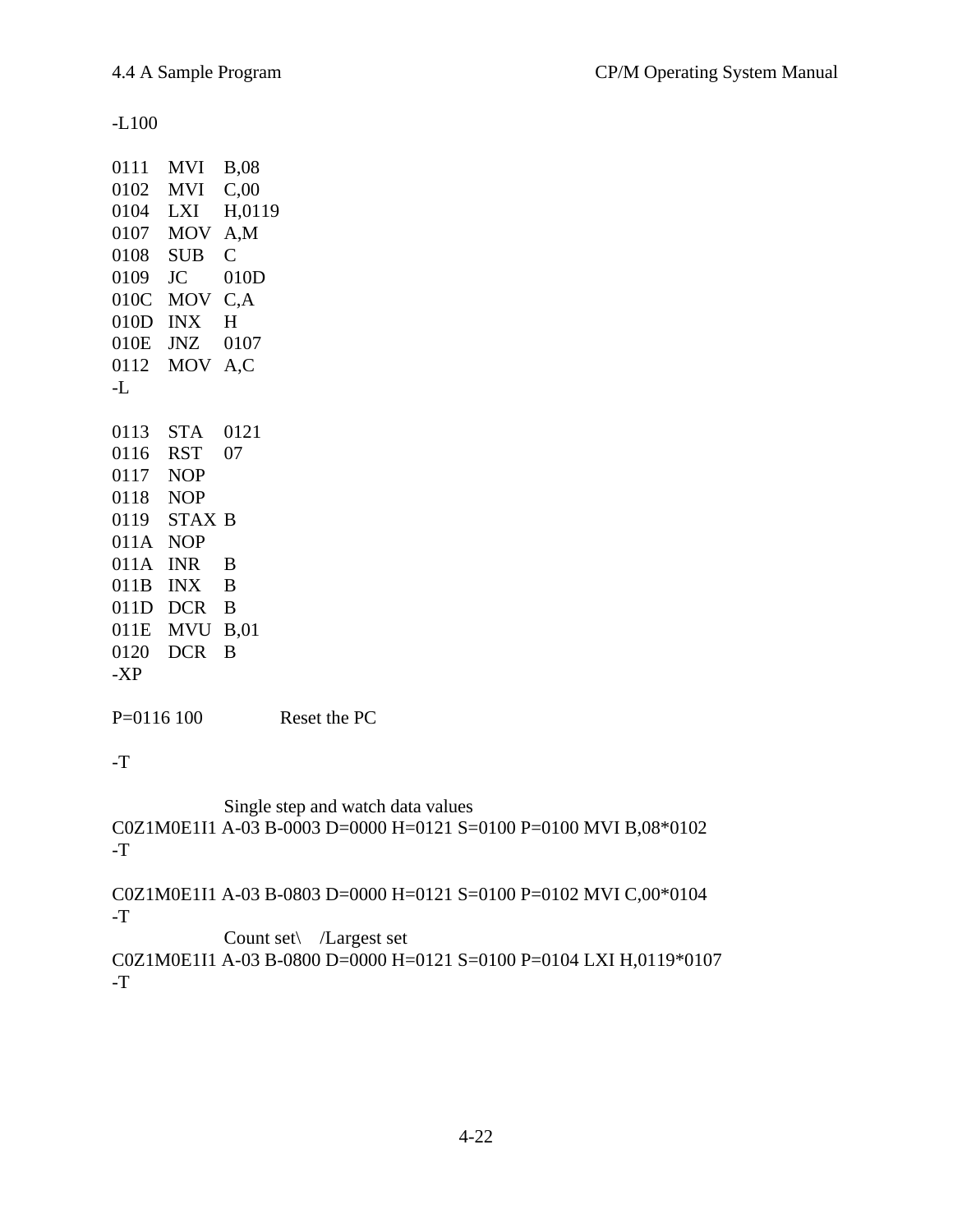/ Base address of data set C0Z1M0E1I1 A-03 B-0800 D=0000 H=0119 S=0100 P=0107 MOV A,M\*0108 -T / First data item brought to A C0Z1M0E1I1 A-02 B-0800 D=0000 H=0119 S=0100 P=0108 SUB C\*0109 -T C0Z0M0E0I1 A-02 B-0800 D=0000 H=0119 S=0100 P=0109 JC 010D\*010C -T C0Z0M0E0I1 A-00 B-0800 D=0000 H=0119 S=0100 P=010C MOV C,A\*010D -T / First data item moved to C correctly C0Z0M0E0I1 A-02 B-0802 D=0000 H=0119 S=0100 P=010D INX H\*010E  $-T$ C0Z0M0E0I1 A-02 B-0802 D=0000 H=011A S=0100 P=010E DCR B\*010F -T C0Z0M0E0I1 A-02 B-0702 D=0000 H=011A S=0100 P=010F JNZ 0107\*0107 -T C0Z0M0E0I1 A-02 B-0702 D=0000 H=011A S=0100 P=0107 MOV A,M\*0108 -T / Second data item brought to A C0Z0M0E0I1 A-00 B-0702 D=0000 H=011A S=0100 P=0108 SUB C\*0109 -T / Subtract destroys data value that was loaded! C1Z0M1E0I0 A-FE B-0702 D=0000 H=011A S=0100 P=0109 JNC 010D\*010D -T C1Z0M1E0I0 A-FE B-0702 D=0000 H=011A S=0100 P=010D INX H\*010E -L100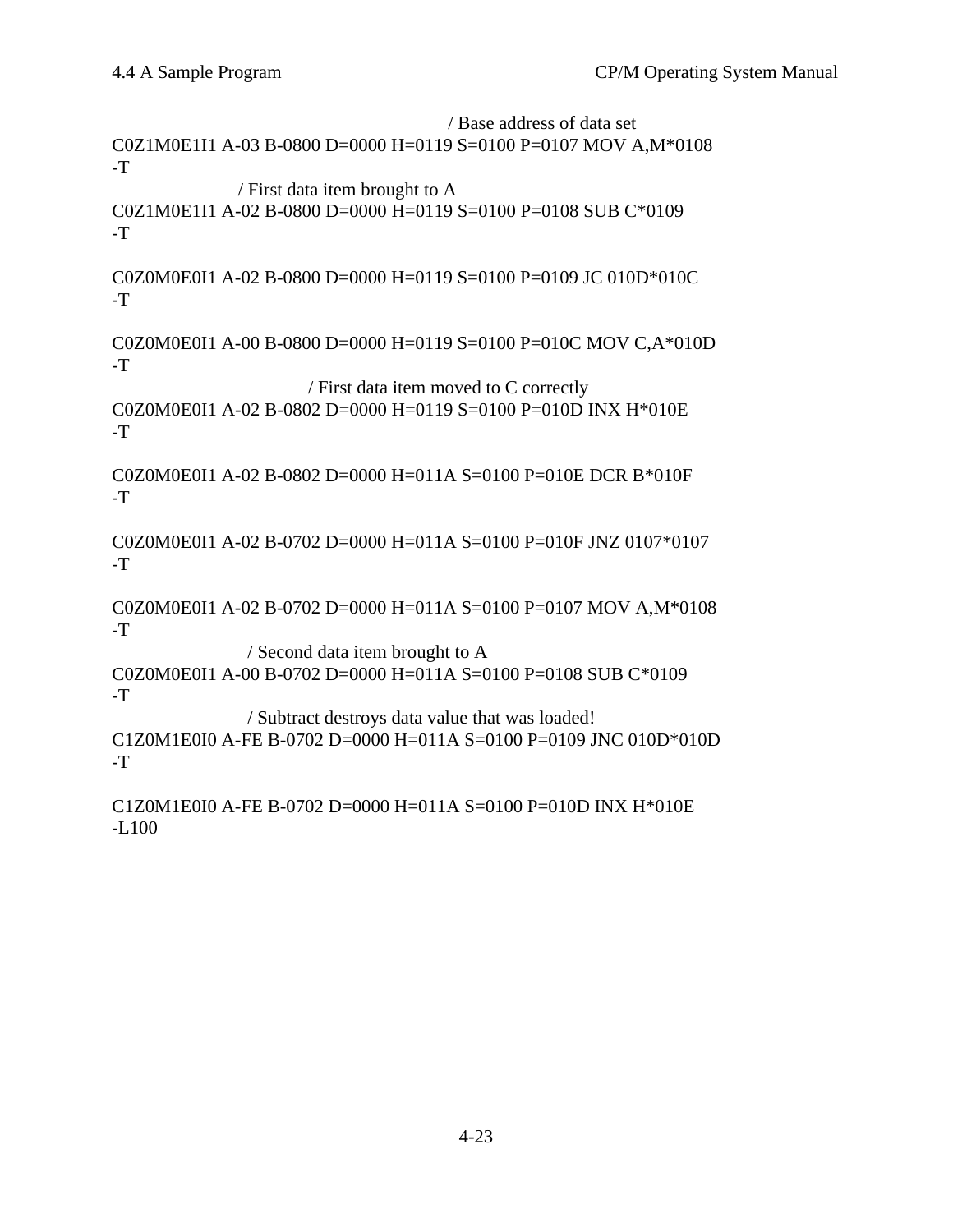| 0111<br>MVI<br>0102<br>0104<br>0107<br>0108<br><b>SUB</b><br>0109<br><b>JC</b><br>010C<br>010D<br><b>INX</b><br>010E<br>JNZ<br>0112<br>A108 | $MVI$ B,08<br>C,00<br>H,0119<br>LXI<br>MOV<br>A,M<br>$\mathcal{C}$<br>010D<br>MOV<br>C, A<br>H<br>0107<br>MOV A,C | $\leftarrow$ This should have been a CMP so that register A<br>would not be destroyed |
|---------------------------------------------------------------------------------------------------------------------------------------------|-------------------------------------------------------------------------------------------------------------------|---------------------------------------------------------------------------------------|
| 0108                                                                                                                                        | CPM C                                                                                                             | Hot pathc at 108H changes SUB to CMP                                                  |
| 0109                                                                                                                                        |                                                                                                                   |                                                                                       |
| $-G0$                                                                                                                                       |                                                                                                                   | Stop DDT for SAVE                                                                     |
|                                                                                                                                             | A>SAVE 1 SCAN.COM                                                                                                 | Save memory image                                                                     |
| <b>DDT VER 1.0</b><br><b>NEVX PC</b><br>0200 0100<br>$-XP$                                                                                  |                                                                                                                   |                                                                                       |
| $P = 100$                                                                                                                                   |                                                                                                                   |                                                                                       |
| $-L116$                                                                                                                                     |                                                                                                                   |                                                                                       |
| 0116<br><b>RST</b><br>0117<br><b>NOP</b><br>0118<br><b>NOP</b><br>0119<br>011A<br><b>NOP</b>                                                | 07<br><b>STAX B</b>                                                                                               | Look at code to see if it was properly loaded<br>(long typeout aborted with rubout)   |
| $-G, 116$                                                                                                                                   |                                                                                                                   | Run from 100 to completion                                                            |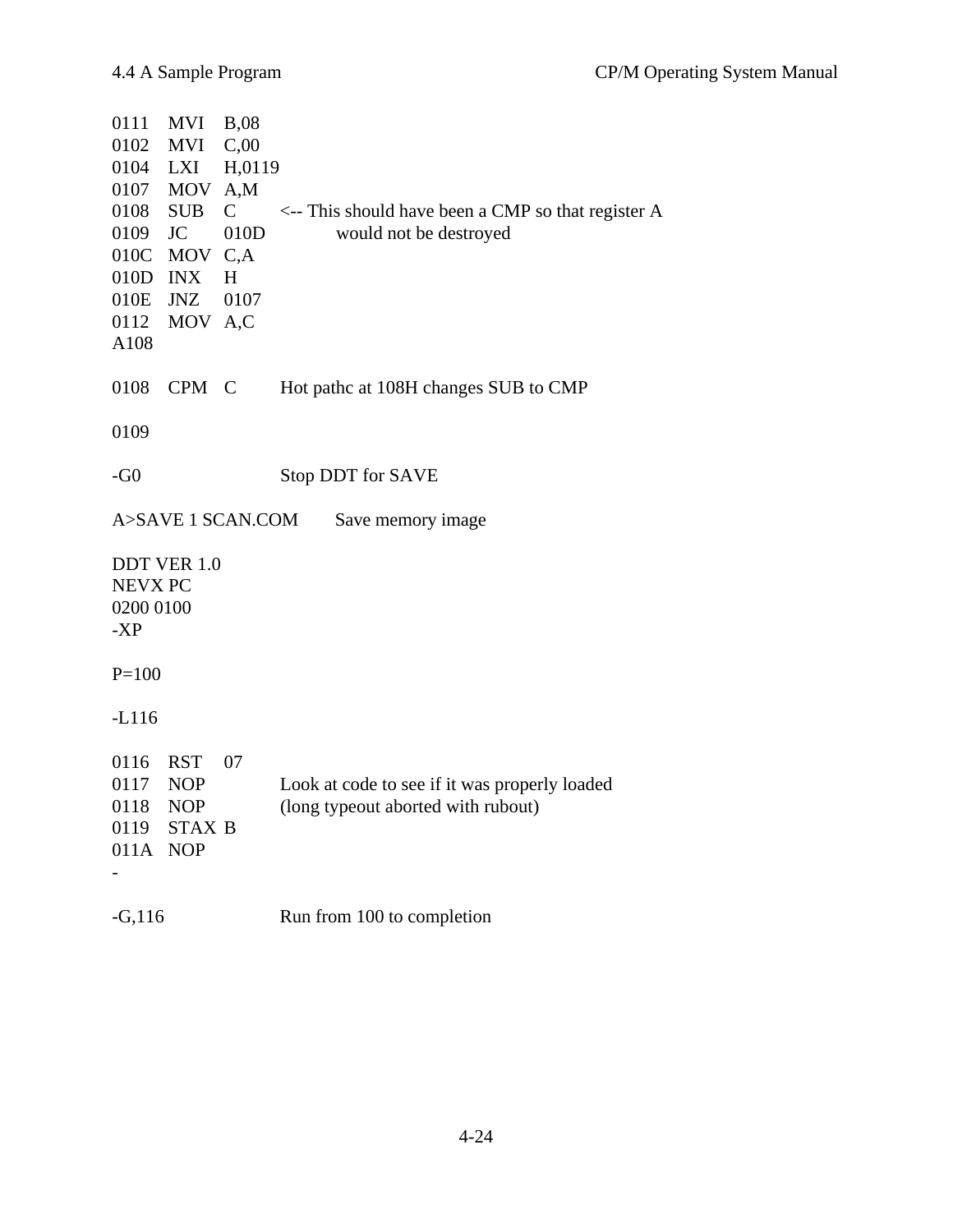\*0116 -XC  $C1$ -X C1Z1M0E1I1 A=06 B=0006 D=0000 H=0121 S=0100 P=0116 RST 07 -S121 Look at "large" - it appears to be correct. 0121 06 0122 00 0123 22 -G0 Stop DDT A>ED SCAN.ASM Re-edit the source program, and make both changes \*NSUB \*0LT CTRL-Z SUB C ;LARGER VALUE IN C? \*SSUB^ZCMP^Z0LT CMP D ;LARGER VALUE IN C? \* JNC NFOUND ;JUMP IF LARGER VALUE NOT FOUND \*SNC^ZC^Z0LT JC NFOUND ;JUMP IF LARGER VALUE NOT FOUND  $E^*$ A>ASM SCAN.AAZ CP/M ASSEMBLER VER 1.0

0122 002H USE FACTOR END OF ASSEMBLY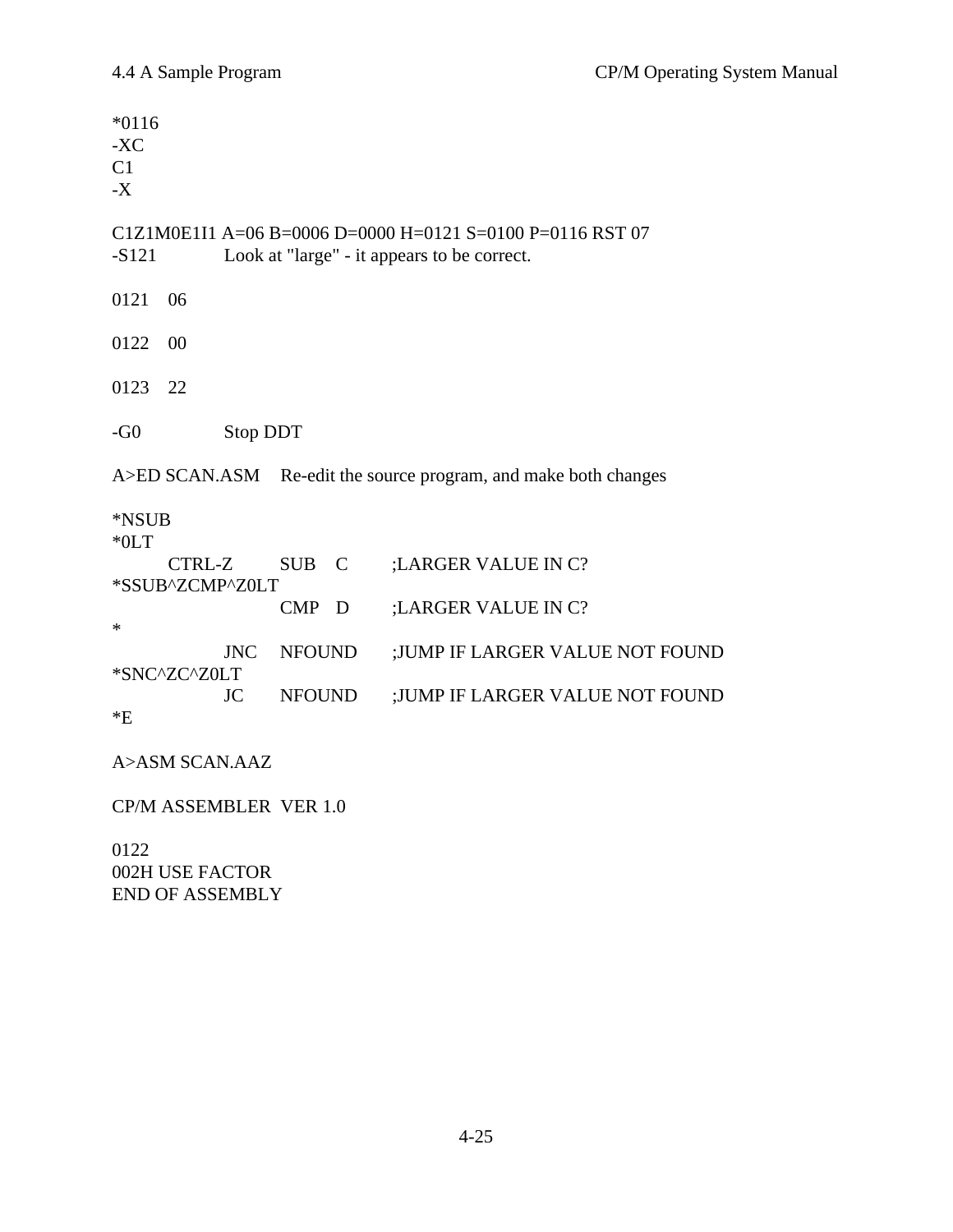# A>DDT SCAN.HEX

| <b>NEXT PC</b><br>0121 0000<br>$-L116$ | DDT VER 1.0   |      |                                                           |
|----------------------------------------|---------------|------|-----------------------------------------------------------|
| $-116$                                 | <b>JMP</b>    | 0000 | Check to ensure end is still at 116H                      |
| 0119                                   | <b>STAX B</b> |      |                                                           |
| $011A$ NOP<br>011B                     | <b>INR</b>    | B    |                                                           |
| $-(\text{rubout})$                     |               |      |                                                           |
| $-G100, 116$                           |               |      | Go from beginning with breakpoint at end                  |
| $*0116$<br>$-D121$                     |               |      | Breakpoint reached<br>Look at "LARGE"                     |
|                                        |               |      | 0121 06 00 22 21 00 02 7e 77 12 23 eb 0b 78 b1  '! W .#X. |
| $-(\text{rubout})$                     |               |      | Aborts long typeout                                       |

G0 Stop DDT, debug sesssion complete.

End of Section 4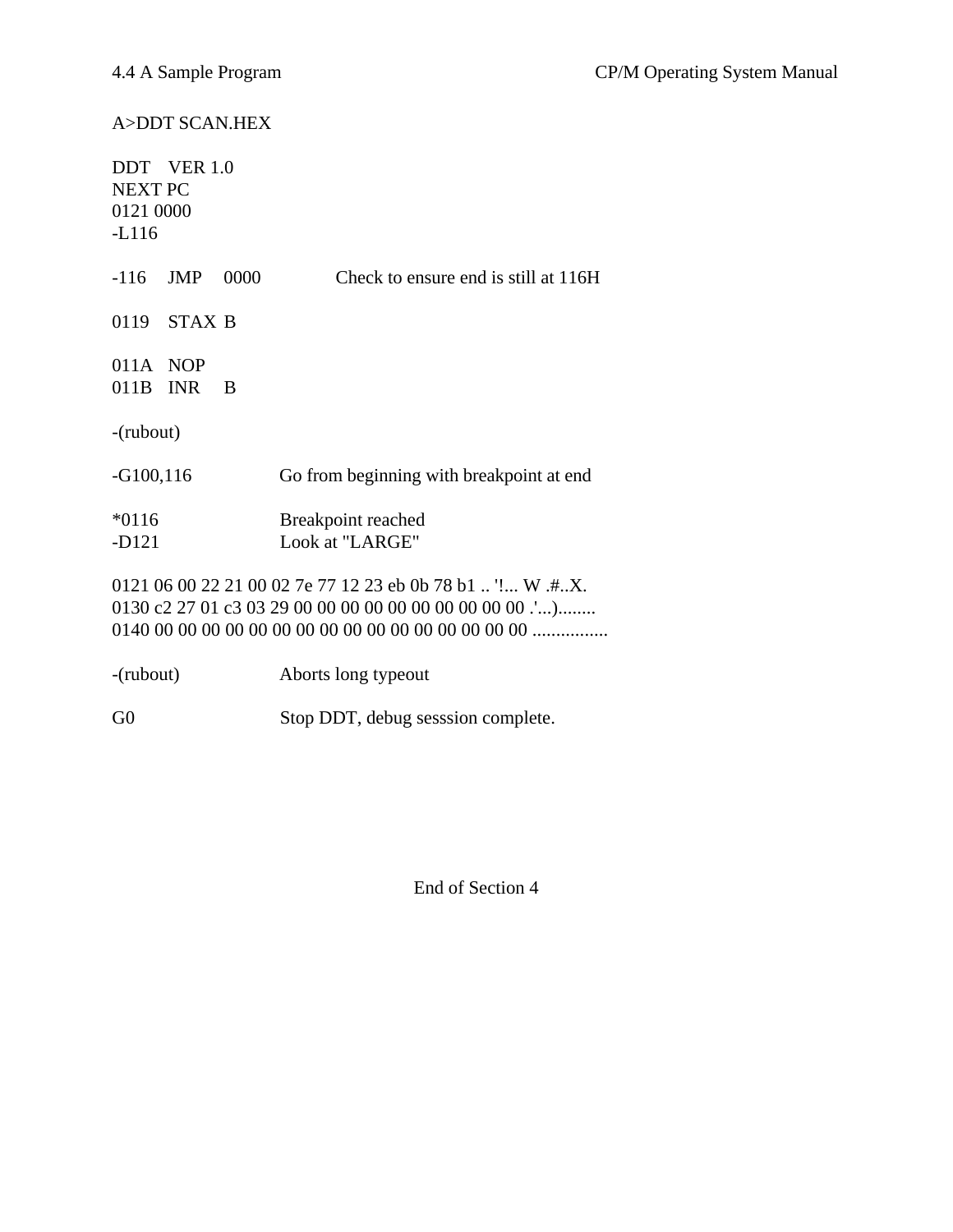#### **Section 5 CP/M 2 System Interface**

#### **5.1 Introduction**

This chapter describes CP/M (release 2) system organization including the structure of memory and system entry points. This section provides the information you need to write programs that operate under CP/M and that use the peripheral and disk I/O facilities of the system.

CP/M is logically divided into four parts, called the Basic Input/Output System (BIOS), the Basic Disk Operating System (BDOS), the Console Command Processor (CCP), and the Transient Program Area (TPA). The BIOS is a hardware-dependent module that defines the exact low level interface with a particular computer system that is necessary for peripheral device I/O. Although a standard BIOS is supplied by Digital Research, explicit instructions are provided for field reconfiguration of the BIOS to match nearly any hardware environment, see Section 6.

The BIOS and BDOS are logically combined into a single module with a common entry point and referred to as the FDOS. The CCP is a distinct program that uses the FDOS to provide a human-oriented interface with the information that is cataloged on the back-up storage device. The TPA is an area of memory, not used by the FDOS and CCP, where various nonresident operating system commands and user programs are executed. The lower portion of memory is reserved for system information and is detailed in later sections. Memory organization of the CP/M system is shown in Figure 5-1.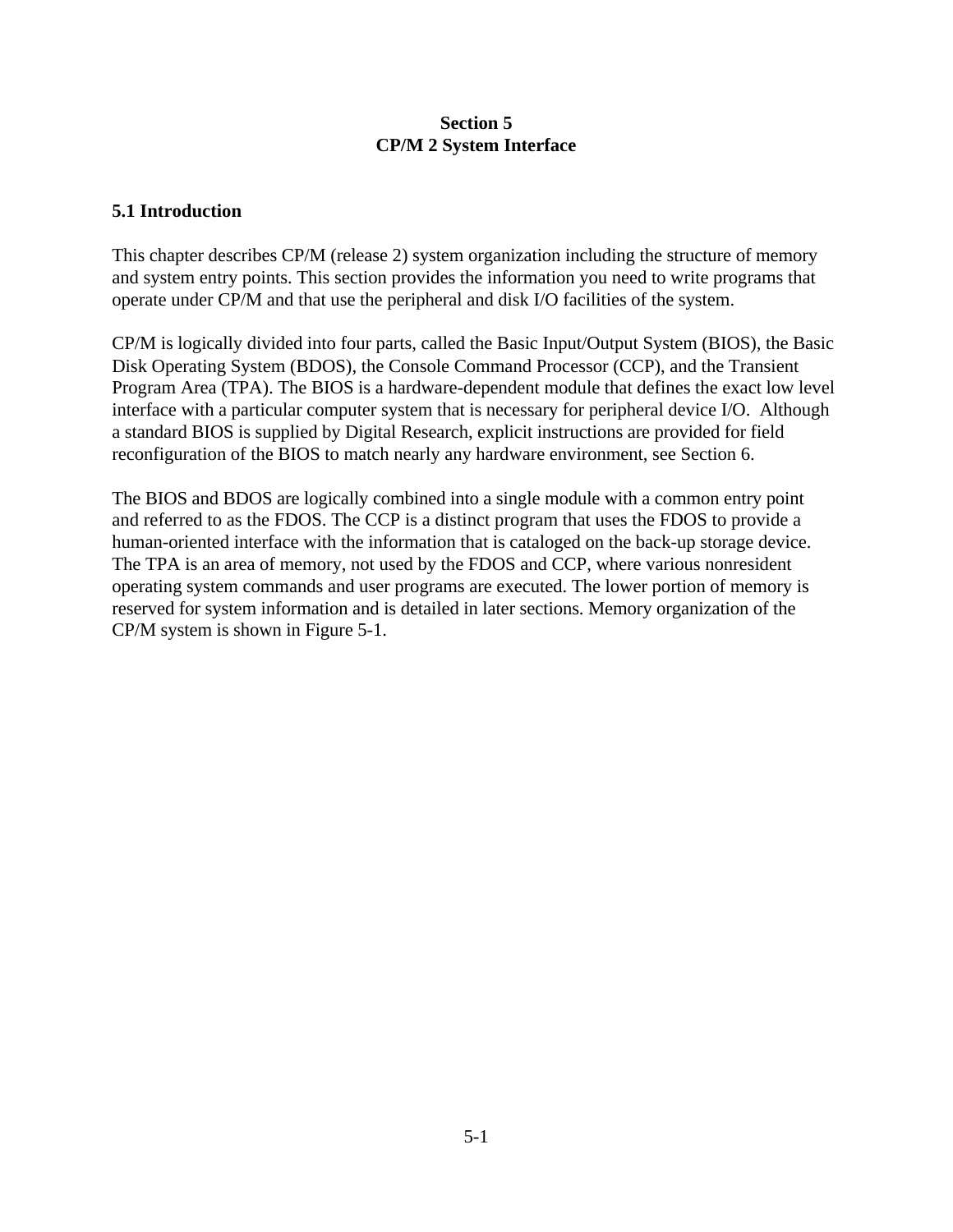

Figure 5-1. CP/M Memory Organization

The exact memory addresses corresponding to BOOT, TBASE, CBASE, and FBASE vary from version to version and are described fully n Section 6. All standard CP/M versions assume BOOT=0000H, which is the base of random access memory. The machine code found at location BOOT performs a system warm start, which loads and initializes the programs and variables necessary to return control to the CCP. Thus, transient programs need only jump to location BOOT to return control to CP/M at the command level. further, the standard versions assume TBASE=BOOT+0100H, which is normally location 0100H. The principal entry point to the FDOS is at location BOOT+0005H (normally 0005H) where a jump to BASE is found. The address field at BOOT+0006H (normally 006H) contains the value of FBASE and can be used to determine the size of available memory, assuming that the CCP is being overlaid by a transient program.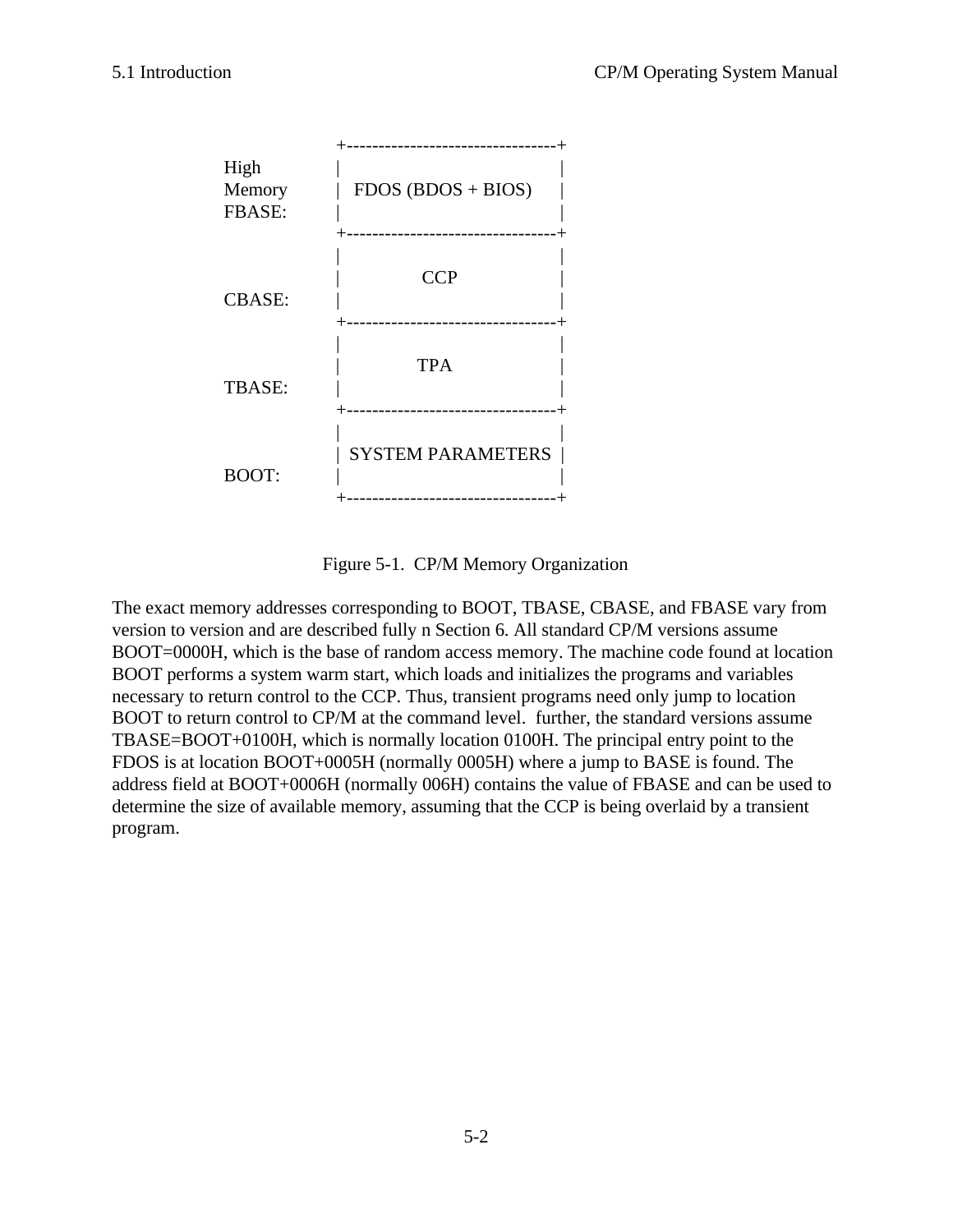Transient programs are loaded into the TPA and executed as follows. The operator communicates with the CCP by typing command lines following each prompt. Each command line takes one of the following forms:

command command file1 command file1 file2

where command is either a built-in function, such as DIR or TYPE, or the name of a transient command or program. If the command is a built-in function of CP/M, it is executed immediately. Otherwise, the CCP searches the currently addressed disk for a file by the name

command.COM

If the file is found, it is assumed to be a memory image of a program that executes in the TPA and thus implicity originates at TBASE in memory. The CCP loads the COM file from the disk into memory starting at TBASE and can extend up to CBASE.

If the command is followed by one or two file specifications, the CCP prepares one or two File Control Block (FCB) names in the system parameter area. These optional FCBs are in the form necessary to access files through the FDOS and are described in Section 5.2.

The transient program receives control from the CCP and begins execution, using the I/O facilities of the FDOS. The transient program is called from the CCP. Thus, it can simply return to the CCP upon completion of its processing, or can Jump to BOOT to pass control back to CP/M. In the first case, the transient program must not use memory above CBASE, while in the latter case, memory up through FBASE-1 can be used.

The transient program can use the CP/M I/O facilities to communicate with the operator's console and peripheral devices, including the disk subsystem. The I/O system is accessed by passing a function number and an information address to CP/M through the FDOS entry point at BOOT+0005H. In the case of a disk read, for example, the transient program sends the number corresponding to a disk read, along with the address of an FCB to the CP/M FDOS. The FDOS, in turn, performs the operation and returns with either a disk read completion indication or an error number indicating that the disk read was unsuccessful.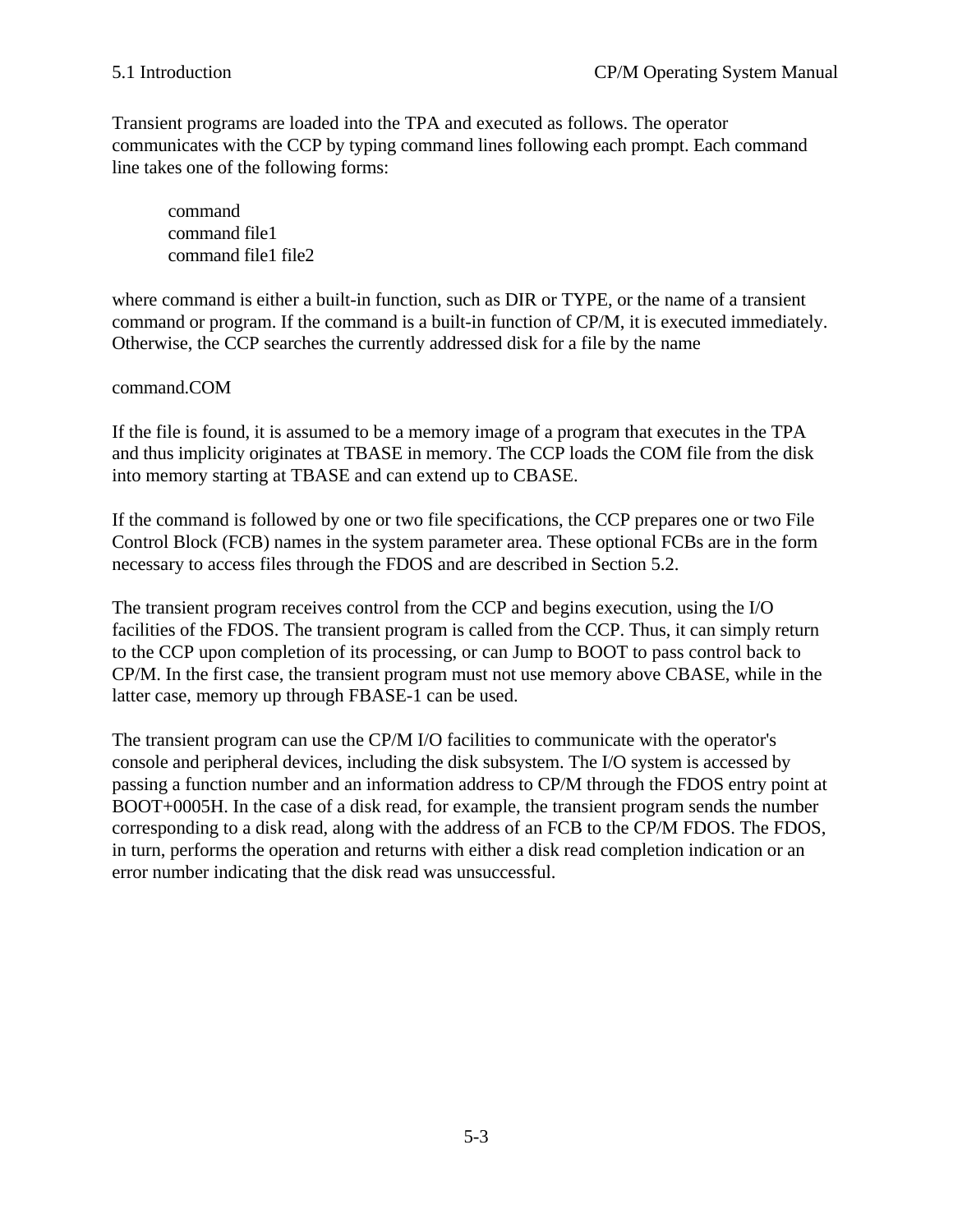# **5.2 Operating System Call Conventions**

This section provides detailed information for performing direct operating system calls from user programs. Many of the functions listed below, however, are accessed more simply through the I/O macro library provided with the MAC macro assembler and listed in the Digital Research manual entitled, "Programmer's Utilities Guide for the CP/M Family of Operating Systems."

CP/M facilities that are available for access by transient programs fall into two general categories: simple device I/O and disk file I/O. The simple device operations are

- read a console character
- write a console character
- read a sequential character
- write a sequential character
- get or set I/O status
- print console buffer
- interrogate console ready

The following FDOS operations perform disk I/O:

- disk system reset
- drive selection
- file creation
- file close
- directory search
- file delete
- file rename
- random or sequential read
- random or sequential write
- interrogate available disks
- interrogate selected disk
- set DMA address
- set/reset file indicators.

As mentioned above, access to the FDOS functions is accomplished by passing a function number and information address through the primary point at location BOOT+0005H. In general, the function number is passed in register C with the information address in the double byte pair DE. Single byte values are returned in register A, with double byte values returned in HL, a zero value is returned when the function number is out of range. For reasons of compatibility, register  $A = L$  and register  $B = H$  upon return in all cases. Note that the register passing conventions of CP/M agree with those of the Intel PL/M systems programming language. CP/M functions and their numbers are listed below.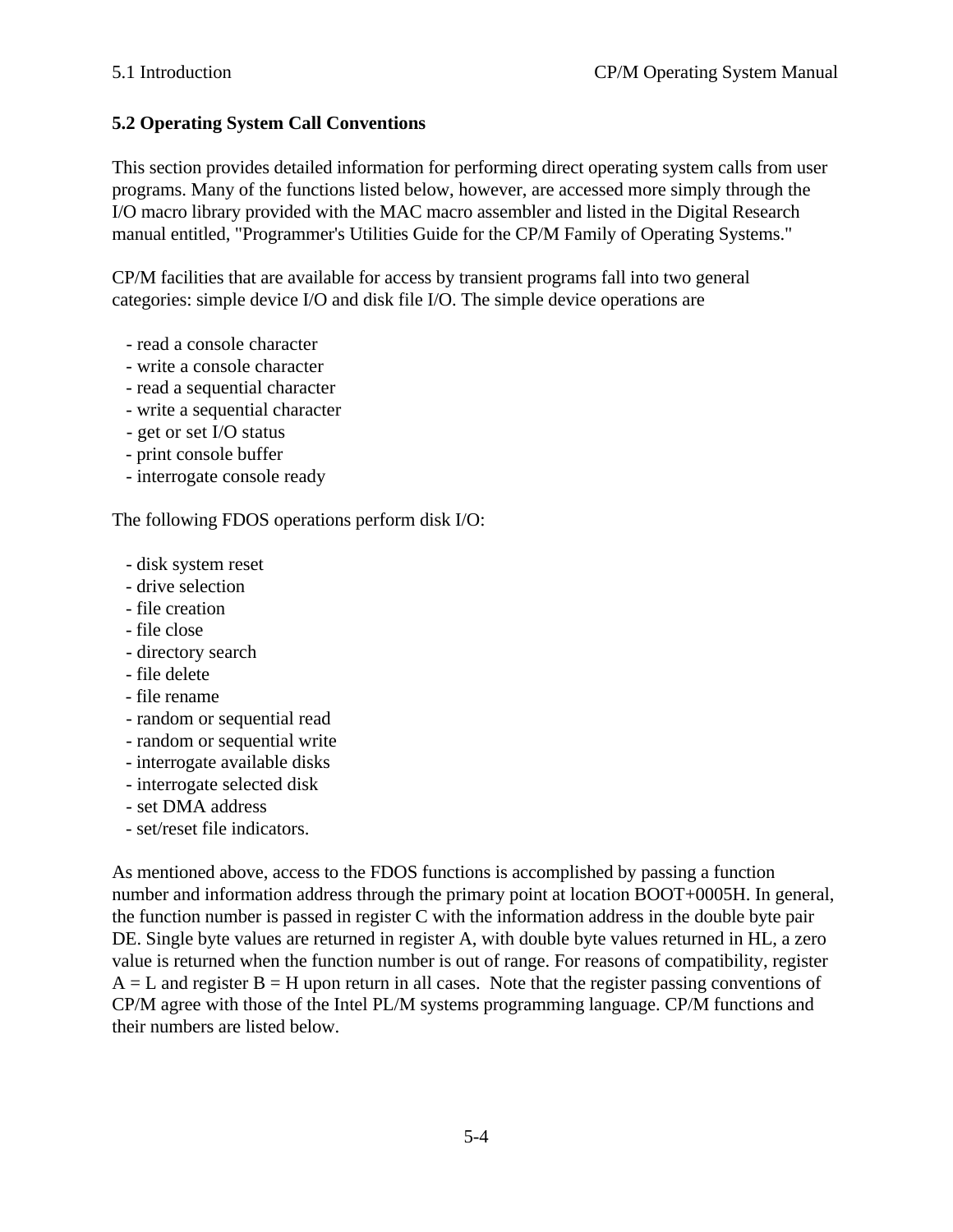- 0 System Reset 19 Delete File
- 
- 
- 
- 
- 
- 
- 
- 
- 
- 10 Read Console Buffer 29 Get R/O Vector
- 
- 1 Console Input 20 Read Sequential
- 2 Console Output 21 Write Sequential
- 3 Reader Input 22 Make File
- 4 Punch Output 23 Rename File
- 5 List Output 24 Return Login Vector
- 6 Direct Console I/O 25 Return Current Disk
- 7 Get I/O Byte 26 Set DMA Address
- 8 Set I/O Byte 27 Get Addr(Alloc)
- 9 Print String 28 Write Protect Disk
	-
- 11 Get Console Status 30 Set File Attributes
- 12 Return Version Number 31 Get Addr(Disk Parms)
- 13 Reset Disk System 32 Set/Get User Code
- 
- 
- 
- 
- 18 Search for Next 37 Reset Drive
- 
- 
- 
- 14 Select Disk 33 Read Random
- 15 Open File 34 Write Random
- 16 Close File 35 Compute File Size
- 17 Search for First 36 Set Random Record
	-
	- 40 Write Random with Zero Fill

Functions 28 and 32 should be avoided in application programs to maintain upward compatibility with CP/M.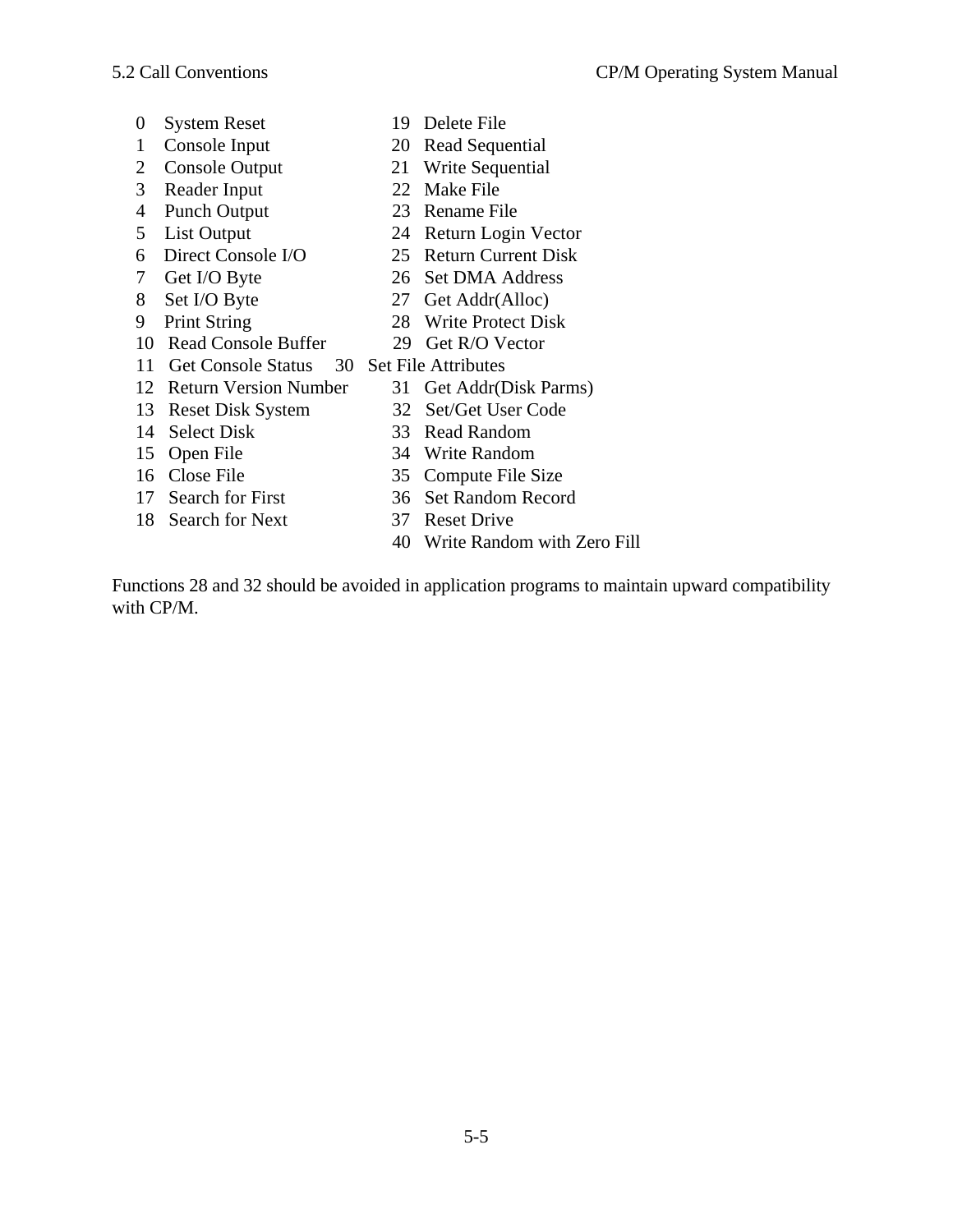Upon entry to a transient program, the CCP leaves the stack pointer set to an eight-level stack area with the CCP return address pushed onto the stack, leaving seven levels before overflow occurs. Although this stack is usually not used by a transient program (most transients return to the CCP through a jump to location 0000H) it is large enough to make CP/M system calls because the FDOS switches to a local stack at system entry. For example, the assembly-language program segment below reads characters continuously until an asterisk is encountered, at which time control returns to the CCP, assuming a standard CP/M system with BOOT = 0000H.

| <b>BDOS</b>  | <b>EQU 0005H</b>   | ;STANDARD CP/M ENTRY         |
|--------------|--------------------|------------------------------|
| <b>CONIN</b> | EQU <sub>1</sub>   | :CONSOLE INPUT FUNCTION      |
| ٠            |                    |                              |
|              | <b>ORG 0100H</b>   | ;BASE OF TPA                 |
| NEXTC:       | <b>MVI C,CONIN</b> | ;READ NEXT CHARACTER         |
|              | <b>CALL BDOS</b>   | ;RETURN CHARACTER IN <a></a> |
|              | $CPI$ '*'          | ; END OF PROCESS ING?        |
|              | <b>JNZ NEXTC</b>   | :LOOP IF NOT                 |
|              | <b>RET</b>         | ;RETURN TO CCP               |
|              | <b>END</b>         |                              |
|              |                    |                              |

CP/M implements a named file structure on each disk, providing a logical organization that allows any particular file to contain any number of records from completely emptv to the full capacity of the drive. Each drive is logically distinct with a disk directory and file data area. The disk filenames are in three parts: the drive select code, the filename (consisting of one to eight nonblank characters), and the filetype (consisting of zero to three nonblank characters). The filetype names the generic category of a particular file, while the filename distinguishes individual files in each category. The filetypes listed in Table 5-1 name a few generic categories that have been established, although they are somewhat arbitrary.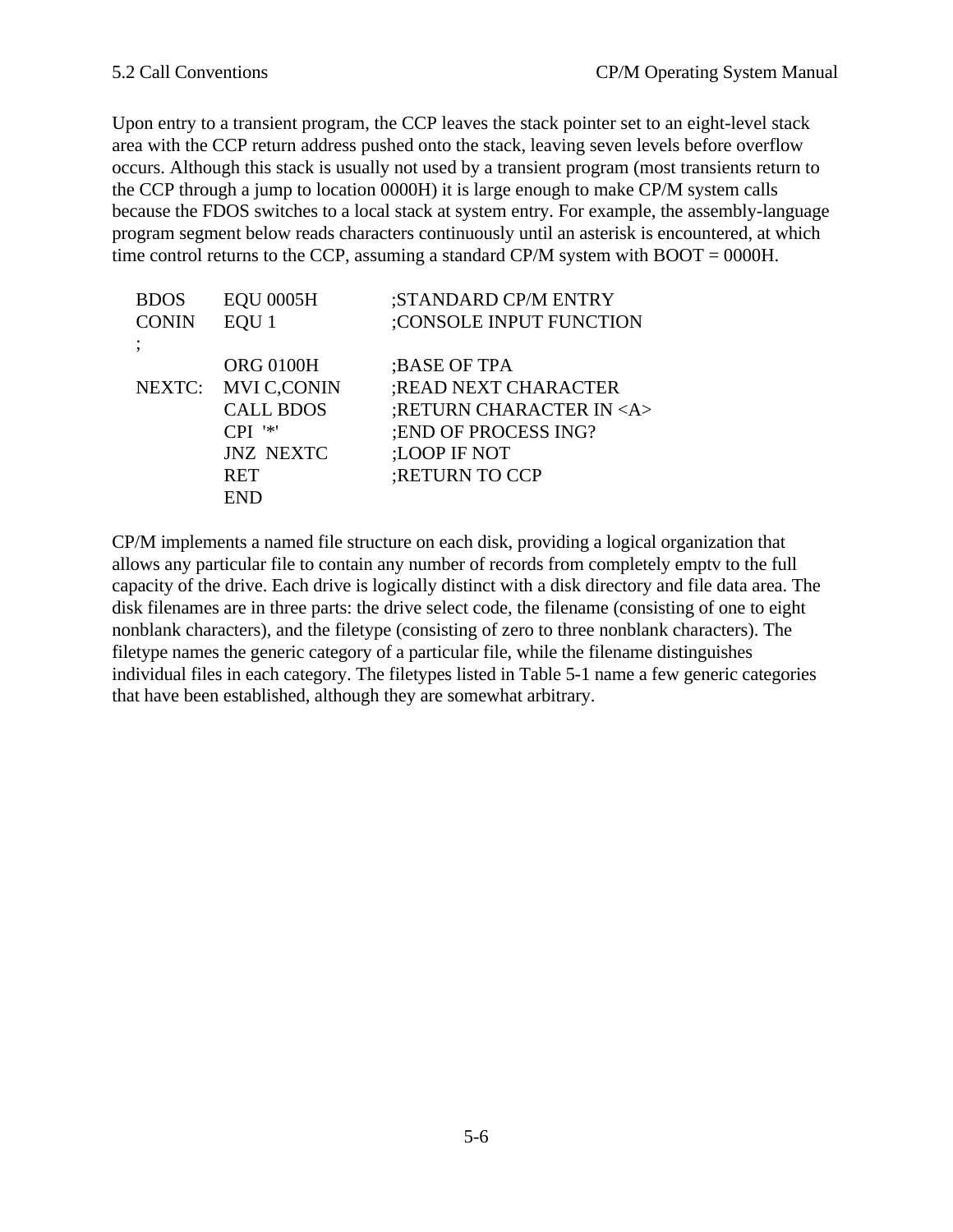| Filetype   | <b>Meaning</b>              |
|------------|-----------------------------|
|            |                             |
| ASM        | Assembler Source            |
| <b>PRN</b> | <b>Printer Listing</b>      |
| <b>HEX</b> | Hex Machine Code            |
| BAS        | <b>Basic Source File</b>    |
| <b>INT</b> | Intermediate Code           |
| <b>COM</b> | Command File                |
| PL J       | <b>PL/I Source File</b>     |
| REL        | Relocatable Module          |
| <b>TEX</b> | <b>TEX Formatter Source</b> |
| <b>BAK</b> | <b>ED Source Backup</b>     |
| <b>SYM</b> | SID Symbol File             |
| \$\$\$     | <b>Temporary File</b>       |

#### Table 5-1. CP/M Filetypes

Source files are treated as a sequence of ASCII characters, where each line of the source file is followed by a carriage return, and line-feed sequence (0DH followed by 0AH). Thus, one 128-byte CP/M record can contain several lines of source text. The end of an ASCII file is denoted by a CTRL-Z character (1AH) or a real end-of-file returned by the CP/M read operation. CTRL-Z characters embedded within machine code files (for example, COM files) are ignored and the end-of-file condition returned by CP/M is used to terminate read operations.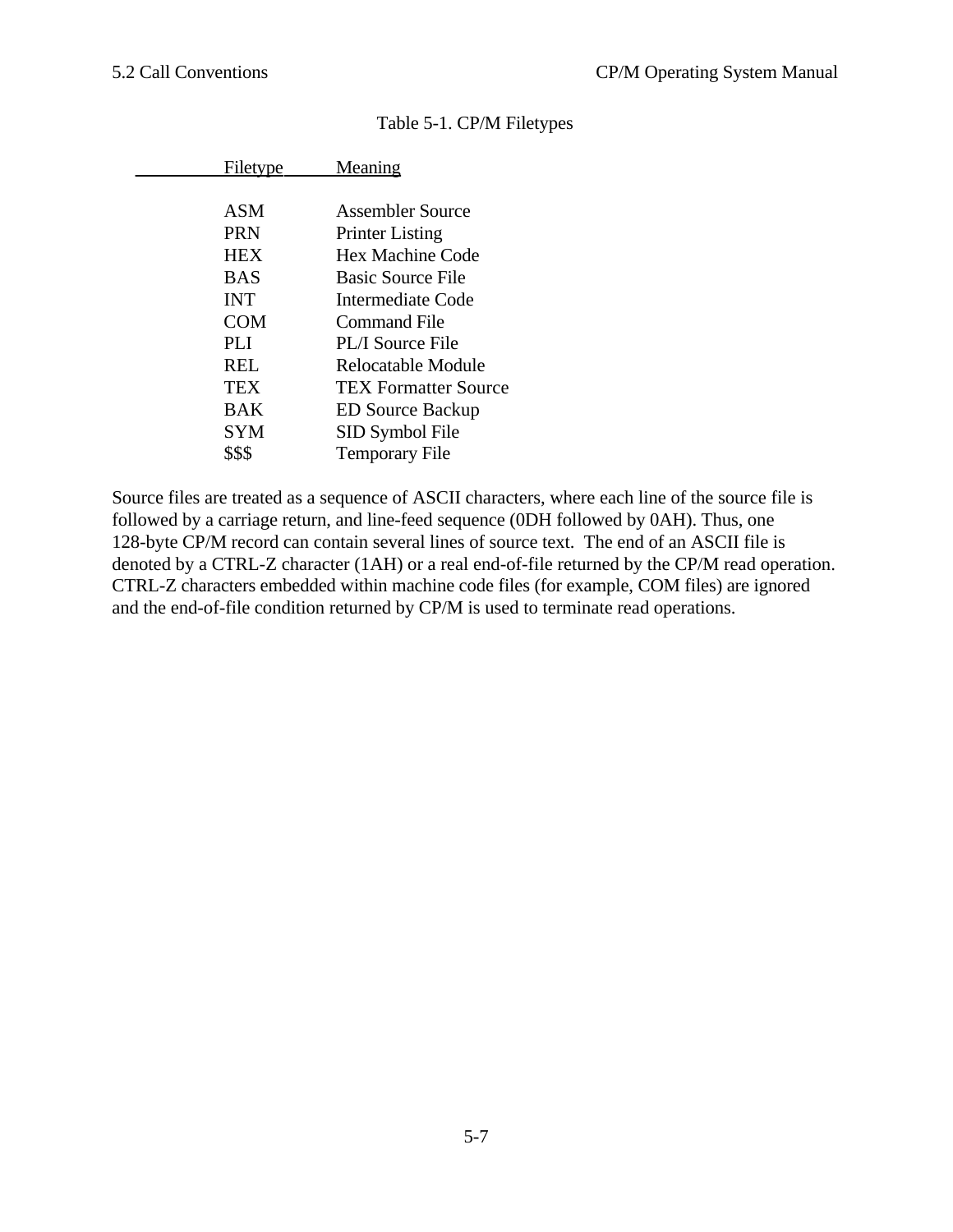Files in CP/M can be thought of as a sequence of up to 65536 records of 128 bytes each, numbered from 0 through 65535, thus allowing a maximum of 8 megabytes per file. Note, however, that although the records may be considered logically contiguous, they may not be physically contiguous in the disk data area. Internally, all files are divided into 16K byte segments called logical extents, so that counters are easily maintained as 8-bit values. The division into extents is discussed in the paragraphs that follow: however, they are not particularly significant for the programmer, because each extent is automatically accessed in both sequential and random access modes.

In the file operations starting with Function 15, DE usually addresses a FCB. Transient programs often use the default FCB area reserved by CP/M at location BOOT+005CH (normally 005CH) for simple file operations. The basic unit of file information is a 128-byte record used for all file operations. Thus, a default location for disk I/O is provided by CP/M at location BOOT+0080H (normally 0080H) which is the initial default DMA address. See Function 26.

All directory operations take place in a reserved area that does not affect write buffers as was the case in release 1, with the exception of Search First and Search Next, where compatibility is required.

The FCB data area consists of a sequence of 33 bytes for sequential access and a series of 36 bytes in the case when the file is accessed randomly. The default FCB, normally located at 005CH, can be used for random access files, because the three bytes starting at BOOT+007DH are available for this purpose. Figure 5-2 shows the FCB format with the following fields.

 +--+--+--+--+--+--+--+--+--+--+--+--+--+--+--+--+--+--+--+ |DR|F1|F2|//|F8|T1|T2|T3|EX|S1|S2|RC|DO|//|DN|CR|R0|R1|R2| +--+--+--+--+--+--+--+--+--+--+--+--+--+--+--+--+--+--+--+ 00 01 02 ...08 09 10 11 12 13 14 15 16 ...31 32 33 34 35

Figure 5-2. File Control Block Format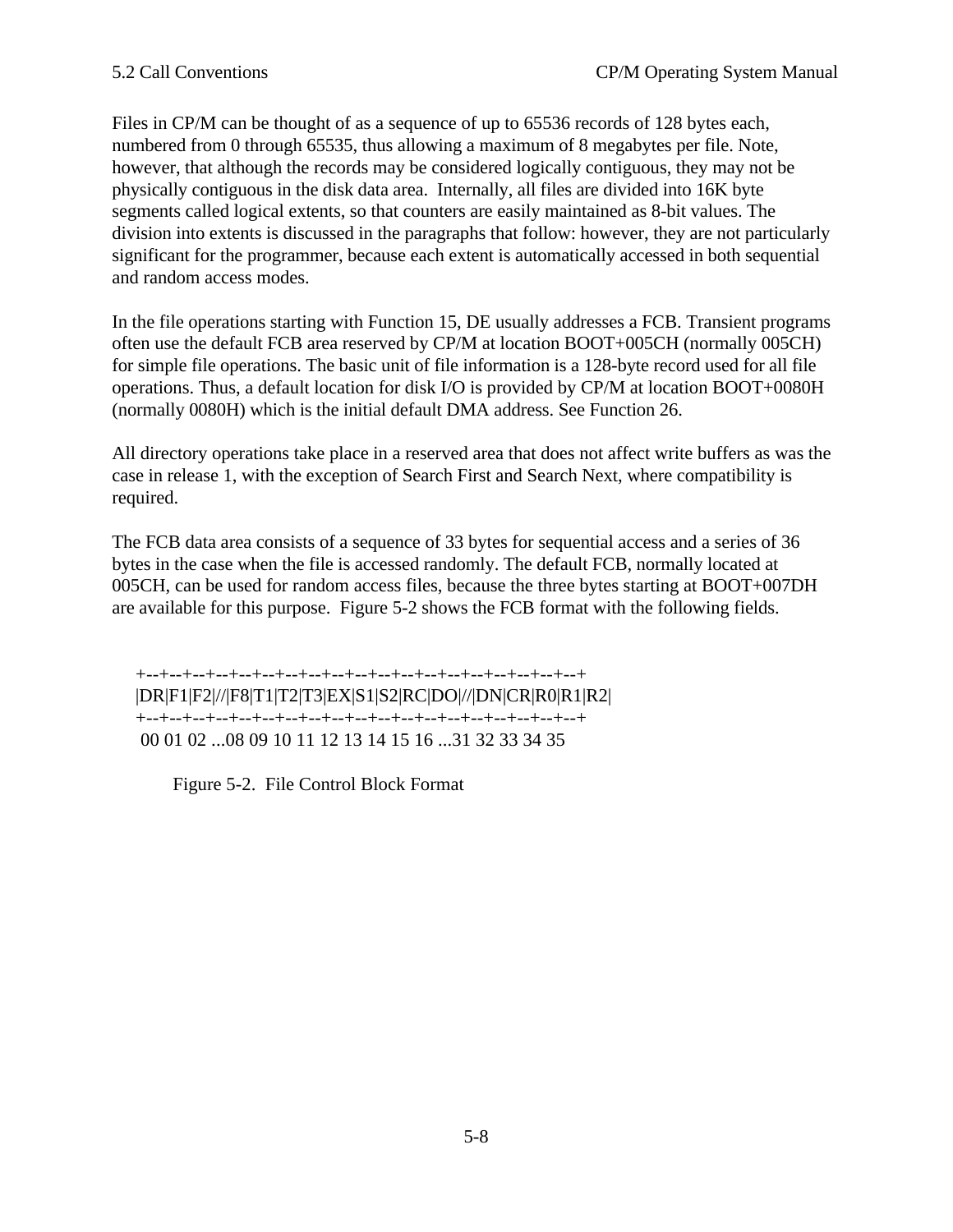The following table lists and describes each of the fields in the File Control Block figure.

|  |  | Table 5-2. File Control Block Fields |
|--|--|--------------------------------------|
|--|--|--------------------------------------|

| Field      | Definition                                                                                                                                      |
|------------|-------------------------------------------------------------------------------------------------------------------------------------------------|
| dr         | drive code $(0-16)$                                                                                                                             |
|            | $0 =$ use default drive for file                                                                                                                |
|            | $1 =$ auto disk select drive A,                                                                                                                 |
|            | $2 =$ auto disk select drive B,                                                                                                                 |
|            | $16$ = auto disk select drive P.                                                                                                                |
| f1f8       | contain the filename in ASCII upper-case, with high bit = $0$                                                                                   |
| t1, t2, t3 | contain the filetype in ASCII upper-case, with high bit = $0. t1$ ', t2', and t3' denote<br>the bit of these positions,                         |
|            | $t1' = 1$ = >Read-Only file,<br>$t2' = 1 = SYS$ file, no DIR list                                                                               |
| ex         | contains the current extent number, normally set to 00 by the user, but in range<br>0-31 during file $I/O$                                      |
| s1         | reserved for internal system use                                                                                                                |
| s2         | reserved for internal system use, set to zero on call to OPEN, MAKE, SEARCH                                                                     |
| rc         | record count for extent ex; takes on values from 0-127                                                                                          |
| d0dn       | filled in by CP/M; reserved for system use                                                                                                      |
| cr         | current record to read or write in a sequential file operation; normally set to zero<br>by user                                                 |
| r0, r1, r2 | optional random record number in the range 0-65535, with overflow to r2, r0, r1<br>constitute a 16-bit value with low byte r0, and high byte r1 |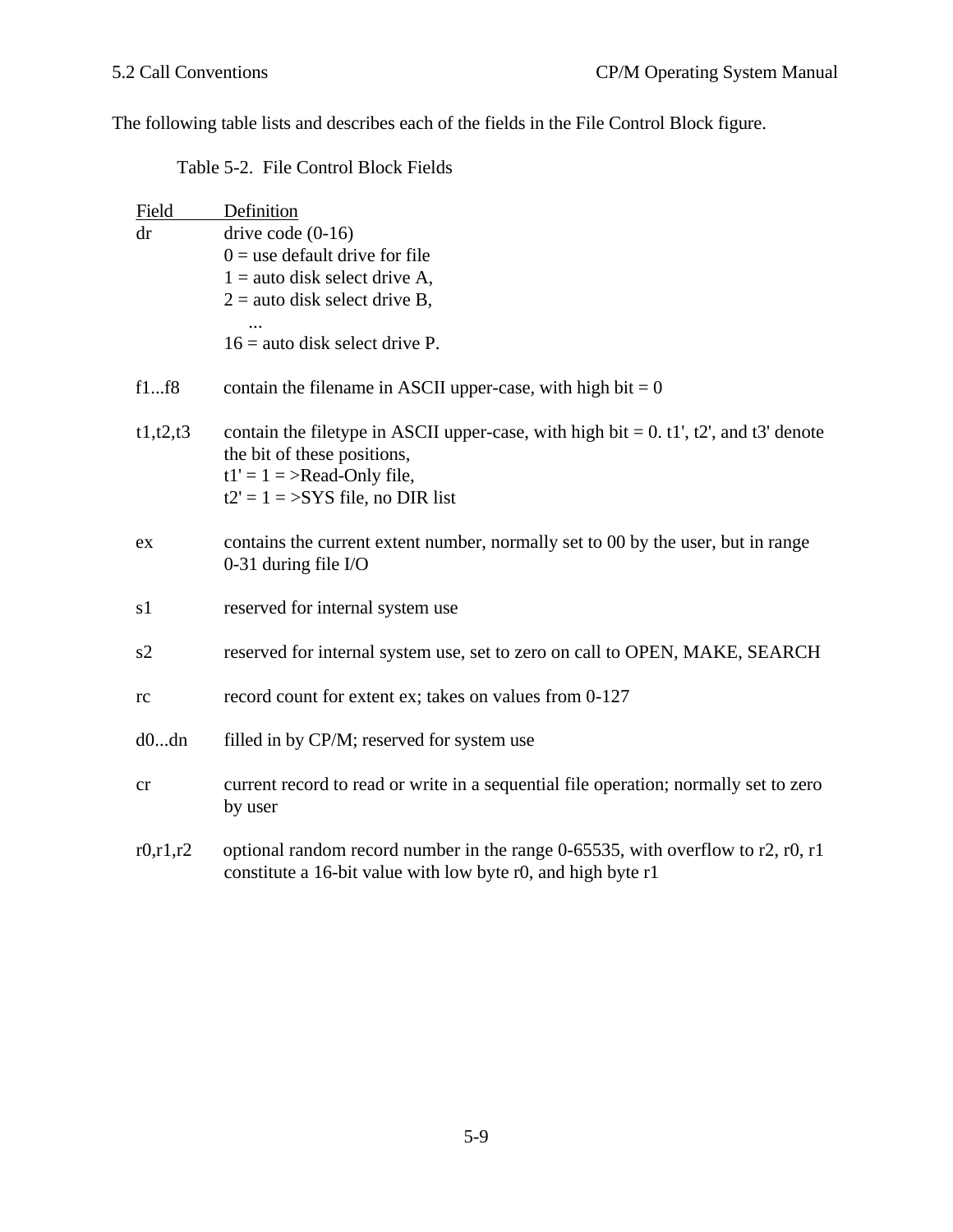Each file being accessed through CP/M must have a corresponding FCB, which provides the name and allocation information for all subsequent file operations. When accessing files, it is the programmer's responsibility to fill the lower 16 bytes of the FCB and initialize the cr field. Normally, bytes 1 through 11 are set to the ASCII character values for the filename and filetype, while all other fields are zero.

FCBs are stored in a directory area of the disk, and are brought into central memory before the programmer proceeds with file operations (see the OPEN and MAKE functions). The memory copy of the FCB is updated as file operations take place and later recorded permanently on disk at the termination of the file operation, (see the CLOSE command).

The CCP constructs the first 16 bytes of two optional FCBs for a transient by scanning the remainder of the line following the transient name, denoted by file1 and file2 in the prototype command line described above, with unspecified fields set to ASCII blanks. The first FCB is constructed at location BOOT+005CH and can be used as is for subsequent file operations. The second FCB occupies the d0 ... dn portion of the first FCB and must be moved to another area of memory before use. If, for example, the following command line is typed:

# PROGNAME B:X.ZOT Y.ZAP

the file PROGNAME.COM is loaded into the TPA, and the default FCB at BOOT+005CH is initialized to drive code 2, filename X, and filetype ZOT. The second drive code takes the default value 0, which is placed at BOOT+006CH, with the filename Y placed into location BOOT+006DH and filetype ZAP located 8 bytes later at BOOT+0075H. All remaining fields through cr are set to zero. Note again that it is the programmer's responsibility to move this second filename and filetype to another area, usually a separate file control block, before opening the file that begins at BOOT+005CH, because the open operation overwrites the second name and type.

If no filenames are specified in the original command, the fields beginning at BOOT+005DH and BOOT+006DH contain blanks. In all cases, the CCP translates lower-case alphabetics to upper-case to be consistent with the CP/M file naming conventions.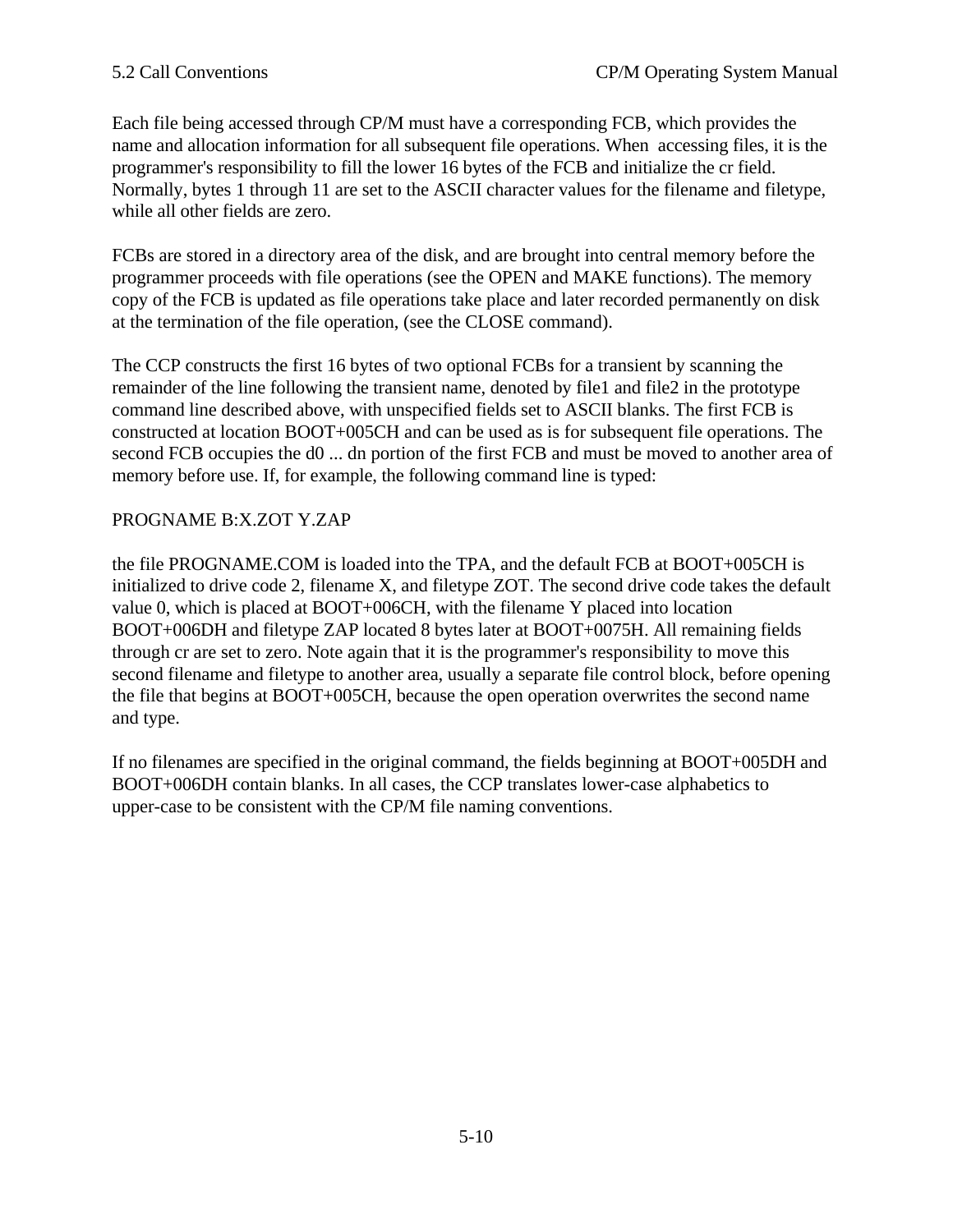As an added convenience, the default buffer area at location BOOT+0080H is initialized to the command line tail typed by the operator following the program name. The first position contains the number of characters, with the characters themselves following the character count. Given the above command line, the area beginning at BOOT+0080H is initialized as follows:

 BOOT+0080H:  $+00 +01 +02 +03 +04 +05 +06 +07 +08 +09 + A + B + C + D + E$  $E$ " 'B' ':' 'X' '.' 'Z' 'O' 'T' "' 'Y' '.' 'Z' 'A' 'P'

where the characters are translated to upper-case ASCII with uninitialized memory following the last valid character. Again, it is the responsibility of the programmer to extract the information from this buffer before any file operations are performed, unless the default DMA address is explicitly changed.

Individual functions are described in detail in the pages that follow.

# FUNCTION 0: SYSTEM RESET

Entry Parameters: Register C: 00H

The System Reset function returns control to the CP/M operating system at the CCP level. The CCP reinitializes the disk subsystem by selecting and logging-in disk drive A. This function has exactly the same effect as a jump to location BOOT.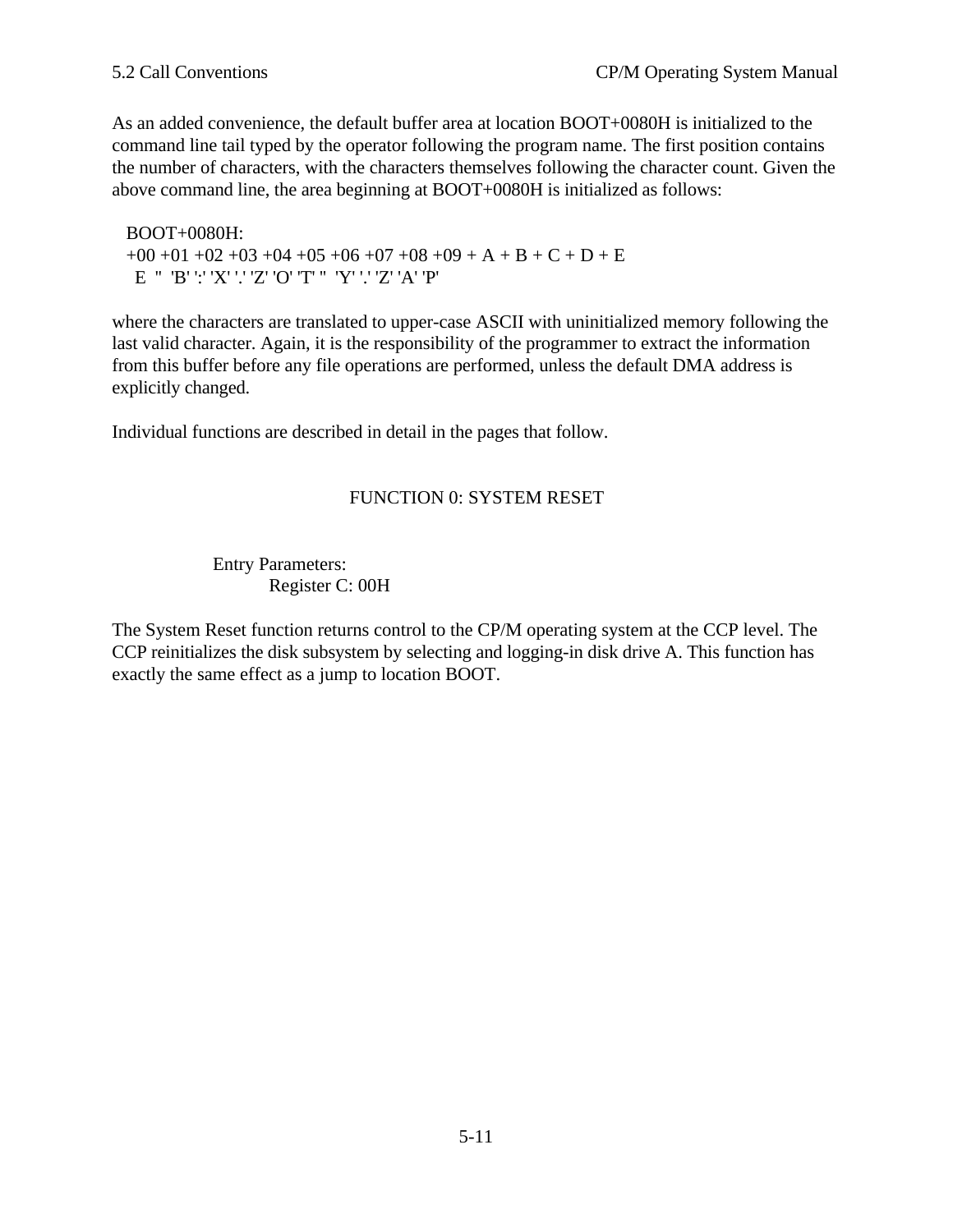# FUNCTION 1: CONSOLE INPUT

Entry Parameters: RegisterC: 01H

Returned Value: Register A: ASCII Character

The Console Input function reads the next console character to register A. Graphic characters, along with carriage return, line-feed, and back space (CTRL-H) are echoed to the console. Tab characters, CTRL-I, move the cursor to the next tab stop. A check is made for start/stop scroll, CTRL-S, and start/stop printer echo, CTRL-P. The FDOS does not return to the calling program until a character has been typed, thus suspending execution if a character is not ready.

# FUNCTION 2: CONSOLE OUTPUT

Entry Parameters: Register C: 02H Register E: ASCII Character

The ASCII character from register E is sent to the console device. As in Function 1, tabs are expanded and checks are made for start/stop scroll and printer echo.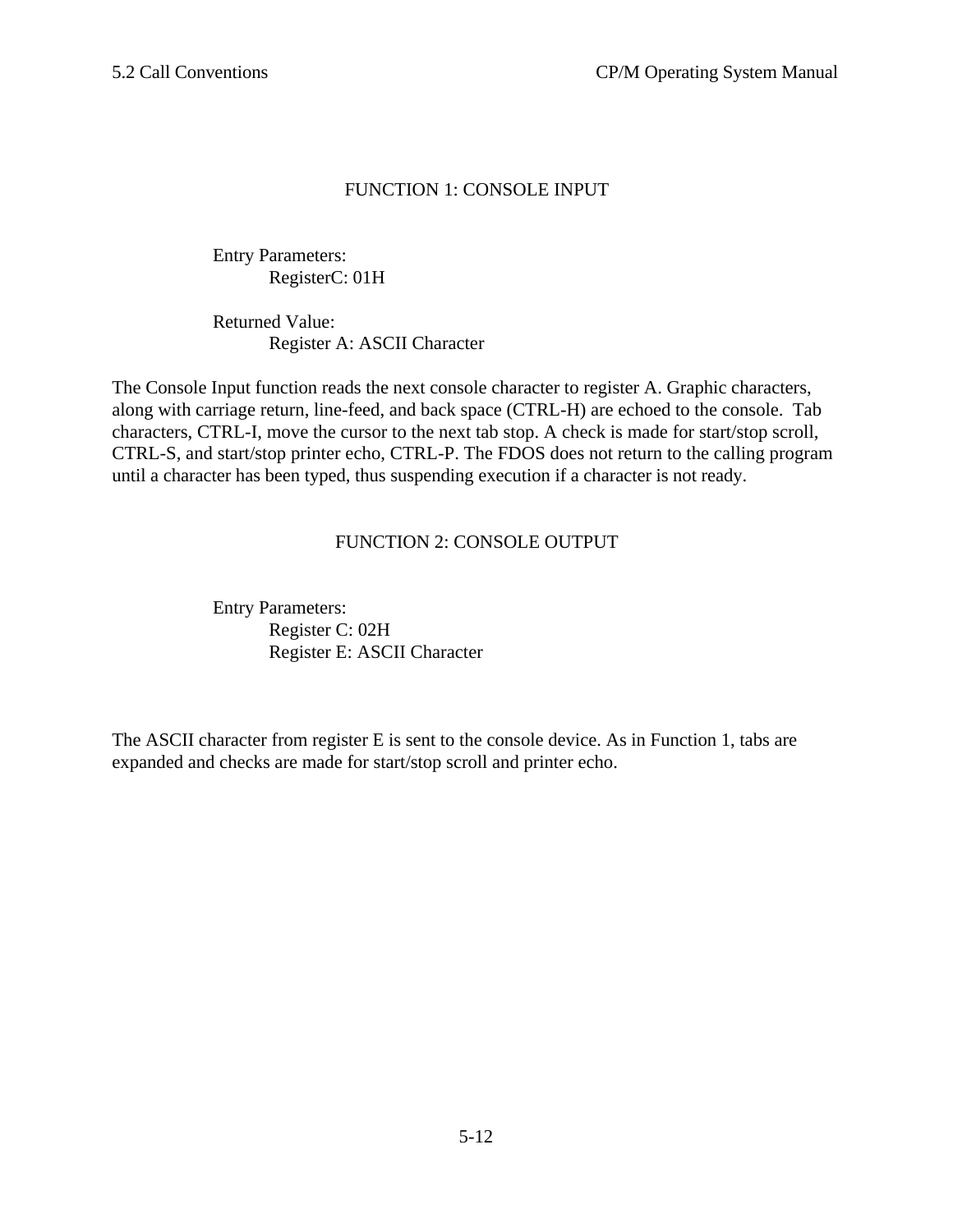## FUNCTION 3: READER INPUT

Entry Parameters: Register C: 03H

Returned Value: Register A: ASCII Character The Reader Input function reads the next character from the logical reader into register A. See the IOBYTE definition in Section 6. Control does not return until the character has been read.

## FUNCTION 4: PUNCH OUTPUT

Entry Parameters: Register C: 04H Register E: ASCII Character

The Punch Output function sends the character from register E to the logical punch device.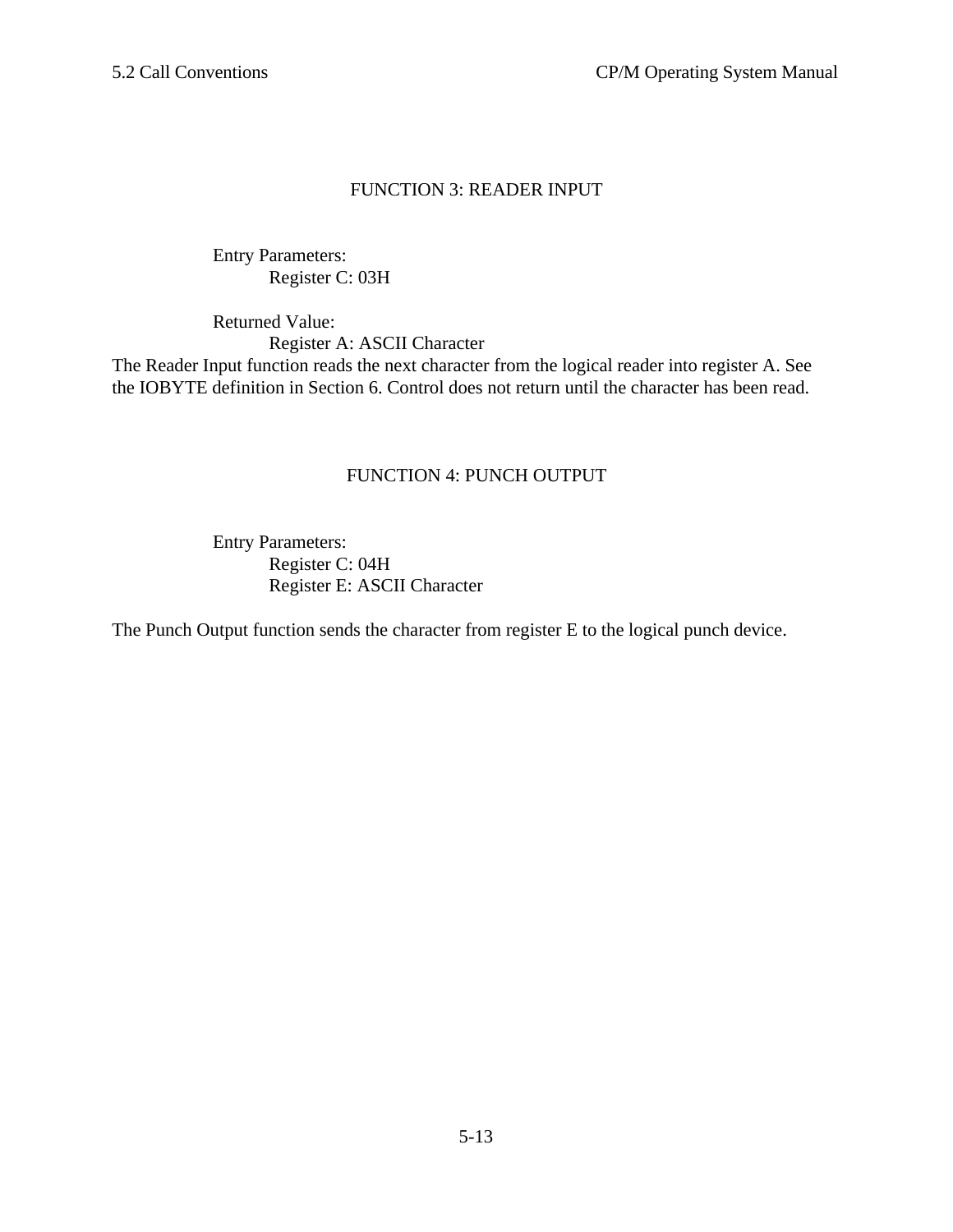# FUNCTION 5: LIST OUTPUT

Entry Parameters: Register C: 05H Register E: ASCII Character

The List Output function sends the ASCII character in register E to the logical listing device.

# FUNCTION 6: DIRECT CONSOLE 1/0

Entry Parameters: Register C: 06H Register E: OFFH (input) or char(output)

Returned Value: char or status Register A:

Direct Console I/O is supported under CP/M for those specialized applications where basic console input and output are required. Use of this function should, in general, be avoided since it bypasses all of the CP/M normal control character functions (for example, CTRL-S and CTRL-P). Programs that perform direct I/O through the BIOS under previous releases of CP/M, however, should be changed to use direct I/O under BDOS so that they can be fully supported under future releases of MP/M and CP/M.

Upon entry to Function 6, register E either contains hexadecimal FF, denoting a console input request, or an ASCII character. If the input value is FF, Function 6 returns  $A = 00$  if no character is ready, otherwise A contains the next console input character.

If the input value in E is not FF, Function 6 assumes that E contains a valid ASCII character that is sent to the console.

Function 6 must not be used in conjunction with other console I/O functions.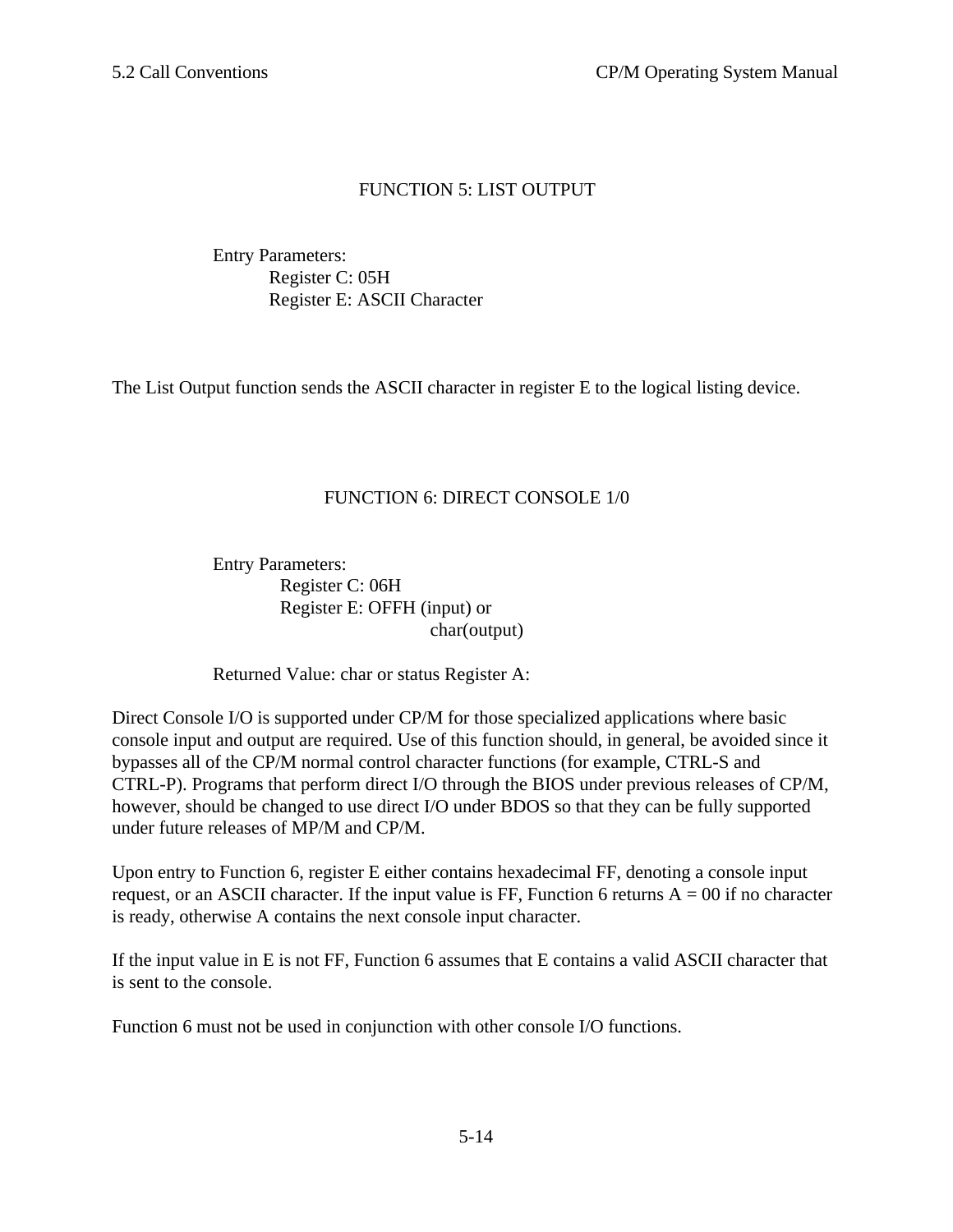# FUNCTION 7: GET 1/0 BYTE

Entry Parameters: Register C: 07H

Returned Value:

Register A: 1/0 Byte Value

The Get I/O Byte function returns the current value of IOBYTE in register A. See Section 6 for IOBYTE definition.

# FUNCTION 8: SET I/0 BYTE

Entry Parameters:

Register C: 08H

Register E: 1/0 Byte Value

The SET I/O Byte function changes the IOBYTE value to that given in register E.

# FUNCTION 9: PRINT STRING

Entry Parameters:

Register C: 09H

Registers DE: String Address

The Print String function sends the character string stored in memory at the location given by DE to the console device, until a \$ is encountered in the string. Tabs are expanded as in Function 2, and checks are made for start/stop scroll and printer echo.

## FUNCTION10: READ CONSOLE BUFFER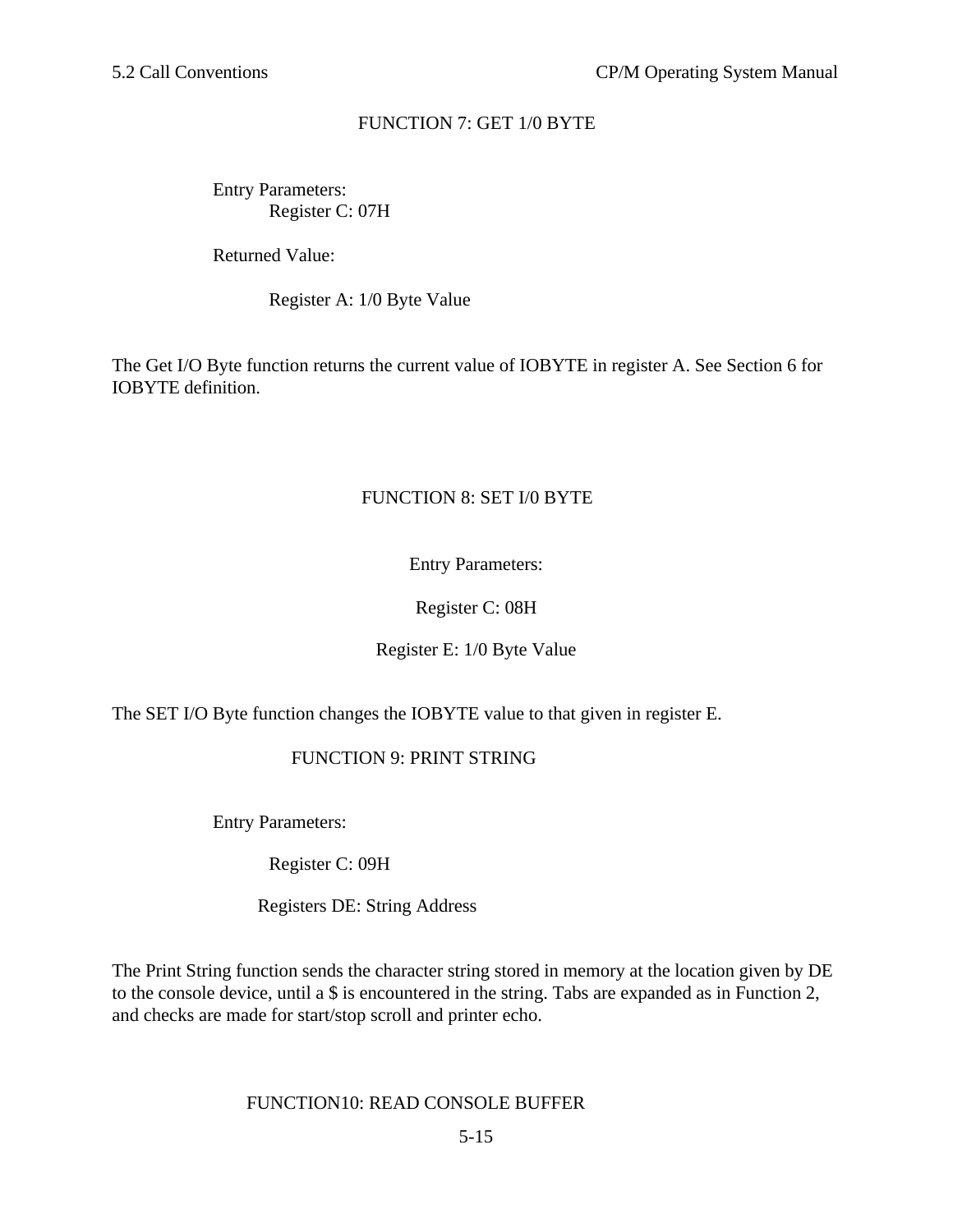Entry Parameters: Register C: OAH Registers DE: Buffer Address

Returned Value: Console Characters in Buffer

The Read Buffer function reads a line of edited console input into a buffer addressed by registers DE. Console input is terminated when either input buffer overflows or a carriage return or line-feed is typed. The Read Buffer takes the form:

DE:  $+0$  +1 +2 +3 +4 +5 +6 +7 +8 ... +n mx nc cl c2 c3 c4 c5 c6 c7 ... ??

where mx is the maximum number of characters that the buffer will hold, 1 to 255, and nc is the number of characters read (set by FDOS upon return) followed by the characters read from the console. If nc < mx, then uninitialized positions follow the last character, denoted by ?? in the above figure. A number of control functions, summarized in Table 5-3, are recognized during line editing.

Table 5-3. Edit Control Characters

| Character     | <b>Edit Control Function</b>          |
|---------------|---------------------------------------|
| rub/del       | removes and echoes the last character |
| <b>CTRL-C</b> | reboots when at the beginning of line |
| <b>CTRL-E</b> | causes physical end of line           |
| CTRL-H        | backspaces one character position     |
| FRI - I       | (line-feed) terminates input line     |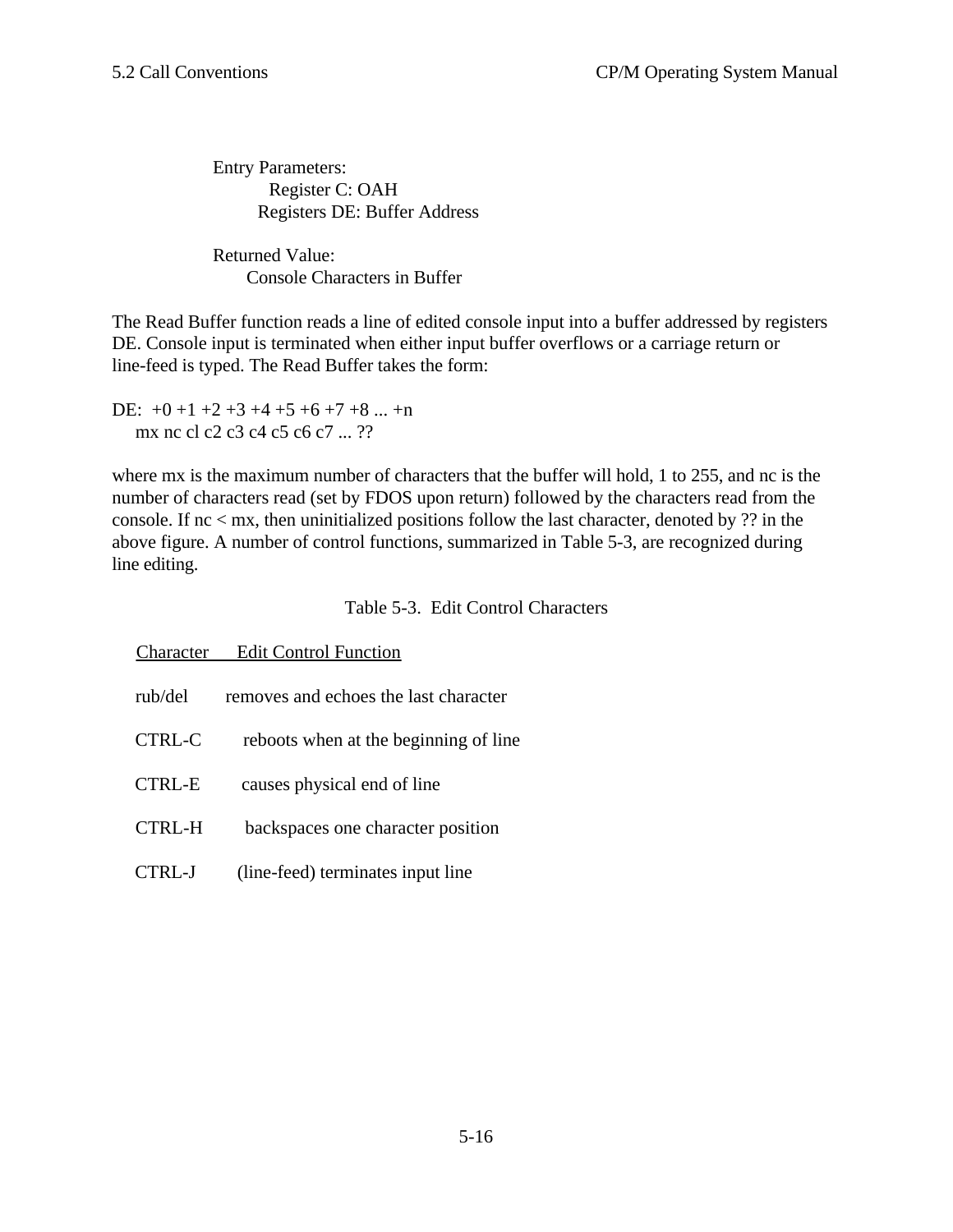## Table 5-3. (continued)

|        | <b>Character</b> Edit Control Function  |
|--------|-----------------------------------------|
| CTRL-M | (return) terminates input line          |
| CTRL-R | retypes the current line after new line |
| CTRL-U | removes current line                    |
| RL-X   | same as CTRL-U                          |

The user should also note that certain functions that return the carriage to the leftmost position (for example, CTRL-X) do so only to the column position where the prompt ended. In earlier releases, the carriage returned to the extreme left margin. This convention makes operator data input and line correction more legible.

# FUNCTION11: GET CONSOLE STATUS

Entry Parameters: Register C: 0BH

Returned Value:

Register A: Console Status

The Console Status function checks to see if a character has been typed at the console. If a character is ready, the value 0FFH is returned in register A. Otherwise a 00H value is returned.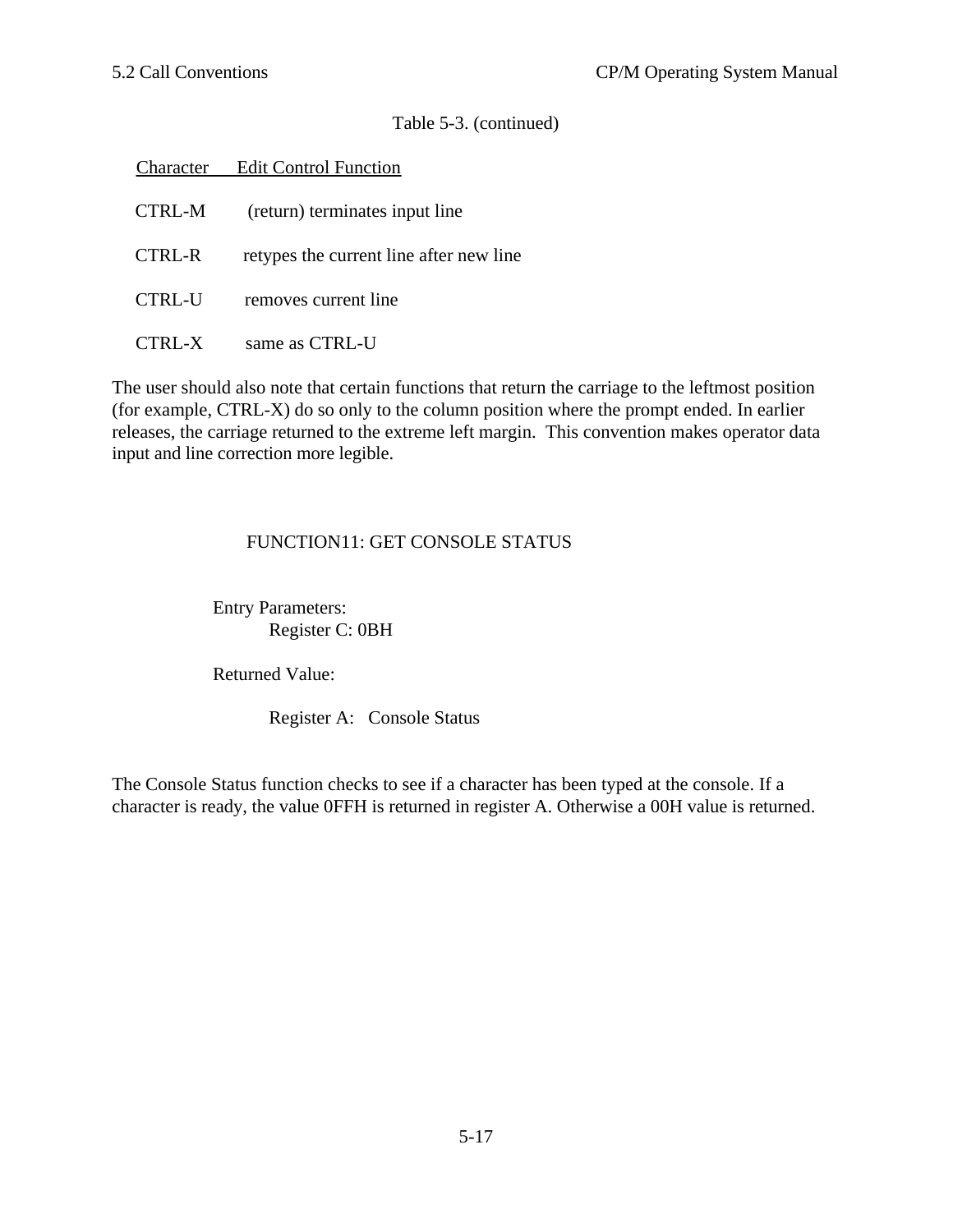# FUNCTION 12: RETURN VERSION NUMBER

Entry Parameters: Register C: 0CH

Returned Value: Version Number Registers HL:

Function 12 provides information that allows version independent programming. A two-byte value is returned, with H = 00 designating the CP/M release (H = 01 for MP/M) and L = 00 for all releases previous to 2.0. CP/M 2.0 returns a hexadecimal 20 in register L, with subsequent version 2 releases in the hexadecimal range 21, 22, through 2F. Using Function 12, for example, the user can write application programs that provide both sequential and random access functions.

## FUNCTION 13: RESET DISK SYSTEM

Entry Parameters: Register C: ODH

The Reset Disk function is used to programmatically restore the file system to a reset state where all disks are set to Read-Write. See functions 28 and 29, only disk drive A is selected, and the default DMA address is reset to BOOT+0080H. This function can be used, for example, by an application program that requires a disk change without a system reboot.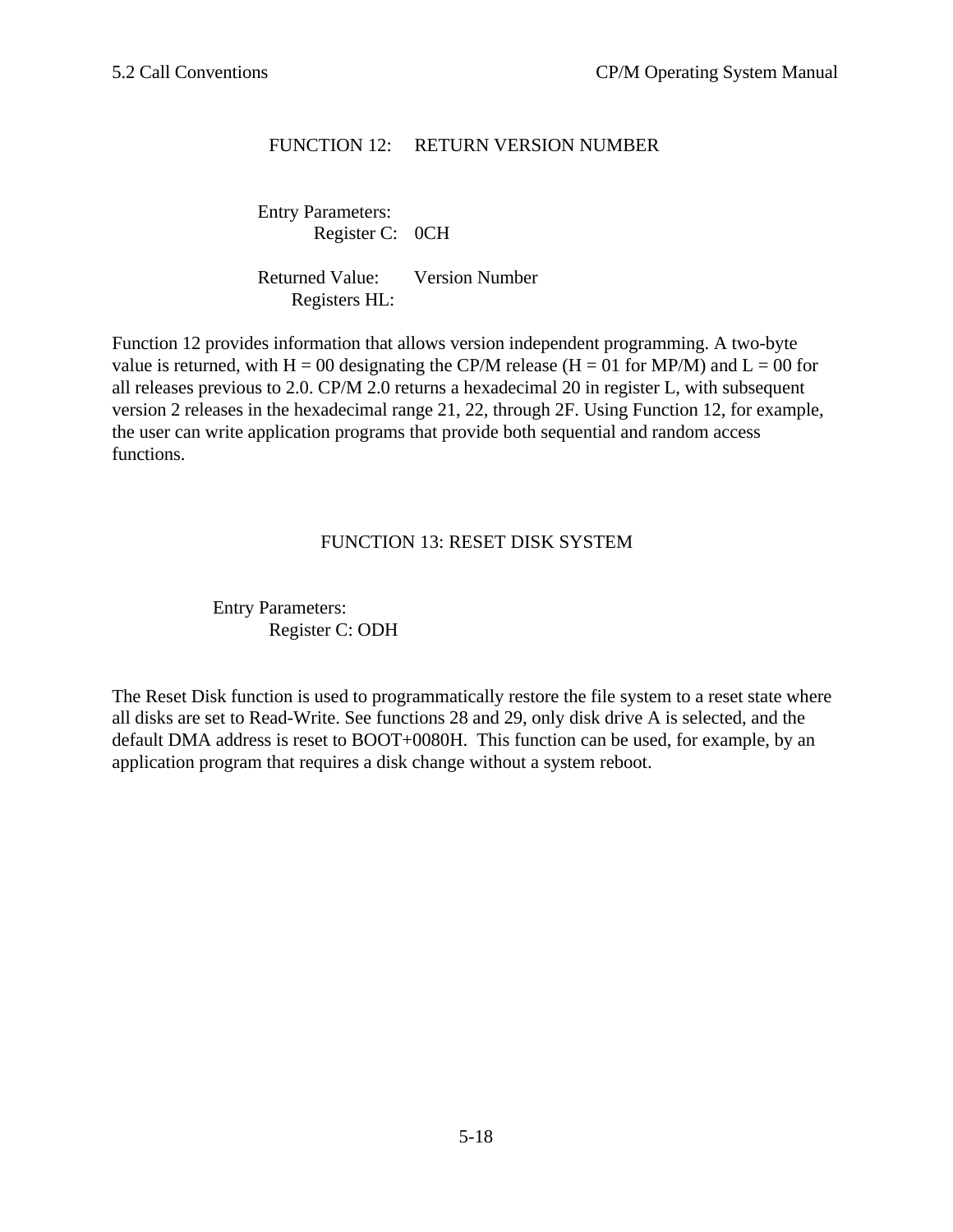# FUNCTION 14: SELECT DISK

Entry Parameters:

Register C: 0EH Register E: Selected Disk

The Select Disk function designates the disk drive named in register E as the default disk for subsequent file operations, with  $E = 0$  for drive A, 1 for drive B, and so on through 15, corresponding to drive P in a full 16 drive system. The drive is placed in an on-line status, which activates its directory until the next cold start, warm start, or disk system reset operation. If the disk medium is changed while it is on-line, the drive automatically goes to a Read-Only status in a standard CP/M environment, see Function 28. FCBs that specify drive code zero  $(dr = 00H)$ automatically reference the currently selected default drive. Drive code values between I and 16 ignore the selected default drive and directly reference drives A through P.

## FUNCTION 15: OPEN FILE

Entry Parameters:

Register C: 0FH Registers DE: FCB Address

Returned Value:

Register A: Directory Code

The Open File operation is used to activate a file that currently exists in the disk directory for the currently active user number. The FDOS scans the referenced disk directory for a match in positions 1 through 14 of the FCB referenced by DE (byte s1 is automatically zeroed) where an ASCII question mark (3FH) matches any directory character in any of these positions. Normally, no question marks are included, and bytes ex and s2 of the FCB are zero.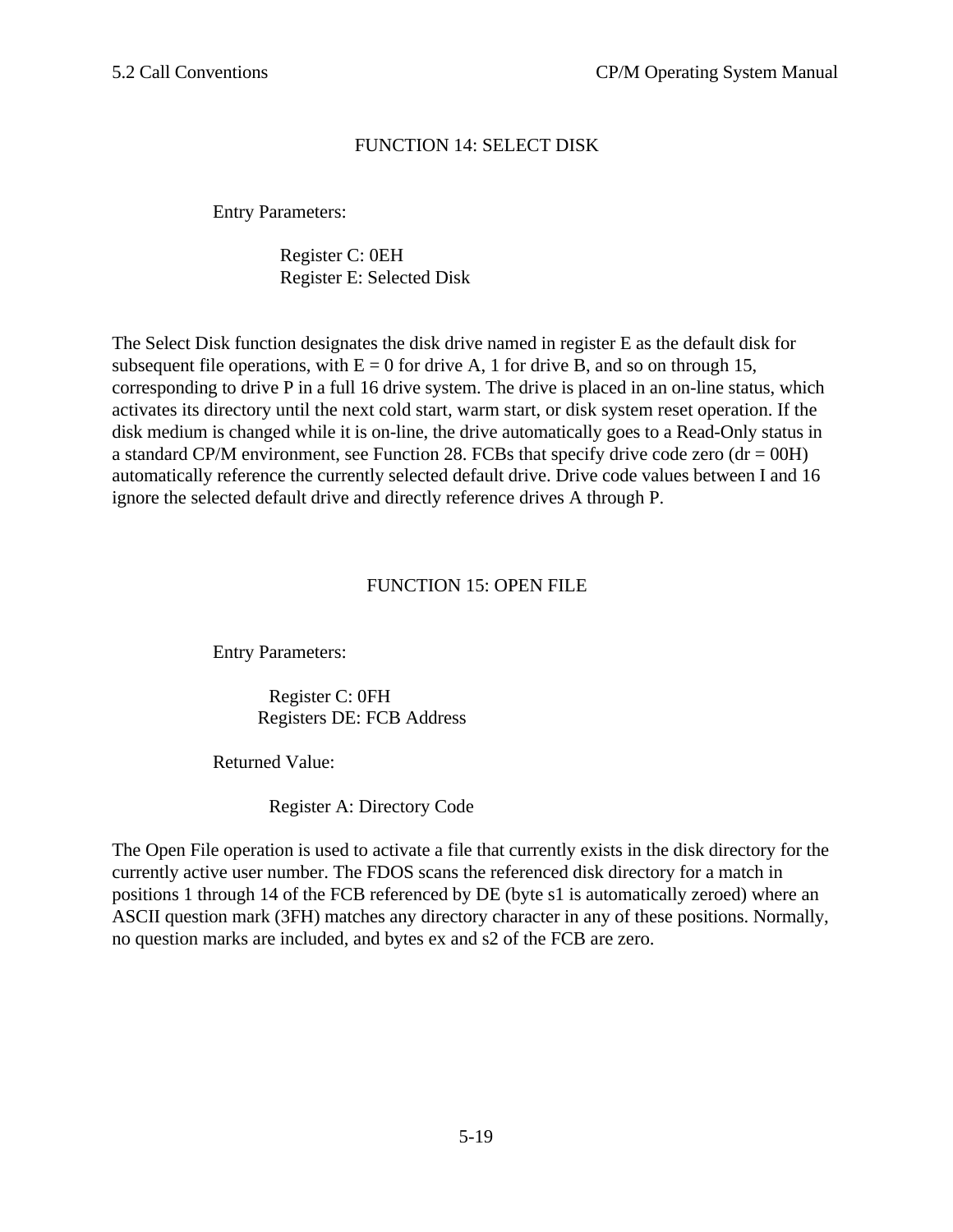If a directory element is matched, the relevant directory information is copied into bytes d0 through dn of FCB, thus allowing access to the files through subsequent read and write operations. The user should note that an existing file must not be accessed until a successful open operation is completed. Upon return, the open function returns a directory code with the value 0 through 3 if the open was successful or 0FFH (255 decimal) if the file cannot be found. If question marks occur in the FCB, the first matching FCB is activated. Note that the current record, (cr) must be zeroed by the program if the file is to be accessed sequentially from the first record.

## FUNCTION 16: CLOSE FILE

Entry Parameters: Register C: 10H Registers DE: FCB Address

Returned Value: Register A: Directory Code

The Close File function performs the inverse of the Open File function. Given that the FCB addressed by DE has been previously activated through an open or make function, the close function permanently records the new FCB in the reference disk directory see functions 15 and 22. The FCB matching process for the close is identical to the open function. The directory code returned for a successful close operation is 0, 1, 2, or 3, while a 0FFH (255 decimal) is returned if the filename cannot be found in the directory. A file need not be closed if only read operations have taken place. If write operations have occurred, the close operation is necessary to record the new directory information permanently.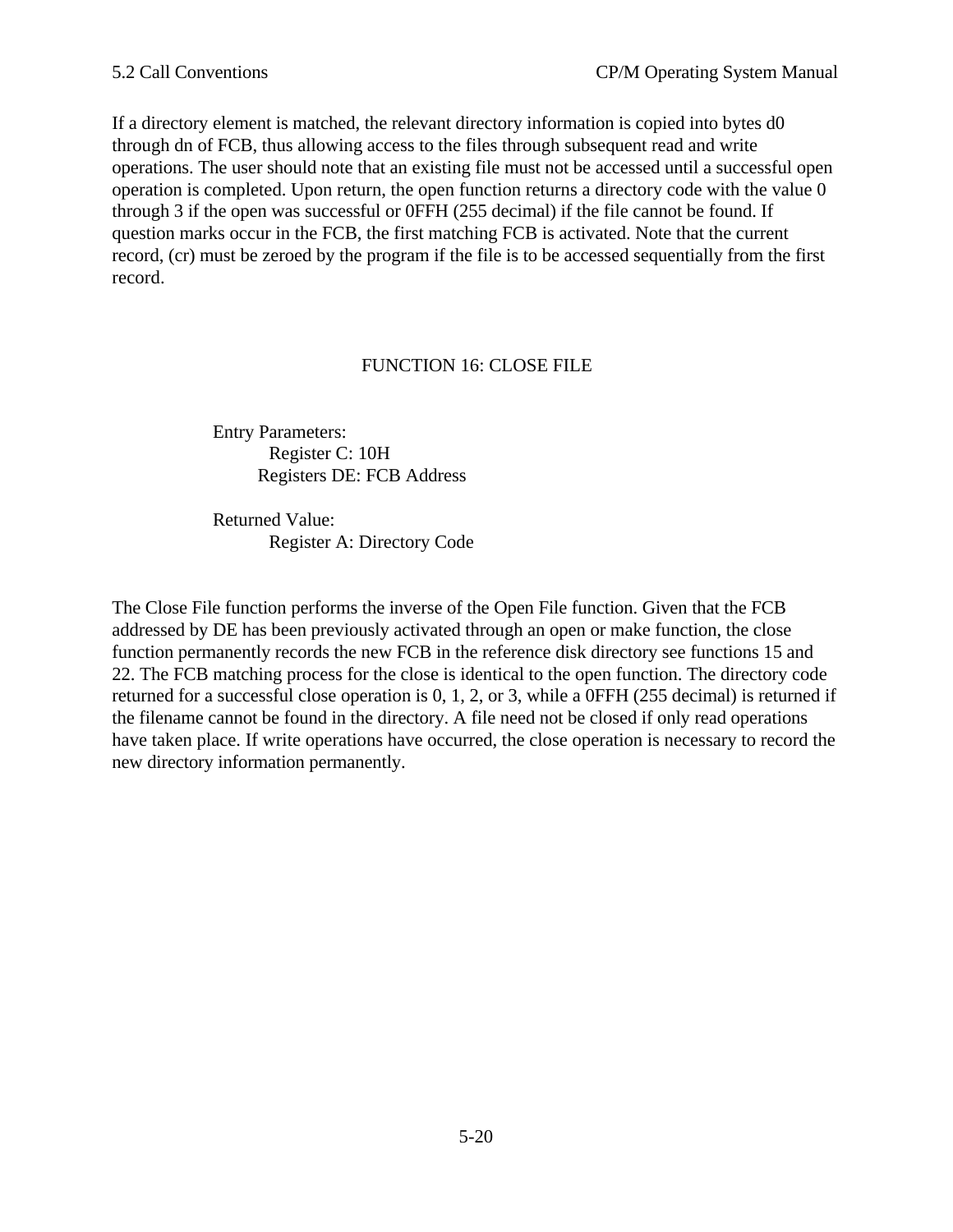# FUNCTION 17: SEARCH FOR FIRST

Entry Parameters: RegisterC: 11H Registers DE: FCB Address

Returned Value:

Register A: Directory Code

Search First scans the directory for a match with the file given by the FCB addressed by DE. The value 255 (hexadecimal FF) is returned if the file is not found; otherwise, 0, 1, 2, or 3 is returned indicating the file is present. When the file is found, the current DMA address is filled with the record containing the directory entry, and the relative starting position is  $A * 32$  (that is, rotate the A register left 5 bits, or ADD A five times). Although not normally required for application programs, the directory information can be extracted from the buffer at this position.

An ASCII question mark (63 decimal, 3F hexadecimal) in any position from fl through ex matches the corresponding field of any directory entry on the default or auto-selected disk drive. If the dr field contains an ASCII question mark, the auto disk select function is disabled and the default disk is searched, with the search function returning any matched entry, allocated or free, belonging to any user number. This latter function is not normally used by application programs, but it allows complete flexibility to scan all current directory values. If the dr field is not a question mark, the s2 byte is automatically zeroed.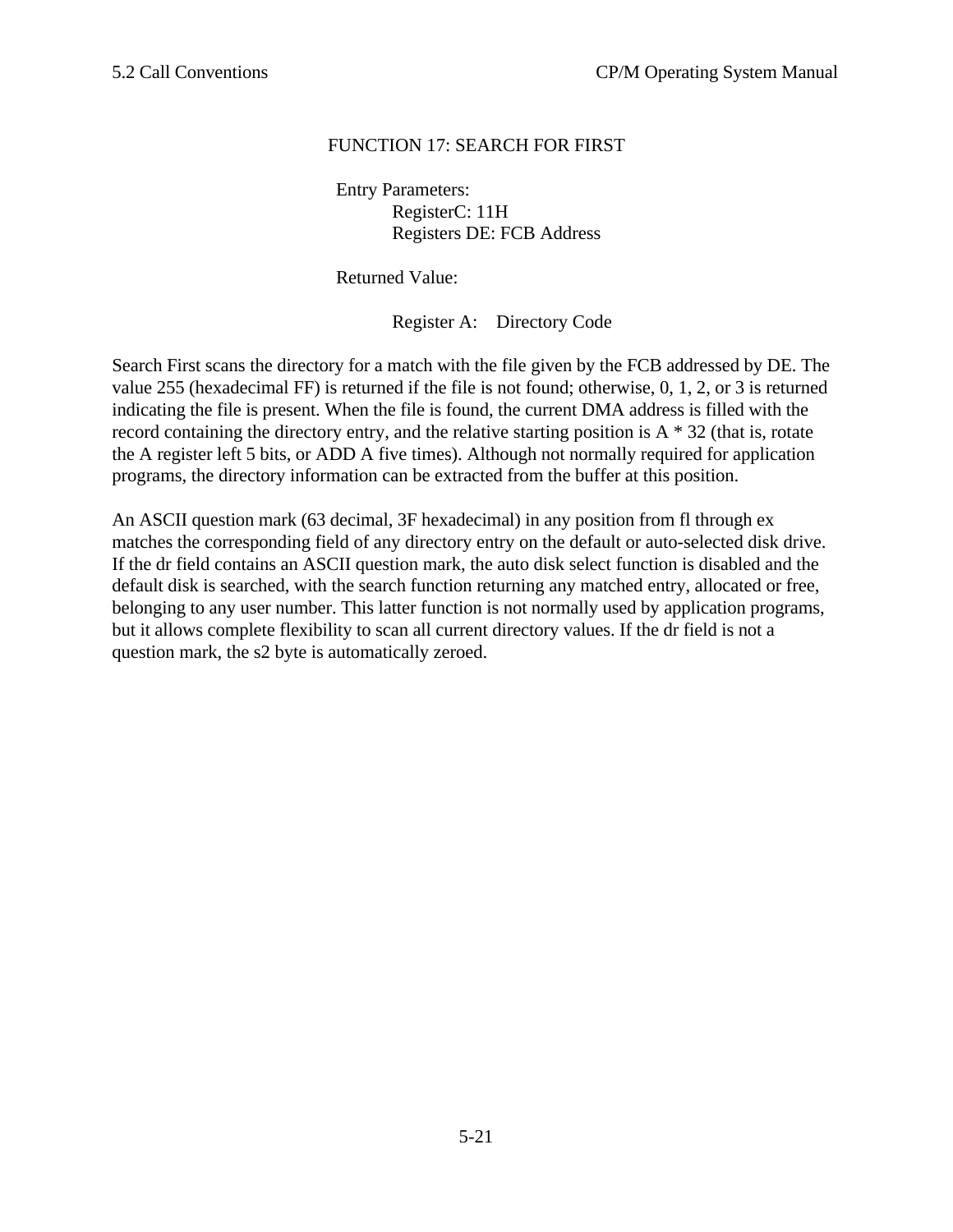## FUNCTION 18: SEARCH FOR NEXT

Entry Parameters: Register C: 12H

Returned Value: Register A: Directory Code

The Search Next function is similar to the Search First function, except that the directory scan continues from the last matched entry. Similar to Function 17, Function 18 returns the decimal value 255 in A when no more directory items match.

# FUNCTION 19: DELETE FILE

Entry Parameters: Register C: 13H

Registers DE: FCB Address

Returned Value:

Register A: Directory Code

The Delete File function removes files that match the FCB addressed by DE. The filename and type may contain ambiguous references (that is, question marks in various positions), but the drive select code cannot be ambiguous, as in the Search and Search Next functions.

 Function 19 returns a decimal 255 if the referenced file or files cannot be found; otherwise, a value in the range 0 to 3 returned.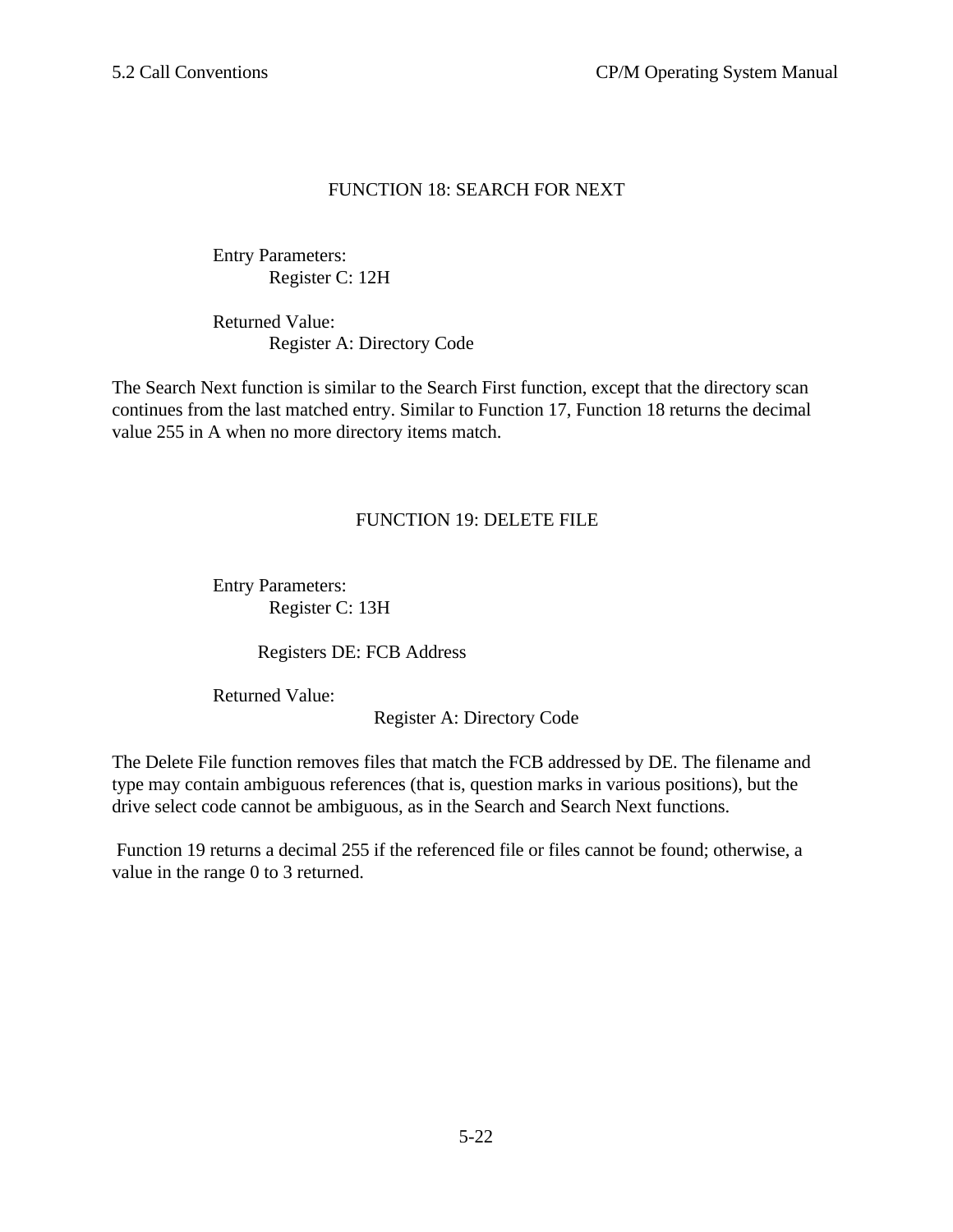## FUNCTION 20: READ SEQUENTIAL

Entry Parameters:

Register C: 14H Registers DE: FCB Address

Returned Value: Register A: Directory Code

Given that the FCB addressed by DE has been activated through an Open or Make function, the Read Sequential function reads the next 128-byte record from the file into memory at the current DMA address. The record is read from position cr of the extent, and the cr field is automatically incremented to the next record position. If the cr field overflows, the next logical extent is automatically opened and the cr field is reset to zero in preparation for the next read operation. The value 00H is returned in the A register if the read operation was successful, while a nonzero value is returned if no data exist at the next record position (for example, end-of-file occurs).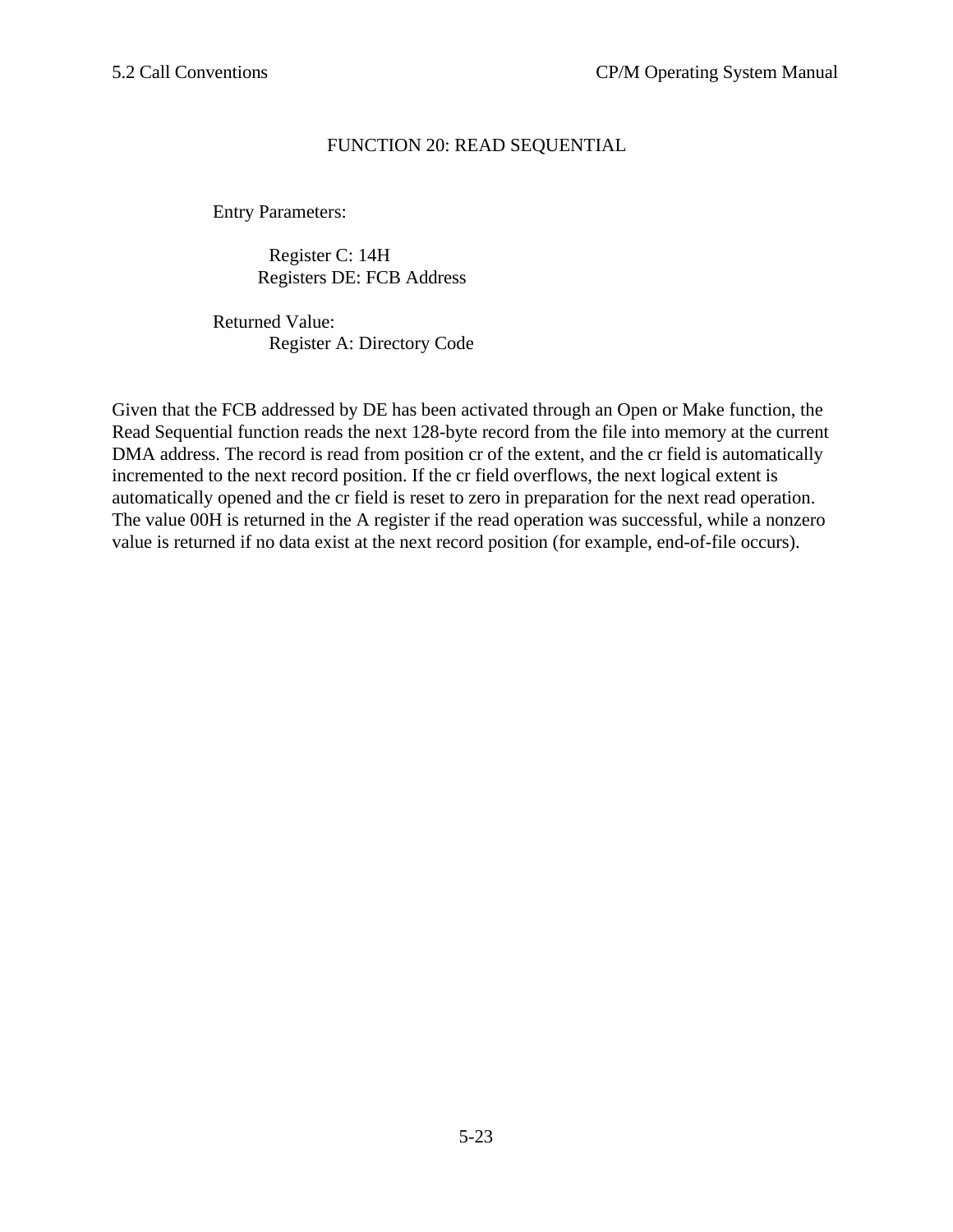# FUNCTION21: WRITE SEQUENTIAL

Entry Parameters: Register C: 15H Registers DE: FCB Address

Returned Value:

Register A: Directory Code

Given that the FCB addressed by DE has been activated through an Open or Make function, the Write Sequential function writes the 128-byte data record at the current DMA address to the file named by the FCB. The record is placed at position cr of the file, and the cr field is automatically incremented to the next record position. If the cr field overflows, the next logical extent is automatically opened and the cr field is reset to zero in preparation for the next write operation. Write operations can take place into an existing file, in which case newly written records overlay those that already exist in the file. Register  $A = 00H$  upon return from a successful write operation, while a nonzero value indicates an unsuccessful write caused by a full disk.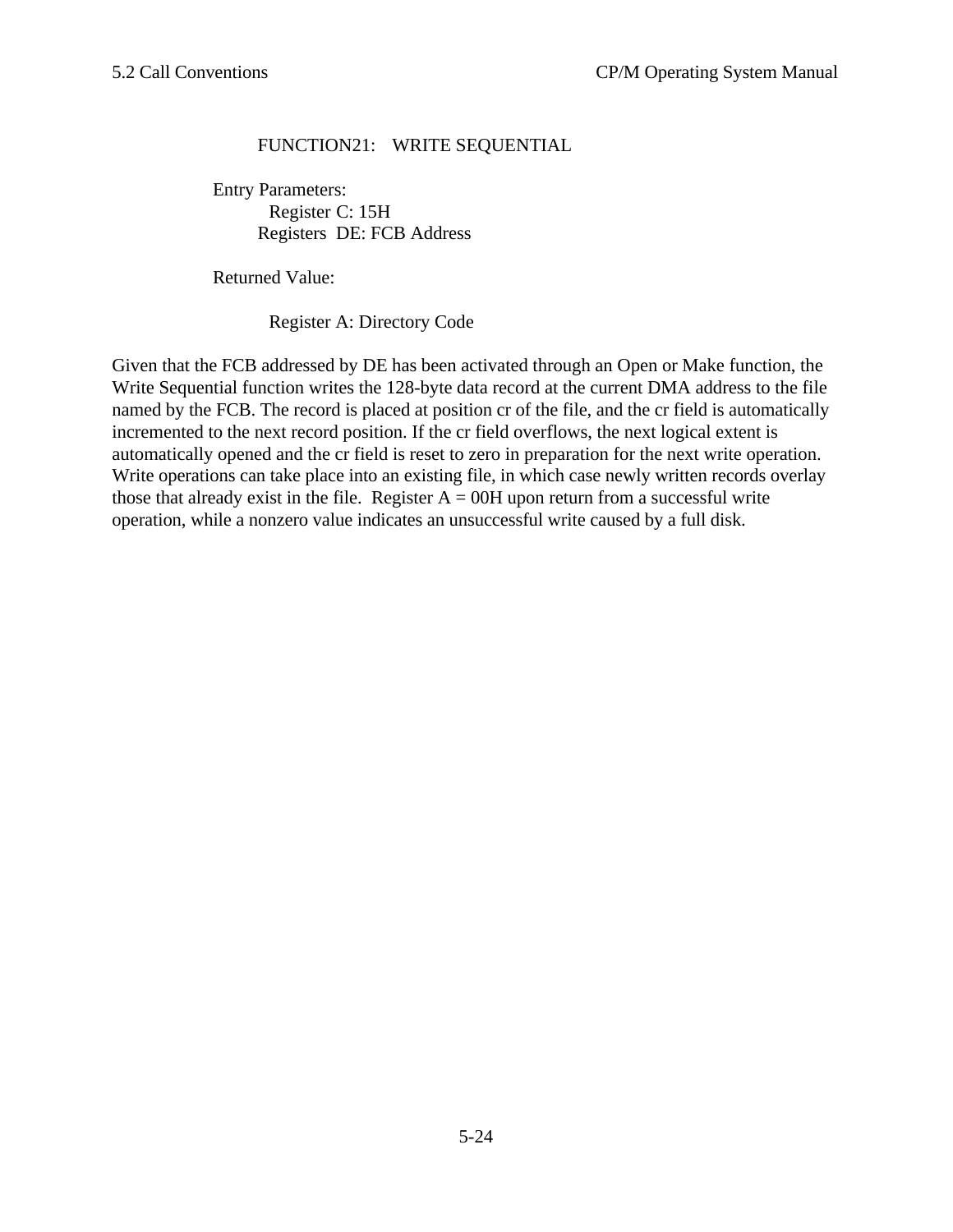# FUNCTION 22: MAKE FILE

Entry Parameters: Register C: 16H Registers DE: FCB Address

Returned Value: Register A: Directory Code

The Make File operation is similar to the Open File operation except that the FCB must name a file that does not exist in the currently referenced disk directory (that is, the one named explicitly by a nonzero dr code or the default disk if dr is zero). The FDOS creates the file and initializes both the directory and main memory value to an empty file. The programmer must ensure that no duplicate filenames occur, and a preceding delete operation is sufficient if there is any possibility of duplication. Upon return, register  $A = 0, 1, 2,$  or 3 if the operation was successful and 0FFH (255 decimal) if no more directory space is available. The Make function has the side effect of activating the FCB and thus a subsequent open is not necessary.

## FUNCTION 23: RENAME FILE

Entry Parameters: Register C: 17H

Registers DE: FCB Address

Returned Value:

Register A: Directory Code

The Rename function uses the FCB addressed by DE to change all occurrences of the file named in the first 16 bytes to the file named in the second 16 bytes. The drive code dr at postion 0 is used to select the drive, while the drive code for the new filename at position 16 of the FCB is assumed to be zero. Upon return, register A is set to a value between 0 and 3 if the rename was successful and 0FFH (255 decimal) if the first filename could not be found in the directory scan.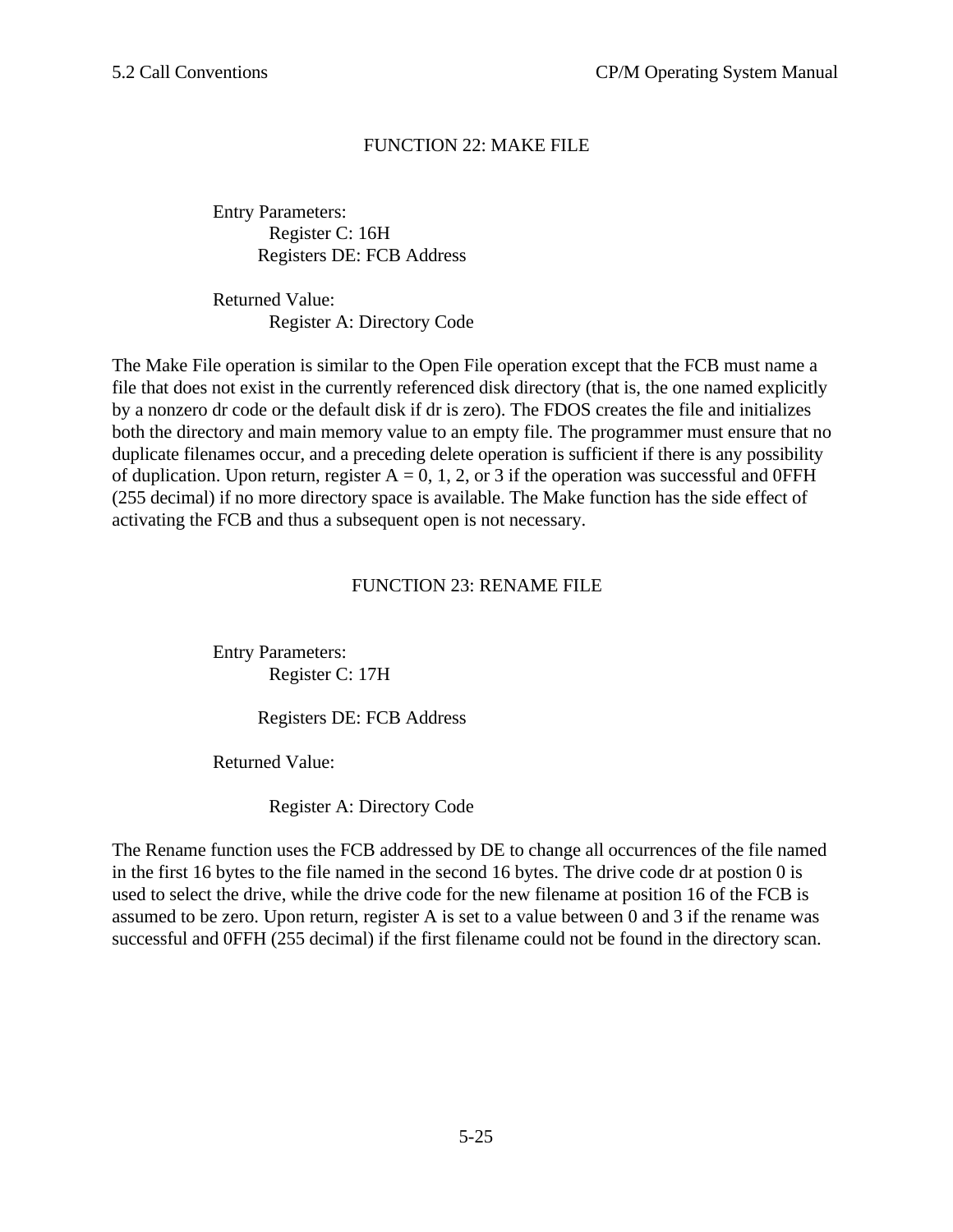# FUNCTION 24: RETURN LOG-IN VECTOR

Entry Parameters: Register C: 18H

Returned Value: Registers HL: Log-in Vector

The log-in vector value returned by CP/M is a 16-bit value in HL, where the least significant bit of L corresponds to the first drive A and the high-order bit of H corresponds to the sixteenth drive, labeled P. A 0 bit indicates that the drive is not on-line, while a I bit marks a drive that is actively on-line as a result of an explicit disk drive selection or an implicit drive select caused by a file operation that specified a nonzero dr field. The user should note that compatibility is maintained with earlier releases, because registers A and L contain the same values upon return.

# FUNCTION 25: RETURN CURRENT DISK

Entry Parameters: Register C: 19H

Returned Value: Register A: Current Disk

Function 25 returns the currently selected default disk number in register A. The disk numbers range from 0 through 15 corresponding to drives A through P.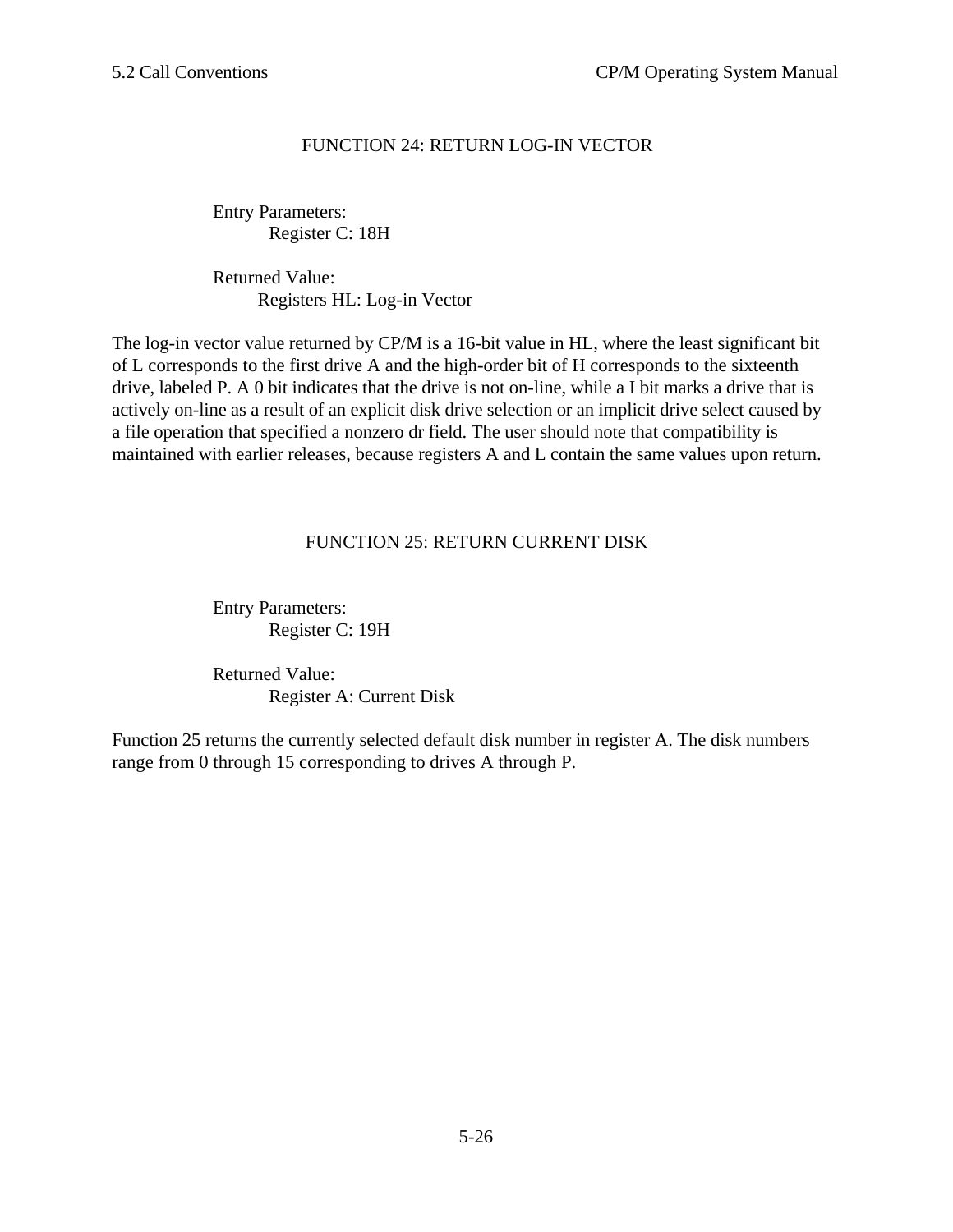# FUNCTION 26: SET DMA ADDRESS

#### Entry Parameters: Register C: 1AH Registers DE: DMA Address

DMA is an acronym for Direct Memory Address, which is often used in connection with disk controllers that directly access the memory of the mainframe computer to transfer data to and from the disk subsystem. Although many computer systems use non-DMA access (that is, the data is transferred through programmed I/O operations), the DMA address has, in CP/M, come to mean the address at which the 128-byte data record resides before a disk write and after a disk read. Upon cold start, warm start, or disk system reset, the DMA address is automatically set to BOOT+0080H. The Set DMA function can be used to change this default value to address another area of memory where the data records reside. Thus, the DMA address becomes the value specified by DE until it is changed by a subsequent Set DMA function, cold start, warm start, or disk system reset.

## FUNCTION 27: GET ADDR (ALLOC)

Entry Parameters: Register C: I BH

Returned Value: Registers HL: ALLOC Address

An allocation vector is maintained in main memory for each on-line disk drive. Various system programs use the information provided by the allocation vector to determine the amount of remaining storage (see the STAT program). Function 27 returns the base address of the allocation vector for the currently selected disk drive. However, the allocation information might be invalid if the selected disk has been marked Read-Only. Although this function is not normally used by application programs, additional details of the allocation vector are found in Section 6.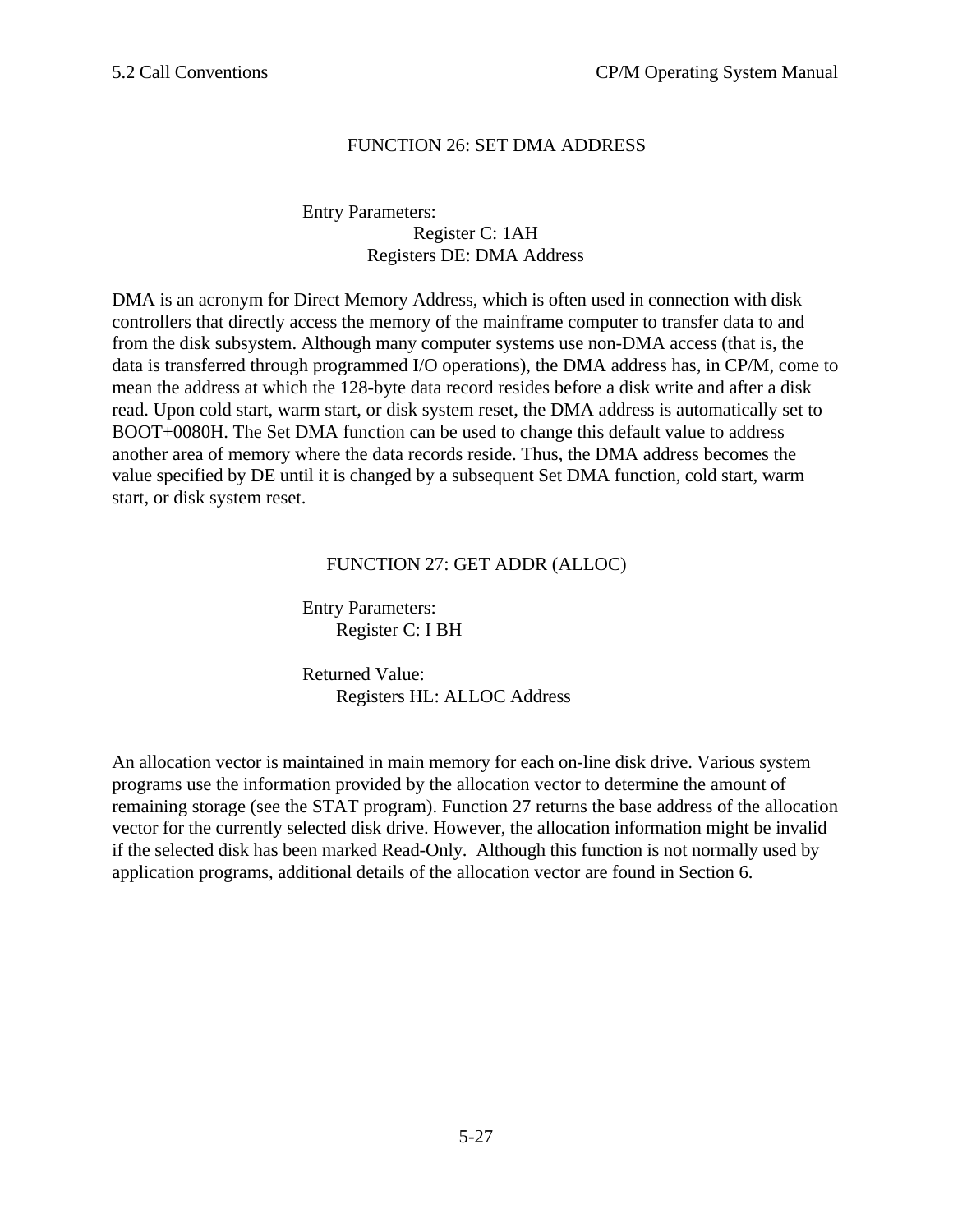# FUNCTION 28: WRITE PROTECT DISK

# Entry Parameters: Register C: I CH

The Write Protect Disk function provides temporary write protection for the currently selected disk. Any attempt to write to the disk before the next cold or warm start operation produces the message:

BDOS ERR on d:R/O

## FUNCTION 29: GET READ-ONLY VECTOR

Entry Parameters: Register C: lDH

Returned Value: Registers HL: R/O Vector Value

Function 29 returns a bit vector in register pair HL, which indicates drives that have the temporary Read-Only bit set. As in Function 24, the least significant bit corresponds to drive A, while the most significant bit corresponds to drive P. The R/O bit is set either by an explicit call to Function 28 or by the automatic software mechanisms within CP/M that detect changed disks.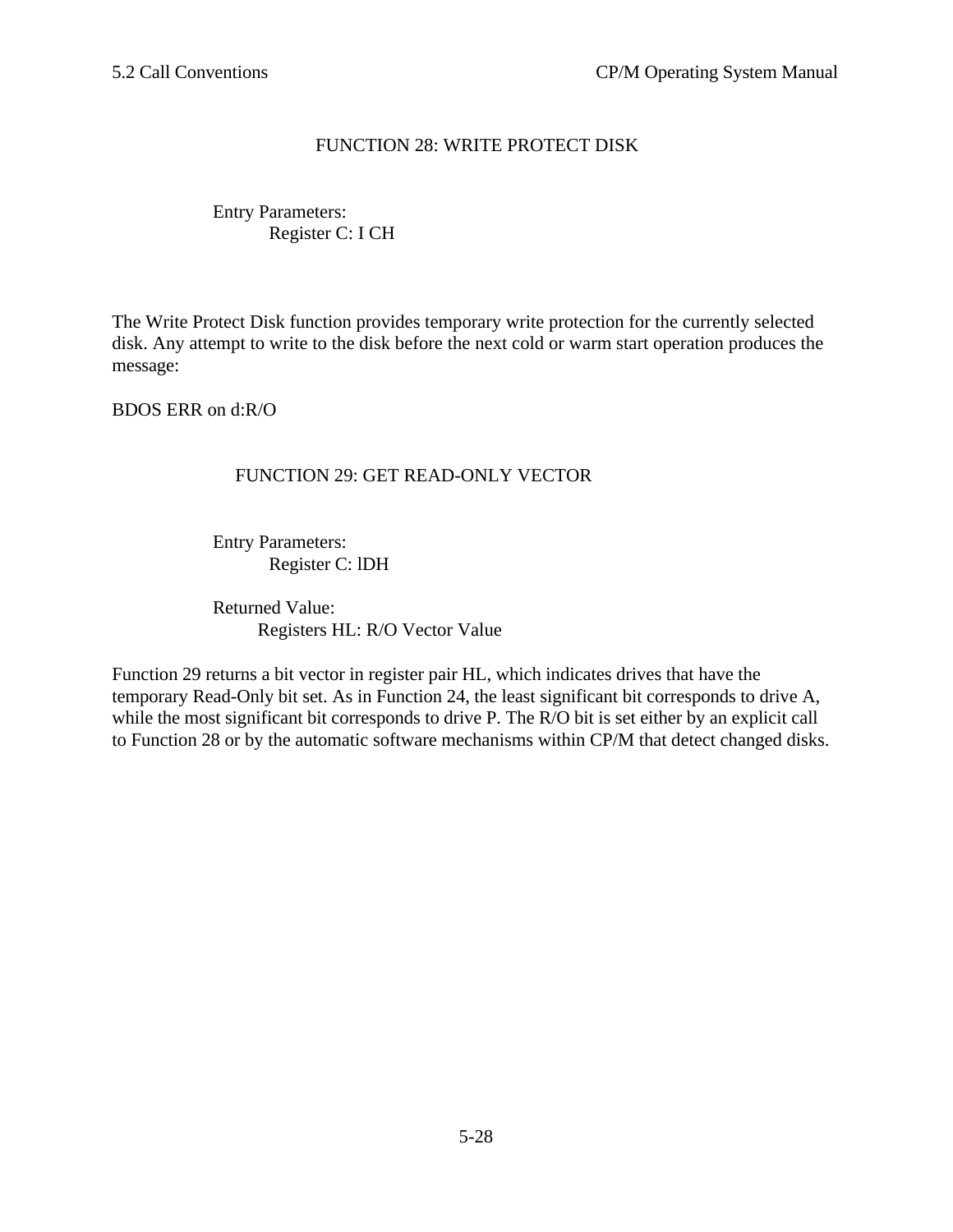# FUNCTION 30: SET FILE ATTRIBUTES

Entry Parameters: Register C: 1EH Registers DE: FCB Address

Returned Value: Register A: Directory Code

The Set File Attributes function allows programmatic manipulation of permanent indicators attached to files. In particular, the R/O and System attributes (t1' and t2') can be set or reset. The DE pair addresses an unambiguous filename with the appropriate attributes set or reset. Function 30 searches for a match and changes the matched directory entry to contain the selected indicators. Indicators f1' through f4' are not currently used, but may be useful for applications programs, since they are not involved in the matching process during file open and close operations. Indicators f5' through f8' and t3' are reserved for future system expansion.

## FUNCTION31: GETADDR(DISKPARMS)

Entry Parameters: Register C: 1FH

Returned Value: Registers HL: DPB Address

The address of the BIOS resident disk parameter block is returned in HL as a result of this function call. This address can be used for either of two purposes. First, the disk parameter values can be extracted for display and space computation purposes, or transient programs can dynamically change the values of current disk parameters when the disk environment changes, if required. Normally, application programs will not require this facility.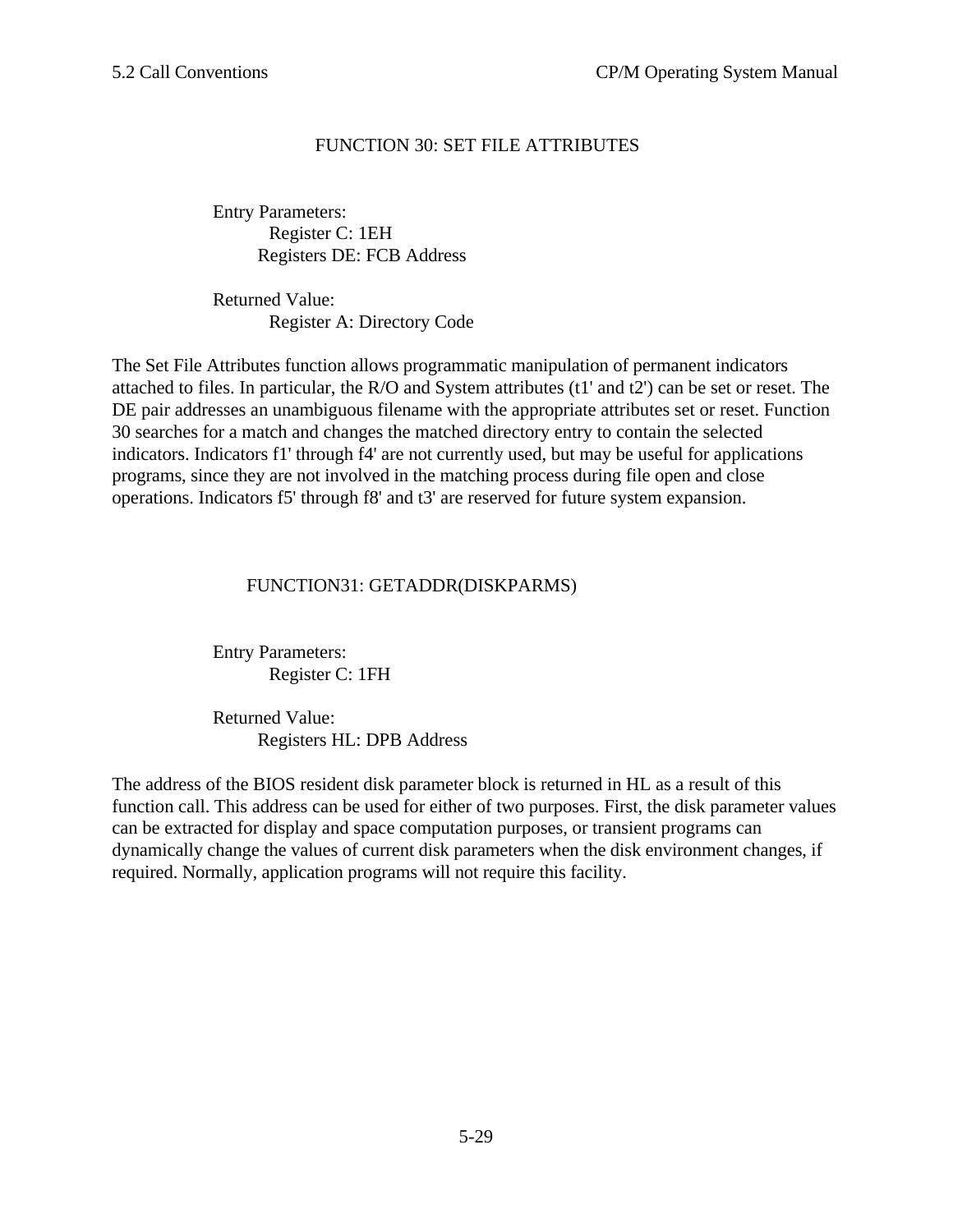# FUNCTION 32: SET/GET USER CODE

Entry Parameters: Register C: 20H Register E: OFFH (get) or User Code (set)

Returned Value:

Register A: Current Code or (no value)

An application program can change or interrogate the currently active user number by calling Function 32. If register  $E = 0$ FFH, the value of the current user number is returned in register A, where the value is in the range of 0 to 15. If register E is not 0FFH, the current user number is changed to the value of E, modulo 16.

## FUNCTION 33: READ RANDOM

Entry Parameters: RegisterC: 21H

Returned Value: Register A: Return Code

The Read Random function is similar to the sequential file read operation of previous releases, except that the read operation takes place at a particular record number, selected by the 24-bit value constructed from the 3-byte field following the FCB (byte positions r0 at 33, r1 at 34, and r2 at 35). The user should note that the sequence of 24 bits is stored with least significant byte first (r0), middle byte next (r1), and high byte last (r2). CP/M does not reference byte r2, except in computing the size of a file (Function 35). Byte r2 must be zero, however, since a nonzero value indicates overflow past the end of file.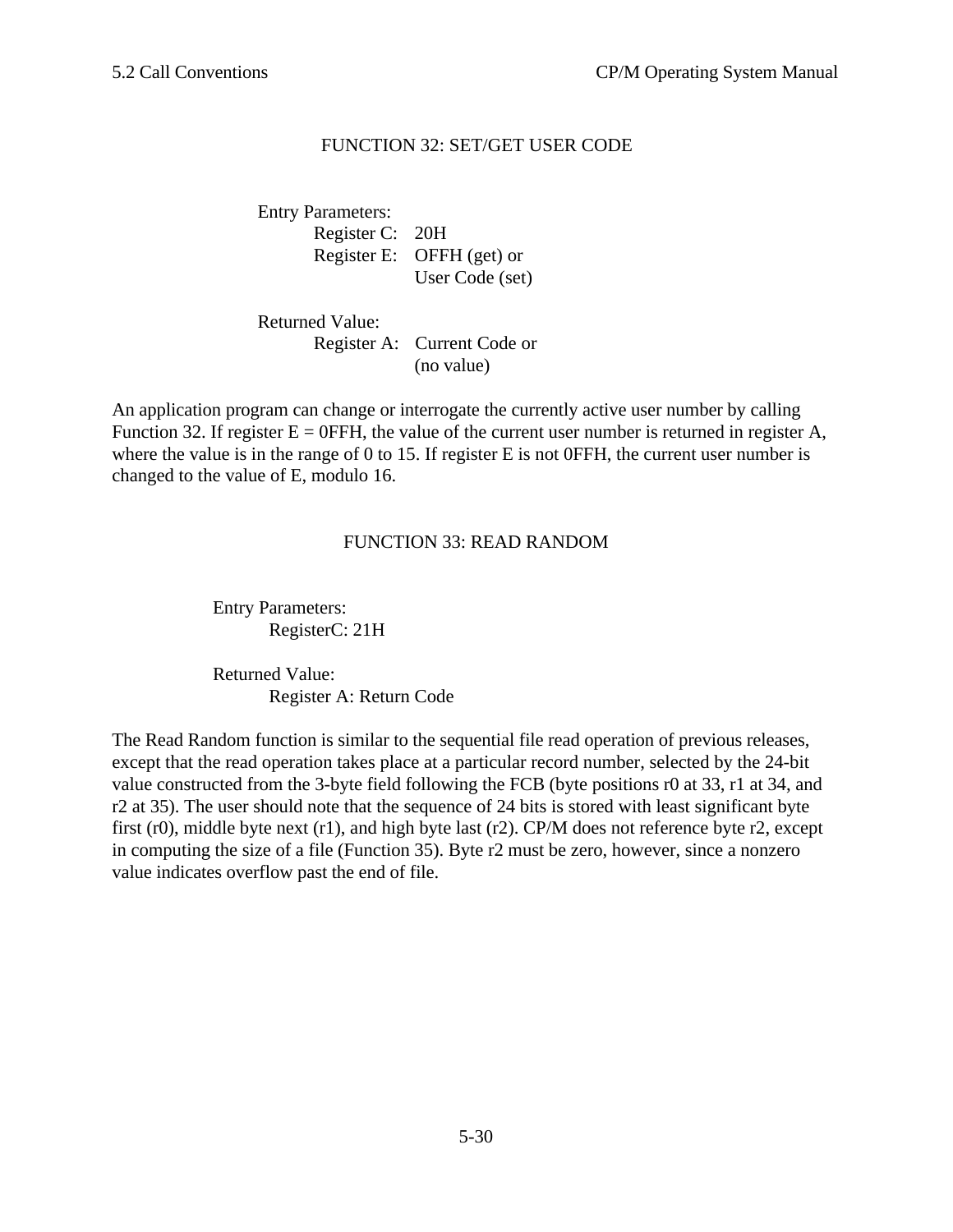Thus, the r0, r1 byte pair is treated as a double-byte, or word value, that contains the record to read. This value ranges from 0 to 65535, providing access to any particular record of the 8-megabyte file. To process a file using random access, the base extent (extent 0) must first be opened. Although the base extent might or might not contain any allocated data, this ensures that the file is properly recorded in the directory and is visible in DIR requests. The selected record number is then stored in the random record field (r0, r1), and the BDOS is called to read the record.

Upon return from the call, register A either contains an error code, as listed below, or the value 00, indicating the operation was successful. In the latter case, the current DMA address contains the randomly accessed record. Note that contrary to the sequential read operation, the record number is not advanced. Thus, subsequent random read operations continue to read the same record.

Upon each random read operation, the logical extent and current record values are automatically set. Thus, the file can be sequentially read or written, starting from the current randomly accessed position. However, note that, in this case, the last randomly read record will be reread as one switches from random mode to sequential read and the last record will be rewritten as one switches to a sequential write operation. The user can simply advance the random record position following each random read or write to obtain the effect of sequential I/O operation.

Error codes returned in register A following a random read are listed below.

01 reading unwritten data 02 (not returned in random mode) 03 cannot close current extent 04 seek to unwritten extent 05 (not returned in read mode) 06 seek Past Physical end of disk

Error codes 01 and 04 occur when a random read operation accesses a data block that has not been previously written or an extent that has not been created, which are equivalent conditions. Error code 03 does not normally occur under proper system operation. If it does, it can be cleared by simply rereading or reopening extent zero as long as the disk is not physically write protected. Error code 06 occurs whenever byte r2 is nonzero under the current 2.0 release. Normally, nonzero return codes can be treated as missing data, with zero return codes indicating operation complete.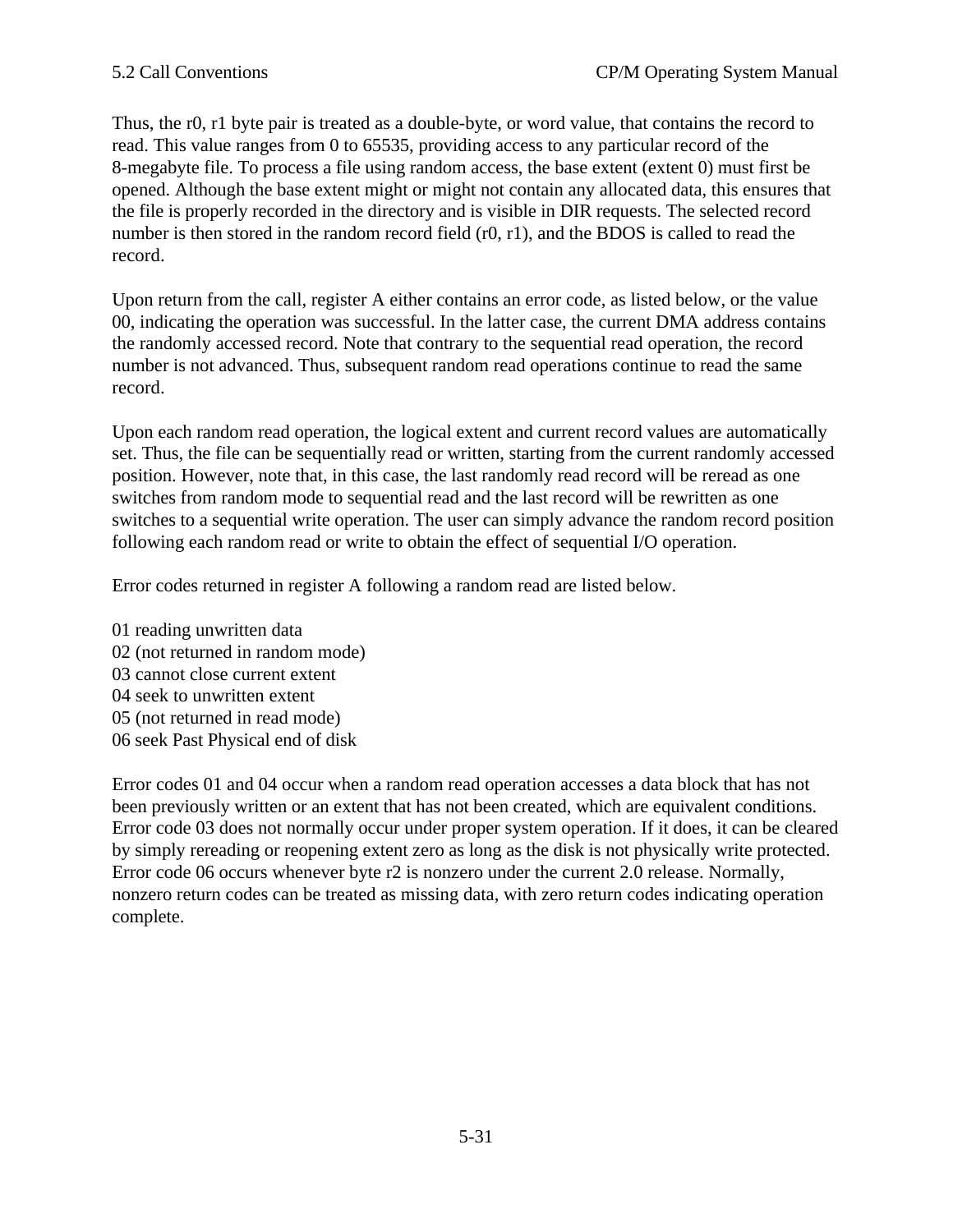## FUNCTION 34: WRITE RANDOM

Entry Parameters: Register C: 22H Registers DE: FCB Address

Returned Value: Register A: Return Code

The Write Random operation is initiated similarly to the Read Random call, except that data is written to the disk from the current DMA address. Further, if the disk extent or data block that is the target of the write has not yet been allocated, the allocation is performed before the write operation continues. As in the Read Random operation, the random record number is not changed as a result of the write. The logical extent number and current record positions of the FCB are set to correspond to the random record that is being written. Again, sequential read or write operations can begin following a random write, with the notation that the currently addressed record is either read or rewritten again as the sequential operation begins. You can also simply advance the random record position following each write to get the effect of a sequential write operation. Note that reading or writing the last record of an extent in random mode does not cause an automatic extent switch as it does in sequential mode.

The error codes returned by a random write are identical to the random read operation with the addition of error code 05, which indicates that a new extent cannot be created as a result of directory overflow.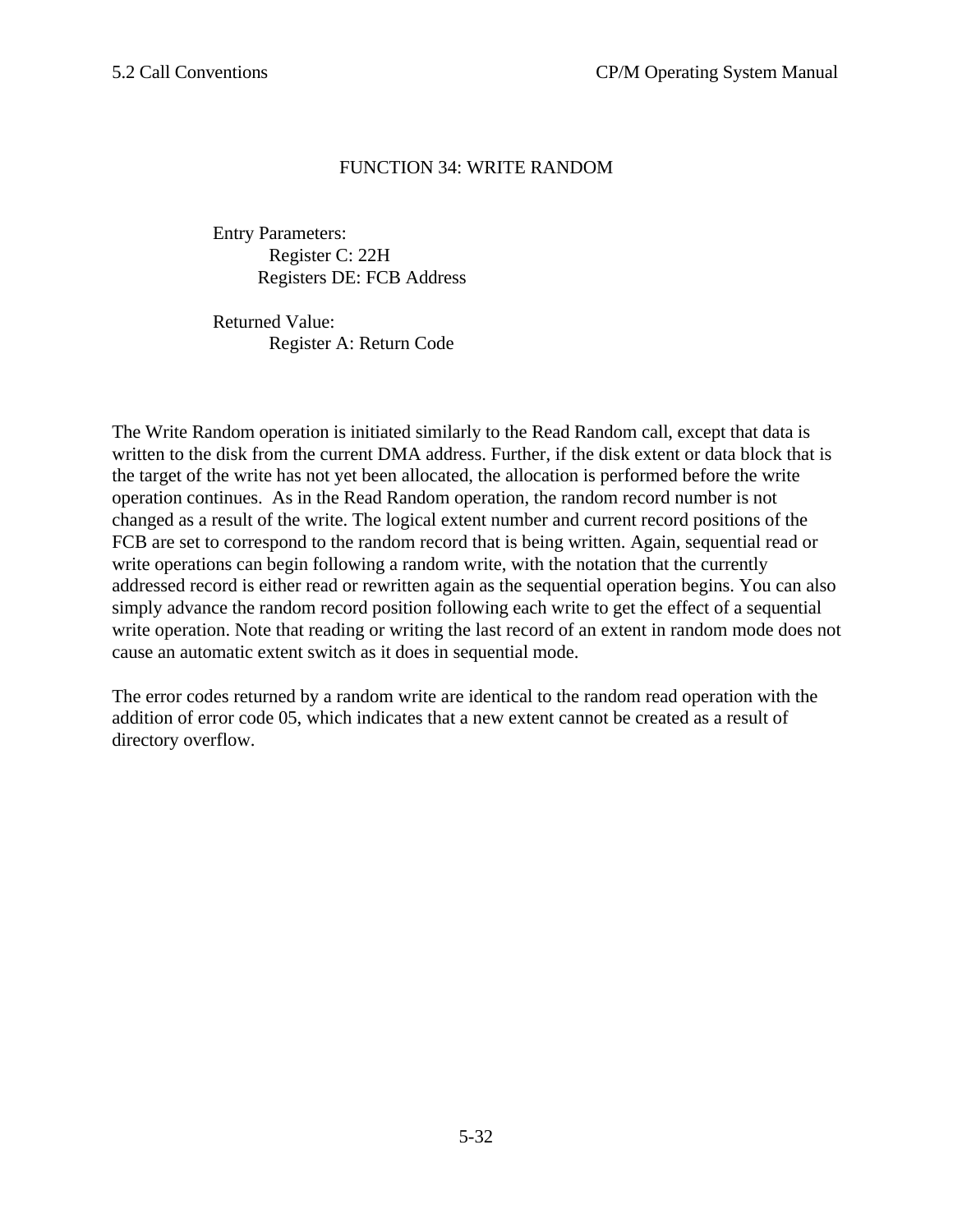# FUNCTION 35: COMPUTE FILE SIZE

Entry Parameters: Register C: 23H Registers DE: FCB Address

Returned Value: Random Record Field Set

When computing the size of a file, the DE register pair addresses an FCB in random mode format (bytes r0, r1, and r2 are present). The FCB contains an unambiguous filename that is used in the directory scan. Upon return, the random record bytes contain the virtual file size, which is, in effect, the record address of the record following the end of the file. Following a call to Function 35, if the high record byte r2 is 01, the file contains the maximum record count 65536. Otherwise, bytes r0 and r1 constitute a 16-bit value as before (r0 is the least significant byte), which is the file size.

Data can be appended to the end of an existing file by simply calling Function 35 to set the random record position to the end-of-file and then performing a sequence of random writes starting at the preset record address.

The virtual size of a file corresponds to the physical size when the file is written sequentially. If the file was created in random mode and holes exist in the allocation, the file might contain fewer records than the size indicates. For example, if only the last record of an 8-megabyte file is written in random mode (that is, record number 65535), the virtual size is 65536 records, although only one block of data is actually allocated.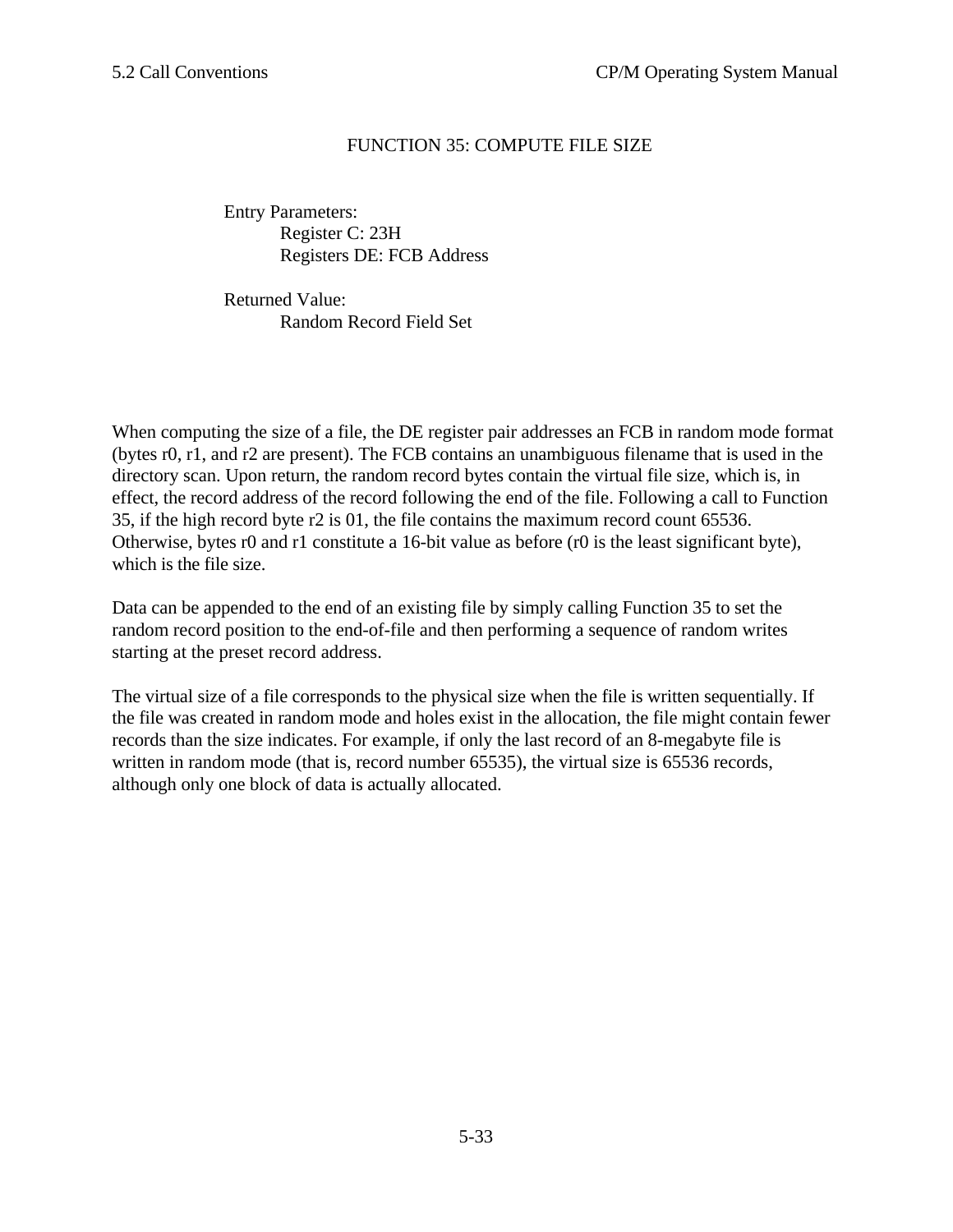## FUNCTION 36: SET RANDOM RECORD

Entry Parameters: Register C: 24H Registers DE: FCB Address

Returned Value: Random Record Field Set

The Set Random Record function causes the BDOS automatically to produce the random record position from a file that has been read or written sequentially to a particular point. The function can be useful in two ways.

First, it is often necessary initially to read and scan a sequential file to extract the positions of various key fields. As each key is encountered, Function 36 is called to compute the random record position for the data corresponding to this key. If the data unit size is 128 bytes, the resulting record position is placed into a table with the key for later retrieval. After scanning the entire file and tabulating the keys and their record numbers, the user can move instantly to a particular keyed record by performing a random read, using the corresponding random record number that was saved earlier. The scheme is easily generalized for variable record lengths, because the program need only store the buffer-relative byte position along with the key and record number to find the exact starting position of the keyed data at a later time.

A second use of Function 36 occurs when switching from a sequential read or write over to random read or write. A file is sequentially accessed to a particular point in the file, Function 36 is called, which sets the record number, and subsequent random read and write operations continue from the selected point in the file.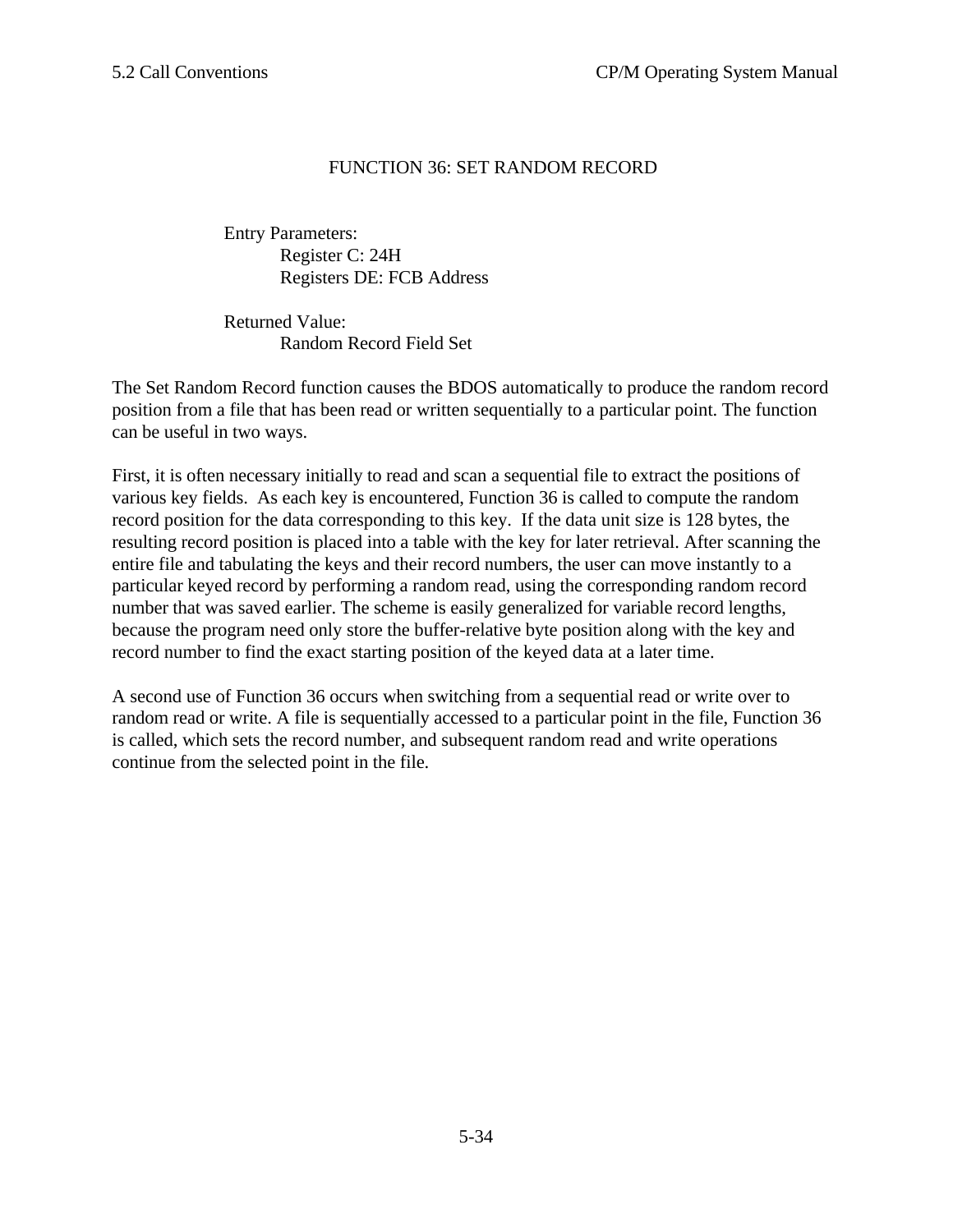# FUNCTION 37: RESET DRIVE

Entry Parameters:

Register C: 25H Registers DE: Drive Vector

Returned Value: Register A: 00H

The Reset Drive function allows resetting of specified drives. The passed parameter is a 16-bit vector of drives to be reset; the least significant bit is drive A:.

To maintain compatibility with MP/M, CP/M returns a zero value.

# FUNCTION 40: WRITE RANDOM WITH ZERO FILL

Entry Parameters: Register C: 28H Registers DE: FCB Address

Returned Value: Register A: Return Code

The Write With Zero Fill operation is similar to Function 34, with the exception that a previously unallocated block is filled with zeros before the data is written.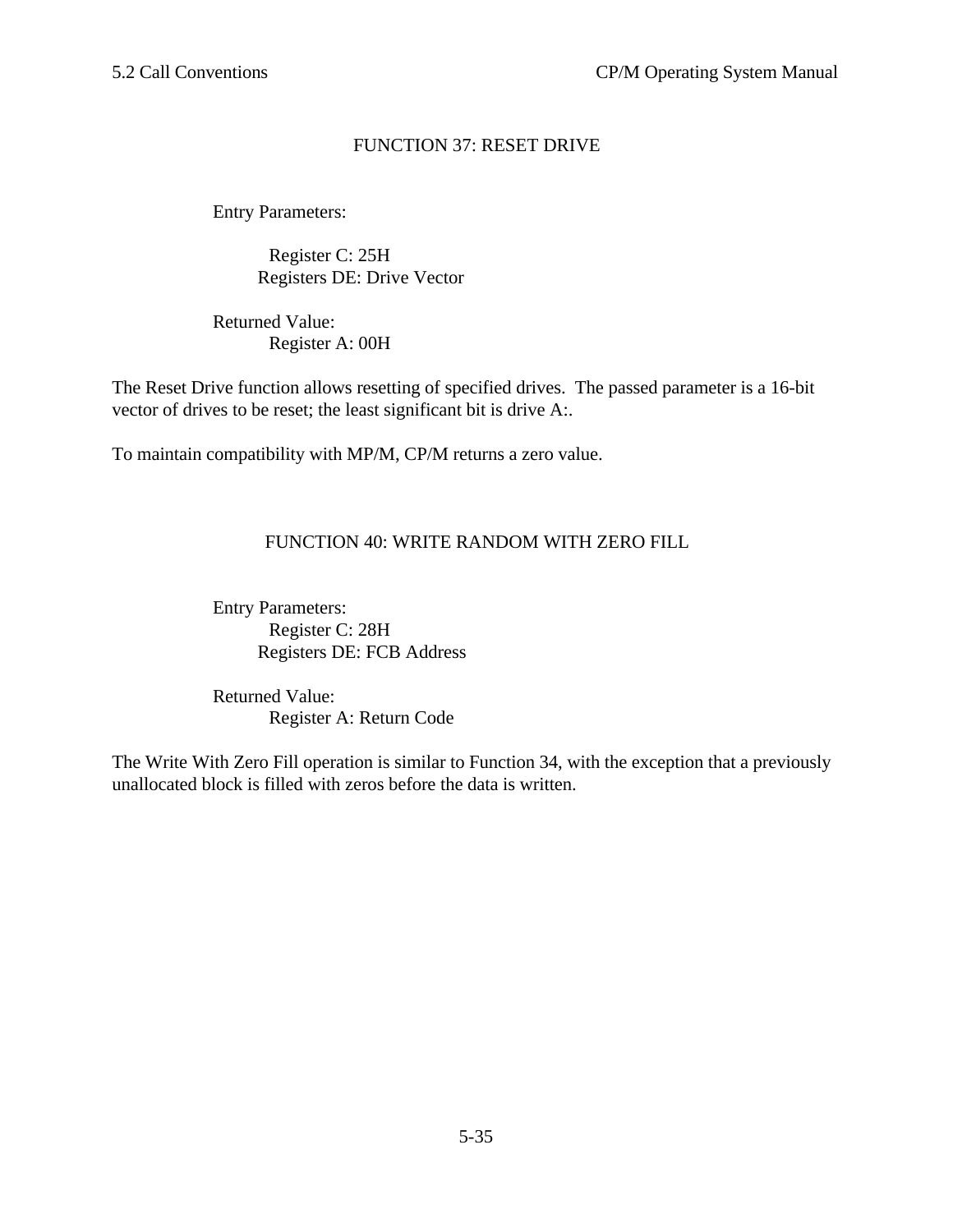# 5.3 A Sample File-to-File Copy Program

The following program provides a relatively simple example of file operations. The program source file is created as COPY.ASM using the CP/M ED program and then assembled using ASM or MAC, resulting in a HEX file. The LOAD program is used to produce a COPY.COM file that executes directly under the CCP. The program begins bv setting the stack pointer to a local area and proceeds to move the second name from the default area at 006CH to a 33-byte File Control Block called DFCB. The DFCB is then prepared for file operations by clearing the current record field. At this point, the source and destination FCBs are ready for processing, because the SFCB at 005CH is properly set up by the CCP upon entry to the COPY program. That is, the first name is placed into the default FCB, with the proper fields zeroed, including the current record field at 007CH. The program continues by opening the source file, deleting any existing destination file, and creating the destination file. If all this is successful, the program loops at the label COPY until each record is read from the source file and placed into the destination file. Upon completion of the data transfer, the destination file is closed and the program returns to the CCP command level by jumping to BOOT.

|          |                          | sample file-to-file copy program |                         |
|----------|--------------------------|----------------------------------|-------------------------|
|          | ,                        |                                  |                         |
|          | ,                        |                                  |                         |
|          |                          | at the ccp level, the command    |                         |
|          | ,                        |                                  |                         |
|          |                          |                                  |                         |
|          |                          | copy a:x.y b:u.v                 |                         |
|          | ,                        |                                  |                         |
|          |                          |                                  |                         |
| $0000 =$ |                          | boot equ 0000h                   | ; system reboot         |
| $0005 =$ |                          | bdos equ 0005h                   | ; bdos entry point      |
| $005C =$ |                          | fcb1 equ 005ch                   | ; first file name       |
| $005C =$ |                          | sfcb equ fcb1                    | ; source fcb            |
| $006C =$ |                          | fcb2 equ 006ch                   | ; second file name      |
| $0080 =$ |                          | dbuff equ 0080h                  | ; default buffer        |
| $0100 =$ |                          | tpa equ 0100h                    | ; beginning of tpa      |
|          | $\overline{\phantom{a}}$ |                                  |                         |
| $0009 =$ |                          | printf<br>equ 9                  | ; print buffer func#    |
| $000F =$ |                          | openf<br>equ $15$                | ; open file func#       |
| $0010 =$ |                          | closef<br>equ $16$               | ; close file func#      |
| $0013 =$ |                          | deletef equ 19                   | ; delete file func#     |
| $0014 =$ |                          | readf<br>equ $20$                | ; sequential read func# |
| $0015 =$ |                          | writef<br>equ $21$               | ; sequential write      |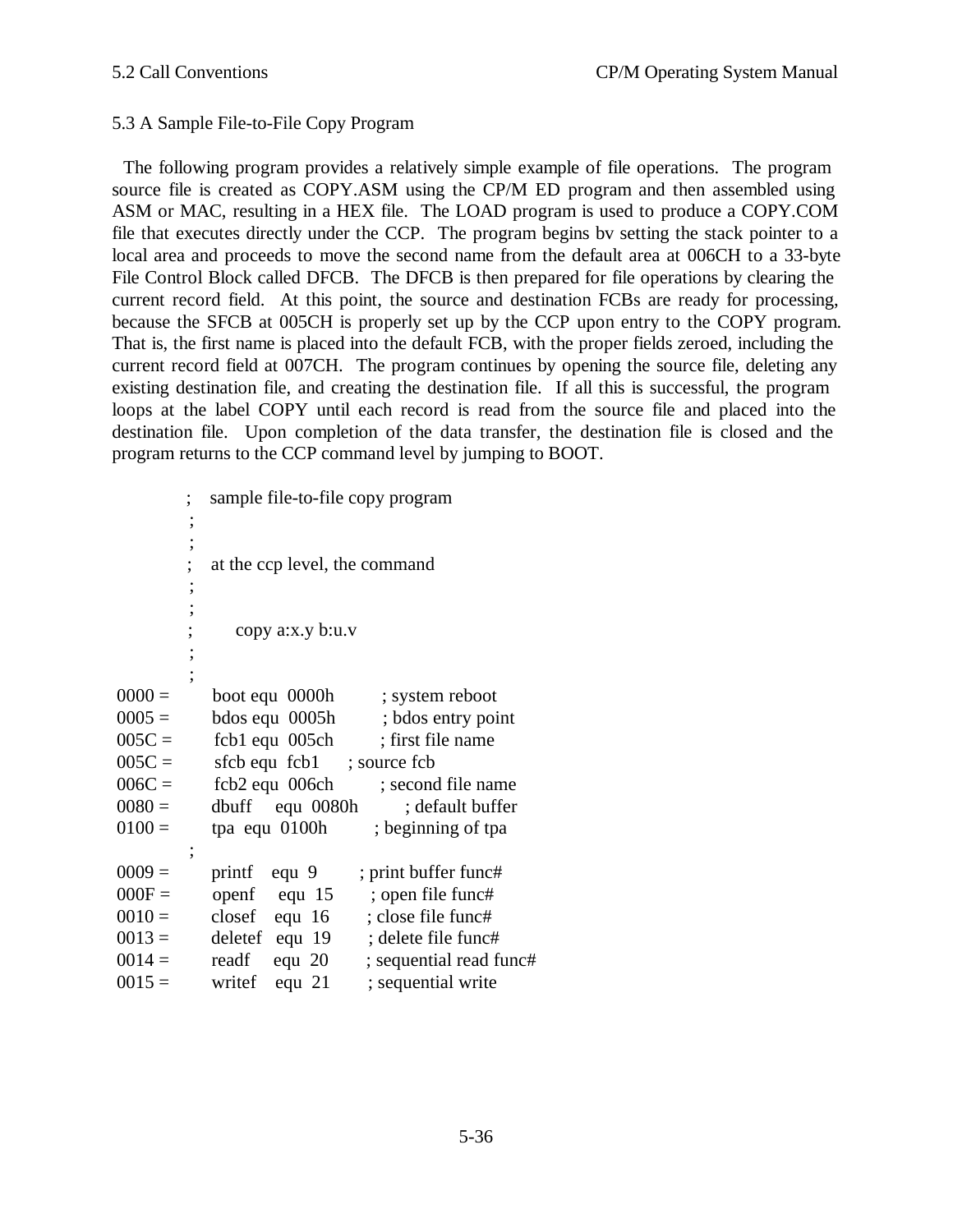$0016 =$  makef equ 22; make file func# ; 0100 org tpa ; beginning of tpa 0100 311902 lxi sp,stack ; set local stack 0103 0E10 mvi c,16 ; half an fcb 0105 116C00 lxi d,fcb2 ; source of move 0108 21D901 lxi h,dfcb ; destination fcb 010B 1A mfcb: ldax d; source fcb 010C 13 inx d; ready next 010D 77 mov m,a ; dest fcb 010E 23 inx h ; ready next 010F 0D dcr c ; count 16...0 0110 C20B01 jnz mfcb ; loop 16 times ; name has been removed, zero cr 0113 AF  $xra \ a \t ; a = 00h$ 0114 32F901 sta dfcbcr ; current rec = 0 ; ; source and destination fcb's ready 0117 115C00 lxi d,sfcb ; source file 011A CD6901 call open ; error if 255 011D 118701 lxi d,nofile ; ready message 0120 3C inr a ; 255 becomes 0 0121 CC6101 cz finis ; done if no file ; ; source file open, prep destination 0124 11D901 lxi d,dfcb ; destination 0127 CD7301 call delete ; remove if present ; 012A 11D901 lxi d,dfcb ; destination 012D CD8201 call make ; create the file 0130 119601 lxi d,nodir ; ready message 0133 3C inr a ; 255 becomes 0 0134 CC6101 cz finis ; done if no dir space ; source file open, dest file open ; copy until end of file on source

;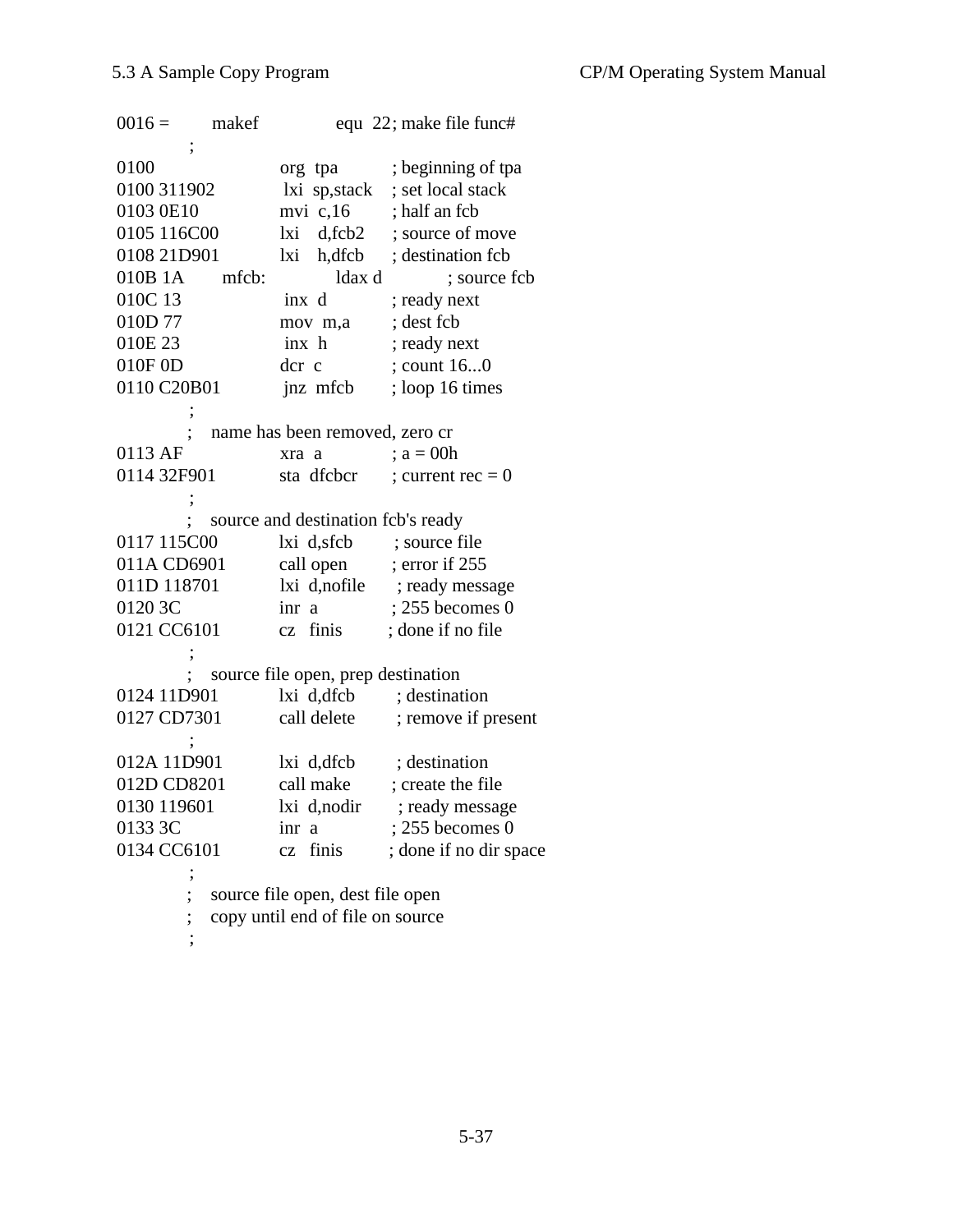| 0137 115C00<br>copy:            |                                          | lxi d,sfcb<br>; source                   |
|---------------------------------|------------------------------------------|------------------------------------------|
| 013A CD7801                     |                                          | call read ; read next record             |
| 013D B7                         | ora a                                    | ; end of file?                           |
| 013E C25101                     | jnz eofile                               | ; skip write if so                       |
|                                 |                                          |                                          |
|                                 | not end of file, write the record        |                                          |
| 0141 11D901                     |                                          | lxi d,dfcb ; destination                 |
| 0144 CD7D01                     |                                          | call write ; write the record            |
| 0147 11A901                     |                                          | lxi d,space ; ready message              |
| 014A B7                         | ora a                                    | ; 00 if write ok                         |
| 014B C46101                     | cnz finis ; end if so                    |                                          |
| 014E C33701                     |                                          | jmp copy ; loop until eof                |
|                                 |                                          |                                          |
|                                 | eofile: ; end of file, close destination |                                          |
| 0151 11D901                     | lxi d, dfcb ; destination                |                                          |
| 0154 CD6E01                     |                                          | call close ; 255 if error                |
| 0157 21BA01                     |                                          | lxi h,wrprot ; ready message             |
| 015A 3C                         |                                          | $\text{inr}$ a $\qquad$ ; 255 becomes 00 |
| 015B CC6101                     |                                          | cz finis ; shouldn't happen              |
|                                 |                                          |                                          |
|                                 | copy operation complete, end             |                                          |
| 015E 11CB01                     |                                          | lxi d,normal ; ready message             |
|                                 |                                          |                                          |
| finis:                          |                                          | ; write message given in de, reboot      |
| 0161 0E09                       | mvi c,printf                             |                                          |
| 0163 CD0500                     | call bdos ; write message                |                                          |
| 0166 C30500                     |                                          | jmp bdos ; reboot system                 |
|                                 |                                          |                                          |
|                                 | system interface subroutines             |                                          |
|                                 | (all return directly from bdos)          |                                          |
|                                 |                                          |                                          |
| 0169 0E0F<br>open:              | mvi c,openf                              |                                          |
| 016B C30500 jmp bdos            |                                          |                                          |
|                                 |                                          |                                          |
| 016E 0E10 close: mvi c,closef   |                                          |                                          |
| 0170 C30500 jmp bdos            |                                          |                                          |
| 0173 0E13 delete: mvi c,deletef |                                          |                                          |
| 0175 C30500 jmp bdos            |                                          |                                          |
|                                 |                                          |                                          |
|                                 |                                          |                                          |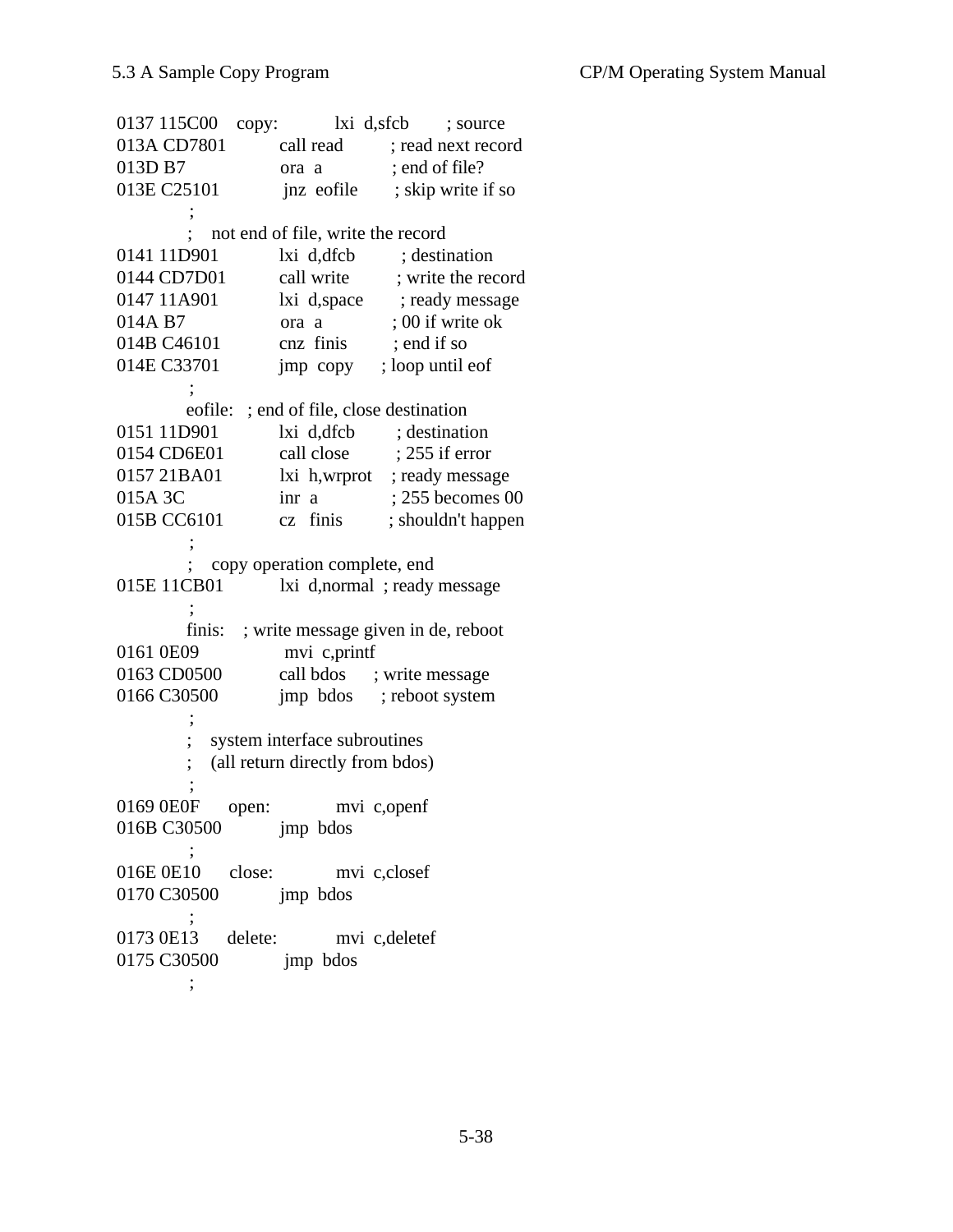0178 0E14 read: mvi c,readf 017A C30500 imp bdos  $\ddot{i}$  017D 0E15 write: mvi c,writef 017F C30500 jmp bdos ; 0182 0E16 make: mvi c,makef 0184 C30500 jmp bdos ; ; console messages 0187 6E6F20736Fnofile: db 'no source file\$' 0196 6E6F206469nodir: db 'no directory space\$' 01A9 6F7574206Fspace: db 'out of dat space\$' 01BA 7772697465wrprot:db 'write protected?\$' 01CB 636F707920normal:db 'copy complete\$' ; data areas 01D9 dfcb: ds 32 ; destination fcb  $01F9 =$  dfcbcr: equ dfcb+32 ; current record  $\ddot{i}$ 01F9 ds 32 ; 16 level stack

 stack: 0219 end

Note that there are several simplifications in this particular program. First, there are no checks for invalid filenames that could contain ambiguous references. This situation could be detected by scanning the 32-byte default area starting at location 005CH for ASCII question marks. A check should also be made to ensure that the filenames have been included (check locations 005DH and 006DH for nonblank ASCII characters). Finally, a check should be made to ensure that the source and destination filenames are different. An improvement in speed could be obtained by buffering more data on each read operation. One could, for example, determine the size of memory by fetching FBASE from location 0006H and using the entire remaining portion of memory for a data buffer. In this case, the programmer simply resets the DMA address to the next successive 128-byte area before each read. Upon writing to the destination file, the DMA address is reset to the beginning of the buffer and incremented by 128 bytes to the end as each record is transferred to the destination file.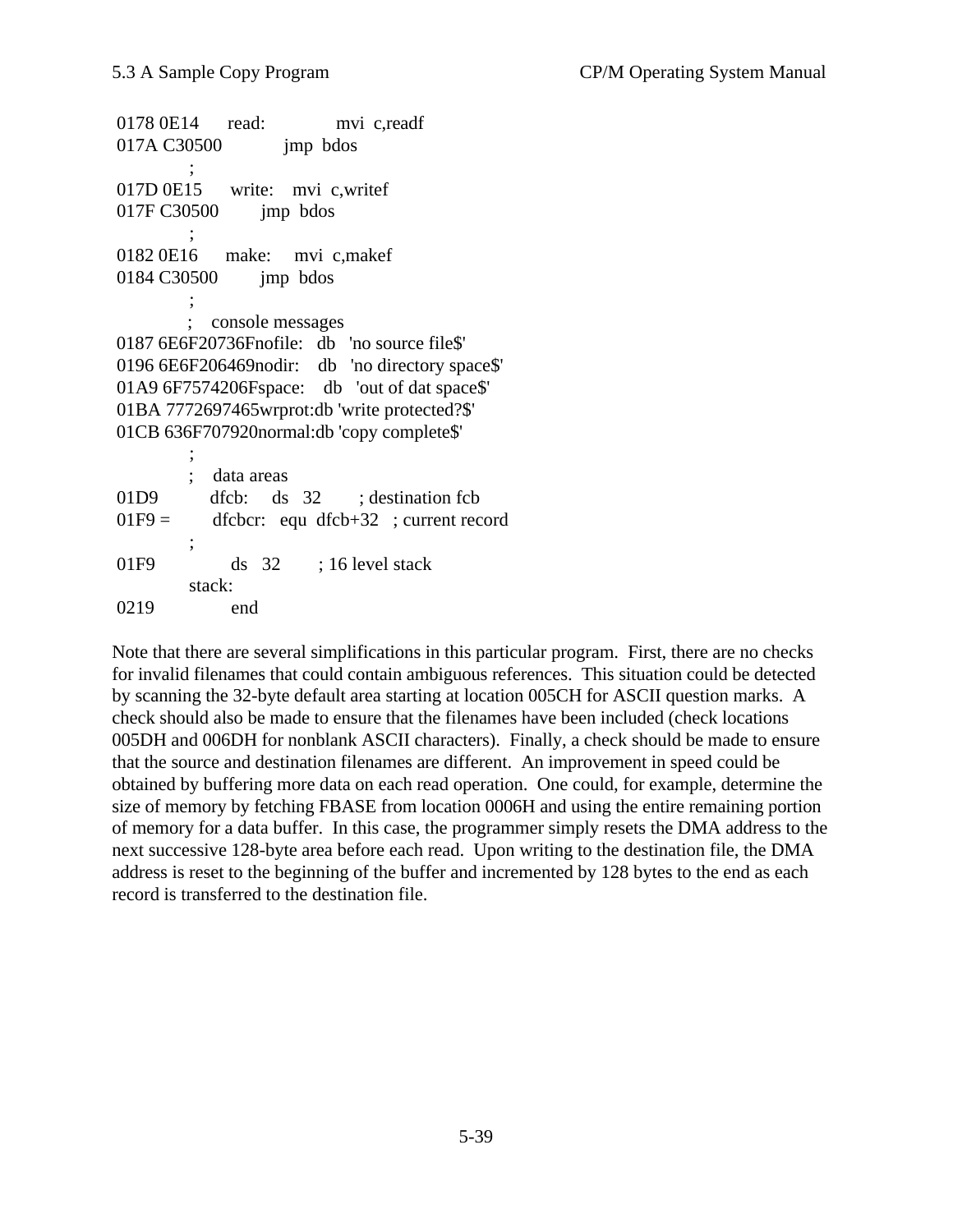5.4 A Sample File Dump Utility

The following file dump program is slightly more complex than the simple copy program given in the previous section. The dump program reads an input file, specified in the CCP command line, and displays the content of each record in hexadecimal format at the console. Note that the dump program saves the CCP's stack upon entry, resets the stack to a local area, and restores the CCP's stack before returning directly to the CCP. Thus, the dump program does not perform and warm start at the end of processing.

|          |                                      |     |                                | FILE DUMP PROGRAM, READS AN INPUT FILE AND PRINTS IN HEX |
|----------|--------------------------------------|-----|--------------------------------|----------------------------------------------------------|
|          |                                      |     |                                |                                                          |
|          | COPYRIGHT (C) 1975, 1976, 1977, 1978 |     |                                |                                                          |
|          | <b>DIGITAL RESEARCH</b>              |     |                                |                                                          |
|          | <b>BOX 579, PACIFIC GROVE</b>        |     |                                |                                                          |
|          |                                      |     | CALIFORNIA, 93950              |                                                          |
|          |                                      |     |                                |                                                          |
| 0100     | ORG 100H                             |     |                                |                                                          |
| $0005 =$ | BDOS EQU                             |     | 0005H                          | ; DOS ENTRY POINT                                        |
| $0001 =$ | CONS EQU 1                           |     |                                | ;READ CONSOLE                                            |
| $0002 =$ | TYPEF EQU 2                          |     |                                | <b>TYPE FUNCTION</b>                                     |
| $0009 =$ | PRINTFEQU 9                          |     |                                | ;BUFFER PRINT ENTRY                                      |
| $000B =$ | BRKF EQU 11                          |     |                                | ;BREAK KEY FUNCTION                                      |
|          |                                      |     |                                | ;(TRUE IF CHAR READY)                                    |
| $000F =$ | OPENF EQU                            |     | 15                             | ;FILE OPEN                                               |
| $0014 =$ | <b>READF EQU</b>                     |     | 20                             | ;READ FUNCTION                                           |
|          |                                      |     |                                |                                                          |
| $005C =$ | FCB EQU                              |     | 5CH                            | <b>;FILE CONTROL BLOCK ADDRESS</b>                       |
| $0080 =$ | <b>BUFF</b>                          | EQU | 80H                            | <b>INPUT DISK BUFFER ADDRESS:</b>                        |
|          |                                      |     |                                |                                                          |
|          |                                      |     | NON GRAPHIC CHARACTERS         |                                                          |
| $000D =$ | <b>CR</b>                            |     | EQU 0DH                        | :CARRIAGE RETURN                                         |
| $000A =$ | LF                                   | EQU | 0AH                            | :LINE FEED                                               |
|          |                                      |     |                                |                                                          |
|          |                                      |     | FILE CONTROL BLOCK DEFINITIONS |                                                          |
| $005C =$ |                                      |     | FCBDNEQU FCB+0                 | ; DISK NAME                                              |
| $005D =$ |                                      |     | FCBFN EQU FCB+1                | <b>;FILE NAME</b>                                        |
| $0065 =$ |                                      |     | FCBFT EQU FCB+9                | ; DISK FILE TYPE (3 CHARACTERS)                          |
| $0068 =$ |                                      |     | FCBRL EQU FCB+12               | <b>;FILE'S CURRENT REEL NUMBER</b>                       |
| $006B =$ |                                      |     | FCBRC EQU FCB+15               | ;FILE'S RECORD COUNT (0 TO 128)                          |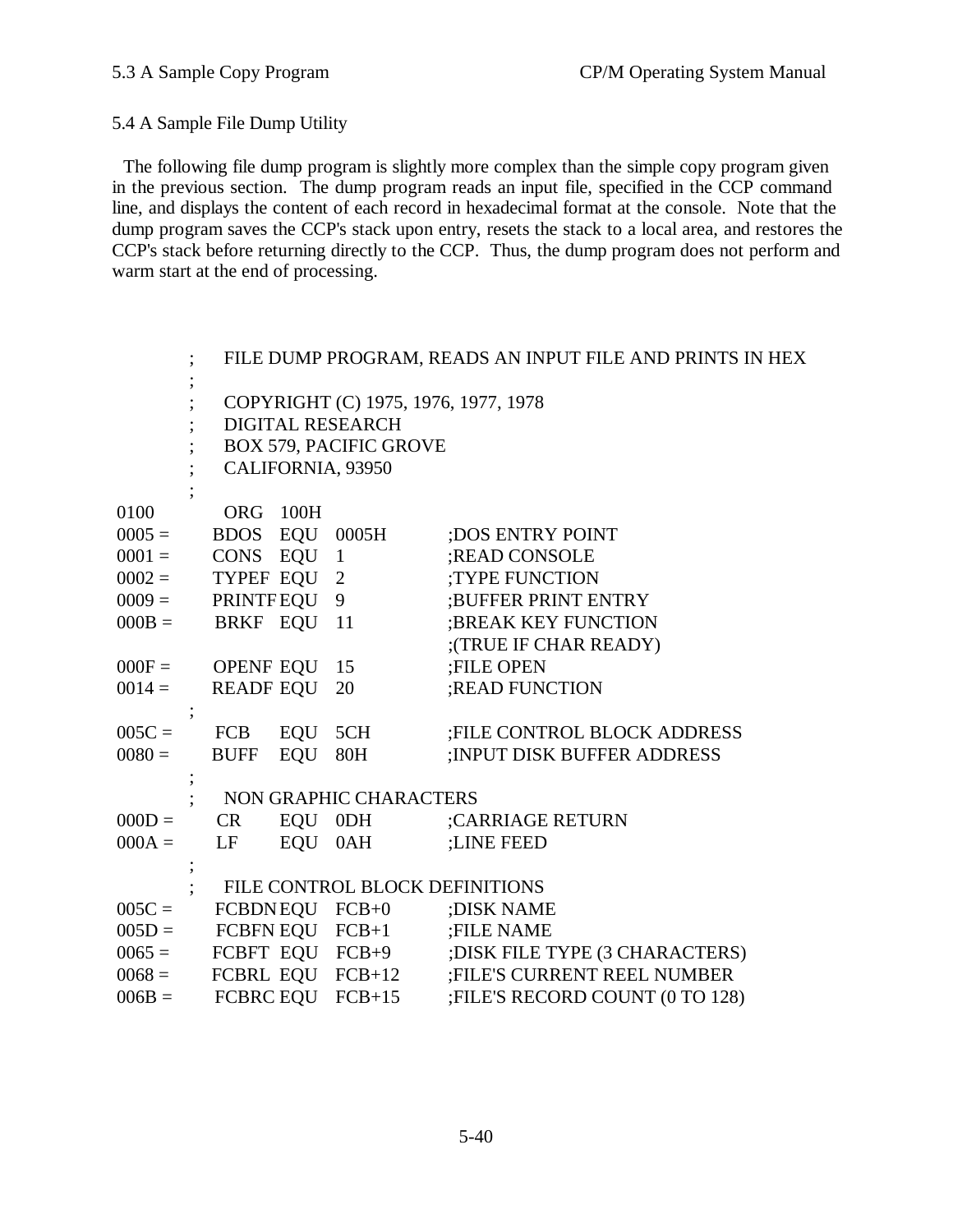007C = FCBCR EQU FCB+32 ;CURRENT (NEXT) RECORD ;NUMBER (0 TO 127)  $007D =$  FCBLN EQU FCB+33 ;FCB LENGTH ; ; SET UP STACK 0100 210000 LXI H,0 0103 39 DAD SP ; ENTRY STACK POINTER IN HL FROM THE CCP 0104 221502 SHLD OLDSP ; SET SP TO LOCAL STACK AREA (RESTORED AT FINIS) 0107 315702 LXI SP,STKTOP ; READ AND PRINT SUCCESSIVE BUFFERS 010A CDC101 CALL SETUP ;SET UP INPUT FILE 010D FEFF CPI 255 ;255 IF FILE NOT PRESENT 010F C21B01 JNZ OPENOK ;SKIP IF OPEN IS OK ; ; FILE NOT THERE, GIVE ERROR MESSAGE AND RETURN 0112 11F301 LXI D,OPNMSG 0115 CD9C01 CALL ERR<br>0118 C35101 JMP FINIS JMP FINIS ;TO RETURN ; OPENOK: ;OPEN OPERATION OK, SET BUFFER INDEX TO END 011B 3E80 MVI A,80H<br>011D 321302 STA IBP STA IBP ;SET BUFFER POINTER TO 80H ; HL CONTAINS NEXT ADDRESS TO PRINT 0120 210000 LXI H,0 ;START WITH 0000  $\ddot{i}$  GLOOP: 0123 E5 PUSH H ;SAVE LINE POSITION 0123 ES PUSH H<br>0124 CDA201 CALL GNB 0127 E1 POP H ;RECALL LINE POSITION 0128 DA5101 JC FINIS ;CARRY SET BY GNB IF END FILE 012B 47 MOV B,A ; PRINT HEX VALUES ; CHECK FOR LINE FOLD 012C 7D MOV A,L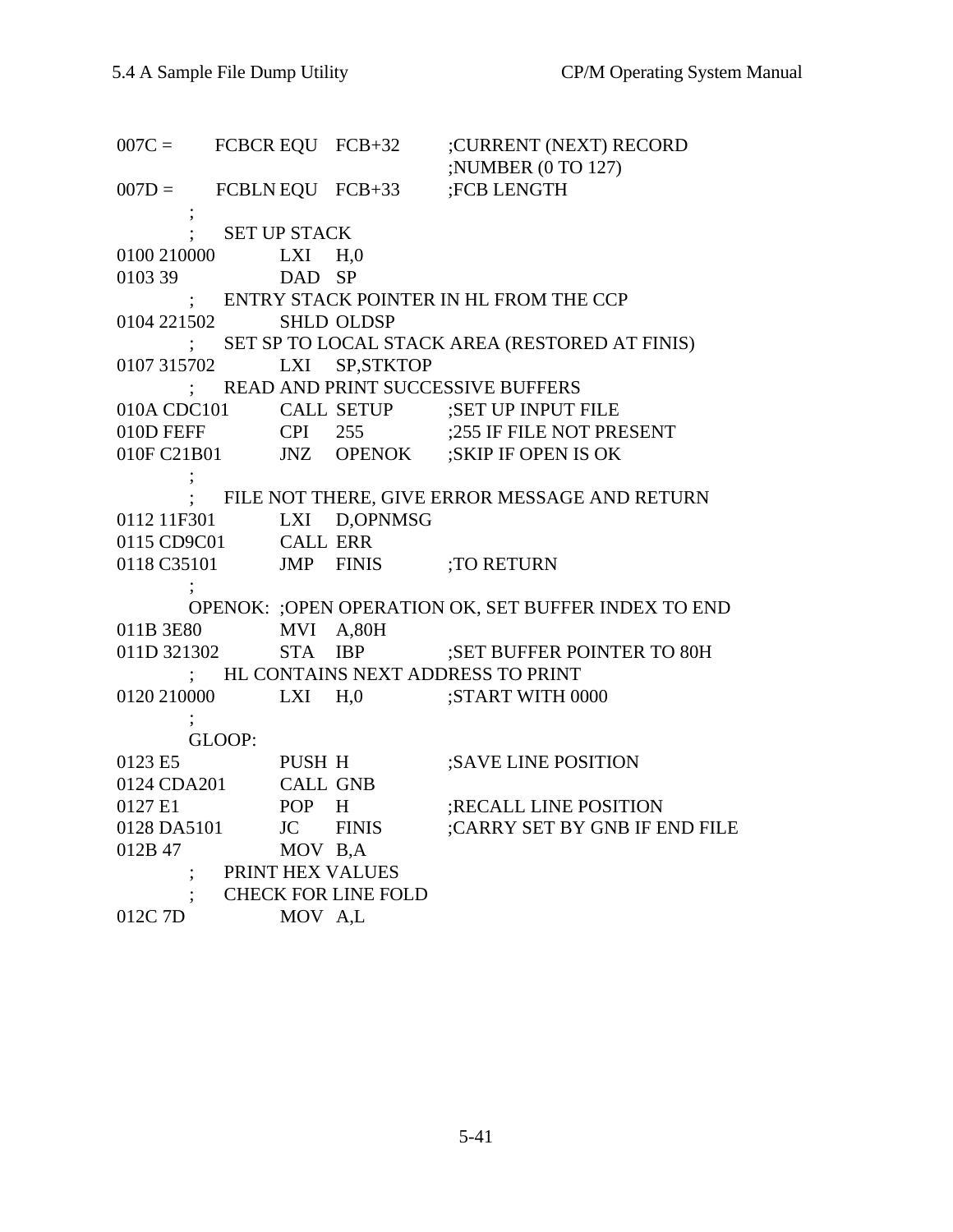012D E60F ANI 0FH ;CHECK LOW 4 BITS 012F C24401 JNZ NONUM ; PRINT LINE NUMBER 0132 CD7201 CALL CRLF ; ; CHECK FOR BREAK KEY 0135 CD5901 CALL BREAK ; ACCUM LSB = 1 IF CHARACTER READY 0138 0F RRC ;INTO CARRY<br>0139 DA5101 JC FINIS ;DON'T PRINT JC FINIS ;DON'T PRINT ANY MORE ; 013C 7C MOV A,H 013D CD8F01 CALL PHEX 0140 7D MOV A,L  $01407D$  MOV A,L<br> $0141 \text{ CDSF01}$  CALL PHEX NONUM: 0144 23 INX H ;TO NEXT LINE NUMBER 0145 3E20 MVI A,' ' 0147 CD6501 CALL PCHAR 014A 78 MOV A,B 014B CD8F01 CALL PHEX 014E C32301 JMP GLOOP  $\ddot{i}$  FINIS: ; END OF DUMP, RETURN TO CCP ; (NOTE THAT A JMP TO 0000H REBOOTS) 0151 CD7201 CALL CRLF 0154 2A1502 LHLD OLDSP 0157 F9 SPHL ; STACK POINTER CONTAINS CCP'S STACK LOCATION 0158 C9 RET ;TO THE CCP ; ; **SUBROUTINES**  $\ddot{i}$  BREAK: ;CHECK BREAK KEY (ACTUALLY ANY KEY WILL DO) 0159 E5D5C5 PUSH H! PUSH D! PUSH B; ENVIRONMENT SAVED 015C 0E0B MVI C,BRKF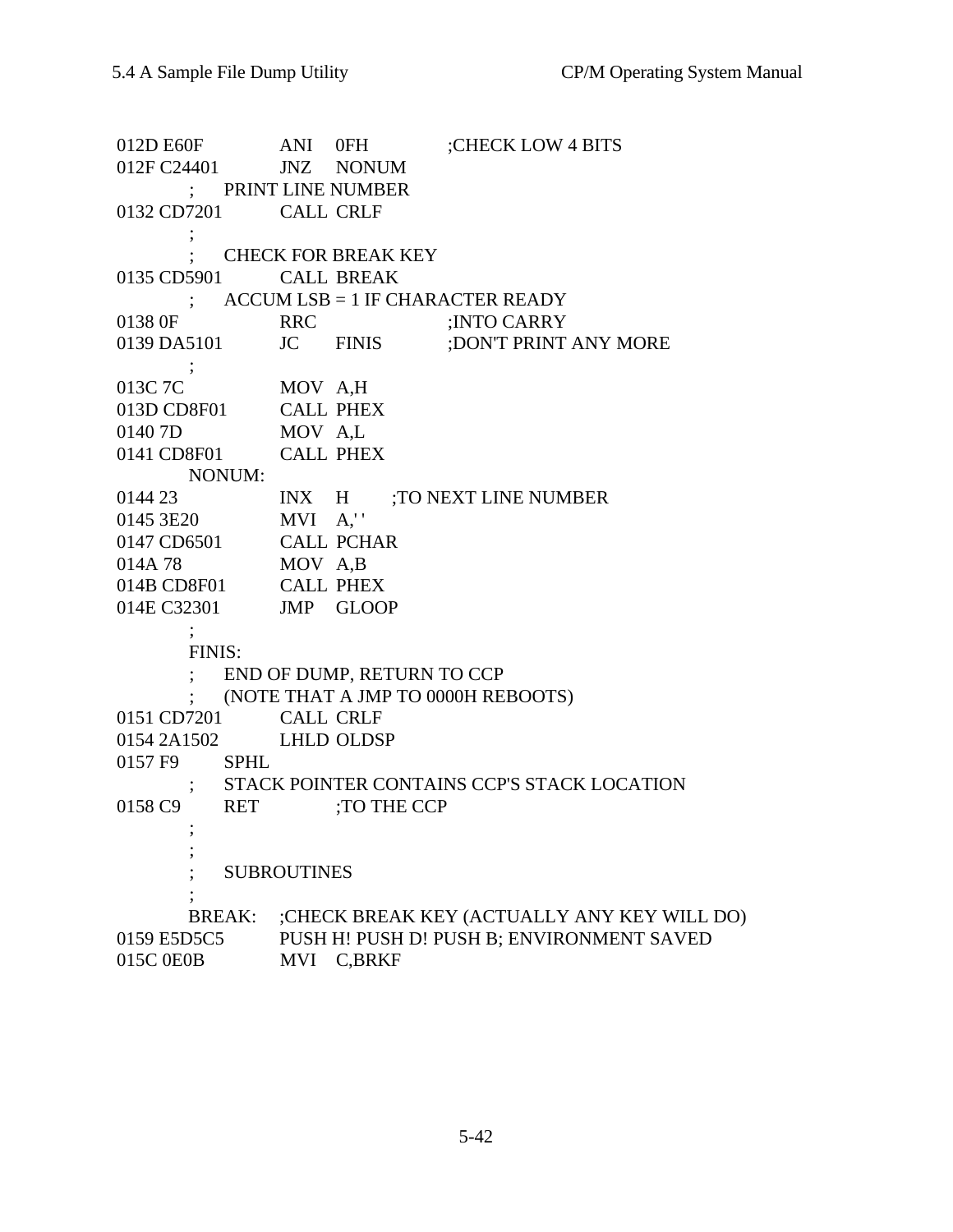015E CD0500 CALL BDOS 0161 C1D1E1 POP B! POP D! POP H; ENVIRONMENT RESTORED 0164 C9 RET ; PCHAR: ;PRINT A CHARACTER 0165 E5D5C5 PUSH H! PUSH D! PUSH B; SAVED 0168 0E02 MVI C,TYPEF 016A 5F MOV E,A 016B CD0500 CALL BDOS 016E C1D1E1 POP B! POP D! POP H; RESTORED 0171 C9 RET ; CRLF: 0172 3E0D MVI A,CR 0174 CD6501 CALL PCHAR 0177 3E0A MVI A,LF 0179 CD6501 CALL PCHAR 017C C9 RET  $\ddot{i}$  ; PNIB: ;PRINT NIBBLE IN REG A 017D E60F ANI 0FH ;LOW 4 BITS 017F FE0A CPI 10 0181 D28901 JNC P10 ; LESS THAN OR EQUAL TO 9 0184 C630 ADI '0' 0186 C38B01 JMP PRN ; ; GREATER OR EQUAL TO 10 0189 C637 P10: ADI 'A' - 10 018B CD6501 PRN: CALL PCHAR 018E C9 RET ; PHEX: ;PRINT HEX CHAR IN REG A 018F F5 PUSH PSW 0190 0F RRC 0191 0F RRC 0192 0F RRC 0193 0F RRC 0194 CD7D01 CALL PNIB ;PRINT NIBBLE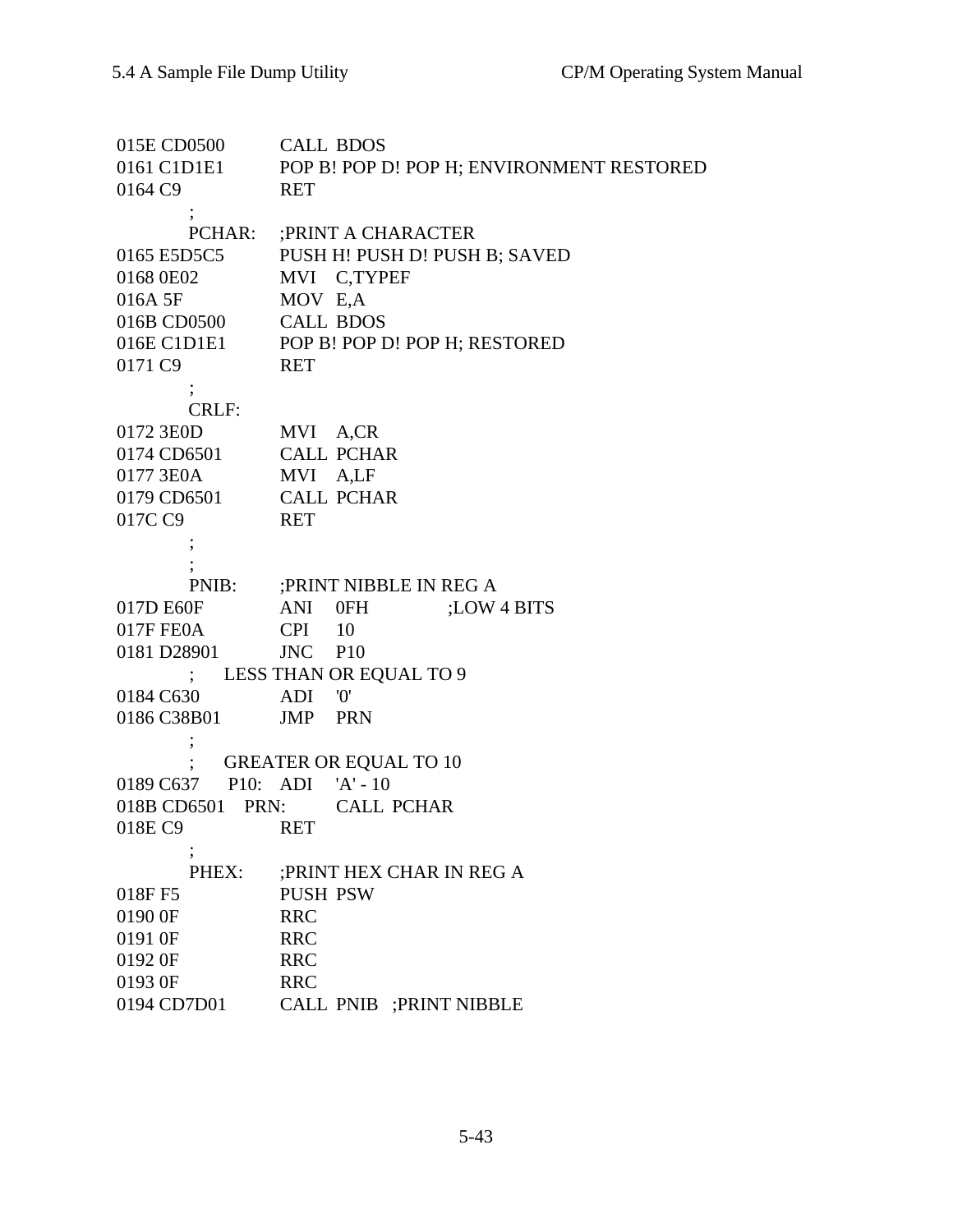| 0197 F1                | POP PSW                                    |
|------------------------|--------------------------------------------|
| 0198 CD7D01            | <b>CALL PNIB</b>                           |
| 019B C9                | <b>RET</b>                                 |
|                        |                                            |
| ERR:                   | ; PRINT ERROR MESSAGE                      |
|                        | D,E ADDRESSES MESSAGE ENDING WITH "\$"     |
| 019C 0E09              | MVI C, PRINTF ; PRINT BUFFER FUNCTION      |
| 019E CD0500            | <b>CALL BDOS</b>                           |
| 01A1 C9 RET            |                                            |
|                        |                                            |
|                        |                                            |
| GNB:                   | ;GET NEXT BYTE                             |
| 01A2 3A1302            | LDA IBP                                    |
| 01A5 FE80              | <b>CPI</b><br>80H                          |
| 01A7 C2B301            | JNZ GO                                     |
|                        | <b>READ ANOTHER BUFFER</b>                 |
|                        |                                            |
|                        |                                            |
| 01AA CDCE01 CALL DISKR |                                            |
| 01AD B7                | ;ZERO VALUE IF READ OK<br>ORA A            |
| 01AE CAB301            | <b>FOR ANOTHER BYTE</b><br>JZ<br>G0        |
|                        | END OF DATA, RETURN WITH CARRY SET FOR EOF |
| 01B137                 | <b>STC</b>                                 |
| 01B2 C9                | <b>RET</b>                                 |
| $^\circ$               |                                            |
| G0:                    | ;READ THE BYTE AT BUFF+REG A               |
| 01B3 5F                | MOV E,A ;LS BYTE OF BUFFER INDEX           |
| 01B4 1600              | MVI D,0 ;DOUBLE PRECISION INDEX TO DE      |
| 01B63C                 | ; $INDEX = INDEX + 1$<br>INR A             |
| 01B7 321302            | ; BACK TO MEMORY<br>STA<br><b>IBP</b>      |
|                        | POINTER IS INCREMENTED                     |
|                        | SAVE THE CURRENT FILE ADDRESS              |
| 01BA 218000            | LXI H,BUFF                                 |
| 01BD 19                | DAD D                                      |
|                        | ABSOLUTE CHARACTER ADDRESS IS IN HL        |
| 01BE 7E MOV A,M        |                                            |
|                        | BYTE IS IN THE ACCUMULATOR                 |
| 01BF B7                | ORA A ; RESET CARRY BIT                    |
| 01C0 C9                | <b>RET</b>                                 |
|                        |                                            |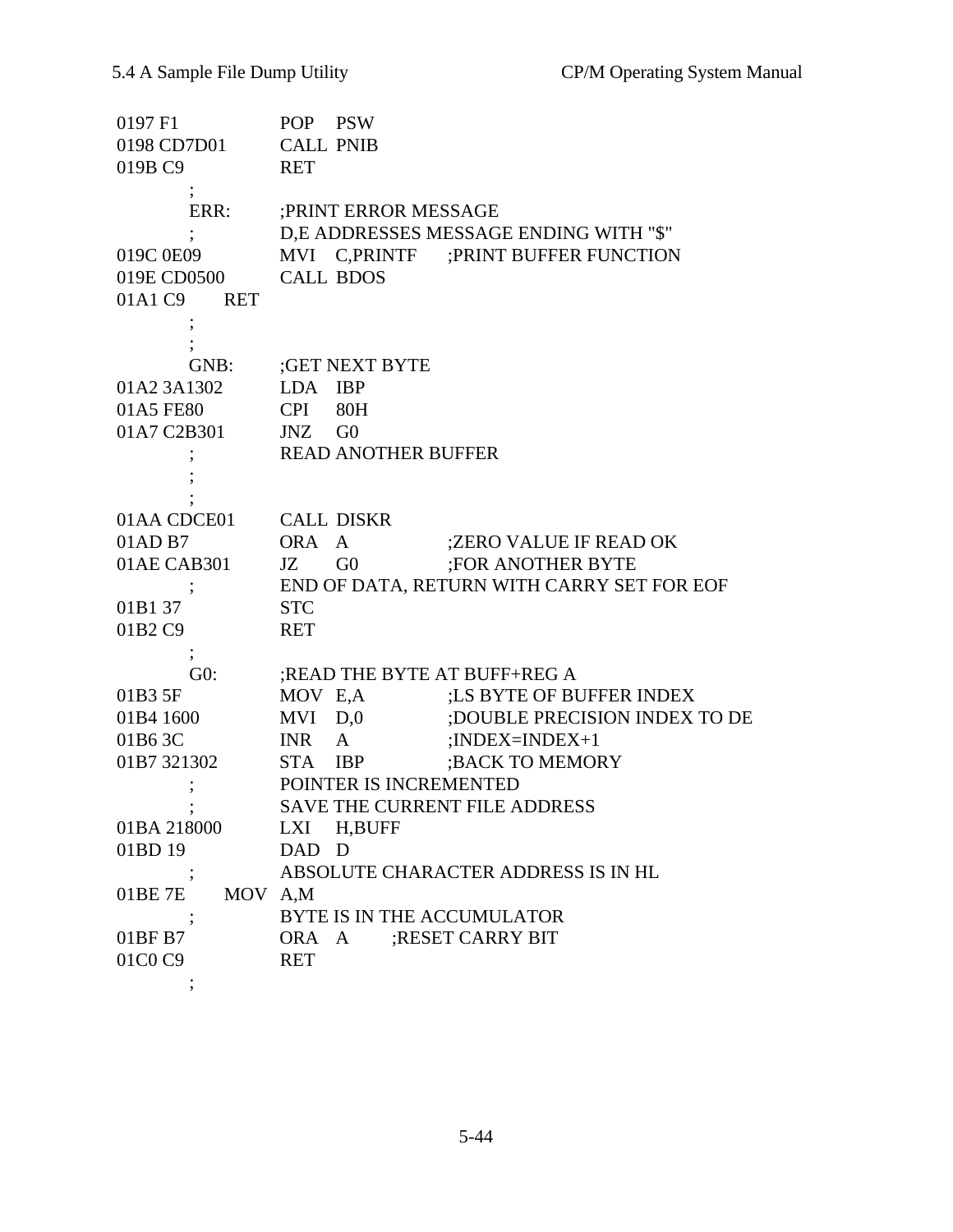| <b>SETUP:</b>          | SET UP FILE;                                      |  |  |  |
|------------------------|---------------------------------------------------|--|--|--|
|                        | OPEN THE FILE FOR INPUT                           |  |  |  |
| <b>XRA</b><br>01C1AF   | ;ZERO TO ACCUM<br>$\mathbf{A}$                    |  |  |  |
| 01C2 327C00            | STA FCBCR ;CLEAR CURRENT RECORD                   |  |  |  |
|                        |                                                   |  |  |  |
| 01C5 115C00            | LXI D,FCB                                         |  |  |  |
| 01C8 0E0F              | MVI C,OPENF                                       |  |  |  |
| 01CA CD0500            | <b>CALL BDOS</b>                                  |  |  |  |
|                        | 255 IN ACCUM IF OPEN ERROR                        |  |  |  |
| 01CD C9                | <b>RET</b>                                        |  |  |  |
|                        |                                                   |  |  |  |
| DISKR:                 | ; READ DISK FILE RECORD                           |  |  |  |
| 01CE E5D5C5            | PUSH H! PUSH D! PUSH B                            |  |  |  |
| 01D1 115C00            | LXI D,FCB                                         |  |  |  |
| 01D4 0E14              | MVI C,READF                                       |  |  |  |
| 01D6 CD0500            | <b>CALL BDOS</b>                                  |  |  |  |
|                        | 01D9 C1D1E1 POP B! POP D! POP H                   |  |  |  |
| 01DC C9                | <b>RET</b>                                        |  |  |  |
|                        |                                                   |  |  |  |
|                        | <b>FIXED MESSAGE AREA</b>                         |  |  |  |
|                        | 01DD 46494C4520SIGNON: DB FILE DUMP VERSION 1.4\$ |  |  |  |
| 01F3 0D0A4E4F20OPNMSG: | CR, LF, 'NO INPUT FILE PRESENT ON DISK\$'<br>DB   |  |  |  |
|                        | <b>VARIABLE AREA</b>                              |  |  |  |
| 0213<br>IBP:           | DS<br>$\overline{2}$<br>; INPUT BUFFER POINTER    |  |  |  |
| 0215                   | OLDSP: DS 2<br>; ENTRY SP VALUE FROM CCP          |  |  |  |
|                        | <b>STACK AREA</b>                                 |  |  |  |
| 0217<br>DS             | ;RESERVE 32 LEVEL STACK<br>64                     |  |  |  |
| <b>STKTOP:</b>         |                                                   |  |  |  |
|                        |                                                   |  |  |  |
| 0257                   | <b>END</b>                                        |  |  |  |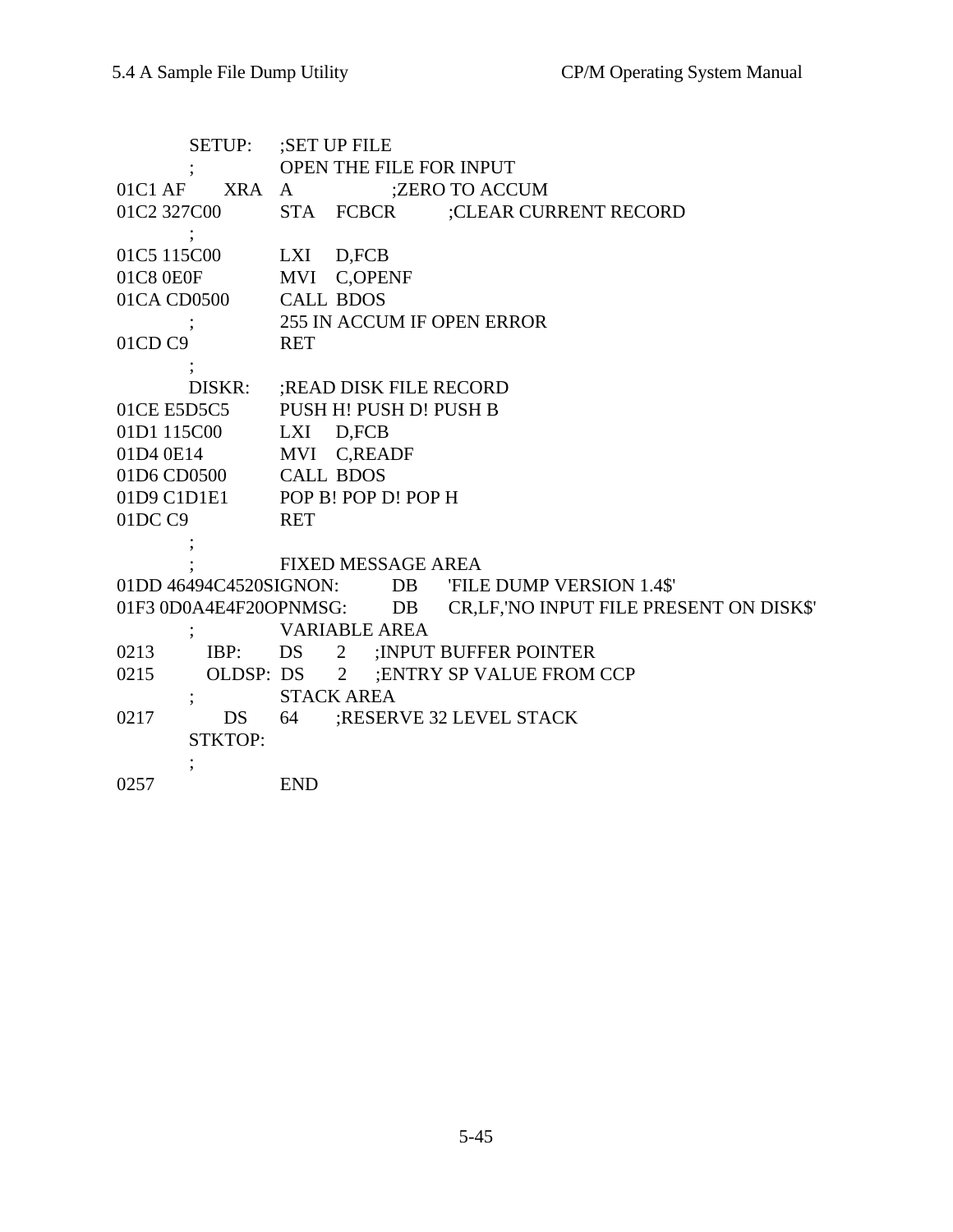5.5 A Sample Random Access Program

This section concludes with an extensive example of random access operation. The program listed below performs the simple function of reading or writing random records upon command from the terminal. When a program has been created, assembled, and placed into a file labeled R A N D 0 M . C 0 M , the CCP level command

### RANDOM X. DAT

starts the test program. The program looks for a file by the name X . DA T and, if found, proceeds to prompt the console for input. If not found, the file is created before the prompt is given. Each prompt takes the form

#### next command?

and is followed by operator input, followed by a carriage return. The input commands take the form

#### nWnRQ

where n is an integer value in the range 0 to 65535, and W, R, and Q are simple command characters corresponding to random write, random read, and quit processing, respectively. If the W command is issued, the RANDOM program issues the prompt

type data:

The operator then responds by typing up to 127 characters, followed by a carriage return. RANDOM then writes the character string into the "', . DA T file at record n. If the R command is issued, RANDOM reads record number n and displays the string value at the console, If the Q command is issued, the X . DAT file is closed, and the program returns to the CCP. In the interest of brevity, the only error message is

error, try again .

The program begins with an initialization section where the input file is opened or created, followed by a continuous loop at the label ready where the individual commands are interpreted. The DFBC at 005CH and the default buffer at 0080H are used in all disk operations. The utility subroutines then follow, which contain the principal input line processor, called readc. This particular program shows the elements of random access processing, and can be used as the basis for further program development.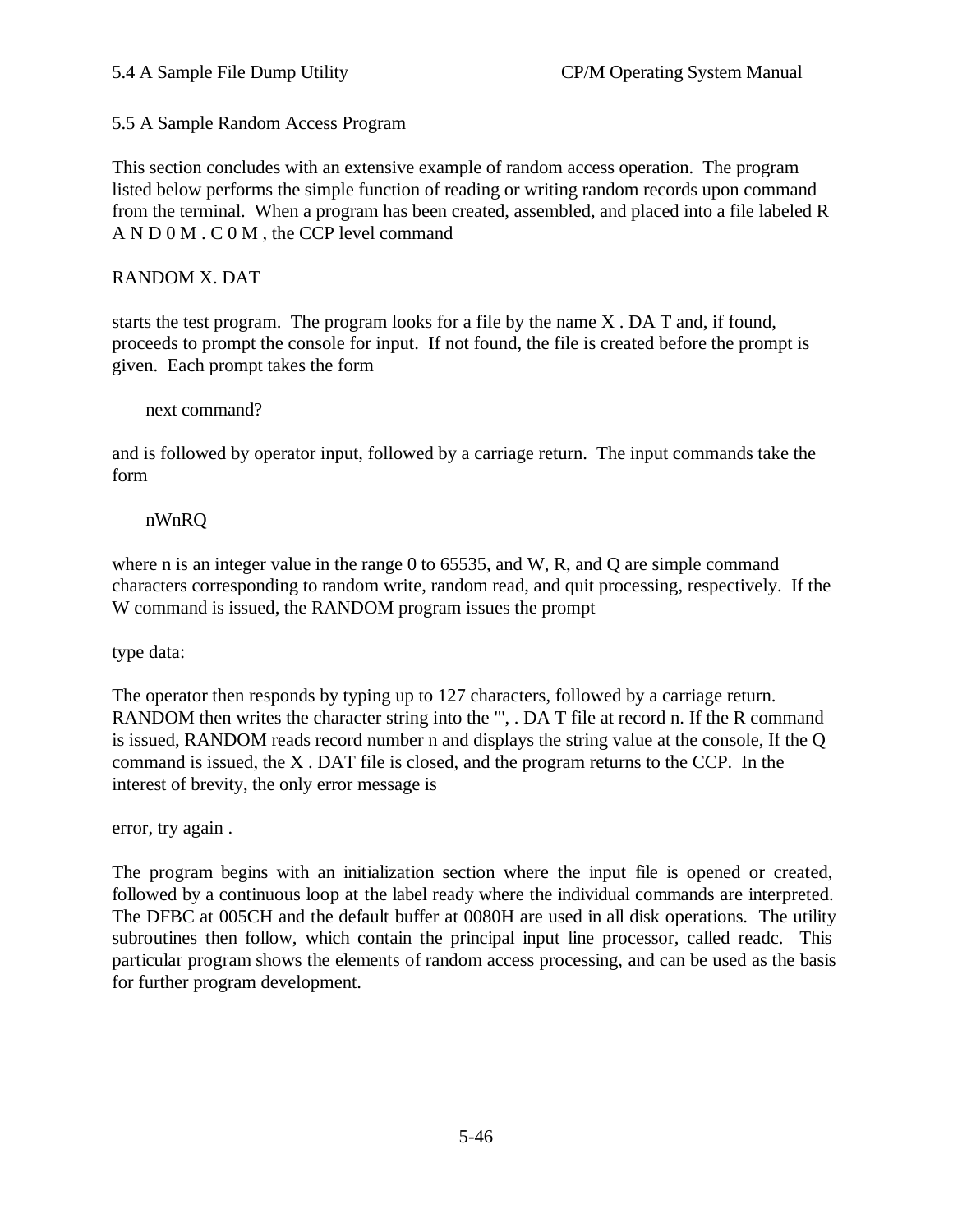# Sample Random Access Program for CP/M 2.0

| 0100          | org         | 100h |                | ; base of tpa                          |
|---------------|-------------|------|----------------|----------------------------------------|
| ,<br>$0000 =$ | reboot      | equ  | 0000h          | ; system reboot                        |
| $0005 =$      | bdos        | equ  | 0005h          | ; bdos entry point                     |
|               |             |      |                |                                        |
| $0001 =$      | coninp      | equ  | $\mathbf{1}$   | ; console input function               |
| $0002 =$      | conout      | equ  | $\overline{c}$ | ; console output function              |
| $0009 =$      | pstring     | equ  | 9              | ; print string function                |
| $000A =$      | rstring     | equ  | 10             | ; read console buffer                  |
| $000C =$      | version equ |      | 12             | ; retrun version nmber                 |
| $000F =$      | openf       | equ  | 15             | ; file open function                   |
| $0010 =$      | closef      | equ  | 16             | ; close function                       |
| $0016 =$      | makef       | equ  | 22             | ; make file function                   |
| $0021 =$      | readr       | equ  | 33             | ; read random                          |
| $0022 =$      | writer      | equ  | 34             | ; write random                         |
| ;             |             |      |                |                                        |
| $005C =$      | fcb         | equ  | 005ch          | ; default file control block           |
| $007D =$      | ranrec      | equ  | $fcb+33$       | ; random record position               |
| $007F =$      | ranovf      | equ  | $fcb+35$       | ; high order (overflow)                |
|               |             |      | ; byte         |                                        |
| $0080 =$      | buff        | equ  | 0080h          | ; buffer address                       |
| ;             |             |      |                |                                        |
| $000D =$      | cr          | equ  | 0dh            | ; carriage return                      |
| $000A =$      | lf          | equ  | 0ah            | ; line feed                            |
|               |             |      |                |                                        |
|               |             |      |                | load sp, set-up file for random access |
|               |             |      |                |                                        |
| 0100 31B702   |             | lxi  | sp, stack      |                                        |
|               |             |      |                |                                        |
|               | version 2.0 |      |                |                                        |
| 0103 0E0C     |             | mvi  | c, version     |                                        |
| 0105 CD0500   |             | call | bdos           |                                        |
| 0108 FE20     |             | cpi  | 20h            | ; version 2.0 or better?               |
| 010A D21601   |             | jnc  | versok         |                                        |
|               |             |      |                | bad version, message and go back       |
|               |             |      |                |                                        |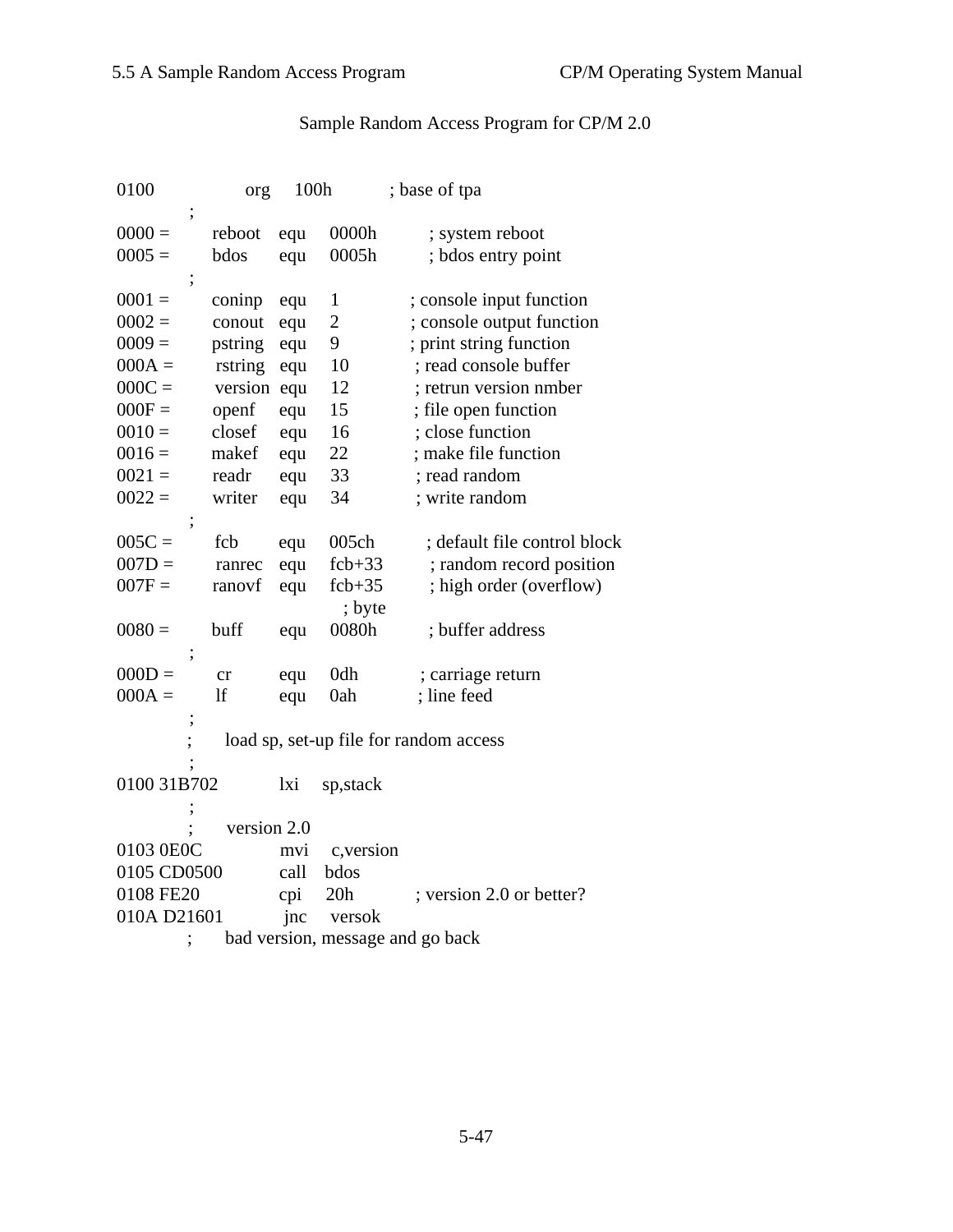| 010D 111502 | d,badver<br>lxi                            |
|-------------|--------------------------------------------|
| 0110 CDD501 | call print                                 |
| 0113 C30000 | reboot<br>jmp                              |
|             |                                            |
| versok:     |                                            |
|             | correct version for random access          |
| 0116 0E0F   | c, openf; open default fcb<br>mvi          |
| 0118 115C00 | d, fcb<br>lxi                              |
| 011B CD0500 | call bdos                                  |
| 011E 3C     | ; err 255 becomes zero<br>inr<br>a         |
| 011F C23701 | ready<br>jnz                               |
|             |                                            |
|             | cannot open file, so create it             |
| 0122 0E16   | mvi c,makef                                |
| 0124 115C00 | lxi d,fcb                                  |
| 0127 CD0500 | call bdos                                  |
| 012A 3C     | ; err 255 becomes zero<br>inr<br>a         |
| 012B C23701 | jnz ready                                  |
|             |                                            |
|             | cannot create file, directory full         |
| 012E 113402 | d,nospace<br>lxi                           |
| 0131 CDD501 | call print                                 |
| 0134 C30000 | jmp reboot ; back tp CCP                   |
|             |                                            |
|             | loop back to ready after each read command |
|             |                                            |
| ready:      |                                            |
|             | file is ready for processing               |
|             |                                            |
| 0137 CDE001 | readcom; read next command<br>call         |
| 013A 227D00 | ranrec ; store input record #<br>shld      |
| 013D 217F00 | lxi<br>h,ranovf                            |
| 0140 3600   | ; clear high byte if set<br>m,0<br>mvi     |
| 0142 FE51   | 'Q'<br>cpi<br>Quit?                        |
| 0144 C25601 | jnz<br>notq                                |
|             | quit processing, close file                |
| 0147 0E10   | mvi c,closef                               |
| 0149 115C00 | lxi d, fcb                                 |
| 014C CD0500 | call bdos                                  |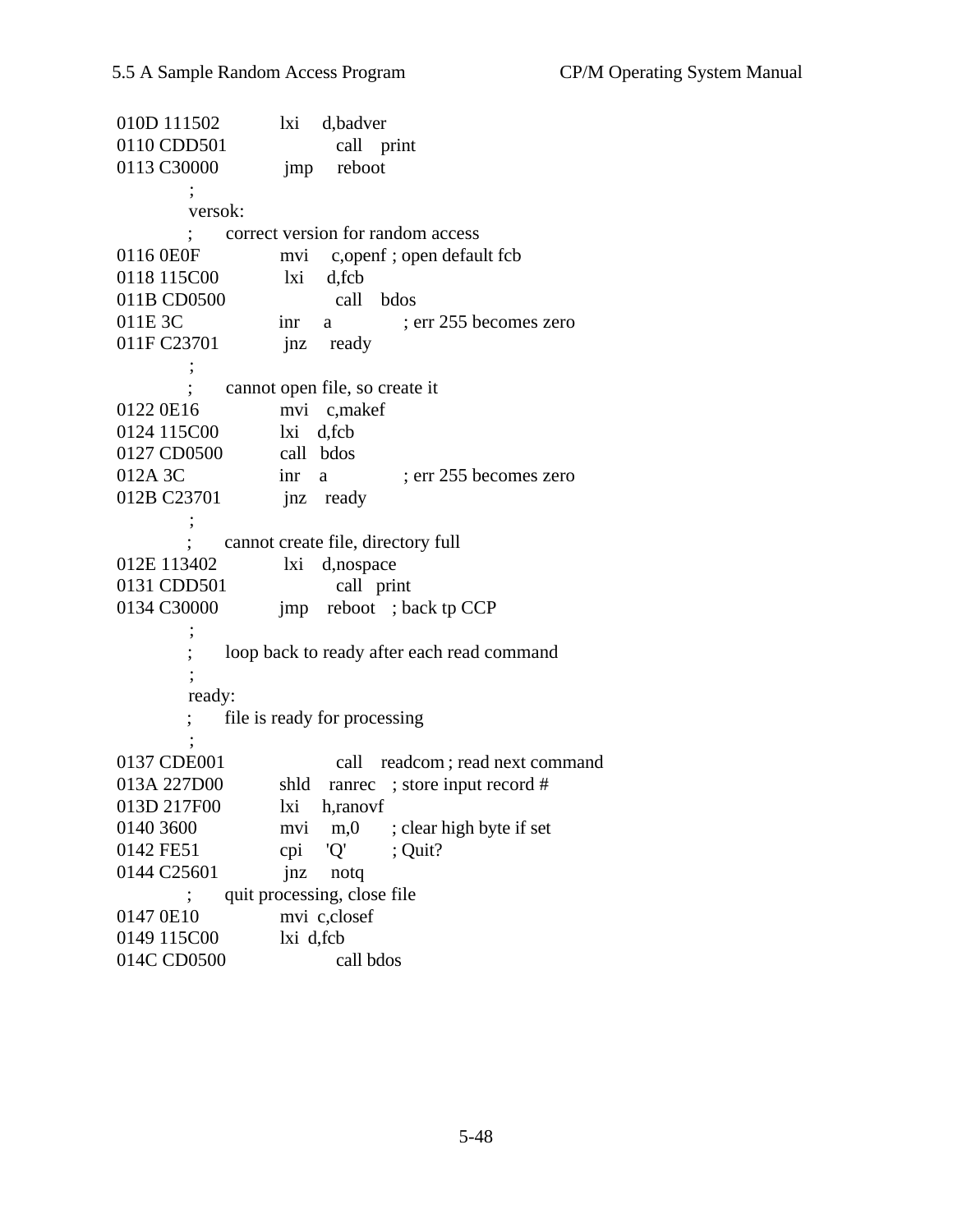$014F3C$  inr a ; err 255 becomes 0 0150 CAB401 iz error ; error message, retry 0153 C30000 imp reboot; back to ccp ; ; end of command, process write ; notq: ; not the quit command, random write? 0156 114702 lxi d,datmsg 0159 CDD501 call print ; data prompt 015C 0E7F mvi c,127 ; up to 127 characters 015E 218000 lxi h,buff ; destination rloop: ; ; ; read next character to buff 0161 C5 push b ; save counter 0162 E5 push h ; next destination 0163 CDBD01 call getchr ; character to a 0166 E1 pop h ; restore counter 0167 C1 pop b ; resore next to fill 0168 FEOD cpi cr ; end of line? 016A CA7301 jz erloop ; not end, store character 016D 77 mov m,a 016E 23 inx h ; next to fill 016F 0D der c ; counter goes down 0170 C26101 jnz rloop ; end of buffer? erloop: ; end of read loop, store 00 0173 3600 mvi m,0 ; write the record to selected record number 0175 0E22 mvi c,writer 0177 115C00 lxi d,fcb 017A CD0500 call bdos 017D B7 ora a ; error code zero? 017E C2B401 jnz error ; message if not 0181 C33701 imp ready ; for another record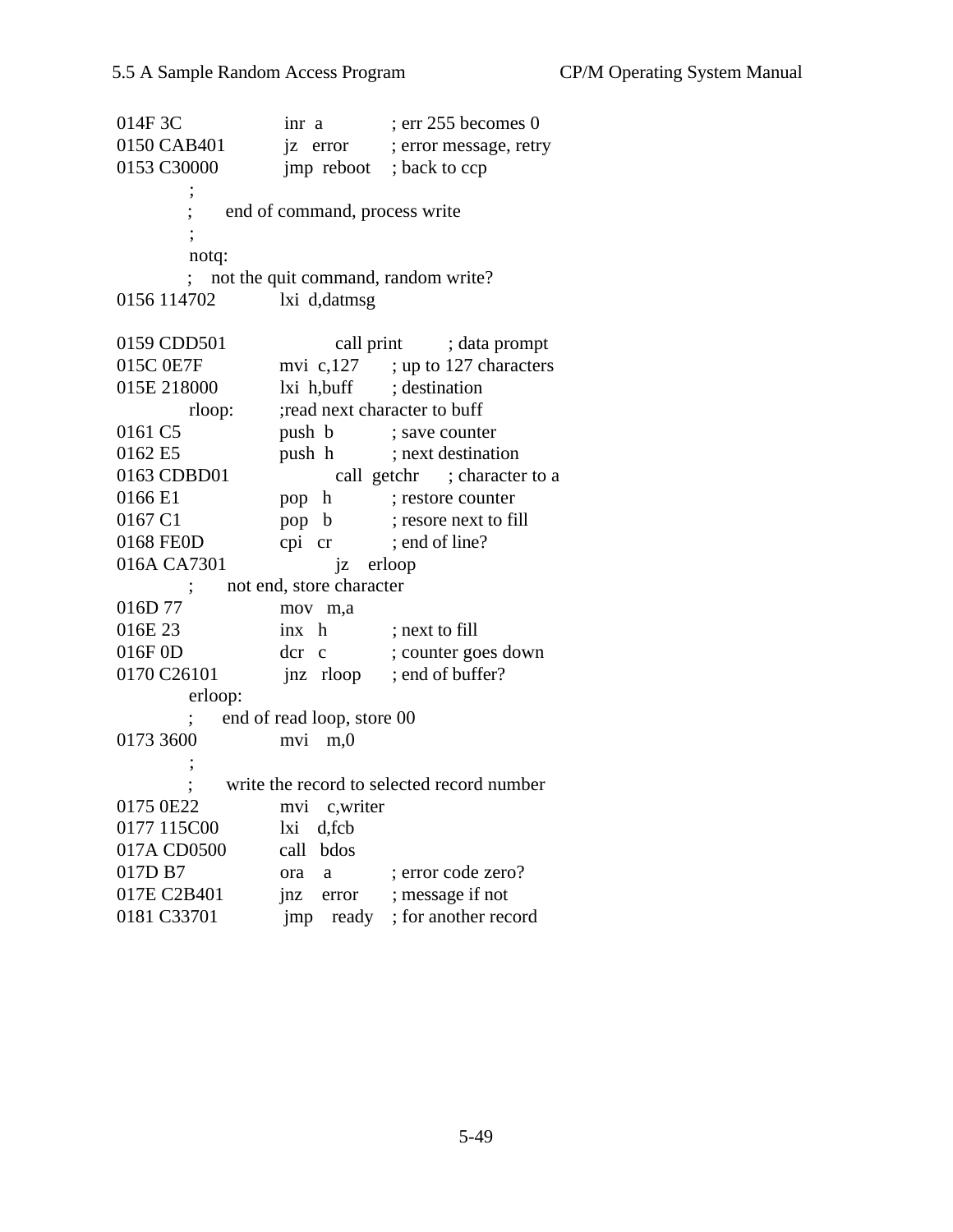; ; end of write command, process read  $\ddot{i}$  notw: ; not a write command, read record? 0184 FE52 cpi 'R' 0186 C2B401 jnz error ; skip if not ; ; read random record 0189 0E21 mvi c,readr 018B 115C00 lxi d,fcb 018E CD0500 call bdos 0191 B7 ora a ; return code 00? 0192 C2B401 **jnz** error  $\ddot{i}$  ; read was successful, write to console 0195 CDCA01 call crlf : new line 0198 0E80 mvi c,128 ; max 128 characters 019A 218000 lxi h,buff ; next to get wloop: 019D 7E mov a,m ; next character 019E 23 inx h ; next to get 019F E67F ani 7fh ; mask parity 01A1 CA3701 iz ready ; for another command if 00 01A4 C5 push b ; save counter 01A5 E5 push h ; save next to get 01A6 FE20 cpi '' ; graphic? 01A8 D4C301 cnc putchr; skip output if not 01AB E1 pop h 01AC C1 pop b 01AD 0D dcr c : count=count-1 01AE C29D01 inz wloop 01B1 C33701 imp ready ; end of read command, all errors end up here  $\ddot{i}$  error: 01B4 115402 lxi d,errmsg 01B7 CDD501 call print 01BA C33701 imp ready

;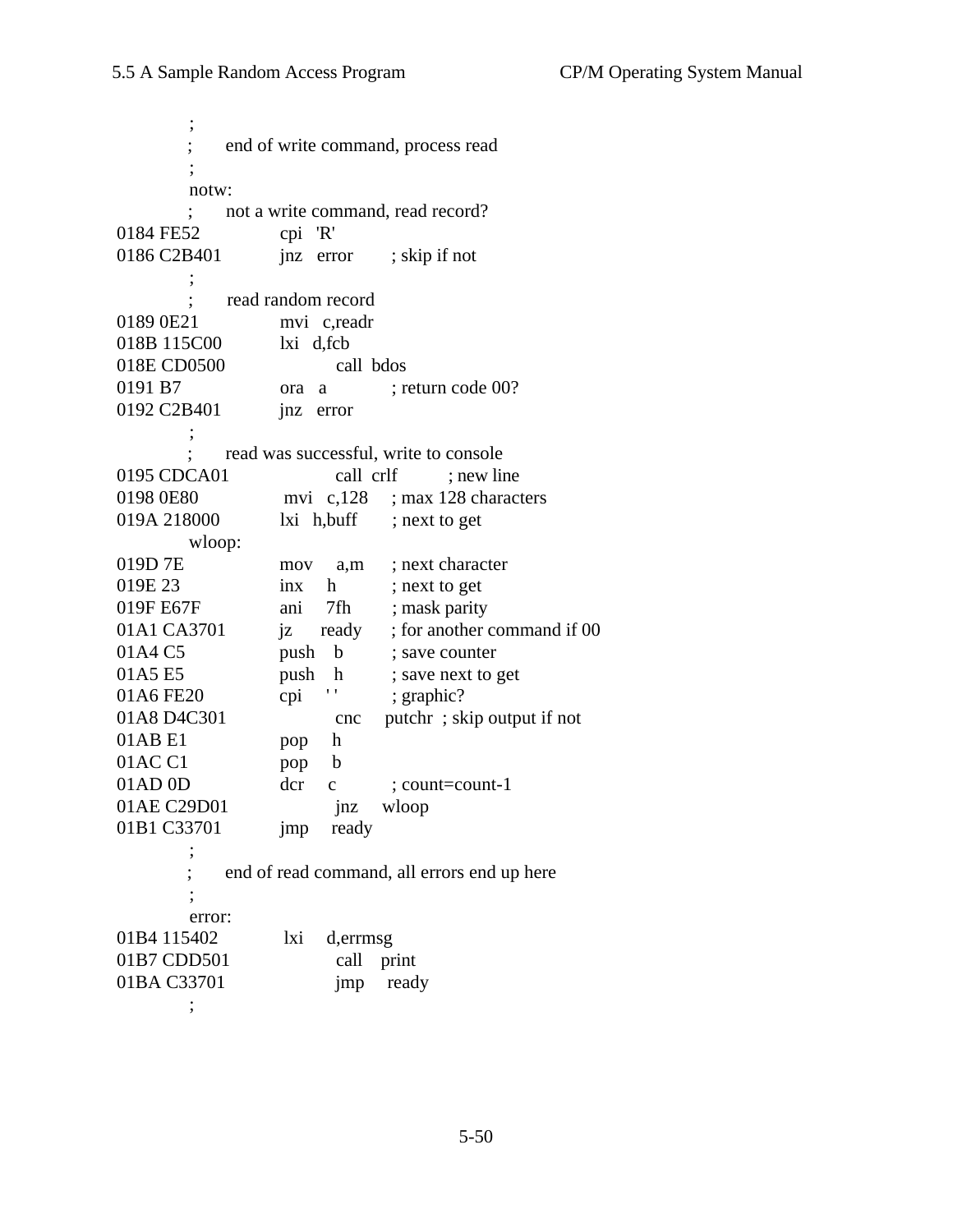getchr: ; read next console character to a 01BD 0E01 mvi c,coninp 01BF CD0500 call bdos 01C2 C9 ret  $\ddot{i}$  putchr; ; write character from a to console 01C3 0E02 mvi c,conout 01C5 5F mov e,a ; char to send 01C6 CD0500 call bdos ; send char 01C9 C9 ret ; crlf: ; send carriage return, line feed 01CA 3E0D mvi a,cr ; carriage return 01CC CDC301 call putchr 01CF 3E0A mvi a,lf ; line feed 01D1 CDC301 call putchr 01D4 C9 ret ; print: ; print the buffer addressed by de until \$ 01D5 D5 push d 01D6 CDCA01 call crlf 01D9 D1 pop d ; new line 01DA 0E09 mvi c,pstring 01DC CD0500 call bdos ; print the string 01DF C9 ret ; readcom: ; read the next command line to the conbuf 01E0 116602 lxi d,prompt 01E3 CDD501 call print ; command? 01E6 0E0A mvi c,rstring 01E8 117502 lxi d,conbuf 01EB CD0500 call bdos ; command line is present, scan it 01EE 210000 lxi h,0 ; start with 0000 01F1 117702 lxi d,conlin ; command line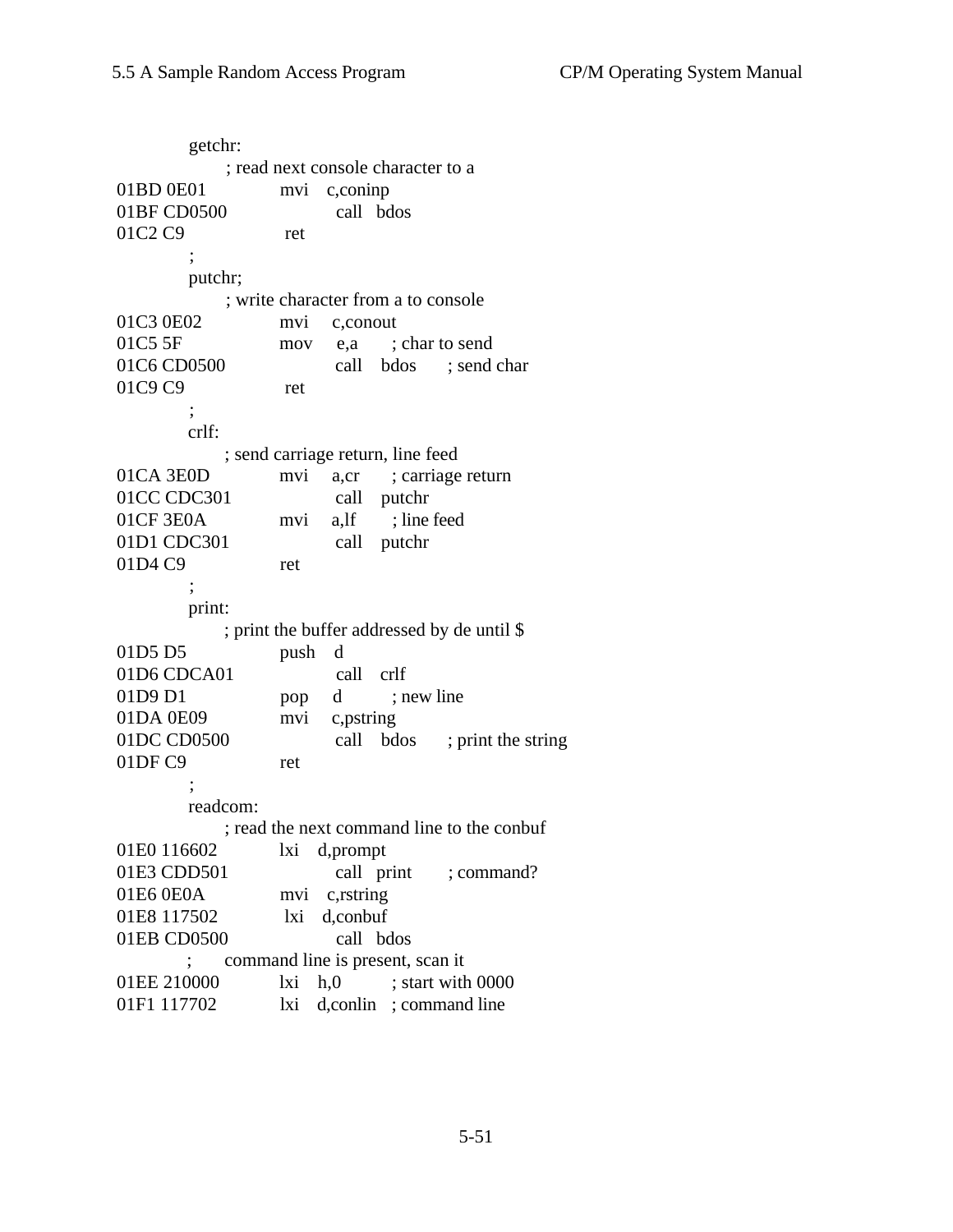01F4 1A readc: dax d ; next command character 01F5 13 inx d; to next command position 01F6 B7 ora a ; cannot be end of command 01F7 C8 rz ; not zero, numeric? 01F8 D630 sui '0' 01FA FE0A cpi 10 ; carry if numeric 01FC D20D02 jnc endrd add-in next digit 01FF 29 dad h ; \*2 0200 49 mov c,1 0201 44 mov b,h ; bc - value \* 2 0202 29 dad h ; \*4 0203 09 dad b  $; *2 + *8 = *10$  0204 85 add l 0205 6F mov l,a 0206 D2F401 inc readc ; for another char 0209 24 inr h ; overflow 020A C3F401 jmp readc ; for another char endrd: ; end of read, restore value in a 020D C630 adi '0' ; command 020F FE61 cpi 'a' ; translate case? 0211 D8 rc ; lower case, mask lower case bits 0212 E65F ani 101\$1111b 0214 C9 ret ; ; string data area  $\ddot{i}$  0215 736F727279badver: db 'sorry, you need cp/m version 2\$' 0234 6E6F206469nospace:db 'no directory space\$' 0247 7479706520datmsg: db 'type datas: \$'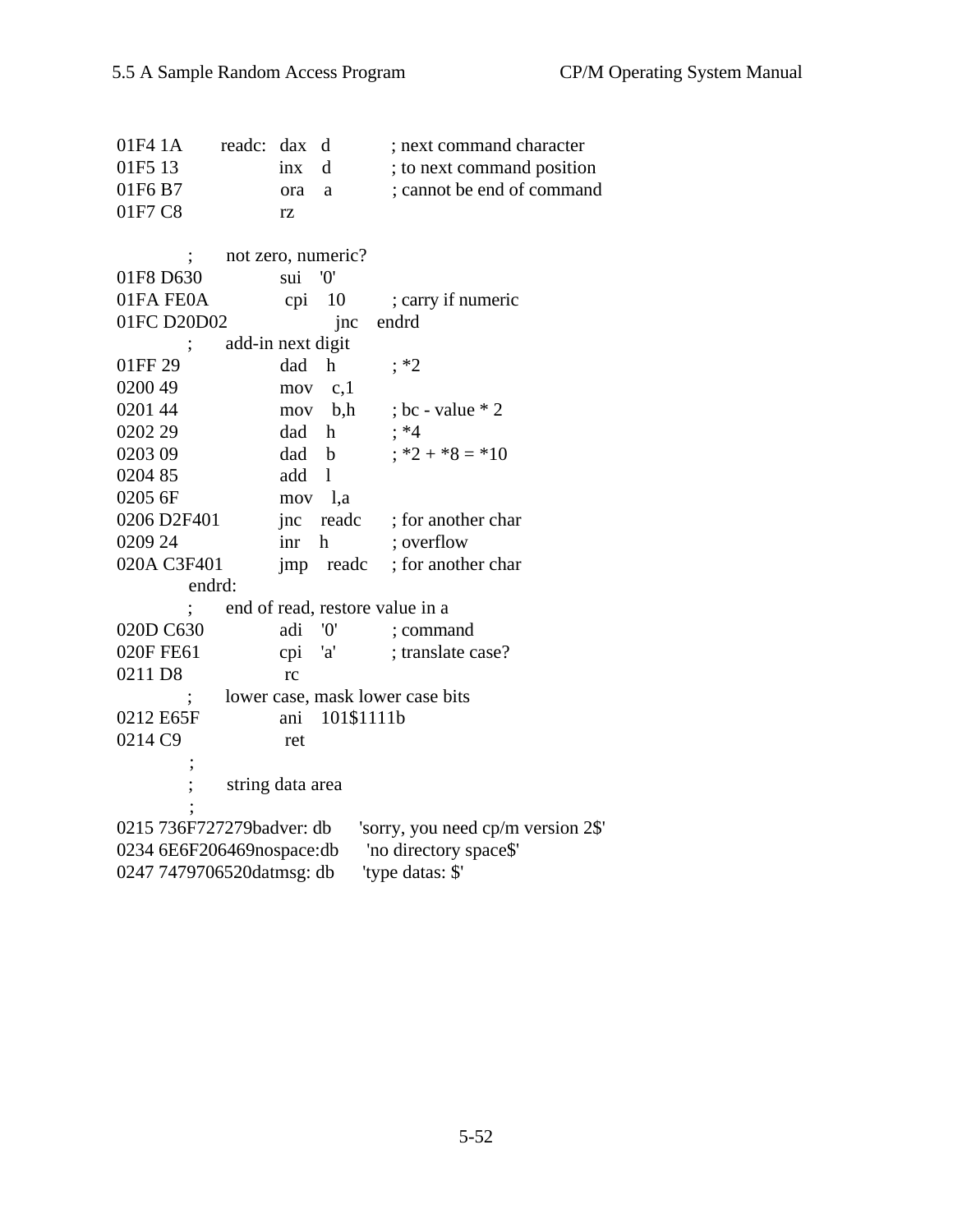|          | 0254 6572726F72errmsg:   |                        | db                           | 'error, try again.\$'       |
|----------|--------------------------|------------------------|------------------------------|-----------------------------|
|          | 0266 6E65787420prompt:   |                        | db                           | 'next command? \$'          |
|          | $\overline{\phantom{a}}$ |                        |                              |                             |
|          |                          |                        | fixed and variable data area |                             |
|          | :                        |                        |                              |                             |
| 0275 21  | $\text{conbuf:}$         | db                     | conlen                       | ; length of console buffer  |
| 0276     | consiz:                  | ds                     | 1                            | ; resulting size after read |
| 0277     | conlin:                  | $\mathrm{d}\mathrm{s}$ | 32                           | ; length 32 buffer          |
| $0021 =$ | conlen                   | equ                    | \$-consiz                    |                             |
|          | :                        |                        |                              |                             |
| 0297     |                          | ds                     | 32                           |                             |
|          | stack:                   |                        |                              |                             |
|          | end                      |                        |                              |                             |

Major improvements could be made to this particular program to enhance its operation. In fact, with some work, this program could evolve into a simple data base management system. One could, for example, assume a standard record size of 128 bytes, consisting to arbitrary fields within the record. A program, called GETKEY, could be developed that first reads a sequential file and extracts a specific field defined by the operator. For example, the command

# GETKEY NAMES.DAT LASTNAME 10 20

would cause GETKEY to read the data base file NAMES.DAT and extract the LASTNAME field from each record, starting in position 10 and ending at character 20. GETKEY builds a table in memory consisting of each particular LASTNAME field, along with its 16-bit record number location within the file. The GETKEY program then sorts this list and writes a new file, called LASTNAME.KEY, which is an alphabetical list of LASTNAME fields with their corresponding record numbers. This list is called an inverted index in information retrieval parlance.

If the programmer were to rename the program shown above as QUERY and modify it so that it reads a sorted key file into memory, the command line might appear as

# QUERY NAMES.DAT LASTNAME.KEY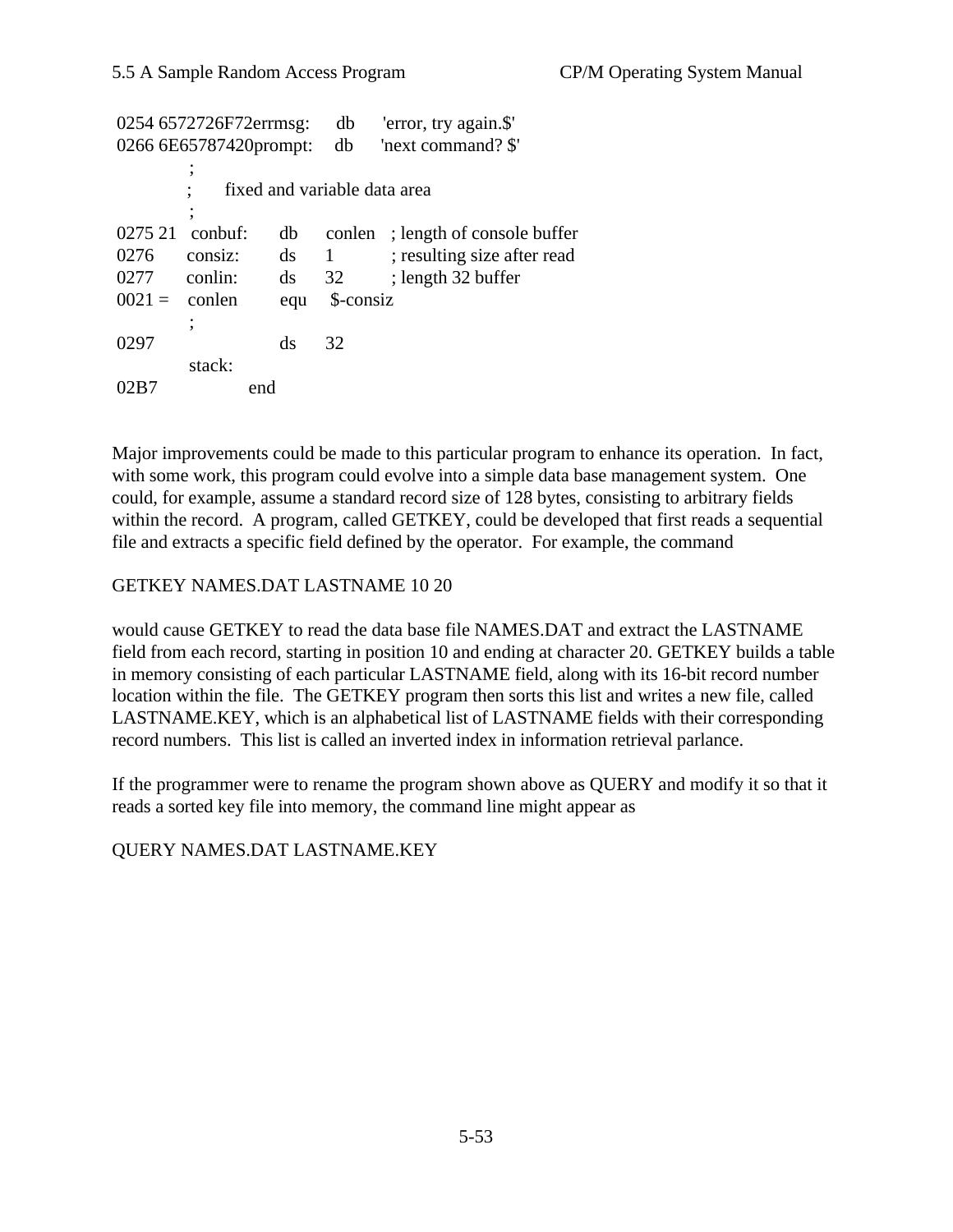Instead of reading a number, the QUERY program reads an alphanumeric string that is a particular key to find in the N A M E S . D A T data base. Because the L A S T N A M E . K E Y list is sorted, one can find a particular entry rapidly by performing a binary search, similar to looking up a name in the telephone book. Starting at both ends of the list, one examines the entry halfway in between and, if not matched, splits either the upper half or the lower half for the next search. You will quickly reach the item you are looking for and find the corresponding record number. You should fetch and display this record at the console, 'ust as was done in the program shown above.

With some more work, you can allow a fixed grouping size that differs from the 128-byte record shown above. This is accomplished by keeping track of the record number and the byte offset within the record. Knowing the group size, you randomly access the record containing the proper group, offset to the beginning of the group within the record read sequentially until the group size has been exhausted.

Finally, you can improve QUERY considerably by allowing boolean expressions, which compute the set of records that satisfy several relationships, such as a L A S T NAME between HARDY and LAUREL and an AGE lower than 45. Display all the records that fit this description. Finally, if your lists are getting too big to fit into memory, randomly access key files from the disk as well.

#### 5.6 System Function Summary

|                | Function<br>Name    | Input                             | Output               |
|----------------|---------------------|-----------------------------------|----------------------|
| Hex            |                     |                                   |                      |
| 0              | <b>System Reset</b> | $C = 00H$                         | none                 |
| 1              | Console Input       | $C = 01H$                         | $A = ASCII$ char     |
| $\overline{2}$ | Console Output      | $E = char$                        | none                 |
| 3              | Reader Input        |                                   | $A = ASCII$ char     |
| 4              | <b>Punch Output</b> | $E = char$                        | none                 |
| 5              | List Output         | $E = char$                        | none                 |
| 6              | Direct Console I/O  | $C = 06H$                         | $A = char$ or status |
|                |                     | $E = 0$ FFH (input) or (no value) |                      |
|                |                     | 0FEH (status) or                  |                      |
|                |                     | char (output)                     |                      |
|                | Get I/O Byte        | none                              | $A = I/O$ byte value |
|                |                     |                                   |                      |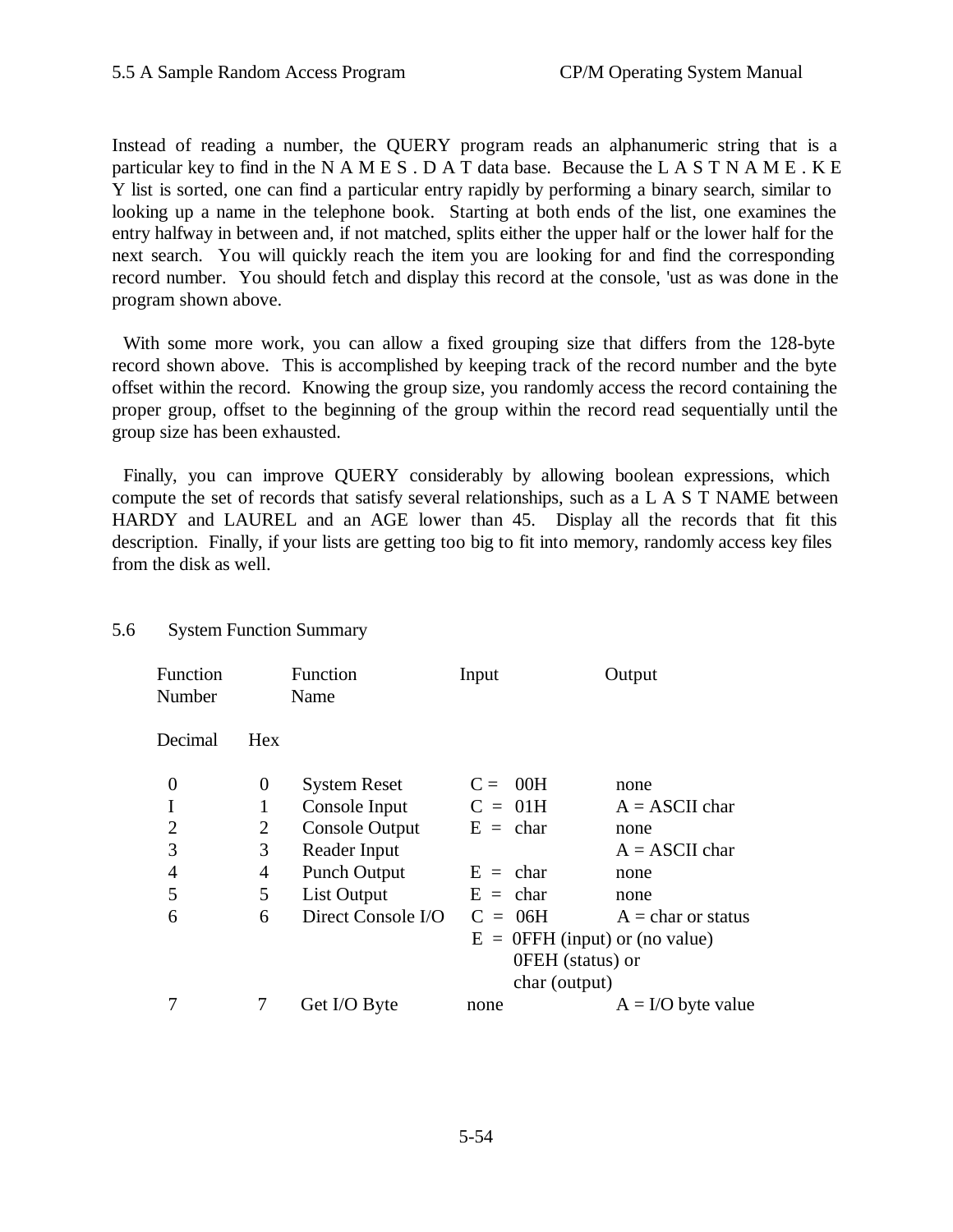| Function<br>Number |                | Function<br>Name           | Input                      | Output             |
|--------------------|----------------|----------------------------|----------------------------|--------------------|
| 8                  | 8              | Set I/O Byte               | $E = I/O$ byte             | none               |
| 9                  | 9              | <b>Print String</b>        | $DE = Buffer Address$ none |                    |
| 10                 | A              | <b>Read Console String</b> | $DE = Buffer$              | Console            |
|                    |                |                            |                            | characters         |
|                    |                |                            |                            | in Buffer          |
| 11                 | B              | <b>Get Console Status</b>  | none                       | $A = 00/non$ zero  |
| 12                 | $\mathbf C$    | Return Version #           | none                       | HL: Version #      |
| 13                 | D              | <b>Reset Disk System</b>   | none                       | none               |
| 14                 | E              | Seelct Disk                | $E = Disk #$               | none               |
| 15                 | $\mathbf{F}$   | Open File                  | $DE = FCB$ address         | FF if not found    |
| 16                 | 10             | <b>Close File</b>          | $DE = FCB$ address         | FF if not found    |
| 17                 | 11             | <b>Search For First</b>    | $DE = FCB$ address         | $A = Directory$    |
|                    |                |                            |                            | Code               |
| 18                 | 12             | <b>ASearch For Next</b>    | none                       | $A =$ Directory    |
|                    |                |                            |                            | Code               |
| 19                 | 13             | Delete File                | $DE = FCB$ address         | $A = none$         |
| 20                 | 14             | Read Sequential            | $DE = FCB$ address         | $A = Error Code$   |
| 21                 | 15             | Write Sequential           | $DE = FCB$ Address         | $A =$ =Error Code  |
| 22                 | 16             | Make File                  | $DE = FCB$ address         | $A = FF$ if no DIR |
|                    |                |                            |                            | Space              |
| 23                 | 17             | Rename File                | $DE = FCB$ address         | $A = FF$ if not    |
|                    |                |                            |                            | found              |
| 24                 | 18             | Return Login Vector none   |                            | $HL =$ Login       |
|                    |                |                            |                            | Vector*            |
| 25                 | 19             | <b>Return Current Disk</b> | none                       | $A = Current Disk$ |
|                    |                |                            |                            | Number             |
| 26                 | 1A             | <b>Set DMA Address</b>     | $DE = DMA$ address         | none               |
| 27                 | 1B             | Get ADDR (ALLOC) none      |                            | $HL = ALLOC$       |
|                    |                |                            |                            | address*           |
| 28                 | 1 <sup>C</sup> | <b>Write Protect Disk</b>  | none                       | none               |
| 29                 | 1 <sub>D</sub> | Get Read/only Vector none  |                            | $HL = ALLOC$       |
|                    |                |                            |                            | address*           |
| 30                 | 1E             | <b>Set File Attributes</b> | $DE = FCB$ address         | $A = none$         |
| 31                 | 1F             | Get ADDR (Disk Parms) none |                            | $HL = DPB$         |
|                    |                |                            |                            | address            |
| 32                 | 20             | Set/Get User Code          | $E = 0$ FFH for Get        | <b>User Number</b> |
|                    |                |                            | $E = 00$ to 0FH for Set    |                    |
| 33                 | 21             | Read Random                | $DE = FCB$ address         | $A = none$         |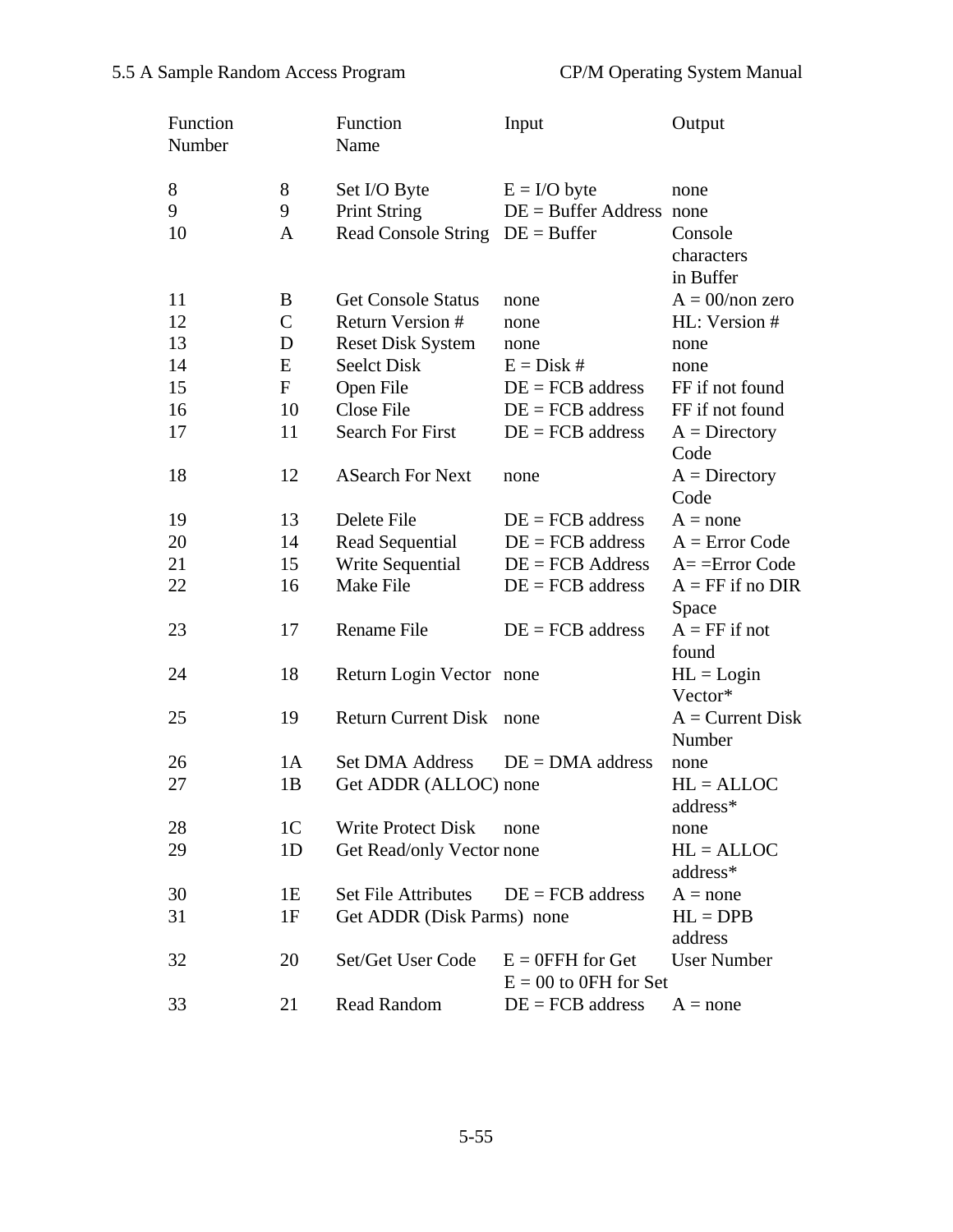| Function<br>Number |    | Function<br>Name               | Input               | Output           |
|--------------------|----|--------------------------------|---------------------|------------------|
| 34                 | 22 | Write Random                   | $DE = FCB$ address  | $A = error Code$ |
| 35                 | 23 | Compute File SIze              | $DE = FCB$ address  | r0, r1, r2       |
| 36                 | 24 | <b>Set Random Record</b>       | $DE = FCB$ address  | r0, $r1, r2$     |
| 37                 | 25 | <b>Reset Drive</b>             | $DE = Drive$ Vector | $A = 0$          |
| 38                 | 26 | <b>Access Drive</b>            | not supported       |                  |
| 39                 | 27 | Free Drive                     | not supported       |                  |
| 40                 | 28 | Write Random w/Fill $DE = FCB$ |                     | $A = error code$ |

\*Note that A=L, and B=H upon return.

# End of Section 5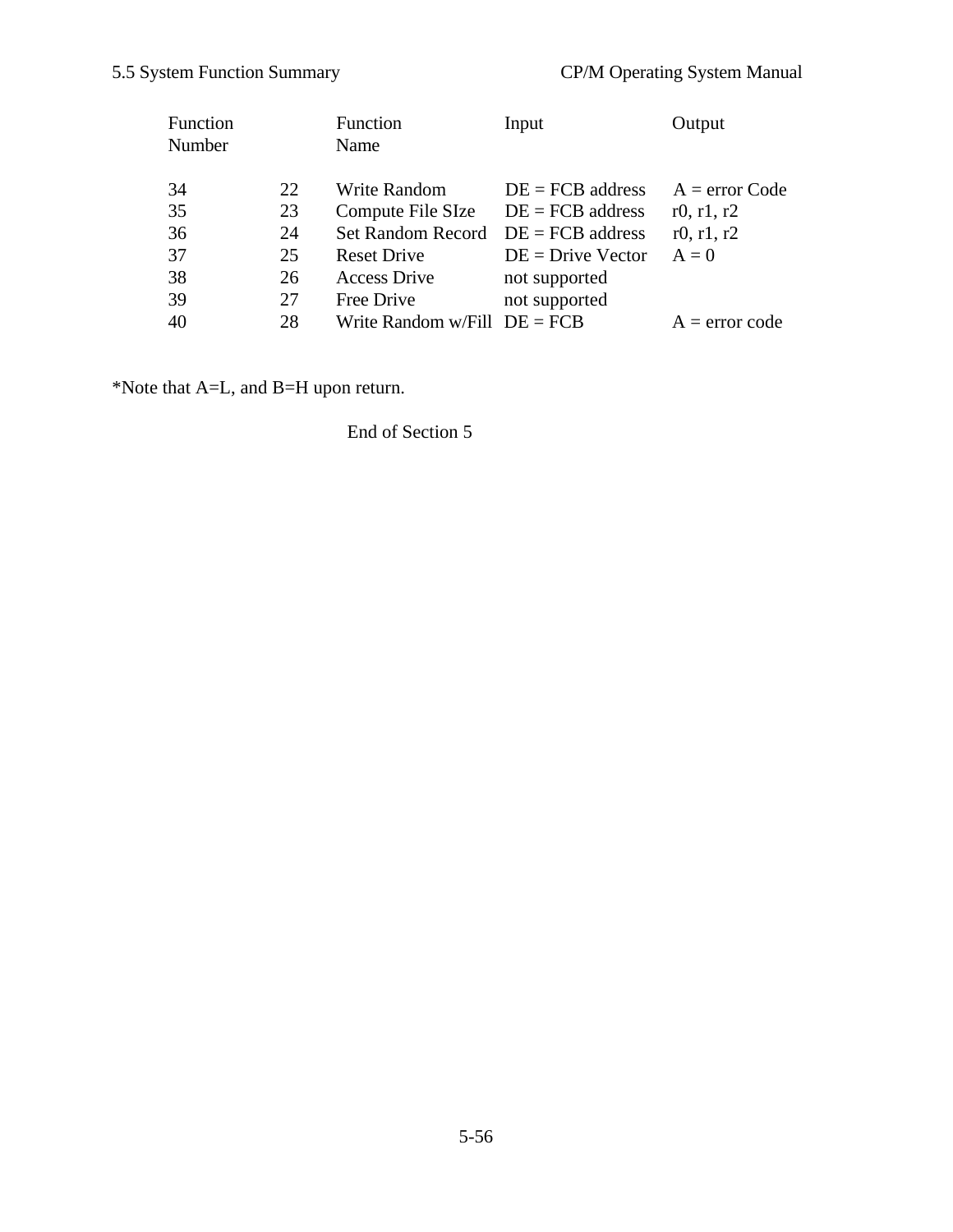### **Section 6 CP/M 2 Alteration**

#### **6.1 Introduction**

The standard CP/M system assumes operation on an Intel MDS-800 microcomputer development system, but is designed so you can alter a specific set of subroutines that define the hardware operating environment.

 Although standard CP/M 2 is configured for single-density floppy disks, field alteration features allow adaptation to a wide variety of disk subsystems from single drive minidisks to high-capacity, hard disk systems. To simplify the following adaptation process, it is assumed that CP/M 2 is first configured for single-density floppy disks where minimal editing and debugging tools are available. If an earlier version of CP/M is available, the customizing process is eased considerably. In this latter case, you might want to review the system generation process and skip to later sections that discuss system alteration for nonstandard disk systems.

To achieve device independence, CP/M is separated into three distinct modules:

-BIOS is the Basic I/O System, which is environment dependent.

 -BDOS is the Basic Disk Operating System, which is not dependent upon the hardware configuration.

-CCP is the Console Command Processor, which uses the BDOS.

Of these modules, only the BIOS is dependent upon the particular hardware. You can patch the distribution version of CP/M to provide a new BIOS that provides a customized interface between the remaining CP/M modules and the hardware system. This document provides a step-by-step procedure for patching a new BIOS into CP/M.

All disk-dependent portions of CP/M 2 are placed into a BIOS, a resident disk parameter block, which is either hand coded or produced automatically using the disk definition macro library provided with CP/M 2. The end user need only specify the maximum number of active disks, the starting and ending sector numbers, the data allocation size, the maximum extent of the logical disk, directory size information, and reserved track values. The macros use this information to generate the appropriate tables and table references for use during CP/M 2 operation. Deblocking information is provided, which aids in assembly or disassembly of sector sizes that are multiples of the fundamental 128-byte data unit, and the system alteration manual includes general purpose subroutines that use the deblocking information to take advantage of larger sector sizes. Use of these subroutines, together with the table-drive data access algorithms, makes CP/M 2 a universal data management system.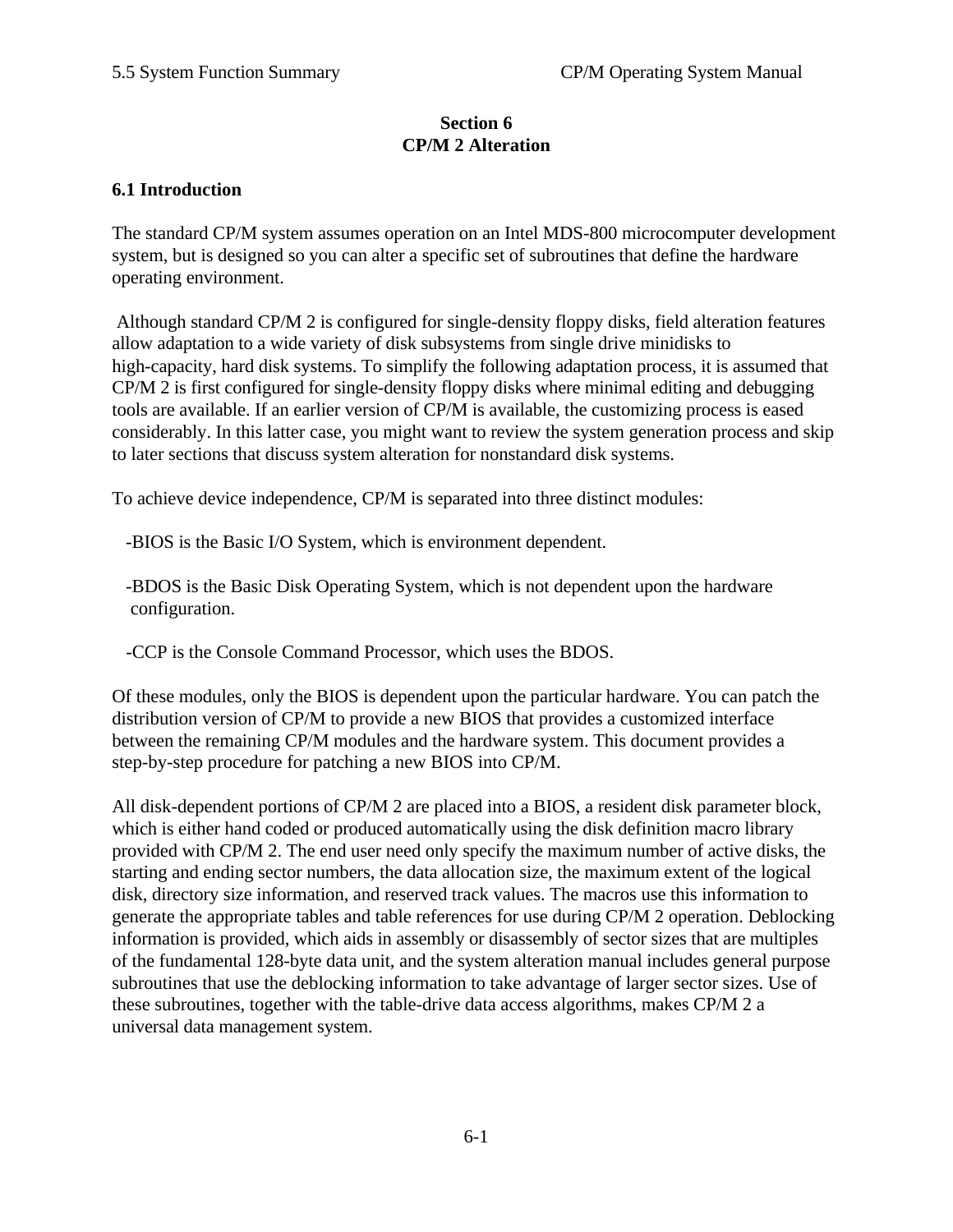File expansion is achieved by providing up to 512 logical file extents, where each logical extent contains 16K bytes of data. CP/M 2 is structured, however, so that as much as 128K bytes of data are addressed by a single physical extent, corresponding to a single directory entry, iuaintaining compatibility with previous versions while taking advantage of directory space.

If CP/M is being tailored to a computer system for the first time, the new BIOS requires some simple software development and testing. The standard BIOS is listed in Appendix A and can be used as a model for the customized package. A skeletal version of the BIOS given in Appendix B can serve as the basis for a modified BIOS.

In addition to the BIOS, you must write a simple memory loader, called GETSYS, which brings the operating system into memory. To patch the new BIOS into CP/M, you must write the reverse of GETSYS, called PUTSYS, which places an altered version of CP/M back onto the disk. PUTSYS can be derived from GETSYS by changing the disk read commands into disk write commands. Sample skeletal GETSYS and PUTSYS programs are described in Section 6.4 and listed in Appendix C.

To make the CP/M system load automatically, you must also supply a cold start loader, similar to the one provided with CP/M, listed in Appendixes A and D. A skeletal form of a cold start loader is given in Appendix E, which serves as a model for the loader.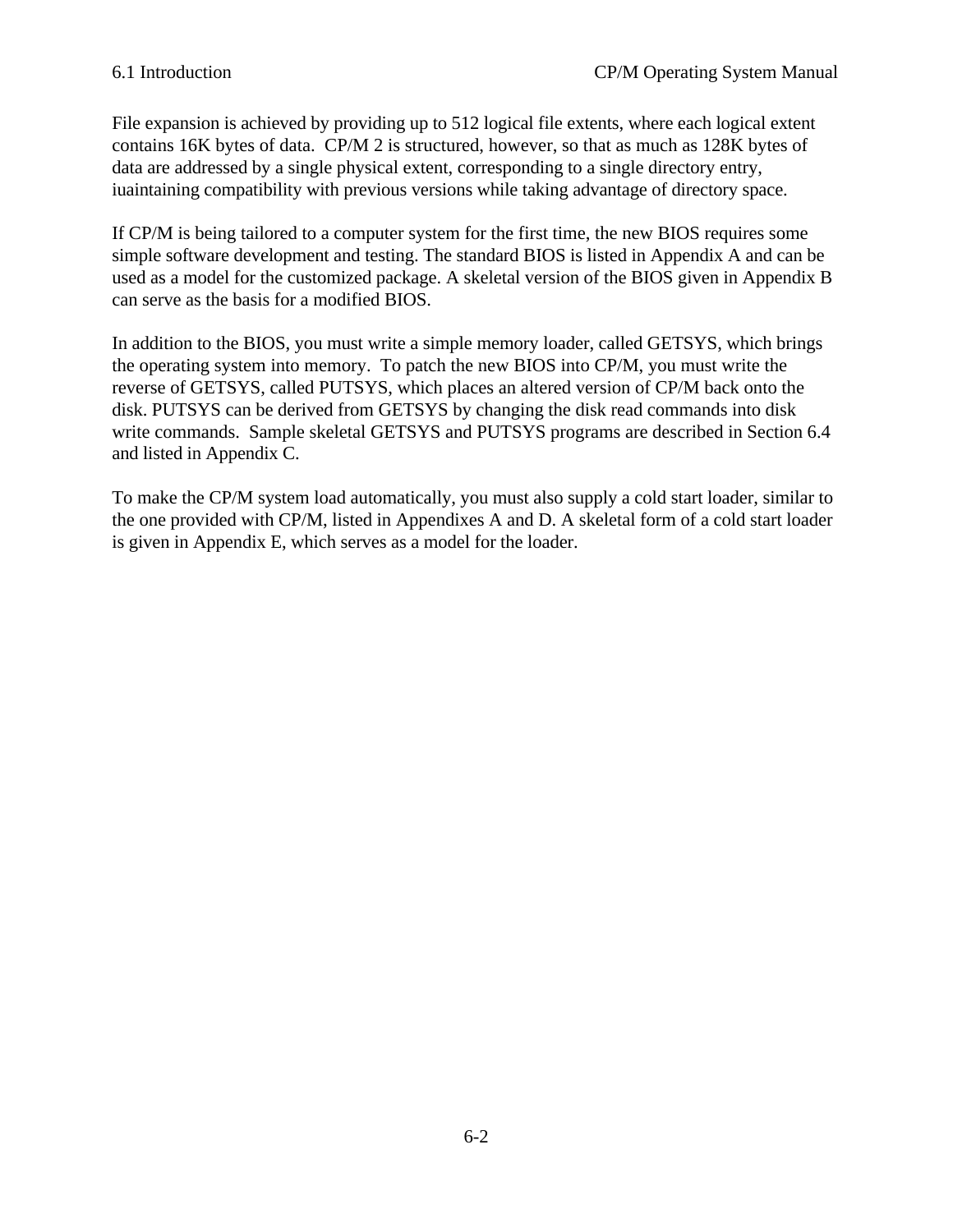# **6.2 First-level System Regeneration**

The procedure to patch the CP/M system is given below. Address references in each step are shown with H denoting the hexadecimal radix, and are given for a 20K CP/M system. For larger  $CP/M$  systems, a bias is added to each address that is shown with a +b following it, where b is equal to the memory size-20K. Values for b in various standard memory sizes are listed in Table 6-1.

Table 6-1. Standard Memory Size Values

Memory Size Value

| 24K: | $b = 24K - 20K = 4K = 1000H$  |
|------|-------------------------------|
| 32K: | $b = 32K - 20K = 12K = 3000H$ |
| 40K: | $b = 40K - 20K = 20K = 5000H$ |
| 48K: | $b = 48K - 20K = 28K = 7000H$ |
| 56K: | $b = 56K - 20K = 36K = 9000H$ |
| 62K: | $b = 62K - 20K = 42K = A800H$ |
| 64K: | $b = 64K - 20K = 44K = B000H$ |

Note that the standard distribution version of CP/M is set for operation within a 20K CP/M system. Therefore, you must first bring up the 20K CP/M system, then configure it for actual memory size (see Section 6.3).

Follow these steps to patch your CP/M system:

- 1. Read Section 6.4 and write a GETSYS program that reads the first two tracks of a disk into memory. The program from the disk must be loaded starting at location 3380H. GETSYS is coded to start at location 100H (base of the TPA) as shown in Appendix C.
- 2. Test the GETSYS program by reading a blank disk into memory, and check to see that the data has been read properly and that the disk has not been altered in any way by the GETSYS program.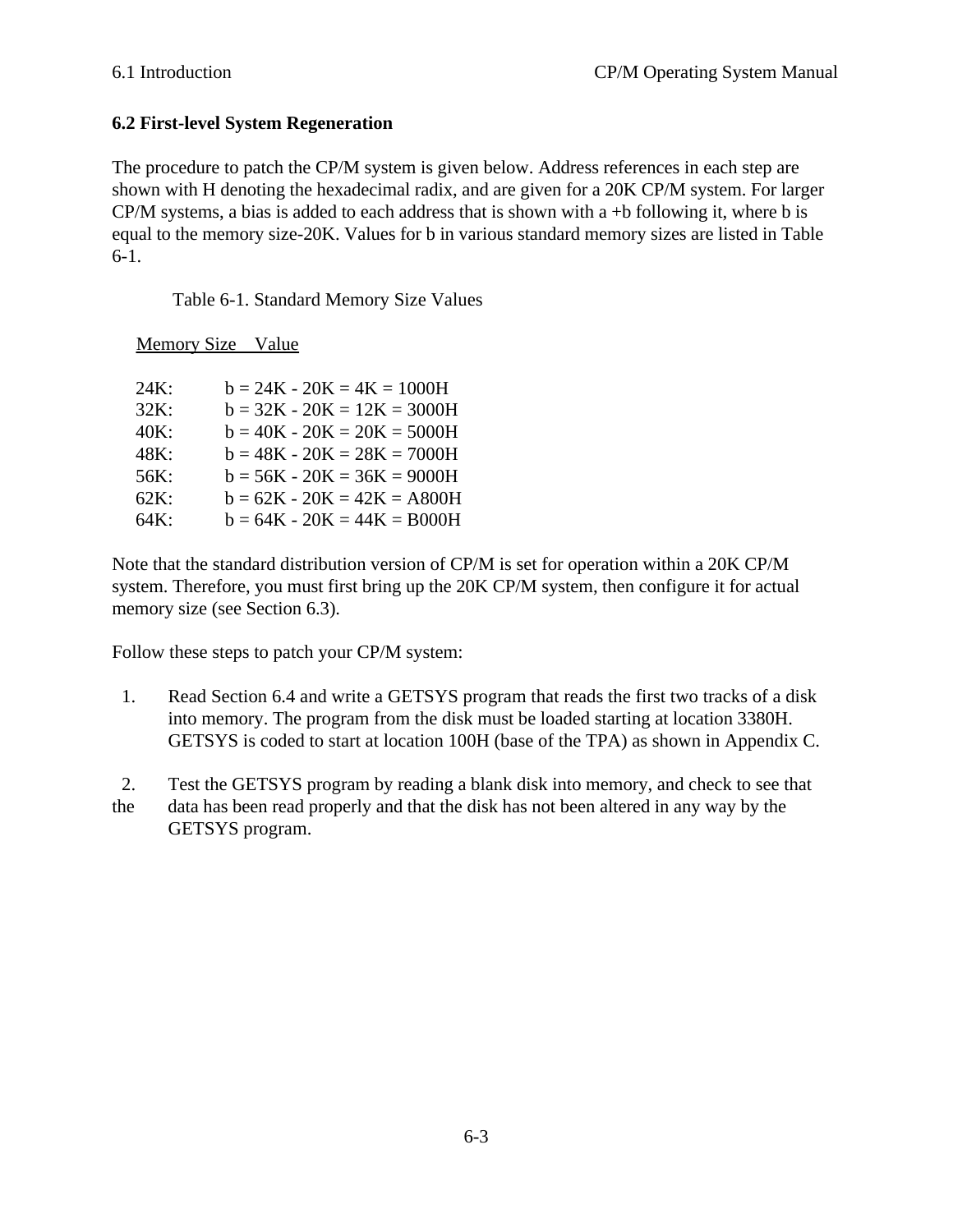- 3. Run the GETSYS program using an initialized CP/M disk to see if GETSYS loads CP/M starting at 3380H (the operating system actually starts 128 bytes later at 3400H).
- 4. Read Section 6.4 and write the PUTSYS program. This writes memory starting at 3380H back onto the first two tracks of the disk. The PUTSYS program should be located at 200H, as shown in Appendix C.
- 5. Test the PUTSYS program using a blank, uninitialized disk by writing a portion of memory to the first two tracks; clear memory and read it back using GETSYS. Test PUTSYS completely, because this program will be used to alter CP/M on disk.

 6. Study Sections 6.5, 6.6, and 6.7 along with the distribution version of the BIOS given in Appendix A and write a simple version that performs a similar function for the customized environment. Use the program given in Appendix B as a model. Call this new BIOS by name CBIOS (customized BIOS). Implement only the primitive disk operations on a single drive and simple console input/output functions in this phase.

- 7. Test CBIOS completely to ensure that it properly performs console character I/O and disk reads and writes. Be careful to ensure that no disk write operations occur during read operations and check that the proper track and sectors are addressed on all reads and writes. Failure to make these checks might cause destruction of the initialized CP/M system after it is patched.
- 8. Referring to Table 6-3 in Section 6.5, note that the BIOS is placed between locations 4A00H and 4FFFH. Read the CP/M system using GETSYS and replace the BIOS segment by the CBIOS developed in step 6 and tested in step 7. This replacement is done in memory.
- 9. Use PUTSYS to place the patched memory image of CP/M onto the first two tracks of a blank disk for testing.
- 10. Use GETSYS to bring the copied memory image from the test disk back into memory at 3380H and check to ensure that it has loaded back properly (clear memory, 1 if possible, before the load). Upon successful load, branch to the cold start code at location 4A00H. The cold start routine initializes page zero, then jumps to the CCP at location 3400H, which calls the BDOS, which calls the CBIOS. The CCP asks the CBIOS to read sixteen sectors on track 2, and CP/M types A>, the system prompt.

If difficulties are encountered, use whatever debug facilities are available to trace and breakpoint the CBIOS.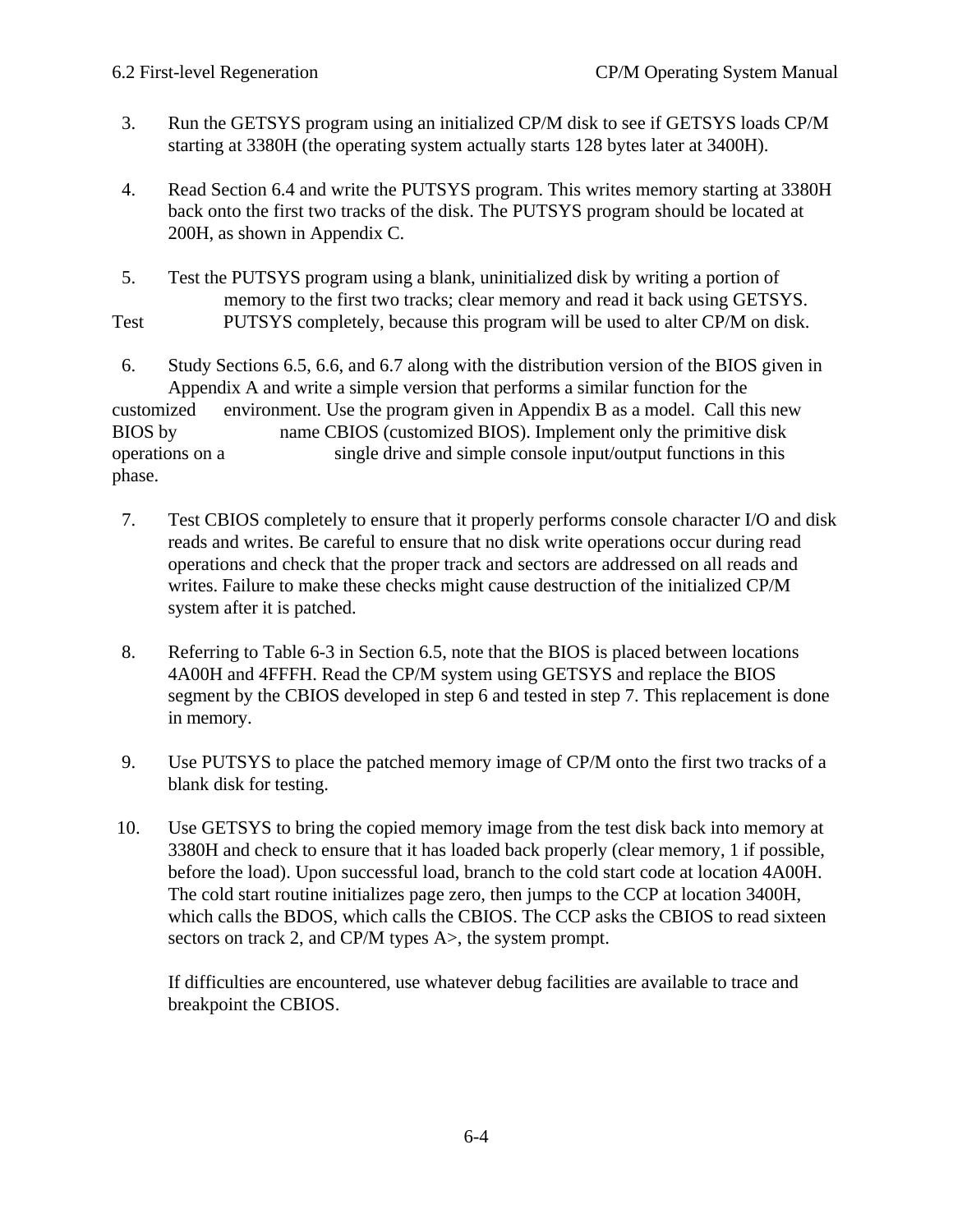11. Upon completion of step 10, CP/M has prompted the console for a command input. To test the disk write operation, type SAVE 1 X.COM

All commands must be followed by a carriage return. CP/M responds with another

prompt after several disk accesses:

 $A>$ 

If it does not, debug the disk write functions and retry.

- 12. Test the directory command by typing DIR CP/M responds with A:X COM
- 13. Test the erase command by typing ERA X.COM CP/M responds with the A prompt. This is now an operational system that only requires a bootstrap loader to function completely.
- 14. Write a bootstrap loader that is similar to GETSYS and place it on track 0, sector 1, using PUTSYS (again using the test disk, not the distribution disk). See Sections 6.5 and 6.8 for more information on the bootstrap operation.
- 15. Retest the new test disk with the bootstrap loader installed by executing steps 11, 12, and 13. Upon completion of these tests, type a CTRL-C. The system executes a warm start, which reboots the system, and types the A prompt.
- 16. At this point, there is probably a good version of the customized CP/M system on the test disk. Use GETSYS to load CP/M from the test disk. Remove the test disk, place the distribution disk, or a legal copy, into the drive, and use PUTSYS to replace the distribution version with the customized version. Do not make this replacement if you are unsure of the patch because this step destroys the system that was obtained from Digital Research.
- 17. Load the modified CP/M system and test it by typing

DIR

CP/M responds with a list of files that are provided on the initialized disk. The file DDT.COM is the memory image for the debugger. Note that from now on, you must always reboot the CP/M system (CTRL-C is sufficient) when the disk is removed and replaced by another disk, unless the new disk is to be Read-Only.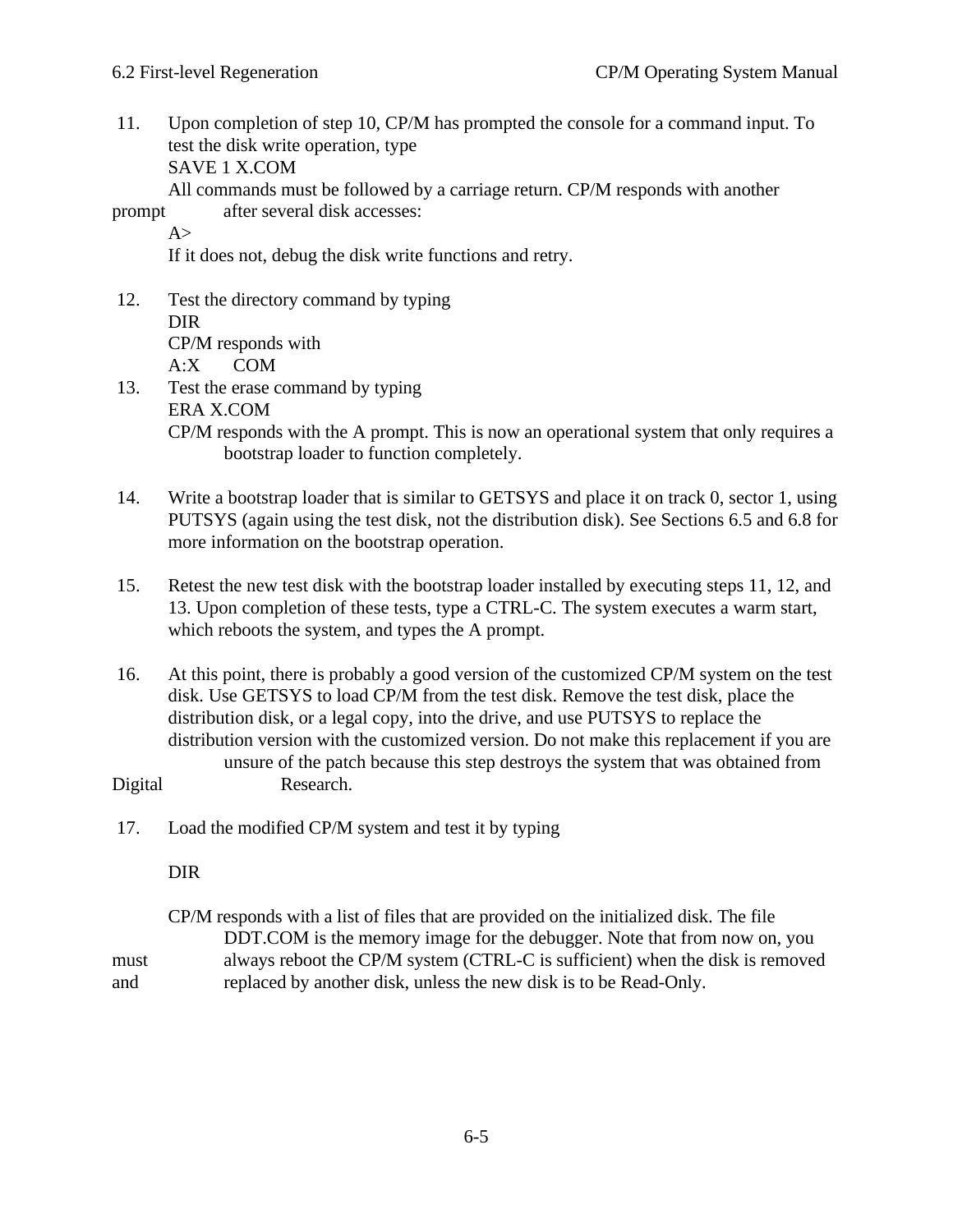18. Load and test the debugger by typing

DDT

See Section 4 for operating procedures.

- 19. Before making further CBIOS modifications, practice using the editor (see Section 2),
- and assembler (see Section 3). Recode and test the GETSYS, PUTSYS, and CBIOS programs using ED, ASM, and DDT. Code and test a COPY program that does a sector-to-sector copy from one disk to another to obtain back-up copies of the original disk. Read the CP/M Licensing Agreement specifying legal responsibilities when copying the CP/M system. Place the following copyright notice:

Copyright (c), 1983 Digital Research

on each copy that is made with the COPY program.

 20. Modify the CBIOS to include the extra functions for punches, readers, and sign-on messages, and add the facilities for additional disk drives, if desired. These changes can be made with the GETSYS and PUTSYS programs or by referring to the regeneration process in Section 6.3.

You should now have a good copy of the customized CP/M system. Although the CBIOS portion of CP/M belongs to the user, the modified version cannot be legally copied.

It should be noted that the system remains file-compatible with all other CP/M systems (assuming media compatibility) which allows transfer of nonproprietary software between CP/M users.

# **6.3 Second-level System Generation**

Once the system is running, the next step is to configure CP/M for the desired memory size. Usually, a memory image is first produced with the MOVCPM program (system relocator) and then placed into a named disk file. The disk file can then be loaded, examined, patched, and replaced using the debugger and the system generation program (refer to Section 1).

The CBIOS and BOOT are modified using ED and assembled using ASM, producing files called CBIOS.HEX and BOOT.HEX, which contain the code for CBIOS and BOOT in Intel hex format.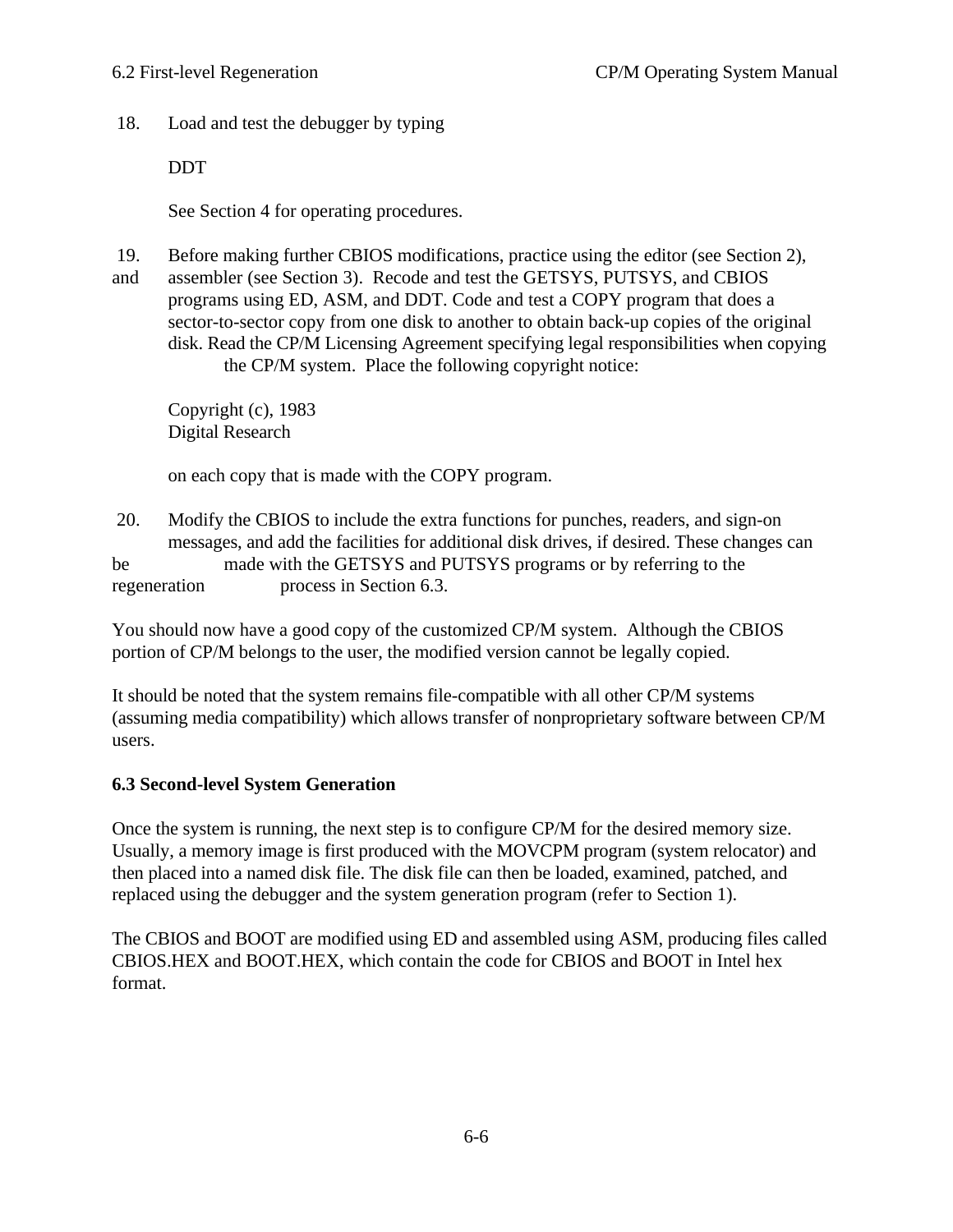To get the memory image of CP/M into the TPA configured for the desired memorv size, type the command:

#### MOVCPM xx\*

where xx is the memory size in decimal K bytes, for example, 32 for 32K. The response is as follows:

CONSTRUCTING xxK CP/M VERS 2.0

#### READY FOR "SYSGEN" OR

#### "SAVE 34 CPMxx.COM"

An image of CP/M in the TPA is configured for the requested memory size. The memory image is at location 0900H through 227FH, that is, the BOOT is at 0900H, the CCP is at 980H, the BDOS starts at 1180H, and the BIOS is at 1F80H. Note that the memory image has the standard MDS-800 BIOS and BOOT on it. It is now necessary to save the memory image in a file so that you can patch the CBIOS and CBOOT into it:

#### SAVE 34 CPMxx.COM

The memory image created by the MOVCPM program is offset by a negative bias so that it loads into the free area of the TPA, and thus does not interfere with the operation of CP/M in higher memory. This memory image can be subsequently loaded under DDT and examined or changed in preparation for a new generation of the system. DDT is loaded with the memory image by typing:

DDT CPMxx.COM Loads DDT, then reads the CP/M image.

DDT should respond with the following:

NEXT PC 2300 0100

(The DDT prompt)

You can then give the display and disassembly commands to examine portions of the memory image between 900H and 227FH. Note, however, that to find any particular address within the memory image, you must apply the negative bias to the CP/M address to find the actual address. Track 00, sector 01, is loaded to location 900H (the user should find the cold start loader at 900H to 97FH); track 00, sector 02, is loaded into 980H (this is the base of the CCP); and so on through the entire CP/M system load. In a 20K system, for example, the CCP resides at the CP/M address 3400H, but is placed into memory at 980H by the SYSGEN program. Thus, the negative bias, denoted by n, satisfies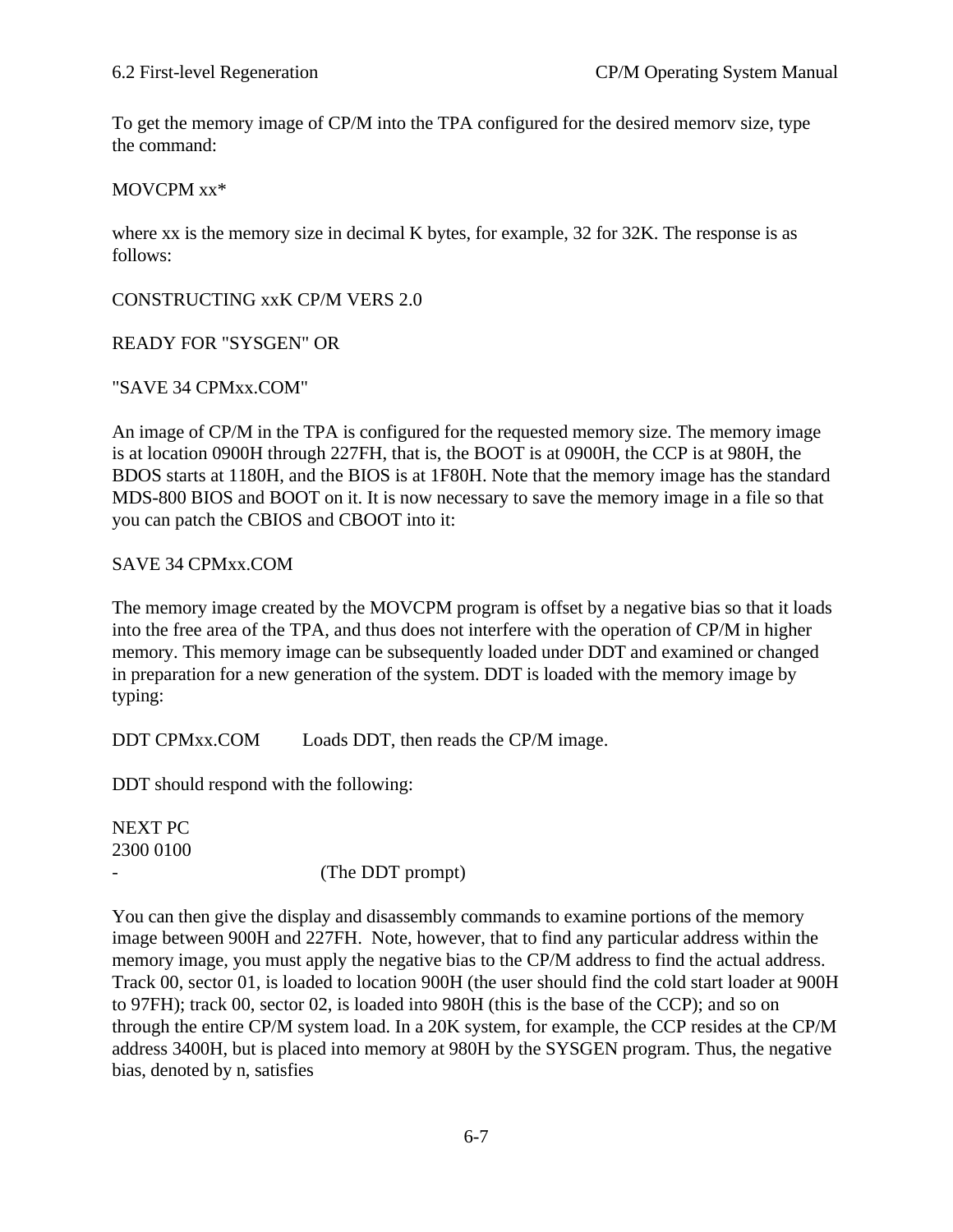$3400H + n = 980H$ , or  $n = 980H - 3400H$ 

Assuming two's complement arithmetic,  $n = D580H$ , which can be checked by

3400H+D580H = 10980H = 0980H (ignoring high-order overflow).

Note that for larger systems, n satisfies

 $(3400H + b) + n = 980H$ , or  $n = 980H - (3400H + b)$ , or  $n = D580H - b$ 

The value of n for common CP/M systems is given below.

Table 6-2. Common Values for CP/M Systems

Memory Size BIAS b Negative Offset n

| 20K | 0000H        | $D580H - 0000H = D580H$ |
|-----|--------------|-------------------------|
| 24K | 1000H        | $D580H - 1000H = C580H$ |
| 32K | 3000H        | $D580H - 3000H = A580H$ |
| 40K | 5000H        | $D580H - 5000H = 8580H$ |
| 48K | 7000H        | $D580H - 7000H = 6580H$ |
| 56K | 9000H        | $D580H - 9000H = 4580H$ |
| 62K | <b>A800H</b> | $D580H - A800H = 2D80H$ |
| 64K | <b>B000H</b> | $D580H - B000H = 2580H$ |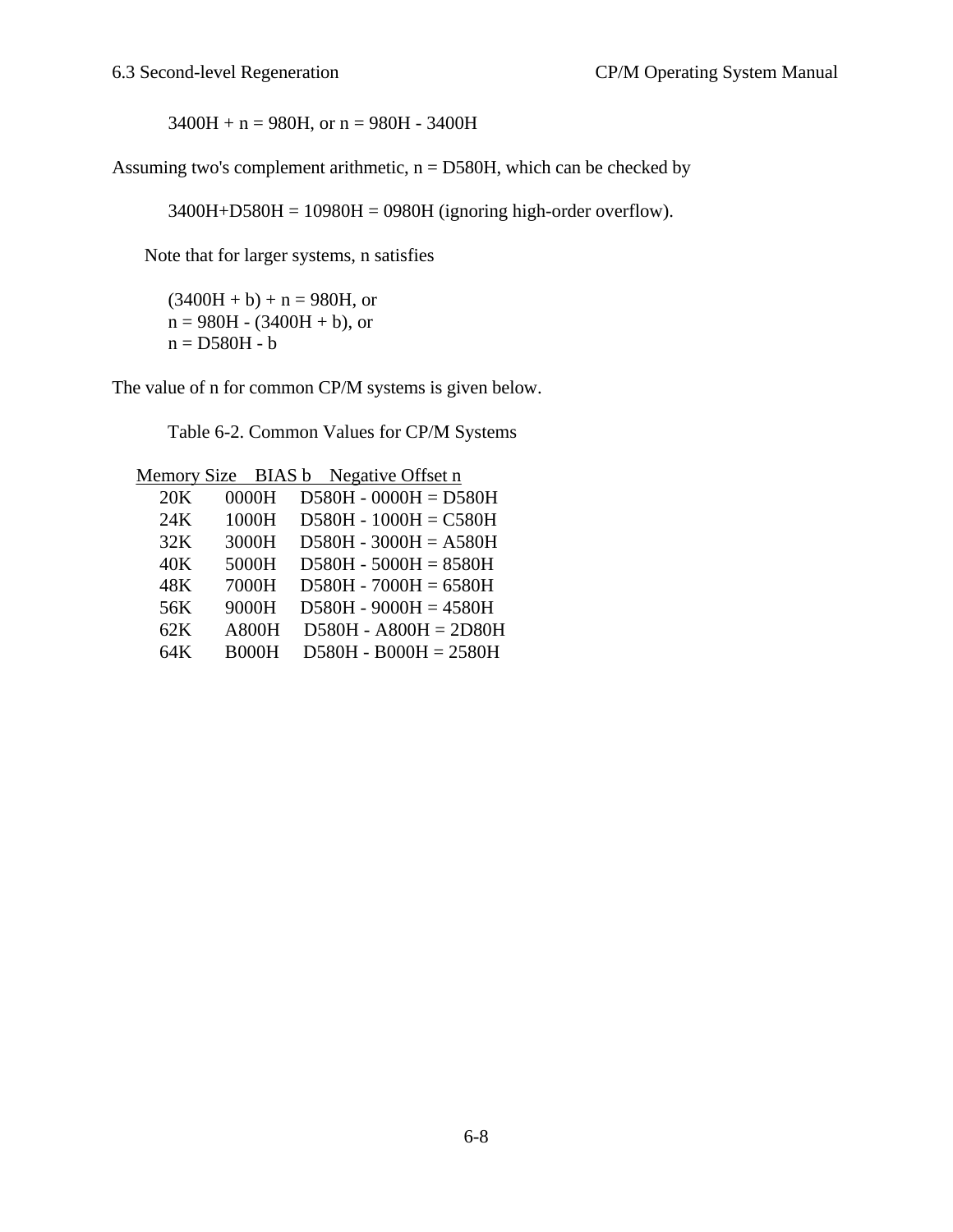If you want to locate the address x within the memory image loaded under DDT in a 20K systei-n, first type

Hx,n Hexadecimal sum and difference

and DDT responds with the value of  $x + n$  (sum) and  $x - n$  (difference). The first number printed by DDT is the actual memory address in the image where the data or code is located. For example, the following DDT command:

H3400,D580

produces 980H as the sum, which is where the CCP is located in the memory image under DDT.

Type the L command to disassemble portions of the BIOS located at  $(4A00H + b)$  - n, which, when one uses the H command, produces an actual address of 1F80H. The disassembly command would thus be as follows:

L1F80

It is now necessary to patch in the CBOOT and CBIOS routines. The BOOT resides at location 0900H in the memory image. If the actual load address is n, then to calculate the bias (in), type the command:

H900,n Subtract load address from target address.

The second number typed by DDT in response to the command is the desired bias (in). For example, if the BOOT executes at 0080H, the command

H900,80

produces

0980 0880 Sum and difference in hex.

Therefore, the bias in would be 0880H. To read-in the BOOT, give the command:

ICBOOT.HEX Input file CBOOT.HEX

Then

Rm Read CBOOT with a bias of in  $(= 900H - n)$ .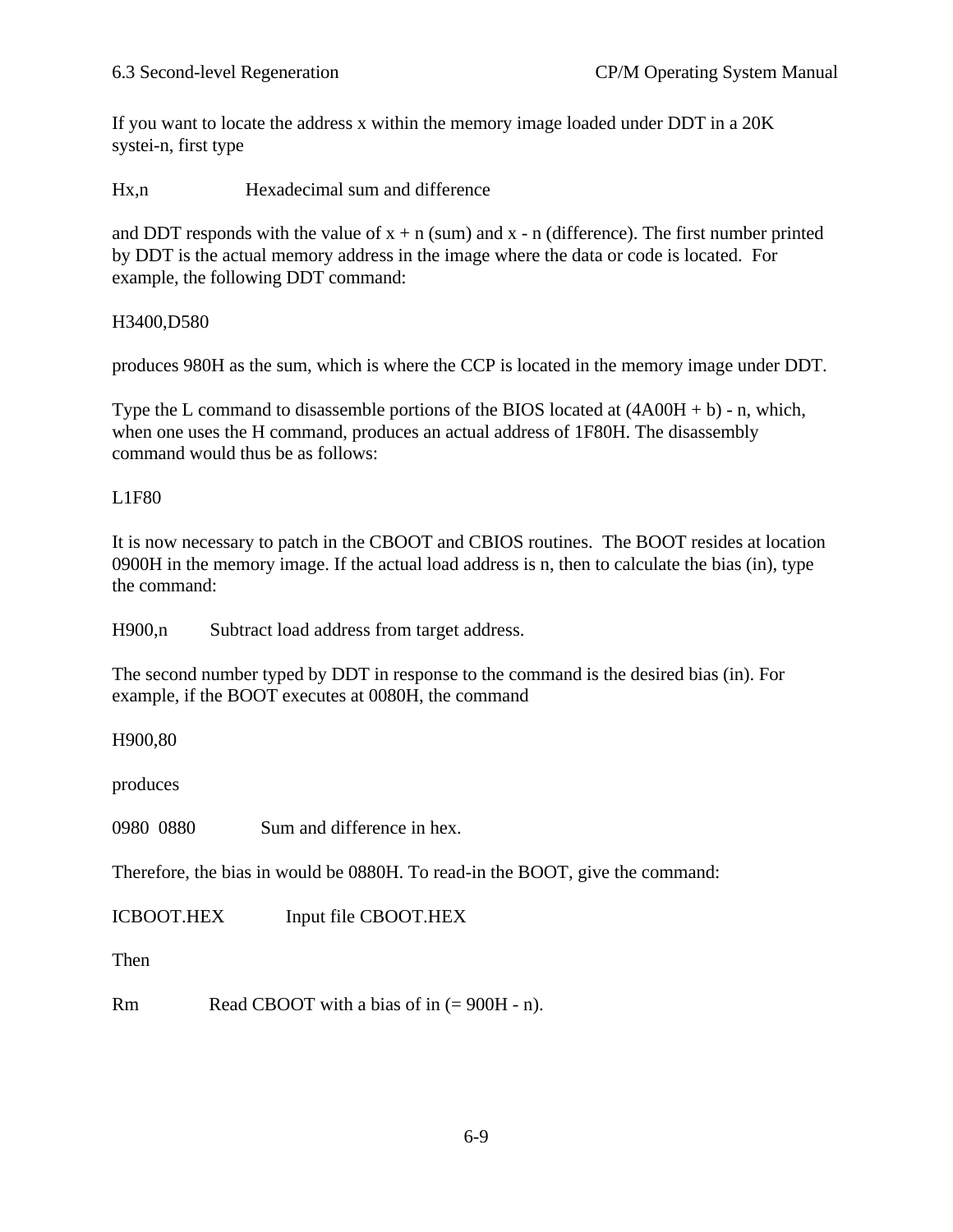Examine the CBOOT with

L900

You are now ready to replace the CBIOS by examining the area at 1F80H, where the original version of the CBIOS resides, and then typing

ICBIOS.HEX Ready the hex file for loading.

Assume that the CBIOS is being integrated into a 20K CP/M system and thus originates at location 4A00H. To locate the CBIOS properly in the memory image under DDT, you must apply the negative bias n for a 20K system when loading the hex file. This is accomplished by typing

RD580 Read the file with bias D580H.

Upon completion of the read, reexamine the area where the CBIOS has been loaded (use an L1F80 command) to ensure that it is properly loaded. When you are satisfied that the change has been made, return from DDT using a CTRL-C or, G0 command.

SYSGEN is used to replace the patched memory image back onto a disk (you use a test disk until sure of the patch) as shown in the following interaction:

| <b>SYSGEN</b>                                                                      | Start the SYSGEN program.                                                                                     |
|------------------------------------------------------------------------------------|---------------------------------------------------------------------------------------------------------------|
| <b>SYSGEN VERSION 2.0</b>                                                          | Sign-on message from SYSGEN.                                                                                  |
| <b>SOURCE DRIVE NAME</b><br>(OR RETURN TO SKIP)                                    | Respond with a carriage return to skip the<br>CP/M read operation because the system is<br>already in memory. |
| DESTINATION DRIVE NAME<br>(OR RETURN TO REBOOT)                                    | Respond with B to write the new system<br>to the disk in drive B.                                             |
| <b>DESTINATION ON B</b><br>THEN TYPE RETURN                                        | Place a scratch disk in drive B, then press<br>RETURN.                                                        |
| <b>FUNCTION COMPLETE</b><br><b>DESTINATION DRIVE NAME</b><br>(OR RETURN TO REBOOT) |                                                                                                               |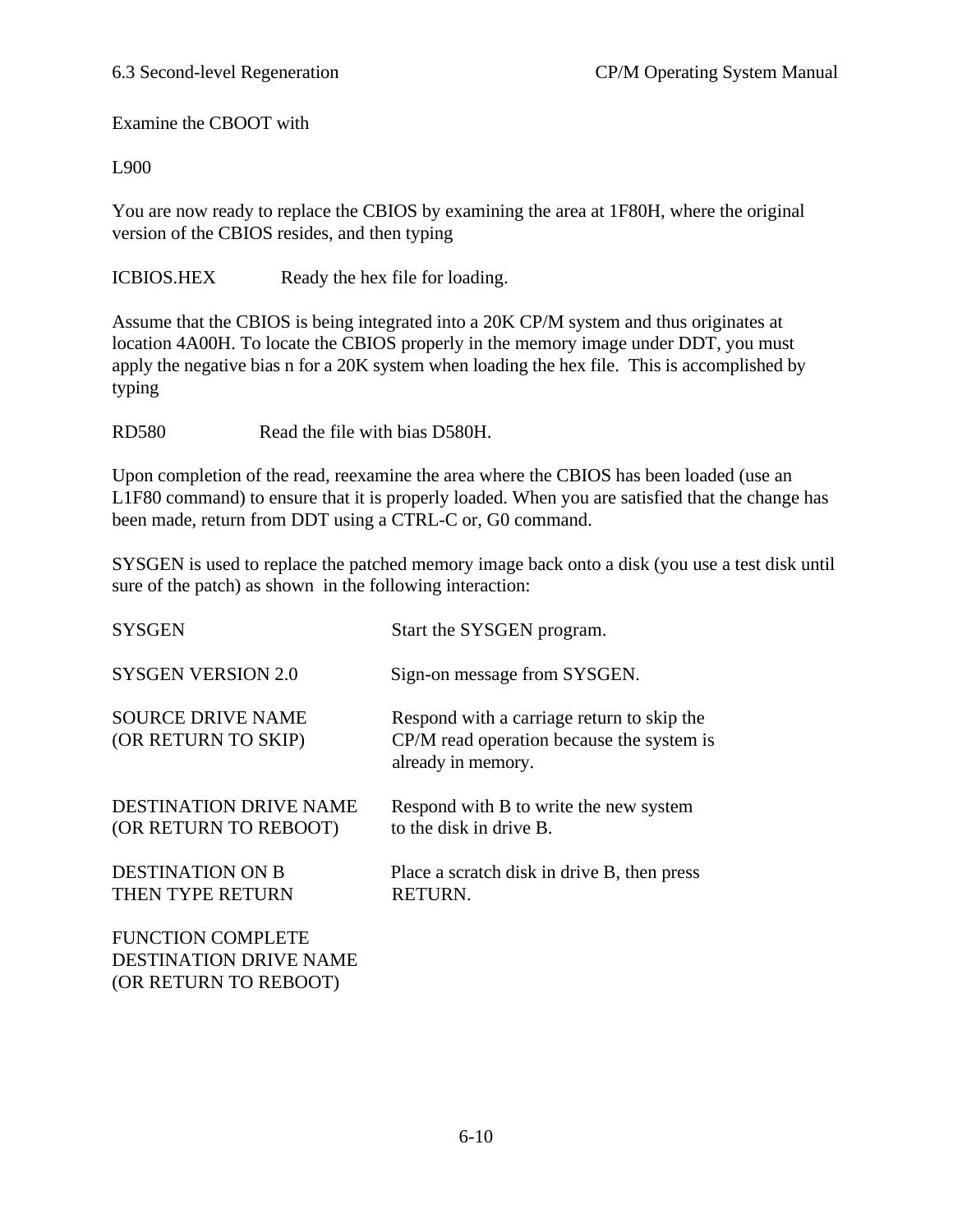Place the scratch disk in drive A, then perform a cold start to bring up the newlyconfigured CP/M system.

The new CP/M system is then tested and the Digital Research copyright notice is placed on the disk, as specified in the Licensing Agreement:

Copyright (c), 1979 Digital Research

# **6.4 Sample GETSYS and PUTSYS Programs**

The following program provides a framework for the GETSYS and PUTSYS programs referenced in Sections 6.1 and 6.2. To read and write the specific sectors, you must insert the READSEC and WRITESEC subroutines.

| ; REGISTER    | <b>USE</b>                  | ; GETSYS PROGRAM -- READ TRACKS 0 AND 1 TO MEMORY AT 3380H |
|---------------|-----------------------------|------------------------------------------------------------|
| ; A           | (SCRATCH REGISTER)          |                                                            |
| ;B            | TRACK COUNT (O, 1)          |                                                            |
| $\colon C$    | SECTOR COUNT $(1,2,,26)$    |                                                            |
| $;$ DE        | (SCRATCH REGISTER PAIR)     |                                                            |
| $;$ HL        | <b>LOAD ADDRESS</b>         |                                                            |
| $;$ SP        | <b>SET TO STACK ADDRESS</b> |                                                            |
| START:        | LXI SP,3380H                | ; SET STACK POINTER TO SCRATCH<br>; AREA                   |
|               | LXI H,3380H                 | ; SET BASE LOAD ADDRESS                                    |
|               | MVI B,0                     | ; START WITH TRACK 0                                       |
| <b>RDTRK:</b> |                             | ; READ NEXT TRACK (INITIALLY 0)                            |
|               | MVI C,1                     | ; READ STARTING WITH SECTOR 1                              |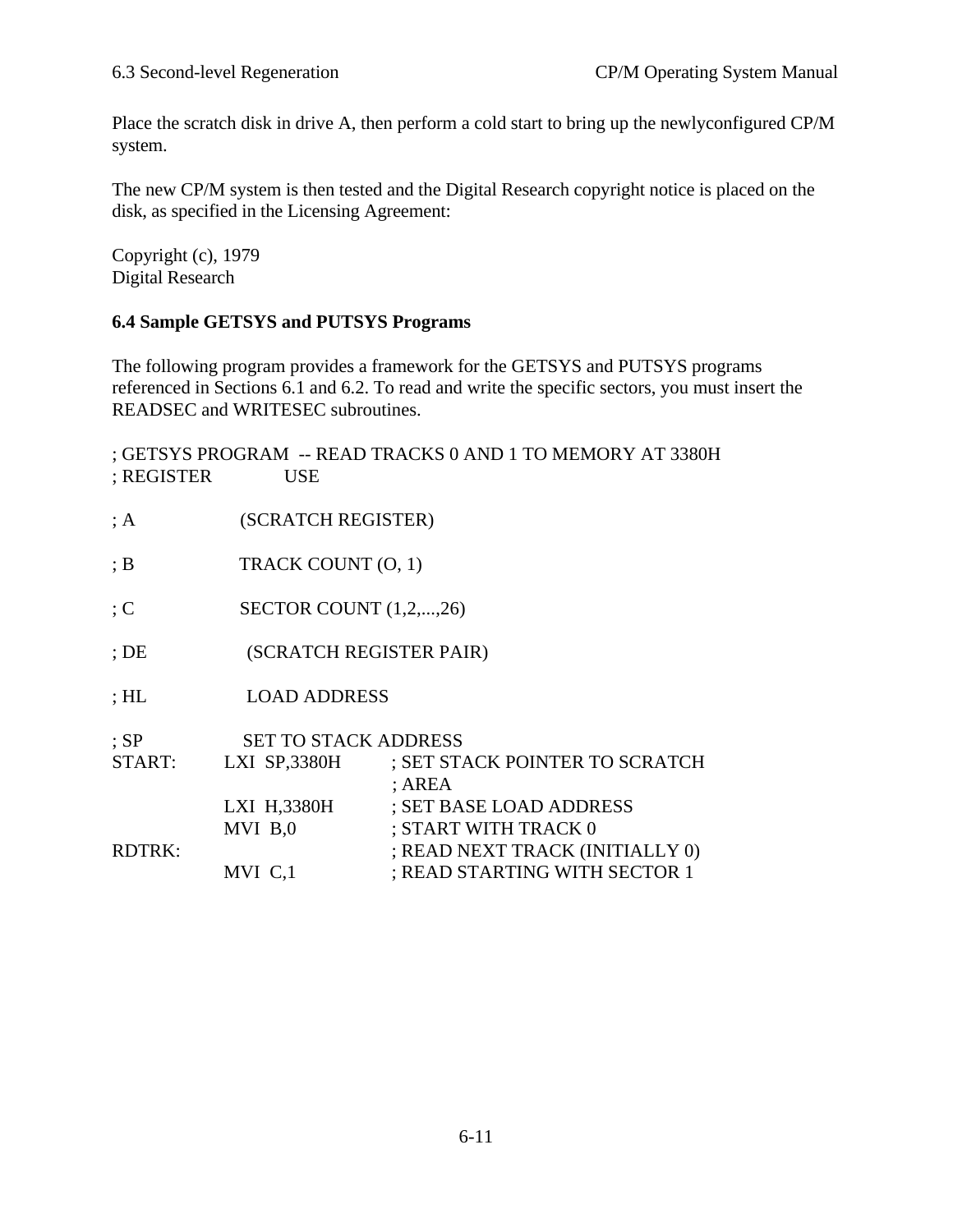| RDSEC |  |
|-------|--|
|       |  |

| ; USER SUPPLIED SUBROUTINE      |
|---------------------------------|
| ; MOVE LOAD ADDRESS TO NEXT 1/2 |
|                                 |
|                                 |
|                                 |
|                                 |
|                                 |
| ; CARRY GENERATED IF SECTOR <27 |
|                                 |

;

;

; ARRIVE HERE AT END OF TRACK, MOVE TO NEXT TRACK INR B MOV A,B ; TEST FOR LAST TRACK CPI 2 JC RDTRK ; CARRY GENERATED IF TRACK <2

; ; USER SUPPLIED SUBROUTINE TO READ THE DISK READSEC:

- ; ENTER WITH TRACK NUMBER IN REGISTER B,
- ; SECTOR NUMBER IN REGISTER C,
- ; AND ADDRESS TO FILL IN HL

# PUSH B ; SAVE B AND C REGISTERS PUSH H : SAVE HL REGISTERS

\*\*\*\*\*\*\*\*\*\*\*\*\*\*\*\*\*\*\*\*\*\*\*\*\*\*\*\*\*\*\*\*\*\*\*\*\*\*\*\*\*\*\*\*\*\*\*

 PERFORM DISK READ AT THIS POINT, BRANCH TO LABEL "START" IF AN ERROR OCCURS \*\*\*\*\*\*\*\*\*\*\*\*\*\*\*\*\*\*\*\*\*\*\*\*\*\*\*\*\*\*\*\*\*\*\*\*\*\*\*\*\*\*\*\*\*\*\*

| POP H      | ; RECOVER HL                |
|------------|-----------------------------|
| POP B      | ; RECOVER B AND C REGISTERS |
| <b>RET</b> | ; BACK TO MAIN PROGRAM      |

END START

Listing 6-1. GETSYS Program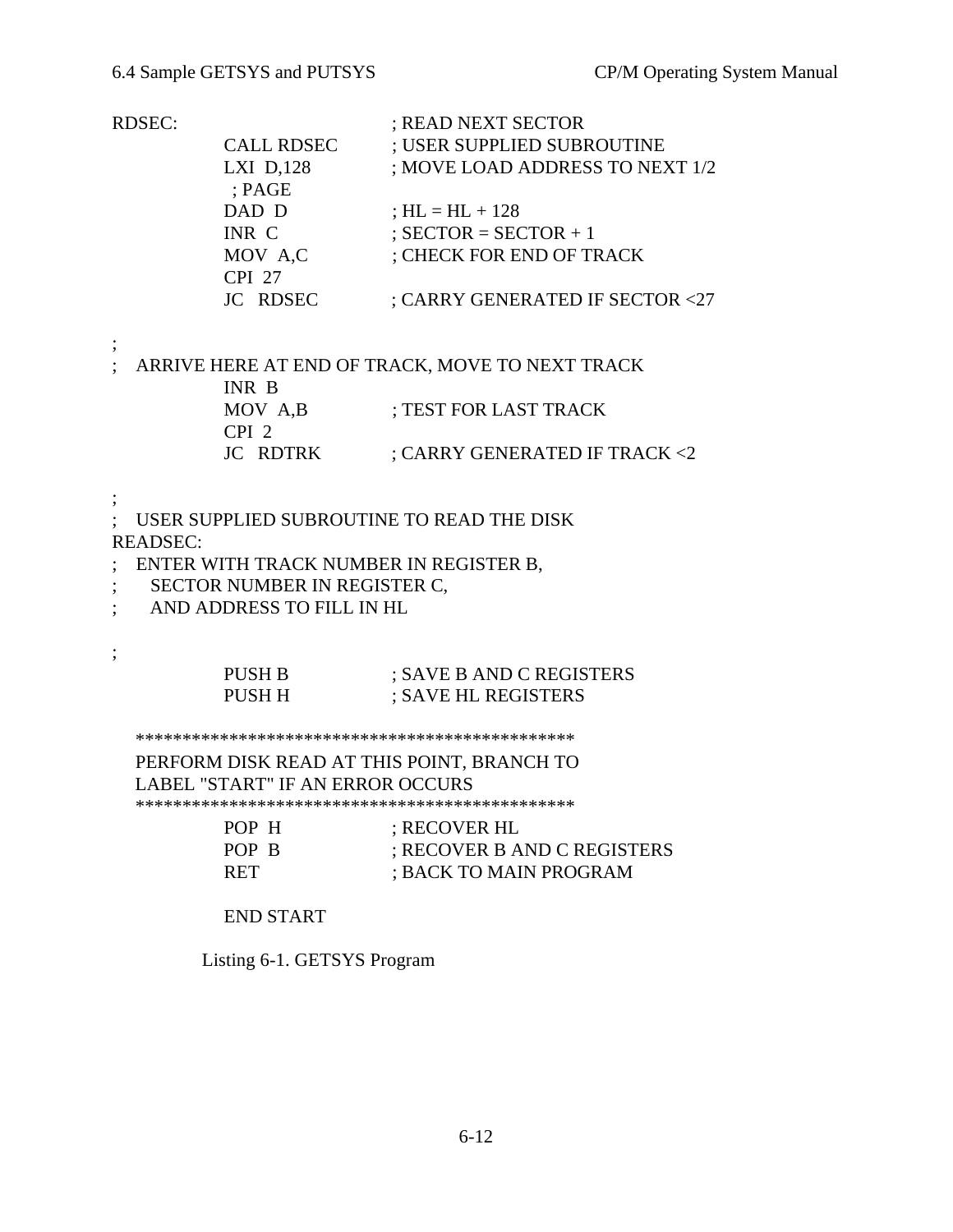This program is assembled and listed in Appendix B for reference purposes, with an assumed origin of 100H. The hexadecimal operation codes that are listed on the left might be useful if the program has to be entered through the panel switches.

The PUTSYS program can be constructed from GETSYS by changing only a few operations in the GETSYS program given above, as shown in Appendix C. The register pair HL becomes the dump address, next address to write, and operations on these registers do not change within the program. The READSEC subroutine is replaced by a WRITESEC subroutine, which performs the opposite function; data from address HL is written to the track given by register B and sector given by register C. It is often useful to combine GETSYS and PUTSYS into a single program during the test and development phase, as shown in Appendix C.

### **6.5 Disk Organization**

The sector allocation for the standard distribution version of CP/M is given here for reference purposes. The first sector contains an optional software boot section (see the table on the following page). Disk controllers are often set up to bring track 0, sector 1, into memory at a specific location, often location 0000H. The program in this sector, called BOOT, has the responsibility of bringing the remaining sectors into memory starting at location 3400H + b. If the controller does not have a built-in sector load, the program in track 0, sector 1 can be ignored. In this case, load the program from track 0, sector 2, to location  $3400H + b$ .

As an example, the Intel MDS-800 hardware cold start loader brings track 0, sector 1, into absolute address 3000H. Upon loading this sector, control transfers to location 3000H, where the bootstrap operation commences by loading the remainder of track 0 and all of track 1 into memory, starting at  $3400H + b$ . Note that this bootstrap loader is of little use in a non-MDS environment, although it is useful to examine it because some of the boot actions will have to be duplicated in the user's cold start loader.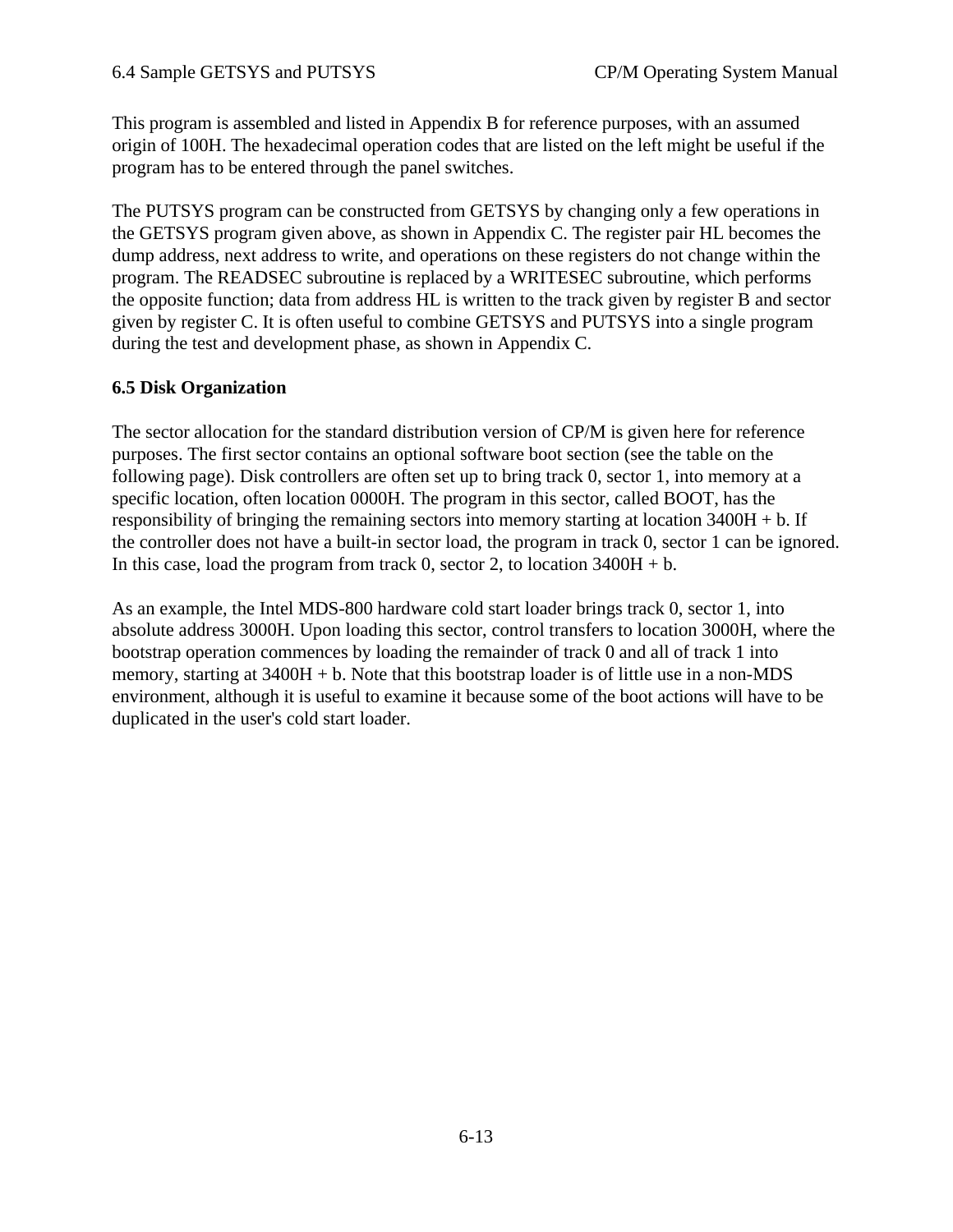| <b>Track Sector Page #</b> |    |    | <b>Memory Address</b>            | <b>CP/M Module name</b> |
|----------------------------|----|----|----------------------------------|-------------------------|
| 00                         | 01 |    | (boot address) Cold Start Loader |                         |
| 00                         | 02 | 00 | $3400H + b$                      | <b>CCP</b>              |
| ,                          | 03 | ١. | $3480H + b$                      |                         |
| t                          | 04 | 01 | $3500H + b$                      |                         |
| ,                          | 05 | ١  | $3580H + b$                      |                         |
| ٠                          | 06 | 02 | $3600H + b$                      |                         |
| ٠                          | 07 | ۲  | $3680H + b$                      |                         |
| t                          | 08 | 03 | $3700H + b$                      |                         |
| ,                          | 09 | ۱. | $3780H + b$                      |                         |
| ,                          | 10 | 04 | $3800H + b$                      |                         |
| ,                          | 11 |    | $3880H + b$                      |                         |
| ٠                          | 12 | 05 | $3900H + b$                      |                         |
| ,                          | 13 | t  | $3980H + b$                      |                         |
| t                          | 14 | 06 | $3A00H + b$                      |                         |
| ,                          | 15 | ١  | $3A80H + b$                      |                         |
| ۲                          | 16 | 07 | $3B00H + b$                      |                         |
| 00                         | 17 | ۲. | $3B80H + b$                      | <b>CCP</b>              |
| 00                         | 18 | 08 | $3C00H + b$                      | <b>BDOS</b>             |
| t                          | 19 | ٢  | $3C80H + b$                      |                         |
| ,                          | 20 | 09 | $3D00H + b$                      |                         |
| ,                          | 21 | ۲  | $3D80H + b$                      |                         |
| ۱                          | 22 | 10 | $3E00H + b$                      |                         |
| ,                          | 23 | ١. | $3E80H + b$                      |                         |
| ,                          | 24 | 11 | $3F00H + b$                      |                         |
| ,                          | 25 | ٢  | $3F80H + b$                      |                         |
| ,                          | 26 | 12 | $4000H + b$                      |                         |
| 01                         | 01 | ١. | $4080H + b$                      |                         |
| ,                          | 02 | 13 | $4100H + b$                      |                         |
| ,                          | 03 | ٢  | $4180H + b$                      |                         |
| ,                          | 04 | 14 | $4200H + b$                      |                         |
| $\pmb{\mathfrak{y}}$       | 05 | ١  | $4280H + b$                      |                         |
| ٠                          | 06 | 15 | $4300H + b$                      |                         |
| ٠                          | 07 | ٢  | $4380H + b$                      |                         |
| ٠                          | 08 | 16 | $4400H + b$                      |                         |
| ٠                          | 09 | ٢  | $4480H + b$                      |                         |
|                            | 10 | 17 | $4500H + b$                      |                         |
|                            | 11 | ١  | $4580H + b$                      |                         |
|                            | 12 | 18 | $4600H + b$                      |                         |
| ۱                          | 13 | ١. | $4680H + b$                      |                         |
| ٠                          | 14 | 19 | $4700H + b$                      |                         |
| ,                          | 15 | ١  | $4780H + b$                      |                         |

# Table 6-3. CP/M Disk Sector Allocation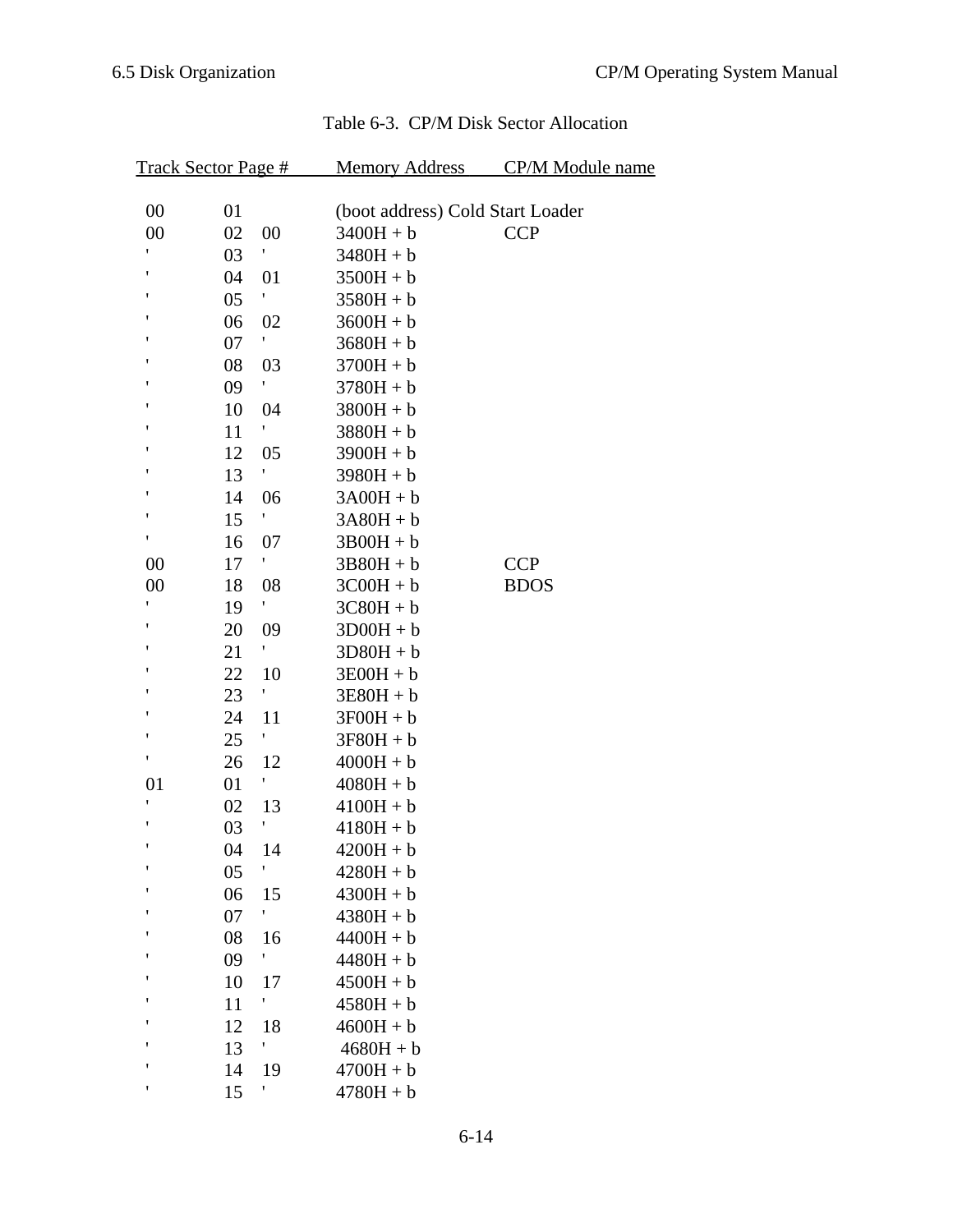|           | Track Sector Page # | <b>Memory Address</b> | CP/M Module name     |
|-----------|---------------------|-----------------------|----------------------|
| ٠         | 20<br>16            | $4800H + b$           |                      |
| ٠         | 17                  | $4880H + b$           |                      |
| ٠         | 18<br>21            | $4900H + b$           |                      |
| 01        | ,<br>19             | $4980H + b$           | <b>BDOS</b>          |
| 07        | 22<br>20            | $4A00H + b$           | <b>BIOS</b>          |
| ٠         | 21                  | $4A80H + b$           |                      |
| ٠         | 22<br>23            | $4B00H + b$           |                      |
| ٠         | ,<br>23             | $4B80H + b$           |                      |
| ٠         | 24<br>24            | $4COOH + b$           |                      |
| 01        | 25<br>,             | $4C80H + b$           | <b>BIOS</b>          |
| 01        | 26<br>25            | $4D00H + b$           | <b>BIOS</b>          |
| $02 - 76$ | 01-26               |                       | (directory and data) |

# Table 6-3. CP/M Disk Sector Allocation

#### **6.6 The BIOS Entry Points**

The entry points into the BIOS from the cold start loader and BDOS are detailed below. Entry to the BIOS is through a jump vector located at 4A00H + b, as shown below. See Appendixes A and B. The jump vector is a sequence of 17 jump instructions that send program control to the individual BIOS subroutines. The BIOS subroutines might be empty for certain functions (they might contain a single RET operation) during reconfiguration of CP/M, but the entries must be present in the jump vector.

The jump vector at  $4A00H + b$  takes the form shown below, where the individual jump addresses are given to the left:

| $4A00H+b$ | JMP BOOT         | : ARRIVE HERE FROM COLD START LOAD |
|-----------|------------------|------------------------------------|
| $4A03H+b$ | <b>JMP WBOOT</b> | :ARRIVE HERE FOR WARM START        |
| $4A06H+b$ | <b>JMP CONST</b> | :CHECK FOR CONSOLE CHAR READY      |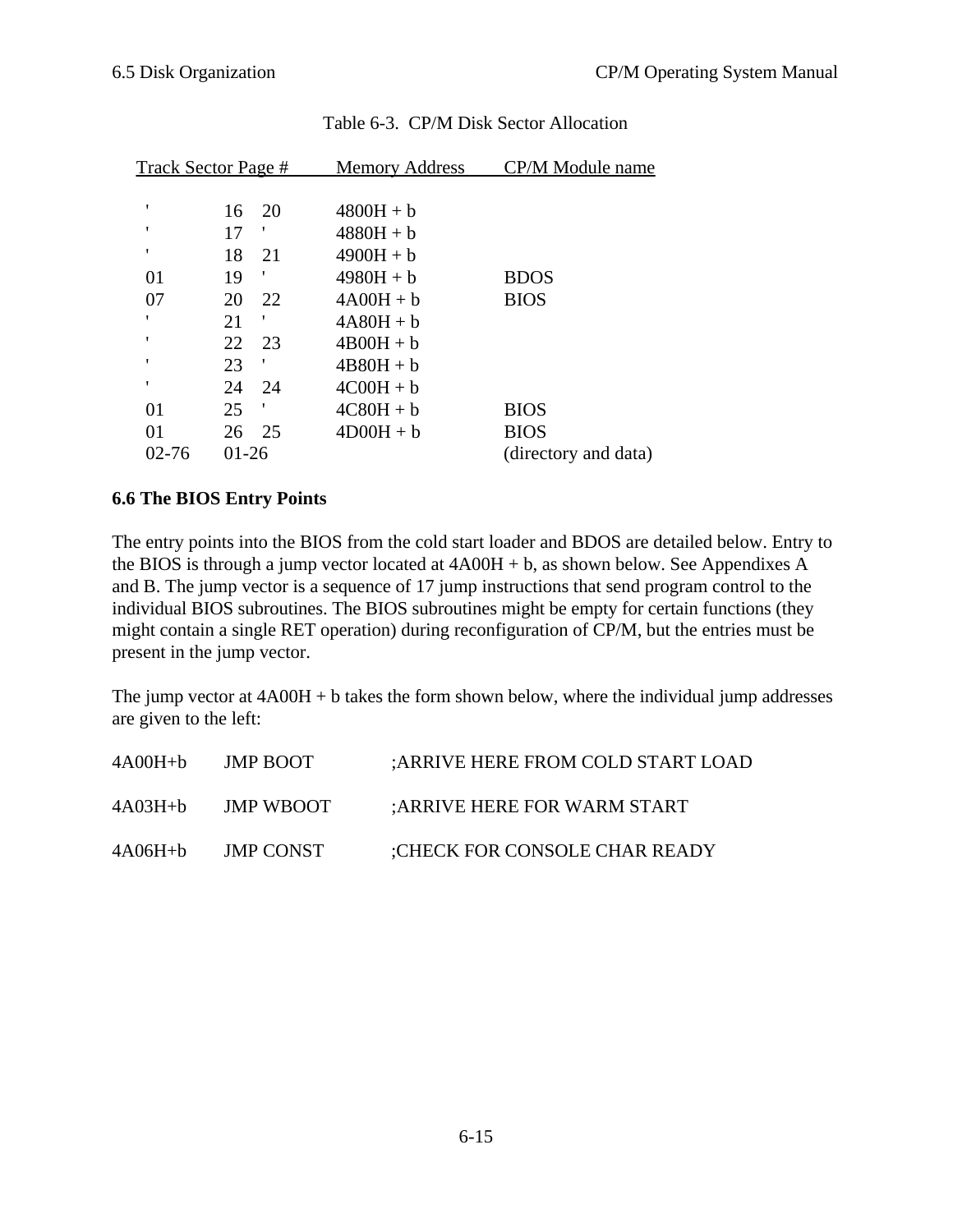| $4A09H+b$   | <b>JMP CONIN</b>   | ;READ CONSOLE CHARACTER IN          |
|-------------|--------------------|-------------------------------------|
| $4A0CH+b$   | <b>JMP CONOUT</b>  | ; WRITE CONSOLE CHARACTER OUT       |
| $4A0FH + b$ | <b>JMP LIST</b>    | ; WRITE LISTING CHARACTER OUT       |
| $4A12H+b$   | <b>JMP PUNCH</b>   | ; WRITE CHARACTER TO PUNCH DEVICE   |
| $4A15H+b$   | <b>JMP READER</b>  | <b>READ READER DEVICE</b>           |
| $4A18H+b$   | <b>JMP HOME</b>    | ; MOVE TO TRACK 00 ON SELECTED DISK |
| $4A1BH+b$   | <b>JMP SELDSK</b>  | ;SELECT DISK DRIVE                  |
| $4A1EH+b$   | <b>JMP SETTRK</b>  | ;SET TRACK NUMBER                   |
| $4A21H+b$   | <b>JMP SETSEC</b>  | ;SET SECTOR NUMBER                  |
| $4A24H+b$   | <b>JMP SETDMA</b>  | ;SET DMA ADDRESS                    |
| $4A27H+b$   | <b>JMP READ</b>    | ;READ SELECTED SECTOR               |
| $4A2AH+b$   | <b>JMP WRITE</b>   | ; WRITE SELECTED SECTOR             |
| $4A2DH+b$   | <b>JMP LISTST</b>  | ;RETURN LIST STATUS                 |
| $4A30H+b$   | <b>JMP SECTRAN</b> | ;SECTOR TRANSLATE SUBROUTINE        |
|             |                    |                                     |

Listing 6-2. BIOS Entry Points

Each jump address corresponds to a particular subroutine that performs the specific function, as outlined below. There are three major divisions in the jump table: the system reinitialization, which results from calls on BOOT and WBOOT; simple character I/O, performed by calls on CONST, CONIN, CONOUT, LIST, PUNCH, READER, and LISTST; and disk I/O, performed by calls on HOME, SELDSK, SETTRK, SETSEC, SETDMA, READ, WRITE, and SECTRAN.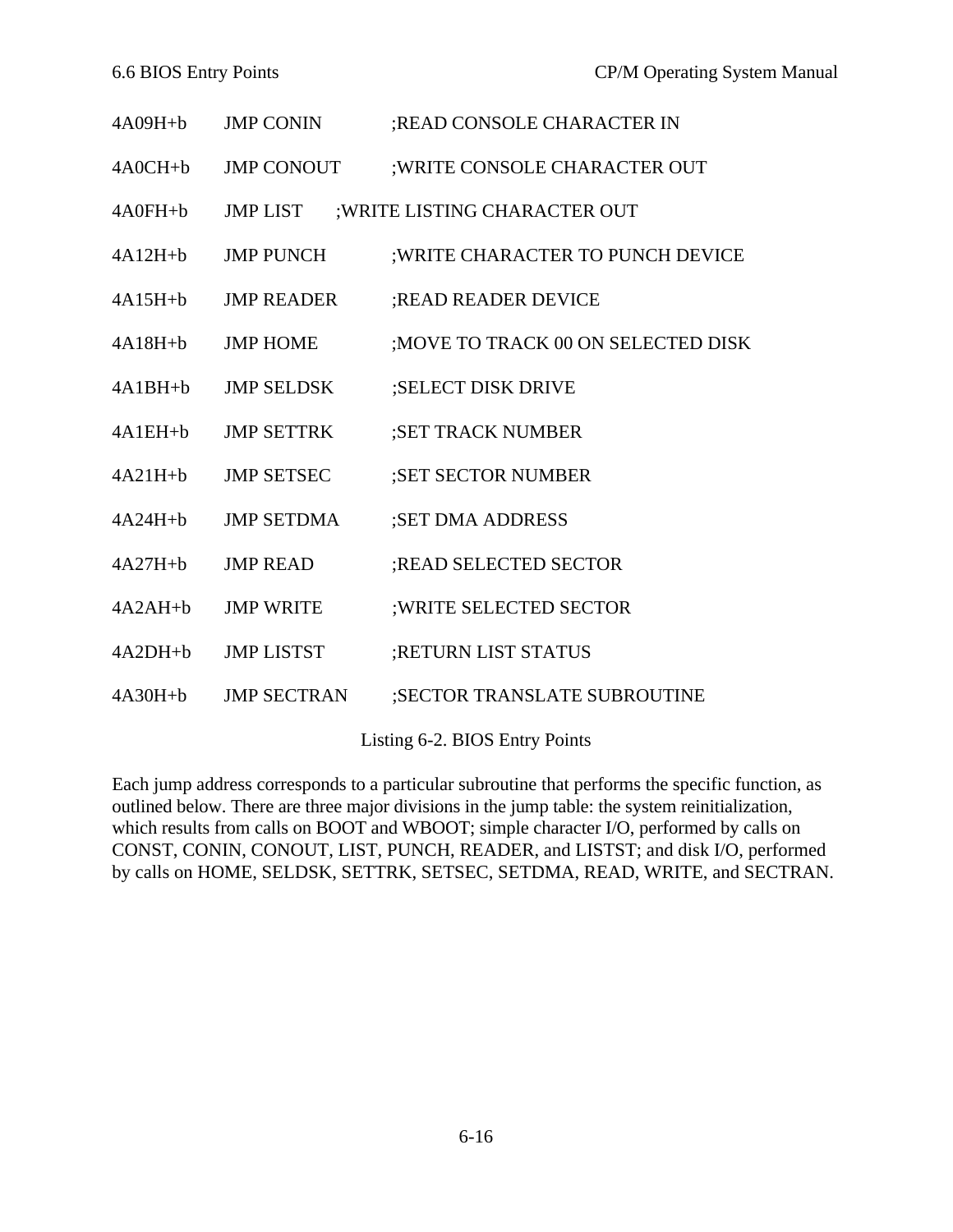All simple character I/O operations are assumed to be performed in ASCII, upper- and lower-case, with high-order (parity bit) set to zero. An end-of-file condition for an input device is given by an ASCII CTRL-Z (1AH). Peripheral devices are seen by CP/M as logical devices and are assigned to physical devices within the BIOS.

To operate, the BDOS needs only the CONST, CONIN, and CONOUT subroutines. LIST, PUNCH, and READER can be used by PIP, but not the BDOS. Further, the LISTST entry is currently used only by DESPOOL, the print spooling utility. Thus, the initial version of CBIOS can have empty subroutines for the remaining ASCII devices.

The following list describes the characteristics of each device.

 -CONSOLE is the principal interactive console that communicates with the operator and it is accessed through CONST, CONIN, and CONOUT. Typically, the CONSOLE is a device such as a CRT or teletype.

 -LIST is the principal listing device. If it exists on the user's system, it is usually a hard-copy device, such as a printer or teletype.

 -PUNCH is the principal tape punching device. If it exists, it is normally a high-speed paper tape punch or teletype.

-READER is the principal tape reading device, such as a simple optical reader or teletype.

A single peripheral can be assigned as the LIST, PUNCH, and READER device simultaneously. If no peripheral device is assigned as the LIST, PUNCH, or READER device, the CBIOS gives an appropriate error message so that the system does not hang if the device is accessed by PIP or some other user program. Alternately, the PUNCH and LIST routines can )'ust simply return, and the READER routine can return with a 1 AH (CTRL-Z) in register A to indicate immediate end-of-file.

For added flexibility, you can optionally implement the IOBYTE function, which allows reassignment of physical devices. The IOBYTE function creates a mapping of logical-to-physical devices that can be altered during CP/M processing, see the STAT command in Section 1.6.1.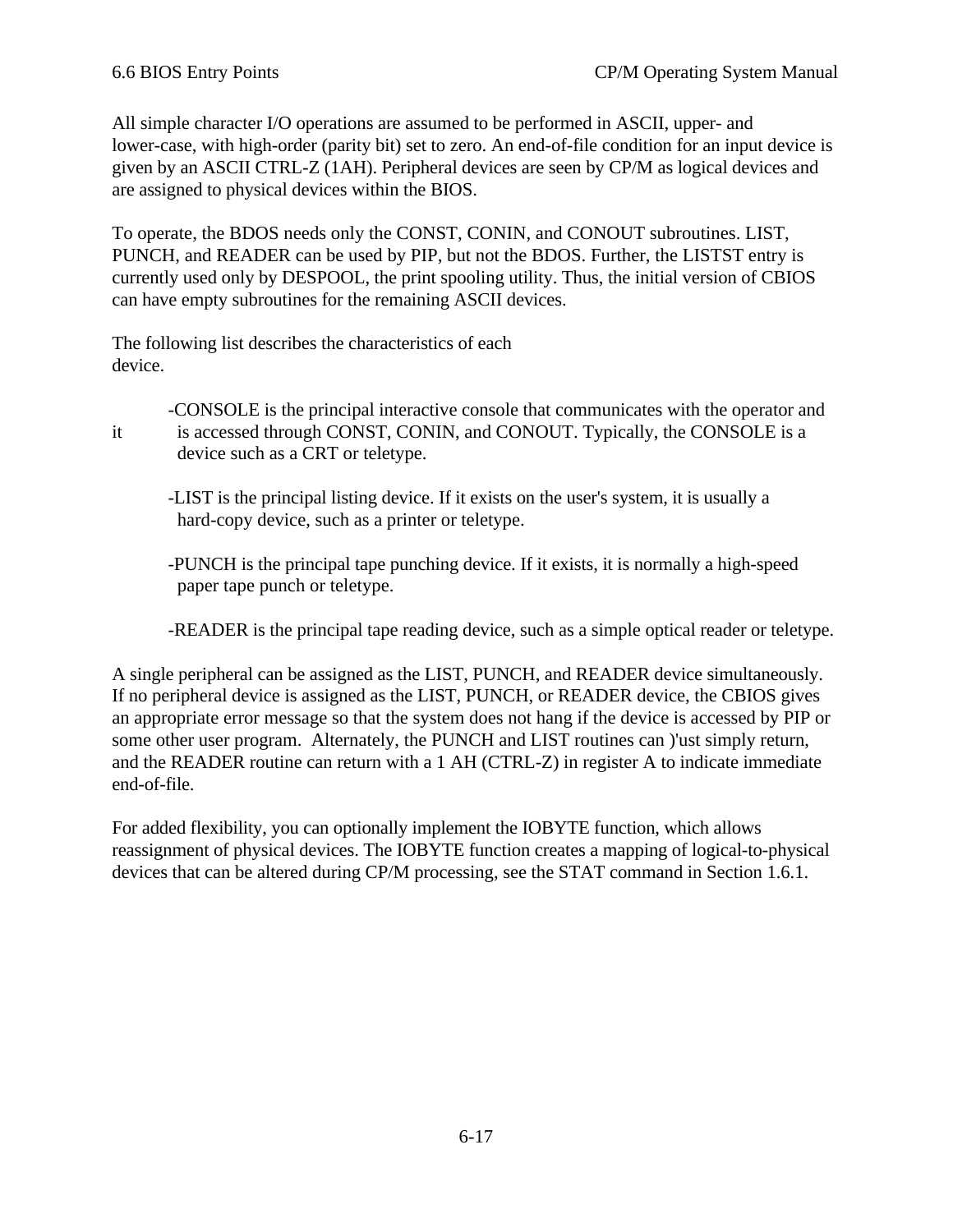The definition of the IOBYTE function corresponds to the Intel standard as follows: a single location in memory, currently location 0003H, is maintained, called IOBYTE, which defines the logical-to-physical device mapping that is in effect at a particular time. The mapping is performed by splitting the IOBYTE into four distinct fields of two bits each, called the CONSOLE, READER, PUNCH, and LIST fields, as shown in the following figure.

 MOST SIGNIFICANT LEAST SIGNIFICANT IOBYTE AT 003H LIST PUNCH READER CONSOLE BITS 6,7 BITS 4,5 BITS 2,3 BITS 0,1

Figure 6-1. IOBYTE Fields

The value in each field can be in the range 0-3, defining the assigned source or destination of each logical device. Table 6-4 gives the values that can be assigned to each field.

#### Table 6-4. IOBYTE Field Values

Value Meaning

CONSOLE field (bits 0,I)

|                             | console is assigned to the console printer device (TTY:)                |
|-----------------------------|-------------------------------------------------------------------------|
|                             | console is assigned to the CRT device (CRT:)                            |
| $\mathcal{D}_{\mathcal{L}}$ | batch mode: use the READER as the CONSOLE input, and the LIST device as |
|                             | the CONSOLE output (BAT:)                                               |
|                             | user-defined console device (UCI:)                                      |
|                             | READER field (bits 2,3)                                                 |

- 0 READER is the teletype device (TTY:)
- 1 READER is the high speed reader device (PTR:)
- 2 user-defined reader #1 (UR1:)
- 3 user-defined reader #2 (UR2:)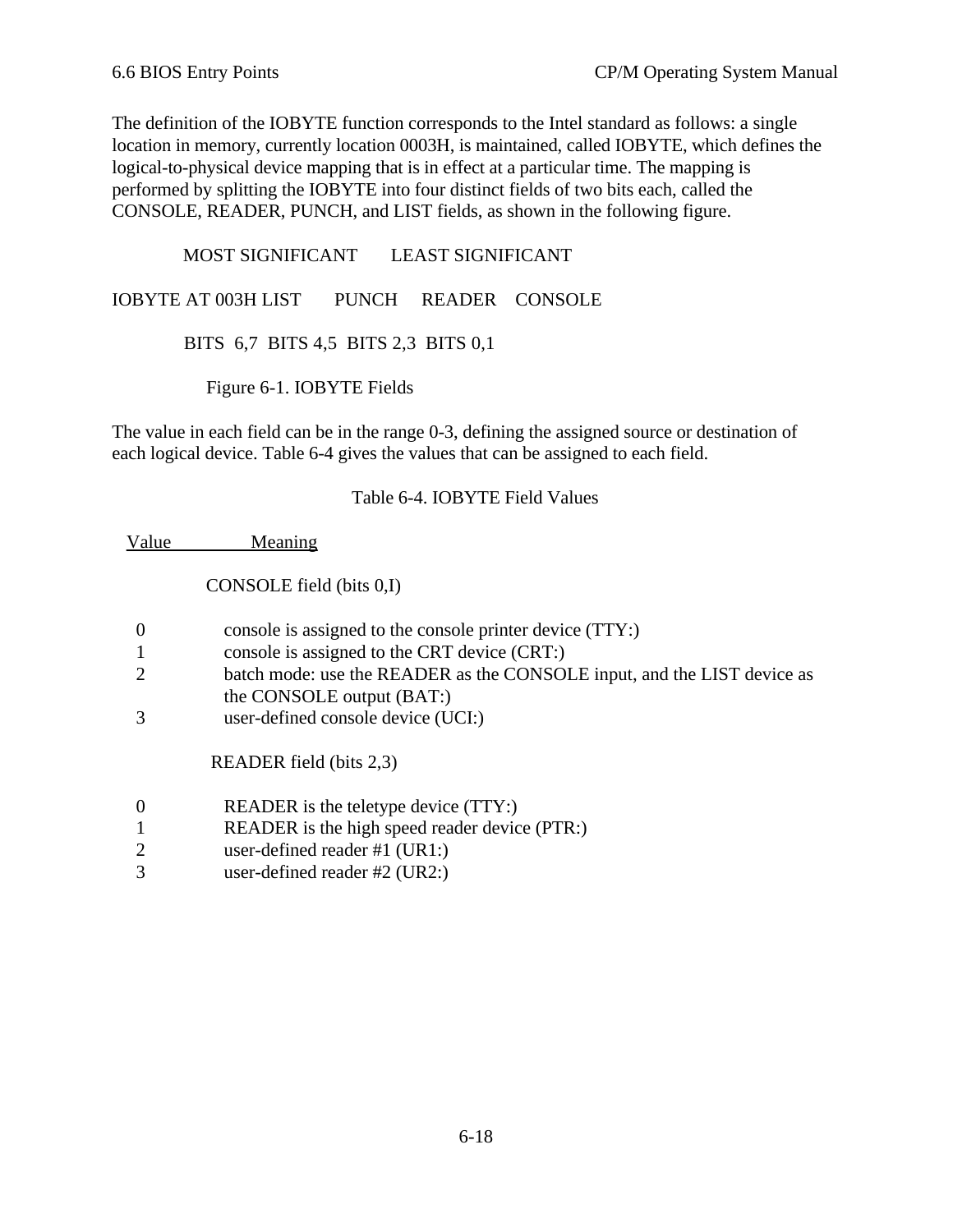| /alue          | Meaning                                     |
|----------------|---------------------------------------------|
|                | PUNCH field (bits 4,5)                      |
| 0              | PUNCH is the teletype device (TTY:)         |
|                | PUNCH is the high speed punch device (PTP:) |
| $\overline{2}$ | user-defined punch $#1$ (UPI:)              |
| 3              | user-defined punch $#2$ (UP2:)              |
|                | LIST field (bits $6,7$ )                    |
| 0              | LIST is the teletype device $(TTY)$ :       |
|                | LIST is the CRT device $(CRT)$ :            |
| 2              | LIST is the line printer device $(LPT)$ :   |
| 3              | user-defined list device $(UL1)$ :          |

The implementation of the IOBYTE is optional and effects only the organization of the CBIOS. No CP/M systems use the IOBYTE (although they tolerate the existence of the IOBYTE at location 0003H) except for PIP, which allows access to the physical devices, and STAT, which allows logical-physical assignments to be made or displayed. For more information see Section 1. In any case the IOBYTE implementation should be omitted until the basic CBIOS is fully implemented and tested; then you should add the IOBYTE to increase the facilities.

Disk I/O is always performed through a sequence of calls on the various disk access subroutines that set up the disk number to access, the track and sector on a particular disk, and the Direct Memory Access (DMA) address involved in the I/O operation. After all these parameters have been set up, a call is made to the READ or WRITE function to perform the actual I/O operation.

There is often a single call to SELDSK to select a disk drive, followed by a number of read or write operations to the selected disk before selecting another drive for subsequent operations. Similarly, there might be a single call to set the DMA address, followed by several calls that read or write from the selected DMA address before the DMA address is changed. The track and sector subroutines are always called before the READ or WRITE operations are performed.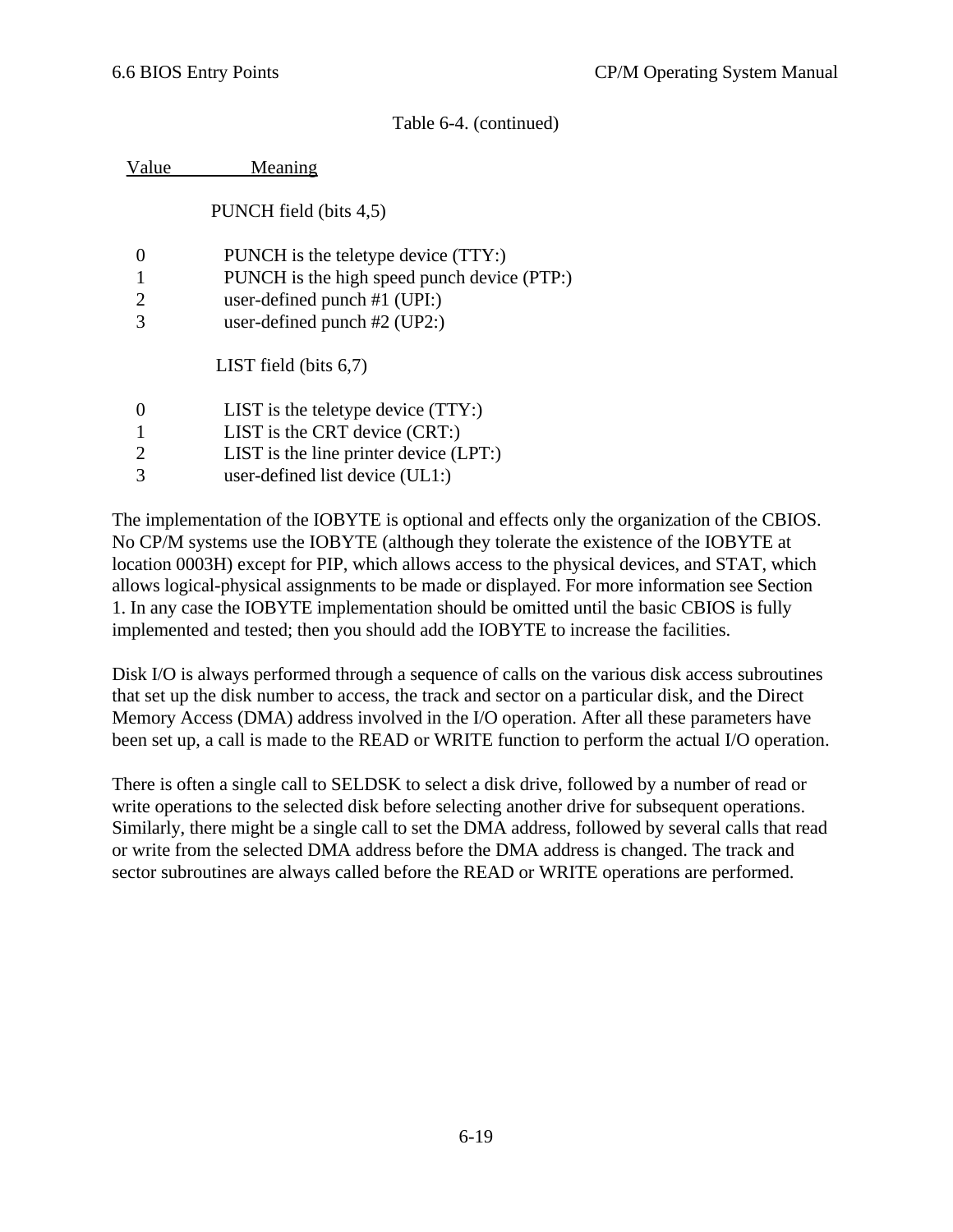The READ and WRITE routines should perform several retries (10 is standard) before reporting the error condition to the BDOS. If the error condition is returned to the BDOS, it reports the error to the user. The HOME subroutine might or might not actually perform the track 00 seek, depending upon controller characteristics; the important point is that track 00 has been selected for the next operation and is often treated in exactly the same manner as SETTRK with a parameter of 00.

The following table describes the exact responsibilities of each BIOS entry point subroutine.

| <b>Entry Point</b>                                    | Function                                                                                                                                                                                                                                                                                                                                                                                                          |                                                                                                                                                                                                                                                     |  |
|-------------------------------------------------------|-------------------------------------------------------------------------------------------------------------------------------------------------------------------------------------------------------------------------------------------------------------------------------------------------------------------------------------------------------------------------------------------------------------------|-----------------------------------------------------------------------------------------------------------------------------------------------------------------------------------------------------------------------------------------------------|--|
| <b>BOOT</b>                                           |                                                                                                                                                                                                                                                                                                                                                                                                                   | The BOOT entry point gets control from the cold start loader and is<br>responsible for basic system initialization, including sending a sign-on<br>message, which can be omitted in the first version. If the IOBYTE                                |  |
| function<br>parameters<br>and control is<br>Note that |                                                                                                                                                                                                                                                                                                                                                                                                                   | is implemented, it must be set at this point. The various system<br>that are set by the WBOOT entry point must be initialized,<br>transferred to the CCP at $3400 + b$ for further processing.<br>register C must be set to zero to select drive A. |  |
| <b>WBOOT</b>                                          | The WBOOT entry point gets control when a warm start occurs. A warm<br>start is performed whenever a user program branches to location 0000H, or<br>when the CPU is reset from the front panel. The CP/M system must be<br>loaded from the first two tracks of drive A up to, but not including, the<br>BIOS, or CBIOS, if the user has completed the patch. System parameters<br>must be initialized as follows: |                                                                                                                                                                                                                                                     |  |
|                                                       | location $0,1,2$                                                                                                                                                                                                                                                                                                                                                                                                  | Set to JMP WBOOT for warm starts<br>$(000H:$ JMP $4A03H + b)$                                                                                                                                                                                       |  |
|                                                       | location 3                                                                                                                                                                                                                                                                                                                                                                                                        | Set initial value of IOBYTE, if implemented in the<br><b>CBIOS</b>                                                                                                                                                                                  |  |
|                                                       | location 4                                                                                                                                                                                                                                                                                                                                                                                                        | High nibble $=$ current user no; low nibble current<br>drive                                                                                                                                                                                        |  |

Table 6-5. BIOS Entry Points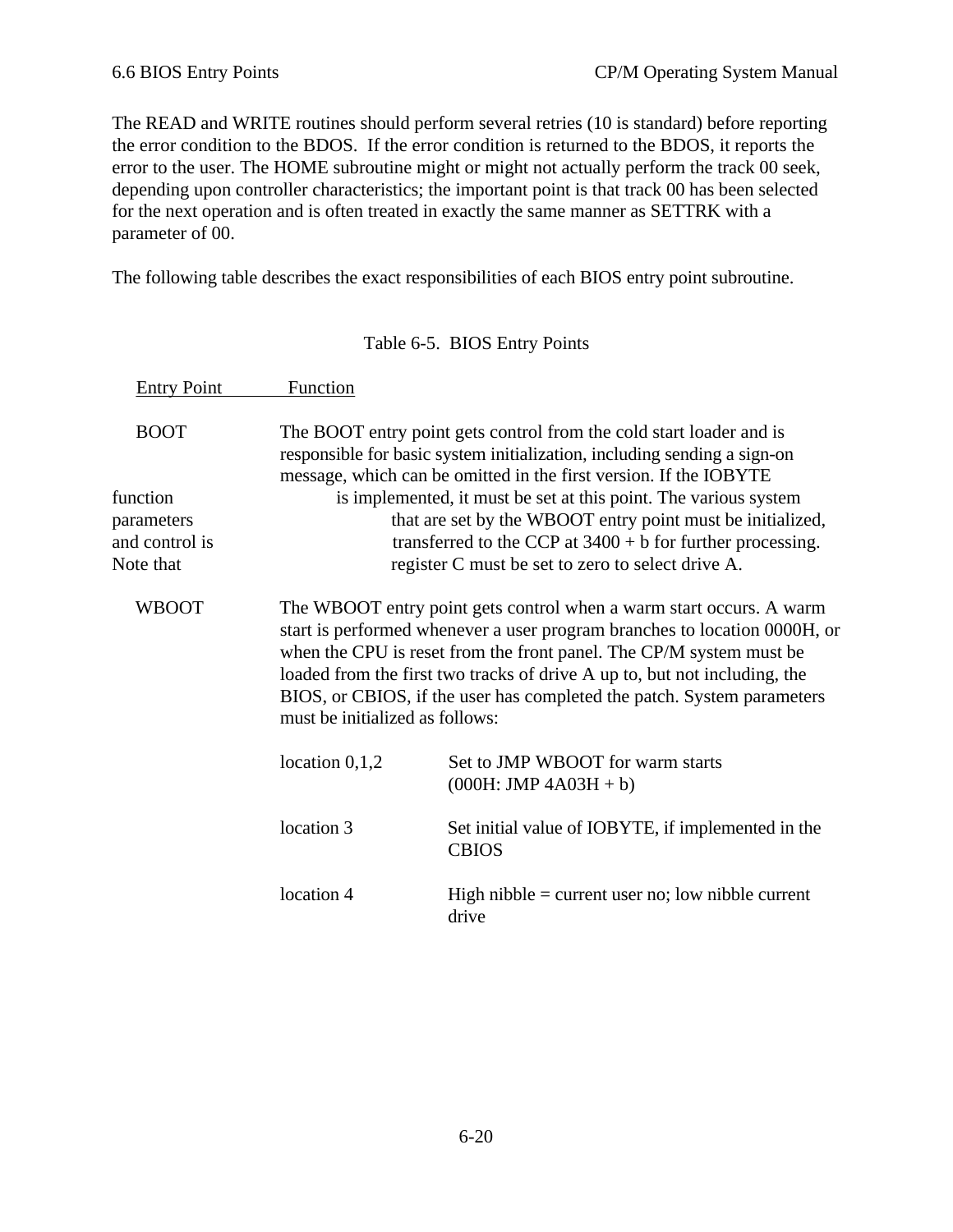Entry Point Function

 location 5,6,7 Set to JMP BDOS, which is the primary entry point to CP/M for transient programs. (0005H: JMP  $3C06H + b$ 

Refer to Section 6.9 for complete details of page zero use. Upon completion of the initialization, the WBOOT program must branch to the CCP at  $3400H + b$  to restart the system. Upon entry to the CCP, register C is set to the drive to select after system initialization. The WBOOT routine should read location 4 in memory, verify that is a legal drive, and pass it to the CCP in register C.

- CONST You should sample the status of the currently assigned console device and return 0FFH in register A if a character is ready to read and 00H in register A if no console characters are ready.
- CONIN The next console character is read into register A, and the parity bit is set, high-order bit, to zero. If no console character is ready, wait until a character is typed before returning.
- CONOUT The character is sent from register C to the console output device. The character is in ASCII, with high-order parity bit set to zero. You might want to include a time-out on a line-feed or carriage return, if the console device requires some time interval at the end of the line (such as a TI Silent 700 terminal). You can filter out control characters that cause the console device to react in a strange way (CTRL-Z causes the Lear-Siegler terminal to clear the screen, for example).
	- LIST The character is sent from register C to the currently assigned listing device. The character is in ASCII with zero parity bit.
	- PUNCH The character is sent from register C to the currently assigned punch device. The character is in ASCII with zero parity.
	- READER The next character is read from the currently assigned reader device into register A with zero parity (high-order bit must be zero); an end-of-file condition is reported by returning an ASCII CTRL-Z(1AH).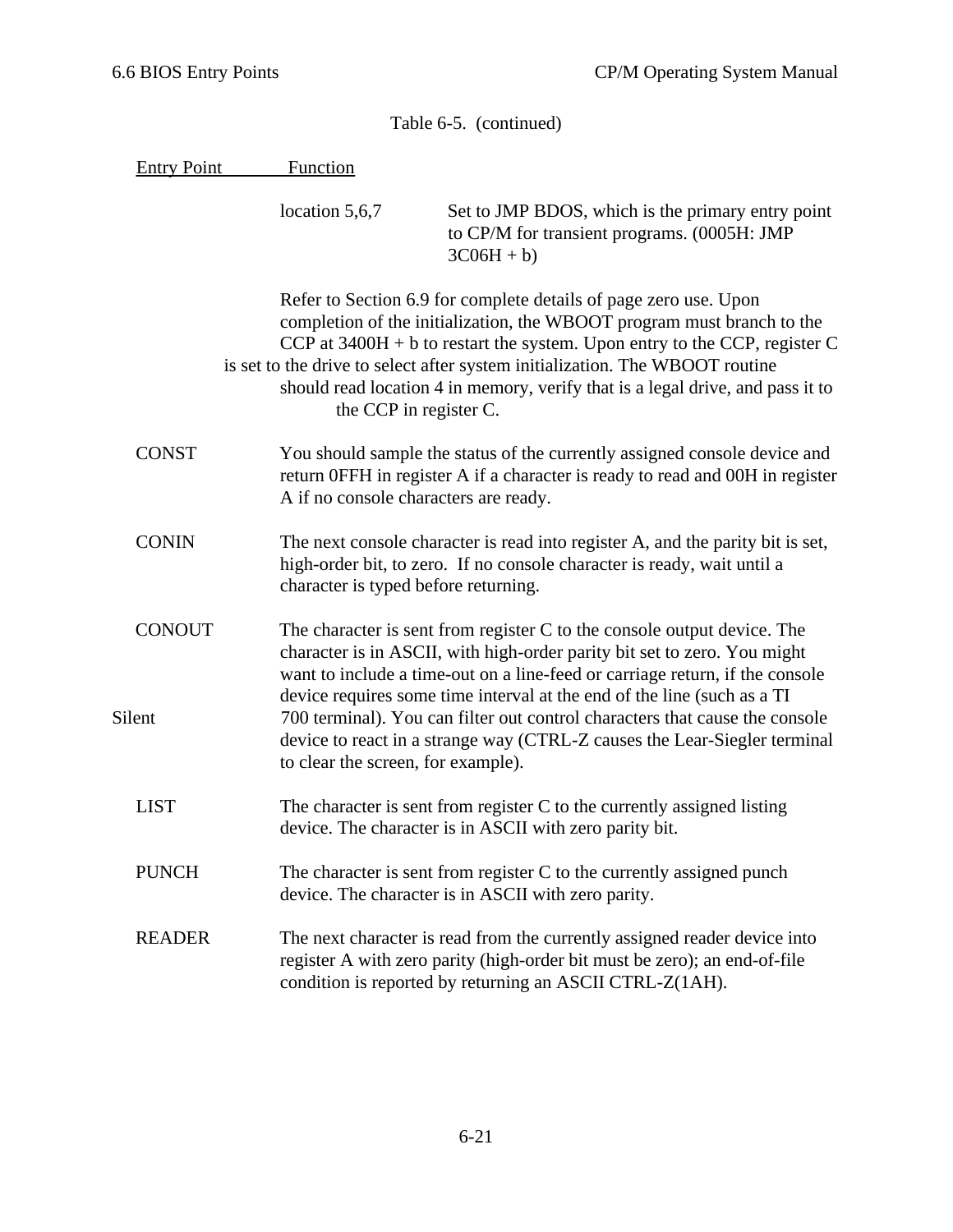| <b>Entry Point</b>              | Function                                                                                                                                                                                                                                                                                                                                                                                                                                                                                                                                                                                                                                                                                               |
|---------------------------------|--------------------------------------------------------------------------------------------------------------------------------------------------------------------------------------------------------------------------------------------------------------------------------------------------------------------------------------------------------------------------------------------------------------------------------------------------------------------------------------------------------------------------------------------------------------------------------------------------------------------------------------------------------------------------------------------------------|
| <b>HOME</b>                     | The disk head of the currently selected disk (initially disk A) is moved to<br>the track 00 position. If the controller allows access to the track 0 flag<br>from the drive, the head is stepped until the track 0 flag is detected. If the<br>controller does not support this feature, the HOME call is translated into a<br>call to SETTRK with a parameter of 0.                                                                                                                                                                                                                                                                                                                                   |
| <b>SELDSK</b>                   | The disk drive given by register C is selected for further operations, where<br>register C contains 0 for drive A, 1 for drive B, and so on up to 15 for<br>drive P (the standard CP/M distribution version supports four drives). On<br>each disk select, SELDSK must return in HL the base address of a 16-byte<br>area, called the Disk Parameter Header, described in Section 6.10. For<br>standard floppy disk drives, the contents of the header and associated<br>tables do not change; thus, the program segment included in the sample<br>CBIOS performs this operation automatically.                                                                                                        |
|                                 | If there is an attempt to select a nonexistent drive, SELDSK returns $HL =$<br>0000H as an error indicator. Although SELDSK must return the header<br>address on each call, it is advisable to postpone the physical disk select<br>operation until an I/O function (seek, read, or write) is actually performed,<br>because disk selects often occur without ultimately performing any disk<br>I/O,, and many controllers unload the head of the current disk before<br>selecting the new drive. This causes an excessive amount of noise and disk<br>wear. The least significant bit of register E is zero if this is the first<br>occurrence of the drive select since the last cold or warm start. |
| <b>SETTRK</b>                   | Register BC contains the track number for subsequent disk accesses on the<br>currently selected drive. The sector number in BC is the same as                                                                                                                                                                                                                                                                                                                                                                                                                                                                                                                                                          |
| the                             | number returned from the SECTRAN entry point. You can choose                                                                                                                                                                                                                                                                                                                                                                                                                                                                                                                                                                                                                                           |
| to seek                         | the selected track at this time or delay the seek until the                                                                                                                                                                                                                                                                                                                                                                                                                                                                                                                                                                                                                                            |
| next read or write              | actually occurs. Register BC can take on values in                                                                                                                                                                                                                                                                                                                                                                                                                                                                                                                                                                                                                                                     |
| the range $0-76$                | corresponding to valid track numbers for                                                                                                                                                                                                                                                                                                                                                                                                                                                                                                                                                                                                                                                               |
| standard floppy disk drives and | 0-65535 for nonstandard disk                                                                                                                                                                                                                                                                                                                                                                                                                                                                                                                                                                                                                                                                           |
| subsystems.                     |                                                                                                                                                                                                                                                                                                                                                                                                                                                                                                                                                                                                                                                                                                        |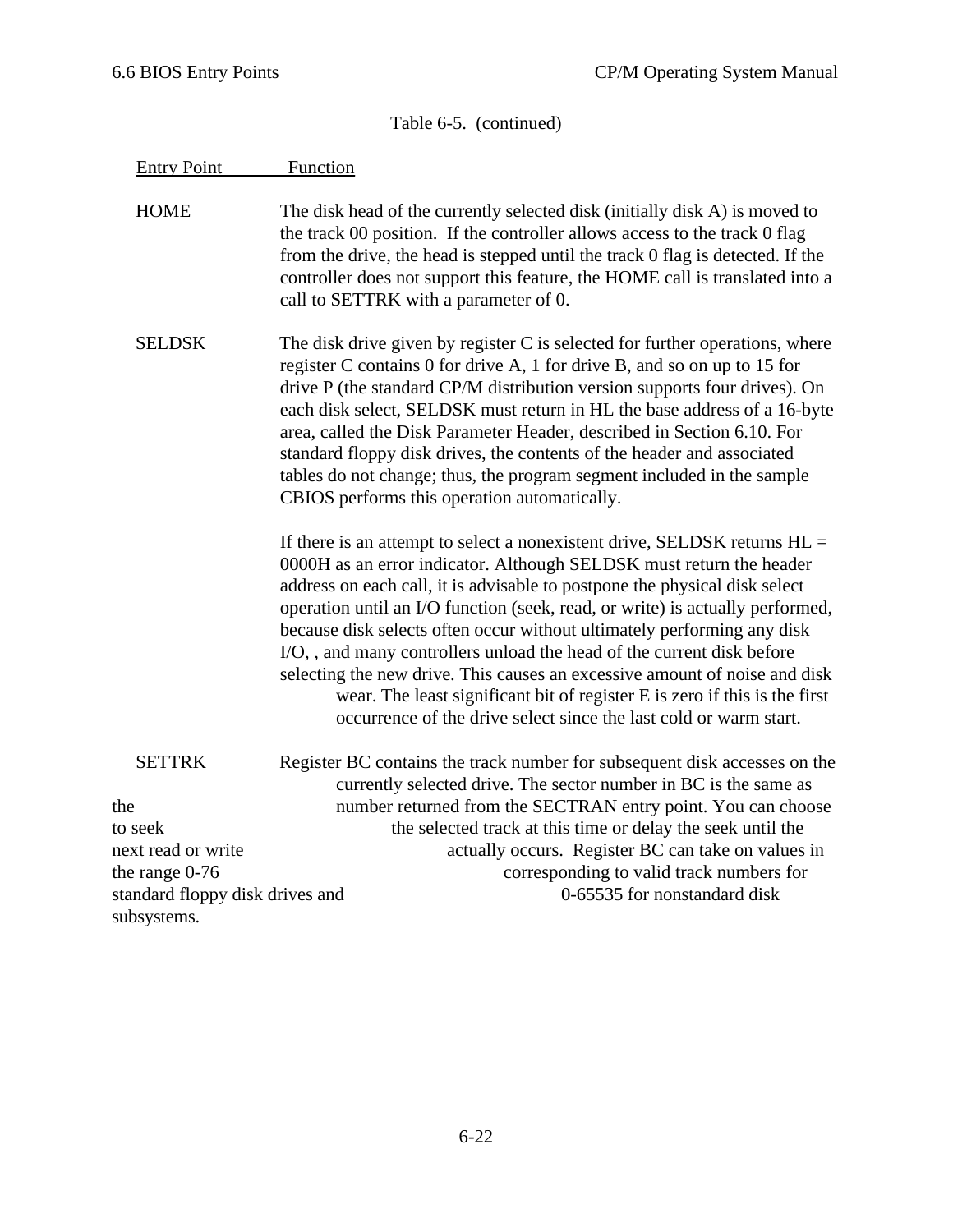| <b>Entry Point</b>       | Function                                                                                                                                                                                                                                                                                                                                                                                                                                                                                           |
|--------------------------|----------------------------------------------------------------------------------------------------------------------------------------------------------------------------------------------------------------------------------------------------------------------------------------------------------------------------------------------------------------------------------------------------------------------------------------------------------------------------------------------------|
| <b>SETSEC</b>            | Register BC contains the sector number, 1 through 26, for subsequent disk<br>accesses on the currently selected drive. The sector number in BC is the<br>same as the number returned from the SECTRAN entry point. You can<br>choose to send this information to the controller at this point or delay<br>sector selection until a read or write operation occurs.                                                                                                                                 |
| <b>SETDMA</b><br>initial | Register BC contains the DMA (Disk Memory Access) address for<br>subsequent read or write operations. For example, if $B = 00H$ and $C = 80H$<br>when SETDMA is called, all subsequent read operations read their data<br>into 80H through 0FFH and all subsequent write operations get their data<br>from 80H through 0FFH, until the next call to SETDMA occurs. The<br>DMA address is assumed to be 80H. The controller need not actually                                                       |
|                          | support Direct Memory Access. If, for example, all data transfers are<br>through I/O ports, the CBIOS that is constructed uses the 128byte area<br>starting at the selected DMA address for the memory buffer during the<br>subsequent read or write operations.                                                                                                                                                                                                                                   |
| <b>READ</b>              | Assuming the drive has been selected, the track has been set, and<br>the DMA address has been specified, the READ subroutine attempts to<br>read eone sector based upon these parameters and returns the following<br>error codes in register A:                                                                                                                                                                                                                                                   |
|                          | $\overline{0}$<br>no errors occurred                                                                                                                                                                                                                                                                                                                                                                                                                                                               |
|                          | nonrecoverable error condition occurred<br>1                                                                                                                                                                                                                                                                                                                                                                                                                                                       |
|                          | Currently, CP/M responds only to a zero or nonzero value as the return<br>code. That is, if the value in register A is 0, CP/M assumes that the disk<br>operation was completed properly. IF an error occurs the CBIOS should<br>attempt at least 10 retries to see if the error is recoverable. When an error<br>is reported the BDOS prints the message BDOS ERR ON x: BAD<br>SECTOR. The operator then has the option of pressing a carriage return to<br>ignore the error, or CTRL-C to abort. |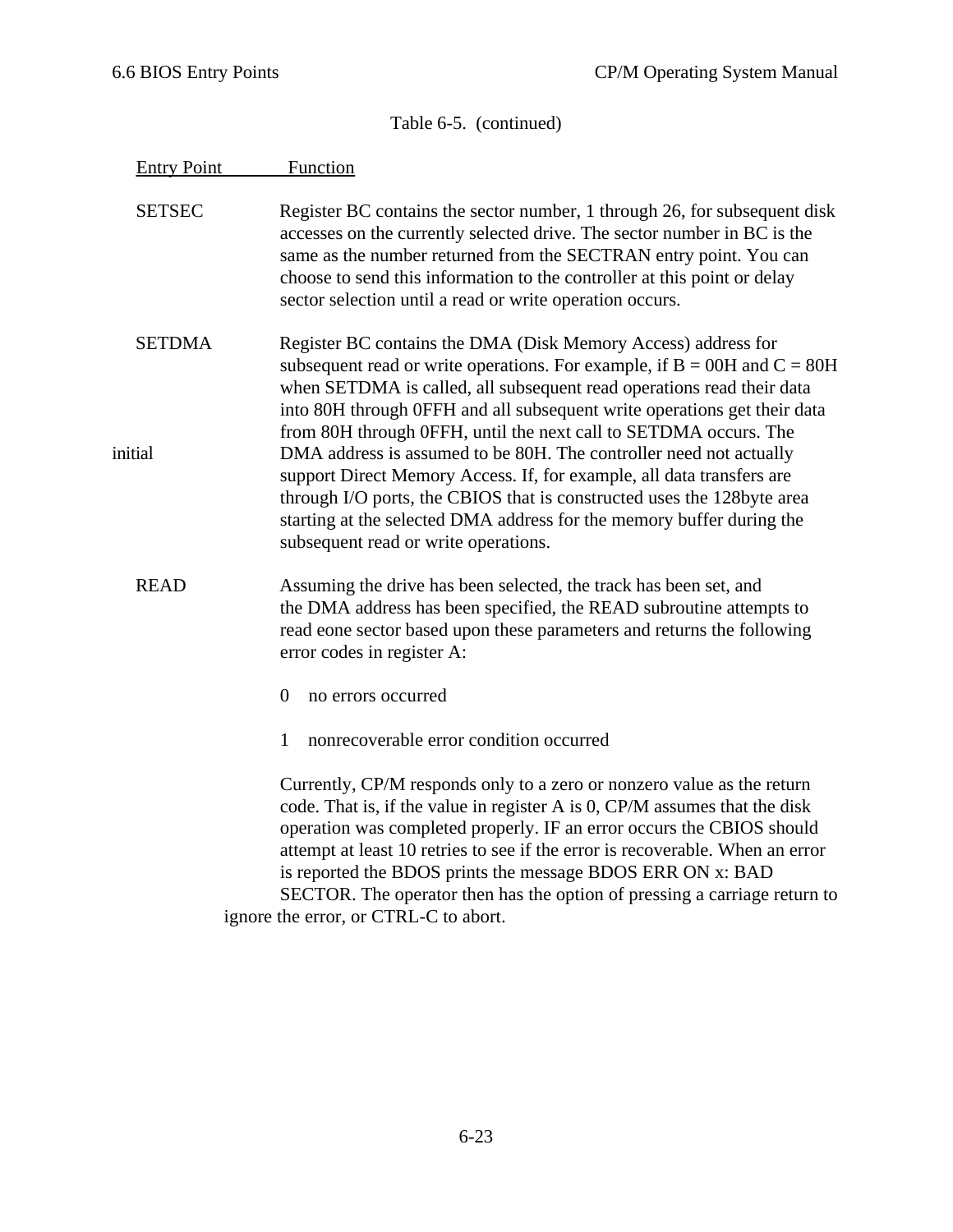| <b>Entry Point</b>                   | Function                                                                                                                                                                                                                                                                                                                                                                        |
|--------------------------------------|---------------------------------------------------------------------------------------------------------------------------------------------------------------------------------------------------------------------------------------------------------------------------------------------------------------------------------------------------------------------------------|
| <b>WRITE</b>                         | Data is written from the currently selected DMA address to the currently<br>selected drive, track, and sector. For floppy disks, the data should be<br>marked as nondeleted data to maintain compatibility with other CP/M<br>systems. The error codes given in the READ command are returned in<br>register A, with error recovery attempts as described above.                |
| <b>LISTST</b>                        | You return the ready status of the list device used by the DESPOOL<br>program to improve console response during its operation. The value 00 is<br>returned in A if the list device is not ready to accept a character and OFFH<br>if a character can be sent to the printer. A 00 value should be returned if<br>LIST status is not implemented.                               |
| <b>SECTRAN</b>                       | Logical-to-physical sector translation is performed to improve the overall<br>response of CP/M. Standard CP/M systems are shipped with a skew factor<br>of 6, where six physical sectors are skipped between each logical read<br>operation. This skew factor allows enough time between sectors for most<br>programs to load their buffers without missing the next sector. In |
| particular                           | computer systems that use fast processors, memory, and disk                                                                                                                                                                                                                                                                                                                     |
| subsystems,                          | the skew factor might be changed to improve overall                                                                                                                                                                                                                                                                                                                             |
| response. However,                   | the user should maintain a single-density                                                                                                                                                                                                                                                                                                                                       |
| IBM-compatible version of CP/M       | for information transfer into and out                                                                                                                                                                                                                                                                                                                                           |
| of the computer system, using a skew | factor of 6.                                                                                                                                                                                                                                                                                                                                                                    |

In general, SECTRAN receives a logical sector number relative to zero in BC and a translate table address in DE. The sector number is used as an index into the translate table, with the resulting physical sector number in HL. For standard systems, the table and indexing code is provided in the CBIOS and need not be changed.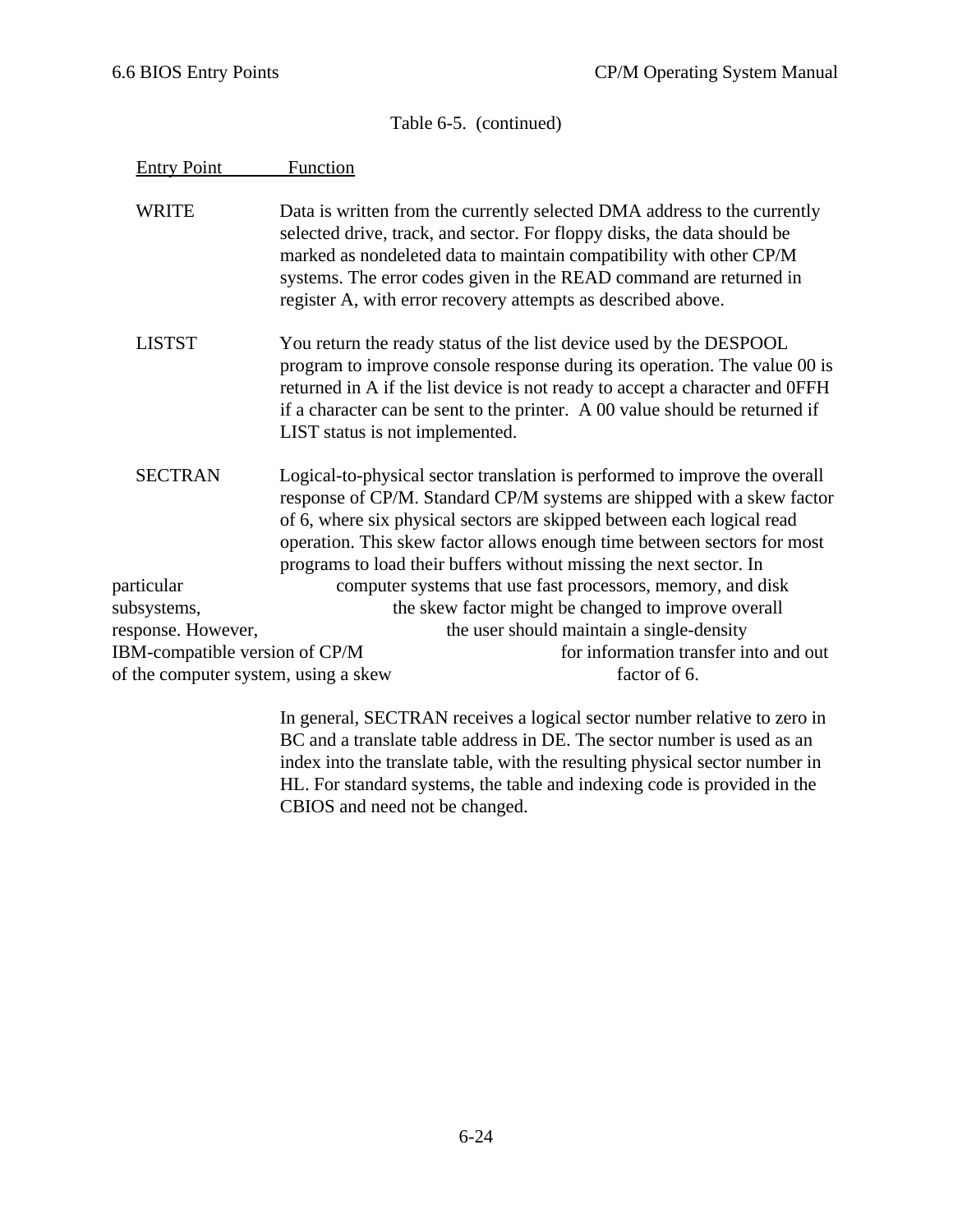# **6.7 A Sample BIOS**

The program shown in Appendix B can serve as a basis for your first BIOS. The simplest functions are assumed in this BIOS, so that you can enter it through a front panel, if absolutely necessary. You must alter and insert code into the subroutines for CONST, CONIN, CONOUT, READ, WRITE, and WAITIO subroutines. Storage is reserved for user-supplied code in these regions. The scratch area reserved in page zero (see Section 6.9) for the BIOS is used in this program, so that it could be implemented in ROM, if desired.

Once operational, this skeletal version can be enhanced to print the initial sign-on message and perform better error recovery. The subroutines for LIST, PUNCH, and READER can be filled out and the IOBYTE function can be implemented.

#### **6.8 A Sample Cold Start Loader**

The program shown in Appendix E can serve as a basis for a cold start loader. The disk read function must be supplied by the user, and the program must be loaded somehow starting at location 0000. Space is reserved for the patch code so that the total amount of storage required for the cold start loader is 128 bytes.

Eventually, you might want to get this loader onto the first disk sector (track 0, sector 1) and cause the controller to load it into memory automatically upon system start up. Alternatively, the cold start loader can be placed into ROM, and above the CP/M system. In this case, it is necessary to originate the program at a higher address and key in a jump instruction at system start up that branches to the loader. Subsequent warm starts do not require this key-in operation, because the entry point WBOOT gets control, thus bringing the system in from disk automatically. The skeletal cold start loader has minimal error recovery, which might be enhanced in later versions.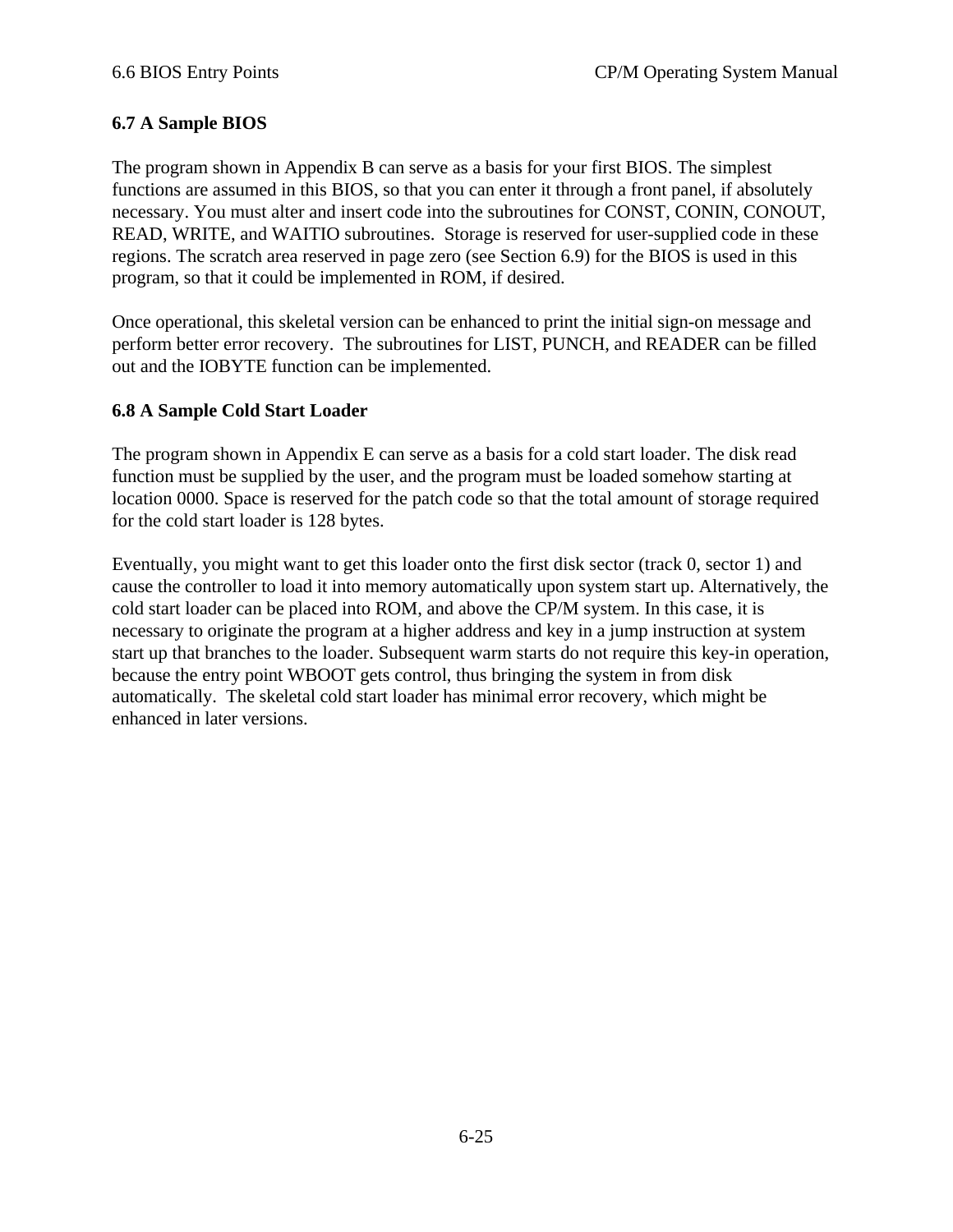# **6.9 Reserved Locations in Page Zero**

Main memory page zero, between locations 0H and 0FFH, contains several segments of code and data that are used during CP/M processing. The code and data areas are given in the following table.

Table 6-6. Reserved Locations in Page Zero

|     | Locations   | Contents                                                                                                                                                                                                                                                                                                                                                                                                                                    |
|-----|-------------|---------------------------------------------------------------------------------------------------------------------------------------------------------------------------------------------------------------------------------------------------------------------------------------------------------------------------------------------------------------------------------------------------------------------------------------------|
|     | 0000H-0002H | Contains a jump instruction to the warm start entry location 4A03H+b.<br>This allows a simple programmed restart (JMP 0000H) or manual restart<br>from the front panel.                                                                                                                                                                                                                                                                     |
|     | 0003H-0003H | Contains the Intel standard IOBYTE is optionally included in the user's<br>CBIOS (refer to Section 6.6).                                                                                                                                                                                                                                                                                                                                    |
|     | 0004H-0004H | Current default drive number $(0=A,,15=P)$ .                                                                                                                                                                                                                                                                                                                                                                                                |
| the | 0005H-0007H | Contains a jump instruction to the BDOS and serves two purposes: JMP<br>0005H provides the primary entry point to the BDOS, as described in<br>Section 5, and LHLD 0006H brings the address field of the instruction to<br>the HL register pair. This value is the lowest address in memory used by<br>CP/M, assuming the CCP is being overlaid. The DDT program changes<br>address field to reflect the reduced memory size in debug mode. |
|     | 0008H-0027H | Interrupt locations I through 5 not used.                                                                                                                                                                                                                                                                                                                                                                                                   |
|     | 0030H-0037H | Interrupt location 6 (not currently used) is reserved.                                                                                                                                                                                                                                                                                                                                                                                      |
|     | 0038H-003AH | Restart 7; contains a jump instruction into the DDT or SID program when<br>running in debug mode for programmed breakpoints, but is not otherwise<br>used by CP/M.                                                                                                                                                                                                                                                                          |
|     | 003BH-003FH | Not currently used; reserved.                                                                                                                                                                                                                                                                                                                                                                                                               |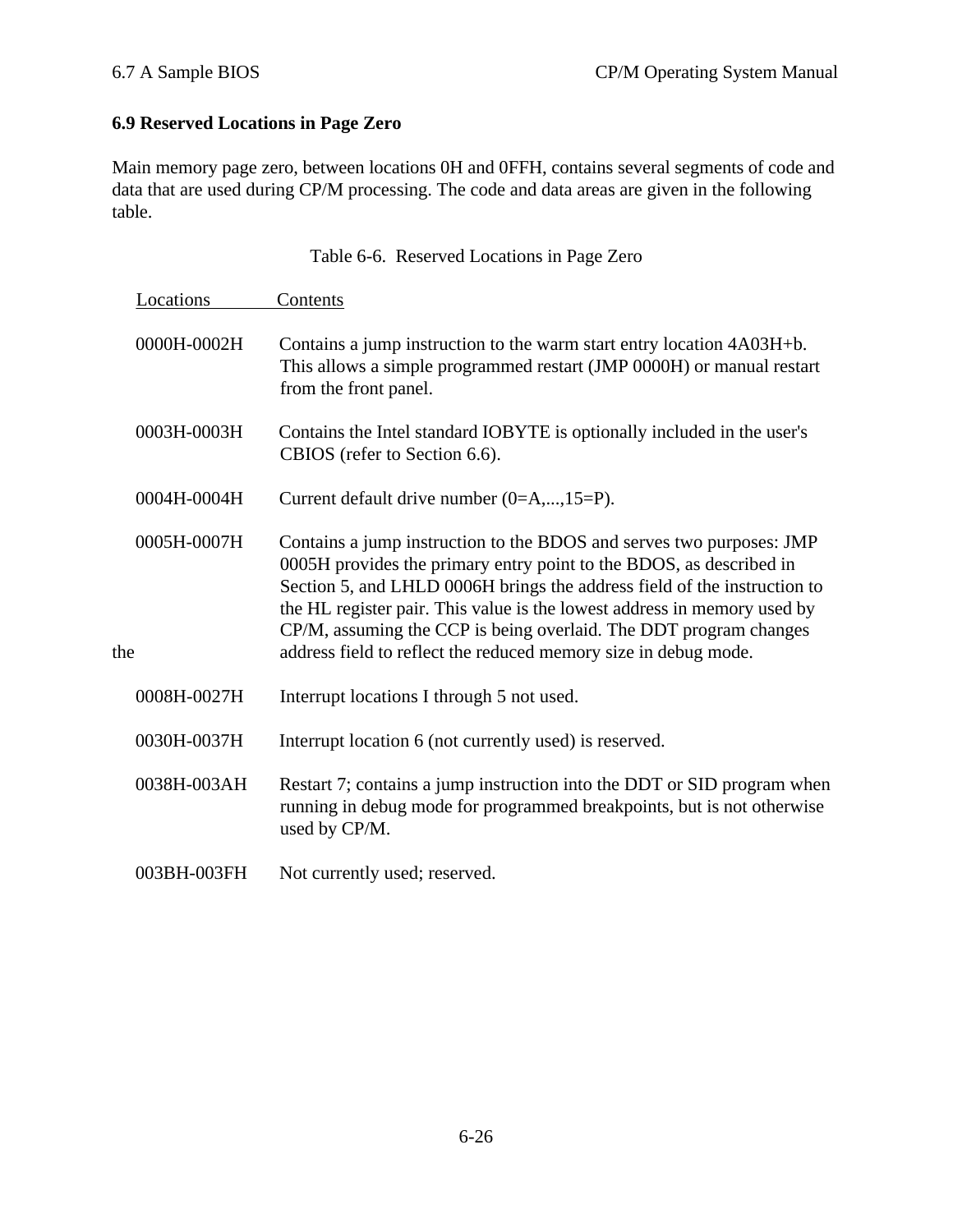## Table 6-6. (continued)

| Locations   | Contents                                                                                                              |
|-------------|-----------------------------------------------------------------------------------------------------------------------|
| 0040H-004FH | A 16-byte area reserved for scratch by CBIOS, but is not used for any<br>purpose in the distribution version of CP/M. |
| 0050H-005BH | Not currently used; reserved.                                                                                         |
| 005CH-007CH | Default File Control Block produced for a transient program by the CCP.                                               |
| 007DH-007FH | Optional default random record position.                                                                              |
| 0080H-00FFH | Default 128-byte disk buffer, also filled with the command line when a<br>transient is loaded under the CCP.          |

This information is set up for normal operation under the CP/M system, but can be overwritten by a transient program if the BDOS facilities are not required by the transient.

If, for example, a particular program performs only simple I/O and must begin execution at location 0, it can first be loaded into the TPA, using normal CP/M facilities, with a small memory move program that gets control when loaded. The memory move program must get control from location 0100H, which is the assumed beginning of all transient programs. The move program can then proceed to the entire memory image down to location 0 and pass control to the starting address of the memory load.

If the BIOS is overwritten or if location 0, containing the warm start entry point, is overwritten, the operator must bring the CP/M system back into memory with a cold start sequence.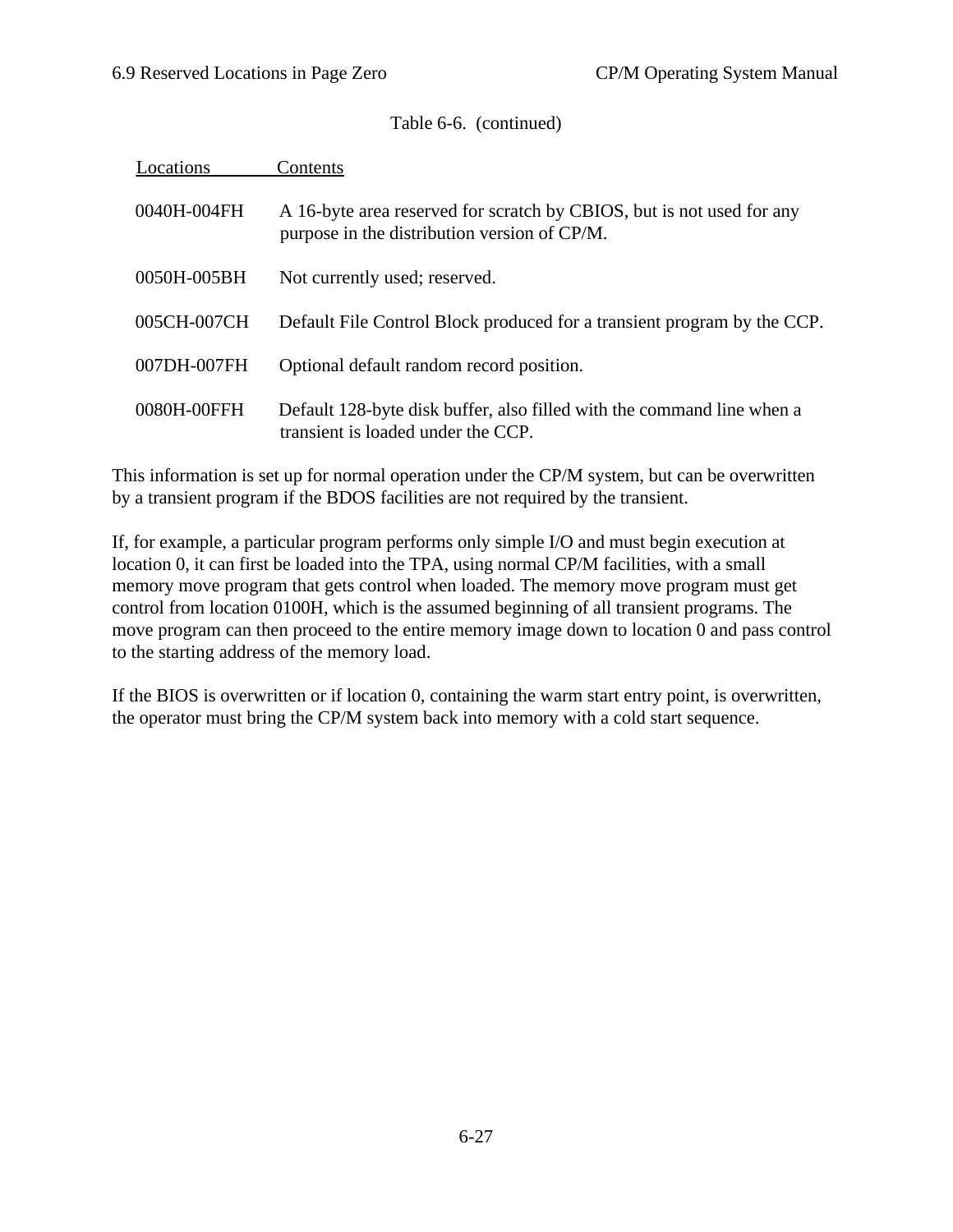## **6.10 Disk Parameter Tables**

Tables are included in the BIOS that describe the particular characteristics of the disk subsystem used with CP/M. These tables can be either hand-coded, as shown in the sample CBIOS in Appendix B, or automatically generated using the DISKDEF macro library, as shown in Appendix F. The purpose here is to describe the elements of these tables.

In general, each disk drive has an associated (16-byte) disk parameter header that contains information about the disk drive and provides a scratch pad area for certain BDOS operations. The format of the disk parameter header for each drive is shown in Figure 6-2, where each element is a word (16-bit) value.

 DISK PARAMETER HEADER +-------+------+------+------+----------+-------+-------+-------+ | XLT | 0000 | 0000 | 0000 |DIRBUF| DPB | CSV | ALV | +------+------+------+-------+----------+-------+-------+-------+ 16B 16B 16B 16B 16B 16B 16B 16B

Figure 6-2. Disk Parameter Header Format

The meaning of each Disk Parameter Header (DPH) element is detailed in Table 6-7.

Table 6-7. Disk Parameter Headers

 Disk Parameter Header Meaning

 XLTAddress of the logical-to-physical translation vector, if used for this particular drive, or the value 0000H if no sector translation takes place (that is, the physical and logical sector numbers are the same). Disk drives with identical sector skew factors share the same translate tables.

| 0000          | Scratch pad values for use within the BDOS, initial value is unimportant.                                                   |
|---------------|-----------------------------------------------------------------------------------------------------------------------------|
| <b>DIRBUF</b> | Address of a 128-byte scratch pad area for directory operations within<br>BDOS. All DPHs address the same scratch pad area. |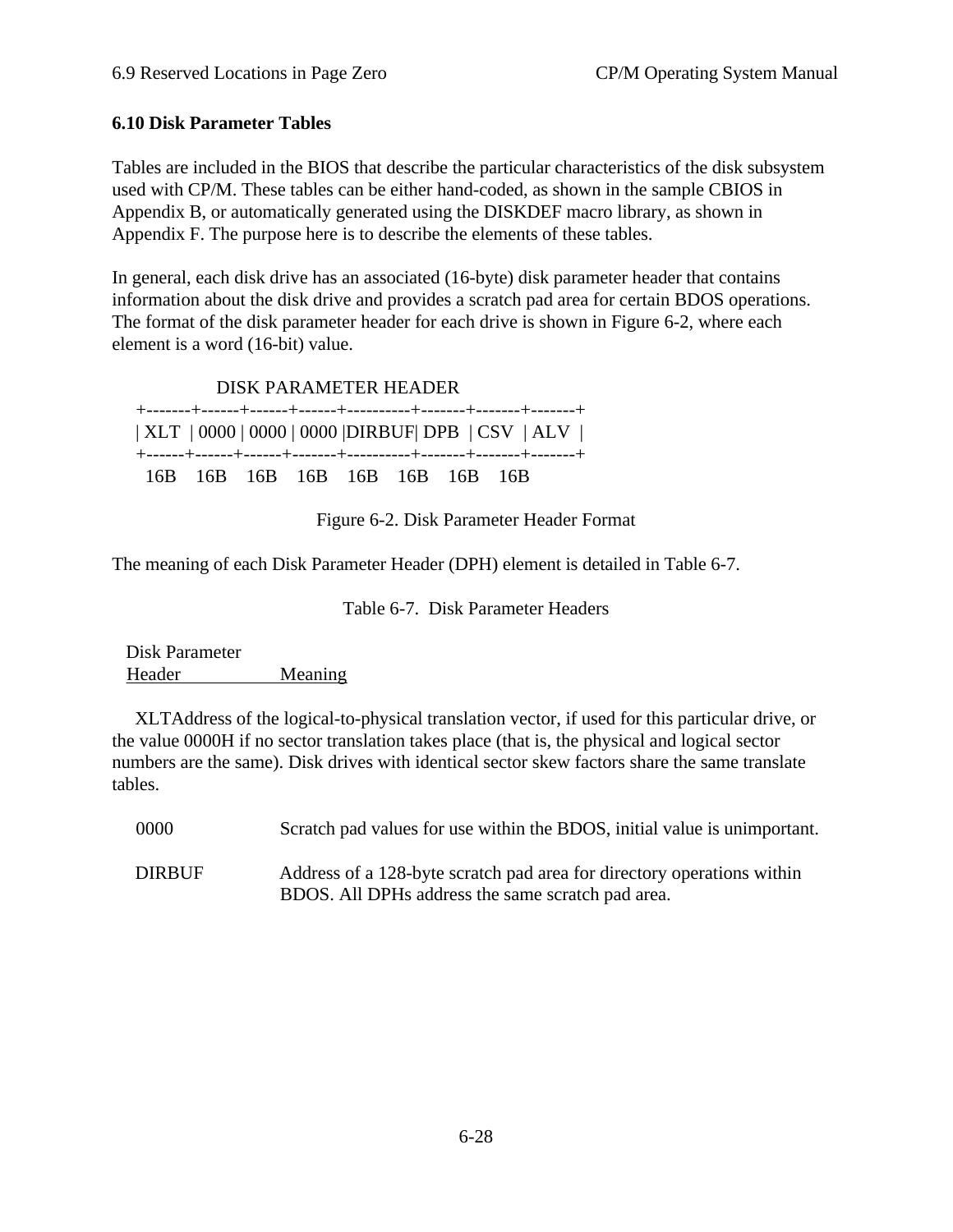Table 6-7. (continued)

| Disk Parameter |                                                                                                                                        |
|----------------|----------------------------------------------------------------------------------------------------------------------------------------|
| Header         | Meaning                                                                                                                                |
| <b>DPB</b>     | Address of a disk parameter block for this drive. Drives with identical disk<br>characteristics address the same disk parameter block. |
| CSV            | Address of a scratch pad area used for software check for changed disks.<br>This address is different for each DPH.                    |
| AL V           | Address of a scratch pad area used by the BDOS to keep disk storage<br>allocation information. This address is different for each DPH. |

Given n disk drives, the DPHs are arranged in a table whose first row of 16 bytes corresponds to drive 0, with the last row corresponding to drive n-1. In the following figure the label DPBASE defines the base address of the DPH table.

#### DPBASE:

- 00 XLT00 0000 0000 0000 DIRBUF DBP00 CSV00 ALV00
- 01 XLT01 0000 0000 0000 DIRBUF DBP01 CSV01 ALV01 (AND SO ON THROUGH)
- n-1 XLTn-1 0000 0000 0000 DIRBUF DBPn-1 CSVn-1 ALVn-1

Figure 6-3. Disk Parameter Header Table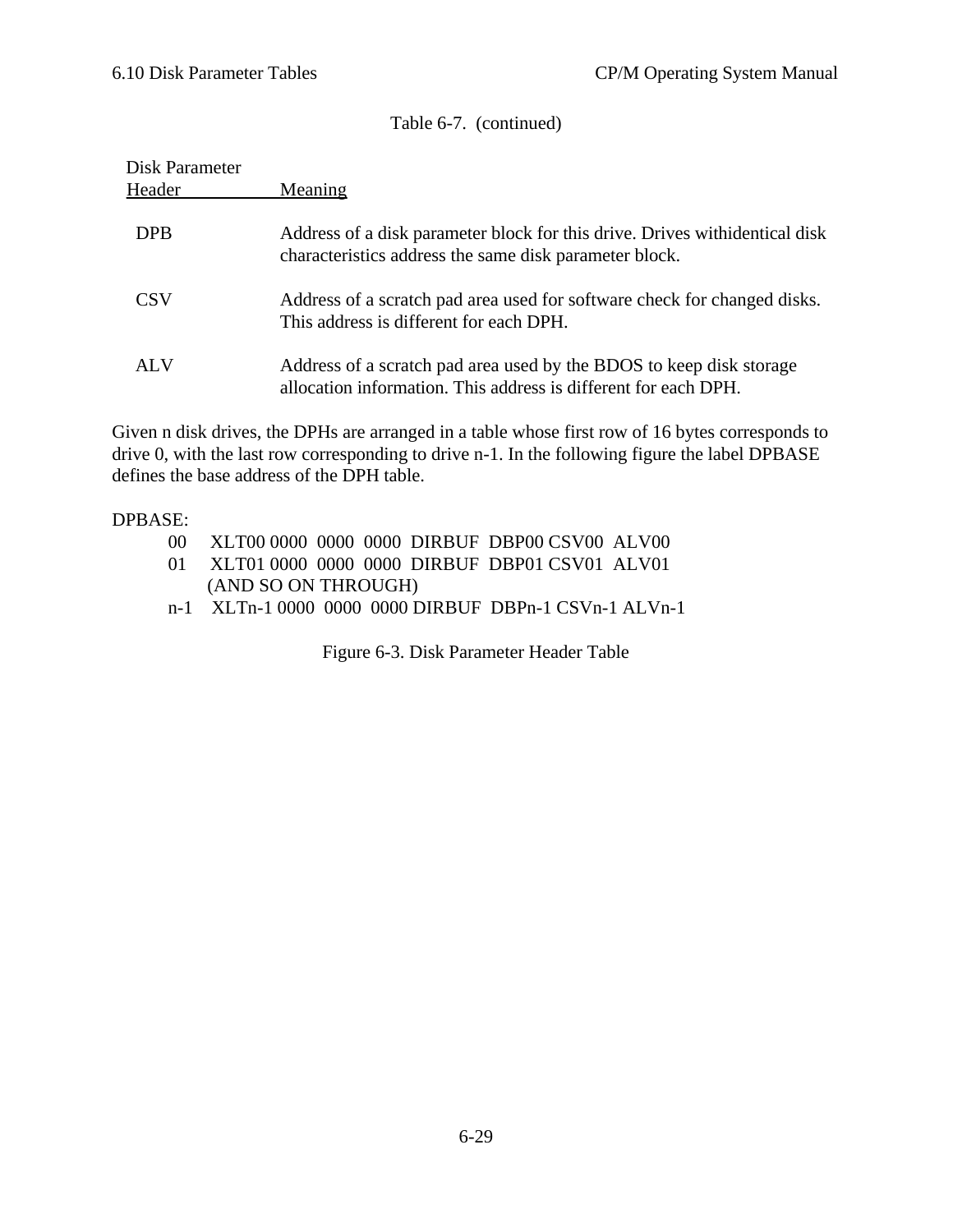A responsibility of the SELDSK subroutine is to return the base address of the DPH for the selected drive. The following sequence of operations returns the table address, with a 0000H returned if the selected drive does not exist.

| EQU <sub>4</sub>    | ;NUMBER OF DISK DRIVES   |
|---------------------|--------------------------|
|                     | ;SELECT DISK GIYEN BY BC |
| LXI H,0000H         | :ERROR CODE              |
| MOV A.C             | ;DRIVE OK?               |
| <b>CPI NDISKS</b>   | ;CY IF SO                |
| <b>RNC</b>          | <b>RET IF ERROR</b>      |
| ;NO ERROR, CONTINUE |                          |
| MOV L,C             | ;LOW(DISK)               |
| MOV H,B             | ;HIGH(DISK)              |
| DAD H               |                          |
| DAD H               | ;*4                      |
| DAD H               | :*8                      |
| DAD H               | $; *16$                  |
| LXI D,DPBASE        | <b>FIRST DP</b>          |
| DAD D               | ;DPH(DISK)               |
| RET                 |                          |
|                     |                          |

The translation vectors, XLT00 through XLTn-1, are located elsewhere in the BIOS, and simply correspond one-for-one with the logical sector numbers zero through the sector count 1. The Disk Parameter Block (DPB) for each drive is more complex. As shown in Figure 6-4, particular DPB, that is addressed by one or more DPHS, takes the general form:

| SPT BSH BLM EXM DSM DRM AL0 AL1 CKS OFF |  |  |  |  |
|-----------------------------------------|--|--|--|--|
| 16B 8B 8B 8B 16B 16B 8B 8B 16B 16B      |  |  |  |  |

Figure 6-4. Disk Parameter Block Format

where each is a byte or word value, as shown by the 8b or 16b indicator below the field.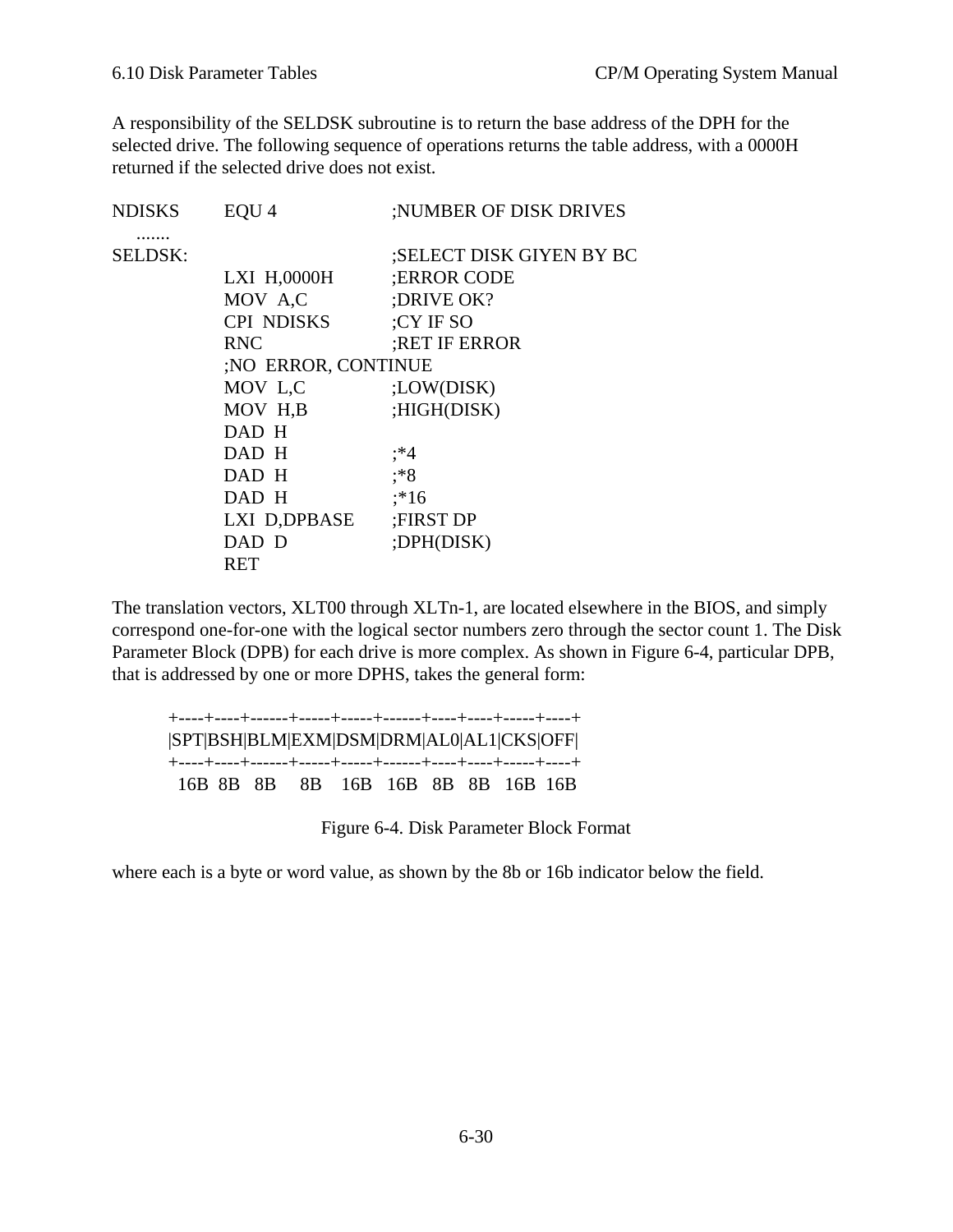The following field abbreviations are used in Figure 6-4:

| -SPT | is the total number of sectors per track.                                                          |
|------|----------------------------------------------------------------------------------------------------|
| -BSH | is the data allocation block shift factor, determined by the data block allocation<br>size.        |
| -BLM | is the data allocation block mask (2[BSH-1]).                                                      |
| -EXM | is the extent mask, determined by the data block allocation size and the number of<br>disk blocks. |
| -DSM | determines the total storage capacity of the disk drive.                                           |
| -DRM | determines the total number of directory entries that can be stored on this drive.                 |
|      | -AL0, AL1 determine reserved directory blocks.                                                     |
| -CKS | is the size of the directory check vector.                                                         |
| -OFF | is the number of reserved tracks at the beginning of the (logical) disk.                           |

The values of BSH and BLM determine the data allocation size BLS, which is not an entry in the DPB. Given that the designer has selected a value for BLS, the values of BSH and BLM are shown in Table 6-8.

#### Table 6-8. BSH and BLM Values

| <b>BLS</b> | <b>BSH</b> | <b>BLM</b> |  |
|------------|------------|------------|--|
|            |            |            |  |
| 1,024      | 3          | 7          |  |
| 2,048      | 4          | 15         |  |
| 4,096      | 5          | 31         |  |
| 8,192      | 6          | 63         |  |
| 16,384     | 7          | 127        |  |

where all values are in decimal. The value of EXM depends upon both the BLS and whether the DSM value is less than 256 or greater than 255, as shown in Table 6-9.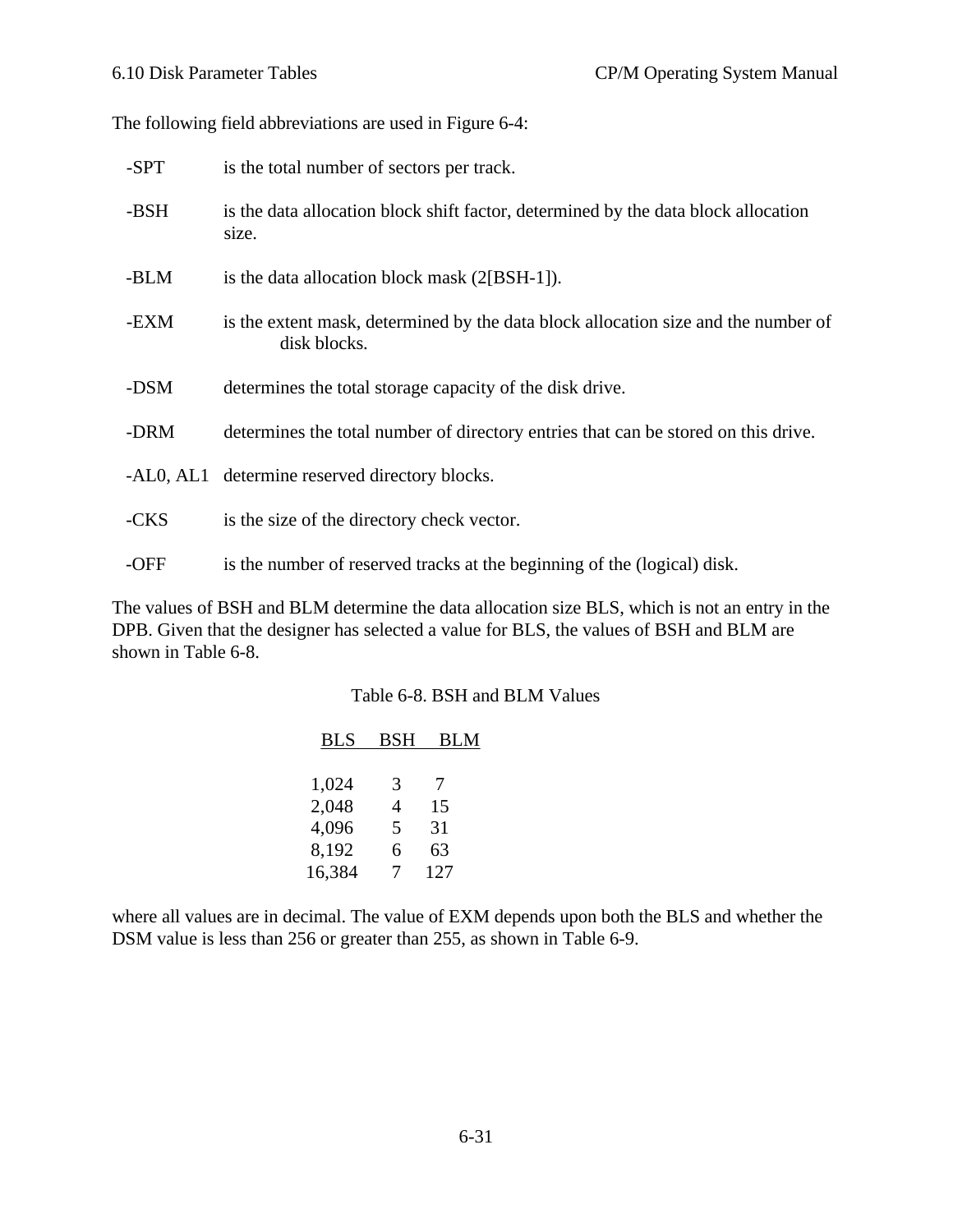#### Table 6-9. EXM Values

The value of DSM is the maximum data block number supported by this particular drive, measured in BLS units. The product  $(DSM + 1)$  is the total number of bytes held by the drive and must be within the capacity of the physical disk, not counting the reserved operating system tracks.

The DRM entry is the one less than the total number of directory entries that can take on a 16-bit value. The values of AL0 and AL1, however, are determined by DRM. The values AL0 and AL1 can together be considered a string of 16-bits, as shown in Figure 6-5.

 |------------- AL0 ---------|------------ AL1 ----------| 00 01 02 03 04 05 06 07 08 09 10 11 12 13 14 15

Figure 6-5. AL0 and AL1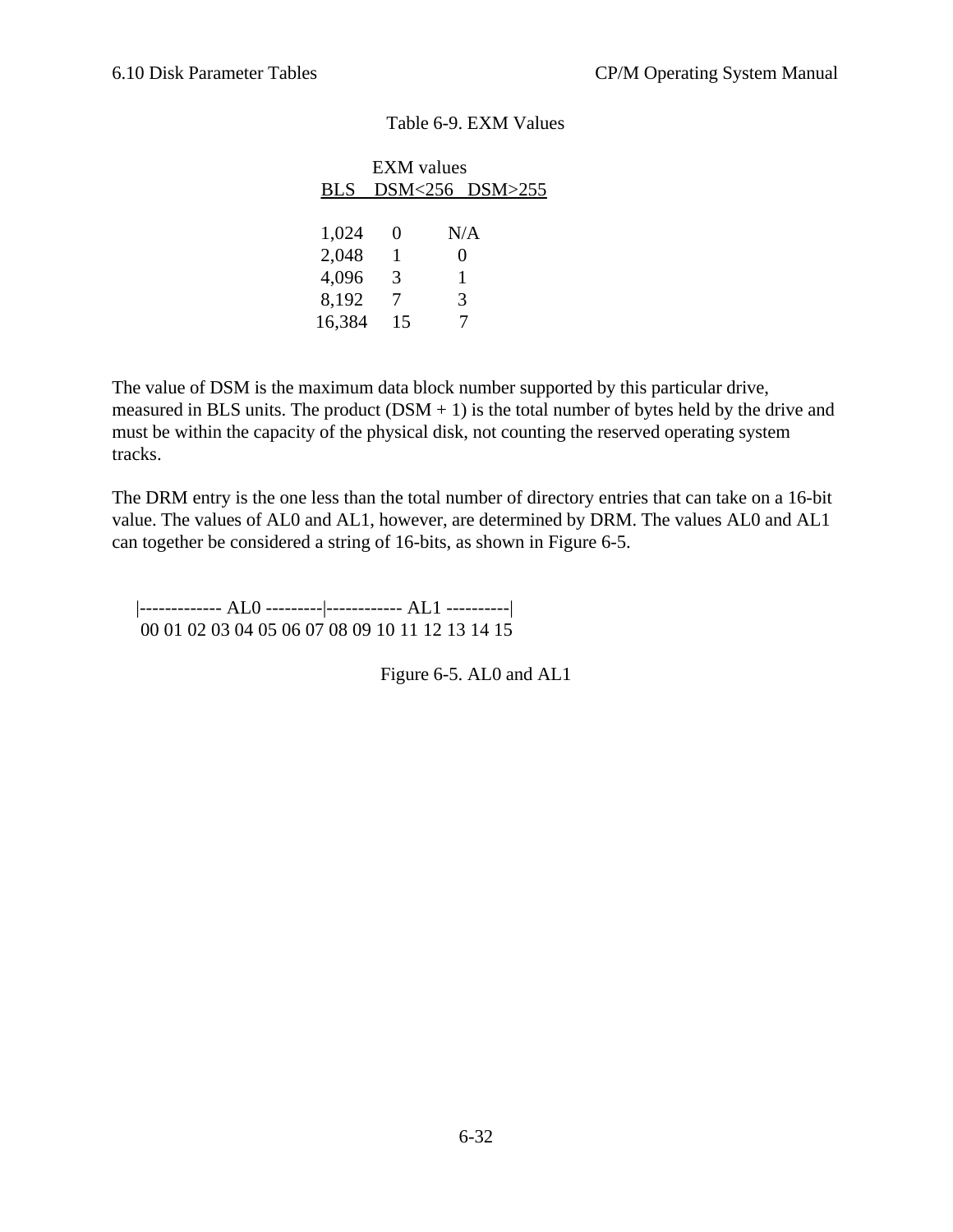Position 00 corresponds to the high-order bit of the byte labeled AL0 and 15 corresponds to the low-order bit of the byte labeled AL1. Each bit position reserves a data block for number of directory entries, thus allowing a total of 16 data blocks to be assigned for directory entries (bits are assigned starting at 00 and filled to the right until position 15). Each directory entry occupies 32 bytes, resulting in the following tabulation:

## Table 6-10. BLS Tabulation

| <b>BLS</b> | <b>Directory Entries</b> |
|------------|--------------------------|
| 1,024      | 32 times # bits          |
| 2,048      | 64 times # bits          |
| 4,096      | 128 times # bits         |
| 8,192      | 256 times # bits         |
| 16,384     | 512 times # bits         |

Thus, if DRM  $= 127$  (128 directory entries) and BLS  $= 1024$ , there are 32 directory entries per block, requiring 4 reserved blocks. In this case, the 4 high-order bits of AL0 are set, resulting in the values  $AL0 = 0$  FOH and  $AL1 = 00$ H.

The CKS value is determined as follows: if the disk drive media is removable, then  $CKS =$  $(DRM + 1)/4$ , where DRM is the last directory entry number. If the media are fixed, then set  $CKS = 0$  (no directory records are checked in this case).

Finally, the OFF field determines the number of tracks that are skipped at the beginning of the physical disk. This value is automatically added whenever SETTRK is called and can be used as a mechanism for skipping reserved operating system tracks or for partitioning a large disk into smaller segmented sections.

To complete the discussion of the DPB, several DPHs can address the same DPB if their drive characteristics are identical. Further, the DPB can be dynamically changed when a new drive is addressed by simply changing the pointer in the DPH; because the BDOS copies the DPB values to a local area whenever the SELDSK function is invoked.

Returning back to DPH for a particular drive, the two address values CSV and ALV remain. Both addresses reference an area of uninitialized memory following the BIOS. The areas must be unique for each drive, and the size of each area is determined by the values in the DPB.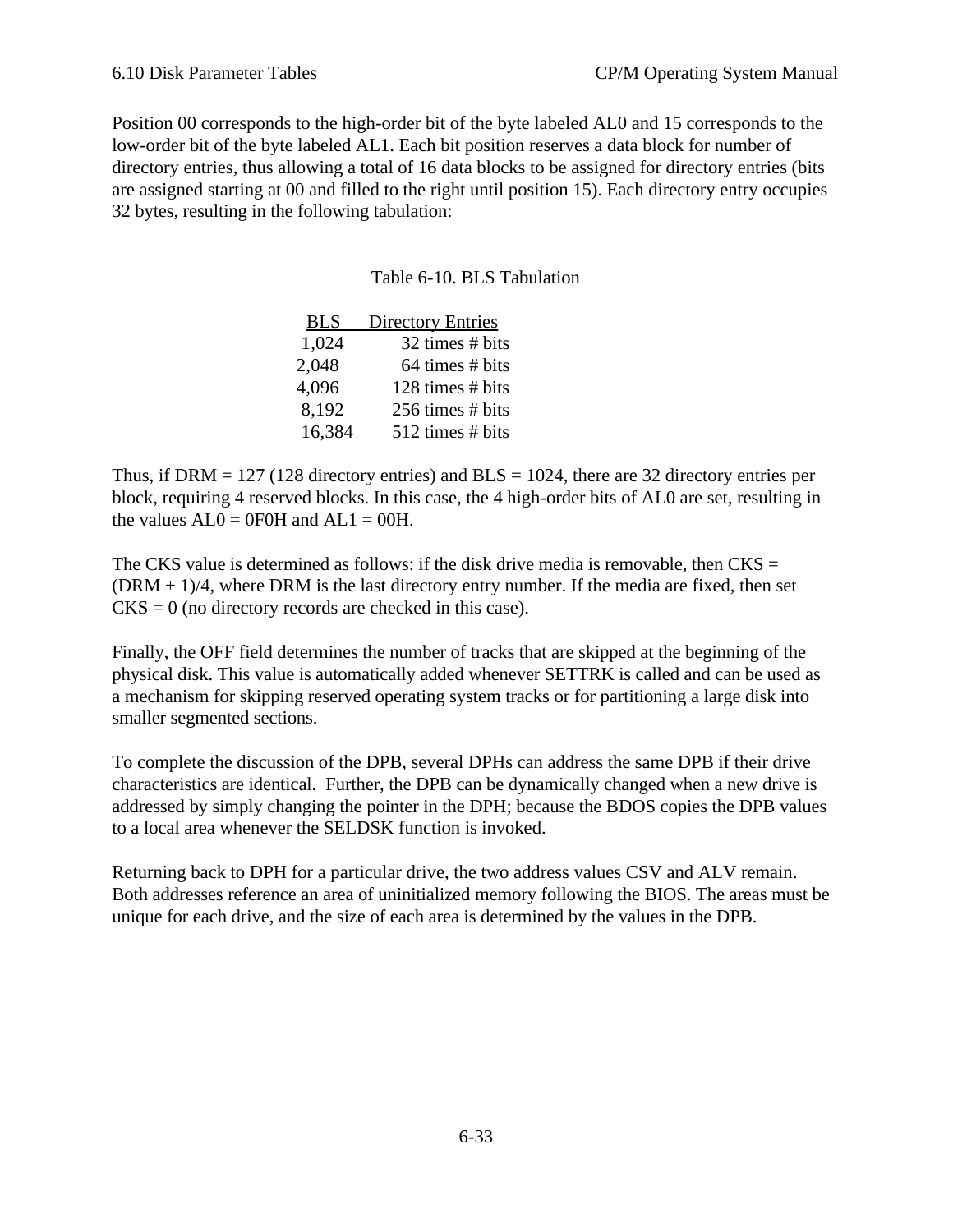The size of the area addressed by CSV is CKS bytes, which is sufficient to hold the directory check information for this particular drive. If  $CKS = (DRM + 1)/4$ , you must reserve (DRM +  $1/4$  bytes for directory check use. If CKS = 0, no storage is reserved.

The size of the area addressed by ALV is determined by the maximum number of data blocks allowed for this particular disk and is computed as  $(DSM/8) + 1$ .

The CBIOS shown in Appendix B demonstrates an instance of these tables for standard 8-inch, single-density drives. It might be useful to examine this program and compare the tabular values with the definitions given above.

## **6.11 The DISKDEF Macro Library**

A macro library called DISKDEF (shown in Appendix F), greatly simplifies the table construction process. You must have access to the MAC macro assembler, of course, to use the DISKDEF facility, while the macro library is included with all CP/M 2 distribution disks.

A BIOS disk definition consists of the following sequence of macro statements:

 MACLIB DISKDEF DISKS n  $DISKDEF \quad 0, \ldots$  $DISKDEF \quad 1, \ldots$  ..... DISKDEF n - 1 ENDEF

where the MACLIB statement loads the DISKDEF.LIB file, on the same disk as the BIOS, into MAC's internal tables. The DISKS macro call follows, which specifies the number of drives to be configured with the user's system, where n is an integer in the range 1 to 16. A series of DISKDEF macro calls then follow that define the characteristics of each logical disk, 0 through n - 1, corresponding to logical drives A through P. The DISKS and DISKDEF macros generate the in-line fixed data tables described in the previous section and thus must be placed in a nonexecutable portion of the BIOS, typically directly following the BIOS jump vector.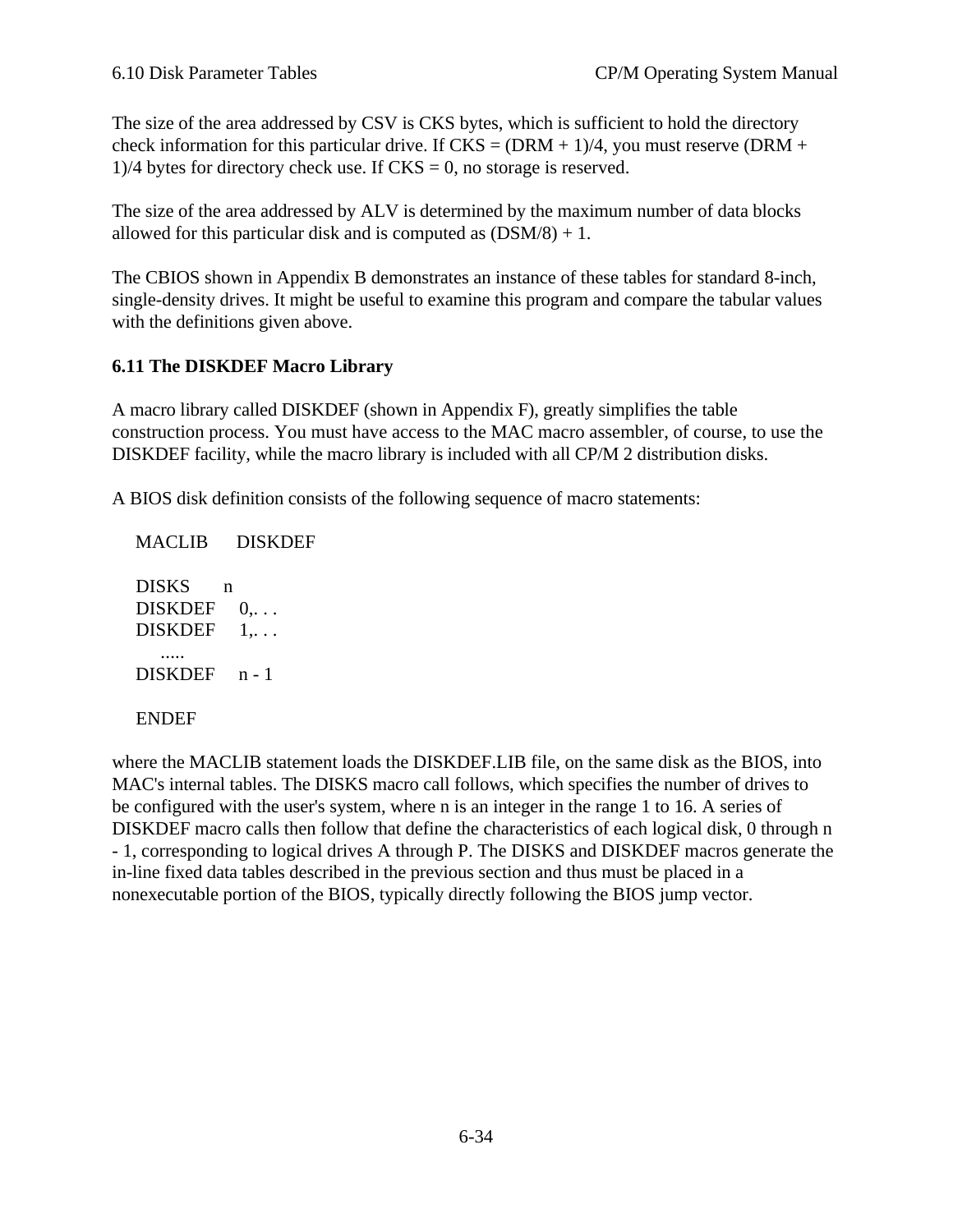The remaining portion of the BIOS is defined following the DISKDEF macros, with the ENDEF macro call immediately preceding the END statement. The ENDEF (End of Diskdef) macro generates the necessary uninitialized RAM areas that are located in memory above the BIOS.

The DISKDEF macro call takes the form:

DISKDEF dn,fsc,lsc,[skf],bls dks,dir,cks,ofs,[0]

where

 -dn is the logical disk number, 0 to n - 1. -fsc is the first physical sector number (0 or 1). -lsc is the last sector number. -skf is the optional sector skew factor. -bls is the data allocation block size. -dks is the number of blocks on the disk. -dir is the number of directory entries. -cks is the number of checked directory entries. -ofs is the track offset to logical track 00. -[0] is an optional 1.4 compatibility flag.

The value dn is the drive number being defined with this DISKDEF macro invocation. The fsc parameter accounts for differing sector numbering systems and is usually 0 to 1. The lsc is the last numbered sector on a track. When present, the skf parameter defines the sector skew factor, which is used to create a sector translation table according to the skew.

If the number of sectors is less than 256, a single-byte table is created, otherwise each translation table element occupies two bytes. No translation table is created if the skf parameter is omitted, or equal to 0.

The bls parameter specifies the number of bytes allocated to each data block, and takes on the values 1024, 2048, 4096, 8192, or 16384. Generally, performance increases with larger data block sizes because there are fewer directory references, and logically connected data records are physically close on the disk. Further, each directory entry addresses more data and the BIOS-resident RAM space is reduced.

The dks parameter specifies the total disk size in bls units. That is, if the bls  $= 2048$  and dks  $=$ 1000, the total disk capacity is 2,048,000 bytes. If dks is greater than 255, the block size parameter bls must be greater than 1024. The value of dir is the total number of directory entries that might exceed 255, if desired.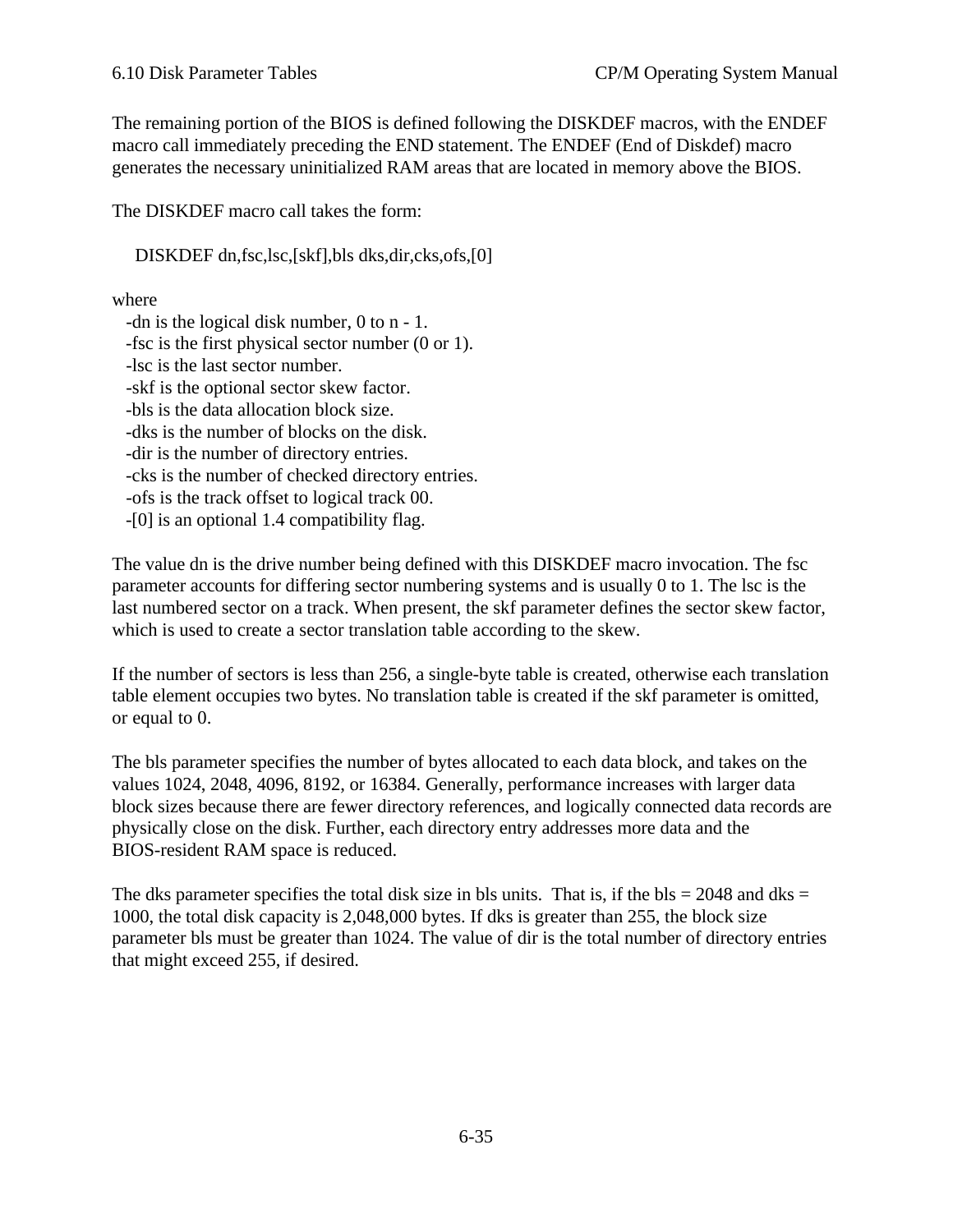### 6.11 The DISKDEF Macro Library CP/M Operating System Manual

The cks parameter determines the number of directory items to check on each directory scan and is used internally to detect changed disks during system operation, where an intervening cold or warm start has not occurred. When this situation is detected, CP/M automatically marks the disk Read-Only so that data is not subsequently destroyed.

As stated in the previous section, the value of  $c$ ks = dir when the medium is easily changed, as is the case with a floppy disk subsystem. If the disk is permanently mounted, the value of cks is typically 0, because the probability of changing disks without a restart is low.

The ofs value determines the number of tracks to skip when this particular drive is addressed, which can be used to reserve additional operating system space or to simulate several logical drives on a single large capacity physical drive. Finally, the [0] parameter is included when file compatibility is required with versions of 1.4 that have been modified for higher density disks. This parameter ensures that only 16K is allocated for each directory record, as was the case for previous versions. Normally, this parameter is not included.

For convenience and economy of table space, the special form:

## DISKDEF i,j

gives disk i the same characteristics as a previously defined drive j. A standard fourdrive, single-density system, which is compatible with version 1.4, is defined using the following macro invocations:

```
DISKS 4
DISKDEF 0,1,26,6,1024,243,64,2
DISKDEF 1,0
DISKDEF 2,0
DISKDEF 3,0
     ......
ENDEF
```
with all disks having the same parameter values of 26 sectors per track, numbered 1 through 26, with 6 sectors skipped between each access, 1024 bytes per data block, 243 data blocks for a total of 243K-byte disk capacity, 64 checked directory entries, and two operating system tracks.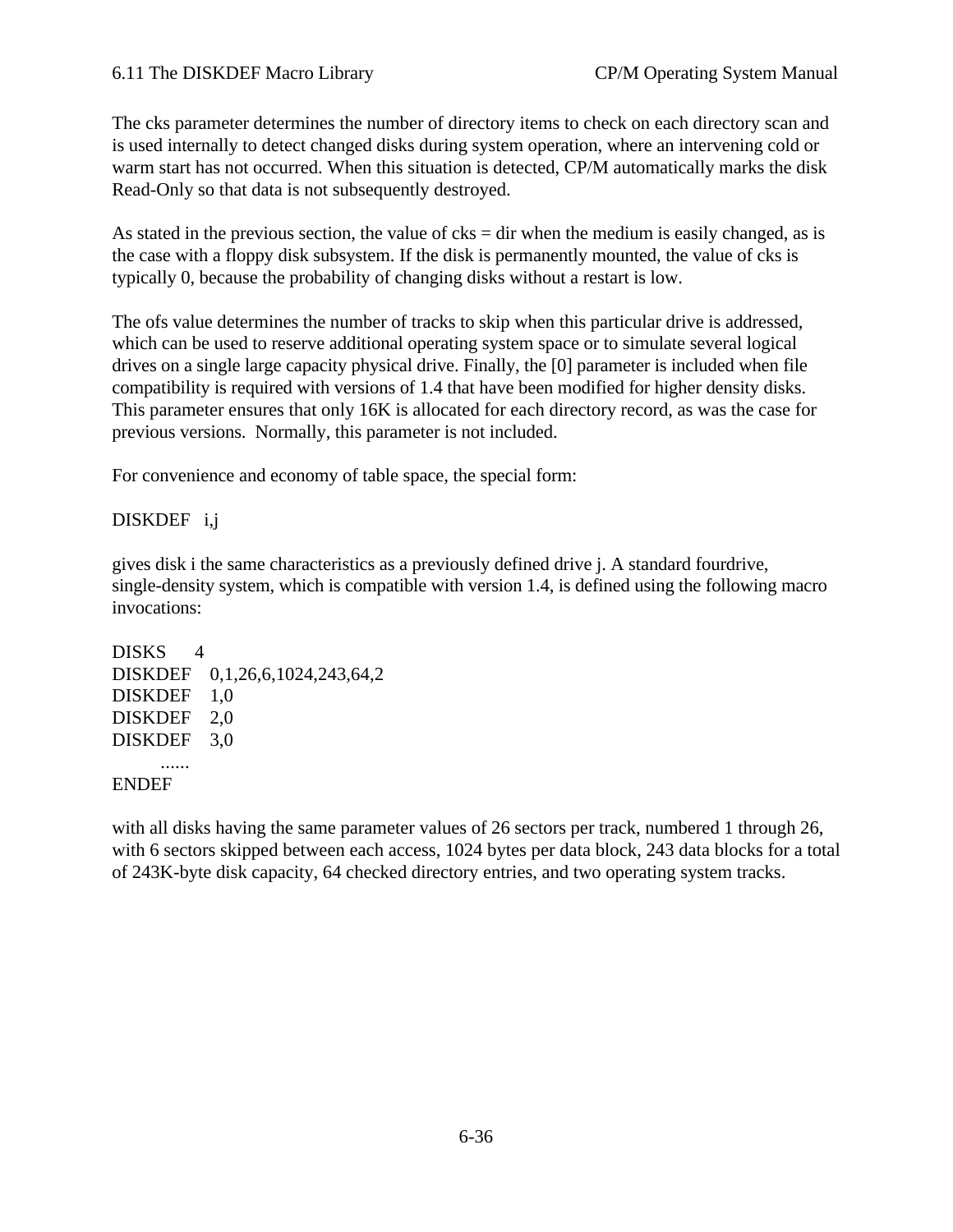The DISKS macro generates n DPHS, starting at the DPH table address DPBASE generated by the macro. Each disk header block contains sixteen bytes, as described above, and correspond one-for-one to each of the defined drives. In the four-drive standard system, for example, the DISKS macro generates a table of the form:

## DPBASE EQU \$

| DPEO: DW XLT0,0000H,0000H,0000H,DIRBUF,DPB0,CSV0,ALV0 |
|-------------------------------------------------------|
| DPE1: DW XLT0,0000H,0000H,0000H,DIRBUF,DPB0,CSV1,ALV1 |
| DPE2: DW XLT0,0000H,0000H,0000H,DIRBUF,DPB0,CSV2,ALV2 |
| DPE3: DW XLT0,0000H,0000H,0000H,DIRBUF,DPB0,CSV3,ALV3 |

where the DPH labels are included for reference purposes to show the beginning table addresses for each drive 0 through 3. The values contained within the DPH are described in detail in the previous section. The check and allocation vector addresses are generated by the ENDEF macro in the RAM area following the BIOS code and tables.

Note that if the skf (skew factor) parameter is omitted, or equal to 0, the translation table is omitted and a 0000H value is inserted in the XLT position of the DPH for the disk. In a subsequent call to perform the logical-to-physical translation, SECTRAN receives a translation table address of  $DE = 0000H$  and simply returns the original logical sector from BC in the HL register pair.

A translate table is constructed when the skf parameter is present, and the (nonzero) table address is placed into the corresponding DPHS. The following, for example, is constructed when the standard skew factor  $skf = 6$  is specified in the DISKDEF macro call:

XLT0: DB 1,7,13,19,25,5,11,17,23,3,9,15,21 DB 2,8,14,20,26,6,12,18,24,4,10,16,22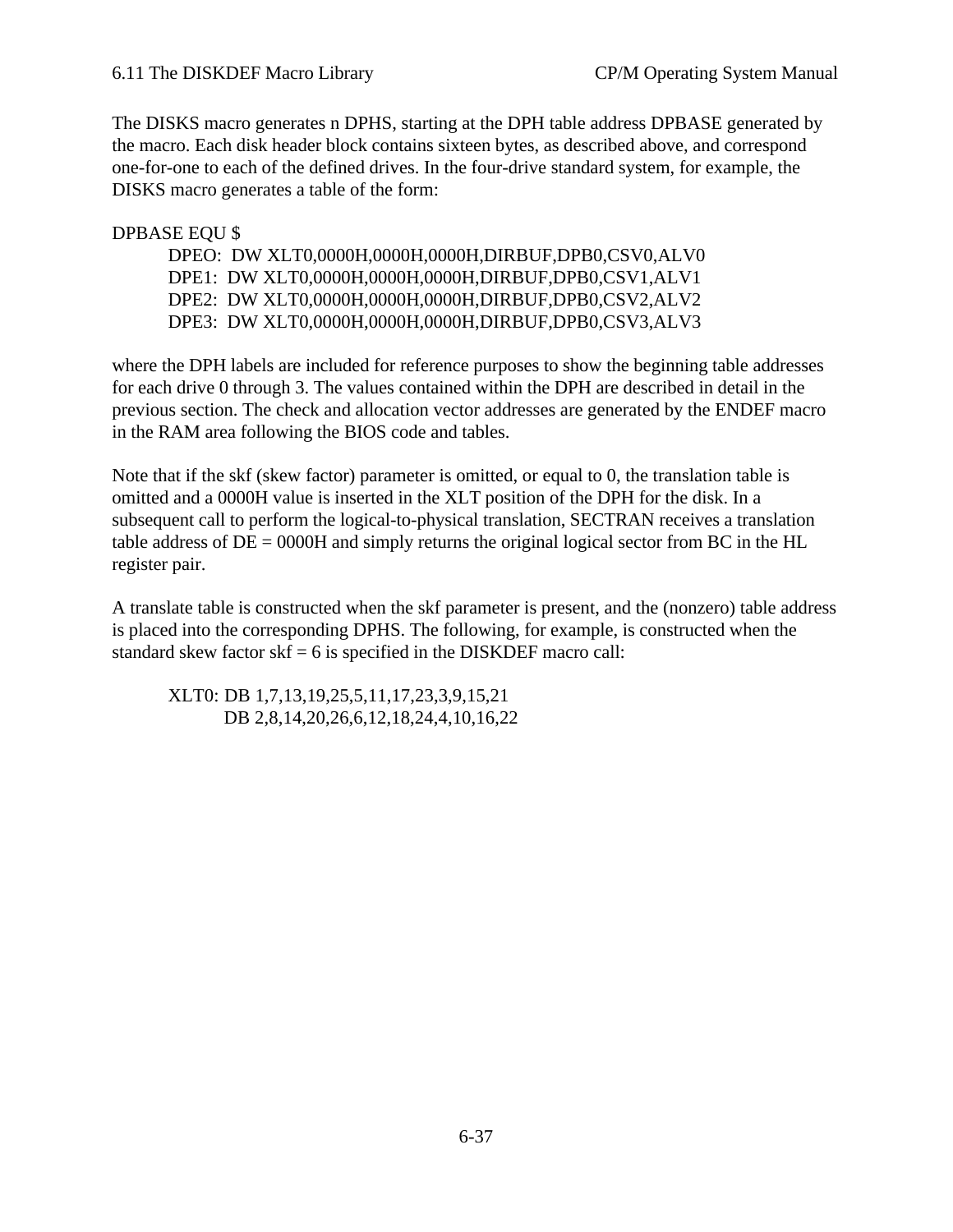### 6.11 The DISKDEF Macro Library CP/M Operating System Manual

Following the ENDEF macro call, a number of uninitialized data areas are defined. These data areas need not be a part of the BIOS that is loaded upon cold start, but must be available between the BIOS and the end of memory. The size of the uninitialized RAM area is determined by EQU statements generated by the ENDEF macro. For a standard four-drive system, the ENDEF macro might produce the following EQU statement:

| $4C72 =$ | <b>BEGDAT EQU \$ (data areas)</b> |
|----------|-----------------------------------|
| $4DBO =$ | <b>ENDDAT EQU \$</b>              |
| $013C =$ | DATSIZ EQU \$-BEGDAT              |

which indicates that uninitialized RAM begins at location 4C72H, ends at 4DB0H-1, and occupies 013CH bytes. You must ensure that these addresses are free for use after the system is loaded.

After modification, you can use the STAT program to check drive characteristics, because STAT uses the disk parameter block to decode the drive information. A STAT command of the form:

#### STAT D:DSK:

decodes the disk parameter block for drive  $d$  ( $d = A,...,P$ ) and displays the following values:

r: 128-byte record capacity k: kilobyte drive capacity d: 32-byte directory entries c: checked directory entries e: records/extent b: records/block s: sectors/track t: reserved tracks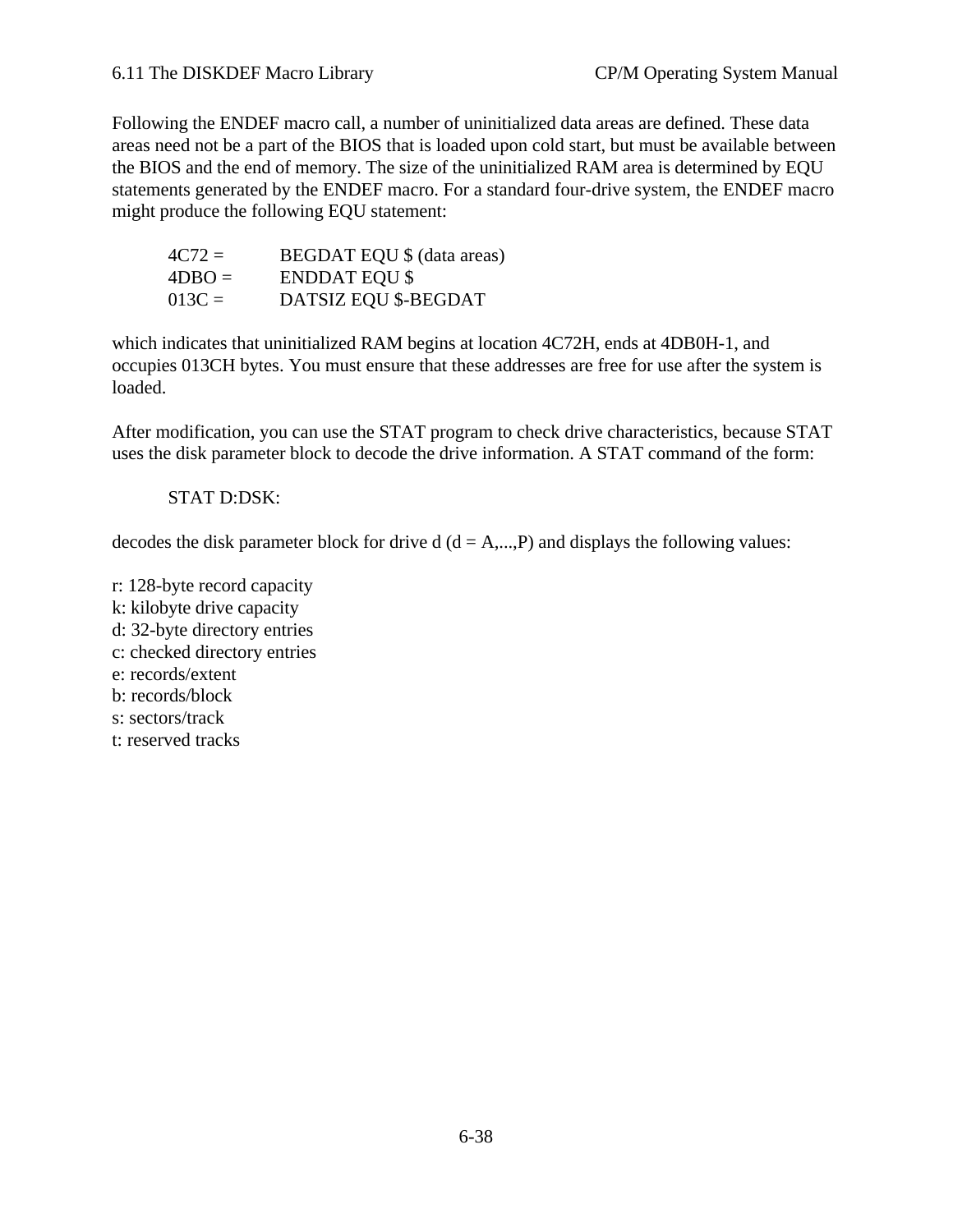Three examples of DISKDEF macro invocations are shown below with corresponding STAT parameter values. The last example produces a full 8-megabyte system.

DISKDEF 0,1,58,,2048,256,128,128,2 r=4096, k=512, d=128, c=128, e=256, b=16, s=58, t=2

DISKDEF 0,1,58,,2048,1024,300,0,2  $r=16348$ , k=2048, d=300, c=0, e=128, b=16, s=58, t=2

DISKDEF 0,1,58,,16348,512,128,128,2 r=65536, k=8192, d=128, c=128, e=1024, b=128, s=58, t=2

# **6.12 Sector Blocking and Deblocking**

Upon each call to BIOS WRITE entry point, the CP/M BDOS includes information that allows effective sector blocking and deblocking where the host disk subsystem has a sector size that is a multiple of the basic 128-byte unit. The purpose here is to present a general-purpose algorithm that can be included within the BIOS and that uses the BDOS information to perform the operations automatically.

On each call to WRITE, the BDOS provides the following information in register C:

 $0 = (normal sector write)$ 

 $1 =$  (write to directory sector)

 $2 =$  (write to the first sector of a new data block)

Condition 0 occurs whenever the next write operation is into a previously written area, such as a random mode record update; when the write is to other than the first sector of an unallocated block; or when the write is not into the directory area. Condition 1 occurs when a write into the directory area is performed. Condition 2 occurs when the first record (only) of a newly allocated data block is written. In most cases, application programs read or write multiple 128-byte sectors in sequence; thus, there is little overhead involved in either operation when blocking and deblocking records, because preread operations can be avoided when writing records.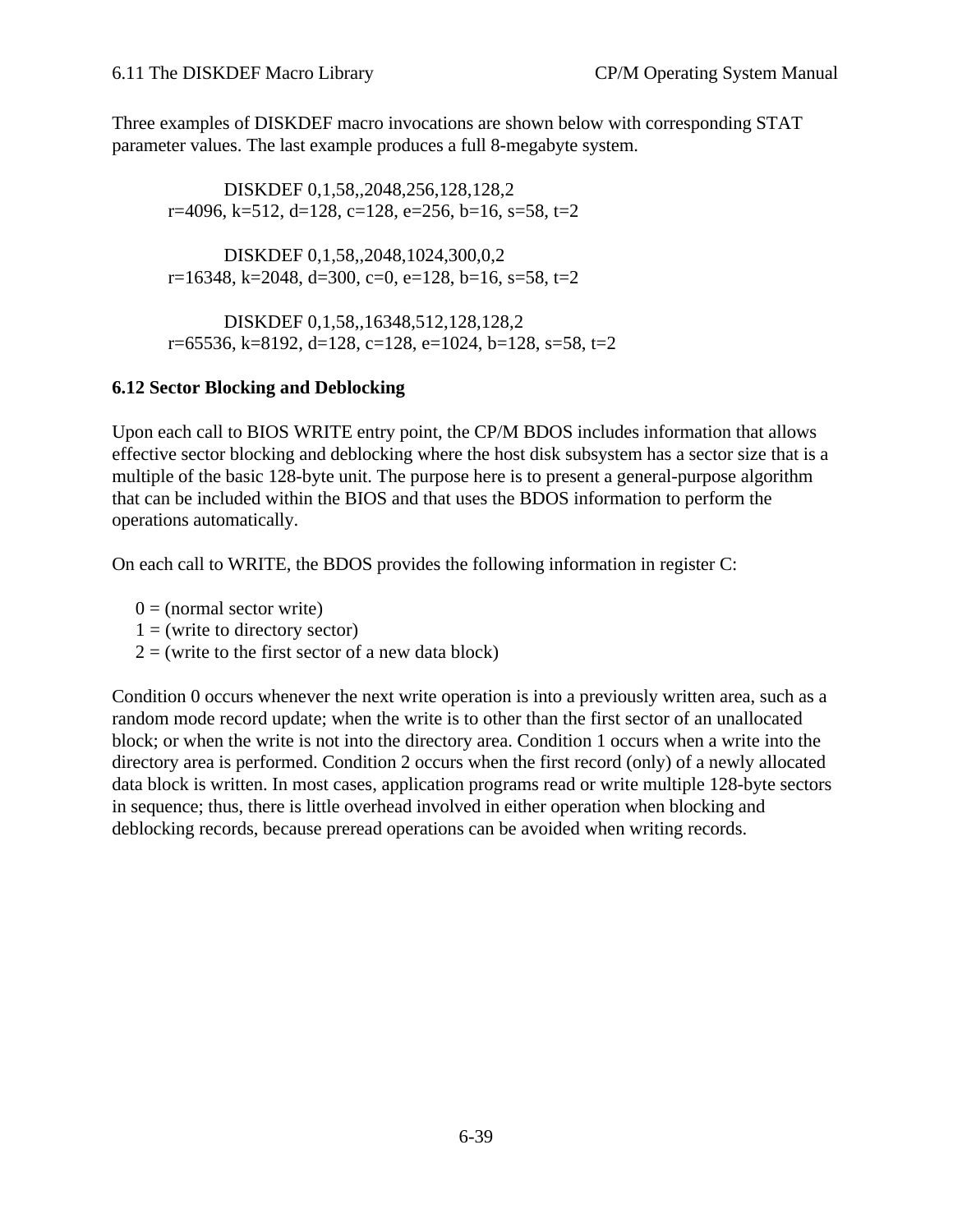Appendix G lists the blocking and deblocking algorithms in skeletal form; this file is included on your CP/M disk. Generally, the algorithms map all CP/M sector read operations onto the host disk through an intermediate buffer that is the size of the host disk sector. Throughout the program, values and variables that relate to the CP/M sector involved in a seek operation are prefixed by sek, while those related to the host disk system are prefixed by hst. The equate statements beginning on line 29 of Appendix G define the mapping between CP/M and the host system, and must be changed if other than the sample host system is involved.

The entry points BOOT and WBOOT must contain the initialization code starting on line 57, while the SELDSK entry point must be augmented by the code starting on line 65. Note that although the SELDSK entry point computes and returns the Disk Parameter Header address, it does not physically select the host disk at this point (it is selected later at READHST or WRITEHST). Further, SETTRK and SETMA simply store the values, but do not take any other action at this point. SECTRAN performs a trivial function of returning the physical sector number.

The principal entry points are READ and WRITE, starting on lines 110 and 125, respectively. These subroutines take the place of your previous READ and WRITE operations.

The actual physical read or write takes place at either WRITEHST or READHST, where all values have been prepared: hstdsk is the host disk number, hsttrk is the host track number, and hstsec is the host sector number, which may require translation to physical sector number. You must insert code at this point that performs the full sector read or write into or out of the buffer at hstbuf of length hstsiz. All other mapping functions are performed by the algorithms.

This particular algorithm was tested using an 80-megabyte hard disk unit that was originally configured for 128-byte sectors, producing approximately 35 megabytes of formatted storage. When configured for 512-byte host sectors, usable storage increased to 57 megabytes, with a corresponding 400% improvement in overall response. In this situation, there is no apparent overhead involved in deblocking sectors, with the advantage that user programs still maintain 128-byte sectors. This is primarily because of the information provided by the BDOS, which eliminates the necessity for preread operations.

End of Section 6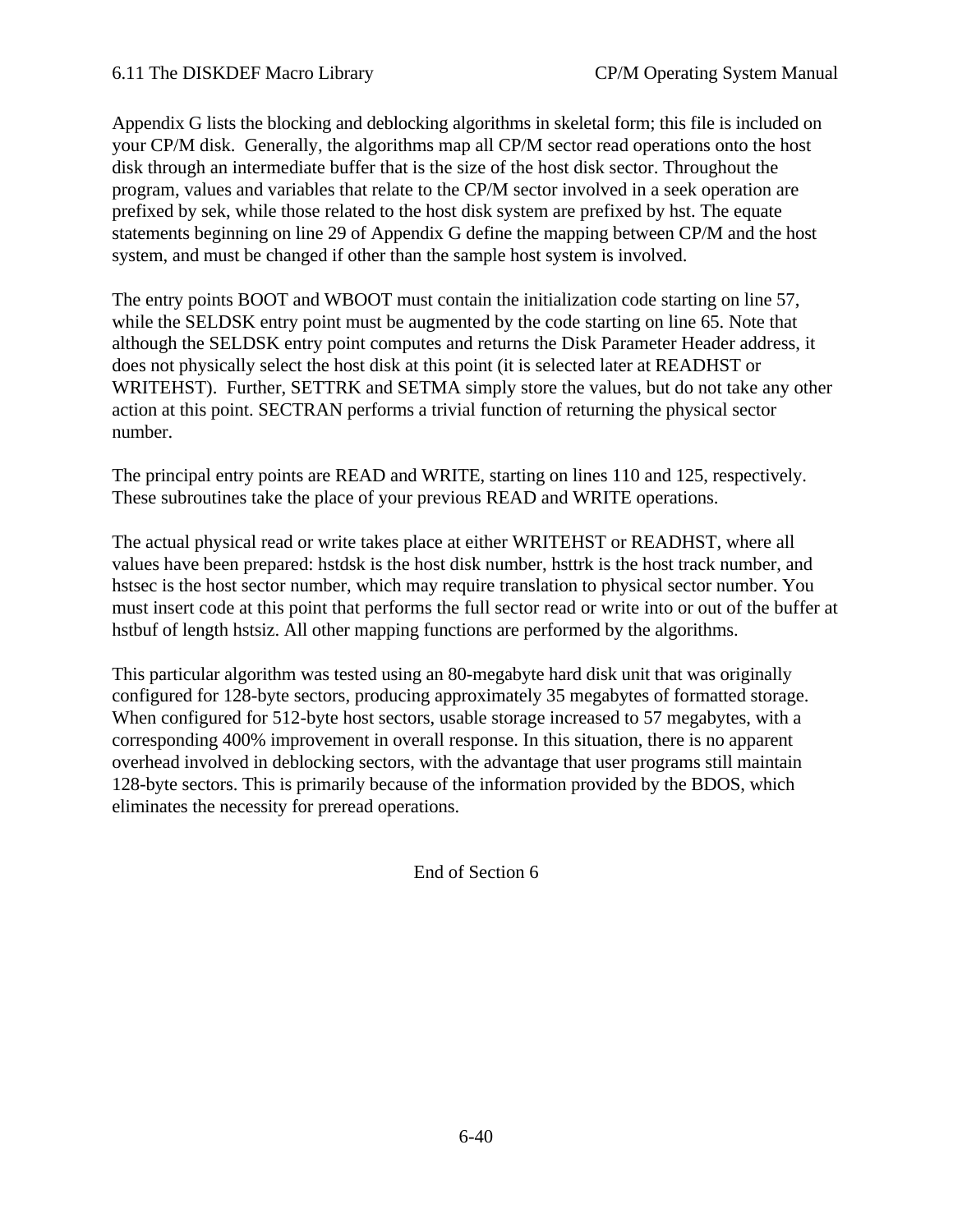|          | MDS-800 I/O DRIVERS FOR CP/M 2.2<br>(FOUR DRIVE SINGLE DENSITY VERSION)                             |                                                                                     |                              |                                                |  |  |  |
|----------|-----------------------------------------------------------------------------------------------------|-------------------------------------------------------------------------------------|------------------------------|------------------------------------------------|--|--|--|
|          |                                                                                                     | <b>VERSION 2.2 FEBRUARY, 1980</b>                                                   |                              |                                                |  |  |  |
| $0016 =$ | <b>VERS</b><br>EQU 22                                                                               |                                                                                     | ;VERSION 2.2                 |                                                |  |  |  |
|          | COPYRIGHT (C) 1980<br><b>DIGITAL RESEARCH</b><br><b>BOX 579, PACIFIC GROVE</b><br>CALIFORNIA, 93950 |                                                                                     |                              |                                                |  |  |  |
| $FFFF =$ | <b>TRUE</b>                                                                                         |                                                                                     | EQU OFFFFH                   | ;VALUE OF "TRUE"                               |  |  |  |
| $0000 =$ | <b>FALSE</b>                                                                                        |                                                                                     | EQU NOT TRUE                 | ;"FALSE"                                       |  |  |  |
| $0000 =$ | <b>TEST</b>                                                                                         |                                                                                     | EQU FALSE                    | ;TRUE IF TEST BIOS                             |  |  |  |
|          | <b>BIAS</b>                                                                                         | IF<br><b>ENDIF</b>                                                                  | <b>TEST</b><br>EQU 03400H    | ; BASE OF CCP IN TEST SYSTEM                   |  |  |  |
| $0000 =$ | <b>BIAS</b>                                                                                         | IF                                                                                  | <b>NOT TEST</b><br>EQU 0000H | ;GENERATE RELOCATABLE CP/M<br>;SYSTEM          |  |  |  |
|          |                                                                                                     | <b>ENDIF</b>                                                                        |                              |                                                |  |  |  |
| $1600 =$ | <b>PATCH</b>                                                                                        | EQU                                                                                 | 1600H                        |                                                |  |  |  |
|          |                                                                                                     |                                                                                     |                              |                                                |  |  |  |
| 1600     |                                                                                                     |                                                                                     | ORG PATCH                    |                                                |  |  |  |
| $0000 =$ | <b>CPMB</b>                                                                                         |                                                                                     | EQU \$-PATCH                 | ; BASE OF CPM CONSOLE PROCESSOR                |  |  |  |
| $0806 =$ | <b>BDOS</b>                                                                                         |                                                                                     |                              | EQU 806H+CPMB ;BASIC DOS (RESIDENT PORTION)    |  |  |  |
| $1600 =$ | <b>CPML</b>                                                                                         | EQU                                                                                 | \$-CPMB                      | ;LENGTH (IN BYTES) OF CPM SYSTEM               |  |  |  |
| $002C =$ | <b>NSECTS</b>                                                                                       |                                                                                     |                              | EQU CPML/128 ;NUMBER OF SECTORS TO LOAD        |  |  |  |
| $0002 =$ | <b>OFFSETEQU</b>                                                                                    | $\overline{2}$                                                                      |                              | ;NUMBER OF DISK TRACKS USED BY                 |  |  |  |
|          |                                                                                                     |                                                                                     | CPM                          |                                                |  |  |  |
| $0004 =$ | <b>CDISK</b>                                                                                        | EQU                                                                                 | 0004H                        | ;ADDRESS OF LAST LOGGED DISK ON<br>;WARM START |  |  |  |
| $0080 =$ | <b>BUFF</b>                                                                                         |                                                                                     |                              | EQU 0080H ; DEFAULT BUFFER ADDRESS             |  |  |  |
| $000A =$ | <b>RETRY</b>                                                                                        | $EQU$ 10                                                                            |                              | ; MAX RETRIES ON DISK I/O BEFORE ERROR         |  |  |  |
|          | <b>WBOOT</b><br>(BOOT AND WBOOT ARE THE SAME FOR MDS)                                               | PERFORM FOLLOWING FUNCTIONS<br><b>BOOT COLD START</b><br>WARM START (SAVE I/O BYTE) |                              |                                                |  |  |  |
|          | <b>CONST</b>                                                                                        |                                                                                     | <b>CONSOLE STATUS</b>        |                                                |  |  |  |
|          | $REG-A = 00$ IF NO CHARACTER READY                                                                  |                                                                                     |                              |                                                |  |  |  |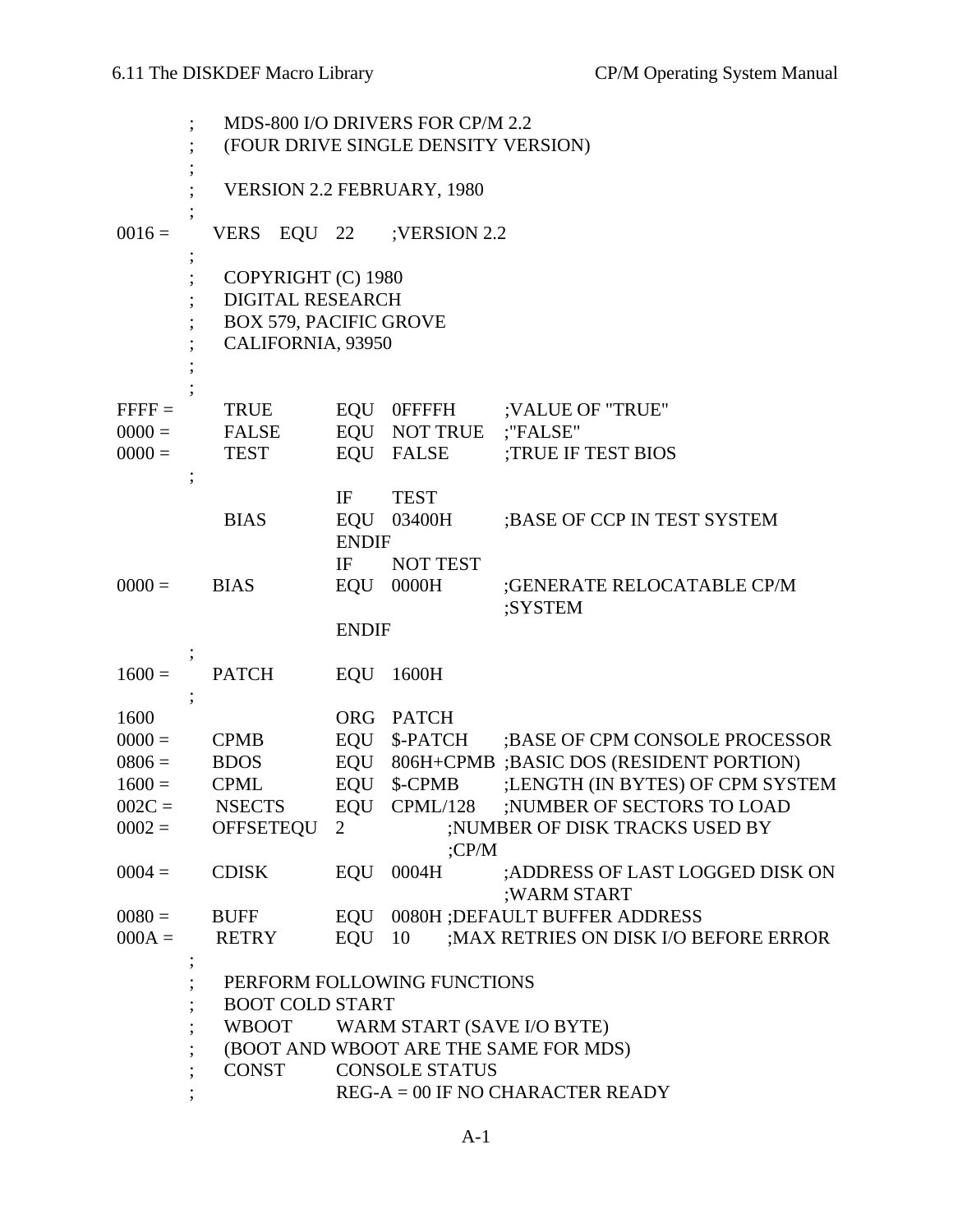|             |                                    |               |                           |                | $REG-A = FF IF CHARACTER READV$                        |
|-------------|------------------------------------|---------------|---------------------------|----------------|--------------------------------------------------------|
|             | CONIN                              |               |                           |                | CONSOLE CHARACTER IN (RESULT IN REG-A)                 |
|             | CONOUT                             |               |                           |                | CONSOLE CHARACTER OUT (CHAR IN REG-C)                  |
|             | LIST                               |               | LIST OUT (CHAR IN REG-C)  |                |                                                        |
|             | <b>PUNCH</b>                       |               | PUNCH OUT (CHAR IN REG-C) |                |                                                        |
|             | READER                             |               |                           |                | PAPER TAPE READER IN (RESULT TO REG-A)                 |
|             | <b>HOME</b>                        |               | <b>MOVE TO TRACK 00</b>   |                |                                                        |
|             |                                    |               |                           |                |                                                        |
|             |                                    |               |                           |                | (THE FOLLOWING CALLS SET-UP THE IO PARAMETER BLOCK FOR |
|             | <b>THE</b>                         |               |                           |                |                                                        |
|             |                                    |               |                           |                | MDS, WHICH IS USED TO PERFORM SUBSEQUENT READS AND     |
|             | WRITES)                            |               |                           |                |                                                        |
|             | SELDSK                             |               |                           |                | SELECT DISK GIVEN BY REG-C (0,1,2)                     |
|             | SETTRK                             |               | <b>READ/WRITE</b>         |                | SET TRACK ADDRESS (0,76) FOR SUBSEQUENT                |
|             | SETSEC                             |               |                           |                | SET SECTOR ADDRESS (1,,26) FOR SUBSEQUENT              |
|             |                                    |               | <b>READ/WRITE</b>         |                |                                                        |
|             | SETDMA                             |               |                           |                | SET SUBSEQUENT DMA ADDRESS (INITIALLY 80H)             |
|             |                                    |               |                           |                |                                                        |
|             |                                    |               |                           |                | (READ AND WRITE ASSUME PREVIOUS CALLS TO SET UP THE IO |
|             |                                    | PARAMETERS)   |                           |                |                                                        |
|             | READ                               |               |                           |                | READ TRACK/SECTOR TO PRESET DMA ADDRESS                |
|             | WRITE                              |               |                           |                | WRITE TRACK/SECTOR FROM PRESET DMA ADDRESS             |
|             |                                    |               |                           |                |                                                        |
|             | JUMP VECTOR FOR INDIVIUAL ROUTINES |               |                           |                |                                                        |
| 1600 C3B316 |                                    |               | JMP BOOT                  |                |                                                        |
|             | 1603 C3C316 WBOOTE: JMP WBOOT      |               |                           |                |                                                        |
| 1606 C36117 |                                    |               | JMP CONST                 |                |                                                        |
| 1609 C36417 |                                    |               | JMP CONIN                 |                |                                                        |
| 160C C36A17 |                                    |               | JMP CONOUT                |                |                                                        |
| 160F C36D17 |                                    | JMP           | <b>LIST</b>               |                |                                                        |
| 1612 C37217 |                                    |               | JMP PUNCH                 |                |                                                        |
| 1615 C37517 |                                    | JMP           | <b>READER</b>             |                |                                                        |
| 1618 C37817 |                                    | <b>JMP</b>    | <b>HOME</b>               |                |                                                        |
| 161B C37D17 |                                    | JMP           | <b>SELDSK</b>             |                |                                                        |
| 161E C3A717 |                                    | <b>JMP</b>    | <b>SETTRK</b>             |                |                                                        |
| 1621 C3AC17 |                                    | JMP           | <b>SETSEC</b>             |                |                                                        |
| 1624 C3BB17 |                                    | JMP           | <b>SETDMA</b>             |                |                                                        |
| 1627 C3C117 |                                    | <b>JMP</b>    | <b>READ</b>               |                |                                                        |
| 162A C3CA17 |                                    | <b>JMP</b>    | <b>WRITE</b>              |                |                                                        |
| 162D C37017 |                                    | JMP           | <b>LISTST</b>             |                | ;LIST STATUS                                           |
| 1630 C3B117 |                                    | JMP           | <b>SECTRAN</b>            |                |                                                        |
|             |                                    |               |                           |                |                                                        |
|             |                                    | <b>MACLIB</b> |                           | <b>DISKDEF</b> | ; LOAD THE DISK DEFINITION                             |

;LIBRARY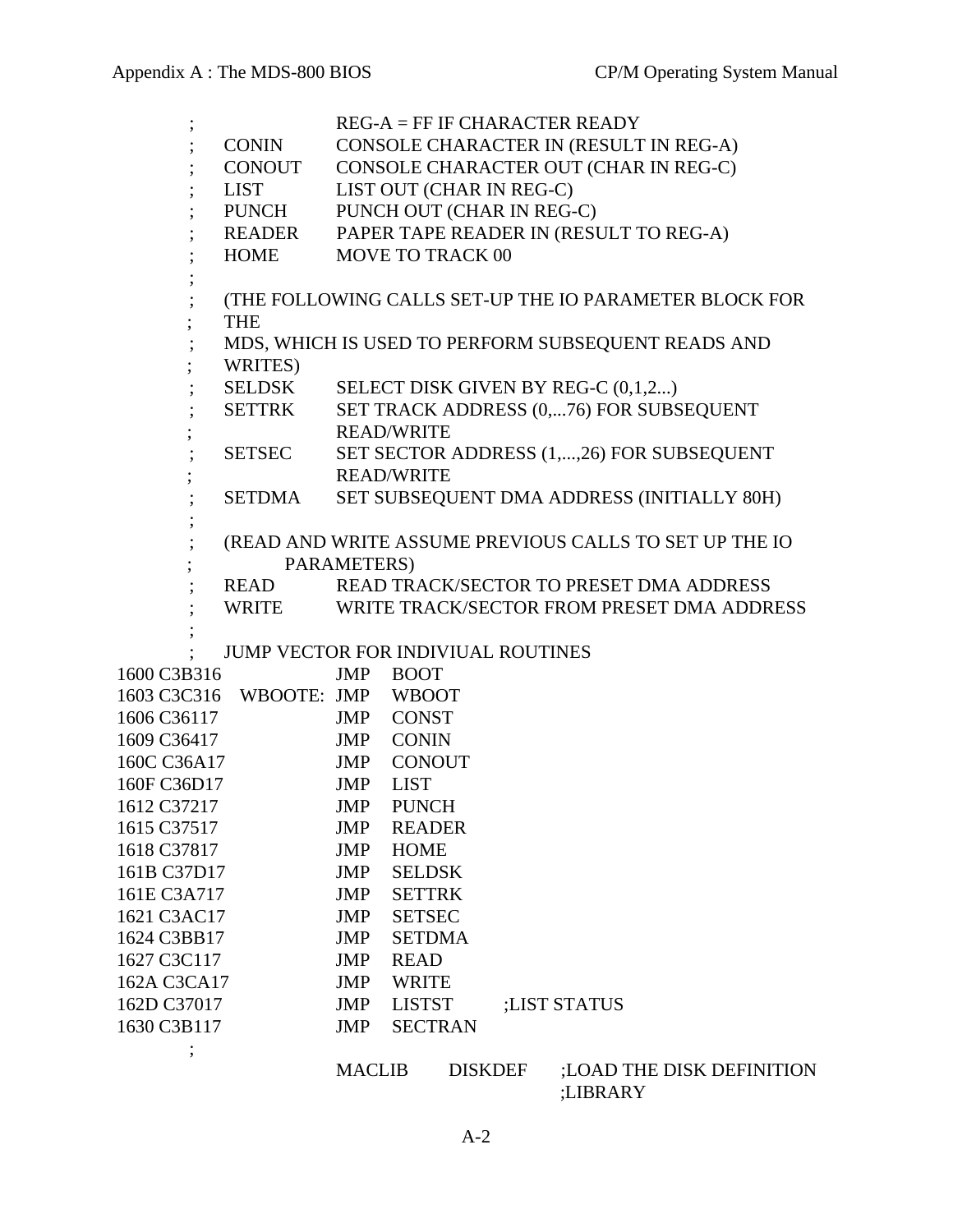|                     |                  |    | DISKS4           |                 | ;FOUR DISKS                         |
|---------------------|------------------|----|------------------|-----------------|-------------------------------------|
| $1633+=$            | <b>DPBASE</b>    |    | <b>EQU</b>       | \$              | ; BASE OF DISK PARAMETER BLOCKS     |
| 1633+82160000 DPE0: |                  |    | <b>DW</b>        |                 | XLT0,0000H ;TRANSLATE TABLE         |
| 1637+00000000       |                  |    | <b>DW</b>        |                 | 0000H,0000H;SCRATCH AREA            |
| 163B+6E187316       |                  |    | <b>DW</b>        |                 | DIRBUF, DPB0 ; DIR BUFF, PARM BLOCK |
| 163F+0D19EE18       |                  |    | <b>DW</b>        |                 | CSV0,ALV0 ;CHECK, ALLOC VECTORS     |
| 1643+82160000 DPE1: |                  |    | <b>DW</b>        |                 | XLT1,0000H;TRANSLATE TABLE          |
| 1647+00000000       |                  |    | <b>DW</b>        |                 | 0000H,0000H ;SCRATCH AREA           |
| 164B+6E187316       |                  |    | <b>DW</b>        |                 | DIRBUF, DPB1 ; DIR BUFF, PARM BLOCK |
| 164F+3C191D19       |                  |    | <b>DW</b>        |                 | CSV1, ALV1 ;CHECK, ALLOC VECTORS    |
| 1653+82160000 DPE2: |                  |    | <b>DW</b>        |                 | XLT2,0000H ;TRANSLATE TABLE         |
| 1657+00000000       |                  |    | DW               |                 | 0000H,0000H;SCRATCH AREA            |
| 165B+6E187316       |                  |    | <b>DW</b>        |                 | DIRBUF, DPB2 ; DIR BUFF, PARM BLOCK |
| 165F+6B194C19       |                  |    | <b>DW</b>        |                 | CSV2, ALV2 ;CHECK, ALLOC VECTORS    |
| 1663+82160000 DPE3: |                  |    | <b>DW</b>        |                 | XLT3,0000H ;TRANSLATE TABLE         |
| 1667+00000000       |                  |    | <b>DW</b>        |                 | 0000H,0000H;SCRATCH AREA            |
| 166B+6E187316       |                  |    | DW               |                 | DIRBUF, DPB3 ; DIR BUFF, PARM BLOCK |
| 166F+9A197B19       |                  |    | <b>DW</b>        |                 | CSV3, ALV3 ;CHECK, ALLOC VECTORS    |
|                     |                  |    | <b>DISKDEF</b>   |                 | 0,1,26,6,1024,243,64,64,OFFSET      |
| $1673+=$            | DPB <sub>0</sub> |    | EQU              | \$              | ; DISK PARM BLOCK                   |
| $1673 + 1A00$       |                  |    | <b>DW</b>        | 26              | ;SEC PER TRACK                      |
| $1675 + 03$         |                  |    | DB               | 3               | ;BLOCK SHIFT                        |
| $1676 + 07$         |                  |    | DB               | 7               | ;BLOCK MASK                         |
| $1677 + 00$         | <b>DB</b>        |    | $\boldsymbol{0}$ |                 | ; EXTNT MASK                        |
| $1678 + F200$       |                  |    | DW               | 242             | ;DISK SIZE-1                        |
| 167A+3F00           |                  |    | <b>DW</b>        | 63              | ; DIRECTORY MAX                     |
| $167C + CO$         |                  |    | DB               | 192             | ;ALLOC0                             |
| $167D+00$           |                  |    | DB               | $\overline{0}$  | ;ALLOC1                             |
| $167E+1000$         |                  |    | <b>DW</b>        | 16              | :CHECK SIZE                         |
| 1680+0200           |                  |    | DW               | $\overline{2}$  | :OFFSET                             |
| $1682+=$            | XLT0             |    | <b>EQU</b>       | \$              | <b>TRANSLATE TABLE</b>              |
| $1682 + 01$         |                  |    | $DB$             | 1               |                                     |
| $1683+07$           |                  |    | DB               | 7               |                                     |
| $1684 + 0D$         |                  |    | DB               | 13              |                                     |
| $1685 + 13$         |                  |    | DB               | 19              |                                     |
| $1686 + 19$         |                  |    | DB               | 25              |                                     |
| $1687 + 05$         |                  |    | DB               | $5\overline{)}$ |                                     |
| $1688 + 0B$         |                  | DB | 11               |                 |                                     |
| $1689 + 11$         |                  |    | DB               | 17              |                                     |
| $168A+17$           |                  |    | DB               | 23              |                                     |
| $168B + 03$         |                  | DB | 3                |                 |                                     |
| $168C + 09$         |                  | DB | 9                |                 |                                     |
| $168D+0F$           |                  |    | $DB$             | 15              |                                     |
| $168E+15$           |                  | DB | 21               |                 |                                     |
| 168F+02             |                  |    | $DB$             | $\overline{2}$  |                                     |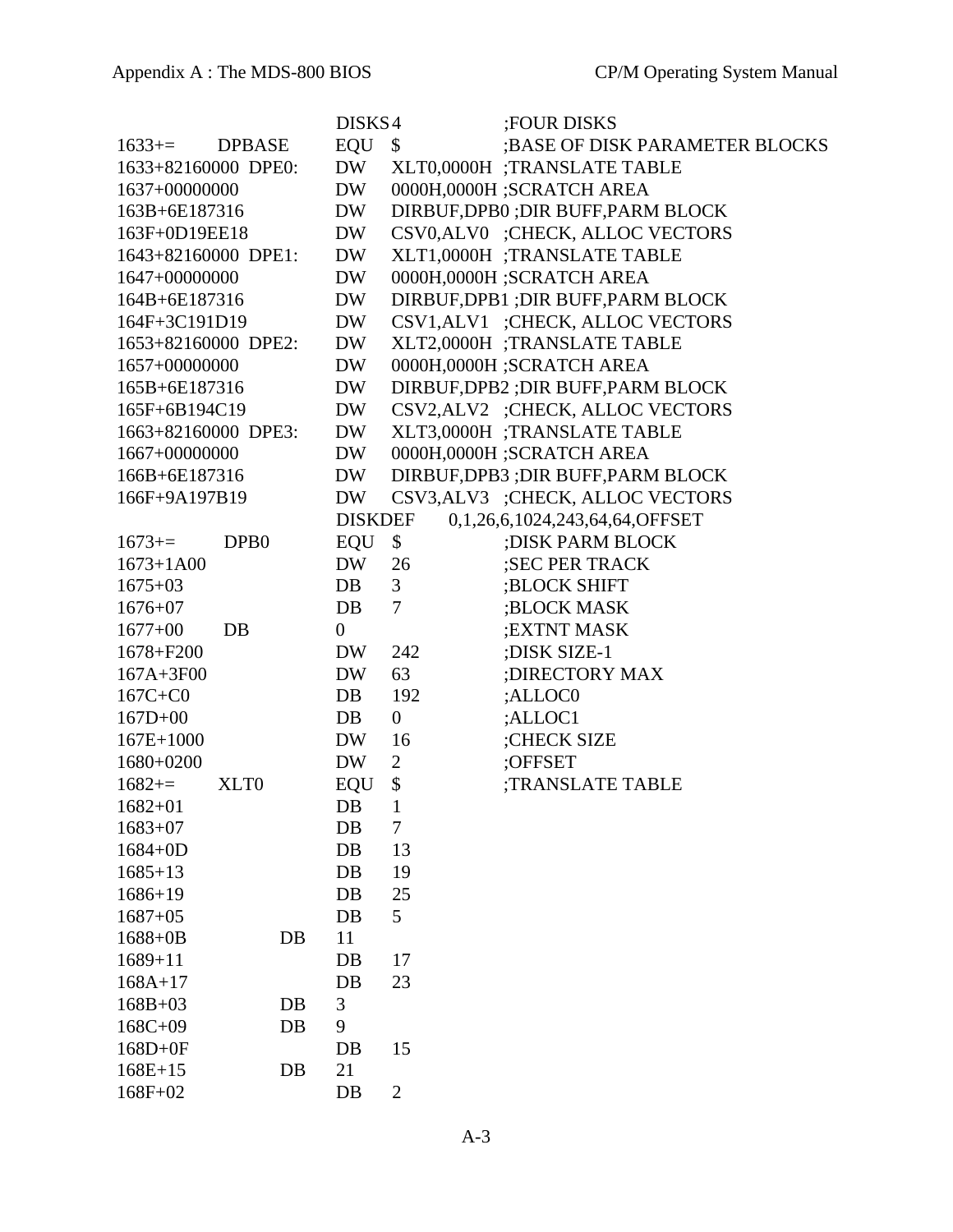| $1690 + 08$          |                  |                    | DB             | 8                                                                            |
|----------------------|------------------|--------------------|----------------|------------------------------------------------------------------------------|
| $1691 + 0E$          |                  | DB                 | 14             |                                                                              |
| $1692 + 14$          |                  |                    | DB             | 20                                                                           |
| $1693 + 1A$          |                  |                    | DB             | 26                                                                           |
| $1694 + 06$          |                  |                    | DB             | 6                                                                            |
| $1695 + 0C$          |                  | DB                 | 12             |                                                                              |
| $1696 + 12$          |                  |                    | DB             | 18                                                                           |
| $1697 + 18$          |                  |                    | DB             | 24                                                                           |
| $1698 + 04$          |                  |                    | DB             | $\overline{4}$                                                               |
| $1699 + 0A$          |                  |                    | DB             | 10                                                                           |
| $169A+10$            |                  |                    | DB             | 16                                                                           |
| $169B+16$            |                  | DB                 | 22             |                                                                              |
|                      | <b>DISKDEF</b>   |                    | 1,0            |                                                                              |
| $1673+=$             | DPB1             |                    |                | EQU DPB0 ;EQUIVALENT PARAMETERS                                              |
| $001F_{+}=$          | ALS1             |                    |                | EQU ALSO ;SAME ALLOCATION VECTOR SIZE                                        |
| $0010 ==$            | CSS1             |                    |                | EQU CSS0 ;SAME CHECKSUM VECTOR SIZE                                          |
| $1682+=$             | XLT1             |                    |                | EQU XLT0 ;SAME TRANSLATE TABLE                                               |
|                      |                  |                    | <b>DISKDEF</b> | 2,0                                                                          |
| $1673+=$             | DPB <sub>2</sub> |                    |                | EQU DPB0 ;EQUIVALENT PARAMETERS                                              |
| $001F_{+}=$          | ALS <sub>2</sub> |                    |                | EQU ALSO ;SAME ALLOCATION VECTOR SIZE                                        |
| $0010 ==$            | CSS <sub>2</sub> |                    |                | EQU CSS0 ;SAME CHECKSUM VECTOR SIZE                                          |
| $1682+=$             |                  | XLT2 EQU           |                | XLT0 ;SAME TRANSLATE TABLE                                                   |
|                      |                  |                    | <b>DISKDEF</b> | 3,0                                                                          |
| $1673+=$             |                  |                    |                | DPB3 EQU DPB0 ;EQUIVALENT PARAMETERS                                         |
| $001F_{+}=$          |                  |                    |                | ALS3 EQU ALS0 ;SAME ALLOCATION VECTOR SIZE                                   |
| $0010 ==$            | CSS3             |                    |                | EQU CSS0 ;SAME CHECKSUM VECTOR SIZE                                          |
| $1682+=$             | XLT3             | EQU                |                | XLT0 ;SAME TRANSLATE TABLE                                                   |
|                      |                  |                    |                | ENDEF OCCURS AT END OF ASSEMBLY                                              |
|                      |                  |                    |                |                                                                              |
|                      |                  |                    |                | END OF CONTROLLER - INDEPENDENT CODE, THE REMAINING                          |
|                      |                  | <b>SUBROUTINES</b> |                |                                                                              |
|                      |                  |                    |                | ARE TAILORED TO THE PARTICULAR OPERATING ENVIRONMENT.                        |
|                      |                  | <b>AND MUST</b>    |                |                                                                              |
|                      |                  |                    |                | BE ALTERED FOR ANY SYSTEM WHICH DIFFERS FROM THE INTEL                       |
|                      | MDS.             |                    |                |                                                                              |
|                      |                  |                    |                |                                                                              |
|                      |                  |                    |                | THE FOLLOWING CODE ASSUMES THE MDS MONITOR EXISTS AT                         |
|                      | 0F800H           |                    |                |                                                                              |
|                      |                  |                    |                | AND USES THE I/O SUBROUTINES WITHIN THE MONITOR                              |
|                      |                  |                    |                | WE ALSO ASSUME THE MDS SYSTEM HAS FOUR DISK DRIVES                           |
|                      |                  |                    |                |                                                                              |
| $00FD =$<br>$00FC =$ |                  |                    |                | REVRTEQU OFDH ; INTERRUPT REVERT PORT<br>INTC EQU OFCH ; INTERRUPT MASK PORT |
| $00F3 =$             |                  |                    |                |                                                                              |
|                      |                  |                    |                | ICON EQU 0F3H ; INTERRUPT CONTROL PORT                                       |
| $007E =$             |                  |                    |                | INTE EQU 0111\$1110B ;ENABLE RST 0(WARM BOOT), RST 7                         |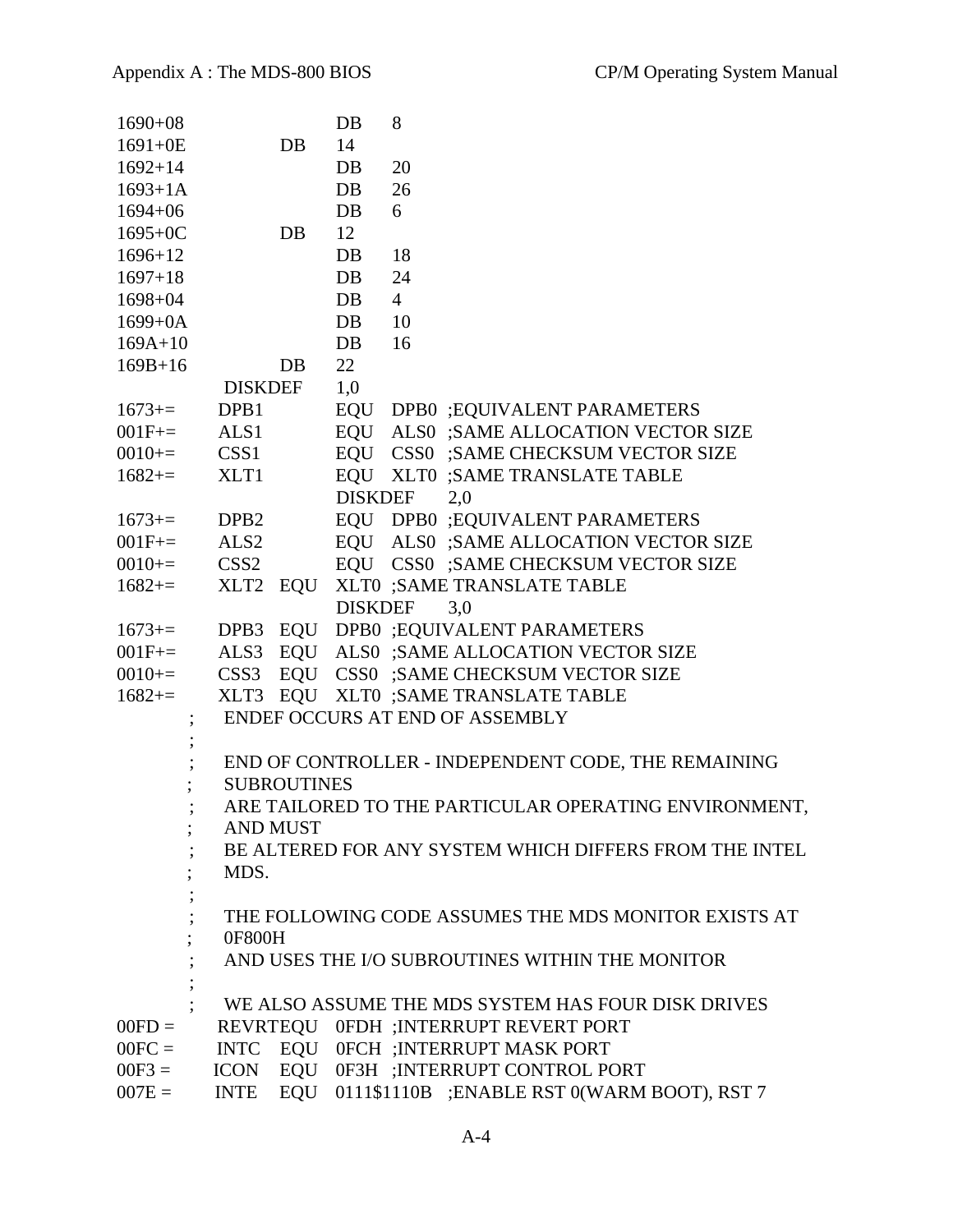# ;(MONITOR)

|                 |                  |              | <b>MDS MONITOR EQUATES</b> |                                              |
|-----------------|------------------|--------------|----------------------------|----------------------------------------------|
| $F800 =$        |                  |              | MON80 EQU 0F800H           | ; MDS MONITOR                                |
| $FF0F =$        |                  |              | RMON80 EQU 0FF0FH          | ;RESTART MON80 (BOOT ERROR)                  |
| $F803 =$        | CI               |              | EQU 0F803H                 | ;CONSOLE CHARACTER TO REG-A                  |
| $F806 =$        | RI               |              | EQU 0F806H                 | ;READER IN TO REG-A                          |
| $F809 =$        | CO               | EQU          | 0F809H                     | ;CONSOLE CHAR FROM C TO                      |
|                 |                  |              |                            | :CONSOLE OUT                                 |
| $F80C =$        | PO <sub>1</sub>  | EQU          | 0F80CH                     | ; PUNCH CHAR FROM C TO PUNCH DEVICE          |
| $F80F =$        | LO               | EQU          | 0F80FH                     | :LIST FROM C TO LIST DEVICE                  |
| $F812 =$        | <b>CSTS</b>      | EQU          | 0F812H                     | ;CONSOLE STATUS 00/FF TO                     |
|                 |                  |              |                            | ;REGISTER A                                  |
|                 |                  |              |                            |                                              |
|                 |                  |              | DISK PORTS AND COMMANDS    |                                              |
| $0078 =$        | <b>BASE</b>      | EQU          | 78H                        | ; BASE OF DISK COMMAND IO PORTS              |
| $0078 =$        | <b>DSTAT EQU</b> |              | BASE                       | ; DISK STATUS (INPUT)                        |
| $0079 =$        |                  |              | RTYPE EQU BASE+1           | ;RESULT TYPE (INPUT)                         |
| $007B =$        |                  |              | RBYTEEQU BASE+3            | ;RESULT BYTE (INPUT)                         |
|                 |                  |              |                            |                                              |
| $0079 =$        | ILOW EQU         |              | $BASE+1$                   | ; IOPB LOW ADDRESS (OUTPUT)                  |
| $007A =$        | <b>IHIGH EQU</b> |              | $BASE+2$                   | ; IOPB HIGH ADDRESS (OUTPUT)                 |
|                 |                  |              |                            |                                              |
| $0004 =$        | <b>READF EQU</b> |              | 4H                         | ; READ FUNCTION                              |
| $0006 =$        | WRITF EQU        |              | 6H                         | ; WRITE FUNCTION                             |
| $0003 =$        | <b>RECAL EQU</b> |              | 3H                         | ;RECALIBRATE DRIVE                           |
| $0004 =$        | <b>IORDY EQU</b> |              | 4H                         | ;I/O FINISHED MASK                           |
| $000D =$        | <b>CR</b>        | EQU          | 0 <sub>DH</sub>            | ;CARRIAGE RETURN                             |
| $000A =$        | LF               | EQU          | 0AH                        | ;LINE FEED                                   |
|                 |                  |              |                            |                                              |
|                 | SIGNON:          |              |                            | ;SIGNON MESSAGE: XXK CP/M VERS Y.Y           |
| 169C 0D0A0A     |                  | DB           | CR,LF,LF                   |                                              |
|                 |                  | IF           | <b>TEST</b>                |                                              |
|                 |                  | DB           | '32'                       | ;32K EXAMPLE BIOS                            |
|                 |                  | <b>ENDIF</b> |                            |                                              |
|                 |                  | IF           | <b>NOT TEST</b>            |                                              |
| 169F 3030       |                  | DB           | '00'                       | ;MEMORY SIZE FILLED BY RELOCATOR             |
|                 |                  | <b>ENDIF</b> |                            |                                              |
| 16A1 6B2043502F |                  | DB           | 'k CP/M vers '             |                                              |
| 16AD 322E32     |                  | DB           |                            | VERS/10+'0','.', VERS MOD 10+'0'             |
| 16B0 0D0A00     |                  | DB           | CR, LF, 0                  |                                              |
|                 |                  |              |                            |                                              |
|                 | BOOT:            |              |                            | ; PRINT SIGNON MESSAGE AND GO TO CCP         |
|                 |                  |              |                            | (NOTE: MDS BOOT INITIALIZED IOBYTE AT 0003H) |
| 16B3 310001     |                  | LXI          | SP,BUFF+80H                |                                              |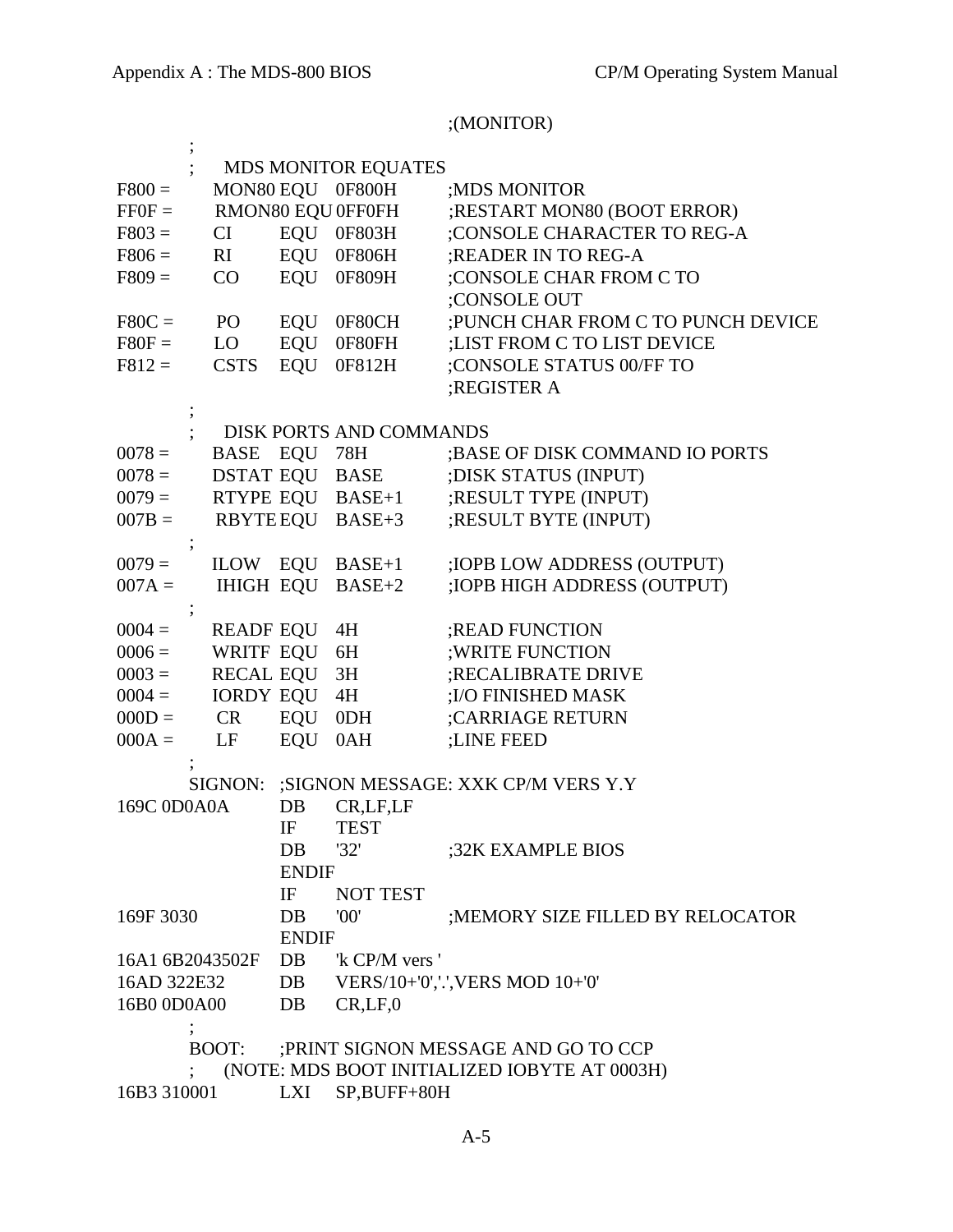| 16B6 219C16       |                      | LXI H, SIGNON                               |                                                                |
|-------------------|----------------------|---------------------------------------------|----------------------------------------------------------------|
| 16B9 CDD317       |                      | <b>CALL PRMSG</b>                           | ; PRINT MESSAGE                                                |
| 16BC AF           | XRA A                |                                             | ;CLEAR ACCUMULATOR                                             |
| 16BD 320400       |                      | STA CDISK                                   | ;SET INITIALLY TO DISK A                                       |
| 16C0 C30F17       | JMP                  | <b>GOCPM</b>                                | ;GO TO CP/M                                                    |
|                   |                      |                                             |                                                                |
|                   |                      |                                             |                                                                |
|                   |                      |                                             | WBOOT:; LOADER ON TRACK 0, SECTOR 1, WHICH WILL BE SKIPPED FOR |
| <b>WARM</b>       |                      |                                             |                                                                |
|                   |                      |                                             | READ CP/M FROM DISK - ASSUMING THERE IS A 128 BYTE COLD        |
| <b>START</b>      |                      |                                             |                                                                |
| START.            |                      |                                             |                                                                |
|                   |                      |                                             |                                                                |
| 16C3 318000       | LXI                  | SP, BUFF                                    | ;USING DMA - THUS 80 THRU FF                                   |
|                   |                      |                                             | ;AVAILABLE FOR STACK                                           |
|                   |                      |                                             |                                                                |
| 16C6 0E0A         |                      | MVI C,RETRY                                 | ; MAX RETRIES                                                  |
| 16C8 C5<br>PUSH B |                      |                                             |                                                                |
|                   |                      | <b>WBOOT0: ;ENTER HERE ON ERROR RETRIES</b> |                                                                |
| 16C9 010000       | LXI                  | <b>B,CPMB</b>                               | ;SET DMA ADDRESS TO START OF                                   |
|                   |                      |                                             | :DISK SYSTEM                                                   |
| 16CC CDBB17       |                      | <b>CALL SETDMA</b>                          |                                                                |
| 16CF 0E00         | MVI C,0              |                                             | ; BOOT FROM DRIVE 0                                            |
| 16D1 CD7D17       |                      | <b>CALL SELDSK</b>                          |                                                                |
| 16D4 0E00         | MVI C,0              |                                             |                                                                |
| 16D6 CDA717       |                      | CALL SETTRK                                 | ;START WITH TRACK 0                                            |
| 16D9 0E02         | $MVI$ C <sub>2</sub> |                                             | ;START READING SECTOR 2                                        |
| 16DB CDAC17       |                      | <b>CALL SETSEC</b>                          |                                                                |
|                   |                      |                                             |                                                                |
|                   |                      | READ SECTORS, COUNT NSECTS TO ZERO          |                                                                |
| 16DE C1           | <b>POP</b>           | B                                           | :10-ERROR COUNT                                                |
| 16DF 062C         |                      | MVI B,NSECTS                                |                                                                |
| <b>RDSEC:</b>     |                      | ; READ NEXT SECTOR                          |                                                                |
| 16E1 C5           | <b>PUSH B</b>        |                                             | ;SAVE SECTOR COUNT                                             |
| 16E2 CDC117       |                      | <b>CALL READ</b>                            |                                                                |
| 16E5 C24917       | JNZ                  | <b>BOOTERR</b>                              | ;RETRY IF ERRORS OCCUR                                         |
| 16E8 2A6C18       | <b>LHLD IOD</b>      |                                             | ; INCREMENT DMA ADDRESS                                        |
| 16EB 118000       | $LXI$ $D,128$        |                                             | ;SECTOR SIZE                                                   |
| 16EE 19           | DAD D                |                                             | ; INCREMENTED DMA ADDRESS IN HL                                |
| 16EF 44           | MOV B,H              |                                             |                                                                |
| 16F0 4D           | MOV C.L              |                                             | ; READY FOR CALL TO SET DMA                                    |
| 16F1 CDBB17       |                      | <b>CALL SETDMA</b>                          |                                                                |
| 16F4 3A6B18       | LDA IOS              |                                             | ;SECTOR NUMBER JUST READ                                       |
| 16F7 FE1A         | <b>CPI</b>           | 26                                          | ; READ LAST SECTOR?                                            |
| 16F9 DA0517       | JC 1                 | RD1                                         |                                                                |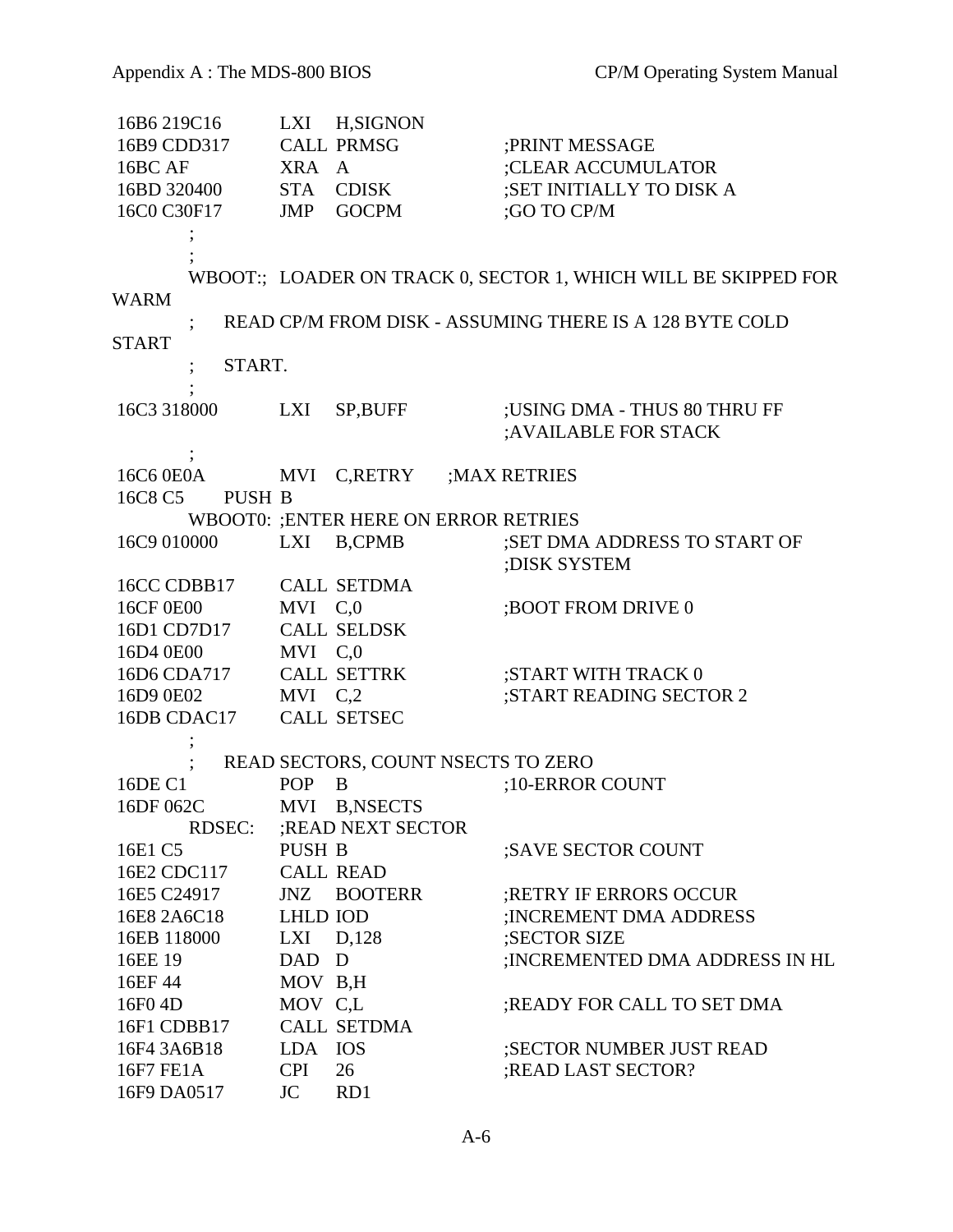|                         |                 |                                           | ; MUST BE SECTOR 26, ZERO AND GO TO NEXT TRACK   |
|-------------------------|-----------------|-------------------------------------------|--------------------------------------------------|
| 16FC 3A6A18 LDA IOT     |                 |                                           | <b>;GET TRACK TO REGISTER A</b>                  |
| 16FF 3C INR A           |                 |                                           |                                                  |
| 1700 4F                 | MOV C,A         |                                           | ;READY FOR CALL                                  |
| 1701 CDA717 CALL SETTRK |                 |                                           |                                                  |
| 1704 AF XRA A           |                 |                                           | ;CLEAR SECTOR NUMBER                             |
| 1705 3C RD1: INR A      |                 |                                           | :TO NEXT SECTOR                                  |
| 1706 4F                 | MOV C,A         |                                           | ;READY FOR CALL                                  |
| 1707 CDAC17 CALL SETSEC |                 |                                           |                                                  |
| 170A C1                 | POP B           |                                           | ;RECALL SECTOR COUNT                             |
| 170B 05 DCR B           |                 |                                           | ;DONE?                                           |
| 170C C2E116 JNZ RDSEC   |                 |                                           |                                                  |
|                         |                 |                                           |                                                  |
|                         |                 |                                           | DONE WITH THE LOAD, RESET DEFAULT BUFFER ADDRESS |
|                         |                 | GOCPM: ;(ENTER HERE FROM COLD START BOOT) |                                                  |
|                         |                 | <b>ENABLE RST0 AND RST7</b>               |                                                  |
| 170F F3                 | DI              |                                           |                                                  |
| 1710 3E12               |                 | $MVI$ $A,12H$                             | ; INITIALIZE COMMAND                             |
| 1712 D3FD OUT REVRT     |                 |                                           |                                                  |
| 1714 AF<br>XRA A        |                 |                                           |                                                  |
| 1715 D3FC               |                 | OUT INTC ;CLEARED                         |                                                  |
| 1717 3E7E MVI A,INTE    |                 |                                           | ;RST0 AND RST7 BITS ON                           |
| 1719 D3FC OUT INTC      |                 |                                           |                                                  |
| 171B AF XRA A           |                 |                                           |                                                  |
| 171C D3F3               | <b>OUT ICON</b> |                                           | ; INTERRUPT CONTROL                              |
|                         |                 |                                           |                                                  |
|                         |                 | SET DEFAULT BUFFER ADDRESS TO 80H         |                                                  |
| 171E 018000 LXI B,BUFF  |                 |                                           |                                                  |
| 1721 CDBB17 CALL SETDMA |                 |                                           |                                                  |
|                         |                 |                                           |                                                  |
|                         |                 | RESET MONITOR ENTRY POINTS                |                                                  |
| 1724 3EC3<br>MVI A,JMP  |                 |                                           |                                                  |
| 1726 320000             | <b>STA</b>      | $\theta$                                  |                                                  |
| 1729 210316             | LXI             | H, WBOOTE                                 |                                                  |
| 172C 220100             | SHLD 1          |                                           | ; JMP WBOOT AT LOCATION 00                       |
| 172F 320500             | <b>STA</b>      | 5                                         |                                                  |
| 1732 210608             | LXI             | H, BDOS                                   |                                                  |
| 1735 220600             | SHLD 6          |                                           | ; JMP BDOS AT LOCATION 5                         |
|                         | IF              | <b>NOT TEST</b>                           |                                                  |
| 1738 323800             | <b>STA</b>      | $7*8$                                     | ;JMP TO MON80 (MAY HAVE BEEN<br>;CHANGED BY DDT) |
| 173B 2100F8             | LXI             | H, MON <sub>80</sub>                      |                                                  |
| 173E 223900             |                 | SHLD 7*8+1                                |                                                  |
|                         | <b>ENDIF</b>    |                                           |                                                  |
|                         |                 |                                           |                                                  |

; LEAVE IOBYTE SET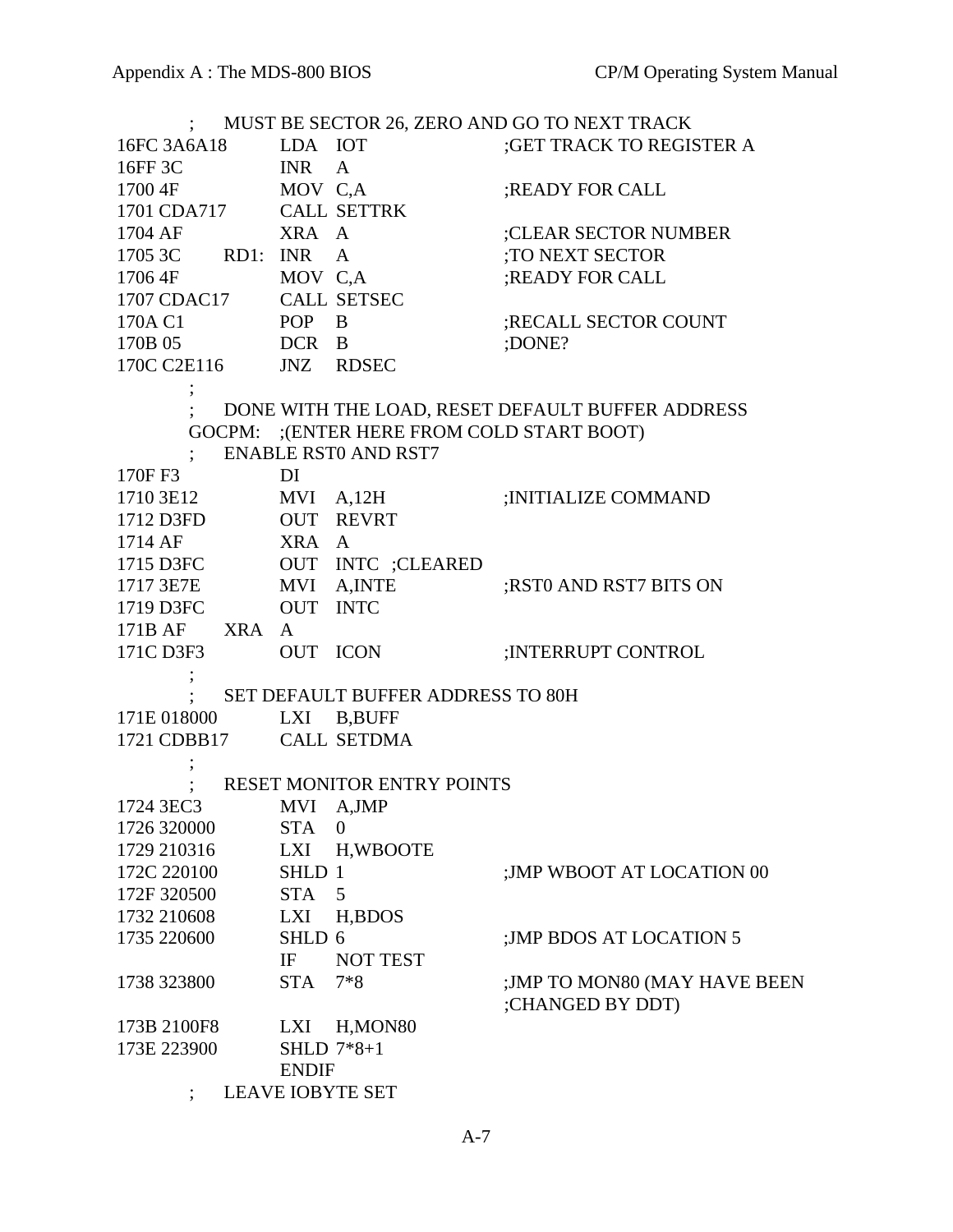; PREVIOUSLY SELECTED DISK WAS B, SEND PARAMETER TO CPM 1741 3A0400 LDA CDISK ;LAST LOGGED DISK NUMBER 1744 4F MOV C,A ;SEND TO CCP TO LOG IT IN 1745 FB EI 1746 C30000 JMP CPMB ; ERROR CONDITION OCCURRED, PRINT MESSAGE AND RETRY BOOTERR: 1749 C1 POP B ;RECALL COUNTS 174A 0D DCR C 174B CA5217 JZ BOOTER0 ; TRY AGAIN 174E C5 PUSH B 174F C3C916 JMP WBOOT0  $\ddot{i}$  BOOTER0: ; OTHERWISE TOO MANY RETRIES 1752 215B17 LXI H,BOOTMSG 1755 CDD317 CALL PRMSG 1758 C30FFF JMP RMON80 ;MDS HARDWARE MONITOR ; BOOTMSG: 175B 3F626F6F74 DB '?boot',0  $\ddot{i}$  ; CONST: ;CONSOLE STATUS TO REG-A ; (EXACTLY THE SAME AS MDS CALL) 1761 C312F8 JMP CSTS ; CONIN: ;CONSOLE CHARACTER TO REG-A 1764 CD03F8 CALL CI 1767 E67F ANI 7FH :REMOVE PARITY BIT 1769 C9 RET ; CONOUT: ;CONSOLE CHARACTER FROM C TO CONSOLE OUT 176A C309F8 JMP CO ; LIST: ;LIST DEVICE OUT ; (EXACTLY THE SAME AS MDS CALL) 176D C30FF8 JMP LO ; LISTST: ;RETURN LIST STATUS 1770 AF XRA A 1771 C9 RET :ALWAYS NOT READY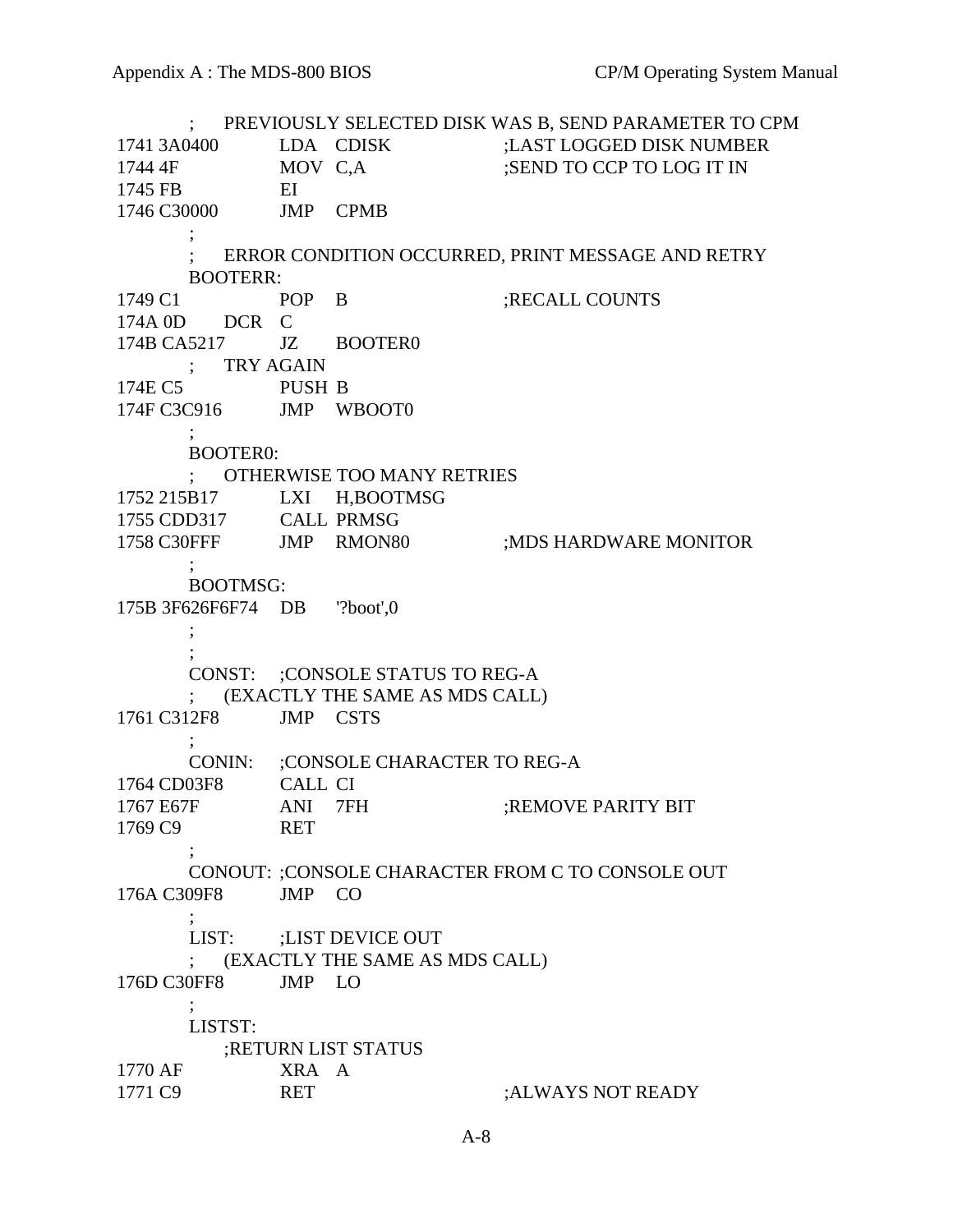; PUNCH: ;PUNCH DEVICE OUT ; (EXACTLY THE SAME AS MDS CALL) 1772 C30CF8 JMP PO ; READER: ;READER CHARACTER IN TO REG-A ; (EXACTLY THE SAME AS MDS CALL) 1775 C306F8 JMP RI ; HOME: ;MOVE TO HOME POSITION ; TREAT AS TRACK 00 SEEK 1778 0E00 MVI C,0 177A C3A717 JMP SETTRK ; SELDSK: ;SELECT DISK GIVEN BY REGISTER C 177D 210000 LXI H,0000H ;RETURN 0000 IF ERROR 1780 79 MOV A,C 1781 FE04 CPI NDISKS ;TOO LARGE? 1783 D0 RNC ;LEAVE HL = 0000  $\ddot{i}$  1784 E602 ANI 10B ;00 00 FOR DRIVE 0,1 AND 10 10 FOR ;DRIVE 2,3 1786 326618 STA DBANK :TO SELECT DRIVE BANK 1789 79 MOV A,C :00, 01, 10, 11 178A E601 ANI 1B ;MDS HAS 0,1 AT 78, 2,3 AT 88 178C B7 ORA A ;RESULT 00? 178D CA9217 JZ SETDRIVE 1790 3E30 MVI A,00110000B ;SELECTS DRIVE 1 IN BANK SETDRIVE: 1792 47 MOV B,A ;SAVE THE FUNCTION 1793 216818 LXI H, IOF :IO FUNCTION 1796 7E MOV A,M 1797 E6CF ANI 11001111B ;MASK OUT DISK NUMBER 1799 B0 ORA B ;MASK IN NEW DISK NUMBER 179A 77 MOV M,A ;SAVE IT IN IOPB 179B 69 MOV L,C 179C 2600 MVI H,0 ;HL=DISK NUMBER 179E 29 DAD H ;\*2 179F 29 DAD H :\*4 17A0 29 DAD H ;\*8 17A1 29 DAD H ;\*16 17A2 113316 LXI D,DPBASE 17A5 19 DAD D ;HL=DISK HEADER TABLE ADDRESS 17A6 C9 RET  $\ddot{i}$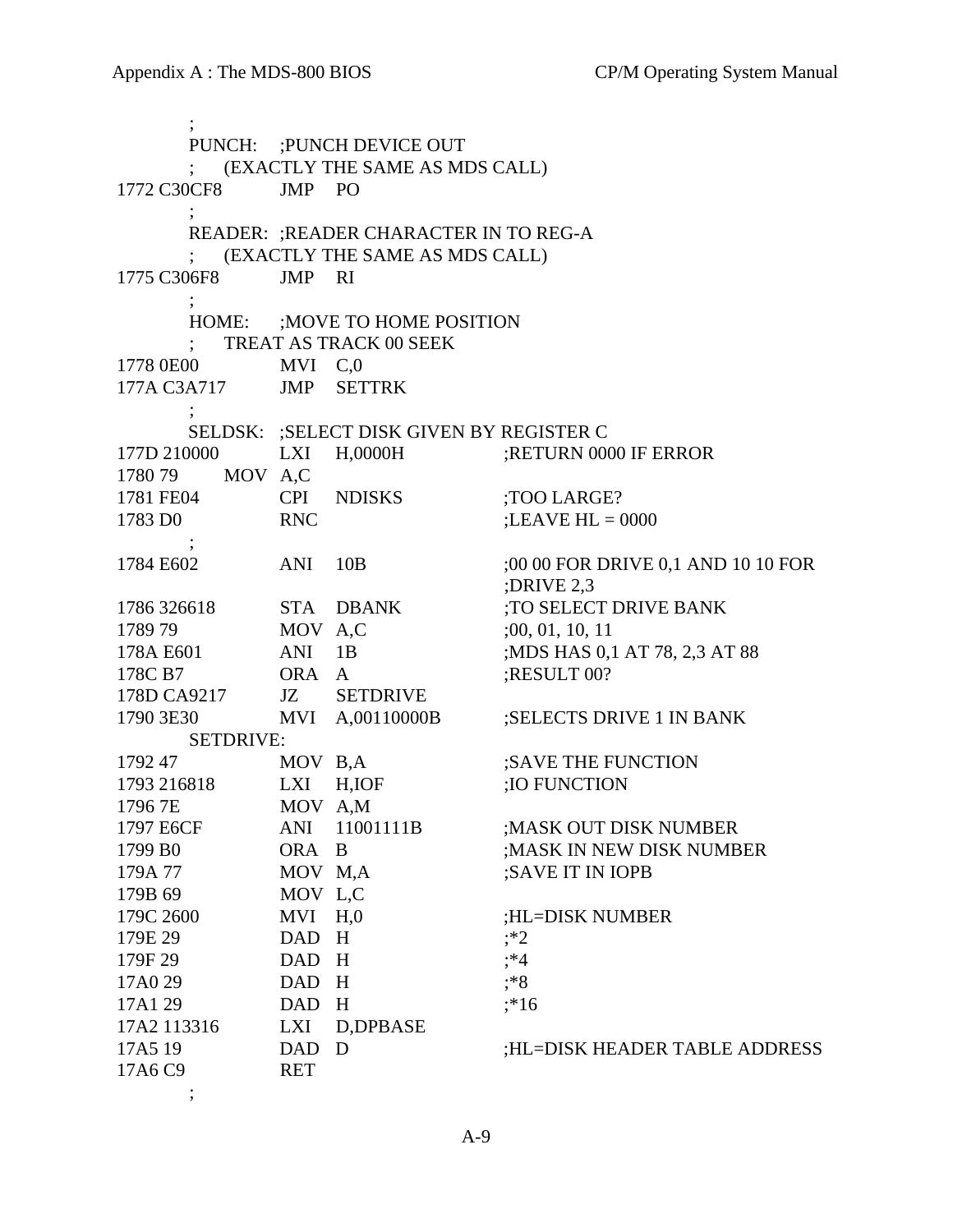; SETTRK: ;SET TRACK ADDRESS GIVEN BY C 17A7 216A18 LXI H,IOT 17AA 71 MOV M,C 17AB C9 RET ; SETSEC: ;SET SECTOR NUMBER GIVEN BY C 17AC 216B18 LXI H,IOS 17AF 71 MOV M,C 17B0 C9 RET SECTRAN: ;TRANSLATE SECTOR BC USING TABLE AT DE 17B1 0600 MVI B,0 ;DOUBLE PRECISION SECTOR NUMBER IN BC 17B3 EB XCHG :TRANSLATE TABLE ADDRESS TO HL 17B4 09 DAD B ;TRANSLATE(SECTOR) ADDRESS 17B5 7E MOV A,M ;TRANSLATED SECTOR NUMBER TO A 17B6 326B18 STA IOS 17B9 6F MOV L,A ; RETURN SECTOR NUMBER IN L 17BA C9 RET  $\ddot{i}$  SETDMA: ;SET DMA ADDRESS GIVEN BY REGS B,C 17BB 69 MOV L,C 17BC 60 MOV H,B 17BD 226C18 SHLD IOD 17C0 C9 RET ; READ: ;READ NEXT DISK RECORD (ASSUMING DISK/TRK/SEC/DMA SET) 17C1 0E04 MVI C,READF ;SET TO READ FUNCTION 17C3 CDE017 CALL SETFUNC 17C6 CDF017 CALL WAITIO ;PERFORM READ FUNCTION 17C9 C9 RET :MAY HAVE ERROR SET IN REG-A ; ; WRITE: ;DISK WRITE FUNCTION 17CA 0E06 MVI C,WRITF 17CC CDE017 CALL SETFUNC ;SET TO WRITE FUNCTION 17CF CDF017 CALL WAITIO 17D2 C9 RET :MAY HAVE ERROR SET  $\ddot{i}$  ; UTILITY SUBROUTINES PRMSG: ;PRINT MESSAGE AT H,L TO 0 17D3 7E MOV A,M 17D4 B7 ORA A ;ZERO?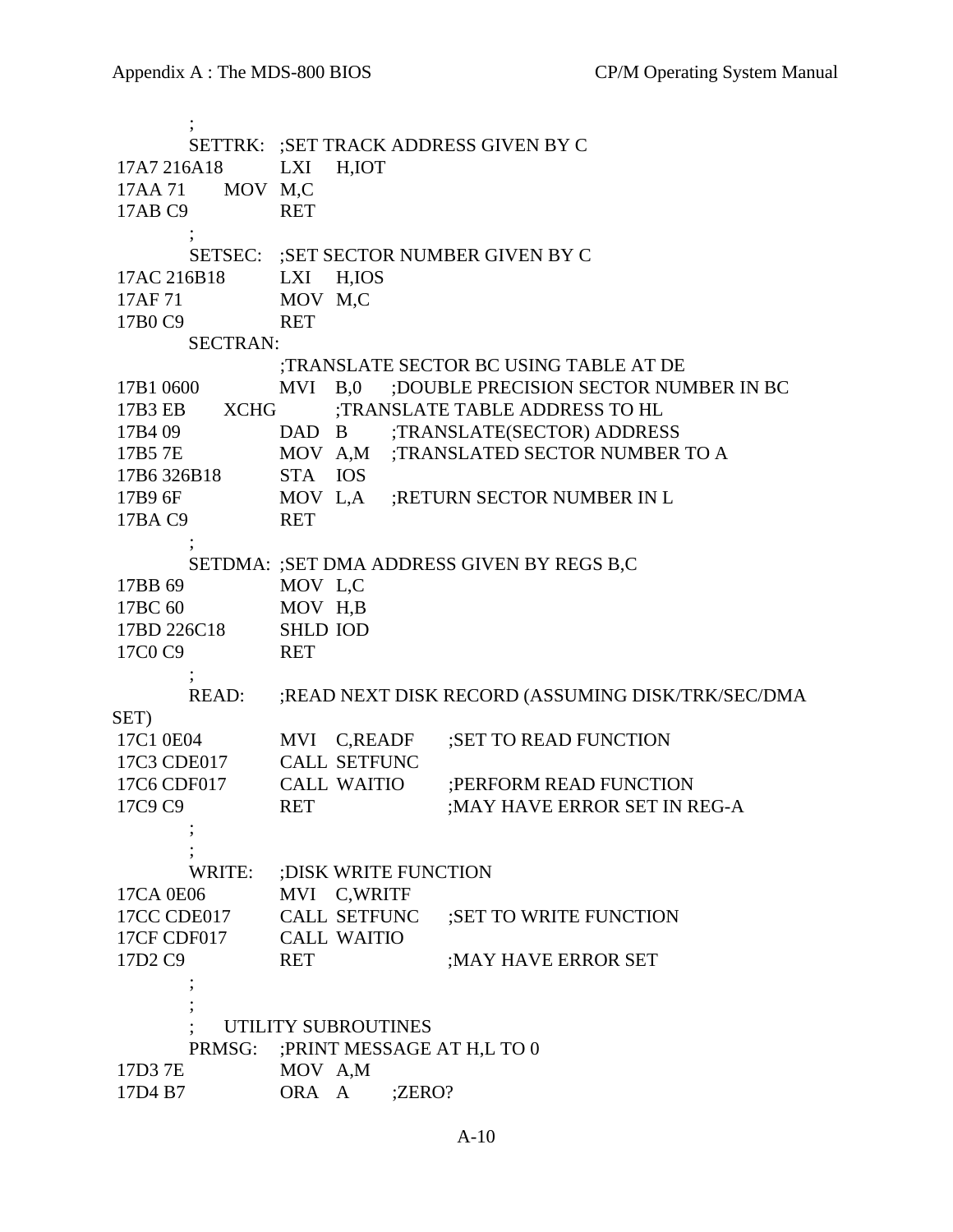17D5 C8 RZ ; MORE TO PRINT 17D6 E5 PUSH H 17D7 4F MOV C,A 17D8 CD6A17 CALL CONOUT 17DB E1 POP H 17DC 23 INX H 17DD C3D317 JMP PRMSG ; SETFUNC: ; SET FUNCTION FOR NEXT I/O (COMMAND IN REG-C) 17E0 216818 LXI H,IOF ;IO FUNCTION ADDRESS 17E3 7E MOV A,M ;GET IT TO ACCUMULATOR FOR MASKING 17E4 E6F8 ANI 11111000B ;REMOVE PREVIOUS COMMAND 17E6 B1 ORA C :SET TO NEW COMMAND 17E7 77 MOV M,A ;REPLACED IN IOPB ; THE MDS-800 CONTROLLER REQUIRES DISK BANK BIT IN SECTOR **BYTE**  ; MASK THE BIT FROM THE CURRENT I/O FUNCTION 17E8 E620 ANI 00100000B ;MASK THE DISK SELECT BIT 17EA 216B18 LXI H,IOS ;ADDRESS THE SECTOR SELECT BYTE 17ED B6 ORA M ;SELECT PROPER DISK BANK 17EE 77 MOV M,A ;SET DISK SELECT BIT ON/OFF 17EF C9 RET ; WAITIO: 17F0 0E0A MVI C,RETRY ;MAX RETRIES BEFORE PERM ERROR REWAIT: ; START THE I/O FUNCTION AND WAIT FOR COMPLETION 17F2 CD3F18 CALL INTYPE ;IN RTYPE 17F5 CD4C18 CALL INBYTE ;CLEARS THE CONTROLLER  $\ddot{i}$ 17F8 3A6618 LDA DBANK ;SET BANK FLAGS 17FB B7 ORA A ;ZERO IF DRIVE 0,1 AND NZ IF 2,3 17FC 3E67 MVI A,IOPB AND 0FFH ;LOW ADDRESS FOR IOPB 17FE 0618 MVI B, JOPB SHR 8 ;HIGH ADDRESS FOR JOPB 1800 C20B18 JNZ IODR1; DRIVE BANK 1? 1803 D379 OUT ILOW ;LOW ADDRESS TO CONTROLLER 1805 78 MOV A,B 1806 D37A OUT IHIGH ;HIGH ADDRESS 1808 C31018 JMP WAIT0 :TO WAIT FOR COMPLETE ; IODR1: ;DRIVE BANK 1 180B D389 OUT ILOW+10H ;88 FOR DRIVE BANK 10 180D 78 MOV A,B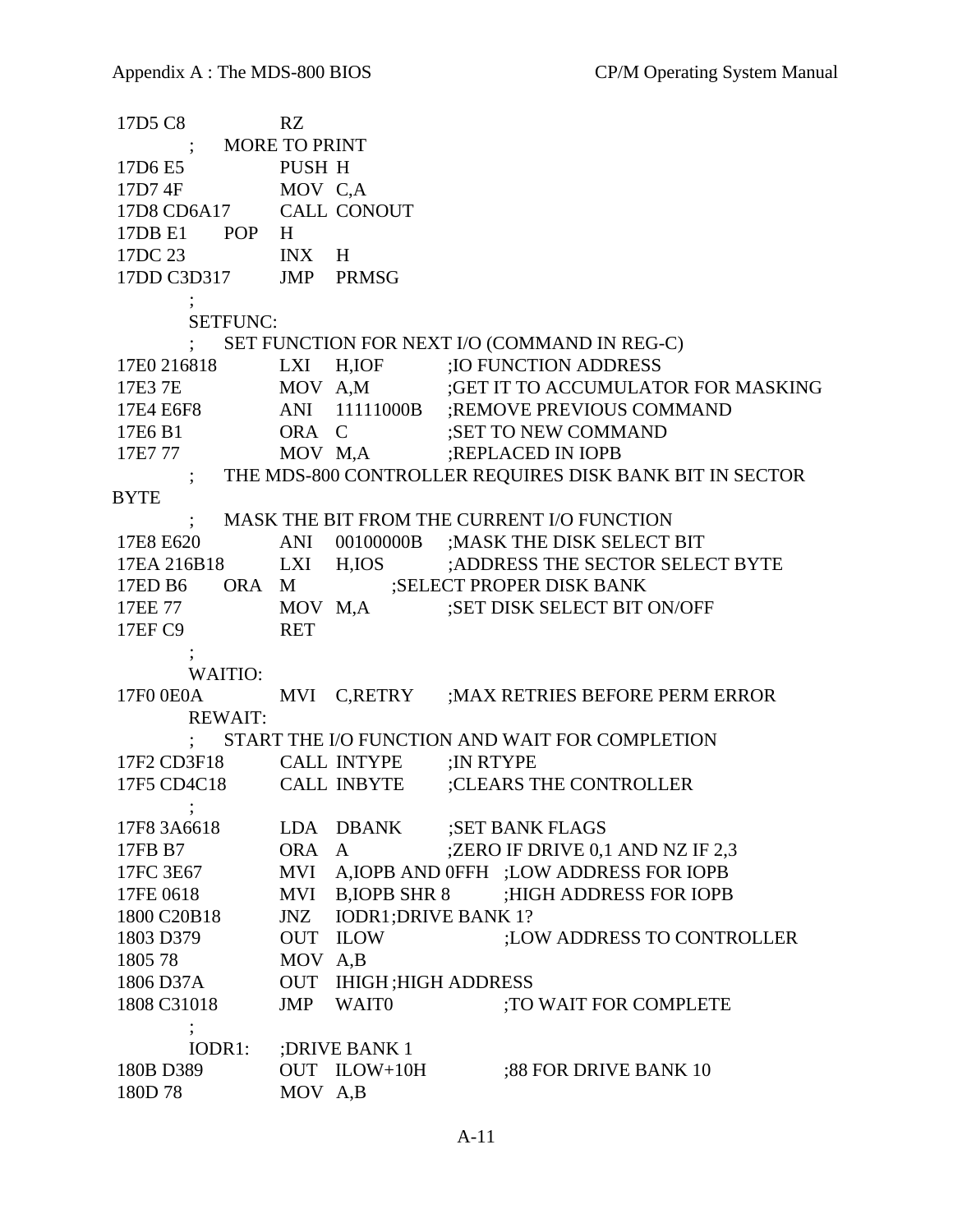180E D38A OUT IHIGH+10H ; 1810 CD5918 WAIT0: CALL INSTAT : WAIT FOR COMPLETION 1813 E604 ANI IORDY ;READY? 1815 CA1018 JZ WAIT0 ; ; CHECK IO COMPLETION OK 1818 CD3F18 CALL INTYPE ;MUST BE IO COMPLETE (00) UNLINKED ; 00 UNLINKED I/O COMPLETE, 01 LINKED I/O COMPLETE (NOT USED) 10 DISK STATUS CHANGED 11 (NOT USED) 181B FE02 CPI 10B ;READY STATUS CHANGE? 181D CA3218 JZ WREADY ; ; MUST BE 00 IN THE ACCUMULATOR 1820 B7 ORA A 1821 C23818 JNZ WERROR ;SOME OTHER CONDITION, RETRY ; ; CHECK I/O ERROR BITS 1824 CD4C18 CALL INBYTE 1827 17 RAL 1828 DA3218 JC WREADY ;UNIT NOT READY 182B 1F RAR 182C E6FE ANI 11111110B ;ANY OTHER ERRORS? (DELETED DATA OK) 182C E6FE<br>182E C23818 JNZ WERROR ; ; READ OR WRITE IS OK, ACCUMULATOR CONTAINS ZERO 1831 C9 RET ; WREADY: ;NOT READY, TREAT AS ERROR FOR NOW 1832 CD4C18 CALL INBYTE ;CLEAR RESULT BYTE 1835 C33818 JMP TRYCOUNT ; WERROR: ;RETURN HARDWARE MALFUNCTION (CRC, TRACK, SEEK, ;ETC.) THE MDS CONTROLLER HAS RETURNED A BIT IN EACH POSITION ; OF THE ACCUMULATOR, CORRESPONDING TO THE CONDITIONS: ; 0 - DELETED DATA (ACCEPTED AS OK ABOVE) 1 - CRC ERROR ; 2 - SEEK ERROR ; 3 - ADDRESS ERROR (HARDWARE MALFUNCTION) ; 4 - DATA OVER/UNDER FLOW (HARDWARE MALFUNCTION) <sup>4</sup> - DATA OVER/UNDER FLOW (HARDWARE MAL<br>5 - WRITE PROTECT (TREATED AS NOT READY) ; 6 - WRITE ERROR (HARDWARE MALFUNCTION)<br>; 7 - NOT READY - NOT READY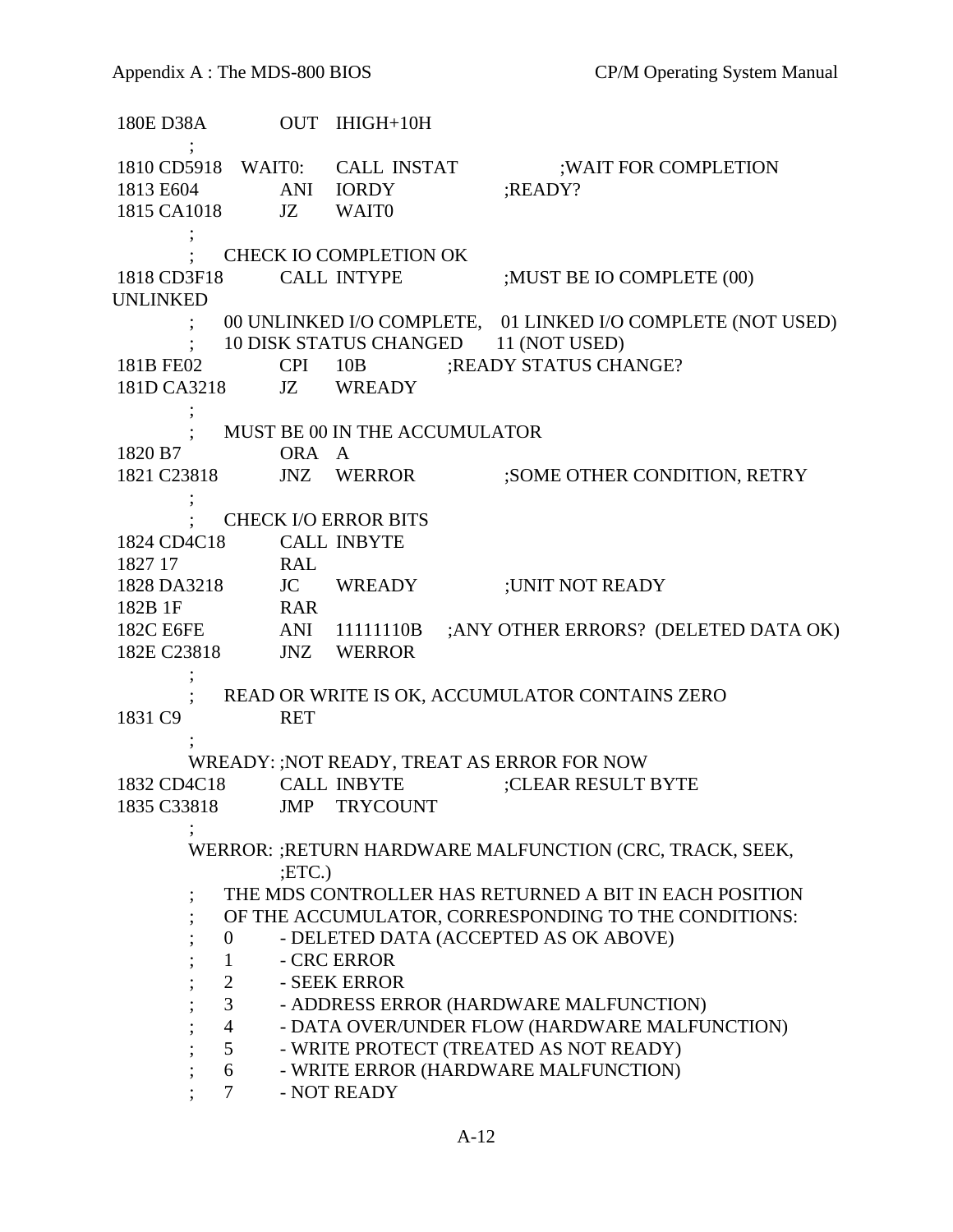; (ACCUMULATOR BITS ARE NUMBERED 7 6 5 4 3 2 1 0) ; IT MAY BE USEFUL TO FILTER OUT THE VARIOUS CONDITIONS, ; BUT WE WILL GET A PERMANENT ERROR MESSAGE IF IT IS NOT ; RECOVERABLE. IN ANY CASE, THE NOT READY CONDITION IS ; TREATED AS A SEPARATE CONDITION FOR LATER IMPROVEMENT TRYCOUNT: ; REGISTER C CONTAINS RETRY COUNT, DECREMENT 'TIL ZERO 1838 0D DCR C 1839 C2F217 JNZ REWAIT ;FOR ANOTHER TRY  $\ddot{i}$  ; CANNOT RECOVER FROM ERROR 183C 3E01 MVI A,1 ; ERROR CODE 183E C9 RET  $\ddot{i}$  ; INTYPE, INBYTE, INSTAT READ DRIVE BANK 00 OR 10 183F 3A6618 INTYPE: LDA DBANK 1842 B7 ORA A 1843 C24918 JNZ INTYP1 ;SKIP TO BANK 10 1846 DB79 IN RTYPE 1848 C9 RET 1849 DB89 INTYP1: IN RTYPE+10H ;78 FOR 0,1 88 FOR 2,3 184B C9 RET  $\ddot{i}$  184C 3A6618 INBYTE: LDA DBANK 184F B7 ORA A 1850 C25618 JNZ INBYT1 1853 DB7B IN RBYTE 1855 C9 RET 1856 DB8B INBYT1: IN RBYTE+10H 1858 C9 RET  $\ddot{i}$  1859 3A6618 INSTAT: LDA DBANK 185C B7 ORA A 185D C26318 JNZ INSTA1 1860 DB78 IN DSTAT 1862 C9 RET 1863 DB88 INSTA1: IN DSTAT+10H 1865 C9 RET  $\ddot{i}$  ; ; ; DATA AREAS (MUST BE IN RAM) 1866 00 DBANK: DB 0 ;DISK BANK 00 IF DRIVE 0,1 ; 10 IF DRIVE 2,3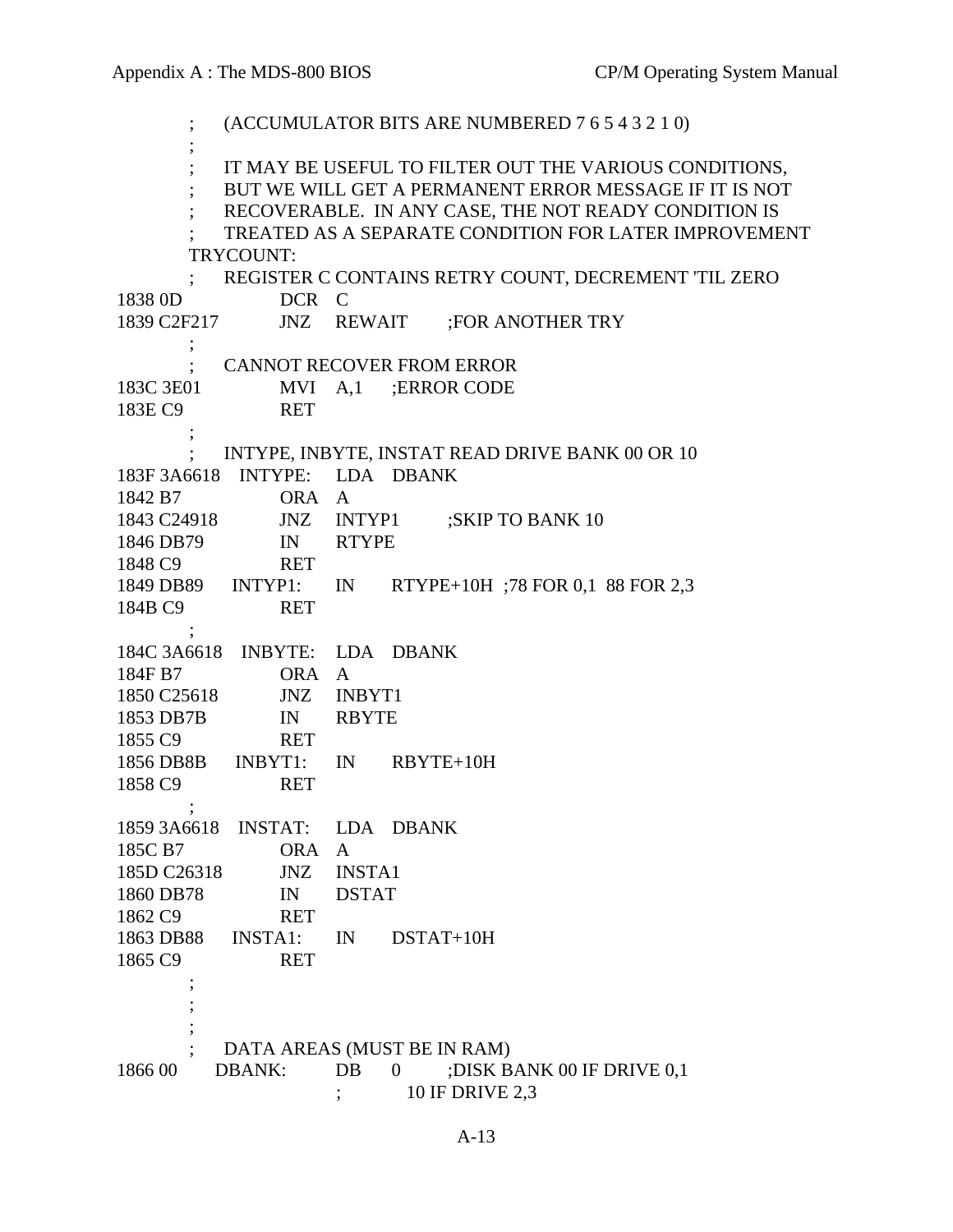| IOPB:               |               |    | :IO PARAMETER BLOCK |           |                                     |
|---------------------|---------------|----|---------------------|-----------|-------------------------------------|
| 186780              |               | DB | 80H                 |           | ;NORMAL I/O OPERATION               |
| 1868 04             | IOF:          | DB | <b>READF</b>        |           | ; IO FUNCTION, INITIAL READ         |
| 1869 01 ION:        |               | DB | $\mathbf{1}$        |           | ;NUMBER OF SECTORS TO READ          |
| 186A 02             | IOT:          | DB | <b>OFFSET</b>       |           | ;TRACK NUMBER                       |
| 186B 01 IOS: DB     |               |    | $\mathbf{1}$        |           | ;SECTOR NUMBER                      |
| 186C 8000           | IOD: DW       |    |                     |           | <b>BUFF</b> ; IO ADDRESS            |
|                     |               |    |                     |           |                                     |
|                     |               |    |                     |           |                                     |
|                     |               |    |                     |           | DEFINE RAM AREAS FOR BDOS OPERATION |
|                     | <b>ENDEF</b>  |    |                     |           |                                     |
| $186E_{+}=$         | <b>BEGDAT</b> |    | EQU                 | \$        |                                     |
| $186E+$             | DIRBUF:       |    | DS                  | 128       | ; DIRECTORY ACCESS BUFFER           |
| $18EE+$             | ALV0: DS      |    | 31                  |           |                                     |
| $190D+$ CSV0: DS 16 |               |    |                     |           |                                     |
| $191D+$ ALV1: DS    |               |    | 31                  |           |                                     |
| 193C+ CSV1: DS 16   |               |    |                     |           |                                     |
| $194C+$             | ALV2: DS      |    | 31                  |           |                                     |
| $196B +$            | CSV2: DS      |    | 16                  |           |                                     |
| $197B +$            | ALV3: DS      |    | 31                  |           |                                     |
| $199A+$             | CSV3: DS      |    | 16                  |           |                                     |
| $19AA ==$ ENDDAT    |               |    | EQU                 | \$        |                                     |
| $013C ==$ DATSIZ    |               |    | EQU                 | \$-BEGDAT |                                     |
| 19AA                | <b>END</b>    |    |                     |           |                                     |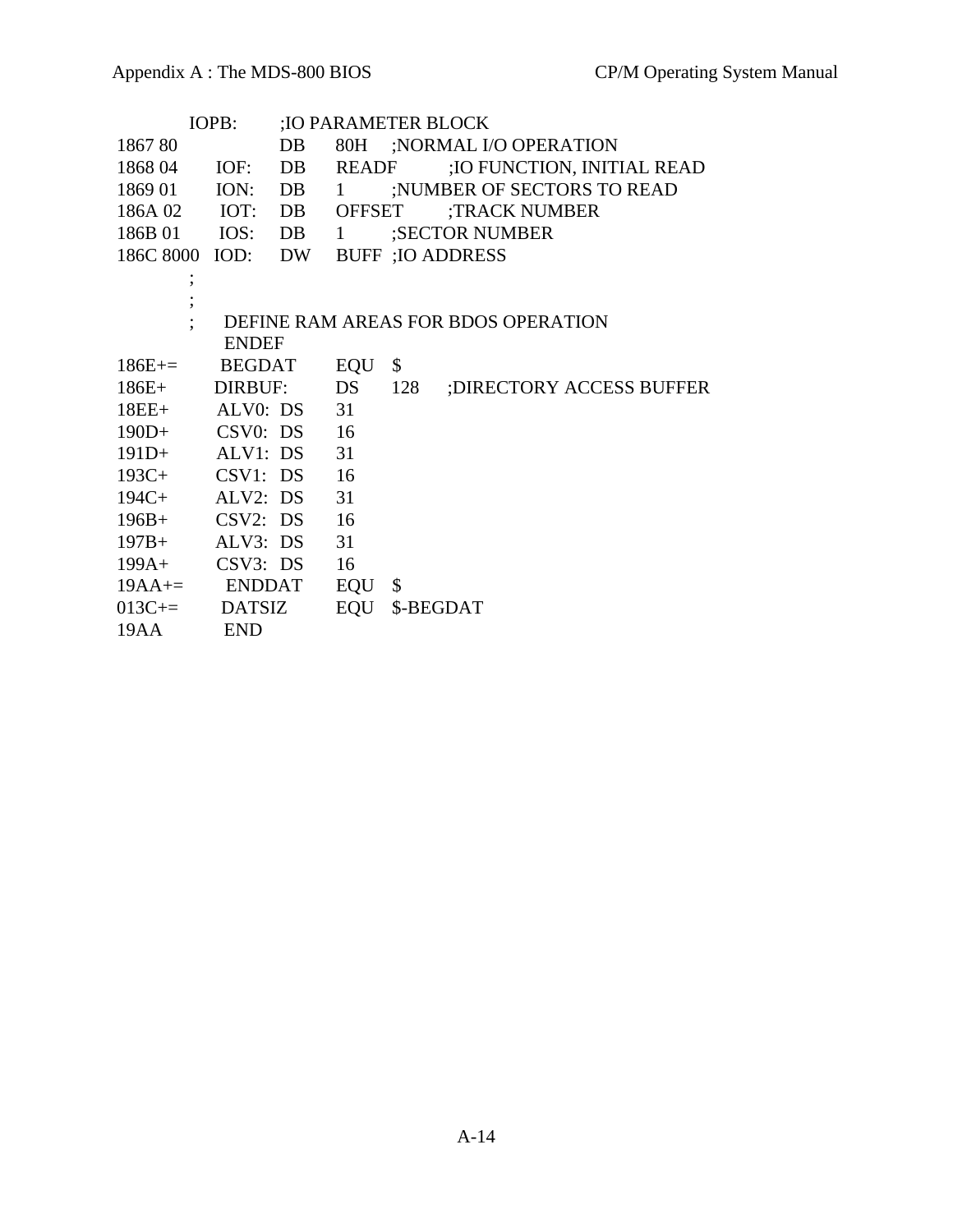#### Appendix A : The MDS-800 BIOS CP/M Operating System Manual

```
; skeletal cbios for first level of CP/M 2.0 alteration
;
msize equ 20 ;cp/m version memory size in kilobytes
;
; "bias" is address offset from 3400h for memory systems
; than 16k (referred to as"b" throughout the text)
;
bias equ (msize-20)*1024
ccp equ 3400h+bias ;base of ccp
bdos equ ccp+806h ;base of bdos
bios equ ccp+1600h ;base of bios
cdisk equ 0004h ;current disk number 0=a,... l5=p
iobyte equ 0003h ;intel i/o byte
;
            org bios ;origin of this program
nsects equ (\text{S-ccp})/128 ; warm start sector count
;
; jump vector for individual subroutines
;
            jmp boot ;cold start
wboote: jmp wboot ;warm start
            jmp const ;console status
            jmp conin ;console character in
            jmp conout ;console character out
            jmp list ;list character out
            jmp punch ;punch character out
            jmp reader ;reader character out
            jmp home ;move head to home position
            jmp seldsk ;select disk
            jmp settrk ;set track number
            jmp setsec ;set sector number
            jmp setdma ;set dma address
            jmp read ;read disk
            mp write ;write disk
            jmp listst ;return list status
            jmp sectran ;sector translate
;
; fixed data tables for four-drive standard
; ibm-compatible 8" disks
;
      disk Parameter header for disk 00
dpbase: dw trans, 0000h
            dw 0000h, 0000h
            dw dirbf, dpblk
            dw chk00, all00
```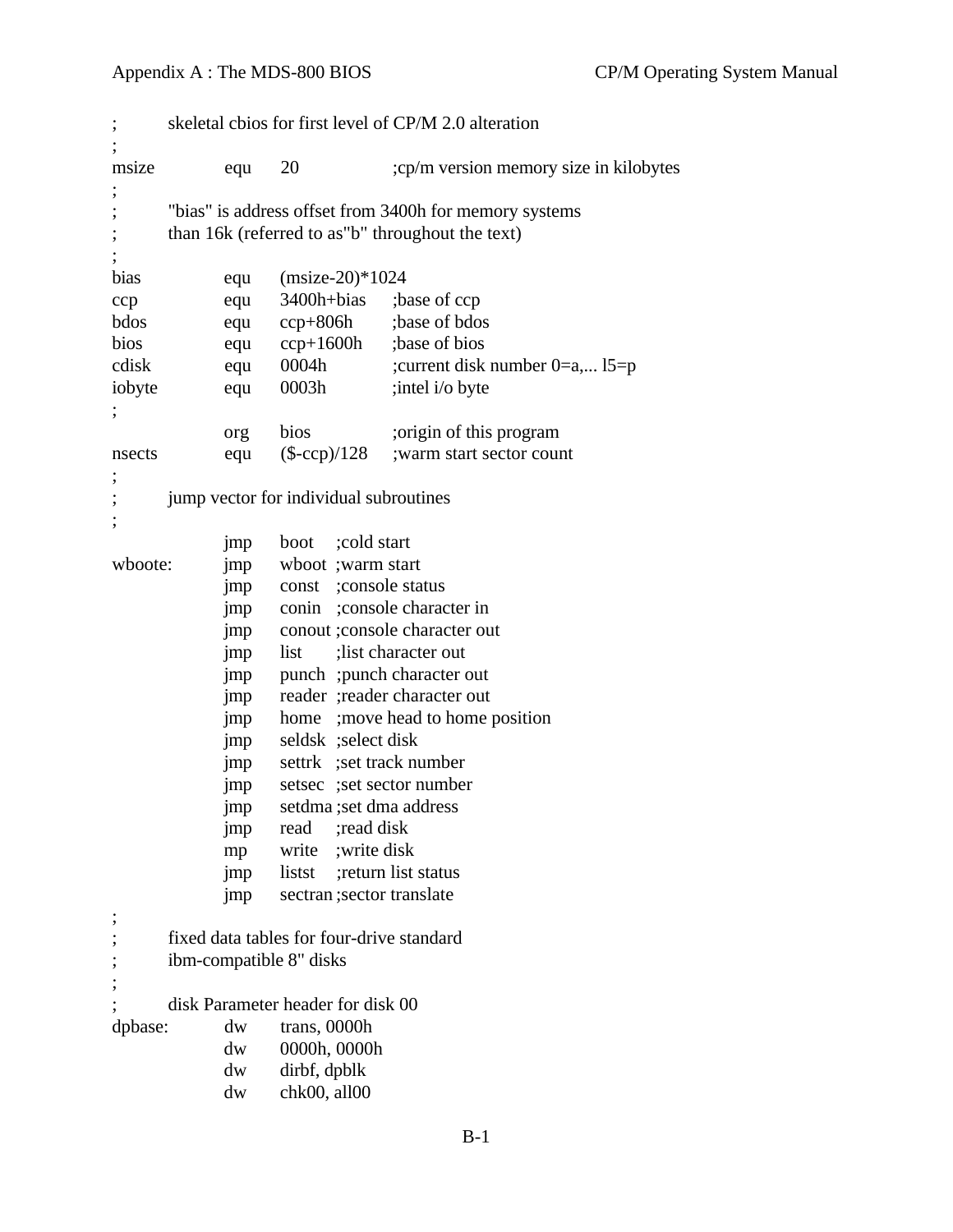| ;      |                         | disk parameter header for disk 01                  |                                                             |
|--------|-------------------------|----------------------------------------------------|-------------------------------------------------------------|
|        | dw                      | trans, 0000h                                       |                                                             |
|        | dw                      | 0000h, 0000h                                       |                                                             |
|        | dw                      | dirbf, dpblk                                       |                                                             |
|        | dw                      | chk01, all01                                       |                                                             |
| ;      |                         | disk parameter header for disk 02                  |                                                             |
|        | dw                      | trans, 0000h                                       |                                                             |
|        | dw                      | 0000h, 0000h                                       |                                                             |
|        | dw                      | dirbf, dpblk                                       |                                                             |
|        | dw                      | chk02, all02                                       |                                                             |
| ;      |                         | disk parameter header for disk 03                  |                                                             |
|        | dw                      | trans, 0000h                                       |                                                             |
|        | dw                      | 0000h, 0000h                                       |                                                             |
|        | dw                      | dirbf, dpblk                                       |                                                             |
|        | dw                      | chk03, all03                                       |                                                             |
|        |                         |                                                    |                                                             |
|        | sector translate vector |                                                    |                                                             |
| trans: | db                      |                                                    | 1, 7, 13, 19 ; sectors 1, 2, 3, 4                           |
|        | db                      |                                                    | 25, 5, 11, 17 ; sectors 5, 6, 7, 6                          |
|        | db                      |                                                    | 23, 3, 9, 15 ; sectors 9, 10, 11, 12                        |
|        | db                      |                                                    | 21, 2, 8, 14 ; sectors 13, 14, 15, 16                       |
|        | db                      |                                                    | 20, 26, 6, 12 ; sectors 17, 18, 19, 20                      |
|        | db                      |                                                    | 18, 24, 4, 10 ; sectors 21, 22, 23, 24                      |
|        | db                      | 16, 22                                             | ; sectors $25, 26$                                          |
|        |                         |                                                    |                                                             |
|        |                         | dpblk: ; disk parameter block, common to all disks |                                                             |
|        | dw                      | 26                                                 | sectors per track                                           |
|        | db                      | 3                                                  | ;block shift factor                                         |
|        | db                      | 7                                                  | ;block mask                                                 |
|        | db                      | $\theta$                                           | ;null mask                                                  |
|        | $\mathrm{d}\mathrm{w}$  | 242                                                | ;disk size-1                                                |
|        | dw                      | 63                                                 | ;directory max                                              |
|        | db                      | 192                                                | ;alloc 0                                                    |
|        | db                      | $\boldsymbol{0}$                                   | ;alloc 1                                                    |
|        | dw                      | 16                                                 | ;check size                                                 |
|        | dw                      | 2                                                  | ;track offset                                               |
|        |                         |                                                    |                                                             |
|        | end of fixed tables     |                                                    |                                                             |
|        |                         |                                                    | individual subroutines to perform each function             |
| boot:  |                         |                                                    | ; simplest case is to just perform parameter initialization |
|        | xra                     | a                                                  | ;zero in the accum                                          |
|        | sta                     | iobyte                                             | ; clear the iobyte                                          |
|        | sta                     | cdisk                                              | ;select disk zero                                           |
|        |                         |                                                    | ; initialize and go to cp/m                                 |
|        | jmp                     | gocpm                                              |                                                             |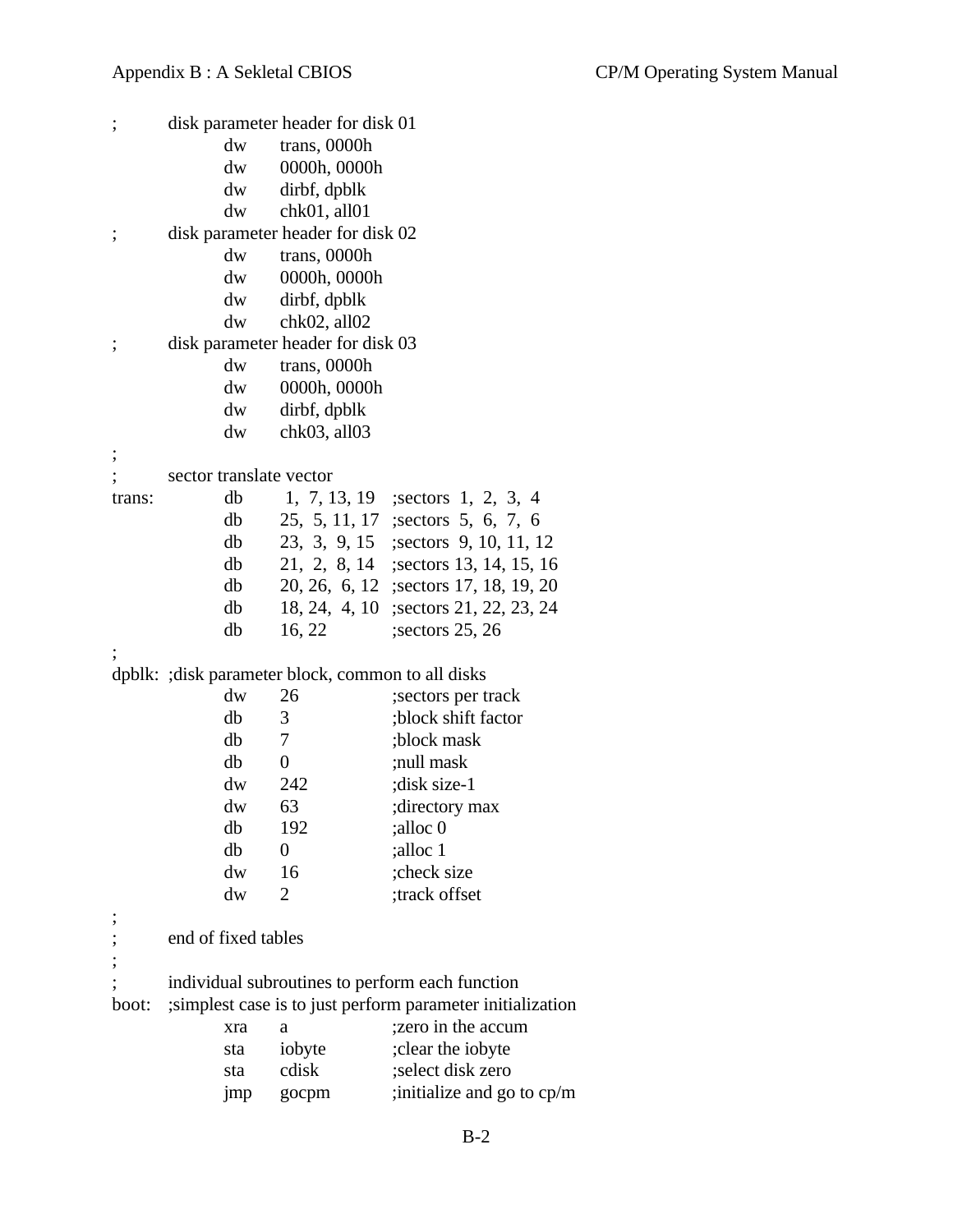| wboot: ; simplest case is to read the disk until all sectors loaded<br>lxi<br>sp, $80h$<br>use space below buffer for stack<br>;select disk 0<br>c, 0<br>mvi<br>call<br>seldsk<br>call<br>;go to track 00<br>home<br>;b counts * of sectors to load<br>b, nsects<br>mvi<br>; c has the current track number<br>c, 0<br>mvi<br>d, 2<br>d has the next sector to read<br>mvi<br>note that we begin by reading track 0, sector 2 since sector 1<br>contains the cold start loader, which is skipped in a warm start<br>; base of cp/m (initial load point)<br>lxi<br>h, ccp<br>load1:<br>;load<br>one more sector<br>push<br>; save sector count, current track<br>b<br>push<br>d<br>; save next sector to read<br>push<br>$\mathbf h$<br>; save dma address<br>; get sector address to register C<br>c, d<br>mov<br>call<br>;set sector address from register C<br>setsec<br>; recall dma address to b, C<br>$\mathbf b$<br>pop<br>;replace on stack for later recall<br>push<br>$\mathbf b$<br>call<br>; set dma address from b, C<br>setdma<br>drive set to 0, track set, sector set, dma address set<br>call<br>read<br>00h<br>cpi<br>; any errors?<br>wboot<br>; retry the entire boot if an error occurs<br>jnz<br>no error, move to next sector<br>recall dma address<br>h<br>pop<br>lxi<br>d, 128<br>; $dma=dma+128$<br>; new dma address is in h, 1<br>dad<br>$\mathbf d$<br>; recall sector address<br>d<br>pop<br>;recall number of sectors remaining, and current trk<br>pop<br>$\mathbf b$<br>dcr<br>;sectors=sectors-1<br>b<br>;transfer to cp/m if all have been loaded<br>jz<br>gocpm<br>sectors remain to load, check for track change<br>more<br>d<br>inr<br>;sector=27?, if so, change tracks<br>mov<br>a,d<br>27<br>cpi<br>load1<br>;carry generated if sector<27<br>$\rm j c$<br>end of current track, go to next track |  |     |      |                                         |
|-------------------------------------------------------------------------------------------------------------------------------------------------------------------------------------------------------------------------------------------------------------------------------------------------------------------------------------------------------------------------------------------------------------------------------------------------------------------------------------------------------------------------------------------------------------------------------------------------------------------------------------------------------------------------------------------------------------------------------------------------------------------------------------------------------------------------------------------------------------------------------------------------------------------------------------------------------------------------------------------------------------------------------------------------------------------------------------------------------------------------------------------------------------------------------------------------------------------------------------------------------------------------------------------------------------------------------------------------------------------------------------------------------------------------------------------------------------------------------------------------------------------------------------------------------------------------------------------------------------------------------------------------------------------------------------------------------------------------------------------------------------------------------------------------------------------------------------------|--|-----|------|-----------------------------------------|
|                                                                                                                                                                                                                                                                                                                                                                                                                                                                                                                                                                                                                                                                                                                                                                                                                                                                                                                                                                                                                                                                                                                                                                                                                                                                                                                                                                                                                                                                                                                                                                                                                                                                                                                                                                                                                                           |  |     |      |                                         |
|                                                                                                                                                                                                                                                                                                                                                                                                                                                                                                                                                                                                                                                                                                                                                                                                                                                                                                                                                                                                                                                                                                                                                                                                                                                                                                                                                                                                                                                                                                                                                                                                                                                                                                                                                                                                                                           |  |     |      |                                         |
|                                                                                                                                                                                                                                                                                                                                                                                                                                                                                                                                                                                                                                                                                                                                                                                                                                                                                                                                                                                                                                                                                                                                                                                                                                                                                                                                                                                                                                                                                                                                                                                                                                                                                                                                                                                                                                           |  |     |      |                                         |
|                                                                                                                                                                                                                                                                                                                                                                                                                                                                                                                                                                                                                                                                                                                                                                                                                                                                                                                                                                                                                                                                                                                                                                                                                                                                                                                                                                                                                                                                                                                                                                                                                                                                                                                                                                                                                                           |  |     |      |                                         |
|                                                                                                                                                                                                                                                                                                                                                                                                                                                                                                                                                                                                                                                                                                                                                                                                                                                                                                                                                                                                                                                                                                                                                                                                                                                                                                                                                                                                                                                                                                                                                                                                                                                                                                                                                                                                                                           |  |     |      |                                         |
|                                                                                                                                                                                                                                                                                                                                                                                                                                                                                                                                                                                                                                                                                                                                                                                                                                                                                                                                                                                                                                                                                                                                                                                                                                                                                                                                                                                                                                                                                                                                                                                                                                                                                                                                                                                                                                           |  |     |      |                                         |
|                                                                                                                                                                                                                                                                                                                                                                                                                                                                                                                                                                                                                                                                                                                                                                                                                                                                                                                                                                                                                                                                                                                                                                                                                                                                                                                                                                                                                                                                                                                                                                                                                                                                                                                                                                                                                                           |  |     |      |                                         |
|                                                                                                                                                                                                                                                                                                                                                                                                                                                                                                                                                                                                                                                                                                                                                                                                                                                                                                                                                                                                                                                                                                                                                                                                                                                                                                                                                                                                                                                                                                                                                                                                                                                                                                                                                                                                                                           |  |     |      |                                         |
|                                                                                                                                                                                                                                                                                                                                                                                                                                                                                                                                                                                                                                                                                                                                                                                                                                                                                                                                                                                                                                                                                                                                                                                                                                                                                                                                                                                                                                                                                                                                                                                                                                                                                                                                                                                                                                           |  |     |      |                                         |
|                                                                                                                                                                                                                                                                                                                                                                                                                                                                                                                                                                                                                                                                                                                                                                                                                                                                                                                                                                                                                                                                                                                                                                                                                                                                                                                                                                                                                                                                                                                                                                                                                                                                                                                                                                                                                                           |  |     |      |                                         |
|                                                                                                                                                                                                                                                                                                                                                                                                                                                                                                                                                                                                                                                                                                                                                                                                                                                                                                                                                                                                                                                                                                                                                                                                                                                                                                                                                                                                                                                                                                                                                                                                                                                                                                                                                                                                                                           |  |     |      |                                         |
|                                                                                                                                                                                                                                                                                                                                                                                                                                                                                                                                                                                                                                                                                                                                                                                                                                                                                                                                                                                                                                                                                                                                                                                                                                                                                                                                                                                                                                                                                                                                                                                                                                                                                                                                                                                                                                           |  |     |      |                                         |
|                                                                                                                                                                                                                                                                                                                                                                                                                                                                                                                                                                                                                                                                                                                                                                                                                                                                                                                                                                                                                                                                                                                                                                                                                                                                                                                                                                                                                                                                                                                                                                                                                                                                                                                                                                                                                                           |  |     |      |                                         |
|                                                                                                                                                                                                                                                                                                                                                                                                                                                                                                                                                                                                                                                                                                                                                                                                                                                                                                                                                                                                                                                                                                                                                                                                                                                                                                                                                                                                                                                                                                                                                                                                                                                                                                                                                                                                                                           |  |     |      |                                         |
|                                                                                                                                                                                                                                                                                                                                                                                                                                                                                                                                                                                                                                                                                                                                                                                                                                                                                                                                                                                                                                                                                                                                                                                                                                                                                                                                                                                                                                                                                                                                                                                                                                                                                                                                                                                                                                           |  |     |      |                                         |
|                                                                                                                                                                                                                                                                                                                                                                                                                                                                                                                                                                                                                                                                                                                                                                                                                                                                                                                                                                                                                                                                                                                                                                                                                                                                                                                                                                                                                                                                                                                                                                                                                                                                                                                                                                                                                                           |  |     |      |                                         |
|                                                                                                                                                                                                                                                                                                                                                                                                                                                                                                                                                                                                                                                                                                                                                                                                                                                                                                                                                                                                                                                                                                                                                                                                                                                                                                                                                                                                                                                                                                                                                                                                                                                                                                                                                                                                                                           |  |     |      |                                         |
|                                                                                                                                                                                                                                                                                                                                                                                                                                                                                                                                                                                                                                                                                                                                                                                                                                                                                                                                                                                                                                                                                                                                                                                                                                                                                                                                                                                                                                                                                                                                                                                                                                                                                                                                                                                                                                           |  |     |      |                                         |
|                                                                                                                                                                                                                                                                                                                                                                                                                                                                                                                                                                                                                                                                                                                                                                                                                                                                                                                                                                                                                                                                                                                                                                                                                                                                                                                                                                                                                                                                                                                                                                                                                                                                                                                                                                                                                                           |  |     |      |                                         |
|                                                                                                                                                                                                                                                                                                                                                                                                                                                                                                                                                                                                                                                                                                                                                                                                                                                                                                                                                                                                                                                                                                                                                                                                                                                                                                                                                                                                                                                                                                                                                                                                                                                                                                                                                                                                                                           |  |     |      |                                         |
|                                                                                                                                                                                                                                                                                                                                                                                                                                                                                                                                                                                                                                                                                                                                                                                                                                                                                                                                                                                                                                                                                                                                                                                                                                                                                                                                                                                                                                                                                                                                                                                                                                                                                                                                                                                                                                           |  |     |      |                                         |
|                                                                                                                                                                                                                                                                                                                                                                                                                                                                                                                                                                                                                                                                                                                                                                                                                                                                                                                                                                                                                                                                                                                                                                                                                                                                                                                                                                                                                                                                                                                                                                                                                                                                                                                                                                                                                                           |  |     |      |                                         |
|                                                                                                                                                                                                                                                                                                                                                                                                                                                                                                                                                                                                                                                                                                                                                                                                                                                                                                                                                                                                                                                                                                                                                                                                                                                                                                                                                                                                                                                                                                                                                                                                                                                                                                                                                                                                                                           |  |     |      |                                         |
|                                                                                                                                                                                                                                                                                                                                                                                                                                                                                                                                                                                                                                                                                                                                                                                                                                                                                                                                                                                                                                                                                                                                                                                                                                                                                                                                                                                                                                                                                                                                                                                                                                                                                                                                                                                                                                           |  |     |      |                                         |
|                                                                                                                                                                                                                                                                                                                                                                                                                                                                                                                                                                                                                                                                                                                                                                                                                                                                                                                                                                                                                                                                                                                                                                                                                                                                                                                                                                                                                                                                                                                                                                                                                                                                                                                                                                                                                                           |  |     |      |                                         |
|                                                                                                                                                                                                                                                                                                                                                                                                                                                                                                                                                                                                                                                                                                                                                                                                                                                                                                                                                                                                                                                                                                                                                                                                                                                                                                                                                                                                                                                                                                                                                                                                                                                                                                                                                                                                                                           |  |     |      |                                         |
|                                                                                                                                                                                                                                                                                                                                                                                                                                                                                                                                                                                                                                                                                                                                                                                                                                                                                                                                                                                                                                                                                                                                                                                                                                                                                                                                                                                                                                                                                                                                                                                                                                                                                                                                                                                                                                           |  |     |      |                                         |
|                                                                                                                                                                                                                                                                                                                                                                                                                                                                                                                                                                                                                                                                                                                                                                                                                                                                                                                                                                                                                                                                                                                                                                                                                                                                                                                                                                                                                                                                                                                                                                                                                                                                                                                                                                                                                                           |  |     |      |                                         |
|                                                                                                                                                                                                                                                                                                                                                                                                                                                                                                                                                                                                                                                                                                                                                                                                                                                                                                                                                                                                                                                                                                                                                                                                                                                                                                                                                                                                                                                                                                                                                                                                                                                                                                                                                                                                                                           |  |     |      |                                         |
|                                                                                                                                                                                                                                                                                                                                                                                                                                                                                                                                                                                                                                                                                                                                                                                                                                                                                                                                                                                                                                                                                                                                                                                                                                                                                                                                                                                                                                                                                                                                                                                                                                                                                                                                                                                                                                           |  |     |      |                                         |
|                                                                                                                                                                                                                                                                                                                                                                                                                                                                                                                                                                                                                                                                                                                                                                                                                                                                                                                                                                                                                                                                                                                                                                                                                                                                                                                                                                                                                                                                                                                                                                                                                                                                                                                                                                                                                                           |  |     |      |                                         |
|                                                                                                                                                                                                                                                                                                                                                                                                                                                                                                                                                                                                                                                                                                                                                                                                                                                                                                                                                                                                                                                                                                                                                                                                                                                                                                                                                                                                                                                                                                                                                                                                                                                                                                                                                                                                                                           |  |     |      |                                         |
|                                                                                                                                                                                                                                                                                                                                                                                                                                                                                                                                                                                                                                                                                                                                                                                                                                                                                                                                                                                                                                                                                                                                                                                                                                                                                                                                                                                                                                                                                                                                                                                                                                                                                                                                                                                                                                           |  |     |      |                                         |
|                                                                                                                                                                                                                                                                                                                                                                                                                                                                                                                                                                                                                                                                                                                                                                                                                                                                                                                                                                                                                                                                                                                                                                                                                                                                                                                                                                                                                                                                                                                                                                                                                                                                                                                                                                                                                                           |  |     |      |                                         |
|                                                                                                                                                                                                                                                                                                                                                                                                                                                                                                                                                                                                                                                                                                                                                                                                                                                                                                                                                                                                                                                                                                                                                                                                                                                                                                                                                                                                                                                                                                                                                                                                                                                                                                                                                                                                                                           |  |     |      |                                         |
|                                                                                                                                                                                                                                                                                                                                                                                                                                                                                                                                                                                                                                                                                                                                                                                                                                                                                                                                                                                                                                                                                                                                                                                                                                                                                                                                                                                                                                                                                                                                                                                                                                                                                                                                                                                                                                           |  |     |      |                                         |
|                                                                                                                                                                                                                                                                                                                                                                                                                                                                                                                                                                                                                                                                                                                                                                                                                                                                                                                                                                                                                                                                                                                                                                                                                                                                                                                                                                                                                                                                                                                                                                                                                                                                                                                                                                                                                                           |  |     |      |                                         |
|                                                                                                                                                                                                                                                                                                                                                                                                                                                                                                                                                                                                                                                                                                                                                                                                                                                                                                                                                                                                                                                                                                                                                                                                                                                                                                                                                                                                                                                                                                                                                                                                                                                                                                                                                                                                                                           |  |     |      |                                         |
|                                                                                                                                                                                                                                                                                                                                                                                                                                                                                                                                                                                                                                                                                                                                                                                                                                                                                                                                                                                                                                                                                                                                                                                                                                                                                                                                                                                                                                                                                                                                                                                                                                                                                                                                                                                                                                           |  |     |      |                                         |
|                                                                                                                                                                                                                                                                                                                                                                                                                                                                                                                                                                                                                                                                                                                                                                                                                                                                                                                                                                                                                                                                                                                                                                                                                                                                                                                                                                                                                                                                                                                                                                                                                                                                                                                                                                                                                                           |  |     |      |                                         |
|                                                                                                                                                                                                                                                                                                                                                                                                                                                                                                                                                                                                                                                                                                                                                                                                                                                                                                                                                                                                                                                                                                                                                                                                                                                                                                                                                                                                                                                                                                                                                                                                                                                                                                                                                                                                                                           |  |     |      |                                         |
|                                                                                                                                                                                                                                                                                                                                                                                                                                                                                                                                                                                                                                                                                                                                                                                                                                                                                                                                                                                                                                                                                                                                                                                                                                                                                                                                                                                                                                                                                                                                                                                                                                                                                                                                                                                                                                           |  |     |      |                                         |
|                                                                                                                                                                                                                                                                                                                                                                                                                                                                                                                                                                                                                                                                                                                                                                                                                                                                                                                                                                                                                                                                                                                                                                                                                                                                                                                                                                                                                                                                                                                                                                                                                                                                                                                                                                                                                                           |  |     |      |                                         |
|                                                                                                                                                                                                                                                                                                                                                                                                                                                                                                                                                                                                                                                                                                                                                                                                                                                                                                                                                                                                                                                                                                                                                                                                                                                                                                                                                                                                                                                                                                                                                                                                                                                                                                                                                                                                                                           |  | mvi | d, 1 | ; begin with first sector of next track |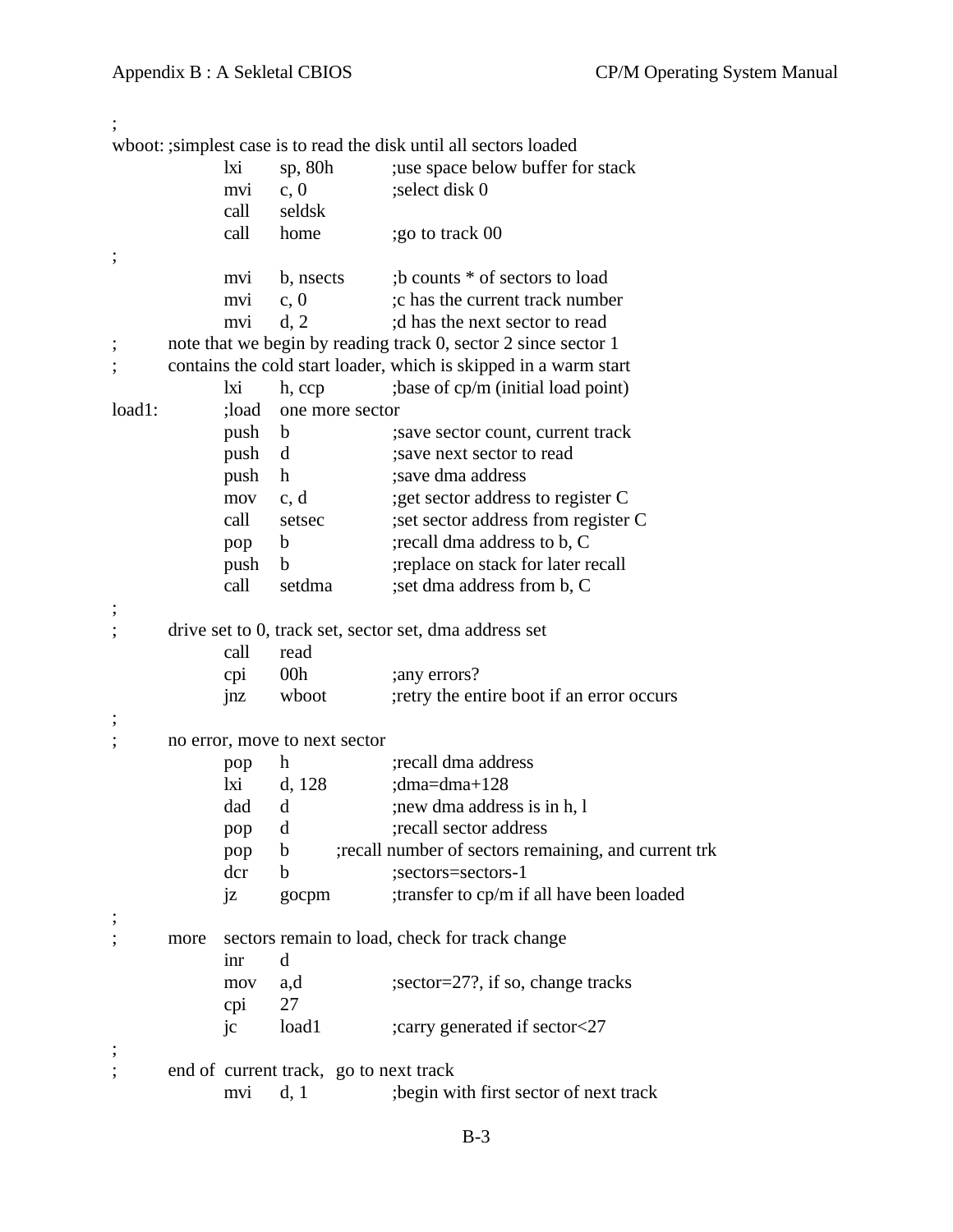```
inr c ;track=track+1
;
; save register state, and change tracks
           push b
           push d
           push h
           call settrk ;track address set from register c
           pop h
           pop d
           pop b
           jmp load1 ;for another sector
;
; end of load operation, set parameters and go to cp/m
gocpm:
           mvi a, 0c3h ;c3 is a jmp instruction
           sta 0 ;for jmp to wboot
           lxi h, wboote ;wboot entry point
           shld 1 ;set address field for jmp at 0
;
           sta 5 ;for jmp to bdos
           lxi h, bdos ;bdos entry point
           shld 6 ;address field of Jump at 5 to bdos
;
           lxi b, 80h ;default dma address is 80h
           call setdma
;
           ei ;enable the interrupt system
           lda cdisk ;get current disk number
           mov c, a ;send to the ccp
           jmp ccp ;go to cp/m for further processing
;
;
; simple i/o handlers (must be filled in by user)
     in each case, the entry point is provided, with space reserved
; to insert your own code
;
const: ;console status, return 0ffh if character ready, 00h if not
           ds 10h ; space for status subroutine
           mvi a, 00h
           ret
;
conin: ;console character into register a
           ds 10h ; space for input routine
           ani 7fh ;strip parity bit
           ret
```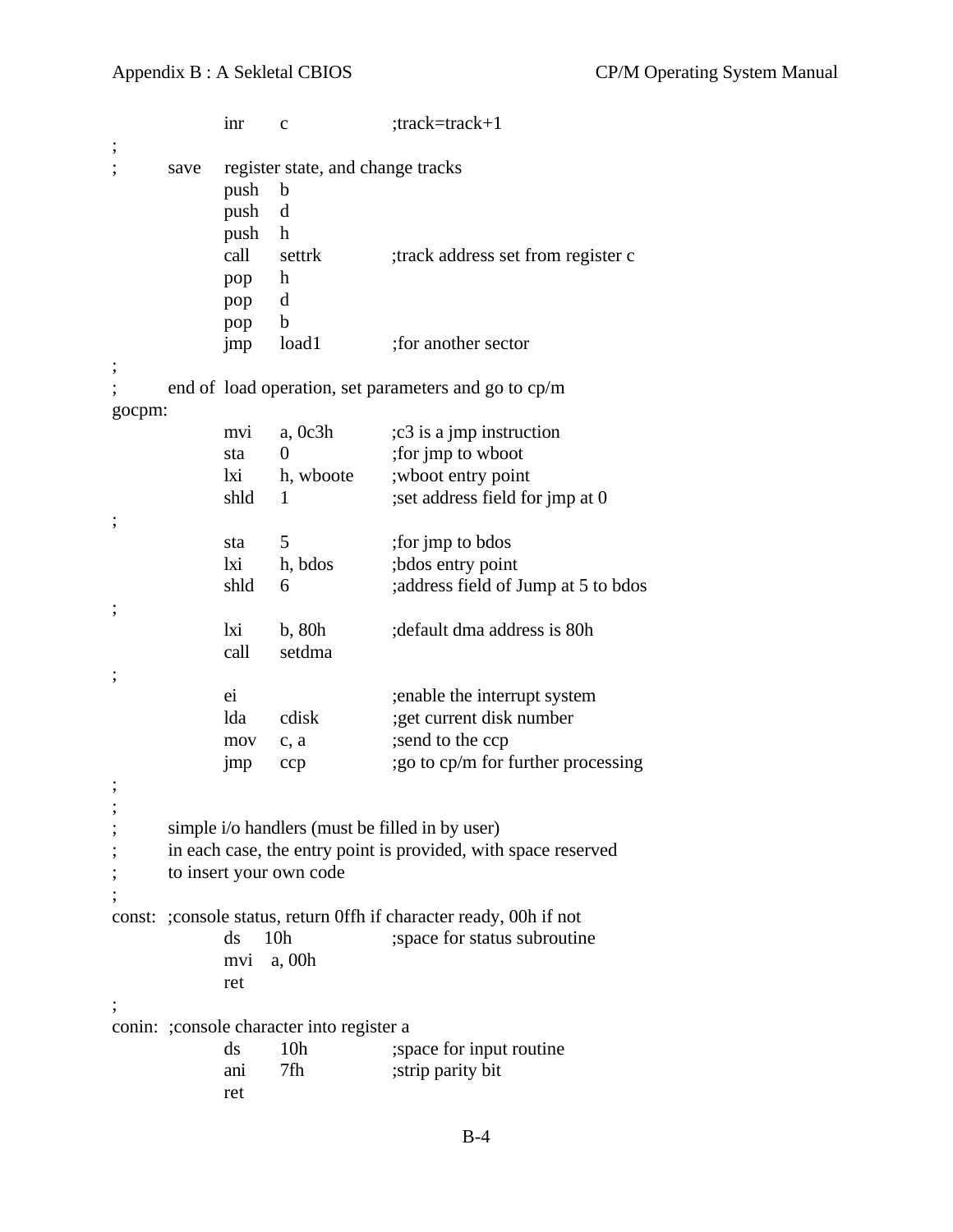```
;
conout: ;console character output from register c
            mov a, c ;get to accumulator
            ds 10h ; space for output routine
            ret
;
list: ;list character from register c
            mov a, c ;character to register a
            ret ;null subroutine
;
listst: ; return list status (0 if not ready, 1 if ready)
            xra a ;0 is always ok to return
            ret
;
punch: ;punch character from register C
            mov a, c ;character to register a
            ret ;null subroutine
;
;
reader: ;reader character into register a from reader device
            mvi a, 1ah ;enter end of file for now (replace later)
            ani 7fh ; remember to strip parity bit
            ret
;
;
; i/o drivers for the disk follow
      for now, we will simply store the parameters away for use
; in the read and write subroutines
;
home: ; move to the track 00 position of current drive
; translate this call into a settrk call with Parameter 00
            mvi c, 0 :select track 0
            call settrk
            ret ;we will move to 00 on first read/write
;
seldsk: ;select disk given by register c
            lxi h, 0000h ;error return code
            mov a, c
            sta diskno
            cpi 4 ;must be between 0 and 3
            rnc ;no carry if 4, 5,...
; disk number is in the proper range
            ds 10 ; space for disk select
; compute proper disk Parameter header address
            lda diskno
```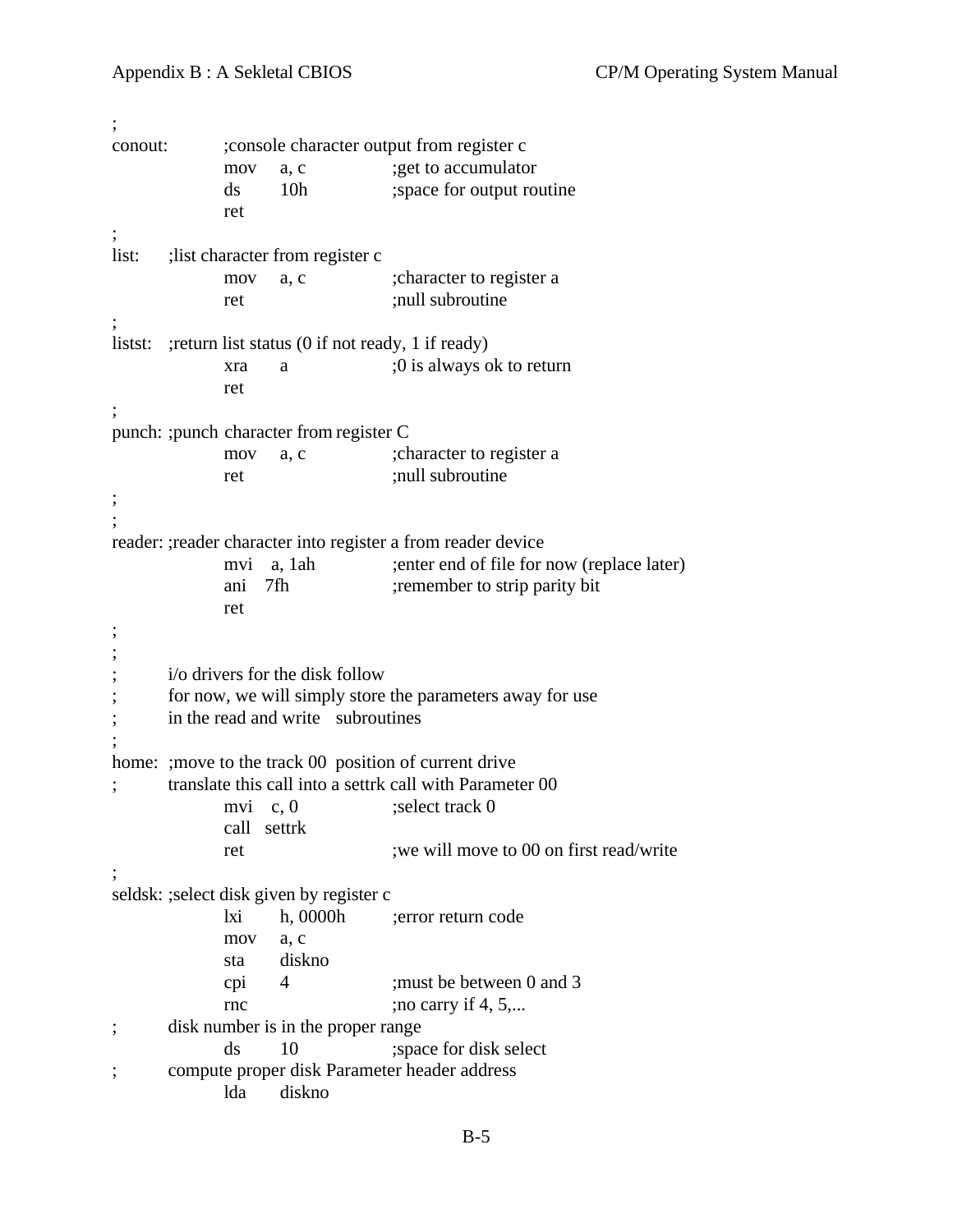```
mov l, a ;l=disk number 0, 1, 2, 3
           mvi h, 0 ;high order zero
           dad h : *2dad h ; *4dad h ;*8
           dad h ;*16 (size of each header)
           lxi d, dpbase
           dad 0 ;hl=,dpbase (diskno*16)
           ret
;
settrk: ;set track given by register c
           mov a, c
           sta track
           ds 10h ; space for track select
           ret
;
setsec: ;set sector given by register c
           mov a, c
           sta sector
           ds 10h ; space for sector select
           ret
;
;
sectran:
      ;translate the sector given by bc using the
      ;translate table given by de
           xchg ;hl=.trans
           dad b ;hl=.trans (sector)
           mov l, m ; l=trans (sector)
           mvi h, 0 ;hl=trans (sector)
           ret ;with value in hl
;
setdma: ; ; ; ; ; ; ; dma address given by registers b and c
           mov 1, c ; low order address
           mov h, b ;high order address
           shld dmaad ;save the address
           ds 10h ; space for setting the dma address
           ret
;
read: ;perform read operation (usually this is similar to write
; so we will allow space to set up read command, then use
; common code in write)
           ds 10h ;set up read command
           \text{imp} waitio ;to perform the actual i/o
;
```
B-6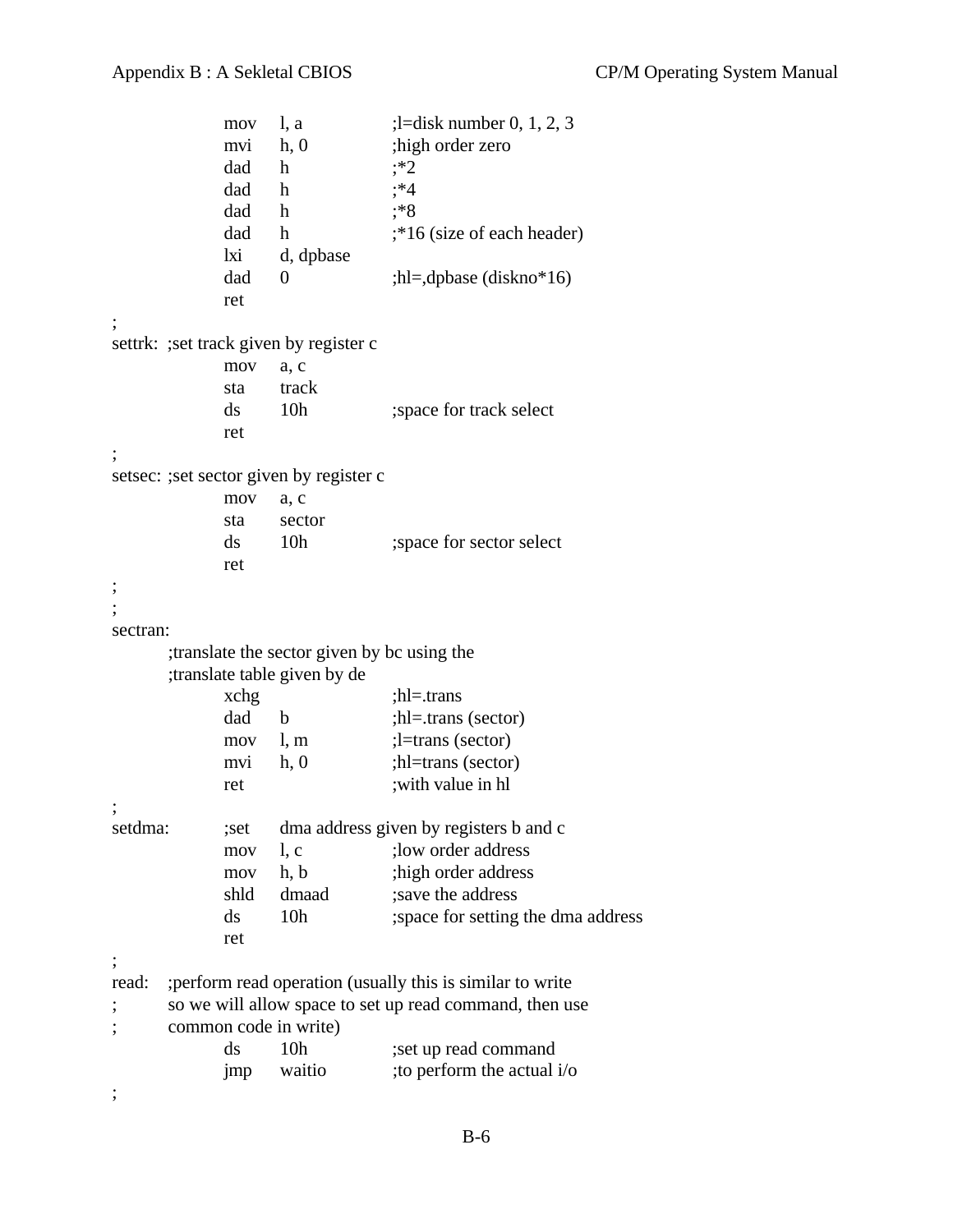|                          | write: ; perform a write operation                                 |                                                                  |                                          |                                                                  |  |  |  |
|--------------------------|--------------------------------------------------------------------|------------------------------------------------------------------|------------------------------------------|------------------------------------------------------------------|--|--|--|
|                          |                                                                    | ds                                                               | 10 <sub>h</sub>                          | set up write command                                             |  |  |  |
| $\vdots$                 |                                                                    |                                                                  |                                          |                                                                  |  |  |  |
|                          | waitio: ; enter here from read and write to perform the actual i/o |                                                                  |                                          |                                                                  |  |  |  |
| ,                        |                                                                    | operation. return a 00h in register a if the operation completes |                                          |                                                                  |  |  |  |
|                          |                                                                    |                                                                  |                                          | properly, and 0lh if an error occurs during the read or write    |  |  |  |
| ,                        |                                                                    |                                                                  |                                          |                                                                  |  |  |  |
| ,                        |                                                                    |                                                                  |                                          | in this case, we have saved the disk number in 'diskno' $(0, 1)$ |  |  |  |
| ,                        |                                                                    |                                                                  |                                          | the track number in 'track' $(0-76)$                             |  |  |  |
| $\overline{\phantom{a}}$ |                                                                    |                                                                  |                                          | the sector number in 'sector' $(1-26)$                           |  |  |  |
| ,                        |                                                                    |                                                                  |                                          | the dma address in 'dmaad' $(0-65535)$                           |  |  |  |
|                          |                                                                    | ds                                                               | 256                                      | ; space reserved for i/o drivers                                 |  |  |  |
|                          |                                                                    | mvi                                                              | a, 1                                     | ; error condition                                                |  |  |  |
|                          |                                                                    | ret                                                              |                                          | ;replaced when filled-in                                         |  |  |  |
| ,                        |                                                                    |                                                                  |                                          |                                                                  |  |  |  |
| ,                        |                                                                    |                                                                  |                                          | the remainder of the cbios is reserved uninitialized             |  |  |  |
| ;                        |                                                                    |                                                                  |                                          | data area, and does not need to be a Part of the                 |  |  |  |
| ,                        |                                                                    |                                                                  |                                          | system memory image (the space must be available,                |  |  |  |
| ,                        |                                                                    |                                                                  | however, between "begdat" and "enddat"). |                                                                  |  |  |  |
|                          |                                                                    |                                                                  |                                          |                                                                  |  |  |  |
| track:                   |                                                                    | $\mathrm{d}\mathrm{s}$                                           | 2                                        | two bytes for expansion                                          |  |  |  |
| sector:                  |                                                                    | $\mathrm{d}\mathrm{s}$                                           | $\overline{2}$                           | ; two bytes for expansion                                        |  |  |  |
| dmaad:                   |                                                                    | ds                                                               | $\overline{2}$                           | ; direct memory address                                          |  |  |  |
| diskno:                  |                                                                    | $\mathrm{d}\mathrm{s}$                                           | 1                                        | ; disk number 0-15                                               |  |  |  |
|                          |                                                                    |                                                                  |                                          |                                                                  |  |  |  |
|                          |                                                                    |                                                                  | scratch ram area for bdos use            |                                                                  |  |  |  |
| begdat                   |                                                                    | equ                                                              | \$                                       | beginning of data area;                                          |  |  |  |
| dirbf:                   |                                                                    | $\mathrm{d}\mathrm{s}$                                           | 128                                      | ;scratch directory area                                          |  |  |  |
| all <sub>00</sub> :      |                                                                    | $\mathrm{d}\mathrm{s}$                                           | 31                                       | ;allocation vector 0                                             |  |  |  |
| all01:                   |                                                                    | $\mathrm{d}\mathrm{s}$                                           | 31                                       | ; allocation vector 1                                            |  |  |  |
| all02:                   |                                                                    | ds                                                               | 31                                       | ; allocation vector 2                                            |  |  |  |
| all03:                   |                                                                    | ds                                                               | 31                                       | ;allocation vector 3                                             |  |  |  |
| chk00:                   |                                                                    | ds                                                               | 16                                       | check vector 0;                                                  |  |  |  |
| chk01:                   |                                                                    | ds                                                               | 16                                       | ; check vector 1                                                 |  |  |  |
| chk02:                   |                                                                    | ds                                                               | 16                                       | ;check vector 2                                                  |  |  |  |
| chk03:                   |                                                                    | ds                                                               | 16                                       | ; check vector 3                                                 |  |  |  |
|                          |                                                                    |                                                                  |                                          |                                                                  |  |  |  |
| enddat                   |                                                                    | equ                                                              | \$                                       | end of data area                                                 |  |  |  |
| datsiz                   |                                                                    | equ                                                              | \$-begdat;                               | ;size of data area                                               |  |  |  |
|                          |                                                                    | end                                                              |                                          |                                                                  |  |  |  |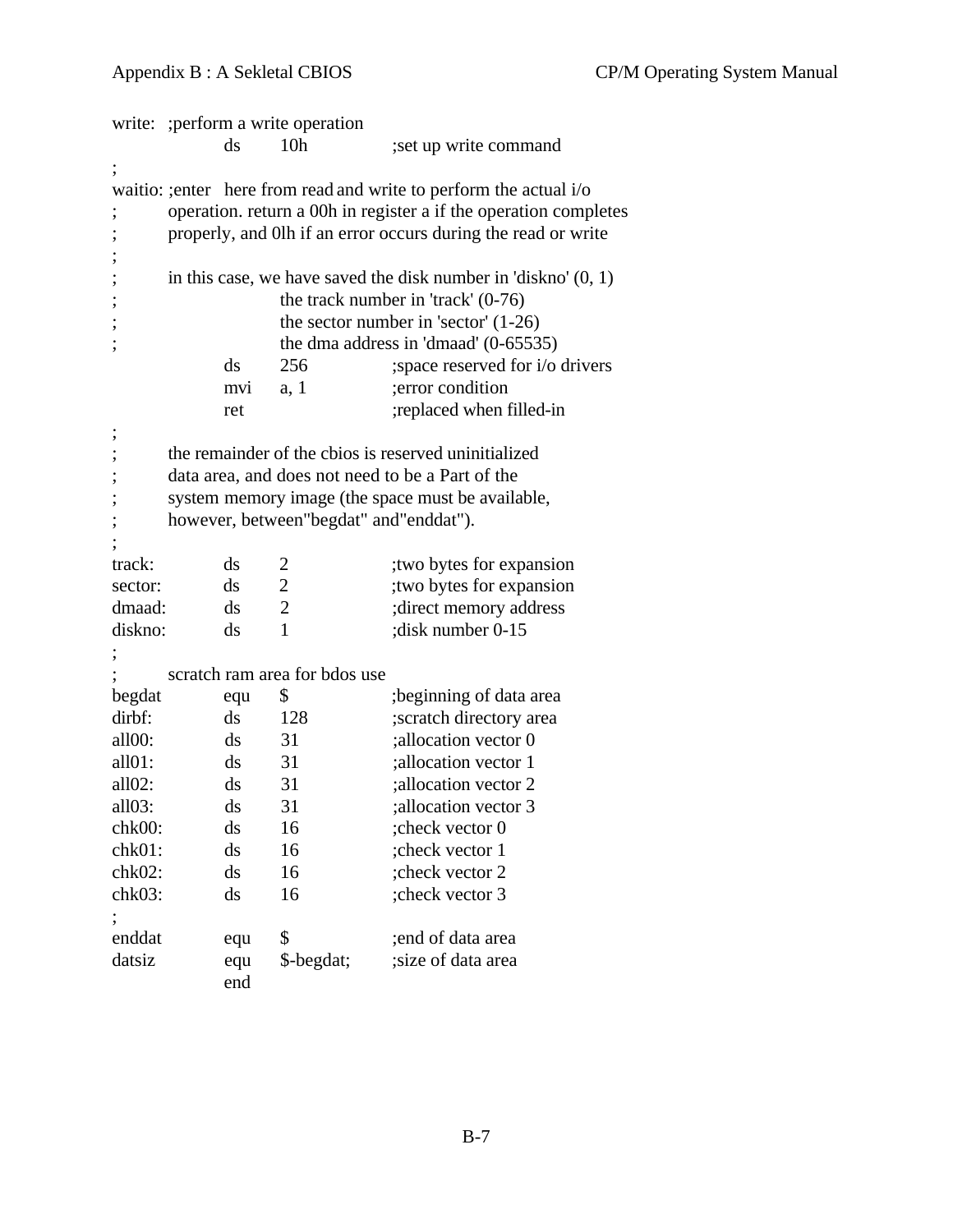$\ddot{i}$ 

- ; COMBINED GETSYS AND PUTSYS PROGRAMS FROM ; SEC 6.4
- ; START THE PROGRAMS AT THE BASE OF THE TPA 0100 ORG 0100H
- $0014 =$  MSIZE EQU 20 ;SIZE OF CP/M IN KBYTES
	- ;"BIAS" IS THE AMOUNT TO ADD TO ADDRESSES FOR > 20K
		- ; (REFERRED TO AS"B" THROUGHOUT THE TEXT)
- $0000 =$  BIAS EQU (MSIZE-20)\*1024
- $3400 =$  CCP EQU 3400H+BIAS
- $3C00 =$  BDOS EQU CCP+0800H
- $4A00 =$  BIOS EQU CCP+1600H

#### ; GETSYS PROGRAMS TRACKS 0 AND 1 TO MEMORY AT 3880H + BIAS

| REGISTER       | USAGE                       |
|----------------|-----------------------------|
| A              | (SCRATCH REGISTER)          |
| В              | TRACK COUNT (076)           |
|                | SECTOR COUNT (126)          |
| D.E            | (SCRATCH REGISTER PAIR)     |
| H <sub>1</sub> | <b>LOAD ADDRESS</b>         |
|                | <b>SET TO TRACK ADDRESS</b> |

#### GSTART: ;START OF GETSYS

| 0100 318033     | LXI        | SP,CCP-0080H               | :CONVENIENT PLACE                   |
|-----------------|------------|----------------------------|-------------------------------------|
| 0103 218033     | LXI        |                            | H,CCP-0080H;SET INITIAL LOAD        |
| 0106 0600       | MVI        | B <sub>0</sub>             | ;START WITH TRACK                   |
|                 |            | RD\$TRK: ; READ NEXT TRACK |                                     |
| 0108 0E01       | $MVI$ C, 1 |                            | ; EACH TRACK START                  |
| <b>RD\$SEC:</b> |            |                            |                                     |
| 010A CD0003     |            |                            | CALL READ\$SEC ;GET THE NEXT SECTOR |
| 010D 118000     | LXI        | D,128                      | ;OFFSET BY ONE SECTOR               |
| 011019          | <b>DAD</b> | D                          | $;$ (HL=HL+128)                     |
| 0111 0C         | <b>INR</b> | $\mathcal{C}$              | ;NEXT SECTOR                        |
| 011279          | MOV        | A, C                       | <b>;FETCH SECTOR NUMBER</b>         |
| 0113 FE1B       | CPI.       | 27                         | ;AND SEE IF LAST                    |
| 0115 DA0A01     | JC         | <b>RDSEC</b>               | $\le$ , DO ONE MORE                 |
|                 |            |                            |                                     |

#### ;ARRIVE HERE AT END OF TRACK, MOVE TO NEXT TRACK

| 0118 04     | INR B     |               | $TRACK = TRACK+1$  |
|-------------|-----------|---------------|--------------------|
| 0119 78     | MOV A,B   |               | :CHECK FOR LAST    |
| 011A FE02   | $CPI = 2$ |               | $: TRACK = 2$ ?    |
| 011C DA0801 | JC -      | <b>RDSTRK</b> | $\le$ , DO ANOTHER |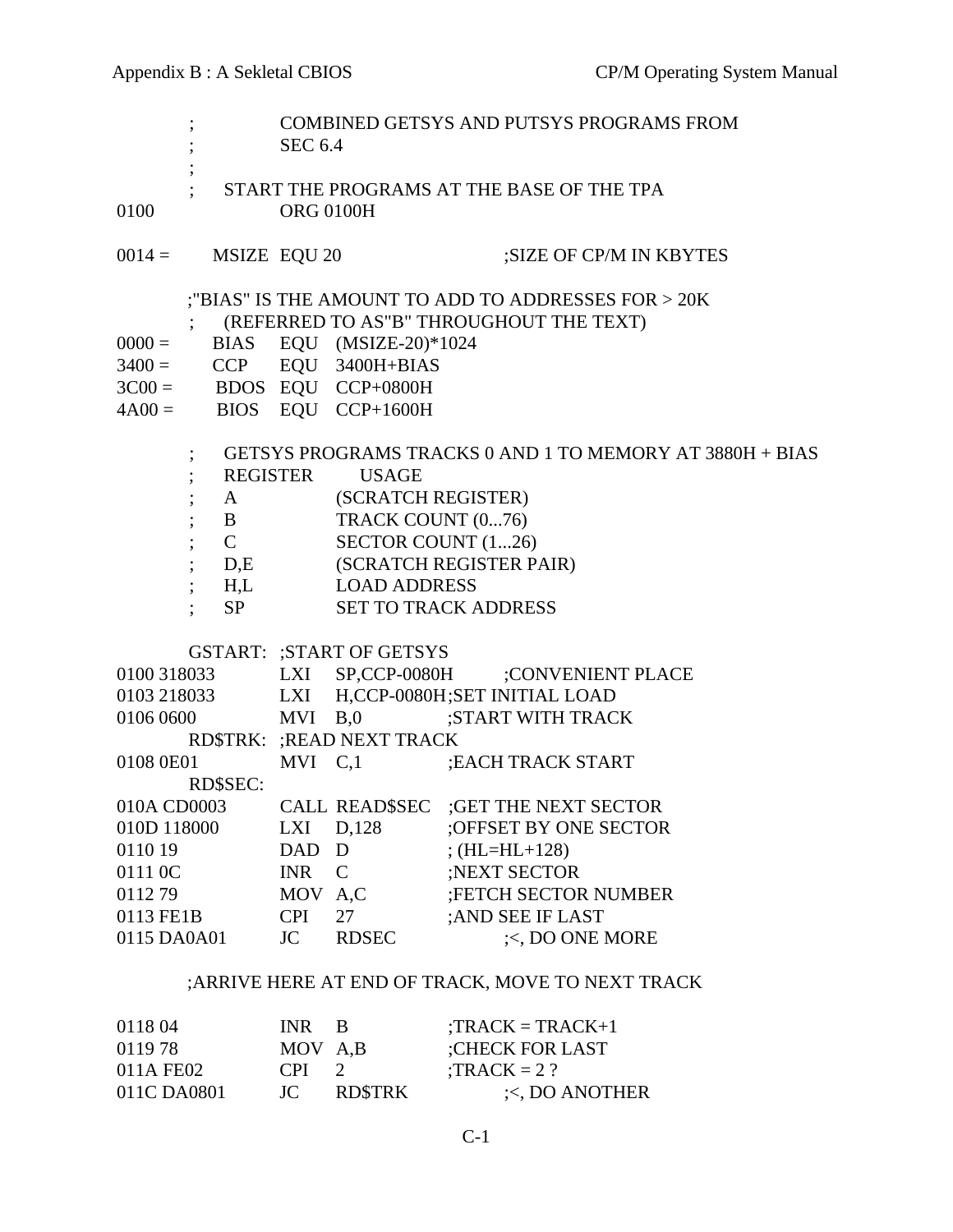;ARRIVE HERE AT END OF LOAD, HALT FOR LACK OF ANYTHING ;BETTER

| 011FFB  | ЕI         |
|---------|------------|
| 0120 76 | <b>HLT</b> |

- ; PUTSYS PROGRAM, PLACES MEMORY IMAGE
- ; STARTING AT
- ; 3880H + BIAS BACK TO TRACKS 0 AND 1
- ; START THIS PROGRAM AT THE NEXT PAGE BOUNDARY

0200 ORG (\$+0100H) AND 0FF00H

PUT\$SYS:

| 0200 318033 | <b>LXI</b> | <b>SP,CCP-0080H</b> | :CONVENIENT PLACE                                         |
|-------------|------------|---------------------|-----------------------------------------------------------|
| 0203 218033 | <b>LXI</b> | <b>H,CCP-0080H</b>  | ;START OF DUMP                                            |
| 0206 0600   | <b>MVI</b> | B <sub>0</sub>      | ;START WITH TRACK                                         |
| WR\$TRK:    |            |                     |                                                           |
| 0208 0605   | <b>MVI</b> | B.L                 | <b>START WITH SECTOR:</b>                                 |
| WR\$SEC:    |            |                     |                                                           |
| 020A CD0004 |            |                     | CALL WRITE\$SEC ; WRITE ONE SECTOR                        |
| 020D 118000 | <b>LXI</b> | D,128               | :LENGTH OF EACH                                           |
| 0210 19     | DAD.       | D                   | $\div$ HL $>=$ $\div$ HL $>$ + 128                        |
| 0211 0C     | <b>INR</b> | $\mathcal{C}$       | $\Rightarrow$ $\langle C \rangle = \langle C \rangle + 1$ |
| 021279      | MOV A.C    |                     | ;SEE IF                                                   |
| 0213 FE1B   | <b>CPI</b> | 27                  | ; PAST END OF TRACK                                       |
| 0215 DA0A02 | JC         | WR\$SEC             | ; NO, DO ANOTHER                                          |
|             |            |                     |                                                           |

### ;ARRIVE HERE AT END OF TRACK, MOVE TO NEXT TRACK

| 0218 04     | INR B           |                | $: TRACK = TRACK+1$ |
|-------------|-----------------|----------------|---------------------|
| 0219 78     | MOV A,B         |                | :SEE IF             |
| 021A FE02   | C <sub>PI</sub> |                | :LAST TRACK         |
| 021C DA0802 | JC.             | <b>WR\$TRK</b> | ;NO, DO ANOTHER     |

|         |               | DONE WITH PUTSYS, HALT FOR LACK OF ANYTHING |
|---------|---------------|---------------------------------------------|
|         | <b>BETTER</b> |                                             |
| 021FFB  | ЕL            |                                             |
| 0220.76 | HL T          |                                             |
|         |               |                                             |

#### ;USER SUPPLIED SUBROUTINES FOR SECTOR READ AND WRITE

#### ; MOVE TO NEXT PAGE BOUNDARY 0300 ORG (\$+0100H) AND 0FF00H

C-2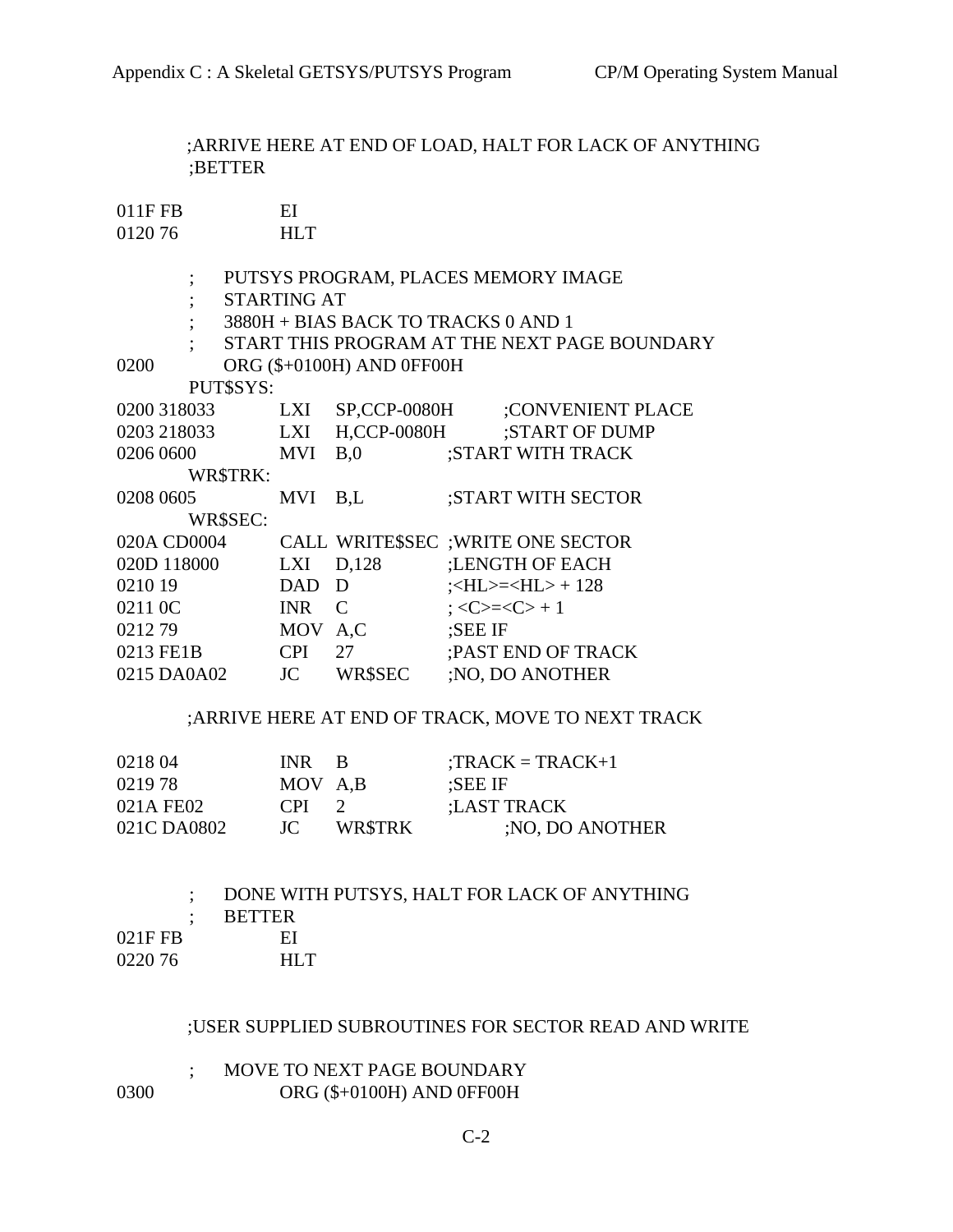# READ\$SEC: ;READ THE NEXT SECTOR ;TRACK IN <B>, ;SECTOR IN <C> ;DMAADDR IN<HL>

| 0300 C5 | PUSH B |
|---------|--------|
| 0301 E5 | PUSH H |

#### ;USER DEFINED READ OPERATION GOES HERE

| 0302                | DS.        | 64 |
|---------------------|------------|----|
| 0342 E1             | POP.       | H  |
| 0343 C1             | POP B      |    |
| 0344 C <sub>9</sub> | <b>RET</b> |    |

#### 0400 ORG (\$+100H) AND 0FF00H ;ANOTHER PAGE ; BOUNDARY

#### WRITE\$SEC:

#### ;SAME PARAMETERS AS READ\$SEC

| 0400 C.5 | PUSH B |
|----------|--------|
| 0401 E5  | PUSH H |

#### ;USER DEFINED WRITE OPERATION GOES HERE

| 0402    | DS.        | 64  |
|---------|------------|-----|
| 0442 E1 | POP.       | - H |
| 0443 C1 | POP B      |     |
| 0444C9  | <b>RET</b> |     |

#### ;END OF GETSYS/PUTSYS PROGRAM

0445 END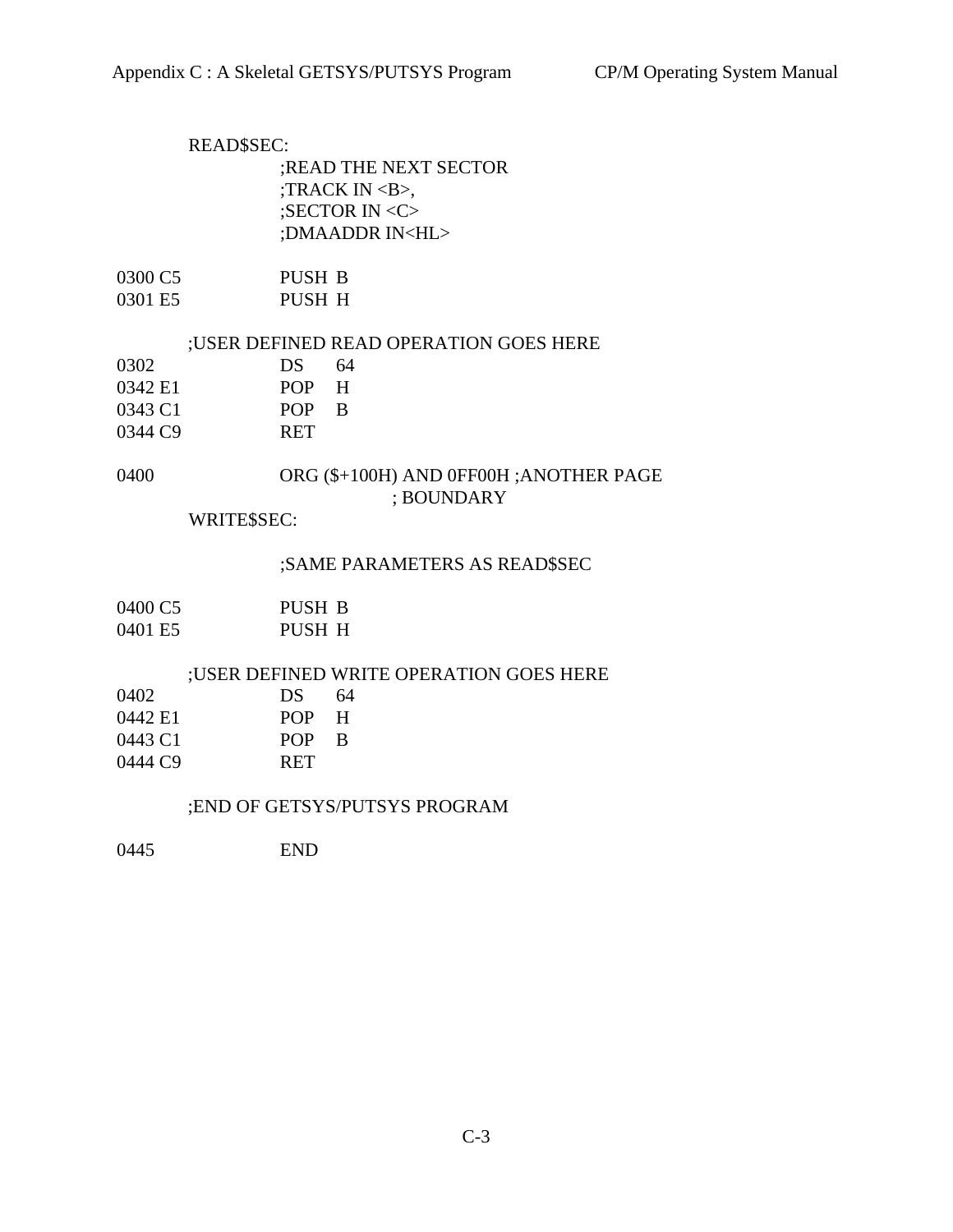|                               |                                        | title 'mds cold start loader at 3000h' |                                             |  |
|-------------------------------|----------------------------------------|----------------------------------------|---------------------------------------------|--|
| $\overline{\phantom{a}}$<br>; | mds-800 cold start loader for cp/m 2.0 |                                        |                                             |  |
| $\vdots$                      |                                        |                                        |                                             |  |
| ,                             |                                        | version 2.0 august, 1979               |                                             |  |
| false                         | equ                                    | $\boldsymbol{0}$                       |                                             |  |
| true                          | equ                                    | not false                              |                                             |  |
| testing equ                   |                                        |                                        | false ; if true, then go to mon80 on errors |  |
| ;                             |                                        |                                        |                                             |  |
|                               | if                                     | testing                                |                                             |  |
| bias                          | equ<br>endif                           | 03400h                                 |                                             |  |
|                               | if                                     | not testing                            |                                             |  |
| bias                          | equ                                    | 0000h                                  |                                             |  |
|                               | endif                                  |                                        |                                             |  |
| cpmb equ                      |                                        | bias                                   | ;base of dos load                           |  |
| bdos                          | equ                                    | 806h+bias                              | ; entry to dos for calls                    |  |
| bdose equ                     |                                        | 1880h+bias                             | end of dos load                             |  |
| boot                          | equ                                    | 1600h+bias                             | ; cold start entry point                    |  |
| rboot                         | equ                                    | $boot + 3$                             | ; warm start entry point                    |  |
|                               |                                        |                                        |                                             |  |
|                               | org                                    | 03000h                                 | ;loaded down from hardware boot at 3000H    |  |
|                               |                                        |                                        |                                             |  |
| bdosl                         | equ                                    | bdose-cpmb                             |                                             |  |
| ntrks                         | equ                                    | $\overline{2}$                         | ; number of tracks to read                  |  |
| bdoss                         | equ                                    | $b$ dosl $/128$                        | ; number of sectors in dos                  |  |
| bdoso equ                     |                                        | 25                                     | ; number of bdos sectors on track 0         |  |
| bdos1 equ                     |                                        | bdoss-bdoso                            | ; number of sectors on track 1              |  |
| mon <sub>80</sub> equ         |                                        | 0f800h                                 | ; intel monitor base                        |  |
| rmon80equ                     |                                        | <b>OffOfh</b>                          | ; restart location for mon80                |  |
| base                          | equ                                    | 078h                                   | ;'base' used by controller                  |  |
| rtype                         | equ                                    | $base+1$                               | ; result type                               |  |
| rbyte                         | equ                                    | $base+3$                               | ;result byte                                |  |
| reset                         | equ                                    | $base+7$                               | ;reset controller                           |  |
| ,                             |                                        |                                        |                                             |  |
|                               |                                        |                                        |                                             |  |
| dstat                         | equ                                    | base                                   | disk status port;                           |  |
| ilow                          | equ                                    | $base+1$                               | ; low iopb address                          |  |
| ihigh                         | equ                                    | $base+2$                               | ; high iopb address                         |  |
| bsw                           | equ                                    | 0ffh                                   | ;boot switch                                |  |
| recal                         | equ                                    | 3h                                     | ;recalibrate selected drive                 |  |
| readf                         | equ                                    | 4h                                     | ; disk read function                        |  |
| stack                         | equ                                    | 100h                                   | use end of boot for stack                   |  |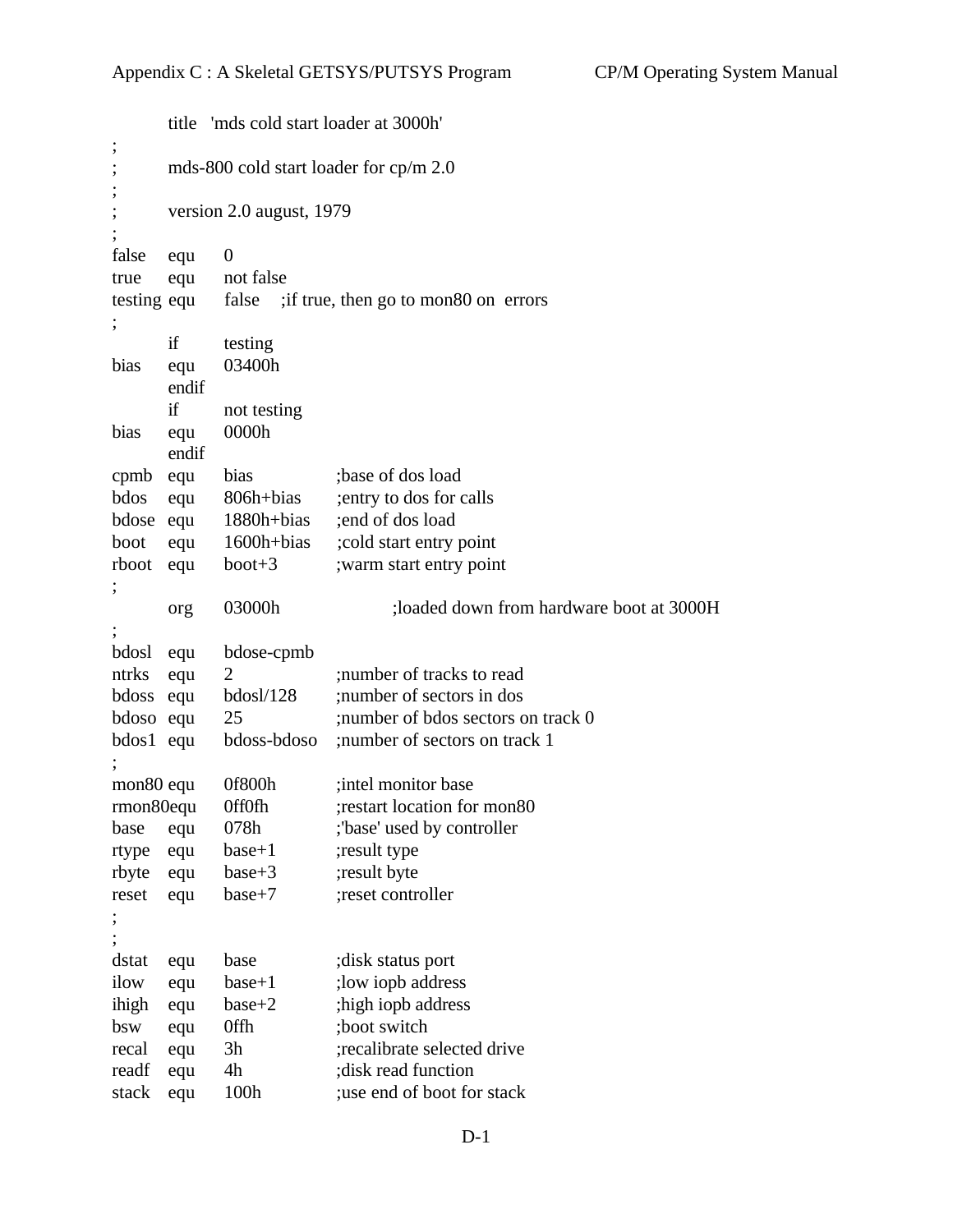| ,                        |                     |                                 |                             |
|--------------------------|---------------------|---------------------------------|-----------------------------|
| rstart:                  |                     |                                 |                             |
|                          | lxi                 | sp, stack;                      | ; in case of call to mon80  |
| ;                        |                     | clear disk status               |                             |
|                          | in                  | rtype                           |                             |
|                          | $\operatorname{in}$ | rbyte                           |                             |
| $\overline{\phantom{a}}$ |                     | check if boot switch is off     |                             |
| coldstart:               |                     |                                 |                             |
|                          | in                  | bsw                             |                             |
|                          | ani                 | 02h                             | ;switch on?                 |
|                          | jnz                 | coldstart                       |                             |
| ,                        |                     | clear the controller            |                             |
|                          | out                 | reset                           | ;logic cleared              |
| ,                        |                     |                                 |                             |
| ;                        |                     |                                 |                             |
|                          | mvi                 | b,ntrks                         | ; number of tracks to read  |
|                          | lxi                 | h,iopbo                         |                             |
| ,                        |                     |                                 |                             |
| start:                   |                     |                                 |                             |
| ,                        |                     |                                 |                             |
|                          |                     | read first/next track into cpmb |                             |
|                          | mov                 | a,l                             |                             |
|                          | out                 | ilow                            |                             |
|                          | mov a,h             |                                 |                             |
|                          | out                 | ihigh                           |                             |
| waito: in                |                     | dstat                           |                             |
|                          | ani                 | $\overline{4}$                  |                             |
|                          | jz                  | waito                           |                             |
| ,                        |                     |                                 |                             |
| ,                        |                     | check disk status               |                             |
|                          | in                  | rtype                           |                             |
|                          | ani                 | 11 <sub>b</sub>                 |                             |
|                          | cpi                 | 2                               |                             |
| ;                        |                     |                                 |                             |
|                          | if                  | testing                         |                             |
|                          | cnc                 | rmon80                          | ; go to monitor if 11 or 10 |
|                          | endif               |                                 |                             |
|                          | if                  | not testing                     |                             |
|                          | jnc                 | rstart                          | ;retry the load             |
|                          | endif               |                                 |                             |
| ,                        |                     |                                 |                             |
|                          | $\operatorname{in}$ | rbyte                           | ;i/o complete, check status |
| ,                        | if not              | ready, then go to mon80         |                             |
|                          | ral                 |                                 |                             |
|                          | cc                  | rmon <sub>80</sub>              | ;not ready bit set          |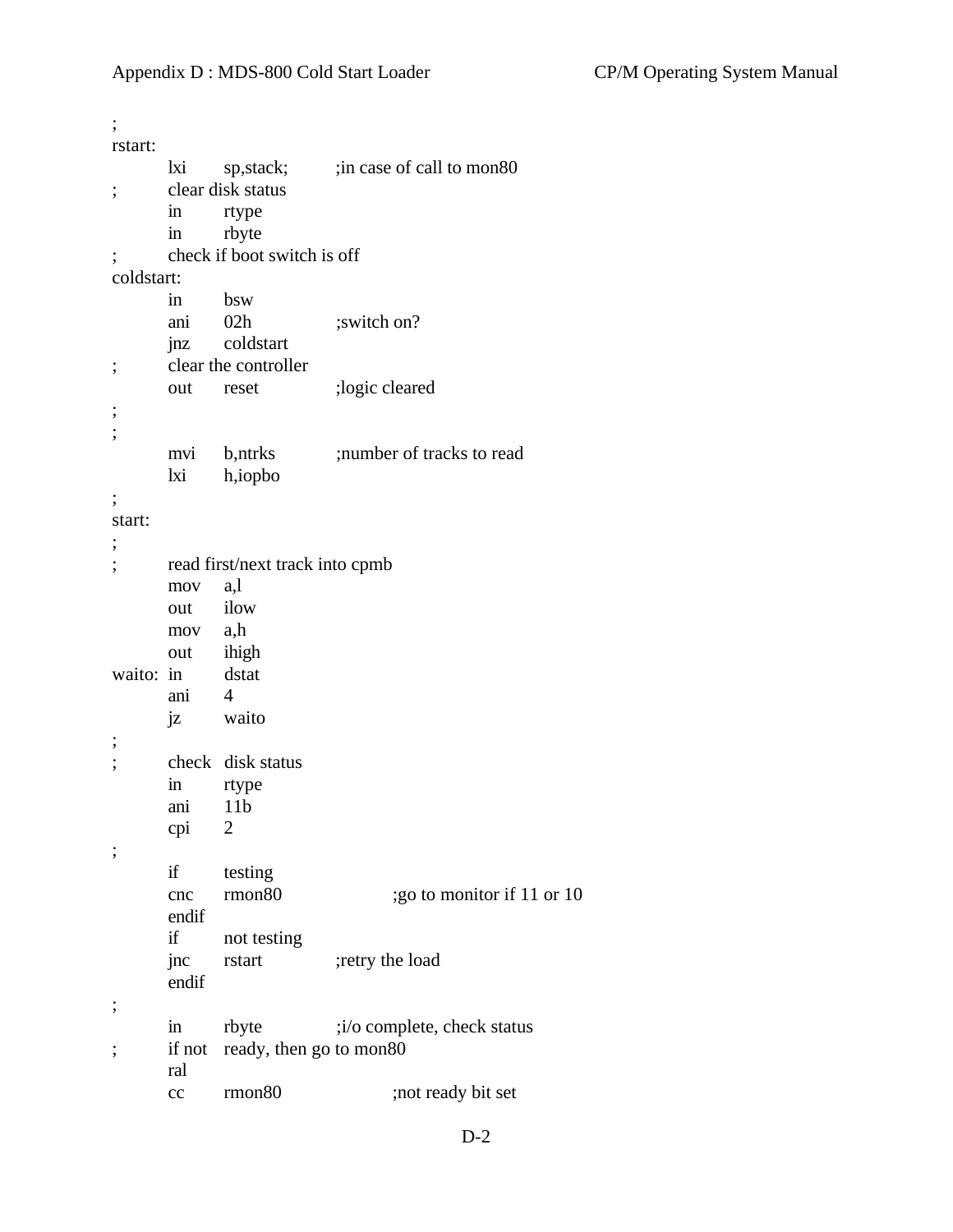# Appendix D : MDS-800 Cold Start Loader CP/M Operating System Manual

|                          | rar   |                    | ;restore                                              |
|--------------------------|-------|--------------------|-------------------------------------------------------|
|                          | ani   | 11110b             | ;overrun/addr err/seek/crc/xxxx                       |
| ;                        |       |                    |                                                       |
|                          | if    | testing            |                                                       |
|                          | cnz   | rmon <sub>80</sub> | ;go to monitor                                        |
|                          | endif |                    |                                                       |
|                          | if    | not testing        |                                                       |
|                          | jnz   | rstart             | ;retry the load                                       |
|                          | endif |                    |                                                       |
| $\vdots$                 |       |                    |                                                       |
|                          |       |                    |                                                       |
|                          | lxi   | d,iopbl            | ;length of iopb                                       |
|                          | dad   | d                  | ;addressing next iopb                                 |
|                          | dcr   | b                  | ; count down tracks                                   |
|                          | jnz   | start              |                                                       |
|                          |       |                    |                                                       |
| $\vdots$                 |       |                    |                                                       |
| $\vdots$                 |       |                    | jmp to boot to print initial message, and set up jmps |
|                          | jmp   | boot               |                                                       |
| $\vdots$                 |       |                    |                                                       |
|                          |       | parameter blocks   |                                                       |
| iopbo:                   | db    | 80h                | ;iocw, no update                                      |
|                          | db    | readf              | ;read function                                        |
|                          | db    | bdoso              | ;*sectors to read on track 0                          |
|                          | db    | $\boldsymbol{0}$   | ;track 0                                              |
|                          | db    | $\overline{2}$     | ; start with sector 2 on track 0                      |
|                          | dw    | cpmb               | ; start at base of bdos                               |
| iopbl                    | equ   | \$-iopbo           |                                                       |
|                          |       |                    |                                                       |
| iopb1: db                |       | 80h                |                                                       |
|                          | db    | readf              |                                                       |
|                          | db    | bdos1              | sectors to read on track 1                            |
|                          | db    | 1                  | ;track 1                                              |
|                          | db    | 1                  | ;sector 1                                             |
|                          | dw    | $cpmb+bdoso*128$   | ;base of second read                                  |
| $\overline{\phantom{a}}$ |       |                    |                                                       |
|                          | end   |                    |                                                       |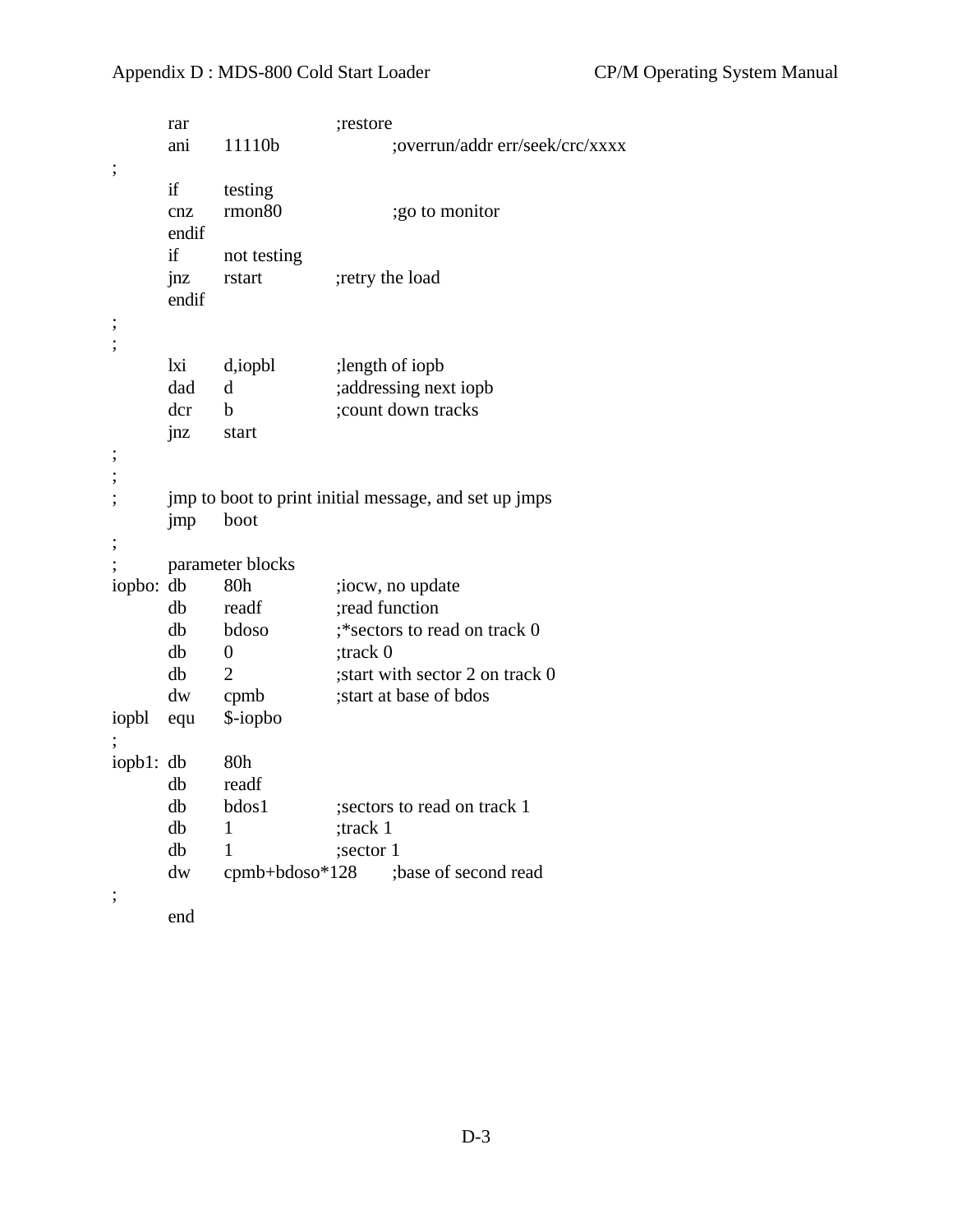|             |                                                          |  |                                 |                  | ;THIS IS A SAMPLE COLD START LOADER, WHICH, WHEN          |  |  |  |
|-------------|----------------------------------------------------------|--|---------------------------------|------------------|-----------------------------------------------------------|--|--|--|
|             | ;MODIFIED                                                |  |                                 |                  |                                                           |  |  |  |
|             | ;RESIDES ON TRACK 00, SECTOR 01 (THE FIRST SECTOR ON THE |  |                                 |                  |                                                           |  |  |  |
|             | ; DISKETTE), WE ASSUME THAT THE CONTROLLER HAS LOADED    |  |                                 |                  |                                                           |  |  |  |
|             | ;THIS SECTOR INTO MEMORY UPON SYSTEM START-UP (THIS      |  |                                 |                  |                                                           |  |  |  |
|             | ;PROGRAM CAN BE KEYED-IN, OR CAN EXIST IN READ-ONLY      |  |                                 |                  |                                                           |  |  |  |
|             | ;MEMORY                                                  |  |                                 |                  |                                                           |  |  |  |
|             | ;BEYOND THE ADDRESS SPACE OF THE CP/M VERSION YOU ARE    |  |                                 |                  |                                                           |  |  |  |
|             |                                                          |  |                                 |                  | ;RUNNING). THE COLD START LOADER BRINGS THE CP/M SYSTEM   |  |  |  |
|             | ; INTO MEMORY AT"LOADP" (3400H + "BIAS"). IN A 20K       |  |                                 |                  |                                                           |  |  |  |
|             |                                                          |  |                                 |                  | ;MEMORY SYSTEM, THE VALUE OF"BIAS" IS 000H, WITH          |  |  |  |
|             | :LARGE                                                   |  |                                 |                  |                                                           |  |  |  |
|             |                                                          |  |                                 |                  | ; VALUES FOR INCREASED MEMORY SIZES (SEE SECTION 2).      |  |  |  |
|             | :AFTER                                                   |  |                                 |                  |                                                           |  |  |  |
|             |                                                          |  |                                 |                  | ;LOADING THE CP/M SYSTEM, THE COLD START LOADER           |  |  |  |
|             | :BRANCHES                                                |  |                                 |                  |                                                           |  |  |  |
|             |                                                          |  |                                 |                  | ;TO THE "BOOT" ENTRY POINT OF THE BIOS, WHICH BEGINS AT   |  |  |  |
|             |                                                          |  |                                 |                  | ; "BIOS" + "BIAS". THE COLD START LOADER IS NOT USED UN-  |  |  |  |
|             |                                                          |  |                                 |                  | ;TIL THE SYSTEM IS POWERED UP AGAIN, AS LONG AS THE BIOS  |  |  |  |
|             |                                                          |  |                                 |                  | ; IS NOT OVERWRITTEN. THE ORIGIN IS ASSUMED AT 0000H, AND |  |  |  |
|             |                                                          |  |                                 |                  | ; MUST BE CHANGED IF THE CONTROLLER BRINGS THE COLD START |  |  |  |
|             |                                                          |  |                                 |                  | ;LOADER INTO ANOTHER AREA, OR IF A READ-ONLY MEMORY       |  |  |  |
|             | ;AREA                                                    |  |                                 |                  |                                                           |  |  |  |
|             | :IS USED.                                                |  |                                 |                  |                                                           |  |  |  |
| 0000        | ORG 0                                                    |  |                                 | ; BASE OF RAM IN |                                                           |  |  |  |
|             |                                                          |  | CPM                             |                  |                                                           |  |  |  |
| $0014 =$    | MSIZE EQU                                                |  | 20                              |                  | ; MIN MEM SIZE IN                                         |  |  |  |
|             |                                                          |  | ;KBYTES                         |                  |                                                           |  |  |  |
| $0000 =$    | <b>BIAS</b>                                              |  |                                 |                  | EQU (MSIZE-20)*1024 ;OFFSET FROM 20K                      |  |  |  |
|             |                                                          |  | ;SYSTEM                         |                  |                                                           |  |  |  |
| $3400 =$    | <b>CCP</b>                                               |  |                                 |                  | EQU 3400H+BIAS ;BASE OF THE CCP                           |  |  |  |
| $4A00=$     |                                                          |  |                                 |                  | BIOS EQU CCP+1600H; BASE OF THE BIOS                      |  |  |  |
|             |                                                          |  |                                 |                  | $0300 =$ BIOSL EQU 0300H ; LENGTH OF THE BIOS             |  |  |  |
| $4A00=$     | BOOT EQU BIOS                                            |  |                                 |                  |                                                           |  |  |  |
| $1900 =$    |                                                          |  | ;SYSTEM                         |                  | SIZE EQU BIOS+BIOSL-CCP ;SIZE OF CP/M                     |  |  |  |
| $0032 =$    |                                                          |  |                                 |                  | SECTS EQU SIZE/128 :# OF SECTORS TO LOAD                  |  |  |  |
|             |                                                          |  | <b>BEGIN THE LOAD OPERATION</b> |                  |                                                           |  |  |  |
|             |                                                          |  |                                 |                  |                                                           |  |  |  |
|             | COLD:                                                    |  |                                 |                  |                                                           |  |  |  |
| 0000 010200 |                                                          |  | LXI $B,2$ ; B=0, C=SECTOR 2     |                  |                                                           |  |  |  |
| 0003 1632   |                                                          |  | MVI D,SECTS                     |                  | ;D=# SECTORS TO                                           |  |  |  |
|             |                                                          |  | ;LOAD                           |                  |                                                           |  |  |  |
| 0005 210034 |                                                          |  | LXI H,CCP ;BASE TRANSFER        |                  |                                                           |  |  |  |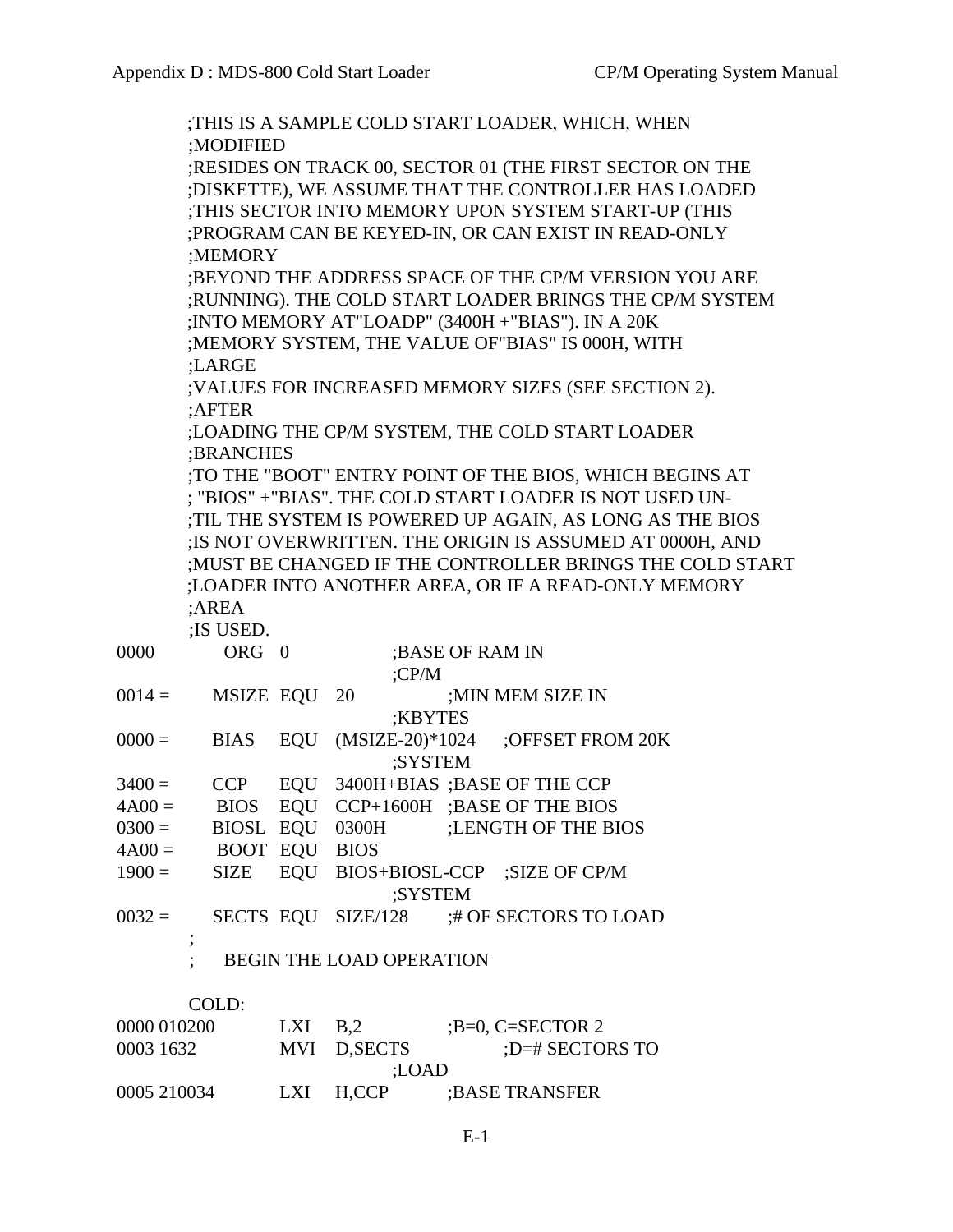|                                                                                                                                                                                                                                                 |                              | ;ADDRESS                                                                                   |  |                                   |  |  |
|-------------------------------------------------------------------------------------------------------------------------------------------------------------------------------------------------------------------------------------------------|------------------------------|--------------------------------------------------------------------------------------------|--|-----------------------------------|--|--|
|                                                                                                                                                                                                                                                 | LSECT: ;LOAD THE NEXT SECTOR |                                                                                            |  |                                   |  |  |
| <b>INSERT INLINE CODE AT THIS POINT TO</b><br>READ ONE 128 BYTE SECTOR FROM THE<br>TRACK GIVEN IN REGISTER B, SECTOR<br>GIVEN IN REGISTER C,<br><b>INTO THE ADDRESS GIVEN BY <hl></hl></b><br>:BRANCH TO LOCATION "COLD" IF A READ ERROR OCCURS |                              |                                                                                            |  |                                   |  |  |
| USER SUPPLIED READ OPERATION GOES<br>HERE                                                                                                                                                                                                       |                              |                                                                                            |  |                                   |  |  |
| 0008 C36B00                                                                                                                                                                                                                                     |                              |                                                                                            |  | JMP PAST\$PATCH ;REMOVE THIS      |  |  |
| 000B                                                                                                                                                                                                                                            | DS                           | 60H                                                                                        |  | ; WHEN PATCHED                    |  |  |
| 006B 15<br>006C CA004A JZ BOOT                                                                                                                                                                                                                  | PAST\$PATCH:                 | ;GO TO NEXT SECTOR IF LOAD IS INCOMPLETE<br>DCR D<br>;SECTS=SECTS-1<br>;HEAD. FOR THE BIOS |  |                                   |  |  |
| <b>MORE SECTORS TO LOAD</b>                                                                                                                                                                                                                     |                              |                                                                                            |  |                                   |  |  |
| ; WE AREN'T USING A STACK, SO USE <sp> AS SCRATCH<br/>;REGISTER<br/>TO HOLD THE LOAD ADDRESS INCREMENT</sp>                                                                                                                                     |                              |                                                                                            |  |                                   |  |  |
| 006F 318000                                                                                                                                                                                                                                     | LXI                          | SP, 128<br>;SECTOR                                                                         |  | ;128 BYTES PER                    |  |  |
| 007239                                                                                                                                                                                                                                          | <b>DAD</b>                   | <b>SP</b>                                                                                  |  | $\angle H L$ = $\angle H L$ + 128 |  |  |
| 0073 0C                                                                                                                                                                                                                                         | <b>INR</b>                   | $\mathsf{C}$                                                                               |  | $;$ SECTOR=SECTOR + 1             |  |  |
| 0074 79                                                                                                                                                                                                                                         | MOV A,C                      |                                                                                            |  |                                   |  |  |
| 0075 FE1B                                                                                                                                                                                                                                       | <b>CPI</b>                   | 27                                                                                         |  | ;LAST SECTOR OF                   |  |  |
|                                                                                                                                                                                                                                                 |                              | ;TRACK?                                                                                    |  |                                   |  |  |
| 0077 DA0800                                                                                                                                                                                                                                     | JC                           | <b>LSECT</b>                                                                               |  | ;NO, GO READ                      |  |  |
| ;ANOTHER                                                                                                                                                                                                                                        |                              |                                                                                            |  |                                   |  |  |

# ;END OF TRACK, INCREMENT TO NEXT TRACK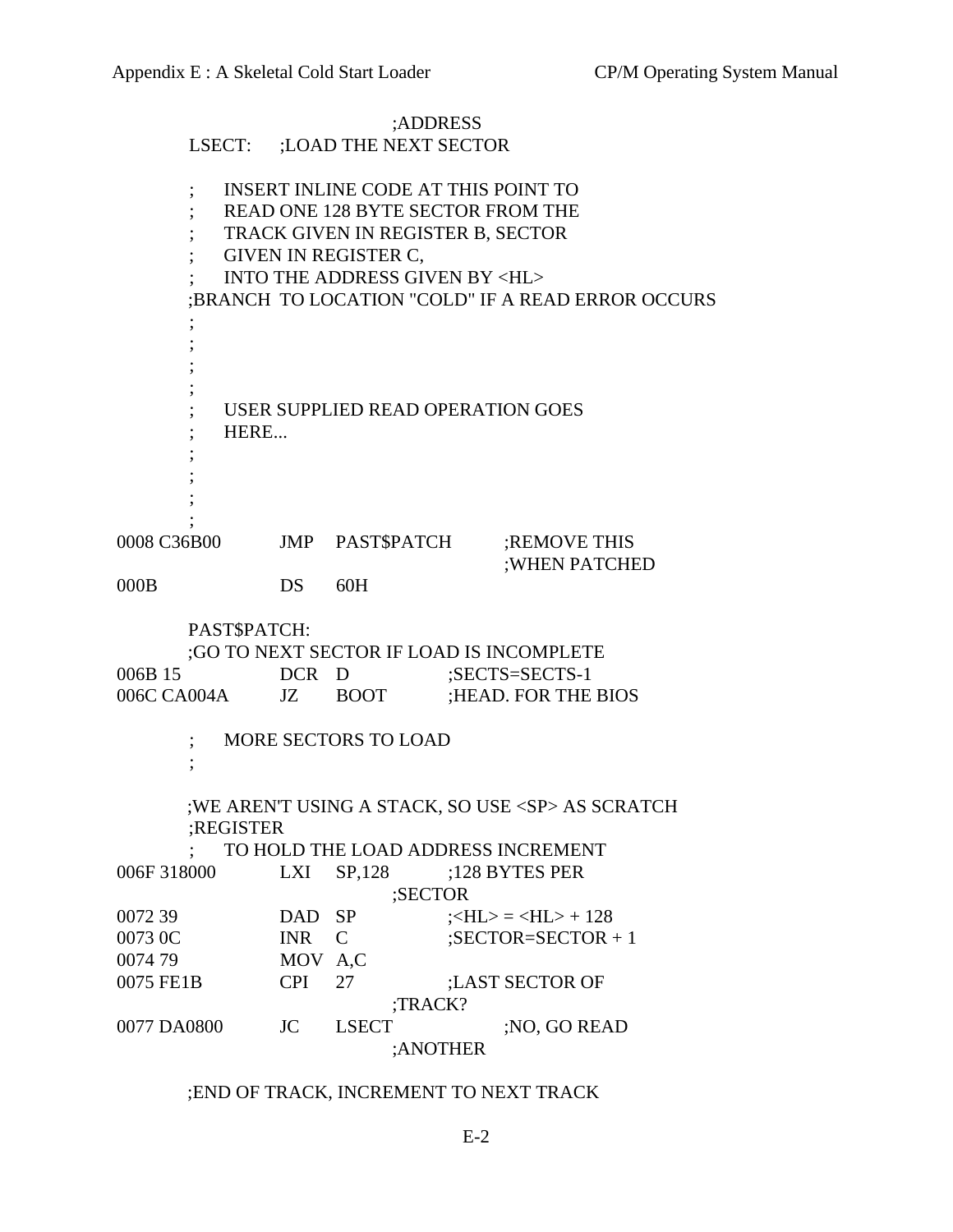| 007A 0E01   | MVI C.1 |           | $\text{SECTOR} = 1$   |
|-------------|---------|-----------|-----------------------|
| 007C 04     | INR B   |           | $: TRACK = TRACK + 1$ |
| 007D C30800 |         | JMP LSECT | FOR ANOTHER GROUP     |
| 0080        | END.    |           | :OF BOOT LOADER       |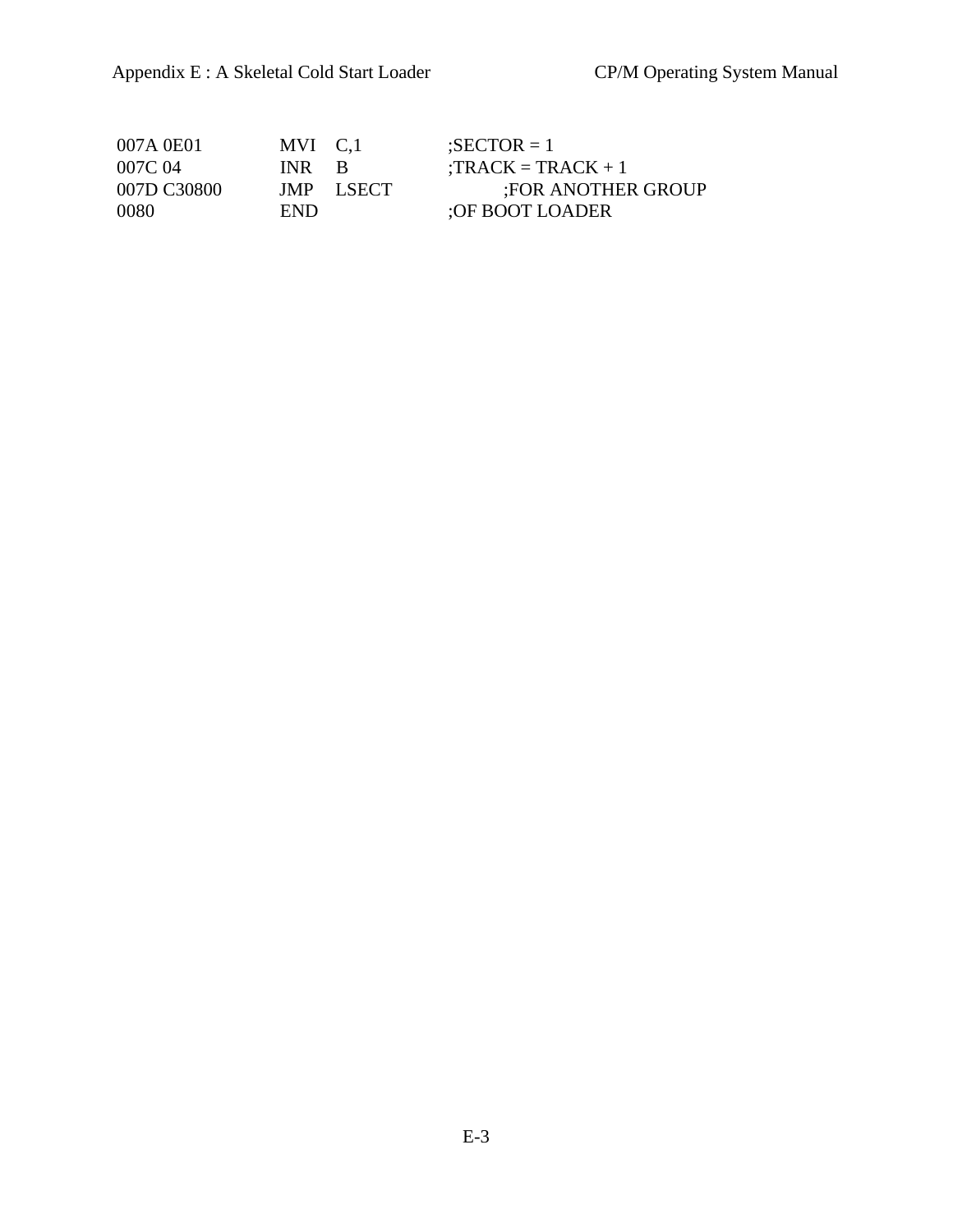; CP/M 2.0 disk re-definition library ; ; Copyright (c) 1979 ; Digital Research ; Box 579 ; Pacific Grove, CA ; 93950 ; ; CP/M logical disk drives are defined using the ; macros given below, where the sequence of calls ; is: ; ; disks n ; diskdef parameter-list-0 ; diskdef parameter-list-1 ; ... ; diskdef parameter-list-n ; endef ; ; where n is the number of logical disk drives attached ; to the CP/M system, and parameter-list-i defines the ; characteristics of the ith drive  $(i=0,1,...,n-1)$ ; ; each parameter-list-i takes the form ; dn,fsc,lsc,[skf],bls,dks,dir,cks,ofs,[0] ; where dn is the disk number  $0,1,...,n-1$ fsc is the first sector number (usually  $0$  or  $1$ ) lsc is the last sector number on a track ; skf is optional "skew factor" for sector translate bls is the data block size  $(1024, 2048, \ldots, 16384)$ dks is the disk size in bls increments (word) dir is the number of directory elements (word) ; cks is the number of dir elements to checksum ; ofs is the number of tracks to skip (word) ; [0] is an optional 0 which forces 16K/directory entry ; ; for convenience, the form ; dn,dm ; defines disk dn as having the same characteristics as ; a previously defined disk dm. ; ; a standard four drive CP/M system is defined by ; disks 4 ; diskdef 0,1,26,6,1024,243,64,64,2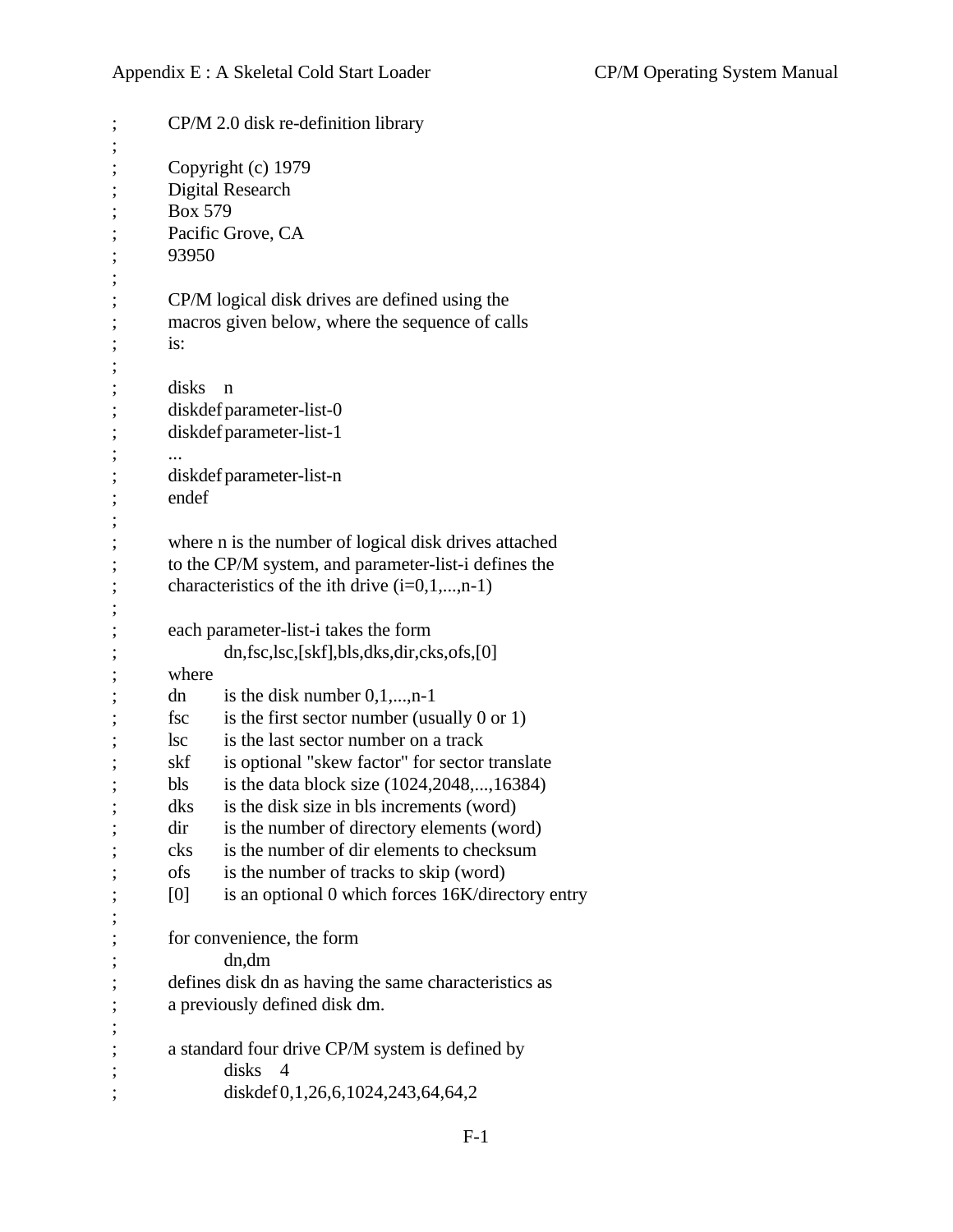```
; dsk set 0
; rept 3
; dsk set dsk+1
            diskdef\%dsk,0; endm
; endef
;
; the value of "begdat" at the end of assembly defines the
; beginning of the uninitialize ram area above the bios,
      while the value of "enddat" defines the next location
; following the end of the data area. the size of this
      area is given by the value of "datsiz" at the end of the
      assembly. note that the allocation vector will be quite
      large if a large disk size is defined with a small block
      size.
;
dskhdr macro dn
;; define a single disk header list
dpe&dn: dw xlt&dn,0000h ;translate table
      dw 0000h,0000h ;scratch area
      dw dirbuf,dpb&dn ;dir buff,parm block
      dw csv&dn,alv&dn ;check, alloc vectors
      endm
;
disks macro nd
;; define nd disks
ndisks set nd ::for later reference
dpbase equ $ ;base of disk parameter blocks
;; generate the nd elements
dsknxt set 0
      rept nd
      dskhdr %dsknxt
dsknxt set dsknxt+1
      endm
      endm
;
dpbhdr macro dn
dpb&dn equ $ ;disk parm block
      endm
;
ddb macro data,comment
;; define a db statement
      db data comment
      endm
;
```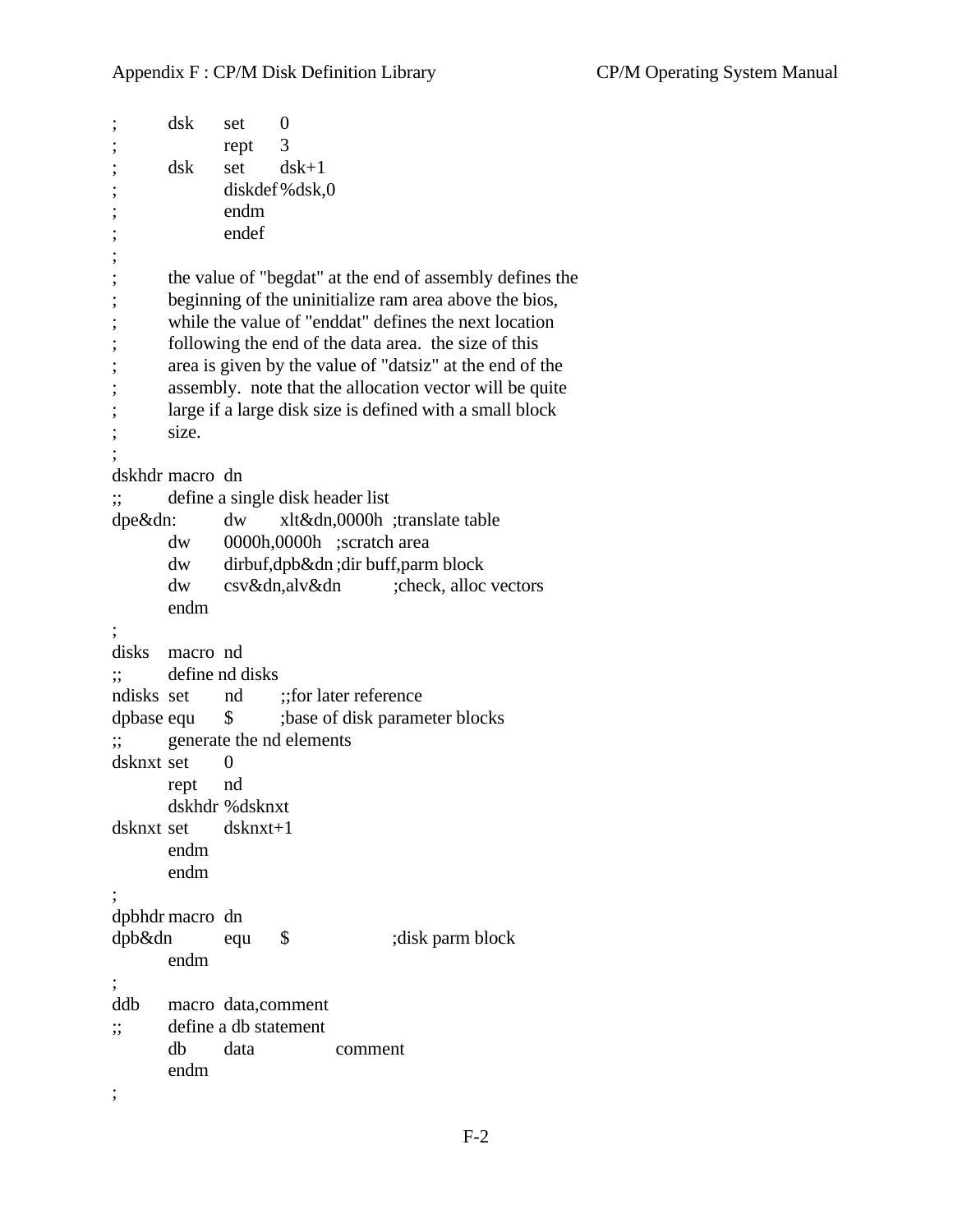```
ddw macro data,comment
;; define a dw statement
      dw data comment
      endm
;
gcd macro m,n
;; greatest common divisor of m,n
;; produces value gcdn as result
;; (used in sector translate table generation)
gcdm set m ;;variable for m
gcdn set n ;;variable for n
gcdr set 0 ;;variable for r
      rept 65535
gcdx set gcdm/gcdn
gcdr set gcdm - gcdx*gcdn
      if \gcd r = 0exitm
      endif
gcdm set gcdn
gcdn set gcdr
      endm
      endm
;
diskdefmacro dn,fsc,lsc,skf,bls,dks,dir,cks,ofs,k16
;; generate the set statements for later tables
      if nul lsc
;; current disk dn same as previous fsc
dpb&dn equ dpb&fsc ;equivalent parameters
als&dn equ als&fsc ;same allocation vector size
css&dnequ css&fsc ;same checksum vector size
xlt&dn equ xlt&fsc ;same translate table
      else
secmaxset lsc-(fsc) ;;sectors 0...secmax
sectors set secmax+1;;number of sectors
als&dn set (dks)/8 ;;size of allocation vector
      if ((dks) \mod 8) ne 0
als&dn set als&dn+1
      endif
css&dnset (cks)/4 ;;number of checksum elements
;; generate the block shift value
blkval set bls/128;;number of sectors/block
blkshf set 0 ;; counts right 0's in blkval
blkmsk set \qquad 0 ;; fills with 1's from right
      rept 16 ;; once for each bit position
      if blkval=1
```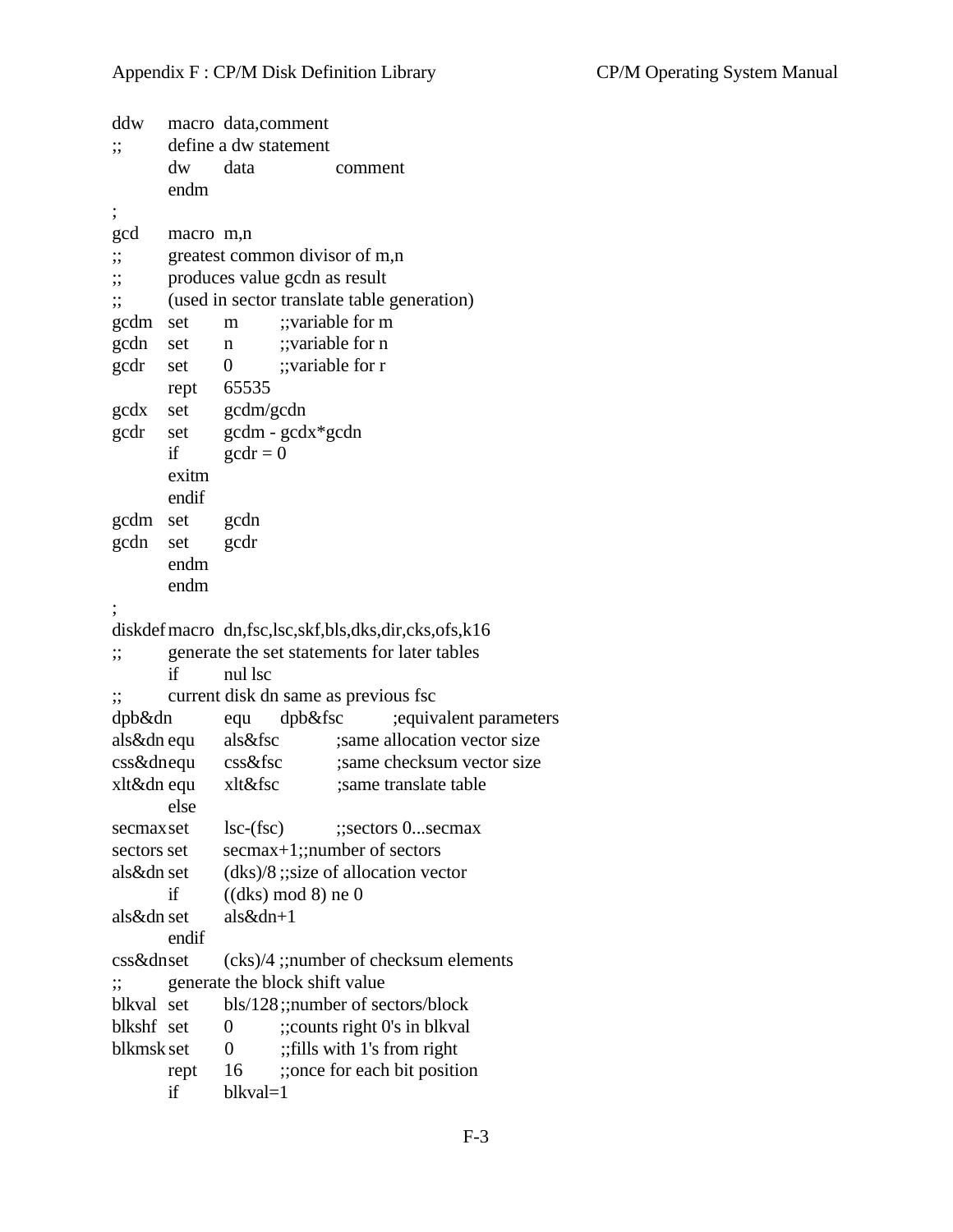exitm endif ;; otherwise, high order 1 not found yet blkshf set blkshf+1 blkmsk set (blkmsk shl 1) or 1 blkval set blkval/2 endm ;; generate the extent mask byte blkval set bls/1024 ;;number of kilobytes/block extmsk set  $\qquad 0 \qquad ;$  fill from right with 1's rept 16 if blkval=1 exitm endif ;; otherwise more to shift extmsk set (extmsk shl 1) or 1 blkval set blkval/2 endm ;; may be double byte allocation if  $(dks) > 256$ extmsk set (extmsk shr 1) endif ;; may be optional [0] in last position if not nul k16 extmsk set k16 endif ;; now generate directory reservation bit vector dirrem set dir ;;# remaining to process dirbks set bls/32 ;;number of entries per block dirblk set  $0$  ;;fill with 1's on each loop rept 16 if dirrem=0 exitm endif ;; not complete, iterate once again ;; shift right and add 1 high order bit dirblk set (dirblk shr 1) or 8000h if dirrem > dirbks dirrem set dirrem-dirbks else dirrem set 0 endif endm dpbhdr dn ;;generate equ \$ ddw %sectors,<;sec per track>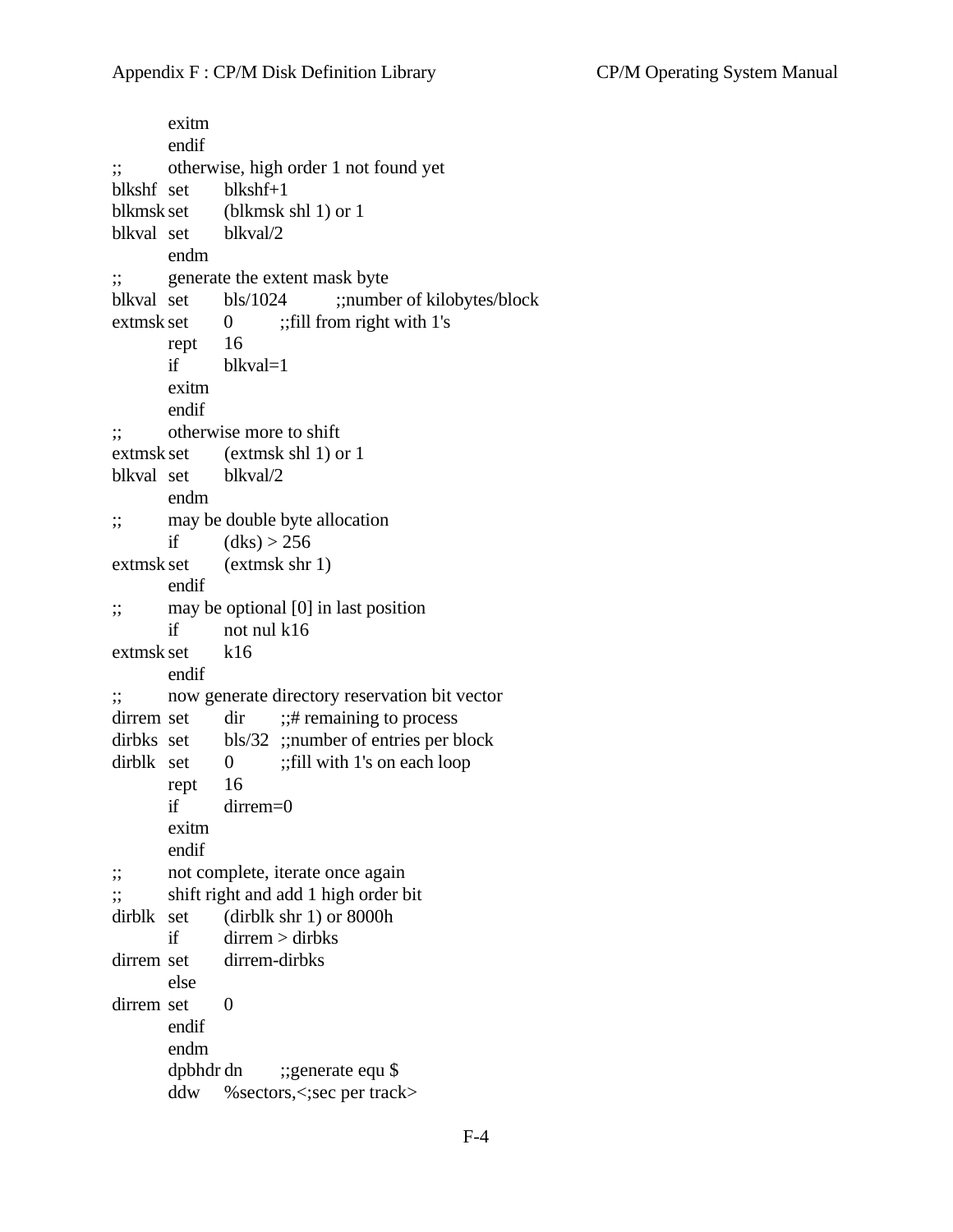ddb %blkshf,<;block shift> ddb %blkmsk,<;block mask> ddb %extmsk,<;extnt mask> ddw % $(dks)-1, \leq; disk size-1>$ ddw % $(dir)-1$ ,  $\leq$ ; directory max ddb %dirblk shr  $8 \lt$ ;alloc0> ddb %dirblk and 0ffh,<;alloc1> ddw % $(ks)/4$ ,  $\lt$ ; check size  $>$ ddw %ofs,<;offset> ;; generate the translate table, if requested if nul skf xlt&dn equ 0 ;no xlate table else if  $skf = 0$ xlt&dn equ 0 ;no xlate table else ;; generate the translate table nxtsec set  $\qquad 0 \qquad \therefore$  next sector to fill nxtbas set 0 ;; moves by one on overflow gcd %sectors,skf  $\therefore$  gcdn = gcd(sectors, skew) neltst set sectors/gcdn ;; neltst is number of elements to generate ;; before we overlap previous elements nelts set neltst ;;counter xlt&dn equ \$ ;translate table rept sectors ;;once for each sector if  $sectors < 256$ ddb %nxtsec+(fsc) else ddw %nxtsec+(fsc) endif nxtsec set nxtsec+(skf) if  $n \times \infty$  > sectors nxtsec set nxtsec-sectors endif nelts set nelts-1 if  $\qquad$  nelts = 0 nxtbas set nxtbas+1 nxtsec set nxtbas nelts set neltst endif endm endif ;;end of nul fac test endif ;;end of nul bls test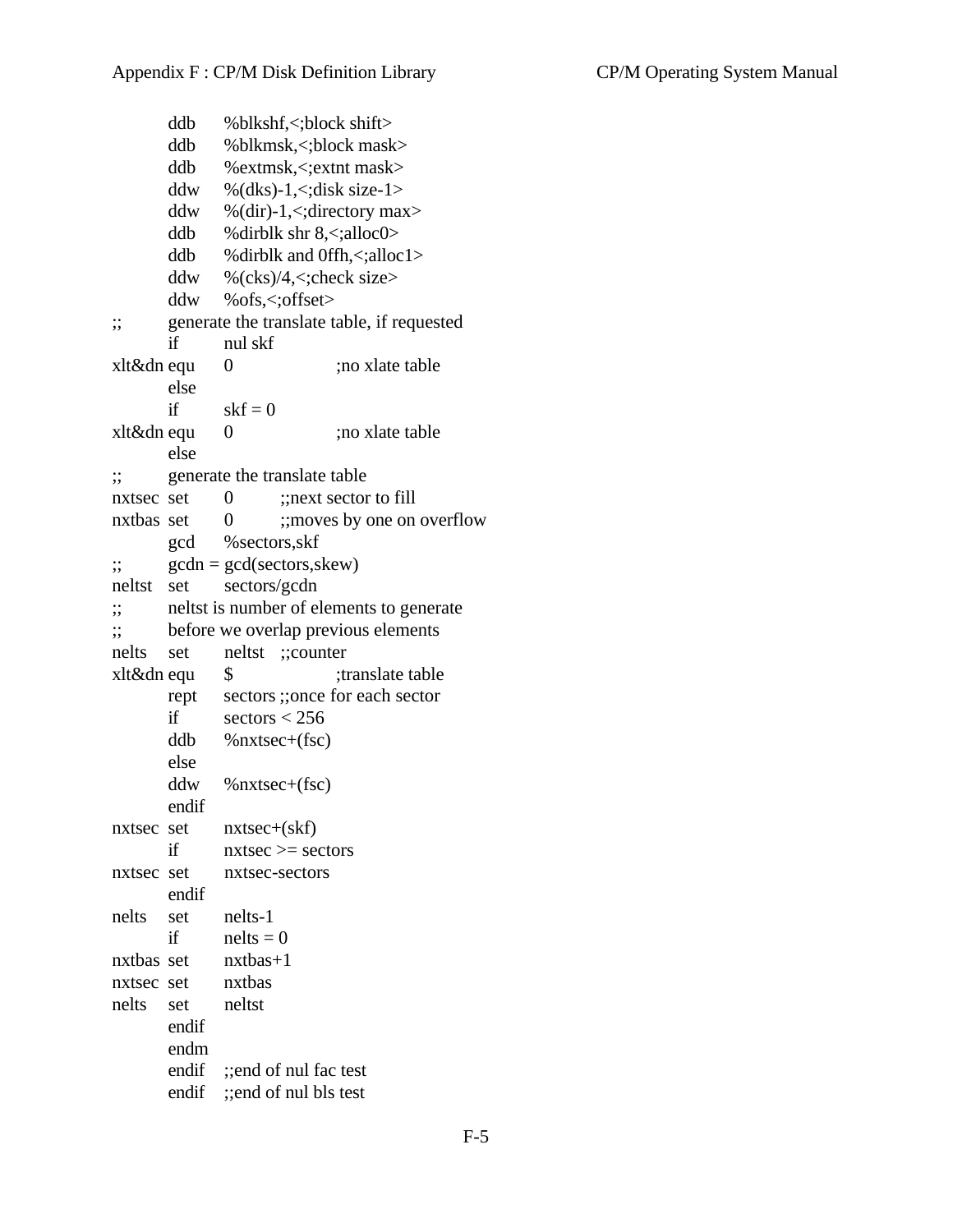endm ; defds macro lab,space lab: ds space endm ; lds macro lb,dn,val defds lb&dn,%val&dn endm ; endef macro ;; generate the necessary ram data areas begdat equ \$ dirbuf: ds 128 ;directory access buffer dsknxt set 0 rept ndisks ;;once for each disk lds alv,%dsknxt,als lds csv,%dsknxt,css dsknxt set dsknxt+1 endm enddat equ \$ datsiz equ \$-begdat ;; db 0 at this point forces hex record endm ;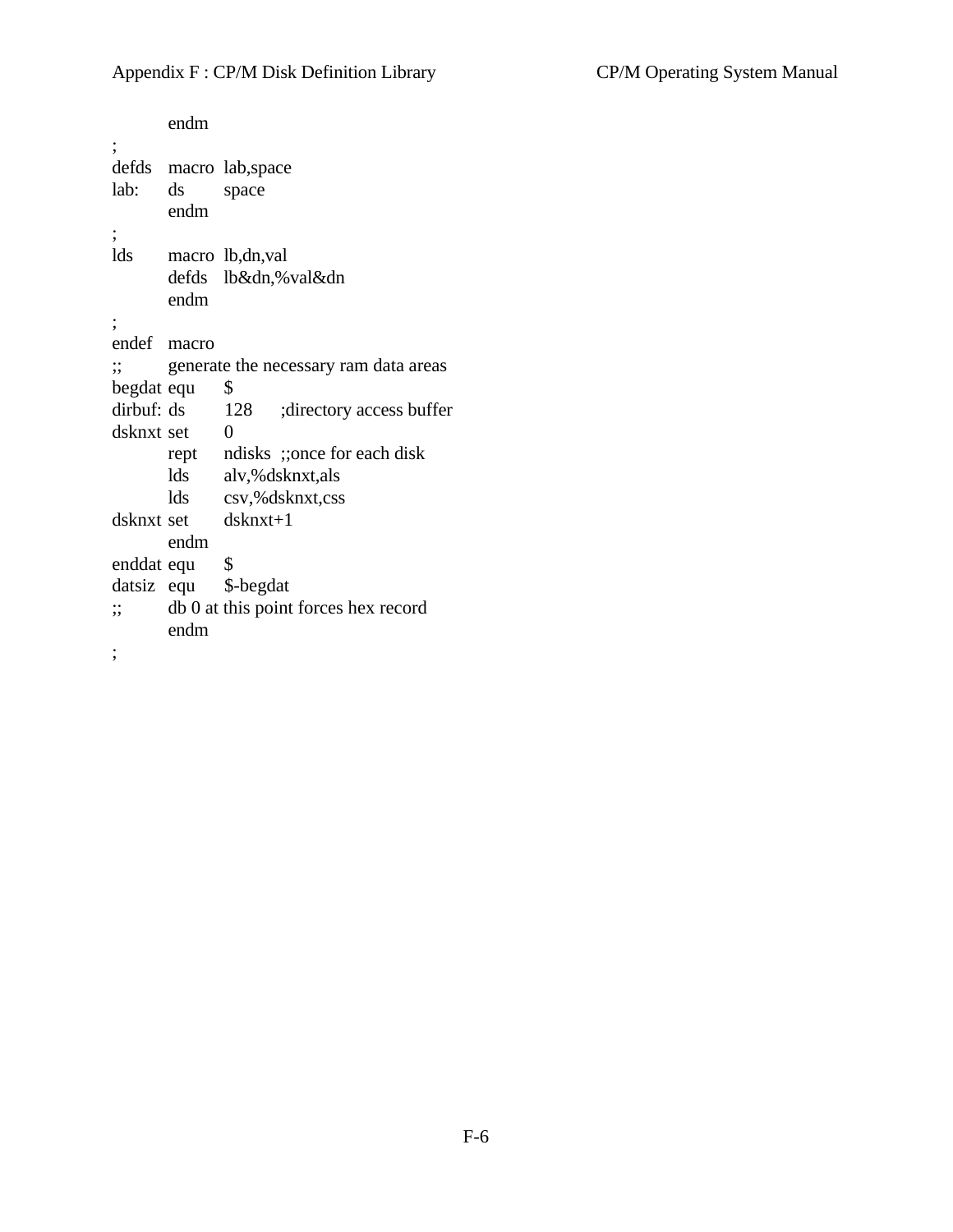```
 ;*****************************************************
 ;* *
        ;* SECTOR DEBLOCKING ALGORITHMS FOR CP/M 2.0 *
 ;* *
        ;*****************************************************
 ;
           ; UTILITY MACRO TO COMPUTE SECTOR MASK
        SMASK MACRO HBLK
        ;; COMPUTE LOG2(HBLK), RETURN @X AS RESULT
       \therefore (2 ** @X = HBLK ON RETURN)
        @Y SET HBLK
       @X SET 0COUNT RIGHT SHIFTS OF @Y UNTIL = 1
           REPT 8
          IF \omega Y = 1 EXITM
           ENDIF
        ;; @Y IS NOT 1, SHIFT RIGHT ONE POSITION
        @Y SET @Y SHR 1
       @X SET \t@X + 1 ENDM
           ENDM
 ;
       ;*****************************************************
 ;* *
       ; * CP/M TO HOST DISK CONSTANTS *
 ;* *
       ;*****************************************************
0800 = BLKSIZEQU 2048 ;CP/M ALLOCATION SIZE
0200 = HSTSIZ EQU 512 ;HOST DISK SECTOR SIZE
0014 = HSTSPTEQU 20 ;HOST DISK SECTORS/TRK
\begin{array}{lllll} 0004=&\text{HSTBLK} &&\text{EQU} &&\text{HSTSL}/128&\text{;CP/M SECTS/HOST BUFF} \\ 0050=&\text{CPMSPT} &&\text{EQU} &&\text{HSTBLK}*\text{HSTSPT} &\text{;CP/M SECTORS/TR} \\ 0003=&\text{SECMSK} &&\text{EQU} &&\text{HSTBLK-1} &\text{;SECTOR MASK} \end{array}EQU HSTBLK * HSTSPT ;CP/M SECTORS/TRACK
                   EQU HSTBLK-1 ;SECTOR MASK
         SMASK HSTBLK ;COMPUTE SECTOR MASK
0002 = SECSHFEQU @X ;LOG2(HSTBLK)
 ;
       ;*****************************************************
 ;* *
        ;* BDOS CONSTANTS ON ENTRY TO WRITE *
 ;* *
       ;*****************************************************
0000 = WRALLEQU 0 ;WRITE TO ALLOCATED
0001 = WRDIR EQU 1 ;WRITE TO DIRECTORY
0002 = WRUALEQU 2 ;WRITE TO UNALLOCATED
```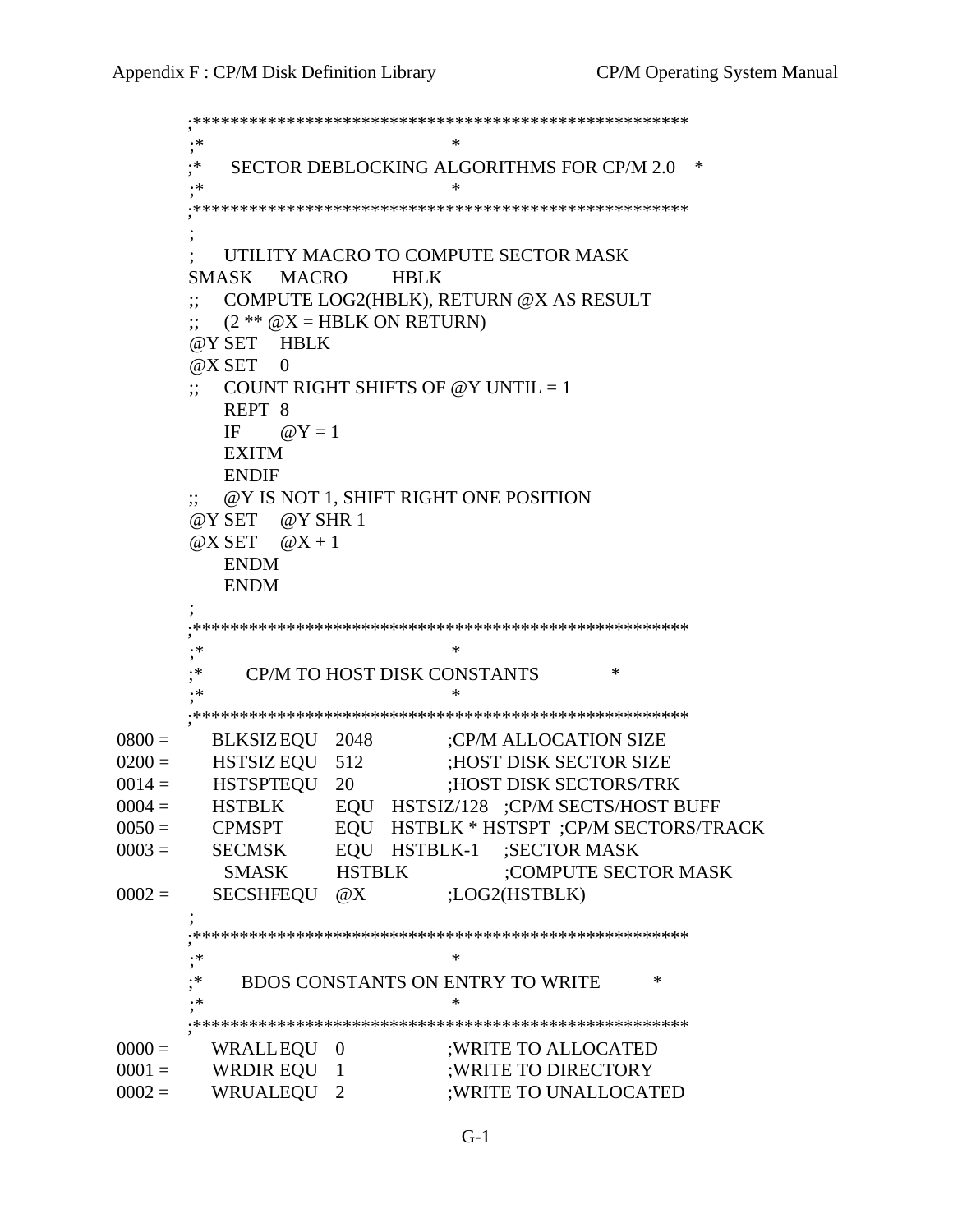; ;\*\*\*\*\*\*\*\*\*\*\*\*\*\*\*\*\*\*\*\*\*\*\*\*\*\*\*\*\*\*\*\*\*\*\*\*\*\*\*\*\*\*\*\*\*\*\*\*\*\*\*\*\* ;\* \* ;\* THE BDOS ENTRY POINTS GIVEN BELOW SHOW THE \* ;\* CODE WHICH IS RELEVANT TO DEBLOC \* ;\*\*\*\*\*\*\*\*\*\*\*\*\*\*\*\*\*\*\*\*\*\*\*\*\*\*\*\*\*\*\*\*\*\*\*\*\*\*\*\*\*\*\*\*\*\*\*\*\*\*\*\*\* 0000 = WRALLEQU 0 ;WRITE TO ALLOCATED  $0001 =$  WRDIR EQU 1 ;WRITE ; ; DISKDEF MACRO, OR HAND CODED TABLES GO HERE 0000 = DPBASE EQU \$ ;DISK PARAM BLOCK BASE  $\ddot{i}$  BOOT: WBOOT: ;ENTER HERE ON SYSTEM BOOT TO INITIALIZE 0000 AF XRA A :0 TO ACCUMULATOR 0001 326A01 STA HSTACT ;HOST BUFFER INACTIVE 0004 326C01 STA UNACNT ;CLEAR UNALLOC COUNT 0007 C9 RET ; HOME: ;HOME THE SELECTED DISK HOME: 0008 3A6B01 LDA HSTWRT ;CHECK FOR PENDING WRITE 000B B7 ORA A 000C C21200 JNZ HOMED 000F 326A01 STA HSTACT ;CLEAR HOST ACTIVE FLAG HOMED: 0012 C9 RET ; SELDSK: ;SELECT DISK 0013 79 MOV A,C :SELECTED DISK NUMBER 0014 326101 STA SEKDSK ;SEEK DISK NUMBER 0017 6F MOV L,A ;DISK NUMBER TO HL 0018 2600 MVI H,0 REPT 4 ;MULTIPLY BY 16 DAD H ENDM 001A+29 DAD H 001B+29 DAD H 001C+29 DAD H 001D+29 DAD H 001E 110000 LXI D,DPBASE ;BASE OF PARM BLOCK 0021 19 DAD D ;HL=.DPB(CURDSK) 0022 C9 RET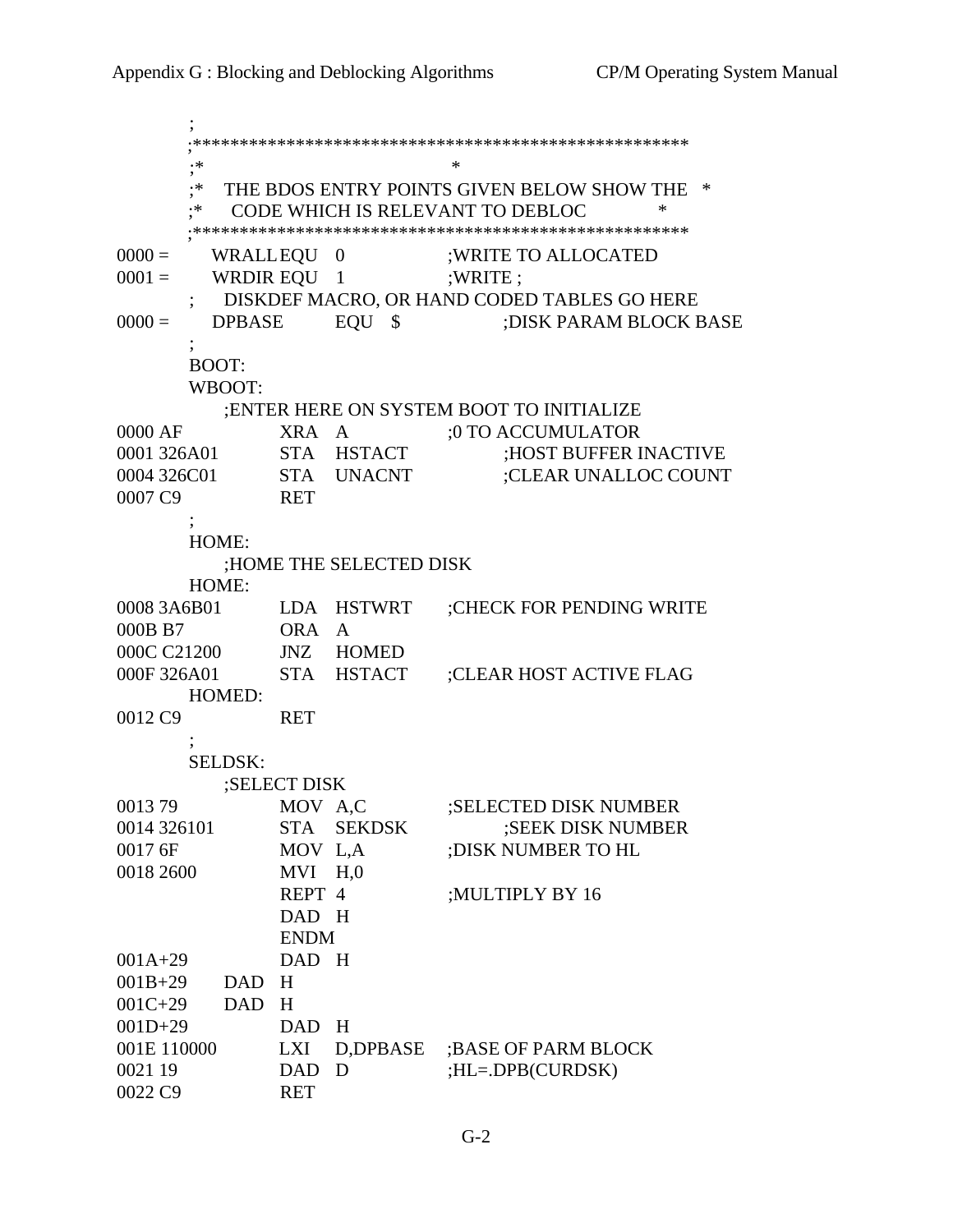; SETTRK: ;SET TRACK GIVEN BY REGISTERS BC 0023 60 MOV H,B 0024 69 MOV L,C 0025 226201 SHLD SEKTRK ;TRACK TO SEEK 0028 C9 RET ; SETSEC: ;SET SECTOR GIVEN BY REGISTER C 0029 79 MOV A,C<br>002A 326401 STA SEK STA SEKSEC ;SECTOR TO SEEK 002D C9 RET ; SETDMA: ;SET DMA ADDRESS GIVEN BY BC 002E 60 MOV H,B 002F 69 MOV L,C 0030 227501 SHLD DMAADR 0033 C9 RET ; SECTRAN: ;TRANSLATE SECTOR NUMBER BC 0034 60 MOV H,B 0035 69 MOV L,C 0036 C9 RET ; ;\*\*\*\*\*\*\*\*\*\*\*\*\*\*\*\*\*\*\*\*\*\*\*\*\*\*\*\*\*\*\*\*\*\*\*\*\*\*\*\*\*\*\*\*\*\*\*\*\*\*\*\*\* ;\* \* ;\* THE READ ENTRY POINT TAKES THE PLACE OF \* ;\* THE PREVIOUS BIOS DEFINTION FOR READ. \* ;\* \* ;\*\*\*\*\*\*\*\*\*\*\*\*\*\*\*\*\*\*\*\*\*\*\*\*\*\*\*\*\*\*\*\*\*\*\*\*\*\*\*\*\*\*\*\*\*\*\*\*\*\*\*\*\* READ: ;READ THE SELECTED CP/M SECTOR 0037 AF XRA A 0038 326C01 STA UNACNT 003B 3E01 MVI A,1 003D 327301 STA READOP ;READ OPERATION 0040 327201 STA RSFLAG ;MUST READ DATA 0043 3E02 MVI A,WRUAL<br>0045 327401 STA WRTYPE<br>0048 C3B600 JMP RWOPER 0045 327401 STA WRTYPE ;TREAT AS UNALLOC 0048 C3B600 JMP RWOPER ;TO PERFORM THE READ ; ;\*\*\*\*\*\*\*\*\*\*\*\*\*\*\*\*\*\*\*\*\*\*\*\*\*\*\*\*\*\*\*\*\*\*\*\*\*\*\*\*\*\*\*\*\*\*\*\*\*\*\*\*\*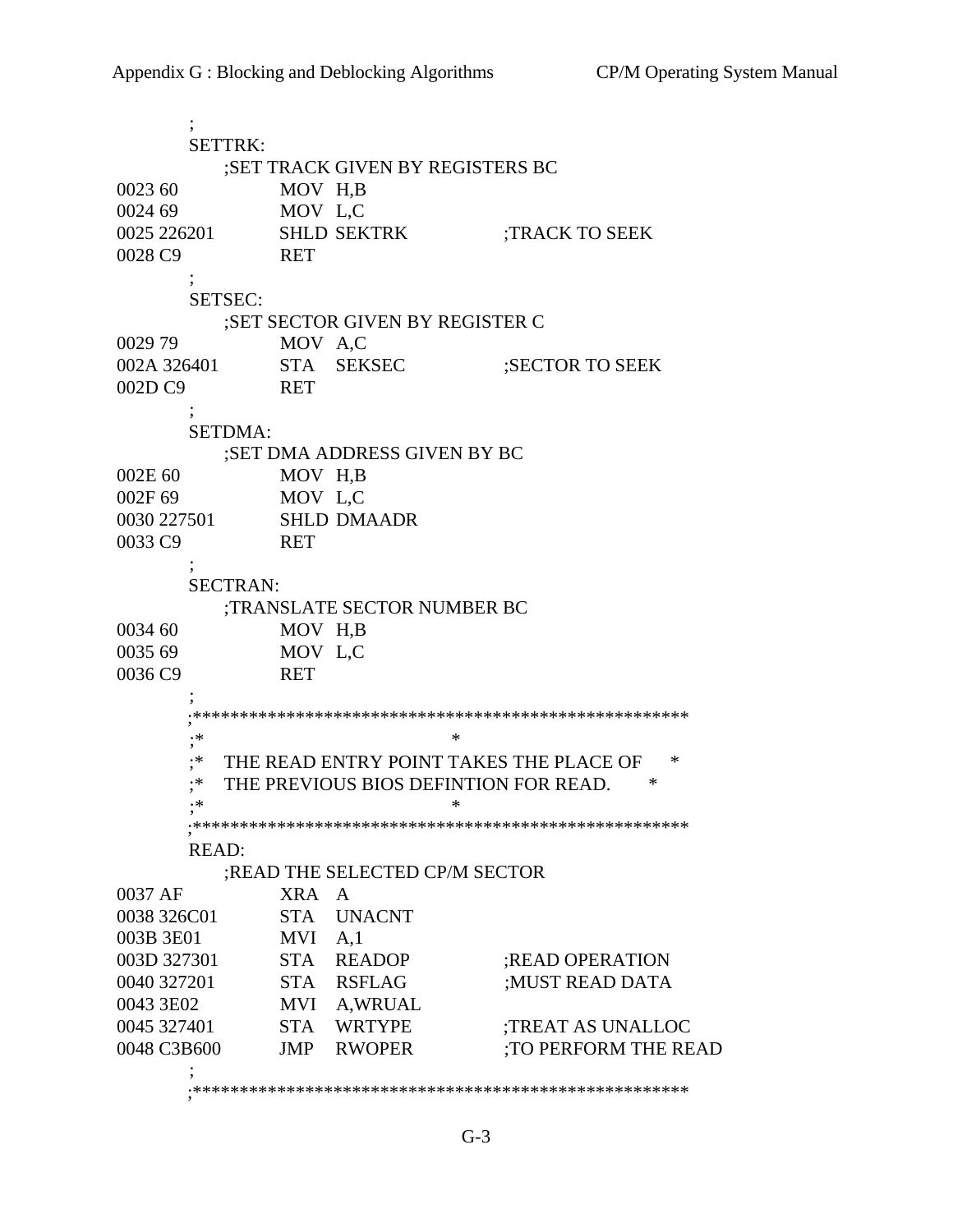| .∗                     |                                                    |                                  | ∗                                                |  |  |  |
|------------------------|----------------------------------------------------|----------------------------------|--------------------------------------------------|--|--|--|
| .∗                     | THE WRITE ENTRY POINT TAKES THE PLACE OF<br>$\ast$ |                                  |                                                  |  |  |  |
| .∗                     |                                                    |                                  | THE PREVIOUS BIOS DEFINTION FOR WRITE.<br>$\ast$ |  |  |  |
| $\cdot\, *$            | *                                                  |                                  |                                                  |  |  |  |
|                        |                                                    |                                  |                                                  |  |  |  |
| WRITE:                 |                                                    |                                  |                                                  |  |  |  |
|                        |                                                    | ; WRITE THE SELECTED CP/M SECTOR |                                                  |  |  |  |
| 004B AF                | XRA<br>$\mathbf{A}$                                |                                  | ;0 TO ACCUMULATOR                                |  |  |  |
| 004C 327301            |                                                    | STA READOP                       | ;NOT A READ OPERATION                            |  |  |  |
| 004F79                 | MOV A,C                                            |                                  | ; WRITE TYPE IN C                                |  |  |  |
| 0050 327401            |                                                    | STA WRTYPE                       |                                                  |  |  |  |
| 0053 FE02              |                                                    | CPI WRUAL                        | ; WRITE UNALLOCATED?                             |  |  |  |
| 0055 C26F00            |                                                    | JNZ CHKUNA                       | ;CHECK FOR UNALLOC                               |  |  |  |
|                        |                                                    |                                  |                                                  |  |  |  |
|                        |                                                    |                                  | WRITE TO UNALLOCATED, SET PARAMETERS             |  |  |  |
| 0058 3E10              |                                                    | MVI A,BLKSIZ/128                 | ;NEXT UNALLOC RECS                               |  |  |  |
| 005A 326C01            |                                                    | STA UNACNT                       |                                                  |  |  |  |
| 005D 3A6101            |                                                    | LDA SEKDSK                       | ; DISK TO SEEK                                   |  |  |  |
| 0060 326D01            |                                                    | STA UNADSK                       | $: UNADSK = SEKDSK$                              |  |  |  |
| 0063 2A6201            |                                                    | <b>LHLD SEKTRK</b>               |                                                  |  |  |  |
| 0066 226E01            |                                                    | <b>SHLD UNATRK</b>               | ; UNATR $K = SECTRK$                             |  |  |  |
| 0069 3A6401            |                                                    | LDA SEKSEC                       |                                                  |  |  |  |
| 006C 327001            |                                                    | STA UNASEC                       | $:UNASEC = SEKSEC$                               |  |  |  |
|                        |                                                    |                                  |                                                  |  |  |  |
| <b>CHKUNA:</b>         |                                                    |                                  |                                                  |  |  |  |
|                        |                                                    |                                  | ;CHECK FOR WRITE TO UNALLOCATED SECTOR           |  |  |  |
| 006F 3A6C01            |                                                    | LDA UNACNT                       | ; ANY UNALLOC REMAIN?                            |  |  |  |
| 0072 B7                | ORA A                                              |                                  |                                                  |  |  |  |
| 0073 CAAE00            | JZ —                                               | <b>ALLOC</b>                     | ;SKIP IF NOT                                     |  |  |  |
|                        |                                                    |                                  |                                                  |  |  |  |
|                        |                                                    |                                  | MORE UNALLOCATED RECORDS REMAIN                  |  |  |  |
| 0076 3D                |                                                    | DCR A                            | ; UNACNT = UNACNT-1                              |  |  |  |
| 0077 326C01            |                                                    | STA UNACNT                       |                                                  |  |  |  |
| 007A 3A6101            |                                                    | LDA SEKDSK                       | ;SAME DISK?                                      |  |  |  |
| 007D 216D01            |                                                    | LXI H, UNADSK                    |                                                  |  |  |  |
| 0080 BE                | CMP M                                              |                                  | $;$ SEKDSK = UNADSK?                             |  |  |  |
| 0081 C2AE00            |                                                    | JNZ ALLOC                        | ;SKIP IF NOT                                     |  |  |  |
|                        |                                                    |                                  |                                                  |  |  |  |
|                        | <b>DISKS ARE THE SAME</b>                          |                                  |                                                  |  |  |  |
| 0084 216E01            |                                                    | LXI H, UNATRK                    |                                                  |  |  |  |
| 0087 CD5301            |                                                    | <b>CALL SEKTRKCMP</b>            | $;$ SEKTRK = UNATRK?                             |  |  |  |
| 008A C2AE00            |                                                    | JNZ ALLOC                        | ;SKIP IF NOT                                     |  |  |  |
|                        |                                                    | TRACKS ARE THE SAME              |                                                  |  |  |  |
| 008D 3A6401 LDA SEKSEC |                                                    |                                  | ;SAME SECTOR?                                    |  |  |  |
|                        |                                                    |                                  |                                                  |  |  |  |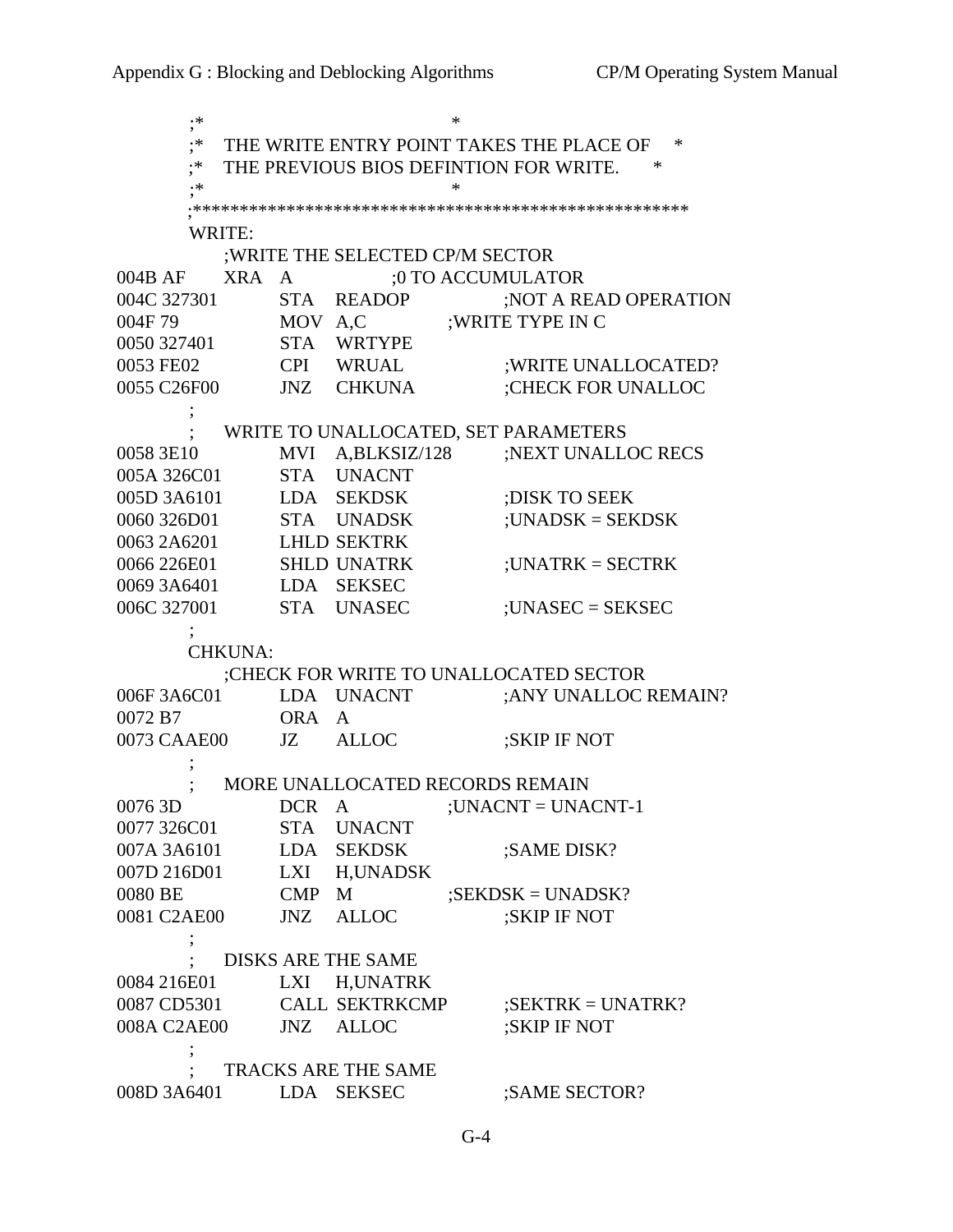0090 217001 LXI H,UNASEC 0093 BE CMP M ;SEKSEC = UNASEC? 0094 C2AE00 JNZ ALLOC ;SKIP IF NOT ; ; MATCH, MOVE TO NEXT SECTOR FOR FUTURE REF  $0097\,34$  INR M :UNASEC = UNASEC+1 0098 7E MOV A,M ;END OF TRACK? 0099 FE50 CPI CPMSPT ;COUNT CP/M SECTORS 009B DAA700 JC NOOVF ;SKIP IF NO OVERFLOW ; ; OVERFLOW TO NEXT TRACK 009E 3600 MVI  $M,0$  ; UNASEC = 0 00A0 2A6E01 LHLD UNATRK 00A3 23 INX H  $00A4 226E01$  SHLD UNATRK ;UNATRK = UNATRK+1 ; NOOVF: ;MATCH FOUND, MARK AS UNNECESSARY READ 00A7 AF XRA A ;0 TO ACCUMULATOR 00A8 327201 STA RSFLAG ;RSFLAG = 0 00AB C3B600 JMP RWOPER ;TO PERFORM THE WRITE ; ALLOC: ;NOT AN UNALLOCATED RECORD, REQUIRES PRE-READ 00AE AF XRA A ;0 TO ACCUM 00AF 326C01 STA UNACNT ;UNACNT = 0 00B2 3C INR A ;1 TO ACCUM 00B3 327201 STA RSFLAG ;RSFLAG = 1 ; ;\*\*\*\*\*\*\*\*\*\*\*\*\*\*\*\*\*\*\*\*\*\*\*\*\*\*\*\*\*\*\*\*\*\*\*\*\*\*\*\*\*\*\*\*\*\*\*\*\*\*\*\*\* ;\* \* ;\* COMMON CODE FOR READ AND WRITE FOLLOWS \* ;\* \* ;\*\*\*\*\*\*\*\*\*\*\*\*\*\*\*\*\*\*\*\*\*\*\*\*\*\*\*\*\*\*\*\*\*\*\*\*\*\*\*\*\*\*\*\*\*\*\*\*\*\*\*\*\* RWOPER: ;ENTER HERE TO PERFORM THE READ/WRITE 00B6 AF XRA A ;ZERO TO ACCUM 00B7 327101 STA ERFLAG ;NO ERRORS (YET) 00BA 3A6401 LDA SEKSEC ;COMPUTE HOST SECTOR REPT SECSHF ORA  $A$  ;CARRY = 0 RAR ;SHIFT RIGHT ENDM  $00BD+B7$  ORA A ;CARRY = 0 00BE+1F RAR ;SHIFT RIGHT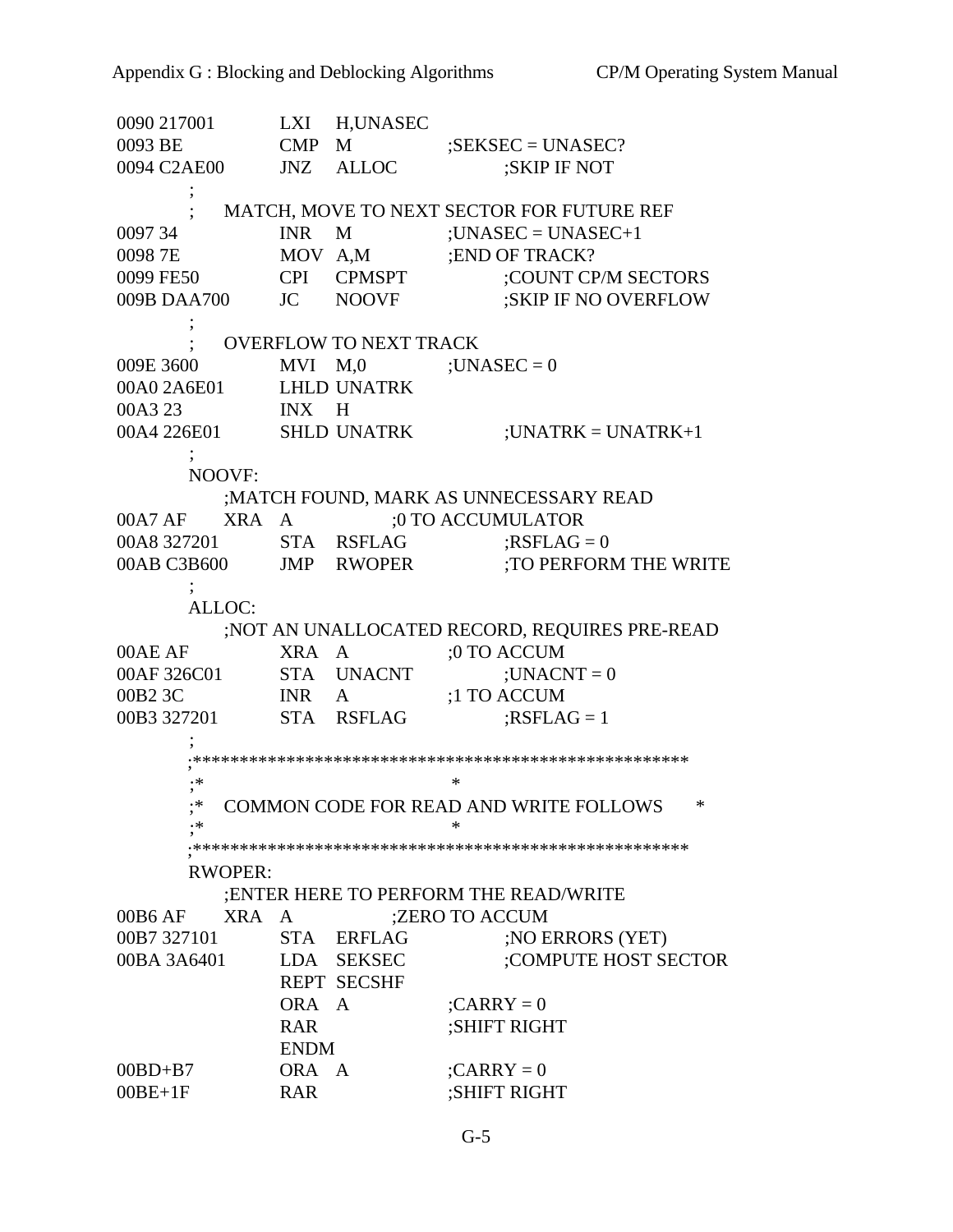$00BF+B7$  ORA A ;CARRY = 0 00C0+1F RAR ;SHIFT RIGHT 00C1 326901 STA SEKHST ;HOST SECTOR TO SEEK ; ; ACTIVE HOST SECTOR? 00C4 216A01 LXI H,HSTACT ;HOST ACTIVE FLAG 00C7 7E MOV A,M 00C8 3601 MVI M,1 ;ALWAYS BECOMES 1 00CA B7 ORA A ;WAS IT ALREADY? 00CB CAF200 JZ FILHST ;FILL HOST IF NOT  $\ddot{i}$  ; HOST BUFFER ACTIVE, SAME AS SEEK BUFFER? 00CE 3A6101 LDA SEKDSK 00D1 216501 LXI H,HSTDSK ;SAME DISK? 00D4 BE CMP M ;SEKDSK = HSTDSK? 00D5 C2EB00 JNZ NOMATCH ; ; SAME DISK, SAME TRACK? 00D8 216601 LXI H,HSTTRK 00DB CD5301 CALL SEKTRKCMP ;SEKTRK = HSTTRK? 00DE C2EB00 JNZ NOMATCH ; ; SAME DISK, SAME TRACK, SAME BUFFER? 00E1 3A6901 LDA SEKHST 00E4 216801 LXI H,HSTSEC :SEKHST = HSTSEC? 00E7 BE CMP M 00E8 CA0F01 JZ MATCH ;SKIP IF MATCH  $\ddot{i}$  NOMATCH: ;PROPER DISK, BUT NOT CORRECT SECTOR 00EB 3A6B01 LDA HSTWRT ;HOST WRITTEN? 00EE B7 ORA A 00EF C45F01 CNZ WRITEHST ;CLEAR HOST BUFF ; FILHST: ;MAY HAVE TO FILL THE HOST BUFFER 00F2 3A6101 LDA SEKDSK 00F5 326501 STA HSTDSK 00F8 2A6201 LHLD SEKTRK 00FB 226601 SHLD HSTTRK 00FE 3A6901 LDA SEKHST 0101 326801 STA HSTSEC 0104 3A7201 LDA RSFLAG ;NEED TO READ? 0107 B7 ORA A 0108 C46001 CNZ READHST ;YES, IF 1

G-6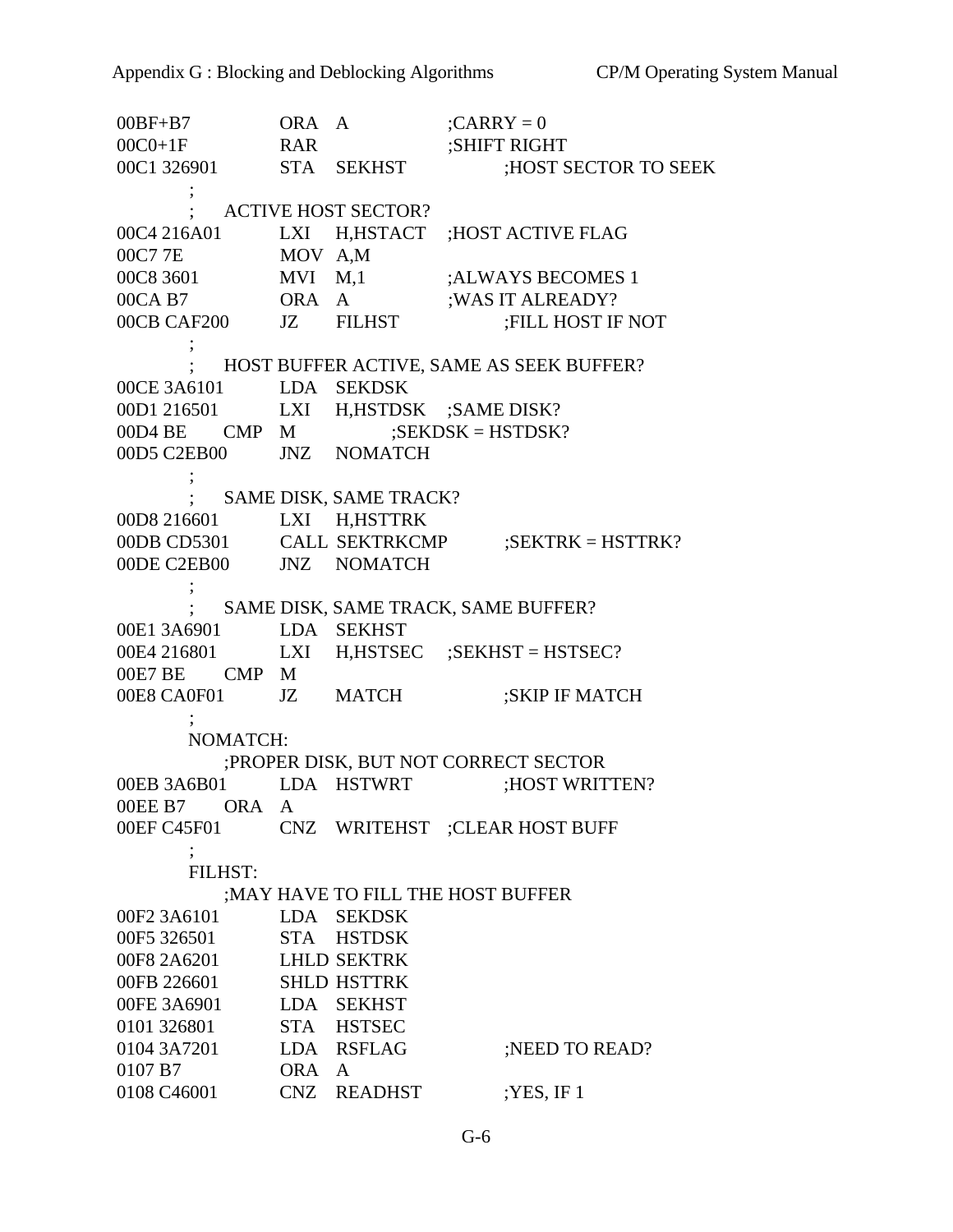| $010B$ AF                               | <b>XRA</b>     | A                    | ;0 TO ACCUM                  |                                            |  |
|-----------------------------------------|----------------|----------------------|------------------------------|--------------------------------------------|--|
|                                         |                |                      | 010C 326B01 STA HSTWRT       | ; NO PENDING WRITE                         |  |
|                                         |                |                      |                              |                                            |  |
|                                         | <b>MATCH:</b>  |                      |                              |                                            |  |
|                                         |                |                      | ;COPY DATA TO OR FROM BUFFER |                                            |  |
| 010F 3A6401                             |                |                      | LDA SEKSEC                   | ;MASK BUFFER NUMBER                        |  |
| 0112 E603                               |                |                      | ANI SECMSK                   | ;LEAST SIGNIF BITS                         |  |
| 0114 6F                                 |                |                      |                              | MOV L,A ;READY TO SHIFT                    |  |
| 0115 2600                               |                |                      | MVI H,0                      | ;DOUBLE COUNT                              |  |
|                                         |                | REPT 7               |                              | ;SHIFT LEFT 7                              |  |
|                                         |                | DAD H                |                              |                                            |  |
|                                         |                | <b>ENDM</b><br>DAD H |                              |                                            |  |
| $0117+29$<br>$0118 + 29$                |                | DAD H                |                              |                                            |  |
| $0119+29$                               |                | DAD H                |                              |                                            |  |
| $011A+29$                               |                | DAD H                |                              |                                            |  |
| 011B+29 DAD H                           |                |                      |                              |                                            |  |
| $011C+29$ DAD H                         |                |                      |                              |                                            |  |
| $011D+29$                               |                | DAD H                |                              |                                            |  |
|                                         |                |                      |                              | HL HAS RELATIVE HOST BUFFER ADDRESS        |  |
| 011E 117701                             |                | LXI                  | <b>D,HSTBUF</b>              |                                            |  |
| 0121 19                                 |                | DAD D                |                              | $;$ HL = HOST ADDRESS                      |  |
| 0122 EB                                 |                | <b>XCHG</b>          |                              | ;NOW IN DE                                 |  |
| 0123 2A7501                             |                |                      | LHLD DMAADR                  | ;GET/PUT CP/M DATA                         |  |
| 0126 0E80                               |                |                      | MVI C,128                    | ;LENGTH OF MOVE                            |  |
| 0128 3A7301                             |                |                      | LDA READOP                   | ;WHICH WAY?                                |  |
| 012B B7                                 | ORA A          |                      |                              |                                            |  |
| 012C C23501                             |                |                      | JNZ RWMOVE                   | <b>;SKIP IF READ</b>                       |  |
|                                         |                |                      |                              |                                            |  |
|                                         |                |                      |                              | WRITE OPERATION, MARK AND SWITCH DIRECTION |  |
| 012F 3E01                               |                | $MVI \quad A,1$      |                              |                                            |  |
| 0131 326B01                             |                | <b>STA</b>           | <b>HSTWRT</b>                | $HSTWRT = 1$                               |  |
| 0134 EB                                 |                | <b>XCHG</b>          |                              | ;SOURCE/DEST SWAP                          |  |
|                                         |                |                      |                              |                                            |  |
|                                         | <b>RWMOVE:</b> |                      |                              |                                            |  |
|                                         |                |                      |                              | ;C INITIALLY 128, DE IS SOURCE, HL IS DEST |  |
| 0135 1A                                 |                | <b>LDAX D</b>        |                              | ;SOURCE CHARACTER                          |  |
| 0136 13                                 |                | INX                  | $\overline{D}$               |                                            |  |
| 013777                                  |                | MOV M,A              |                              | :TO DEST                                   |  |
| 0138 23                                 |                | INX                  | H                            |                                            |  |
| 0139 0D                                 |                | DCR C                |                              | ;LOOP 128 TIMES                            |  |
| 013A C23501                             |                |                      | JNZ RWMOVE                   |                                            |  |
| DATA HAS BEEN MOVED TO/FROM HOST BUFFER |                |                      |                              |                                            |  |
| 013D 3A7401                             |                |                      | LDA WRTYPE                   | ;WRITE TYPE                                |  |
|                                         |                |                      |                              |                                            |  |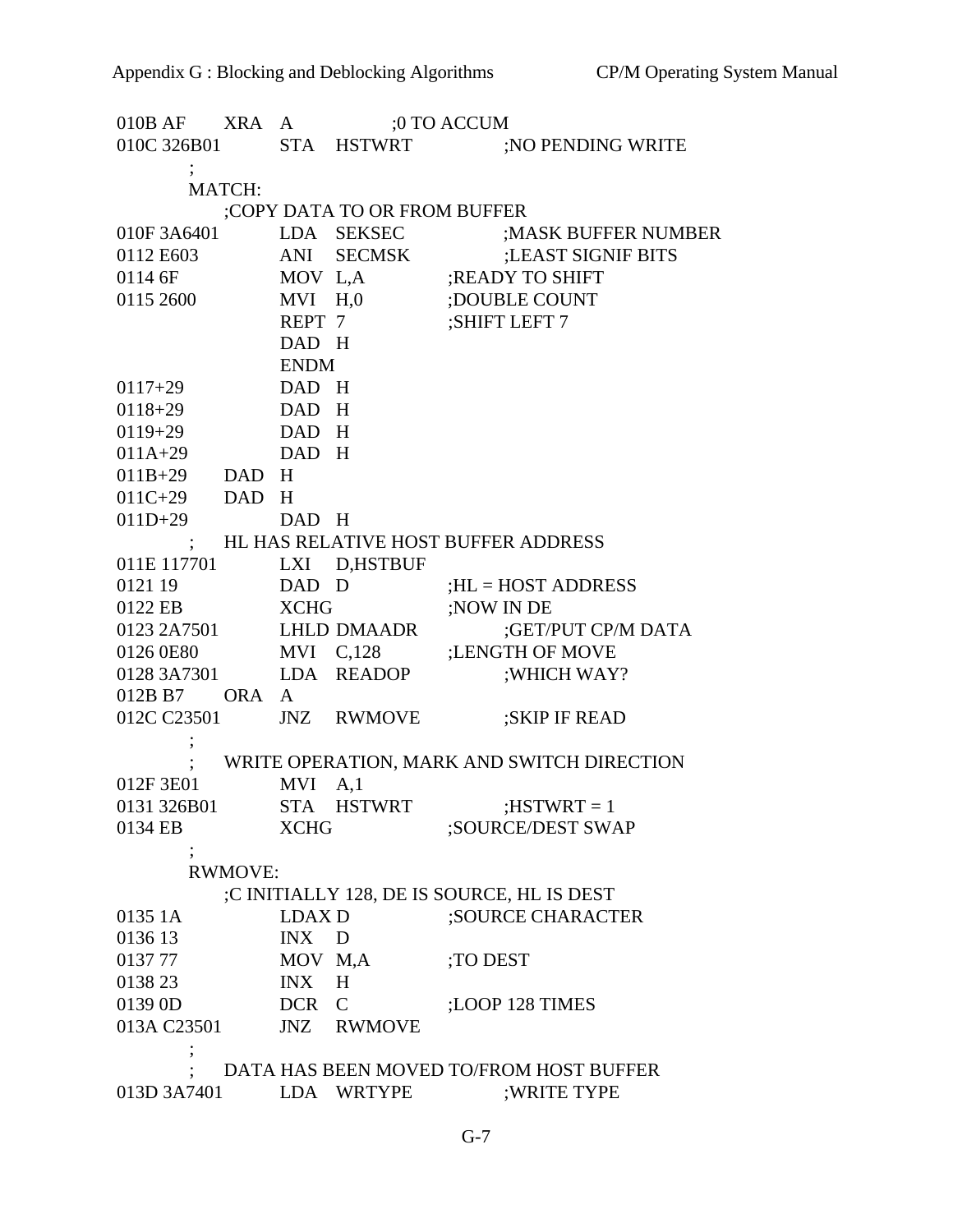0140 FE01 CPI WRDIR :TO DIRECTORY? 0142 3A7101 LDA ERFLAG ;IN CASE OF ERRORS 0145 C0 RNZ ;NO FURTHER PROCESSING ; ; CLEAR HOST BUFFER FOR DIRECTORY WRITE 0146 B7 ORA A :ERRORS? 0147 C0 RNZ :SKIP IF SO 0148 AF XRA A ;0 TO ACCUM 0149 326B01 STA HSTWRT ;BUFFER WRITTEN 014C CD5F01 CALL WRITEHST 014F 3A7101 LDA ERFLAG 0152 C9 RET ; ;\*\*\*\*\*\*\*\*\*\*\*\*\*\*\*\*\*\*\*\*\*\*\*\*\*\*\*\*\*\*\*\*\*\*\*\*\*\*\*\*\*\*\*\*\*\*\*\*\*\*\*\*\* ;\* \* ;\* UTILITY SUBROUTINE FOR 16-BIT COMPARE \* ;\* \* ;\*\*\*\*\*\*\*\*\*\*\*\*\*\*\*\*\*\*\*\*\*\*\*\*\*\*\*\*\*\*\*\*\*\*\*\*\*\*\*\*\*\*\*\*\*\*\*\*\*\*\*\*\* SEKTRKCMP: ;HL = .UNATRK OR .HSTTRK, COMPARE WITH SEKTRK 0153 EB XCHG 0154 216201 LXI H,SEKTRK 0157 1A LDAX D :LOW BYTE COMPARE 0158 BE CMP M :SAME? 0159 C0 RNZ ;RETURN IF NOT ; LOW BYTES EQUAL, TEST HIGH 1S 015A 13 INX D 015B 23 INX H 015C 1A LDAX D 015D BE CMP M ;SETS FLAGS 015E C9 RET  $\ddot{i}$  ;\*\*\*\*\*\*\*\*\*\*\*\*\*\*\*\*\*\*\*\*\*\*\*\*\*\*\*\*\*\*\*\*\*\*\*\*\*\*\*\*\*\*\*\*\*\*\*\*\*\*\*\*\* ;\* \* ;\* WRITEHST PERFORMS THE PHYSICAL WRITE TO \* ;\* THE HOST DISK, READHST READS THE PHYSICAL \*  $;$ \* DISK. \* \* ;\* \* ;\*\*\*\*\*\*\*\*\*\*\*\*\*\*\*\*\*\*\*\*\*\*\*\*\*\*\*\*\*\*\*\*\*\*\*\*\*\*\*\*\*\*\*\*\*\*\*\*\*\*\*\*\* WRITEHST: ;HSTDSK = HOST DISK #, HSTTRK = HOST TRACK #, ;HSTSEC = HOST SECT #. WRITE "HSTSIZ" BYTES ;FROM HSTBUF AND RETURN ERROR FLAG IN ERFLAG. ;RETURN ERFLAG NON-ZERO IF ERROR 015F C9 RET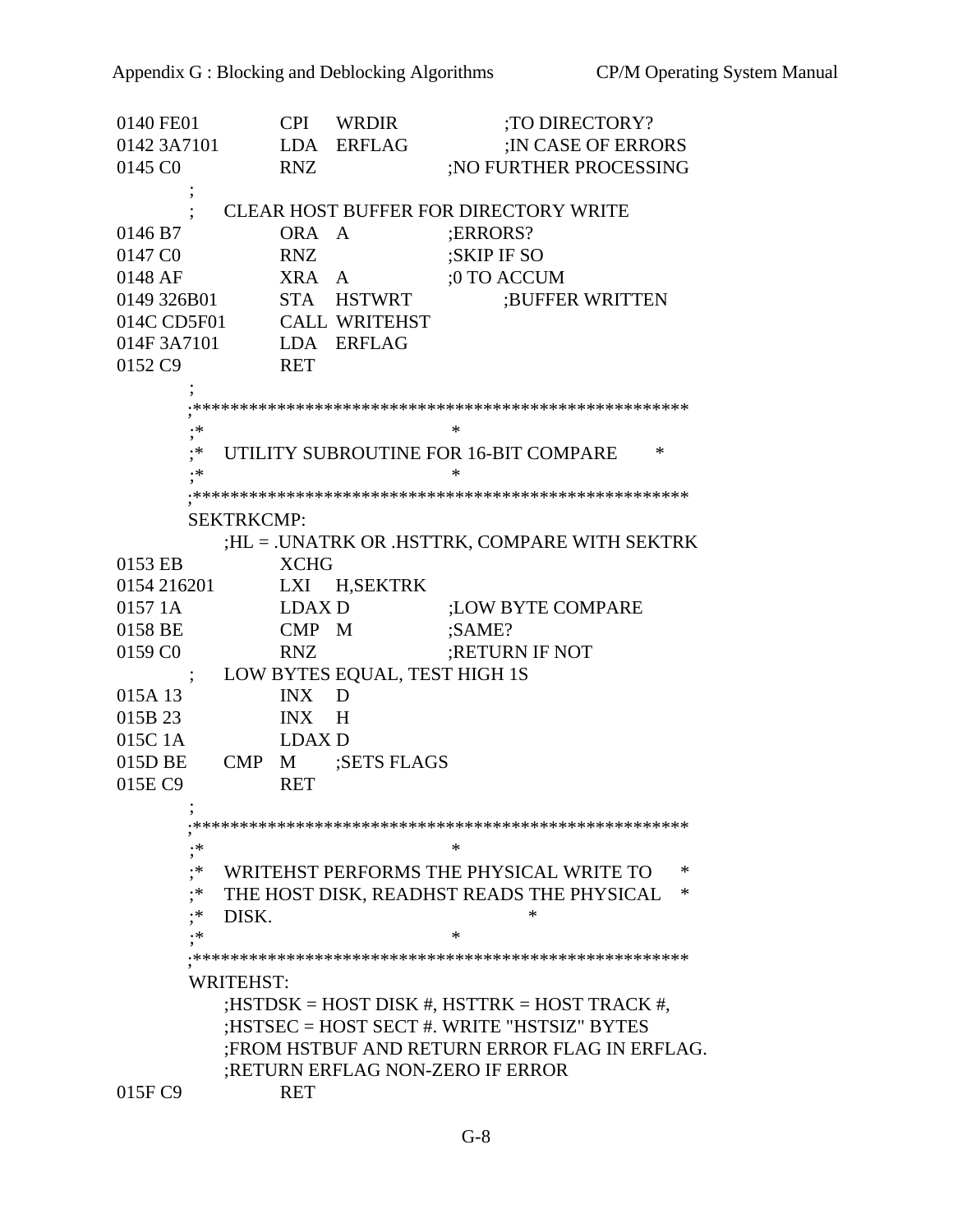| 0160 C9 | <b>READHST:</b><br>; HSTDSK = HOST DISK #, HSTTRK = HOST TRACK #,<br>;HSTSEC = HOST SECT #. READ "HSTSIZ" BYTES<br>; INTO HSTBUF AND RETURN ERROR FLAG IN ERFLAG.<br><b>RET</b> |            |                |                                           |  |  |  |  |
|---------|---------------------------------------------------------------------------------------------------------------------------------------------------------------------------------|------------|----------------|-------------------------------------------|--|--|--|--|
|         |                                                                                                                                                                                 |            |                |                                           |  |  |  |  |
|         | .∗<br>*                                                                                                                                                                         |            |                |                                           |  |  |  |  |
|         | ,<br>.*                                                                                                                                                                         |            |                | ∗                                         |  |  |  |  |
|         | UNITIALIZED RAM DATA AREAS<br>*<br>≯۰                                                                                                                                           |            |                |                                           |  |  |  |  |
|         |                                                                                                                                                                                 |            |                |                                           |  |  |  |  |
|         |                                                                                                                                                                                 |            |                |                                           |  |  |  |  |
| 0161    | <b>SEKDSK:</b>                                                                                                                                                                  | DS         | 1              | ;SEEK DISK NUMBER                         |  |  |  |  |
| 0162    | <b>SEKTRK:</b>                                                                                                                                                                  | DS         | 2              | ;SEEK TRACK NUMBER                        |  |  |  |  |
| 0164    | <b>SEKSEC:</b>                                                                                                                                                                  | DS         | $\mathbf{1}$   | <b>;SEEK SECTOR NUMBER</b>                |  |  |  |  |
|         |                                                                                                                                                                                 |            |                |                                           |  |  |  |  |
| 0165    | <b>HSTDSK:</b>                                                                                                                                                                  | DS         | 1              | ;HOST DISK NUMBER                         |  |  |  |  |
| 0166    | <b>HSTTRK:</b>                                                                                                                                                                  | DS         | $\overline{2}$ | ;HOST TRACK NUMBER                        |  |  |  |  |
| 0168    | HSTSEC:                                                                                                                                                                         | DS         | $\mathbf{1}$   | <b>HOST SECTOR NUMBER</b>                 |  |  |  |  |
|         |                                                                                                                                                                                 |            |                |                                           |  |  |  |  |
| 0169    | <b>SEKHST:</b>                                                                                                                                                                  | DS         | 1              | <b>SEEK SHR SECSHF</b>                    |  |  |  |  |
| 016A    | HSTACT:                                                                                                                                                                         | DS         | 1              | ;HOST ACTIVE FLAG                         |  |  |  |  |
| 016B    | <b>HSTWRT:</b>                                                                                                                                                                  | DS         | $\mathbf{1}$   | ;HOST WRITTEN FLAG                        |  |  |  |  |
|         |                                                                                                                                                                                 |            |                |                                           |  |  |  |  |
| 016C    | <b>UNACNT:</b>                                                                                                                                                                  | DS         | 1              | ;UNALLOC REC CNT                          |  |  |  |  |
| 016D    | <b>UNADSK:</b>                                                                                                                                                                  | DS         | 1              | ;LAST UNALLOC DISK                        |  |  |  |  |
| 016E    | <b>UNATRK:</b>                                                                                                                                                                  | DS         | $\overline{2}$ | ;LAST UNALLOC TRACK                       |  |  |  |  |
| 0170    | <b>UNASEC:</b>                                                                                                                                                                  | DS         | 1              | ;LAST UNALLOC SECTOR                      |  |  |  |  |
|         |                                                                                                                                                                                 |            |                |                                           |  |  |  |  |
| 0171    | <b>ERFLAG:</b>                                                                                                                                                                  | DS         | 1              | <b>ERROR REPORTING</b>                    |  |  |  |  |
| 0172    | <b>RSFLAG:</b>                                                                                                                                                                  | DS         | 1              | ;READ SECTOR FLAG                         |  |  |  |  |
| 0173    | <b>READOP:</b>                                                                                                                                                                  | DS         | 1              | :1 IF READ OPERATION                      |  |  |  |  |
| 0174    | WRTYPE:                                                                                                                                                                         | DS         | 1              | ; WRITE OPERATION TYPE                    |  |  |  |  |
| 0175    | DMAADR:                                                                                                                                                                         | DS         | 2              | ;LAST DMA ADDRESS                         |  |  |  |  |
| 0177    | <b>HSTBUF:</b>                                                                                                                                                                  | DS         | <b>HSTSIZ</b>  | ;HOST BUFFER                              |  |  |  |  |
|         | $\cdot$                                                                                                                                                                         |            |                |                                           |  |  |  |  |
|         |                                                                                                                                                                                 |            |                |                                           |  |  |  |  |
|         | .∗<br>,                                                                                                                                                                         |            | *              |                                           |  |  |  |  |
|         | .∗                                                                                                                                                                              |            | ∗              | THE ENDEF MACRO INVOCATION GOES HERE<br>∗ |  |  |  |  |
|         | .∗                                                                                                                                                                              |            |                |                                           |  |  |  |  |
|         |                                                                                                                                                                                 |            |                |                                           |  |  |  |  |
| 0377    |                                                                                                                                                                                 | <b>END</b> |                |                                           |  |  |  |  |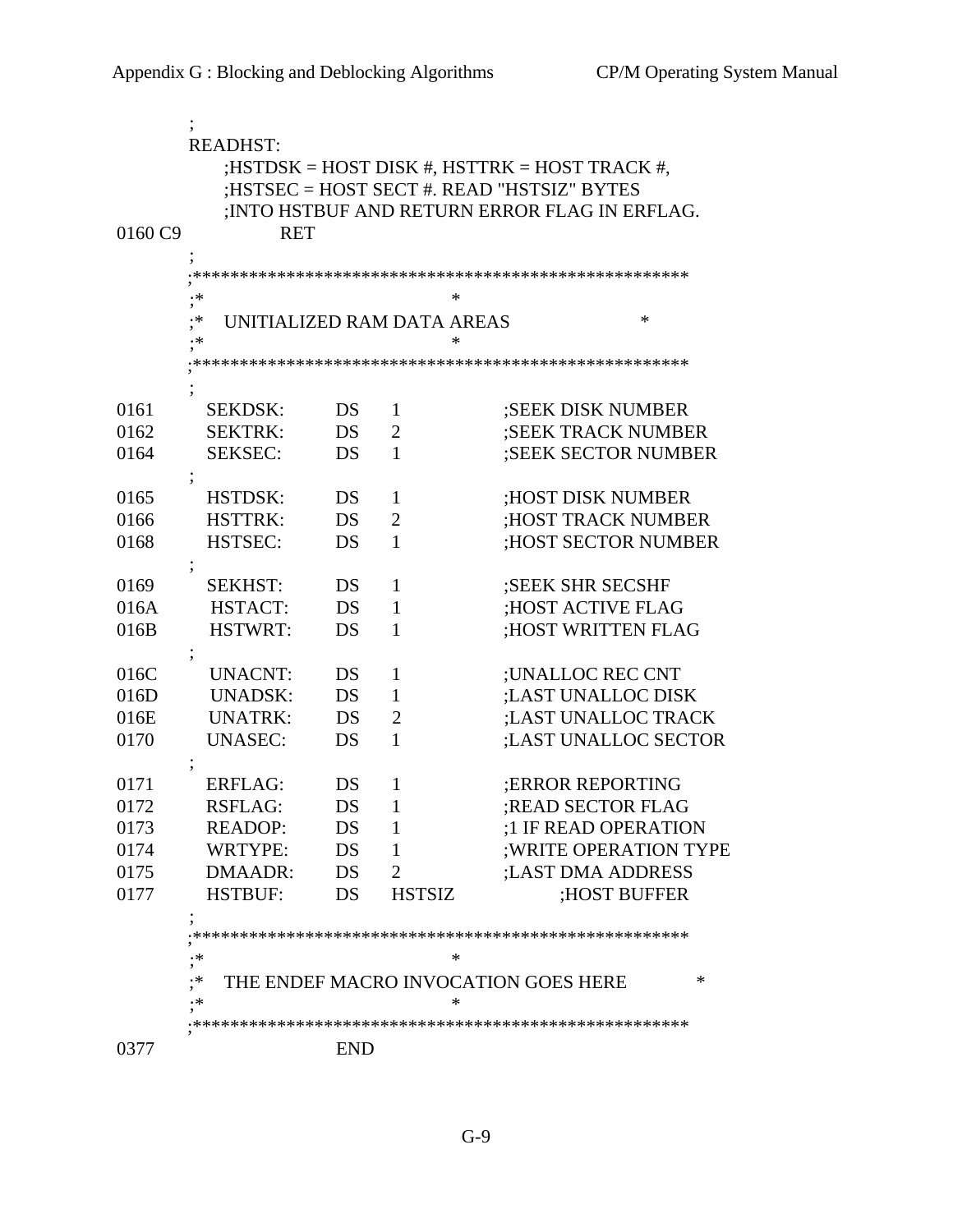# **Appendix H Glossary**

**address:** Number representing the location of a byte in memory. Within CP/M there are two kinds of addresses: logical and physical. A physical address refers to an absolute and unique location within the computer's memory space. A logical address refers to the offset or displacement of a byte in relation to a base location. A standard CP/M program is loaded at address 0100H, the base value; the first instruction of a program has a physical address of 0100H and a relative address or offset of 0H.

**allocation vector (ALV):** An allocation vector is maintained in the BIOS for each logged-in disk drive. A vector consists of a string of bits, one for each block on the drive. The bit corresponding to a particular block is set to one when the block has been allocated and to zero otherwise. The first two bytes of this vector are initialized with the bytes AL0 and AL1 on, thus allocating the directory blocks. CP/M Function 27 returns the allocation vector address.

**AL0, AL1:** Two bytes in the disk parameter block that reserve data blocks for the directory. These two bytes are copied into the first two bytes of the allocation vector when a drive is logged in. See allocation vector.

**ALV:** See allocation vector.

**ambiguous filename:** Filename that contains either of the CP/M wildcard characters, ? or \*, in the primary filename, filetype, or both. When you replace characters in a filename with these wildcard characters, you create an ambiguous filename and can easily reference more than one CP/M file in a single command line.

### **American Standard Code for Information Interchange:** See ASCII.

**applications program:** Program designed to solve a specific problem. Typical applications programs are business accounting packages, word processing (editing) programs and mailing list programs.

**archive attribute:** File attribute controlled by the high-order bit of the t3 byte ( $FCB + 11$ ) in a directory element. This attribute is set if the file has been archived.

**argument:** Symbol, usually a letter, indicating a place into which you can substitute a number, letter, or name to give an appropriate meaning to the formula in question.

**ASCII:** American Standard Code for Information Interchange. ASCII is a standard set of seven-bit numeric character codes used to represent characters in memory. Each character requires one byte of memory with the high-order bit usually set to zero. Characters can be numbers, letters, and symbols. An ASCII file can be intelligibly displayed on the video screen or printed on paper.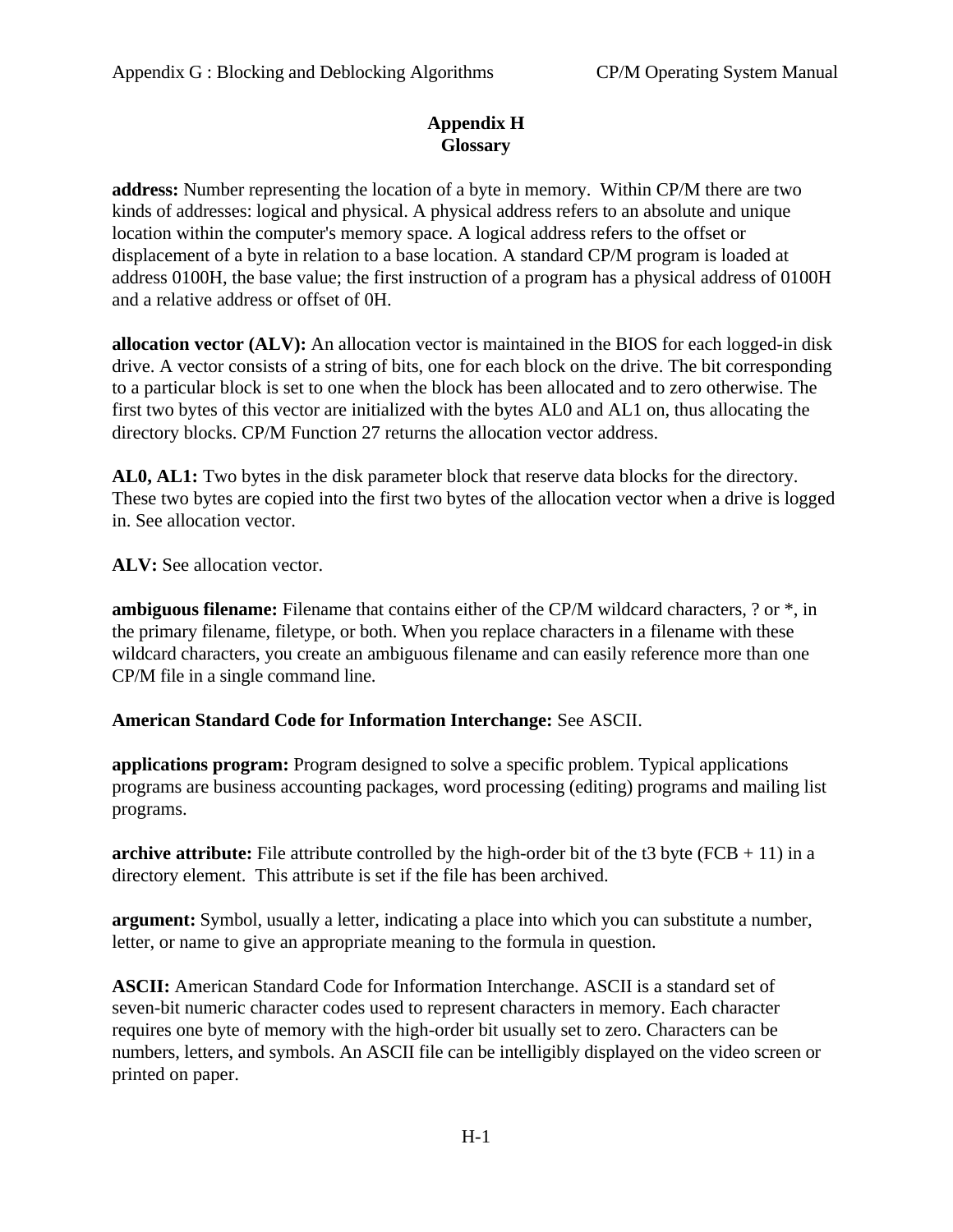**assembler:** Program that translates assembly language into the binary machine code. Assembly language is simply a set of mnemonics used to designate the instruction set of the CPU. See ASM in Section 3 of this manual.

**back-up:** Copy of a disk or file made for safekeeping, or the creation of the duplicate disk or file.

# **Basic Disk Operating System:** See BDOS.

**BDOS:** Basic Disk Operating System. The BDOS module of the CP/M operating systemprovides an interface for a user program to the operating. This interface is in the form of a set of function calls which may be made to the BDOS through calls to location 0005H in page zero. The user program specifies the number of the desired function in register C. User programs running under CP/M should use BDOS functions for all I/O operations to remain compatible with other CP/M systems and future releases. The BDOS normally resides in high memory directly below the BIOS.

bias: Address value which when added to the origin address of your BIOS module produces lF80H, the address of the BIOS module in the MOVCPM image. There is also a bias value that when added to the BOOT module origin produces 0900H, the address of the BOOT module in the MOVCPM image. You mu'st use these bias values with the R command under DDT or SID" when you patch a CP/M system. If you do not, the patched system may fall to function.

**binary:** Base 2 numbering system. A binary digit can have one of two values: 0 or 1. Binary numbers are used in computers because the hardware can most easily exhibit two states: off and on. Generally, a bit in memory represents one binary digit.

### **Basic Input/Output System:** See BIOS.

**BIOS:** Basic Input/Output System. The BIOS is the only hardware-dependent module of the CP/M system. It provides the BDOS with a set of primitive I/O operations. The BIOS is an assembly language module usually written by the user, hardware manufacturer, or independent software vendor, and is the key to CP/M's portability. The BIOS interfaces the CP/M system to its hardware environment through a standardized jump table at the front of the BIOS routine and through a set of disk parameter tables which define the disk environment. Thus, the BIOS provides CP/M with a completely table-driven I/O system.

**BIOS base:** Lowest address of the BIOS module in memory, that by definition must be the first entry point in the BIOS jump table.

**bit:** Switch in memory that can be set to on (1) or off (0). Bits are grouped into bytes, eight bits to a byte, which is the smallest directly addressable unit in an Intel 8080 or Zilog Z80. By common convention, the bits in a byte are numbered from right, 0 for the low-order bit, to left, 7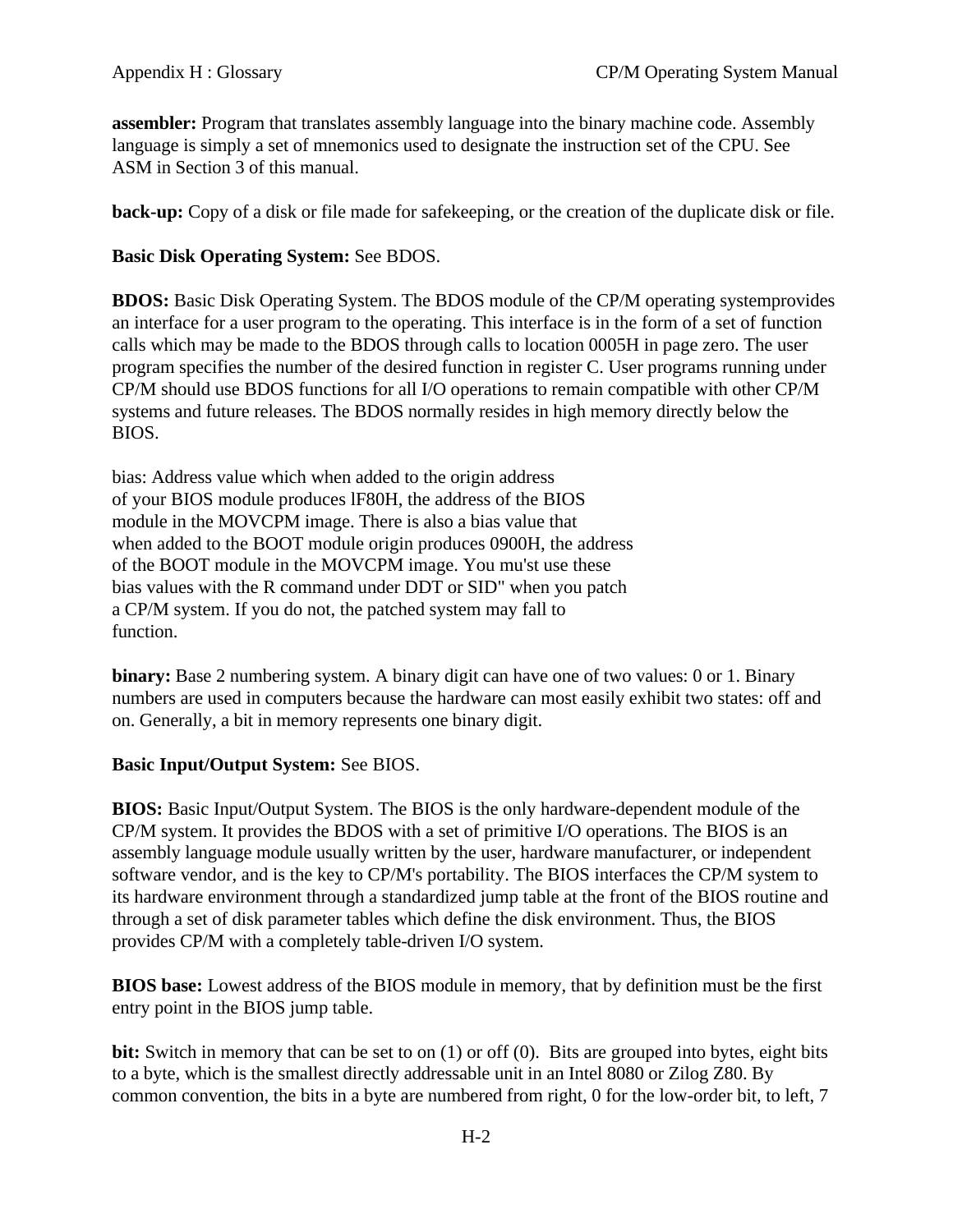for the high-order bit. Bit values are often represented in hexadecimal notation by grouping the bits from the low-order bit in groups of four. Each group of four bits can have a value from 0 to 15 and thus can easily be represented by one hexadecimal digit.

**BLM:** See block mask.

**block:** Basic unit of disk space allocation. Each disk drive has a fixed block size (BLS) defined in its disk parameter block in the BIOS. A block can consist of 1K, 2K, 4K, 8K, or 16K consecutive bytes. Blocks are numbered relative to zero so that each block is unique and has a byte displacement in a file equal to the block number times the block size.

**block mask (BLM):** Byte value in the disk parameter block at  $DPB + 3$ . The block mask is always one less than the number of 128 byte sectors that are in one block. Note that  $BLM = (2 \cdot \cdot \cdot \cdot)$ BSH) - 1.

**block shift (BSH):** Byte parameter in the disk parameter block at DPB + 2. Block shift and block mask (BLM) values are determined by the block size (BLS). Note that  $BLM = (2 ** BSH) - 1$ .

**blocking & deblocking algorithm:** In some disk subsystems the disk sector size is larger than 128 bytes, usually 256, 512, 1024, or 2048 bytes. When the host sector size is larger than 128 bytes, host sectors must be buffered in memory and the 128-byte CP/M sectors must be blocked and deblocked by adding an additional module, the blocking and deblocking algorithm, between the BIOS disk I/O routines and the actual disk I/O. The host sector size must be an even multiple of 128 bytes for the algorithm to work correctly. The blocking and deblocking algorithm allows the BDOS and BIOS to function exactly as if the entire disk consisted only of 128-byte sectors, as in the standard CP/M installation.

**BLS:** Block size in bytes. See block.

**boot:** Process of loading an operating system into memory. A boot program is a small piece of code that is automatically executed when you power-up or reset your computer. The boot program loads the rest of the operating system into memory in a manner similar to a person pulling himself up by his own bootstraps. This process is sometimes called a cold boot or cold start. Bootstrap pocedures vary from system to system. The boot program must be customized for the memory size and hardware environment that the operating system manages. Typically, the boot resides on the first sector of the system tracks on your system disk. When executed, the boot loads the remaining sectors of the system tracks into high memory at the location for which the CP/M system has been configured. Finally, the boot transfers execution to the boot entry point in the BIOS jump table so that the system can initialize itself. In this case, the boot program should be placed at 900H in the SYSGEN image. Alternatively, the boot program may be located in ROM.

**bootstrap:** See boot.

**BSH:** See block shift.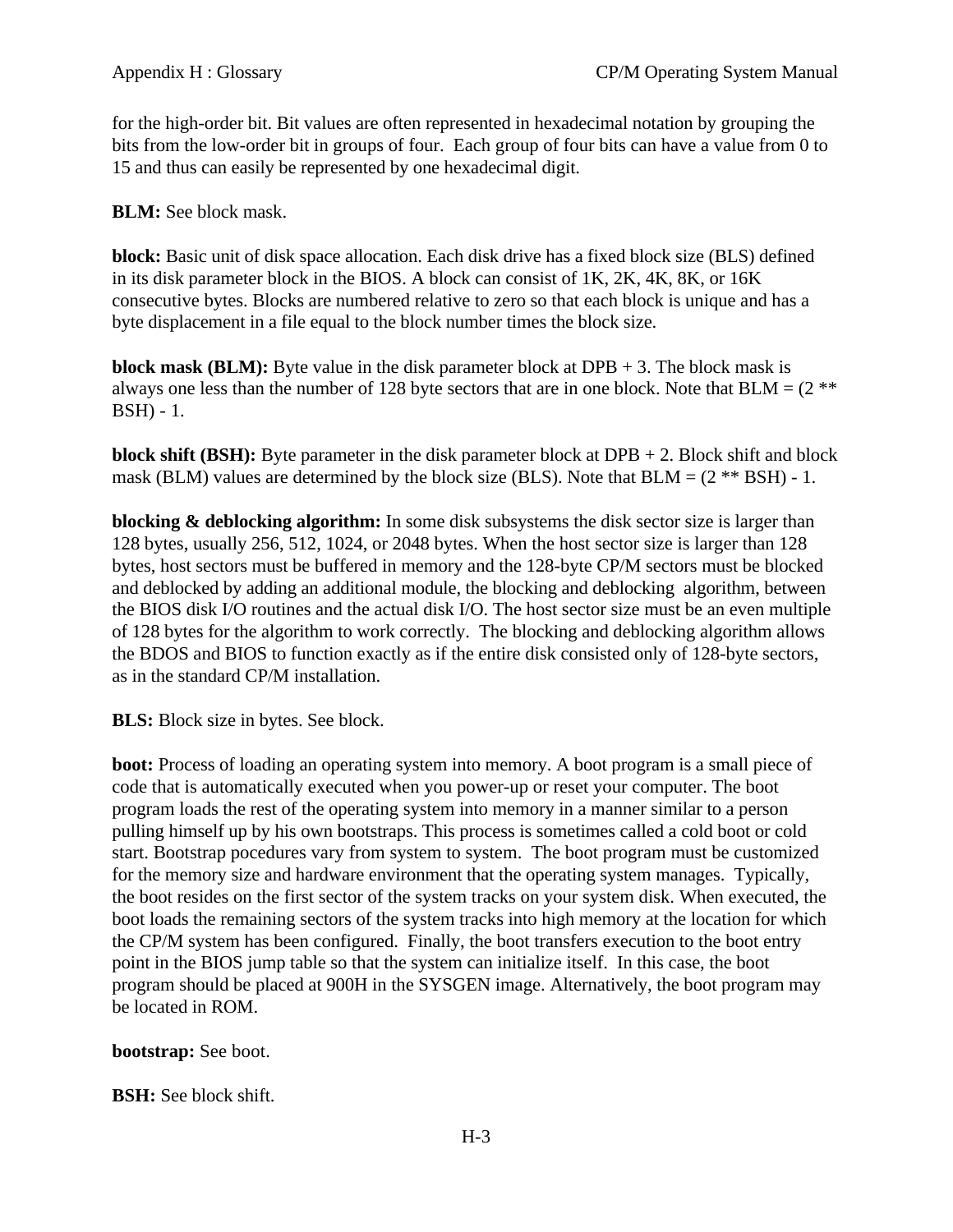**BTREE:** General purpose file access method that has become the standard organization for indexes in large data base systems. BTREE provides near optimum performance over the full range of file operations, such as insertion, deletion, search, and search next.

**buffer:** Area of memory that temporarily stores data during the transfer of information.

**built-in commands:** Commands that permanently reside in memory. They respond quickly because they are not accessed from a disk.

**byte:** Unit of memory or disk storage containing eight bits. A byte can represent a binary number between 0 and 255, and is the smallest unit of memory that can be addressed directly in 8-bit CPUs such as the Intel 8080 or Zilog Z80.

**CCP:** Console Command Processor. The CCP is a module of the CP/M operating system. It is loaded directly below the BDOS module and interprets and executes commands typed by the console user. Usually these commands are programs that the CCP loads and calls. Upon completion, a command program may return control to the CCP if it has not overwritten it. If it has, the program can reload the CCP into memory by a warm boot operation initiated by either a jump to zero, BDOS system reset (Function 0), or a cold boot. Except for its location in high memory, the CCP works like any other standard CP/M program; that is, it makes only BDOS function calls for its I/O operations.

**CCP base:** Lowest address of the CCP module in memory. This term sometimes refers to the base of the CP/M system in memory, as the CCP is normally the lowest CP/M module in high memory.

**checksum vector (CSV):** Contiguous data area in the BIOS, with one byte for each directory sector to be checked, that is, CKS bytes. See CKS. A checksum vector is initialized and maintained for each logged-in drive. Each directory access by the system results in a checksum calculation that is compared with the one in the checksum vector. If there is a discrepancy, the drive is set to Read-Only status. This feature prevents the user from inadvertently switching disks without logging in the new disk. If the new disk is not logged-in, it is treated the same as the old one, and data on it might be destroyed if writing is done.

**CKS:** Number of directory records to be checked summed on directory accesses. This is a parameter in the disk parameter block located in the BIOS. If the value of CKS is zero, then no directory records are checked. CKS is also a parameter in the diskdef macro library, where it is the actual number of directory elements to be checked rather than the number of directory records.

**cold boot:** See boot. Cold boot also refers to a jump to the boot entry. point in the BIOS jump table.

**COM:** Filetype for a CP/M command file. See command file.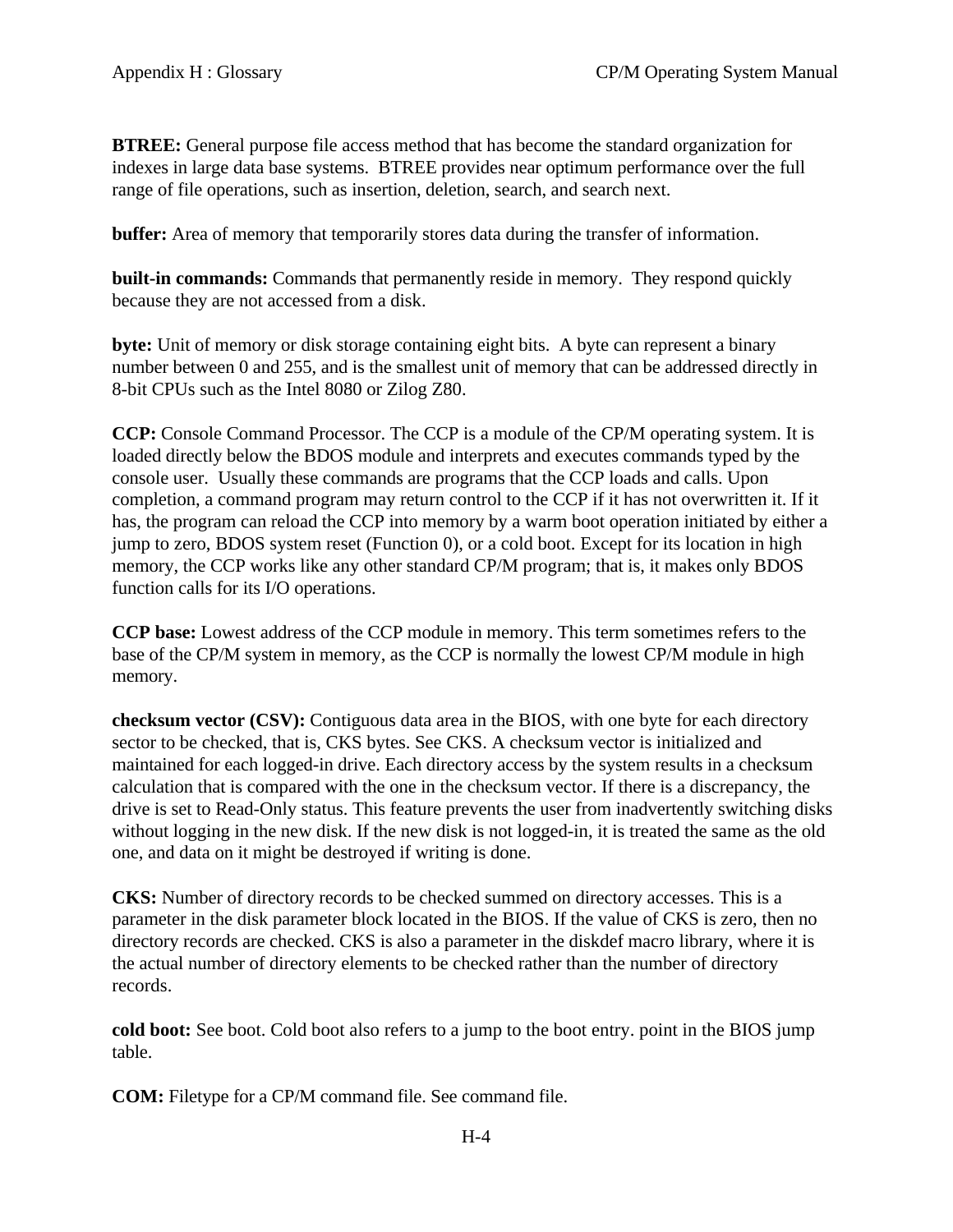**command:** CP/M command line. In general, a CP/M command line has three parts: the command keyword, command tail, and a carriage return. To execute a command, enter a CP/M command line directly after the CP/M prompt at the console and press the carriage return or enter key.

**command file:** Executable program file of filetype COM. A command file is a machine language object module ready to be loaded and executed at the absolute address of 0100H. To execute a command file, enter its primary filename as the command keyword in a CP/M command line.

**command keyword:** Name that identifies a CP/M command, usually the primary filename of a file of type COM, or a built-in command. The command keyword precedes the command tail and the carriage return in the command line.

**command syntax:** Statement that defines the correct way to enter a command. The correct structure generally includes the command keyword, the command tail, and a carriage return. A syntax line usually contains symbols that you should replace with actual values when you enter the command.

**command tail:** Part of a command that follows the command keyword in the command line. The command tail can include a drive specification, a filename and filetype, and options or parameters. Some commands do not require a command tail.

**CON:** Mnemonic that represents the CP/M console device. For example, the CP/M command PIP CON:=TEST.SUB displays the file TEST.SUB on the console device. The explanation of the STAT command tells how to assign the logical device CON: to various physical devices. See console.

**concatenate:** Name of the PIP operation that copies two or more separate files into one new file in the specified sequence.

**concurrency:** Execution of two processes or operations simultaneously.

**CONIN:** BIOS entry point to a routine that reads a character from the console device.

**CONOUT:** BIOS entry point to a routine that sends a character to the console device.

**console:** Primary input/output device. The console consists of a listing device, such as a screen or teletype, and a keyboard through which the user communicates with the operating system or applications program.

**Console Command Processor:** See CCP.

**CONST:** BIOS entry point to a routine that returns the status of the console device.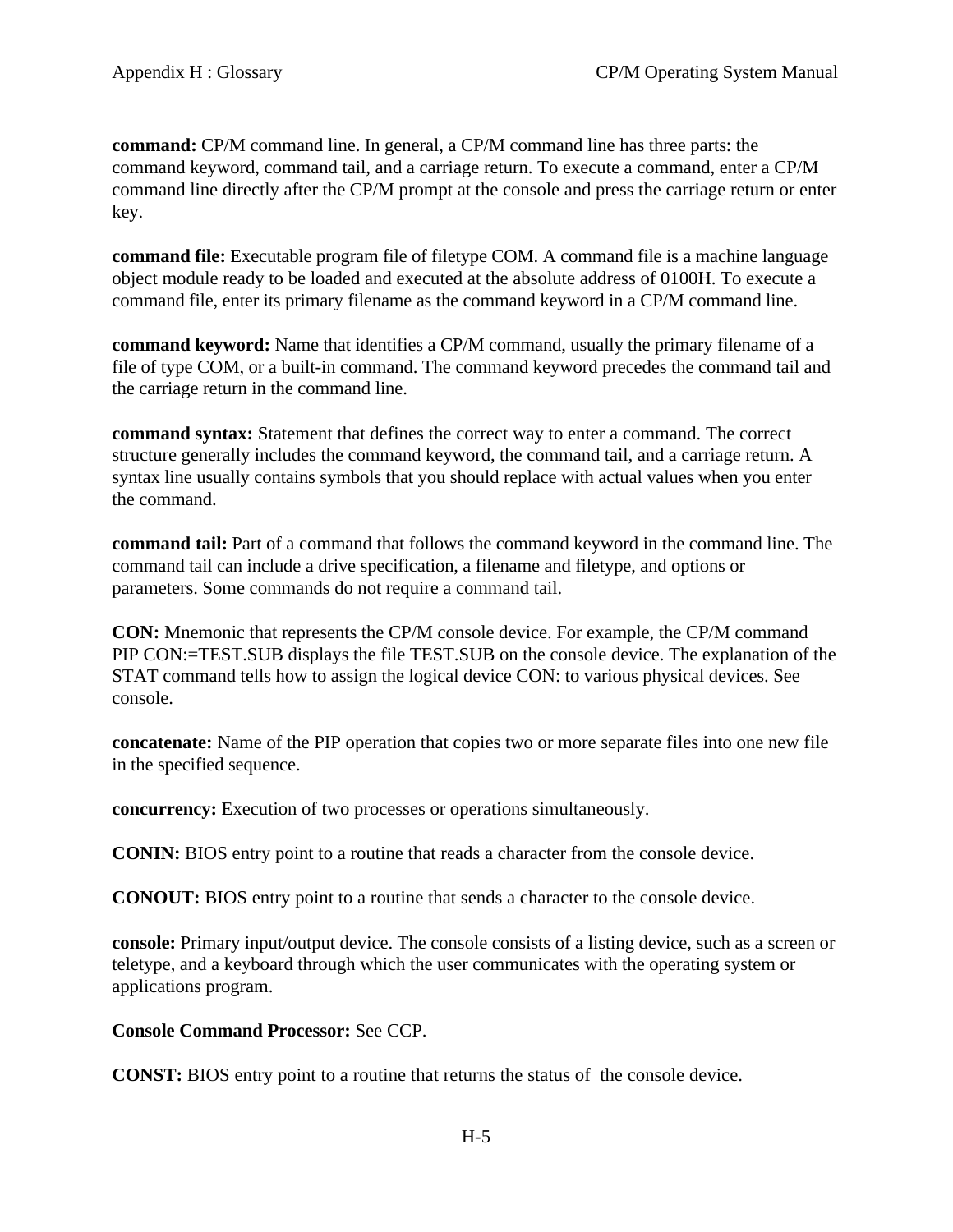**control character:** Nonprinting character combination. CP/M interprets some control characters as simple commands such as line editing functions. To enter a control character, hold down the CONTROL key and strike the specified character key.

# **Control Program for Microcomputers:** See CP/M.

**CP/M:** Control Program for Microcomputers. An operating system that manages computer resources and provides a standard systems interface to software written for a large variety of microprocessor-based computer systems.

**CP/M 1.4 compatibility:** For a CP/M 2 system to be able to read correctly single-density disks produced under a CP/M 1.4 system, the extent mask must be zero and the block size 1K. This is because under CP/M 2 an FCB may contain more than one extent. The number of extents that may be contained by an FCB is  $EXM + 1$ . The issue is of CP/M 1.4 compatibility also concerns random file I/O. To perform random file I/O under CP/M 1.4, you must maintain an FCB for each extent of the file. This scheme is upward compatible with CP/M 2 for files not exceeding 512K bytes, the largest file size supported under CP/M 1.4. If you wish to implement random I/O for files larger than 512K bytes under CP/M 2, you must use the random read and random write functions, BDOS functions 33, 34, and 36. In this case, only one FCB is used, and if CP/M 1.4 compatiblity is required, the program must use the return version number function, BDOS Function 12, to determine which method to employ.

**CP/M prompt:** Characters that indicate that CP/M is ready to execute your next command. The CP/M prompt consists of an upper-case letter, A-P, followed by a  $>$  character; for example, A $>$ . The letter designates which drive is currently logged in as the default drive. CP/M will search this drive for the command file specified, unless the command is a built-in command or prefaced by a select drive command: for example, B:STAT.

**CP/NET:** Digital Research network operating system enabling microcomputers to obtain access to common resources via a network. CP/NET consists of MP/M masters and CP/M slaves with a network interface between them.

**CSV:** See checksum vector.

**cursor:** One-character symbol that can appear anywhere on the console screen. The cursor indicates the position where the next keystroke at the console will have an effect.

**data file:** File containing information that will be processed by a program.

**deblocking:** See blocking & deblocking algorithm.

**default:** Currently selected disk drive and user number. Any command that does not specify a disk drive or a user number references the default disk drive and user number. When CP/M is first invoked, the default disk drive is drive A, and the default user number is 0.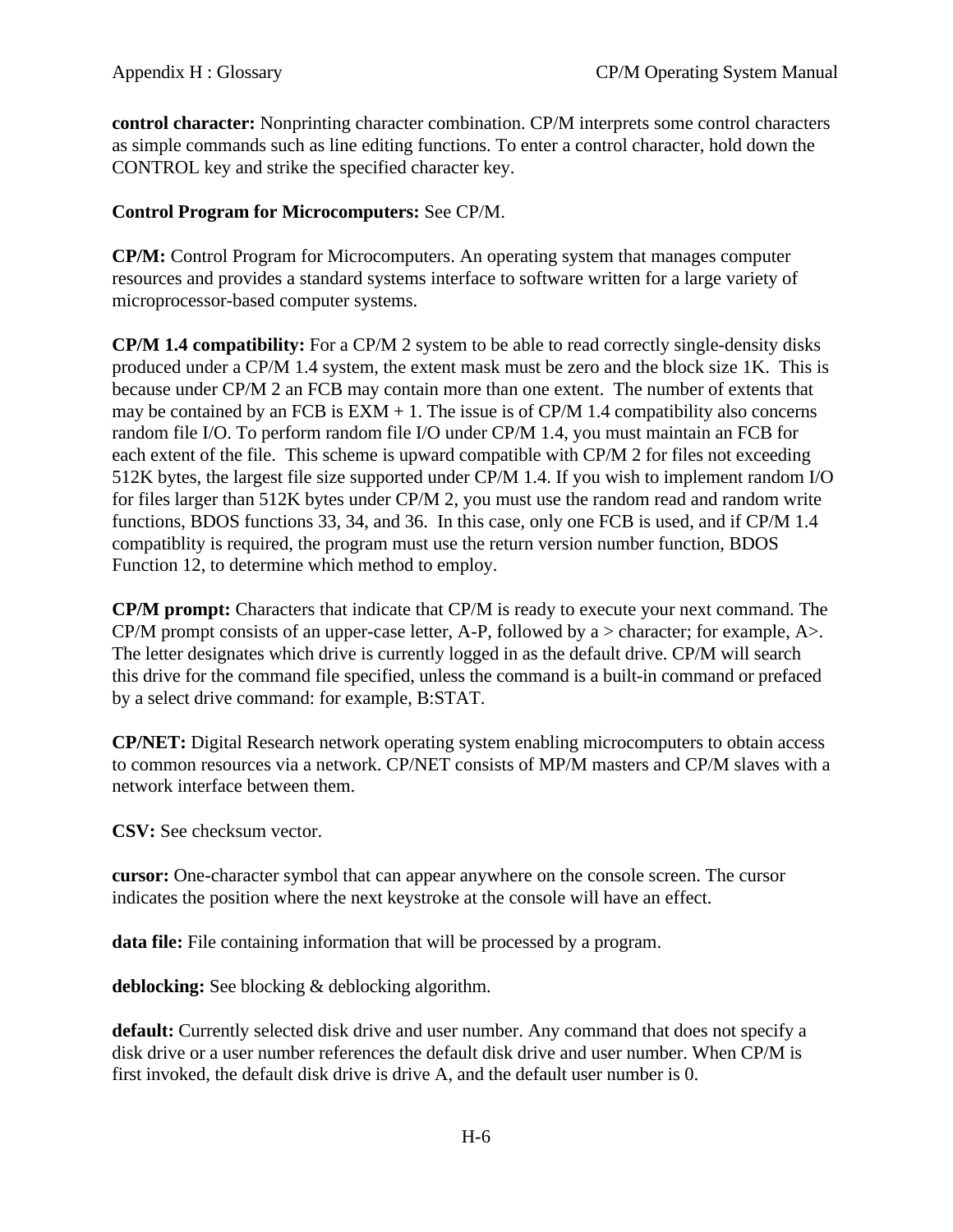**default buffer:** Default 128-byte buffer maintained at 0080H in page zero. When the CCP loads a COM file, this buffer is initialized to the command tall; that is, any characters typed after the COM file name are loaded into the buffer. The first byte at 0080H contains the length of the command tall, while the command tail itself begins at 0081H. The command tail is terminated by a byte containing a binary zero value. The I command under DDT and SID initializes this buffer in the same way as the CCP.

**default FCB:** Two default FCBs are maintained by the CCP at 005CH and 006CH in page zero. The first default FCB is initialized from the first delimited field in the command tail. The second default FCB is initialized from the next field in the command tail.

**delimiter:** Special characters that separate different items in a command line; for example, a colon separates the drive specification from the filename. The CCP recognizes the following characters as delimiters:  $\therefore$  = ; < > -, blank, and carriage return. Several CP/M commands also treat the following as delimiter characters: , [ ] ( ) \$. It is advisable to avoid the use of delimiter characters and lower-case characters in CP/M filenames.

**DIR:** Parameter in the diskdef macro library that specifies the number of directory elements on the drive.

**DIR attribute:** File attribute. A file with the DIR attribute can be displayed by a DIR command. The file can be accessed from the default user number and drive only.

**DIRBUF:** 128-byte scratchpad area for directory operations, usually located at the end of the BIOS. DIRBUF is used by the BDOS during its directory operations. DIRBUF also refers to the two-byte address of this scratchpad buffer in the disk parameter header at DPbase + 8 bytes.

**directory:** Portion of a disk that contains entries for each file on the disk. In response to the DIR command, CP/M displays the filenames stored in the directory. The directory also contains the locations of the blocks allocated to the files. Each file directory element is in the form of a 32-byte FCB, although one file can have several elements, depending on its size. The maximum number of directory elements supported is specified by the drive's disk parameter block value for DRM.

**directory element:** Data structure. Each file on a disk has one or more 32-byte directory elements associated with it. There are four directory elements per directory sector. Directory elements can also be referred to as directory FCBs.

**directory entry:** File entry displayed by the DIR command. Sometimes this term refers to a physical directory element.

**disk, diskette:** Magnetic media used for mass storage in a computer system. Programs and data are recorded on the disk in the same way music can be recorded on cassette tape. The CP/M operating system must be initially loaded from disk when the computer is turned on. Diskette refers to smaller capacity removable floppy diskettes, while disk may refer to either a diskette,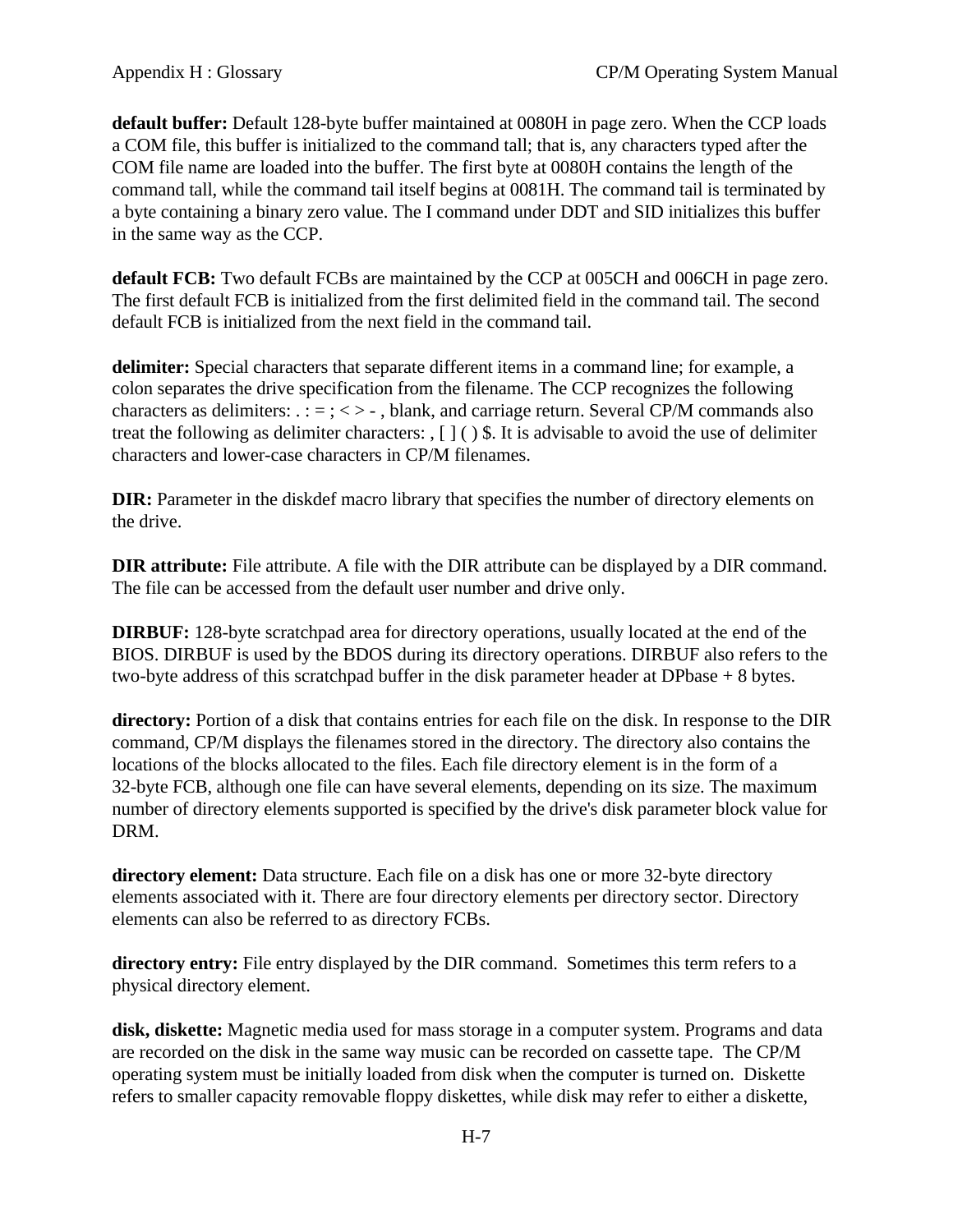removable cartridge disk, or fixed hard disk. Hard disk capacities range from five to several hundred megabytes of storage.

**diskdef macro library:** Library of code that when used with MAC, the Digital Research macro assembler, creates disk definition tables such as the DPB and DPH automatically.

**disk drive:** Peripheral device that reads and writes information on disk. CP/M assigns a letter to each drive under its control. For example, CP/M may refer to the drives in a four-drive system as A, B, C, and D.

**disk parameter block (DPB):** Data structure referenced by one or more disk parameter headers. The disk parameter block defines disk characteristics in the fields listed below:

 SPT is the total number of sectors per track. BSH is the data allocation block shift factor. BLM is the data allocation block mask. EXM is the extent mask determined by BLS and DSM. DSM is the maximum data block number. DRM is the maximum number of directory entries-1. AL0 reserves directory blocks. AL1 reserves directory blocks. CKS is the number of directory sectors check summed. OFF is the number of reserved system tracks.

The address of the disk parameter block is located in the disk parameter header at DPbase + 0AH. CP/M Function 31 returns the DPB address. Drives with the same characteristics can use the same disk parameter header, and thus the same DPB. However, drives with different characteristics must each have their own disk parameter header and disk parameter blocks. When the BDOS calls the SELDSK entry point in the BIOS, SELDSK must return the address of the drive's disk parameter header in register HL.

**disk parameter header (DPH):** Data structure that contains information about the disk drive and provides a scratchpad area for certain BDOS operations. The disk parameter header contains six bytes of scratchpad area for the BDOS, and the following five 2-byte parameters:

 XLT is the sector translation table address. DIRBUF is the directory buffer address. DPB is the disk parameter block address. CSV is the checksum vector address. ALV is the allocation vector address.

Given n disk drives, the disk parameter headers are arranged in a table whose first row of 16 bytes corresponds to drive 0, with the last row corresponding to drive n - 1.

**DKS:** Parameter in the diskdef macro library specifying the number of data blocks on the drive.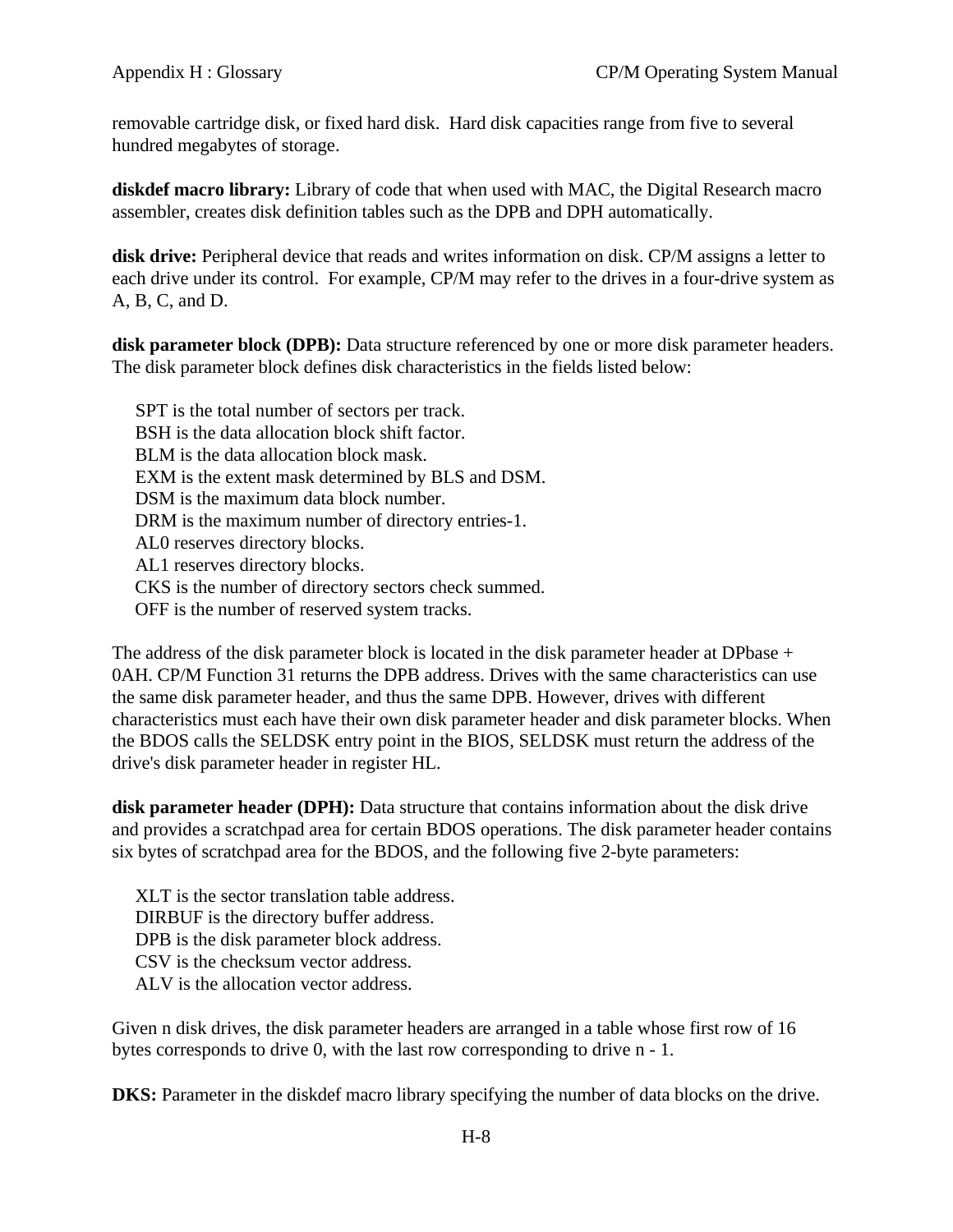**DMA:** Direct Memory Access. DMA is a method of transferring data from the disk into memory directly. In a CP/M system, the BDOS calls the BIOS entry point READ to read a sector from the disk into the currently selected DMA address. The DMA address must be the address of a 128-byte buffer in memory, either the default buffer at 0080H in page zero, or a user-assigned buffer in the TPA. Similarly, the BDOS calls the BIOS entry point WRITE to write the record at the current DMA address to the disk.

**DN:** Parameter in the diskdef macro library specifying the logical drive number.

**DPB:** See disk parameter block.

**DPH:** See disk parameter header.

**DRM:** 2-byte parameter in the disk parameter block at DPB + 7. DRM is one less than the total number of directory entries allowed for the drive. This value is related to DPB bytes AL0 and AL1, which allocates up to 16 blocks for directory entries.

**DSM:** 2-byte parameter of the disk parameter block at DPB + 5. DSM is the maximum data block number supported by the drive. The product BLS times  $(DSM + 1)$  is the total number of bytes held by the drive. This must not exceed the capacity of the physical disk less the reserved system tracks.

**editor:** Utility program that creates and modifies text files. An editor can be used for creation of documents or creation of code for computer programs. The CP/M editor is invoked by typing the command ED next to the system prompt on the console.

**EX:** Extent number field in an FCB. See extent.

**executable:** Ready to be run by the computer. Executable code is a series of instructions that can be carried out by the computer. For example, the computer cannot execute names and addresses, but it can execute a program that prints all those names and addresses on mailing labels.

**execute a program:** Start the processing of executable code.

**EXM:** See extent mask.

**extent:** 16K consecutive bytes in a file. Extents are numbered from 0 to 31. One extent can contain 1, 2, 4, 8, or 16 blocks. EX is the extent number field of an FCB and is a one-byte field at  $FCB + 12$ , where  $FCB$  labels the first byte in the  $FCB$ . Depending on the block size ( $BLS$ ) and the maximum data block number (DSM), an FCB can contain 1, 2, 4, 8, or 16 extents. The EX field is normally set to 0 by the user but contains the current extent number during file I/O. The term FCB folding describes FCBs containing more than one extent. In CP/M version 1.4, each FCB contained only one extent. Users attempting to perform random record I/O and maintain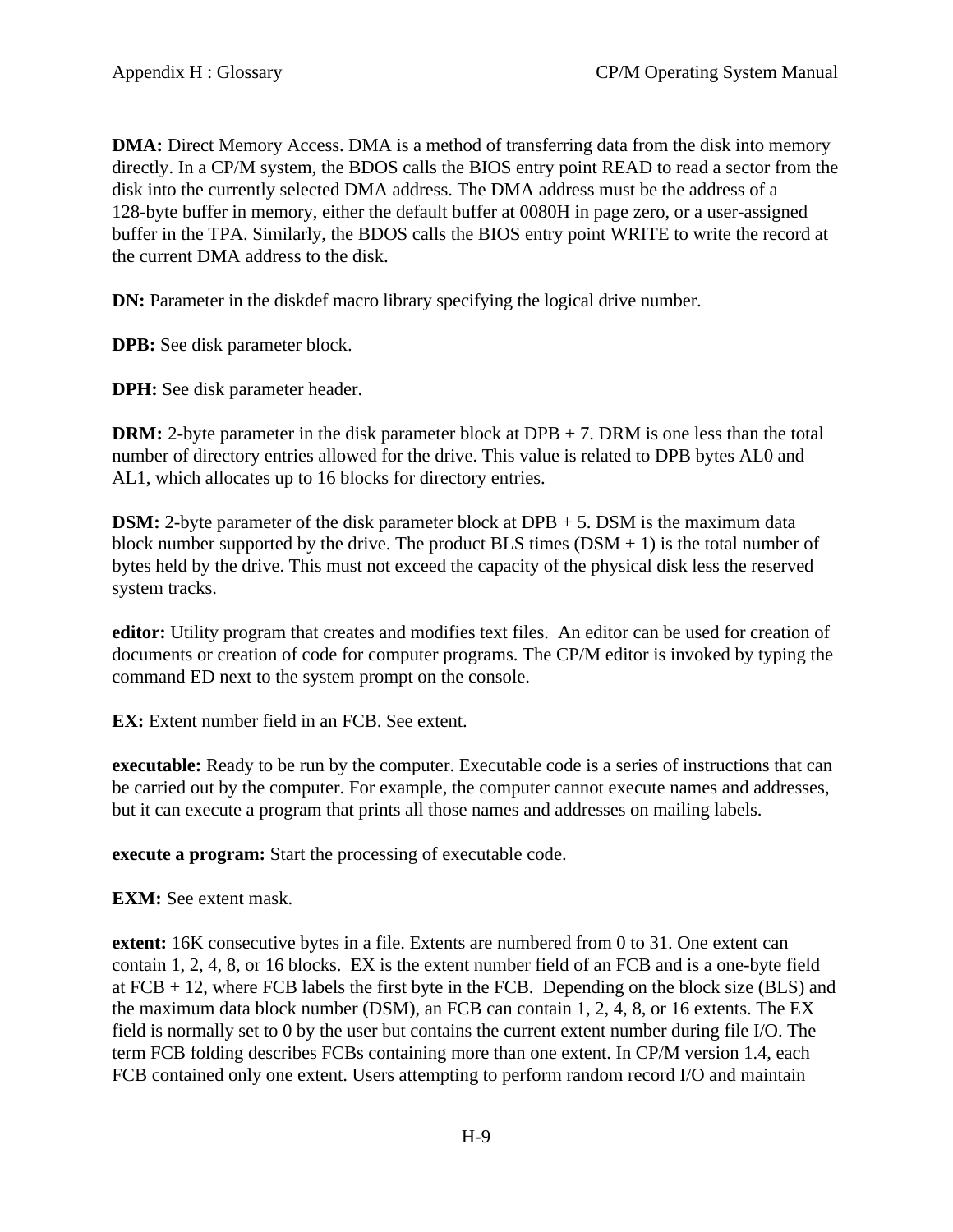CP/M 1.4 compatiblity should be aware of the implications of this difference. See CP/M 1.4 compatibility.

**extent mask (EXM):** A byte parameter in the disk parameter block located at DPB + 3. The value of EXM is determined by the block size (BLS) and whether the maximum data block number (DSM) exceeds 255. There are  $EXM + 1$  extents per directory FCB.

**FCB:** See File Control Block.

**file:** Collection of characters, instructions, or data that can be referenced by a unique identifier. Files are usually stored on various types of media, such as disk, or magnetic tape. A CP/M file is identified by a file specification and resides on disk as a collection of from zero to 65,536 records. Each record is 128 bytes and can contain either binary or ASCII data. Binary files contain bytes of data that can vary in value from 0H to 0FFH. ASCII files contain sequences of character codes delineated by a carriage return and line-feed combination; normally byte values range from 0H to 7FH. The directory maps the file as a series of physical blocks. Although files are defined as a sequence of consecutive logical records, these records can not reside in consecutive sectors on the disk. See also block, directory, extent, record, and sector.

**File Control Block (FCB):** Structure used for accessing files on disk. Contains the drive, filename, filetype, and other information describing a file to be accessed or created on the disk. A file control block consists of 36 consecutive bytes specified by the user for file I/O functions. FCB can also refer to a directory element in the directory portion of the allocated disk space. These contain the same first 32 bytes of the FCB, but lack the current record and random record number bytes.

**filename:** Name assigned to a file. A filename can include a primary filename of one to eight characters; a filetype of zero to three characters. A period separates the primary filename from the filetype.

**file specification:** Unique file identifier. A complete CP/M file specification includes a disk drive specification followed by a colon, d:, a primary filename of one to eight characters, a period, and a filetype of zero to three characters. For example, b:example.tex is a complete CP/M file specification.

**filetype:** Extension to a filename. A filetype can be from zero to three characters and must be separated from the primary filename by a period. A filetype can tell something about the file. Some programs require that files to be processed have specific filetypes.

**floppy disk:** Flexible magnetic disk used to store information. Floppy disks come in 5 1/4- and 8-inch diameters.

**FSC:** Parameter in the diskdef macro library specifying the first physical sector number. This parameter is used to determine SPT and build XLT.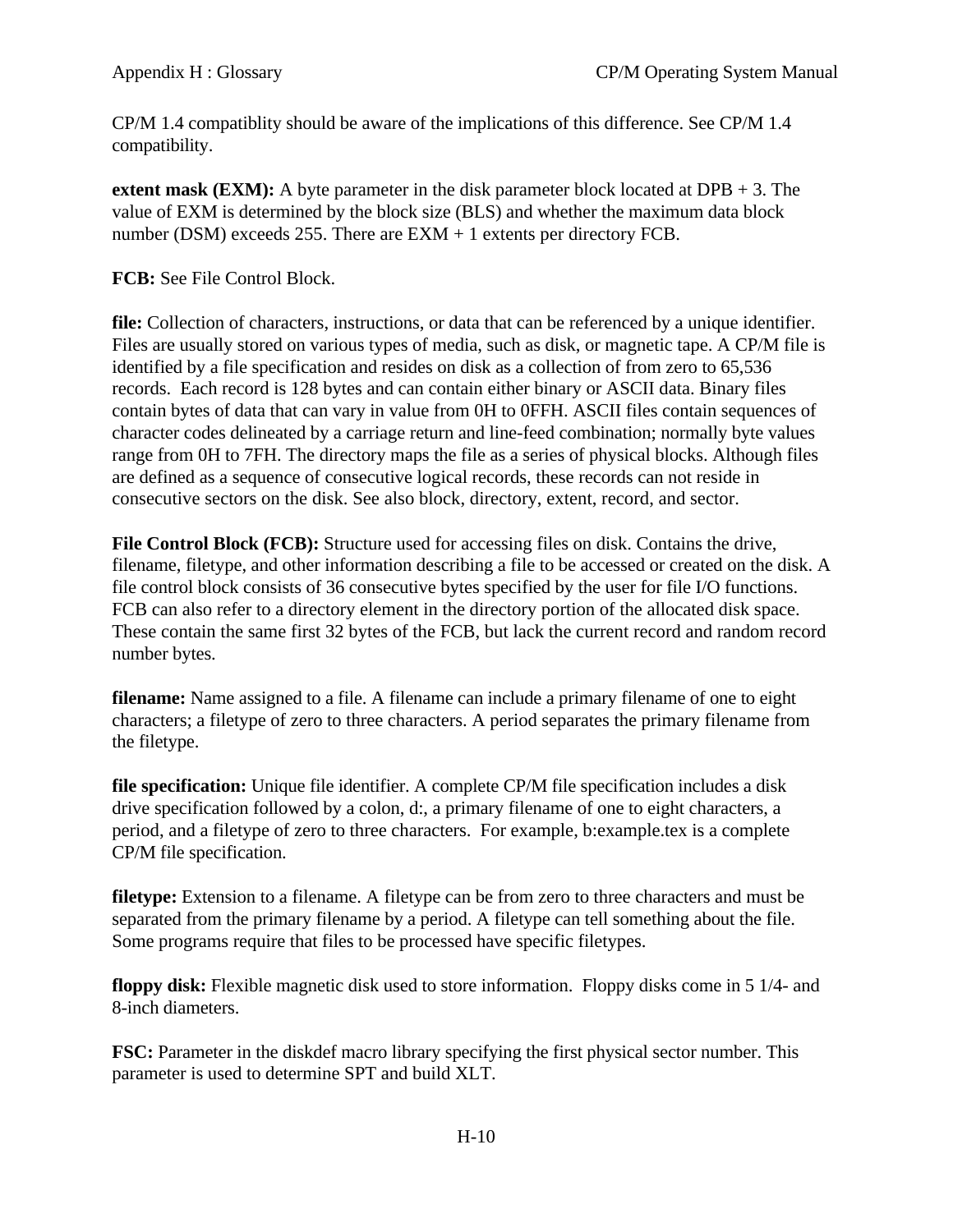**hard disk:** Rigid, platter-like, magnetic disk sealed in a container. A hard disk stores more information than a floppy disk.

**hardware:** Physical components of a computer.

**hexadecimal notation:** Notation for base 16 values using the decimal digits and letters A, B, C, D, E, and F to represent the 16 digits. Hexadecimal notation is often used to refer to binary numbers. A binary number can be easily expressed as a hexadecimal value by taking the bits in groups of 4, starting with the least significant bit, and expressing each group as a hexadecimal digit, 0-F. Thus the bit value 1011 becomes 0BH and 10110101 becomes 0B5H.

**hex file:** ASCII-printable representation of a command, machine language, file.

**hex file format:** Absolute output of ASM and MAC for the Intel 8080 is a hex format file, containing a sequence of absolute records that give a load address and byte values to be stored, starting at the load address.

**HOME:** BIOS entry point which sets the disk head of the currently selected drive to the track zero position.

**host:** Physical characteristics of a hard disk drive in a system using the blocking and deblocking algorithm. The term, host, helps distinguish physical hardware characteristics from CP/M's logical characteristics. For example, CP/M sectors are always 128 bytes, although the host sector size can be a multiple of 128 bytes.

**input:** Data going into the computer, usually from an operator typing at the terminal or by a program reading from the disk.

**input/output:** See I/O.

**interface:** Object that allows two independent systems to communicate with each other, as an interface between hardware and software in a microcomputer.

**I/O:** Abbreviation for input/output. Usually refers to input/output operations or routines handling the input and output of data in the computer system.

**IOBYTE:** A one-byte field in page zero, currently at location 0003H, that can support a logical-to-physical device mapping for I/O. However, its implementation in your BIOS is purely optional and might or might not be supported in a given CP/M system. The IOBYTE is easily set using the command:

 $STAT <sub>logical</sub>$  device $> = <sub>physical</sub>$  device $>$ 

The CP/M logical devices are CON:, RDR:, PUN:, and LST:; each of these can be assigned to one of four physical devices. The IOBYTE can be initialized by the BOOT entry point of the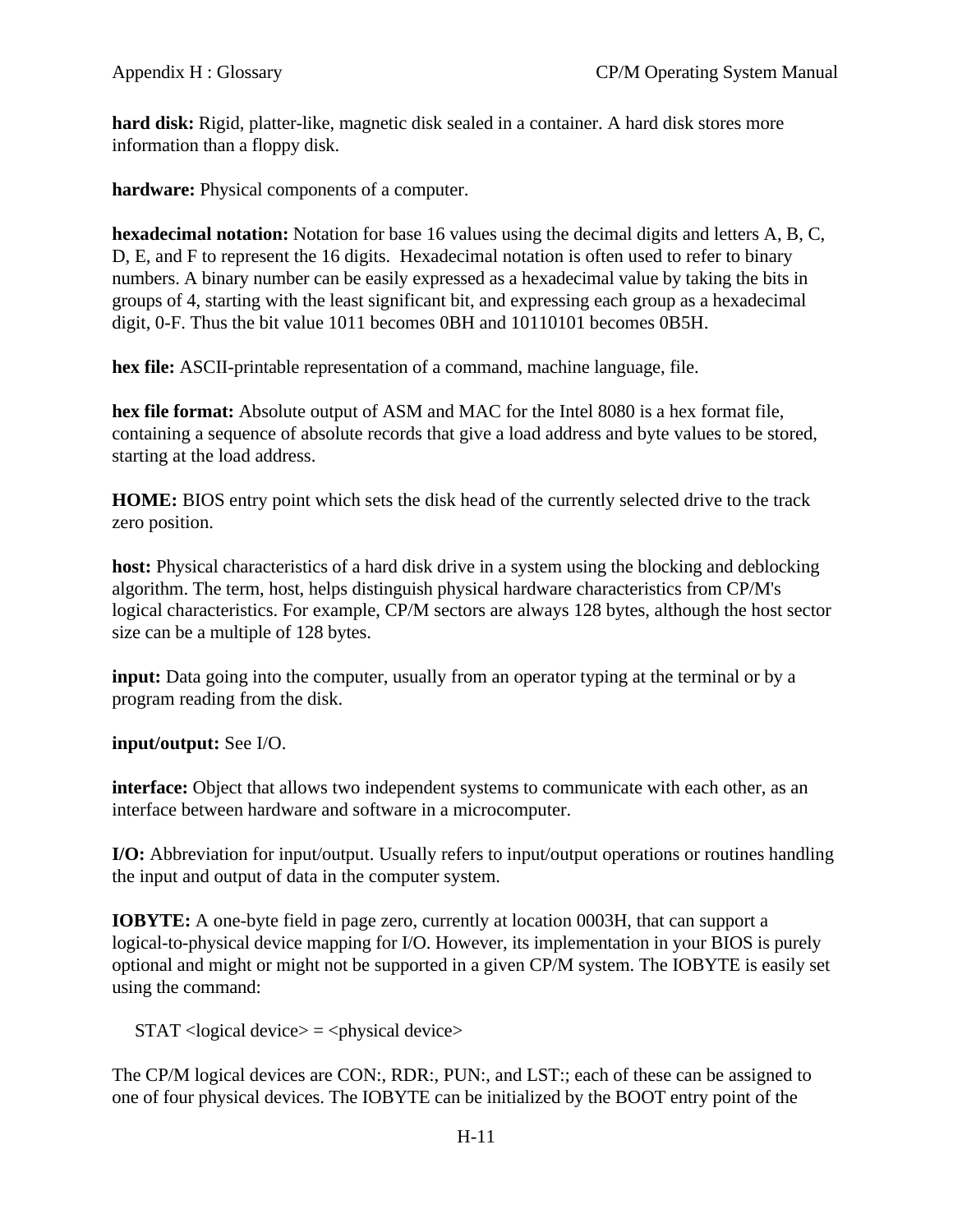BIOS and interpreted by the BIOS I/O entry points CONST, CONIN, CONOUT, LIST, PUNCH, and READER. Depending on the setting of the IOBYTE, different I/O drivers can be selected by the BIOS. For example, setting LST:=TTY: might cause LIST output to be directed to a serial port, while setting LST:=LPT: causes LIST output to be directed to a parallel port.

**K:** Abbreviation for kilobyte. See kilobyte.

**keyword:** See command keyword.

**kilobyte (K):** 1024 bytes or 0400H bytes of memory. This is a standard unit of memory. For example, the Intel 8080 supports up to 64K of memory address space or 65,536 bytes. 1024 kilobytes equal one megabyte, or over one million bytes.

**linker:** Utility program used to combine relocatable object modules into an absolute file ready for execution. For example, LINK-80(TM) creates either a COM or PRL file from relocatable REL files, such as those produced by PL/1-80(TM).

**LIST:** A BIOS entry point to a routine that sends a character to the list device, usually a printer.

**list device:** Device such as a printer onto which data can be listed or printed.

**LISTST:** BIOS entry point to a routine that returns the ready status of the list device.

**loader:** Utility program that brings an absolute program image into memory ready for execution under the operating system, or a utility used to make such an image. For example, LOAD prepares an absolute COM file from the assembler hex file output that is ready to be executed under CP/M.

logged in: Made known to the operating system, in reference to drives. A drive is logged in when it is selected by the user or an executing process. It remains selected or logged in until you change disks in a floppy disk drive or enter CTRL-C at the command level, or until a BDOS Function 0 is executed.

**logical:** Representation of something that might or might not be the same in its actual physical form. For example, a hard disk can occupy one physical drive, yet you can divide the available storage on it to appear to the user as if it were in several different drives. These apparent drives are the logical drives.

**logical sector:** See sector.

# **logical-to-physical sector translation table:** See XLT.

**LSC:** Diskdef macro library parameter specifying the last physical sector number.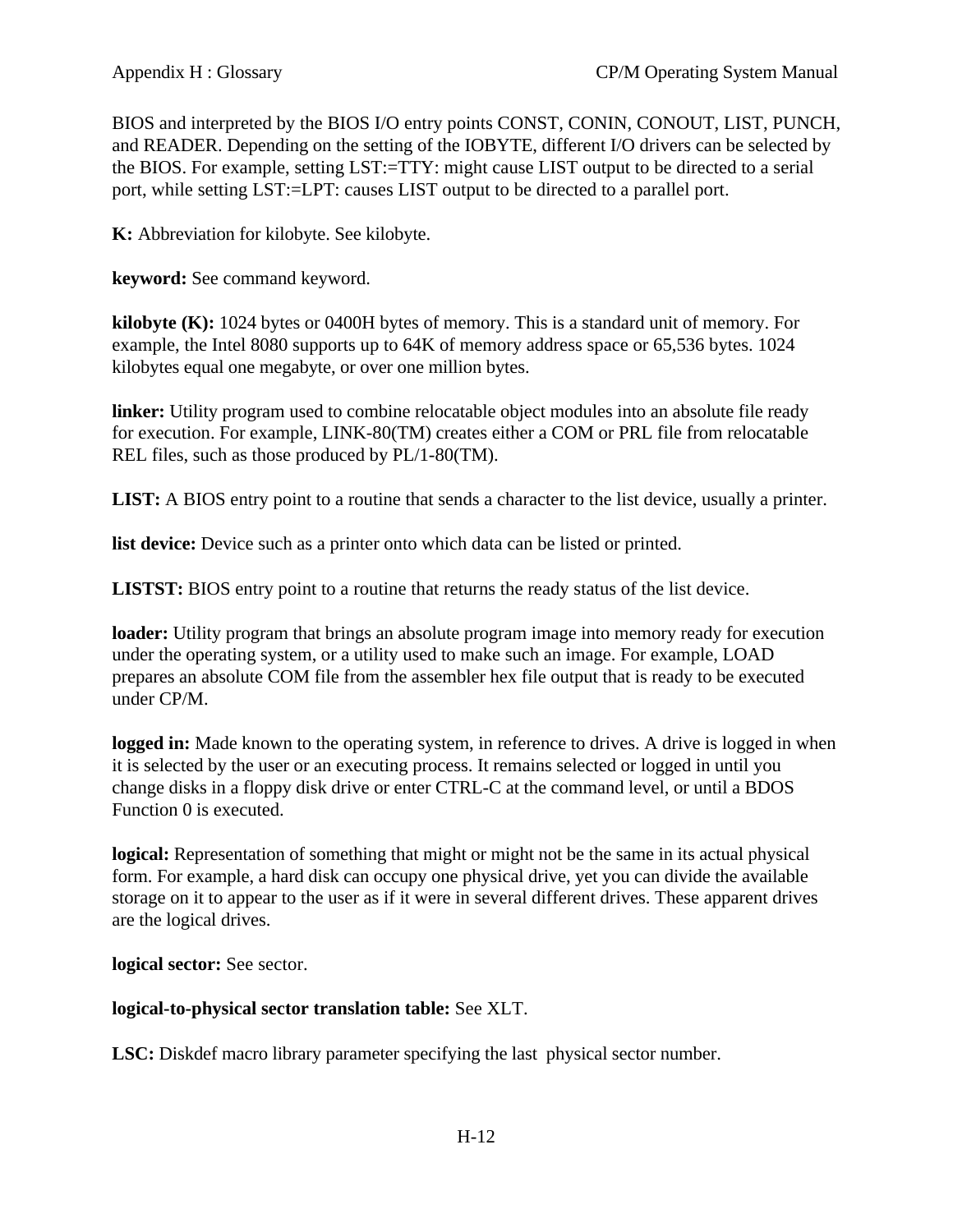**LST:** Logical CP/M list device, usually a printer. The CP/M list device is an output-only device referenced through the LIST and LISTST entry points of the BIOS. The STAT command allows assignment of LST: to one of the physical devices: TTY:, CRT:, LPT:, or UL1:, provided these devices and the IOBYTE are implemented in the LIST and LISTST entry points of your CP/M BIOS module. The CP/NET command NETWORK allows assignment of LST: to a list device on a network master. For example, PIP LST:=TEST.SUB prints the file TEST.SUB on the list device.

**macro assembler:** Assembler code translator providing macro processing facilities. Macro definitions allow groups of instructions to be stored and substituted in the source program as the macro names are encountered. Definitions and invocations can be nested and macro parameters can be formed to pass arbitrary strings of text to a specific macro for substitution during expansion.

**megabyte:** Over one million bytes; 1024 kilobytes. See byte, and kilobyte.

**microprocessor:** Silicon chip that is the central processing unit (CPU) of the microcomputer. The Intel 8080 and the Zilog Z80 are microprocessors commonly used in CP/M systems.

**MOVCPM image:** Memory image of the CP/M system created by MOVCPM. This image can be saved as a disk file using the SAVE command or placed on the system tracks using the SYSGEN command without specifying a source drive. This image varies, depending on the presence of a one-sector or two-sector boot. If the boot is less than 128 bytes (one sector), the boot begins at 0900H, the CP/M system at 0980H, and the BIOS at 1F80H. Otherwise, the boot is at 0900H, the CP/M system at 1000H, and the BIOS at 2000H. In a CP/M 1.4 system with a one-sector boot, the addresses are the same as for the CP/M 2 system-except that the BIOS begins at 1E80H instead of 1F80H.

**MP/M:** Multi-Programming Monitor control program. A microcomputer operating system supporting multi-terminal access with multi-programming at each terminal.

**multi-programming:** The capability of initiating and executing more than one program at a time. These programs, usually called processes, are time-shared, each receiving a slice of CPU time on a round-robin basis. See concurrency.

**nibble:** One half of a byte, usually the high-order or low-order 4 bits in a byte.

**OFF:** Two-byte parameter in the disk parameter block at DPB + 13 bytes. This value specifies the number of reserved system tracks. The disk directory begins in the first sector of track OFF.

**OFS:** Diskdef macro library parameter specifying the number of reserved system tracks. See OFF.

**operating system:** Collection of programs that supervises the execution of other programs and the management of computer resources. An operating system provides an orderly input/output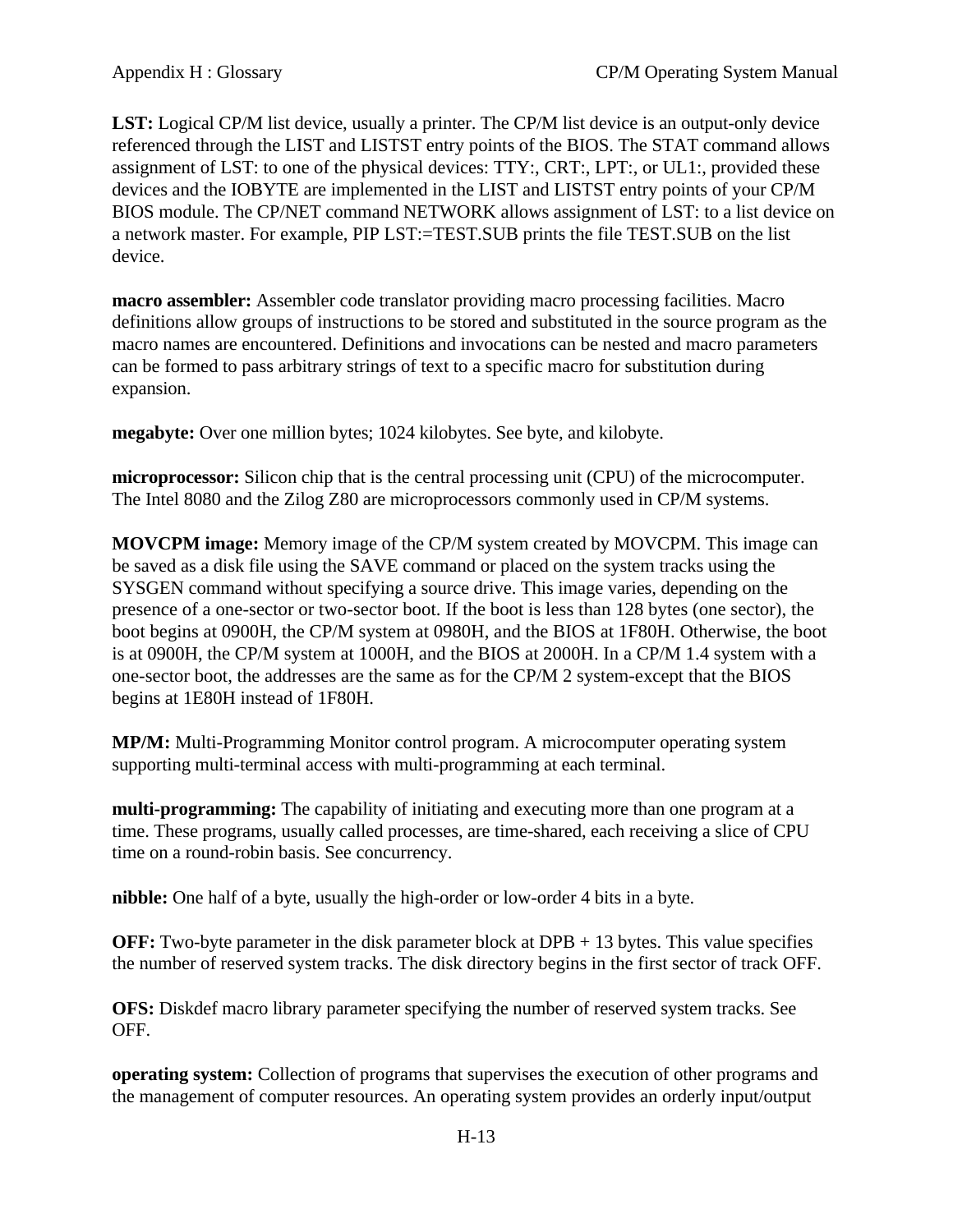environment between the computer and its peripheral devices. It enables user-written programs to execute safely. An operating system standardizes the use of computer resources for the programs running under it.

**option:** One of many parameters that can be part of a command tall. Use options to specify additional conditions for a command's execution.

**output:** Data that is sent to the console, disk, or printer.

**page:** 256 consecutive bytes in memory beginning on a page boundary, whose base address is a multiple of 256 (100H) bytes. In hex notation, pages always begin at an address with a least significant byte of zero.

## **page relocatable program:** See PRL.

**page zero:** Memory region between 0000H and 0100H used to hold critical system parameters. Page zero functions primarily as an interface region between user programs and the CP/M BDOS module. Note that in non-standard systems this region is the base page of the system and represents the first 256 bytes of memory used by the CP/M system and user programs running under it.

**parameter:** Value in the command tail that provides additional information for the command. Technically, a parameter is a required element of a command.

**peripheral devices:** Devices external to the CPU. For example, terminals, printers, and disk drives are common peripheral devices that are not part of the processor but are used in conjunction with it.

**physical:** Characteristic of computer components, generally hardware, that actually exist. In programs, physical components can be represented by logical components.

**primary filename:** First 8 characters of a filename. The primary filename is a unique name that helps the user identify the file contents. A primary filename contains one to eight characters and can include any letter or number and some special characters. The primary filename follows the optional drive specification and precedes the optional filetype.

**PRL:** Page relocatable program. A page relocatable program is stored on disk with a PRL filetype. Page relocatable programs are easily relocated to any page boundary and thus are suitable for execution in a nonbanked MP/M system.

**program:** Series of coded Instructions that performs specific tasks when executed by a computer. A program can be written in a processor-specific language or a high-level language that can be implemented on a number of different processors.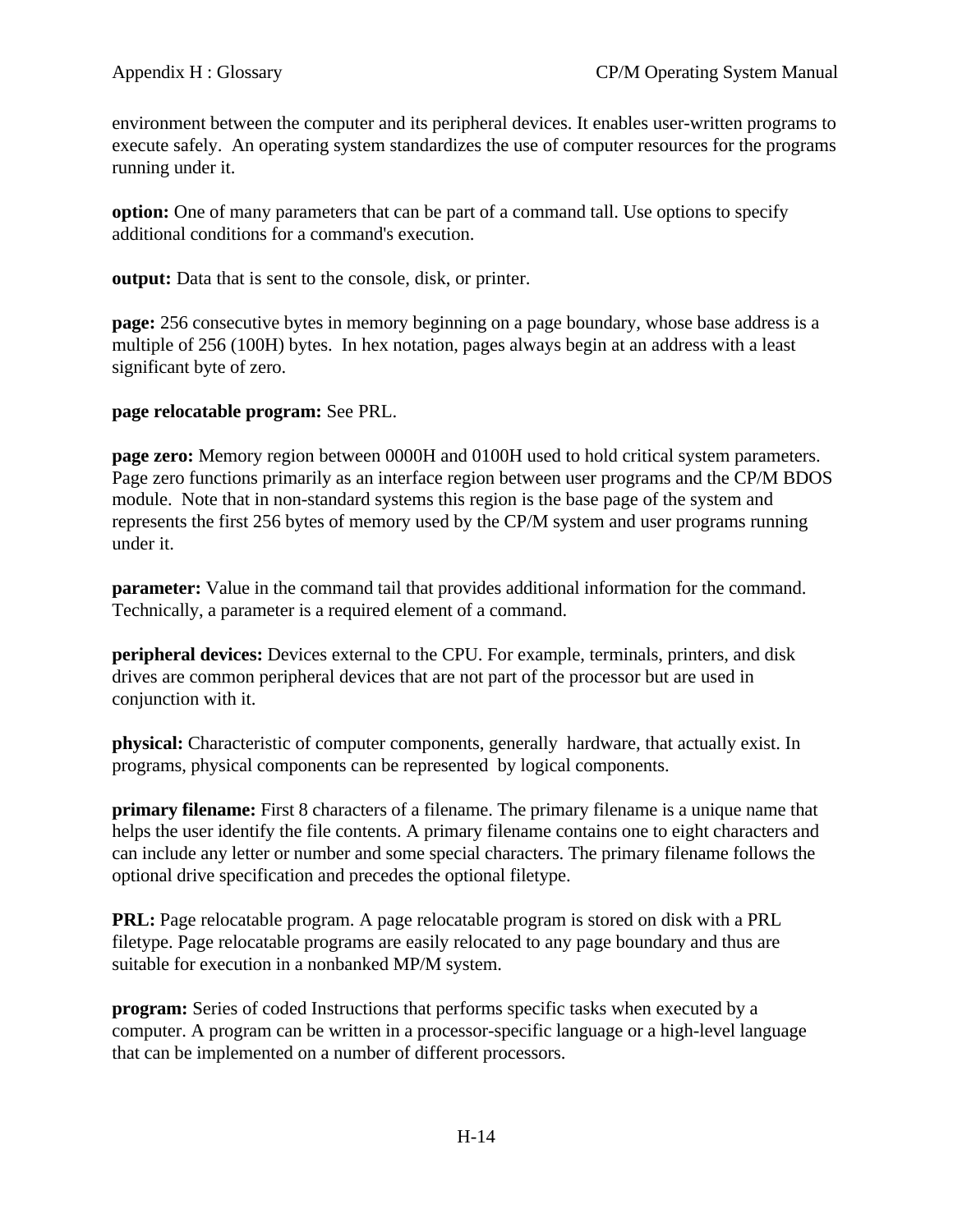**prompt:** Any characters displayed on the video screen to help the user decide what the next appropriate action is. A system prompt is a special prompt displayed by the operating system. The alphabetic character indicates the default drive. Some applications programs have their own special prompts. See CP/M prompt.

**PUN:** Logical CP/M punch device. The punch device is an output-only device accessed through the PUNCH entry point of the BIOS. In certain implementations, PUN: can be a serial device such as a modem.

**PUNCH:** BIOS entry point to a routine that sends a character to the punch device.

**RDR:** Logical CP/M reader device. The reader device is an input-only device accessed through the READER entry point in the BIOS. See PUN:.

**READ:** Entry point in the BIOS to a routine that reads 128 bytes from the currently selected drive, track, and sector into the current DMA address.

**READER:** Entry point to a routine in the BIOS that reads the next character from the currently assigned reader device.

**Read-Only (R/O):** Attribute that can be assigned to a disk file or a disk drive. When assigned to a file, the Read-Only attribute allows you to read from that file but not write to it. When assigned to a drive, the Read-Only attribute allows you to read any file on the disk, but prevents you from adding a new file, erasing or changing a file, renaming a file, or writing on the disk. The STAT command can set a file or a drive to Read-Only. Every file and drive is either Read-Only or Read-Write. The default setting for drives and files is Read-Write, but an error in resetting the disk or changing media automatically sets the drive to Read-Only until the error is corrected. See also ROM.

**Read-Write (R/W):** Attribute that can be assigned to a disk file or a disk drive. The Read-Write attribute allows you to read from and write to a specific Read-Write file or to any file on a disk that is in a drive set to Read-Write. A file or drive can be set to either Read-Only or Read-Write.

**record:** Group of bytes in a file. A physical record consists of 128 bytes and is the basic unit of data transfer between the operating system and the application program. A logical record might vary in length and is used to represent a unit of information. Two 64-byte employee records can be stored in one 128-byte physical record. Records are grouped together to form a file.

**recursive procedure:** Code that can call itself during execution.

**reentrant procedure:** Code that can be called by one process while another is already executing it. Thus, reentrant code can be shared between different users. Reentrant procedures must not be self-modifying; that is, they must be pure code and not contain data. The data for reentrant procedures can be kept in a separate data area or placed on the stack.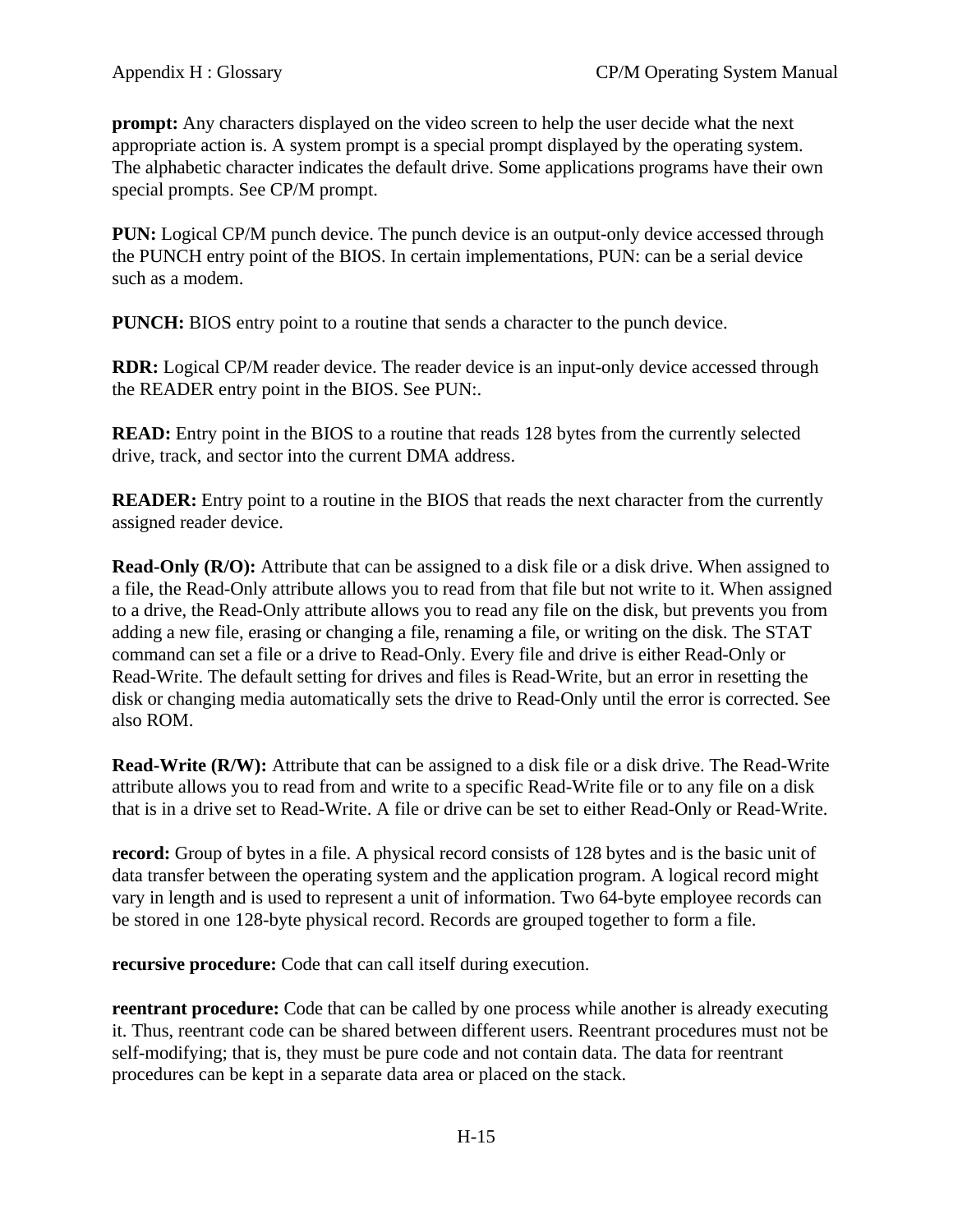**restart (RST):** One-byte call instruction usually used during interrupt sequences and for debugger break pointing. There are eight restart locations, RST 0 through RST 7, whose addresses are given by the product of 8 times the restart number.

**R/O:** See Read-Only.

**ROM:** Read-Only memory. This memory can be read but not written and so is suitable for code and preinitialized data areas only.

**RST:** See restart.

**R/W:** See Read-Write.

**sector:** In a CP/M system, a sector is always 128 consecutive bytes. A sector is the basic unit of data read and written on the disk by the BIOS. A sector can be one 128-byte record in a file or a sector of the directory. The BDOS always requests a logical sector number between 0 and (SPT-1). This is typically translated into a physical sector by the BIOS entry point SECTRAN. In some disk subsystems, the disk sector size is larger than 128 bytes, usually a power of two, such as 256, 512, 1024, or 2048 bytes. These disk sectors are always referred to as host sectors in CP/M documentation and should not be confused with other references to sectors, in which cases the CP/M 128-byte sectors should be assumed. When the host sector size is larger than 128 bytes, host sectors must be buffered in memory and the 128-byte CP/M sectors must be blocked and deblocked from them. This can be done by adding an additional module, the blocking and deblocking algorithm, between the BIOS disk I/O routines and the actual disk I/O.

**sectors per track (SPT):** A two-byte parameter in the disk parameter block at DPB + 0. The BDOS makes calls to the BIOS entry point SECTRAN with logical sector numbers ranging between 0 and (SPT - 1) in register BC.

**SECTRAN:** Entry point to a routine in the BIOS that performs logical-to-physical sector translation for the BDOS.

**SELDSK:** Entry point to a routine in the BIOS that sets the currently selected drive.

**SETDMA:** Entry point to a routine in the BIOS that sets the currently selected DMA address. The DMA address is the address of a 128-byte buffer region in memory that is used to transfer data to and from the disk in subsequent reads and writes.

**SETSEC:** Entry point to a routine in the BIOS that sets the currently selected sector.

**SETTRK:** Entry point to a routine in the BIOS that sets the currently selected track.

**skew factor:** Factor that defines the logical-to-physical sector number translation in XLT. Logical sector numbers are used by the BDOS and range between 0 and (SPT - 1). Data is written in consecutive logical 128-byte sectors grouped in data blocks. The number of sectors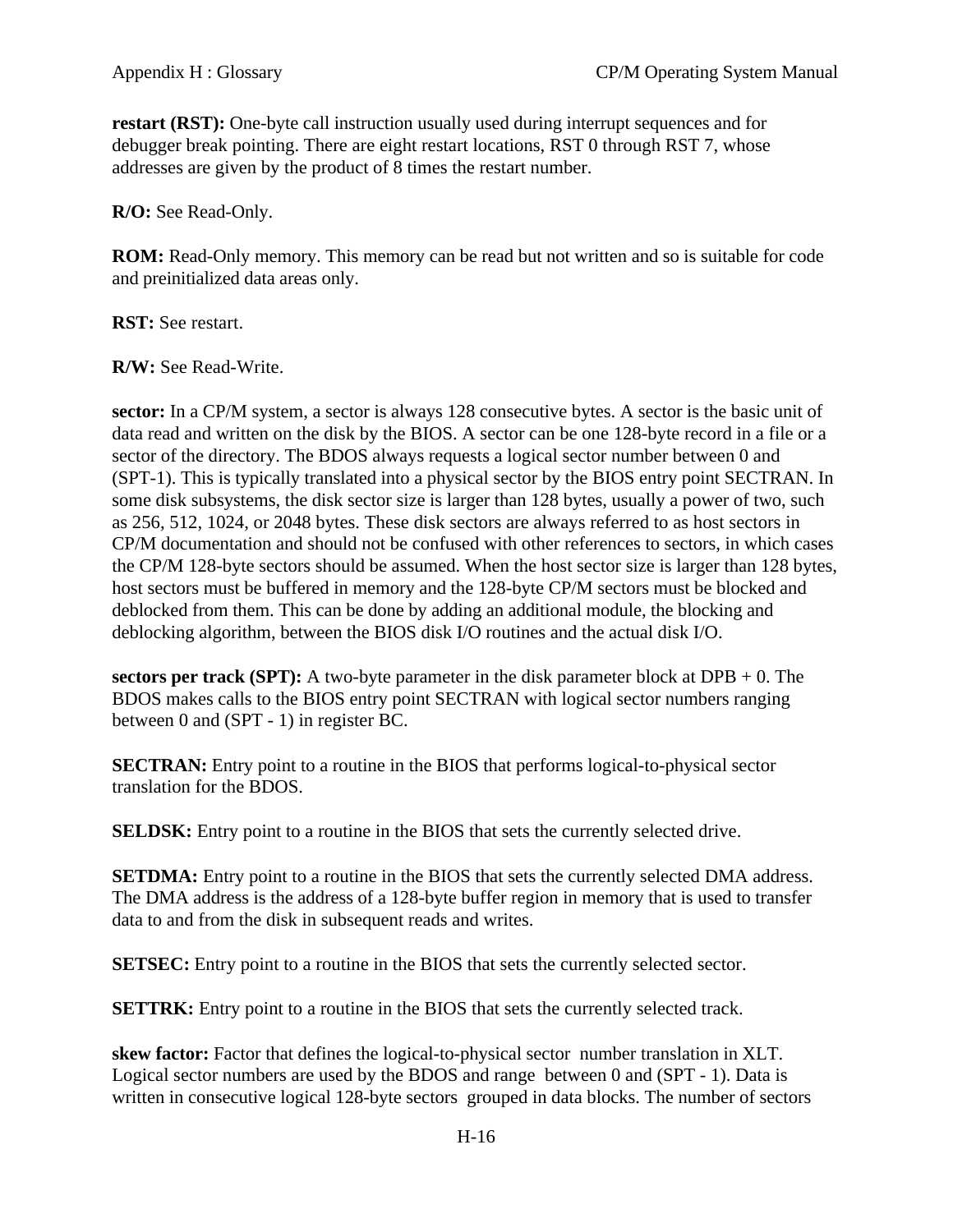per block is given by BLS/128. Physical sectors on the disk media are also numbered consecutively. If the physical sector size is also 128 bytes, a one-to-one relationship exists between logical and physical sectors. The logical-to-physical translation table (XLT) maps this relationship, and a skew factor is typically used in generating the table entries. For instance, if the skew factor is 6, XLT will be:

Logical: 0 1 2 3 4 5 6 ... 25 Physical: 1 7 13 19 25 5 11 ...... 22

The skew factor allows time for program processing without missing the next sector. Otherwise, the system must wait for an entire disk revolution before reading the next logical sector. The skew factor can be varied, depending on hardware speed and application processing overhead. Note that no sector translation is done when the physical sectors are larger than 128 bytes, as sector deblocking is done in this case. See also sector, SKF, and XLT.

**SKF:** A diskdef macro library parameter specifying the skew factor to be used in building XLT. If SKF is zero, no translation table is generated and the XLT byte in the DPH will be 0000H.

**software:** Programs that contain machine-readable instructions, as opposed to hard-ware, which is the actual physical components of a computer.

**source file:** ASCII text file usually created with an editor that is an input file to a system program, such as a language translator or text formatter.

**SP:** Stack pointer. See stack.

**spooling:** Process of accumulating printer output in a file while the printer is busy. The file is printed when the printer becomes free; a program does not have to wait for the slow printing process.

**SPT:** See sectors per track.

**stack:** Reserved area of memory where the processor saves the return address when a call instruction is received. When a return instruction is encountered, the processor restores the current address on the stack to the program counter. Data such as the contents of the registers can also be saved on the stack. The push instruction places data on the stack and the pop instruction removes it. An item is pushed onto the stack by decrementing the stack pointer (SP) by 2 and writing the item at the SP address. In other words, the stack grows downward in memory.

**syntax:** Format for entering a given command.

**SYS:** See system attribute.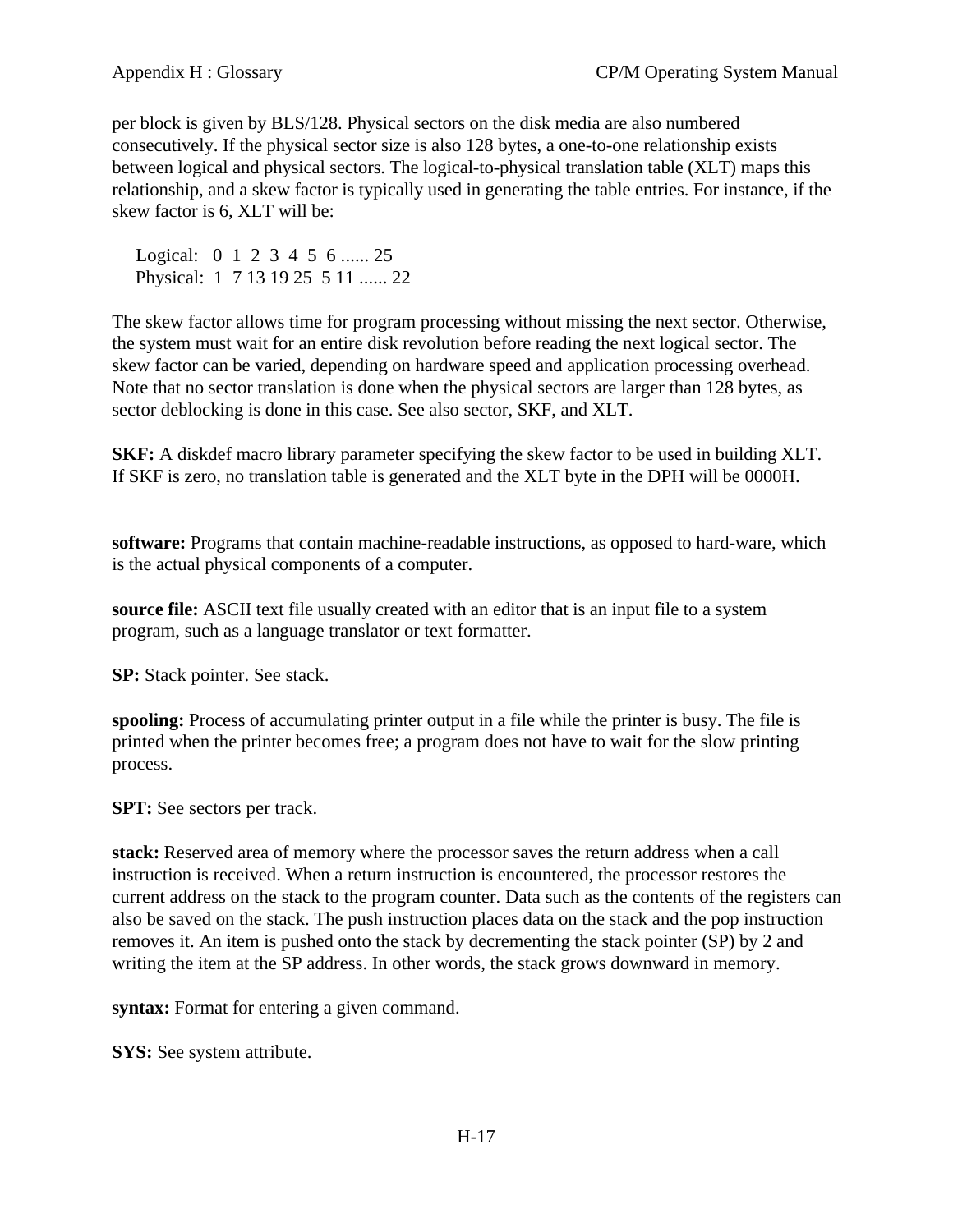**SYSGEN image:** Memory image of the CP/M system created by SYSGEN when a destination drive is not specified. This is the same as the MOVCPM image that can be read by SYSGEN if a source drive is not specified. See MOVCPM image.

**system attribute (SYS):** File attribute. You can give a file the system attribute by using the SYS option in the STAT command or by using the set file attributes function, BDOS Function 12. A file with the SYS attribute is not displayed in response to a DIR command. If you give a file with user number 0 the SYS attribute, you can read and execute that file from any user number on the same drive. Use this feature to make your commonly used programs available under any user number.

**system prompt:** Symbol displayed by the operating system indicating that the system is ready to receive input. See prompt and CP/M prompt.

**system tracks:** Tracks reserved on the disk for the CP/M system. The number of system tracks is specified by the parameter OFF in the disk parameter block (DPB). The system tracks for a drive always precede its data tracks. The command SYSGEN copies the CP/M system from the system tracks to memory, and vice versa. The standard SYSGEN utility copies 26 sectors from track 0 and 26 sectors from track 1. When the system tracks contain additional sectors or tracks to be copied, a customized SYSGEN must be used.

## **terminal:** See console.

**TPA:** Transient Program Area. Area in memory where user programs run and store data. This area is a region of memory beginning at 0100H and extending to the base of the CP/M system in high memory. The first module of the CP/M system is the CCP, which can be overwritten by a user program. If so, the TPA is extended to the base of the CP/M BDOS module. If the CCP is overwritten, the user program must terminate with either a system reset (Function 0) call or a jump to location zero in page zero. The address of the base of the CP/M BDOS is stored in location 0006H in page zero least significant byte first.

**track:** Data on the disk media is accessed by combination of track and sector numbers. Tracks form concentric rings on the disk; the standard IBM single-density disks have 77 tracks. Each track consists of a fixed number of numbered sectors. Tracks are numbered from zero to one less than the number of tracks on the disk.

## **Transient Program Area:** See TPA.

**upward compatible:** Term meaning that a program created for the previously released operating system, or compiler, runs under the newly released version of the same operating system.

**USER:** Term used in CP/M and MP/M systems to distinguish distinct regions of the directory.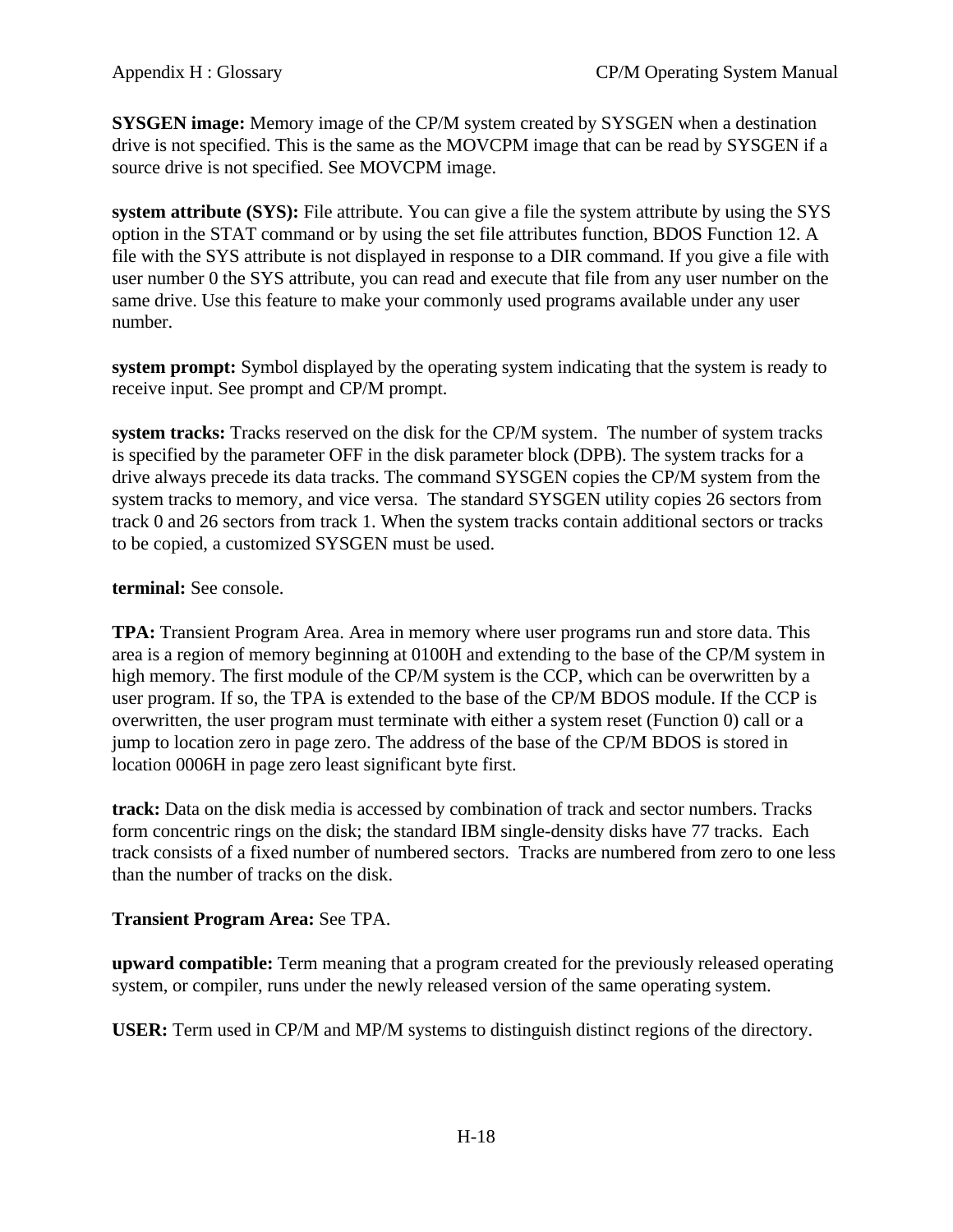**user number:** Number assigned to files in the disk directory so that different users need only deal with their own files and have their own directories, even though they are all working from the same disk. In CP/M, files can be divided into 16 user groups.

**utility:** Tool. Program that enables the user to perform certain operations, such as copying files, erasing files, and editing files. The utilities are created for the convenience of programmers and users.

**vector:** Location in memory. An entry point into the operating system used for making system calls or interrupt handling.

**warm start:** Program termination by a jump to the warm start vector at location 0000H, a system reset (BDOS Function 0), or a CTRL-C typed at the keyboard. A warm start reinitializes the disk subsystem and returns control to the CP/M operating system at the CCP level. The warm start vector is simply a jump to the WBOOT entry point in the BIOS.

**WBOOT:** Entry point to a routine in the BIOS used when a warm start occurs. A warm start is performed when a user program branches to location 0000H, when the CPU is reset from the front panel, or when the user types CTRL-C. The CCP and BDOS are reloaded from the system tracks of drive A.

**wildcard characters:** Special characters that match certain specified items. In CP/M there are two wildcard characters: ? and \*. The ? can be substituted for any single character in a filename, and the \* can be substituted for the primary filename, the filetype, or both. By placing wildcard characters in filenames, the user creates an ambiguous filename and can quickly reference one or more files.

**word:** 16-bit or two-byte value, such as an address value. Although the Intel 8080 is an 8-bit CPU, addresses occupy two bytes and are called word values.

**WRITE:** Entry point to a routine in the BIOS that writes the record at the currently selected DMA address to the currently selected drive, track, and sector.

**XLT:** Logical-to-physical sector translation table located in the BIOS. SECTRAN uses XLT to perform logical-to-physical sector number translation. XLT also refers to the two-byte address in the disk parameter header at  $DPBASE + 0$ . If this parameter is zero, no sector translation takes place. Otherwise this parameter is the address of the translation table.

**ZERO PAGE:** See page zero.

End of Appendix H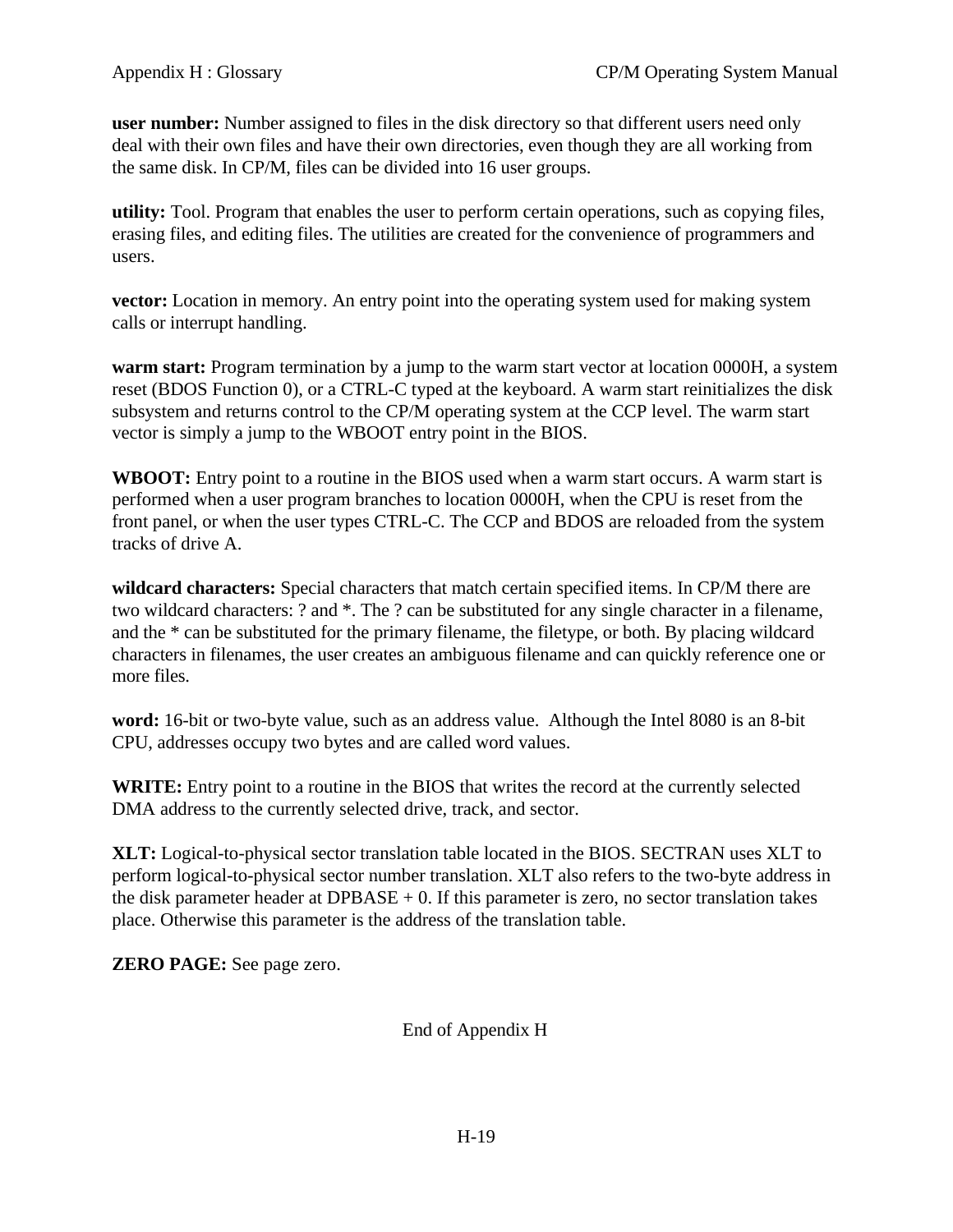## Appendix I CP/M Error Messages

Messages come from several different sources. CP/M displays error messages when there are errors in calls to the Basic Disk Operating System (BDOS). CP/M also displays messages when there are errors in command lines. Each utility supplied with CP/M has its own set of messages. The following lists CP/M messages and utility messages. One might see messages other than those listed here if one is running an application program. Check the application program's documentation for explanations of those messages.

## Tablel-1. CP/MErrorMessages

Message Meaning

?

DDT. This message has four possible meanings:

- DDT does not understand the assembly language instruction.
- The file cannot be opened.
- A checksum error occurred in a HEX file.
- The assembler/disassembler was overlayed.

## ABORTED

PIP. You stopped a PIP operation by pressing a key.

## ASM Error Messages

| D | Data error: data statement element cannot be placed in specified data area.      |
|---|----------------------------------------------------------------------------------|
| E | Expression error: expression cannot be evaluated during assembly.                |
| L | Label error: label cannot appear in this context (might be)<br>duplicate label). |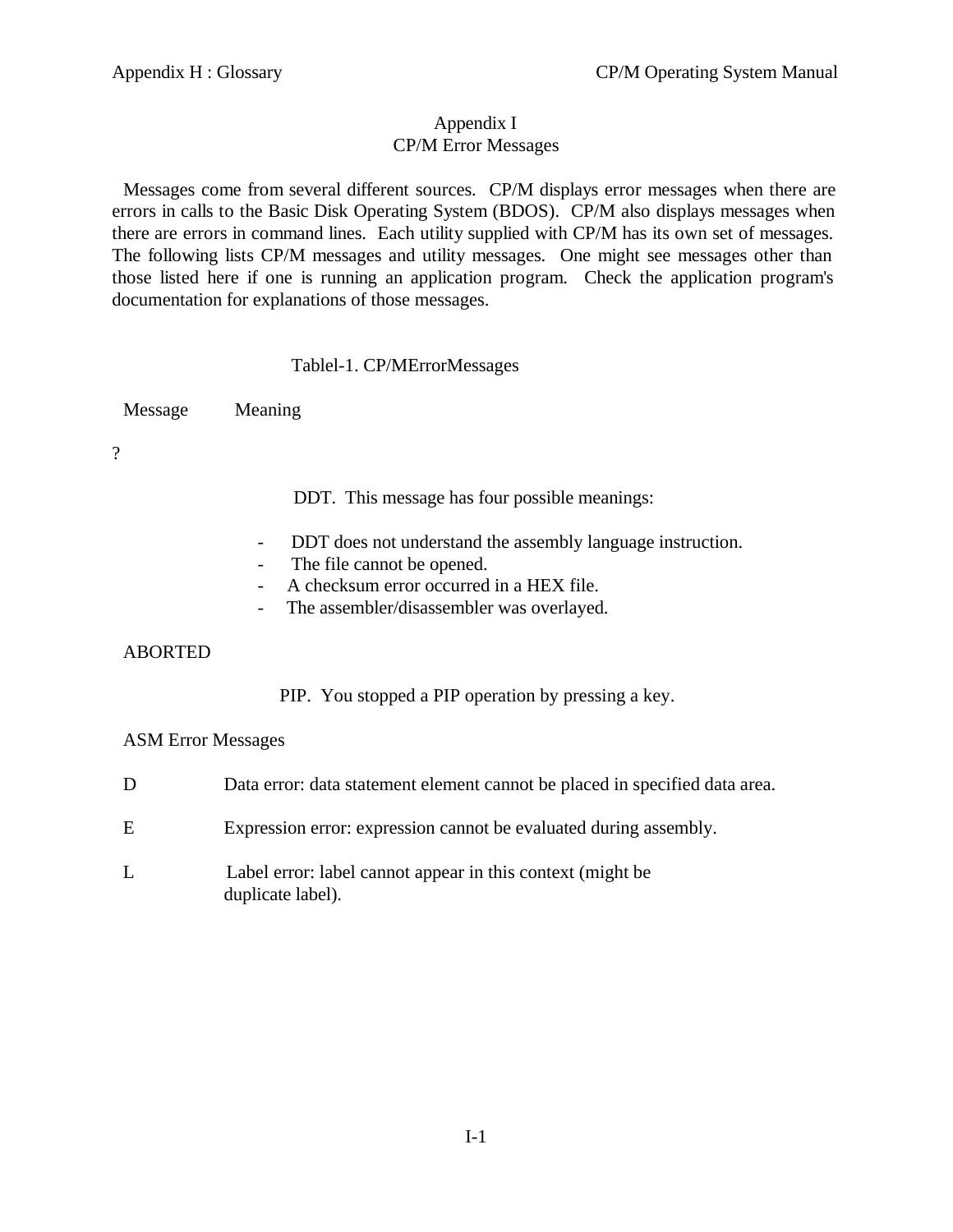| Message        | Meaning                                                                     |
|----------------|-----------------------------------------------------------------------------|
| N              | Not implemented:<br>unimplemented features, such as macros,<br>are trapped. |
| $\overline{0}$ | Overflow:<br>expression is too complex to evaluate.                         |
| P              | Phase error:<br>label value changes on two passes through<br>assembly.      |
| $\mathbf R$    | the value specified as a register is incompati-<br>Register error:          |
|                | ble with the<br>code.                                                       |
| S              | Syntax error:<br>improperly formed expression.                              |
| U              | Undefined label:<br>label used does not exist.                              |
| V              | improperly formed operand encountered in an<br>Value error:<br>expression.  |

## BAD DELIMITER

STAT. Check command line for typing errors.

## Bad Load

CCP error message, or SAVE error message.

## Bdos Err On d:

Basic Disk Operating System error on the designated drive: CP/M replaces d: with the drive specification of the drive where the error occurred. This message is followed by one of the four phrases in the situations described below.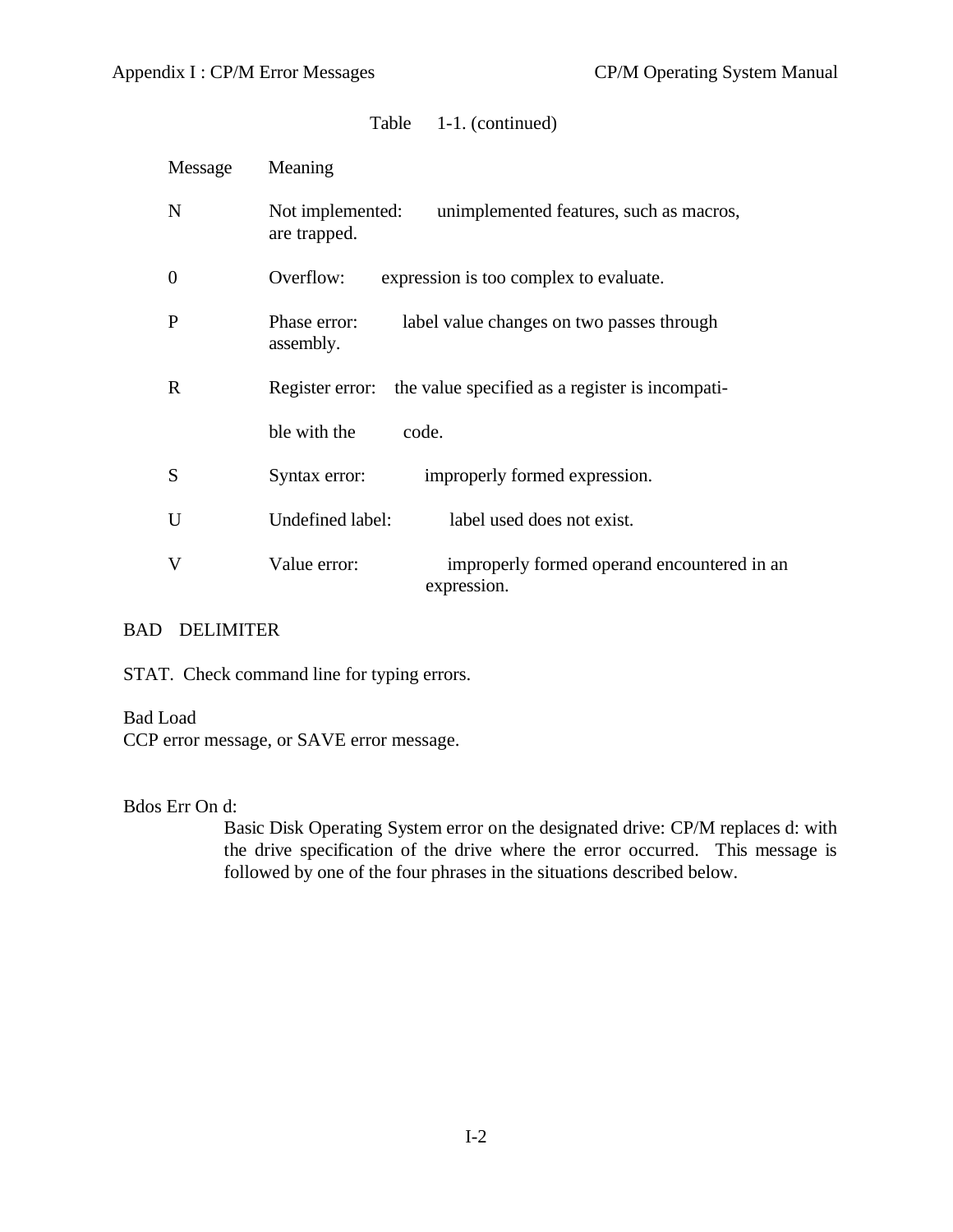## Message Meaning

## Bdos Err On d: Bad Sector

This message appears when CP/M finds no disk in the drive, when the disk is improperly formatted, when the drive latch is open, or when power to the drive is off. Check for one of these situations and try again. This could also indicate a hardware problem or a worn or improperly formatted disk. Press TC to terminate the program and return to CP/M, or press RETURN to ignore the error.

### Bdos Err On d: File R/O

You tried to erase, rename, or set file attributes on a Read-Only file. The file should first be set to Read-Write (R[W) with the command: STAT filespec \$R/W.

Bdos Err On d: R/O

Drive has been assigned Read-Only status with a STAT command, or the disk in the drive has been changed without being initialized with a TC. CP/M terminates the current program as soon as you press any key.

## Bdos Err on d: Select

CP/M received a command line specifying a nonexistent drive. CP/M terminates the current program as soon as you press any key. Press RETURN or CTRL-C to recover.

## Break "x" at c

ED. "x" is one of the symbols described below and c is the command letter being executed when the error occurred.

- # Search failure. ED cannot find the string specified in an F, S, or N command.
- ? Unrecognized command letter c. ED does not recognize the indicated command letter, or an E, H, Q, or 0 command is not alone on its command line.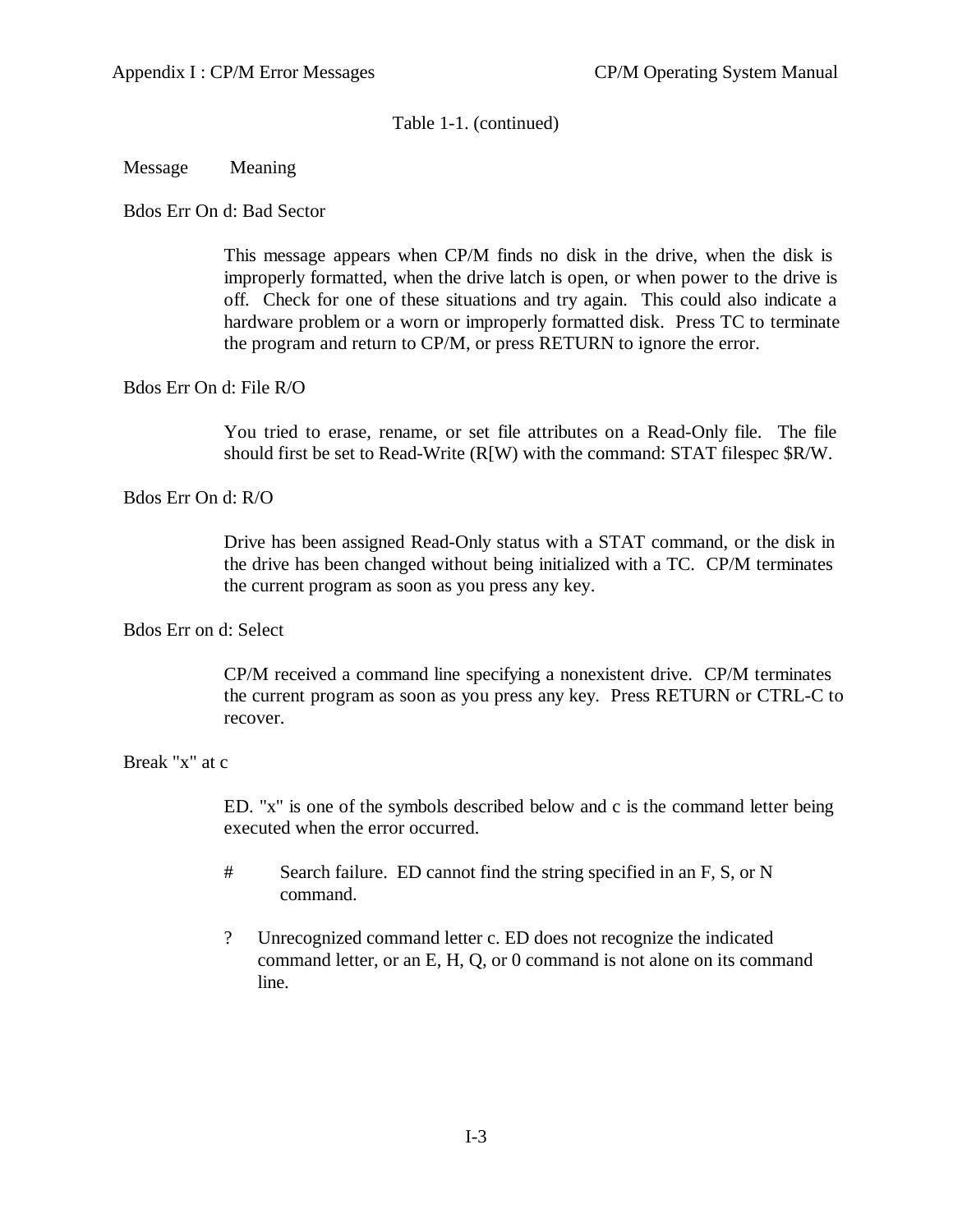Message Meaning

- The file specified in an R command cannot be found.
- > Buffer full. ED cannot put any more characters in the memory buffer, or the string specified in an F, N, or S command is too long.
- E Command aborted. A keystroke at the console aborted command execution.
- F Disk or directory full. This error is followed by either the disk or directory full message. Refer to the recovery procedures listed under these messages.

## CANNOT CLOSE DESTINATION FILE--{filespec}

 PIP. An output file cannot be closed. You should take appropriate action after checking to see if the correct disk is in the drive and that the disk is not write-protected.

## Cannot close, R/O CANNOT CLOSE FILES

CP/M cannot write to the file. This usually occurs because the disk is write-protected.

ASM. An output file cannot be closed. This is a fatal error that terminates ASM execution. Check to see that the disk is in the drive, and that the disk is not write-protected.

DDT. The disk file written by a W command cannot be closed. This is a fatal error that terminates DDT execution. Check if the correct disk is in the drive and that the disk is not write-protected.

SUBMIT. This error can occur during SUBMIT file processing. Check if the correct system disk is in the A drive and that the disk is not write-protected. The SUBMIT job can be restarted after rebooting CP/M.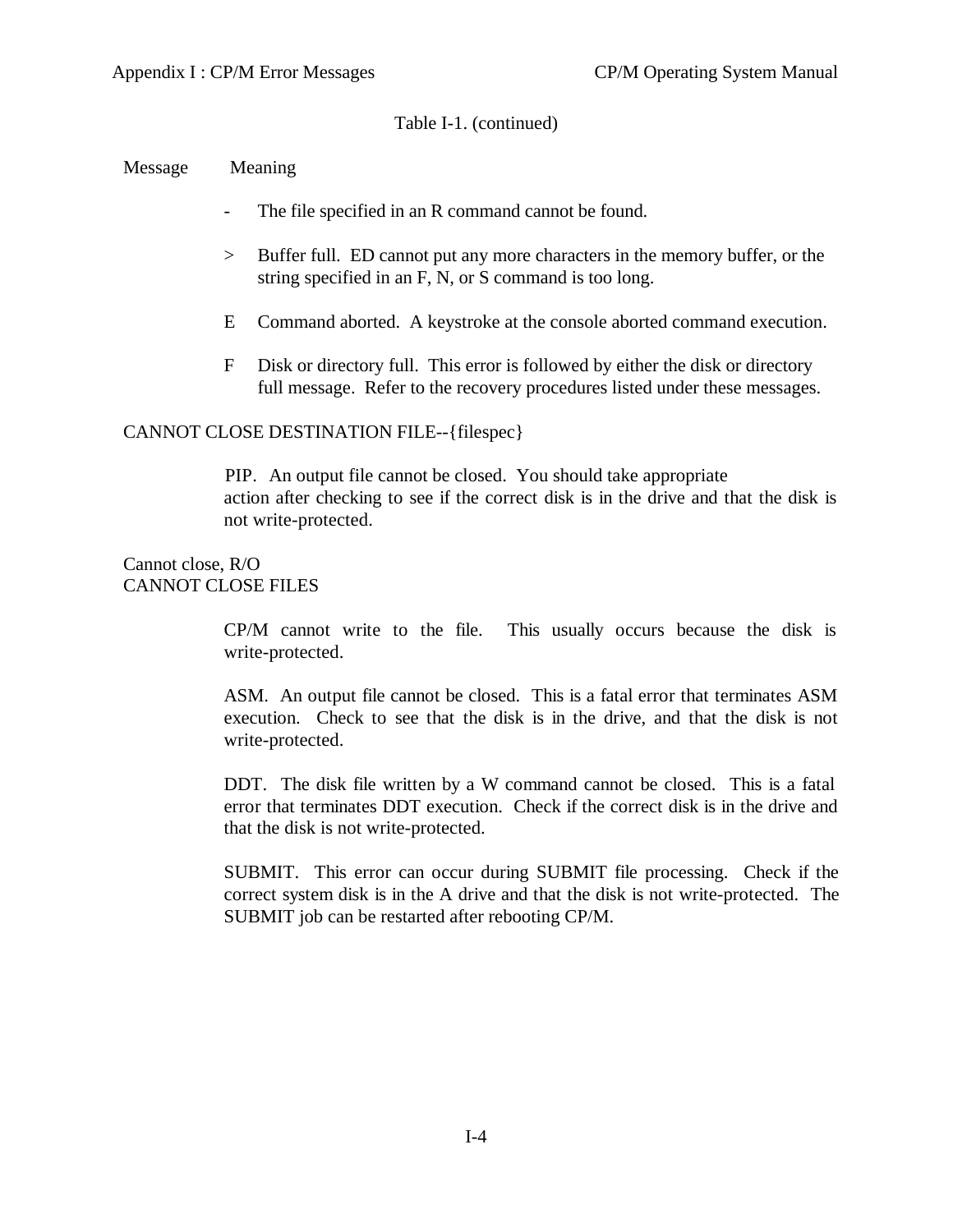Message Meaning

## CANNOT READ

PIP. PIP cannot read the specified source. Reader cannot be implemented.

## CANNOT WRITE

PIP. The destination specified in the PIP command is illegal. You probably specified an input device as a destination.

## Checksum error

PIP. A HEX record checksum error was encountered. The HEX record that produced the error must be corrected, probably by recreating the HEX file.

CHECKSUM ERROR LOAD ADDRESS hhhh ERROR ADDRESS hhhh BYTES READ:  $h h h$ :

LOAD. File contains incorrect data. Regenerate HEX file from the source.

Command Buffer Overflow

SUBMIT. The SUBMIT buffer allows up to 2048 characters in the input file.

Command too long

SUBMIT. A command in the SUBMIT file cannot exceed 125 characters.

\CORRECT ERROR, TYPE RETURN OR CTRL-Z

PIP. A HEX record checksum was encountered during the transfer of a HEX file. The HEX file with the checksum error should be corrected, probably by recreating the HEX file.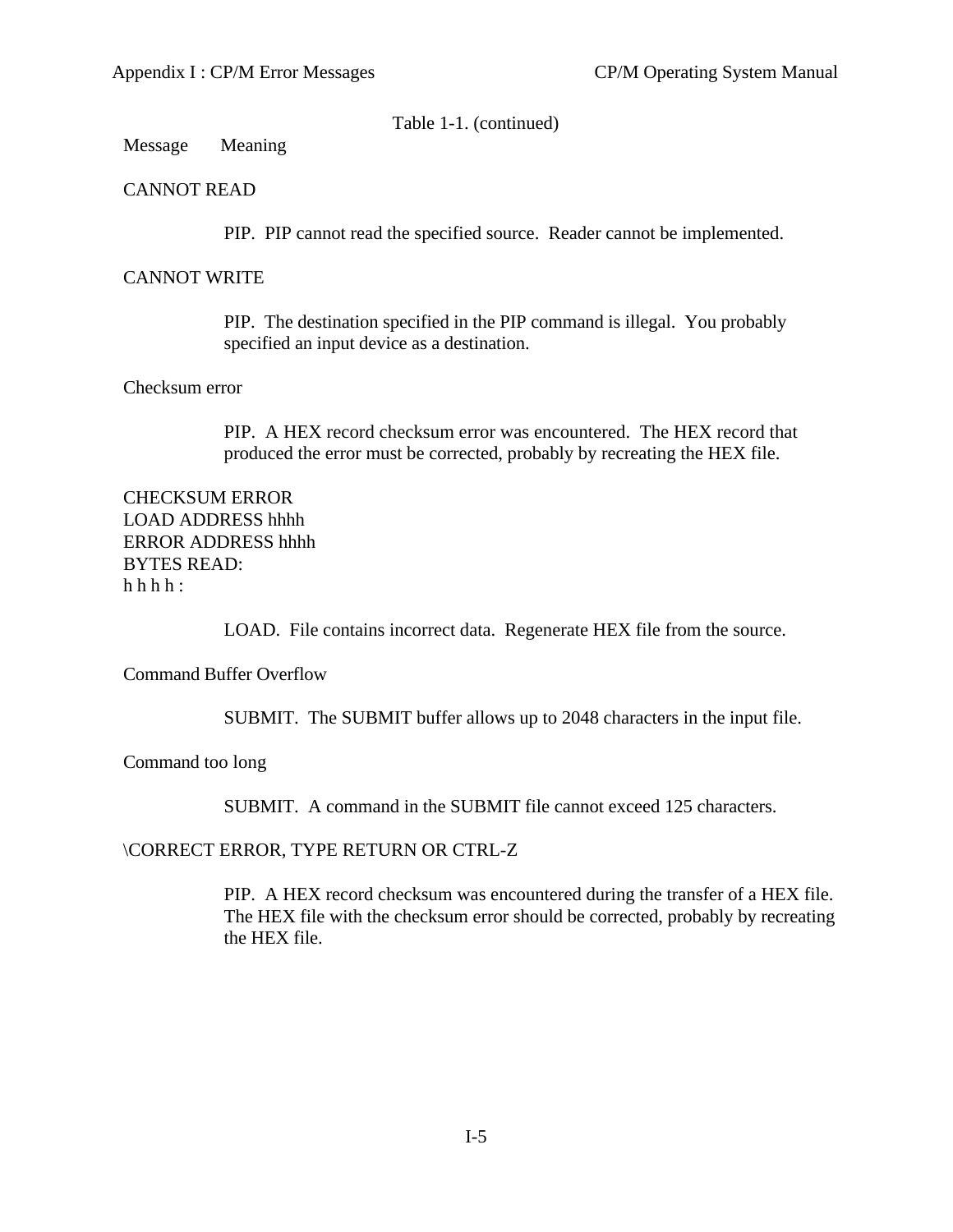#### Message Meaning

### DESTINATION IS R/O, DELETE (Y/N)?

PIP. The destination file specified in a PIP command already exists and it is Read-Only. If you type Y, the destination file is deleted before the file copy is done.

### Directory full

ED. There is not enough directory space for the file being written to the destination disk. You can use the OXfilespec command to erase any unnecessary files on the disk without leaving the editor.

SUBMIT. There is not enough directory space to write the \$\$\$.SUB file used for processing SUBMITS. Erase some files or select a new disk and retry.

### Disk fuI1

ED. There is not enough disk space for the output file. This error can occur on the W, E, H, or X commands. If it occurs with X command, you can repeat the command prefixing the filename with a different drive.

#### DISK READ ERROR--{filespec}

PIP. The input disk file specified in a PIP command cannot be read properly. This is usually the result of an unexpected end-of-file. Correct the problem in your file.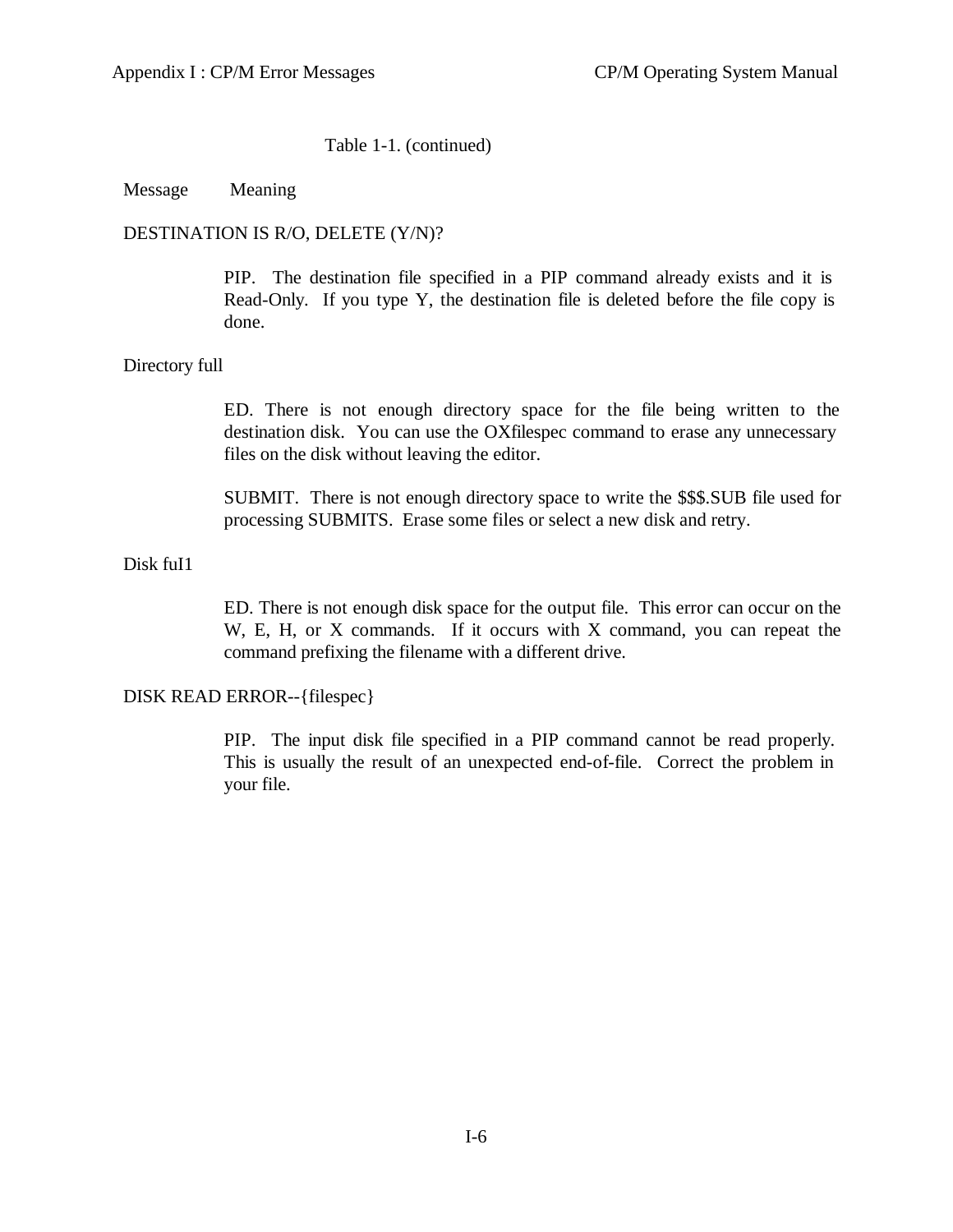Message Meaning

DISK WRITE ERROR--{filespec}

DDT. A disk write operation cannot be successfully performed during a W command, probably due to a full disk. You should either erase some unnecessary files or get another disk with more space.

PIP. A disk write operation cannot be successfully performed during a PIP command, probably due to a full disk. You should either erase some unnecessary files or get another disk with more space and execute PIP again.

SUBMIT. The SUBMIT program cannot write the \$\$\$.SUB file to the disk. Erase some files, or select a new disk and try again.

### ERROR: BAD PARAMETER

PIP. You entered an illegal parameter in a PIP command. Retype the entry correctly.

### ERROR: CANNOT OPEN SOURCE, LOAD ADDRESS hhhh

LOAD. Displayed if LOAD cannot find the specified file or if no filename is specified.

## ERROR: CANNOT CLOSE FILE, LOAD ADDRESS hhhh

LOAD. Caused by an error code returned by a BDOS function call. Disk might be write-protected.

ERROR: CANNOT OPEN SOURCE, LOAD ADDRESS hhhh

LOAD. Cannot find source file. Check disk directory.

## ERROR: DISK READ, LOAD ADDRESS hhhh

LOAD. Caused by an error code returned by a BDOS function call.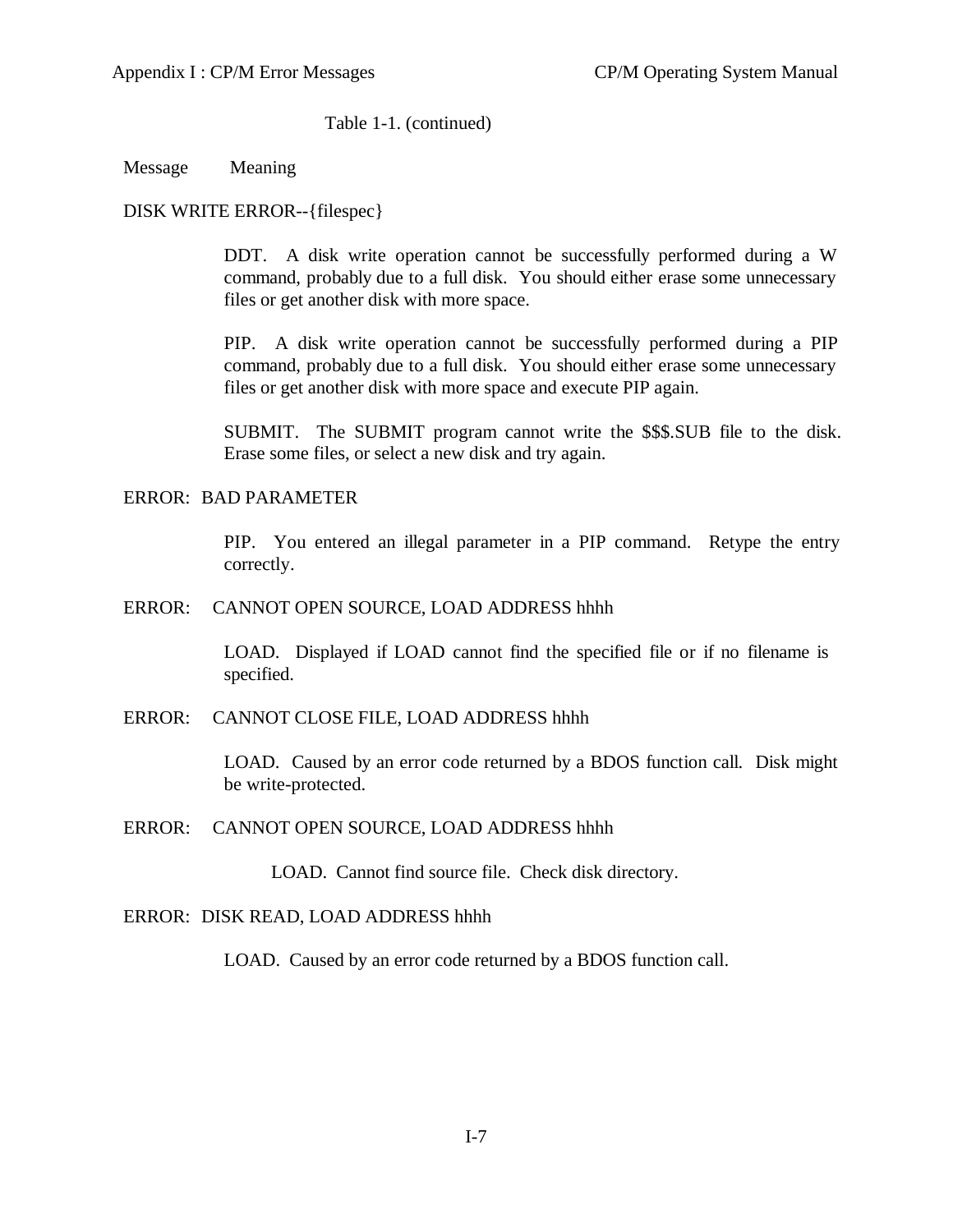Message Meaning

## ERROR: DISK WRITE, LOAD ADDRESS hhhh

LOAD. Destination disk is full.

#### ERROR: INVERTED LOAD ADDRESS, LOAD ADDRESS hhhh

LOAD. The address of a record was too far from the address of the previously-processed record. This is an internal limitation of LOAD, but it can be circumvented. Use DDT to read the HEX file into memory, then use a SAVE command to store the memory image file on disk.

### ERROR: NO MORE DIRECTORY SPACE, LOAD ADDRESS hhhh

LOAD. Disk directory is full.

Error on line nnn message

SUBMIT. The SUBMIT program displays its messages in the format shown above, where nnn represents the line number of the SUBMIT file. Refer to the message following the line number.

#### FILE ERROR

ED. Disk or directory is full, and ED cannot write anything more on the disk. This is a fatal error, so make sure there is enough space on the disk to hold a second copy of the file before invoking ED.

## FILE EXISTS

You have asked CP/M to create or rename a file using a file specification that is already assigned to another file. Either delete the existing file or use another file specification.

REN. The new name specified is the name of a file that already exists. You cannot rename a file with the name of an existing file. If you want to replace an existing file with a newer version of the same file, either rename or erase the existing file, or use the PIP utility.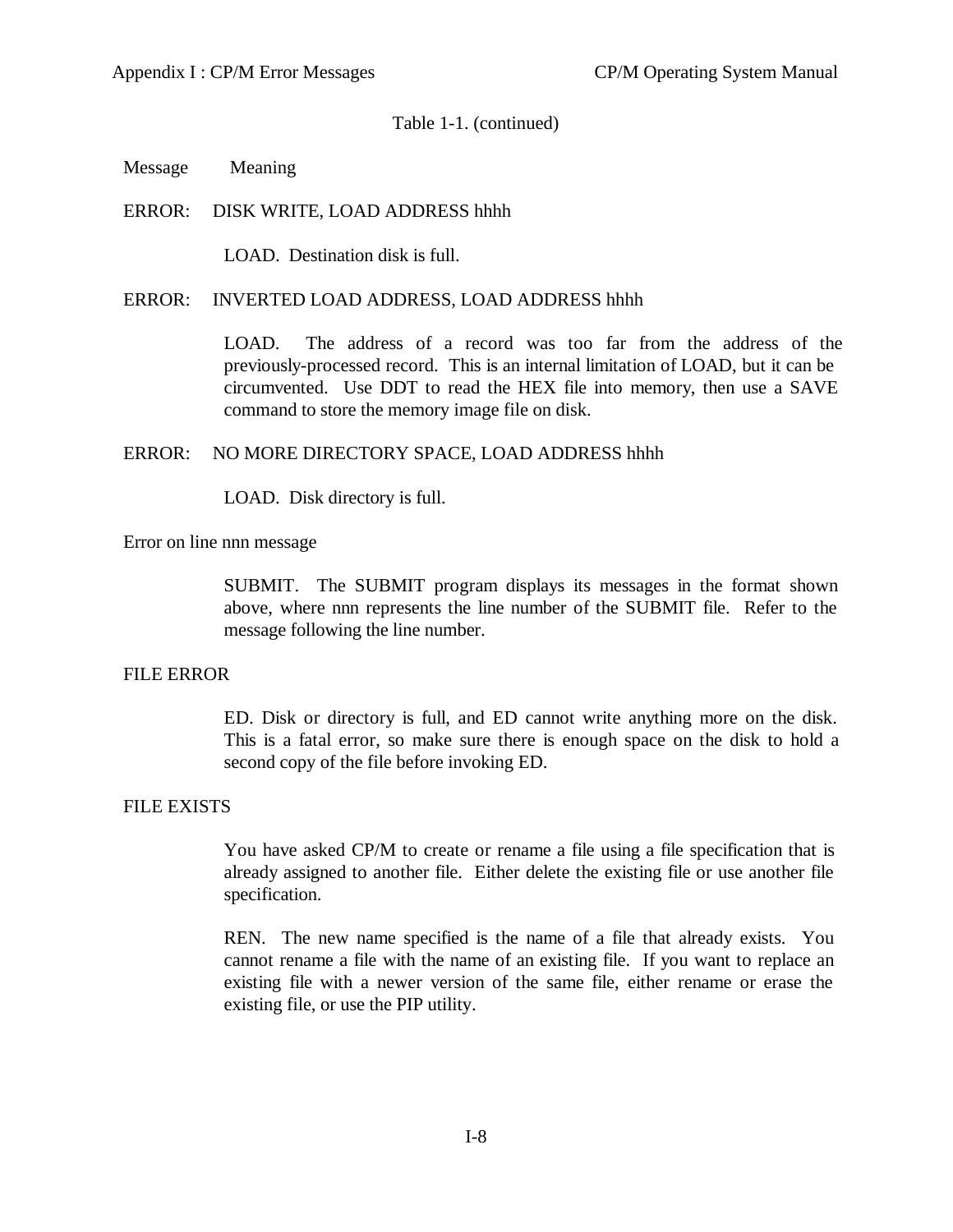Message Meaning

File exists, erase it

ED. The destination filename already exists when you are placing the destination file on a different disk than the source. It should be erased or another disk selected to receive the output file.

## \*\* FILE IS READ/ONLY \*\*

ED. The file specified in the command to invoke ED has the ReadOnly attribute. Ed can read the file so that the user can examine it, but ED cannot change a Read-Only file.

### File Not Found

CP/M cannot find the specified file. Check that you have entered the correct drive specification or that you have the correct disk in the drive.

ED. ED cannot find the specified file. Check that you have entered the correct drive specification or that you have the correct disk in the drive.

STAT. STAT cannot find the specified file. The message might appear if you omit the drive specification. Check to see if the correct disk is in the drive.

## FILE NOT FOUND--{filespec}

PIP. An input file that you have specified does not exist.

#### Filename required

ED. You typed the ED command without a filename. Reenter the ED command followed by the name of the file you want to edit or create.

### hhhh??=dd

DDT. The ?? indicates DDT does not know how to represent the hexadecimal value dd encountered at address hhhh in 8080 assembly language. dd is not an 8080 machine instruction opcode.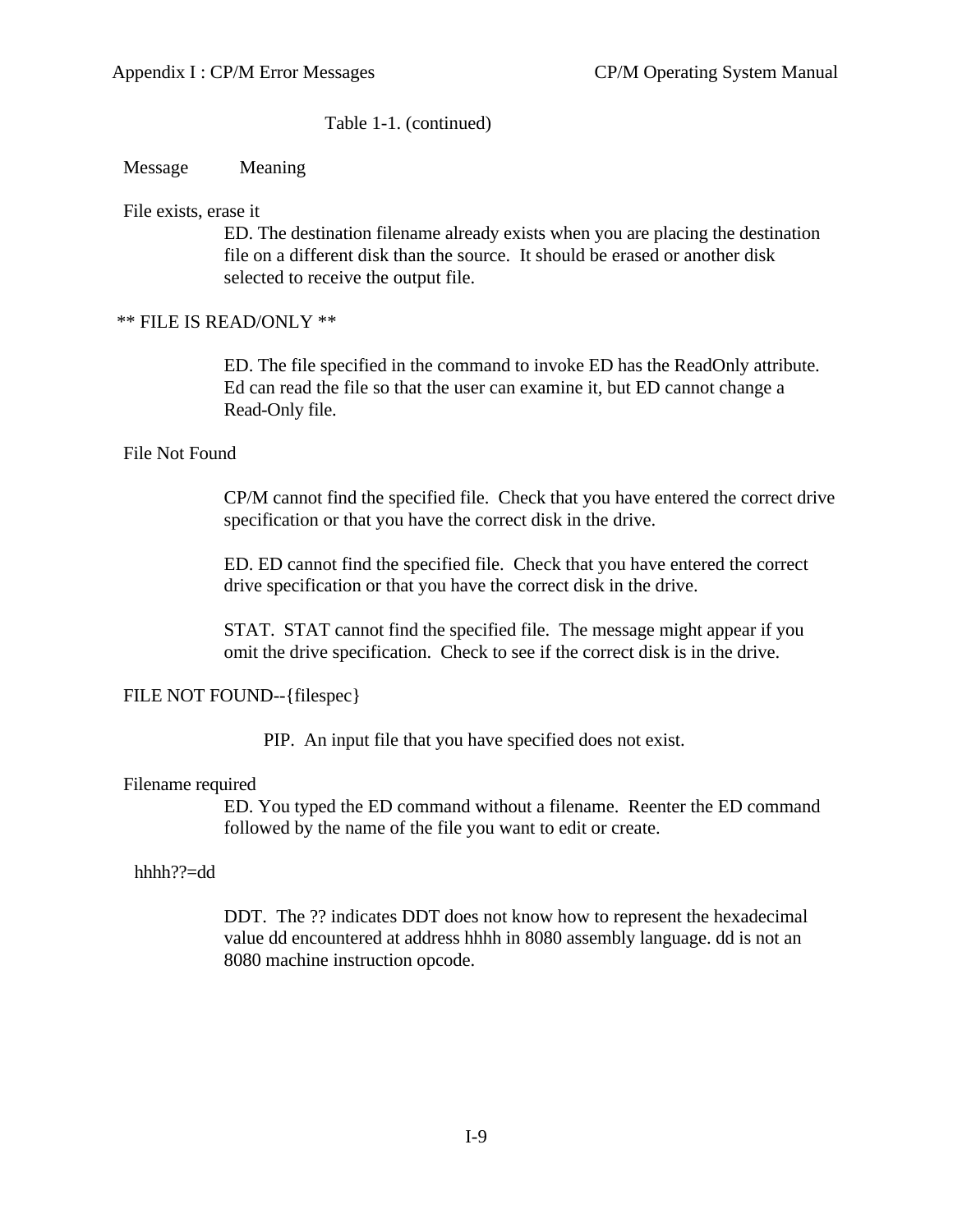Message Meaning

Insufficient memory

DDT. There is not enough memory to load the file specified in an R or E command.

Invalid Assignment

STAT. You specified an invalid drive or file assignment, or misspelled a device name. This error message might be followed by a list of the valid file assignments that can follow a filename. If an invalid drive assignment was attempted the message Use:  $d:$  = RO is displayed, showing the proper syntax for drive assignments.

Invalid control character

SUBMIT. The only valid control characters in the SUBMIT files of the type SUB are  $\land$  A through  $\land$  Z. Note that in a SUBMIT file the control character is represented by typing the circumflex, ', not by pressing the control key.

INVALID DIGIT--{filespec}

PIP. An invalid HEX digit has been encountered while reading a HEX file. The HEX file with the invalid HEX digit should be corrected, probably by recreating the HEX file.

Invalid Disk Assignment

STAT. Might appear if you follow the drive specification with anything except  $=$ R/O.

INV)ALID DISK SELECT

CP/M received a command line specifying a nonexistent drive, or the disk in the drive is improperly formatted. CP/M terminates the current program as soon as you press any key.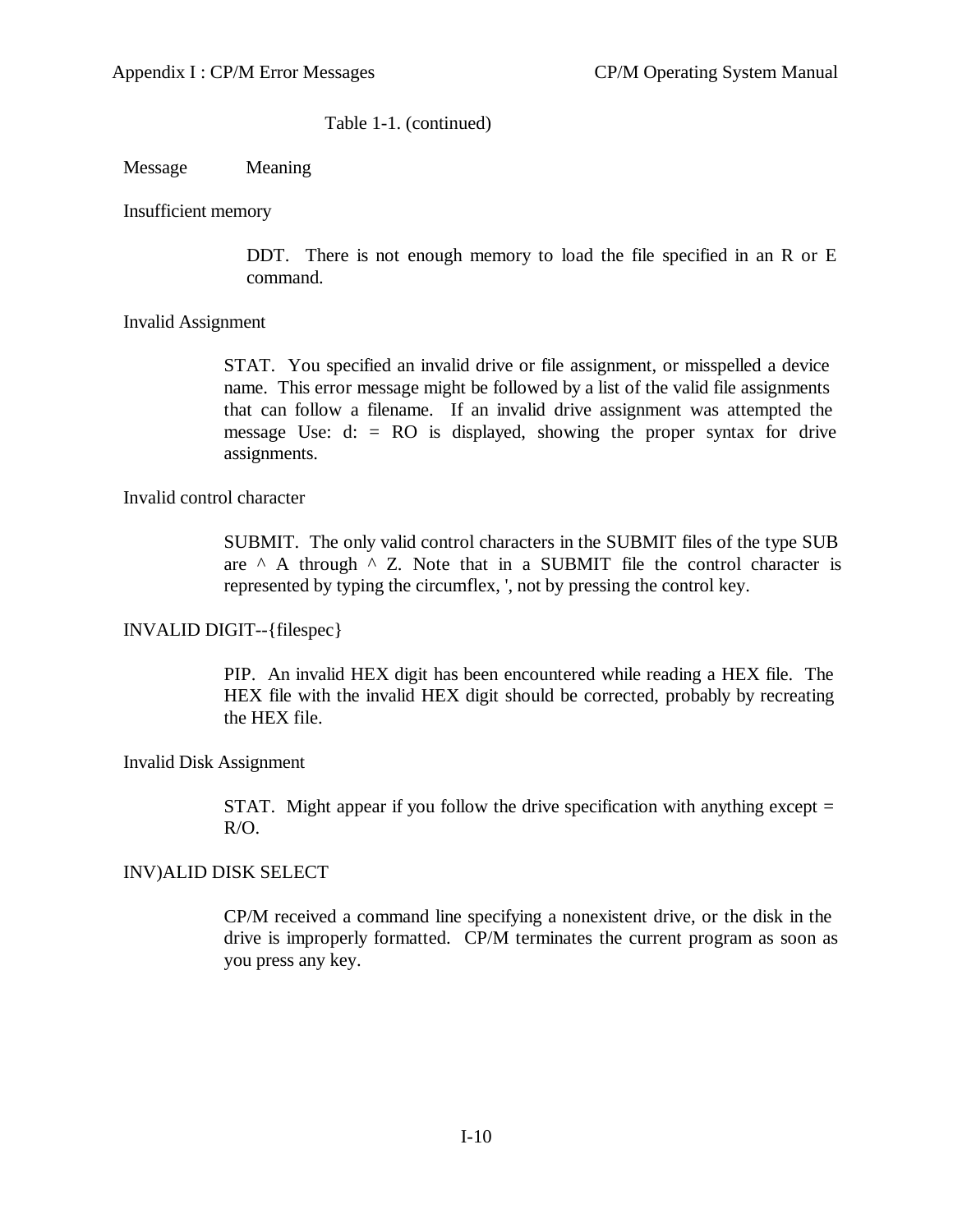Message Meaning

INVALID DRIVE NAME (Use A, B, C, or D)

SYSGEN. SYSGEN recognizes only drives A, 5, C, and D as valid destinations for system generation.

Invalid File Indicator

STAT. Appears if you do not specify RO, RW, DIR, or SYS.

INVALID FORMAT

PIP. The format of your PIP command is illegal. See the description of the PIP command.

INVALID HEX DIGIT LOAD ADDRESS hhhh ERROR ADDRESS hhhh BYTES READ: h h h h

LOAD. File contains incorrect HEX digit.

#### INVALID MEMORY SIZE

MOVCPM. Specify a value less than 64K or your computer's actual memory size.

### INVALID SEPARATOR

PIP. You have placed an invalid character for a separator between two input filenames.

### INVALID USER NUMBER

PIP. You have specified a user number greater than 15. User numbers are in the range 0 to 15.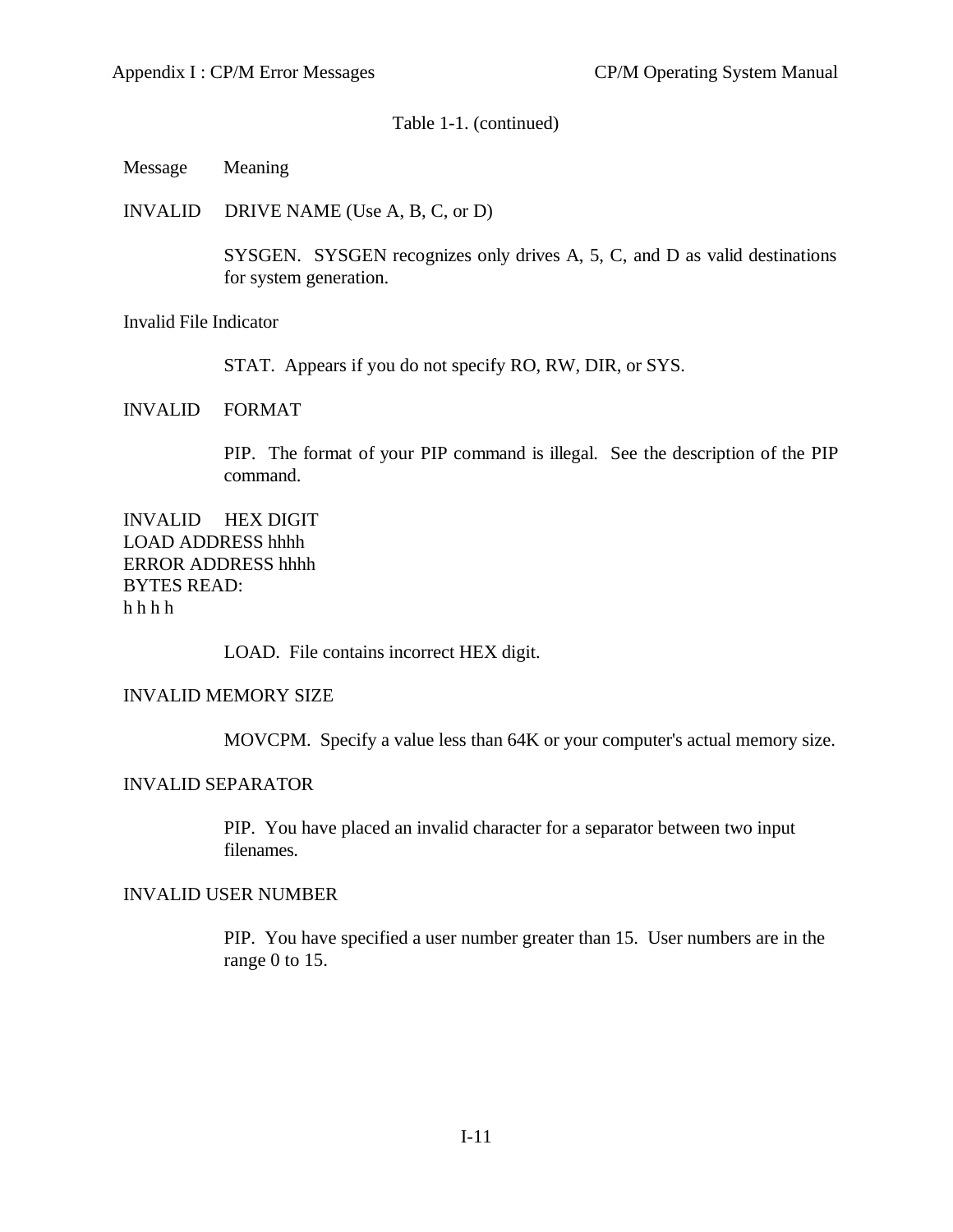Message Meaning

n ? USER. You specified a number greater than fifteen for a user area number. For example, if you type USER 18<cr>, the screen displays 18?.

## NO DIRECTORY SPACE

ASM. The disk directory is full. Erase some files to make room for PRN and HEX files. The directory can usually hold only 64 filenames.

### NO DIRECTORY SPACE--{filespec}

PIP. There is not enough directory space for the output file. You should either erase some unnecessary files or get another disk with more directory space and execute PIP again.

## NO FILE--{filespec}

DIR, ERA, REN, PIP. CP/M cannot find the specified file, or no files exist.

ASM. The indicated source or include file cannot be found on the indicated drive.

DDT. The file specified in an R or E command cannot be found on the disk.

## NO INPUT FILE PRESENT ON DISK

DUMP. The file you requested does not exist.

No memory

There is not enough (buffer?) memory available for loading the program specified.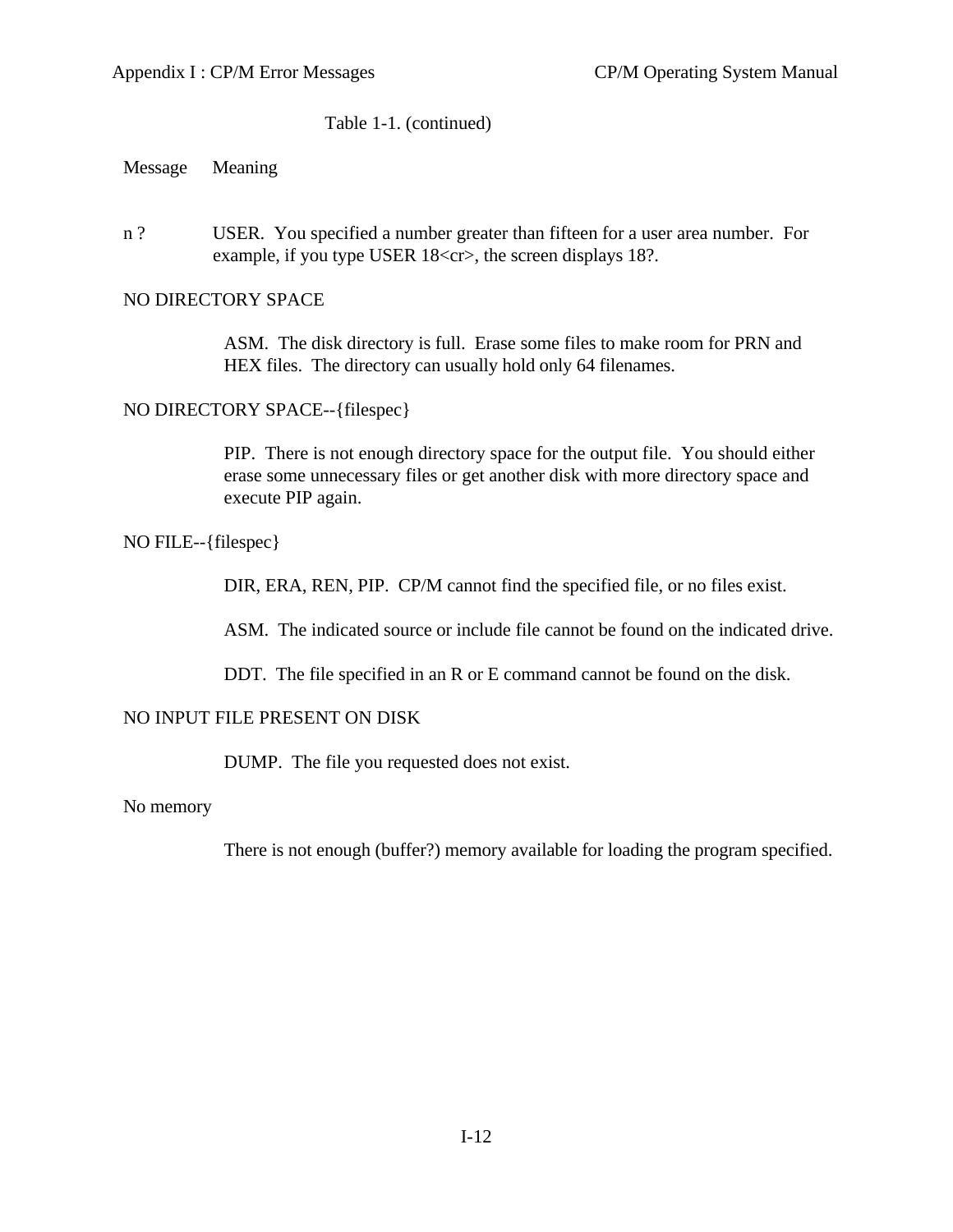Message Meaning

## NO SOURCE FILE ON DISK

SYSGEN. SYSGEN cannot find CP/M either in C  $P / M x x$ . C 0 M form or on the system tracks of the source disk.

### NO SOURCE FILE PRESENT

ASM. The assembler cannot find the file you specified. Either you mistyped the file specification in your command line, or the filetype is not ASM.

#### NO SPACE

SAVE. Too many files are already on the disk, or no room is left on the disk to save the information.

#### No SUB file Present

SUBMIT. For SUBMIT to operate properly, you must create a file with filetype of SUB. The SUB file contains usual CP/M commands. Use one command per line.

### NOT A CHARACTER SOURCE

PIP. The source specified in your PIP command is illegal. You have probably specified an output device as a source.

### \*\* NOT DELETED \*\*

PIP. PIP did not delete the file, which might have had the R/O attribute.

#### NOT FOUND

PIP. PIP cannot find the specified file.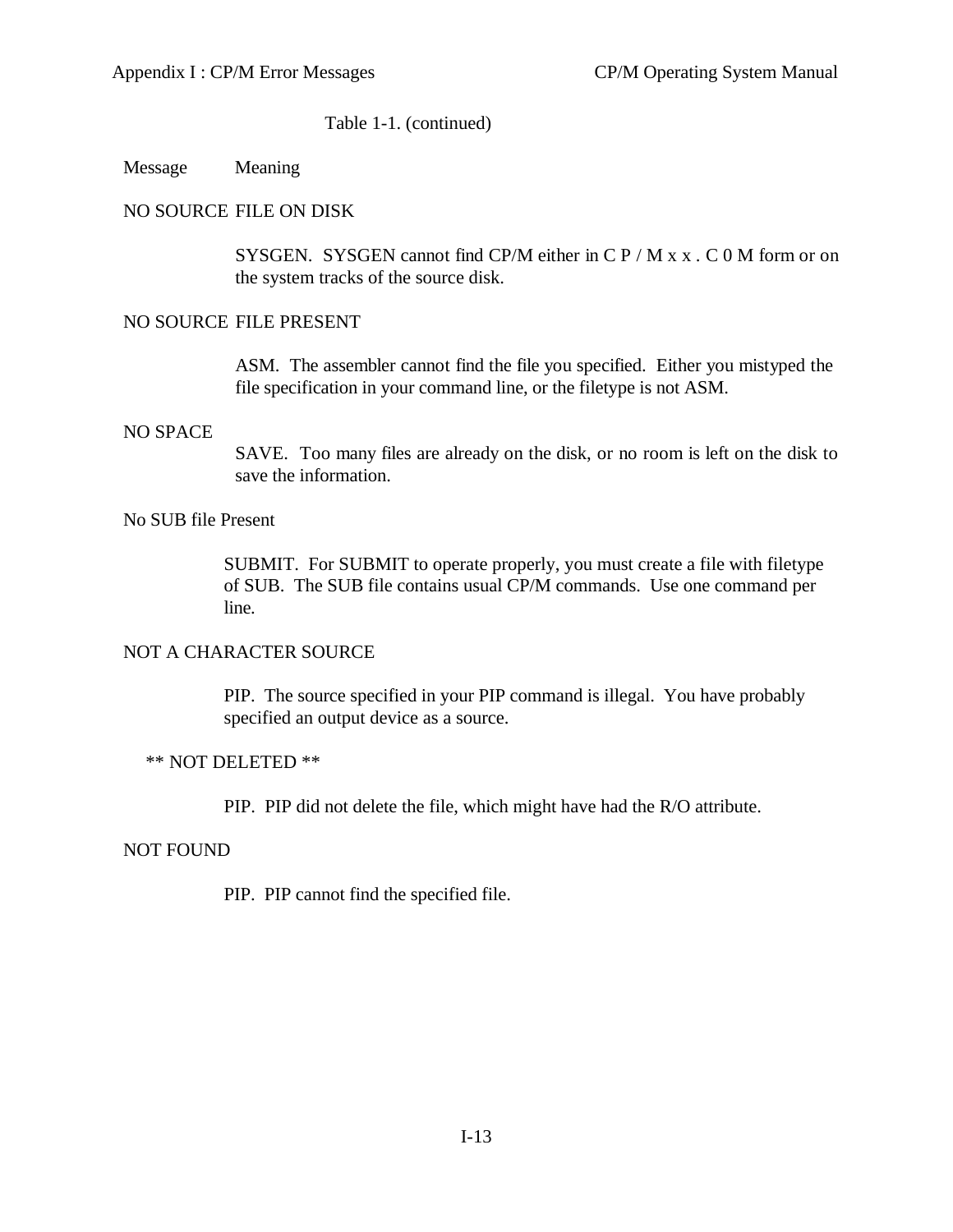## Message Meaning

## OUTPUT FILE WRITE ERROR

ASM. You specified a write-protected disk as the destination for the PRN and HEX files, or the disk has no space left. Correct the problem before assembling your program.

## Pa rameter error

SUBMIT. Within the SUBMIT file of type sub, valid parameters are \$0 through \$9.

## PARAMETER ERROR, TYPE RETURN TO IGNORE

SYSGEN. If you press RETURN, SYSGEN proceeds without processing the invalid parameter.

## QUIT NOT FOUND

PIP. The string argument to a Q parameter was not found in your input file.

### Read error

TYPE. An error occurred when reading the file specified in the type command. Check the disk and try again. The STAT filespec command can diagnose trouble.

## READER STOPPING

PIP. Reader operation interrupted.

#### Record Too Long

PIP. PIP cannot process a record longer than 128 bytes.

## Requires CP/M 2.0 or later

XSUB. XSUB requires the facilities of CP/M 2.0 or newer version.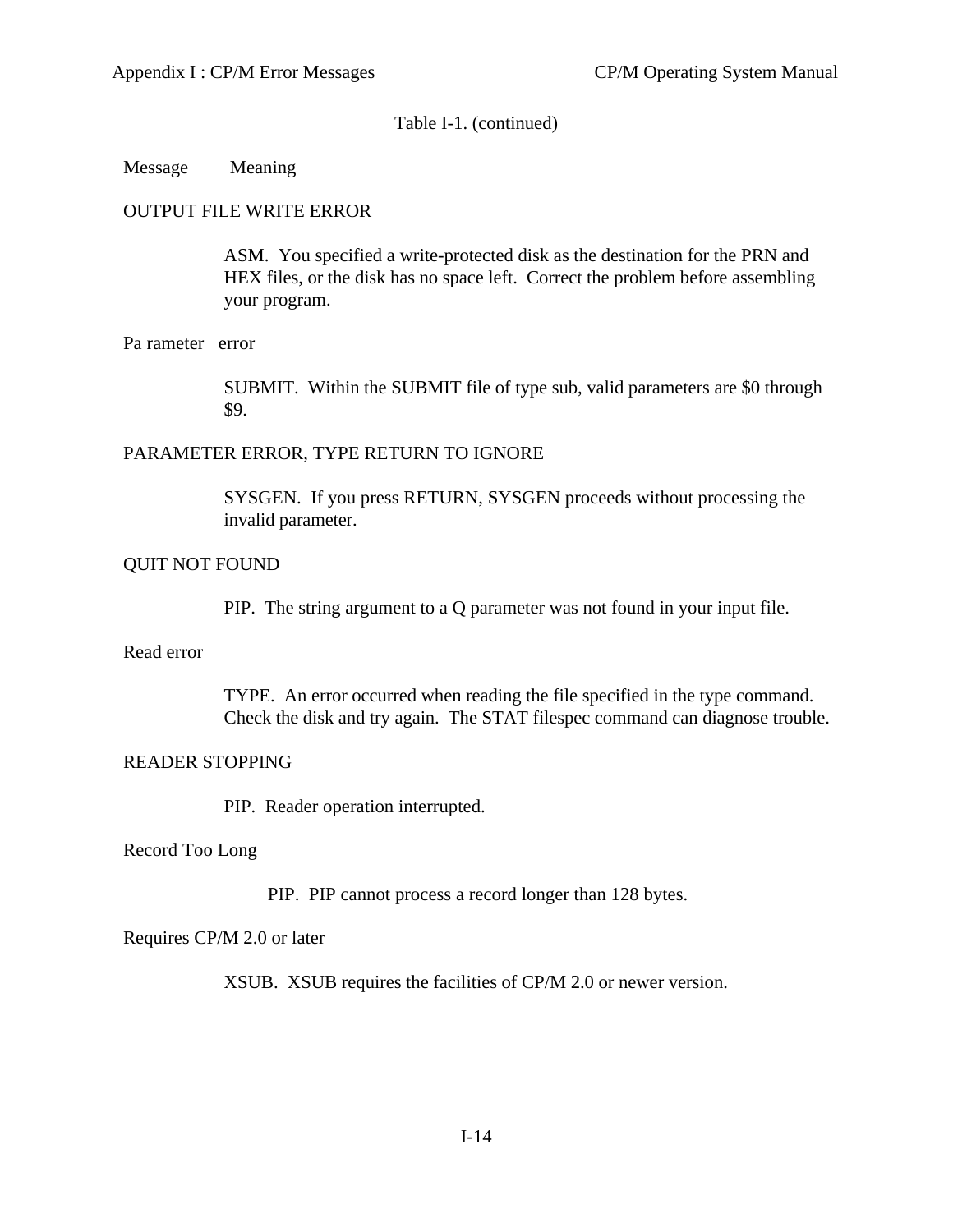Message Meaning

Requires CP/M 2.0 or new for operation

PIP. This version of PIP requires the facilities of CP/M 2.0 or newer version.

## START NOT FOUND

PIP. The string argument to an S parameter cannot be found in the source file.

## SOURCE FILE INCOMPLETE

SYSGEN. SYSGEN cannot use your CP/M source file.

## SOURCE FILE NAME ERROR

ASM. When you assemble a file, you cannot use the wildcard characters " and ? in the filename. Only one file can be assembled at a time.

## SOURCE FILE READ ERROR

ASM. The assembler cannot understand the information in the file containing the assembly-language program. Portions of another file might have been written over your assembly-language file, or information was not properly saved on the disk. Use the TYPE command to locate the error. Assembly-language files contain the letters, symbols, and numbers that appear on your keyboard. If your screen displays unrecognizable output or behaves strangely, you have found where computer instructions have crept into your file.

## SYNCHRONIZATION ERROR

MOVCPM. The MOVCPM utility is being used with the wrong CP/M system.

## "SYSTEM" FILE NOT ACCESSIBLE

You tried to access a file set to SYS with the STAT command.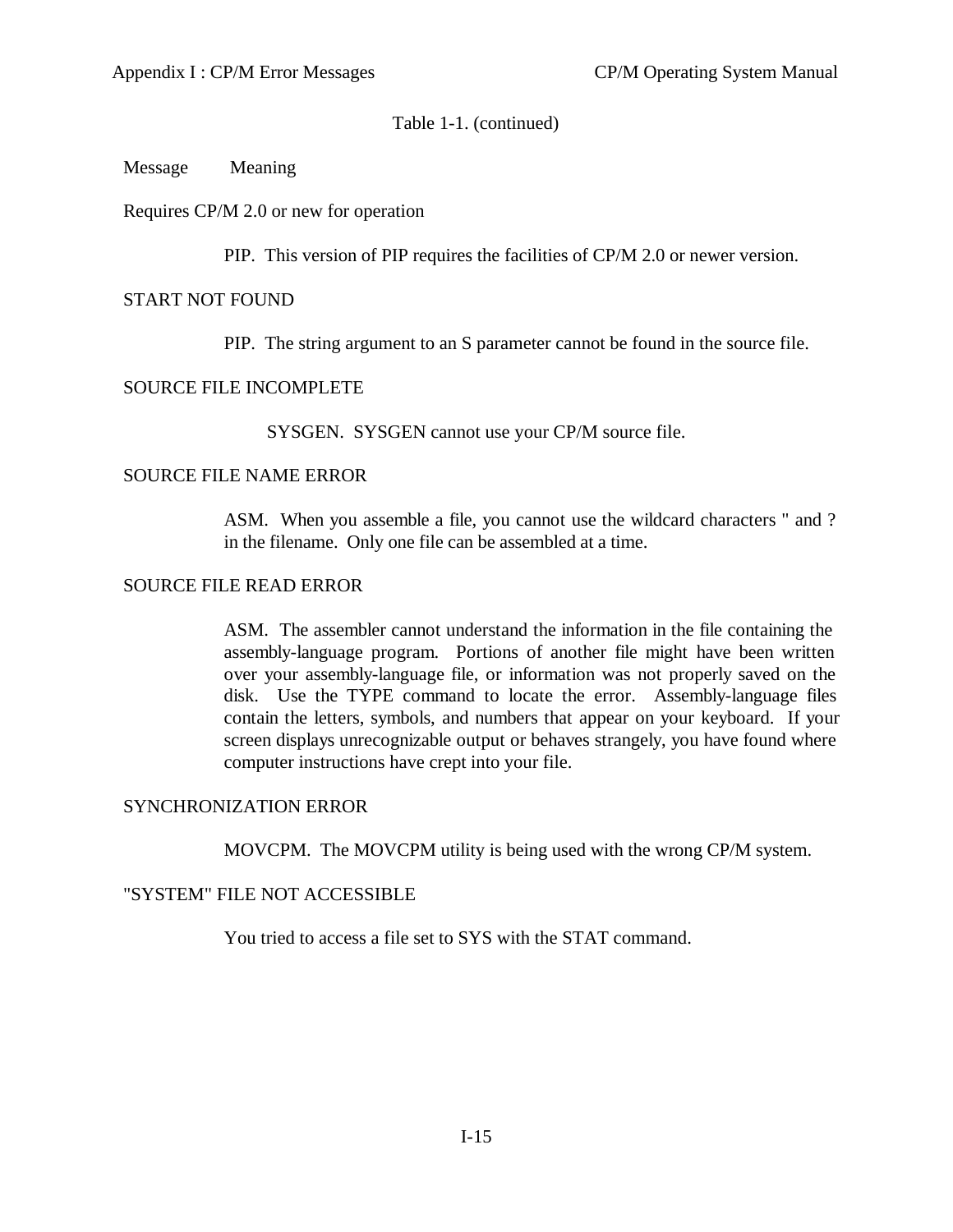Message Meaning

\*\* TOO MANY' FILES \*\*

STAT. There is not enough memory for STAT to sort the files specified, or more than 512 files were specified.

UNEXPECTED END OF HEX FILE--{filespec}

PIP. An end-of-file was encountered prior to a termination HEX record. The HEX file without a termination record should be corrected, probably by recreating the HEX file.

Unrecognized Destination

PIP. Check command line for valid destination.

Use:  $STAT d:=RO$ 

STAT . An invalid STAT drive command was given. The only valid drive assignment in STAT is STAT  $d$ : = RO.

VERIFY ERROR:--{filespec}

PIP. When copying with the V option, PIP found a difference when rereading the data just written and comparing it to the data in its memory buffer. Usually this indicates a failure of either the destination disk or drive.

WRONG CP/M VERSION (REQUIRES 2.0)

XSUB ACTIVE

SUBMIT. XSUB has been invoked.

## XSUB ALREADY PRESENT

SUBMIT. XSUB is already active in memory.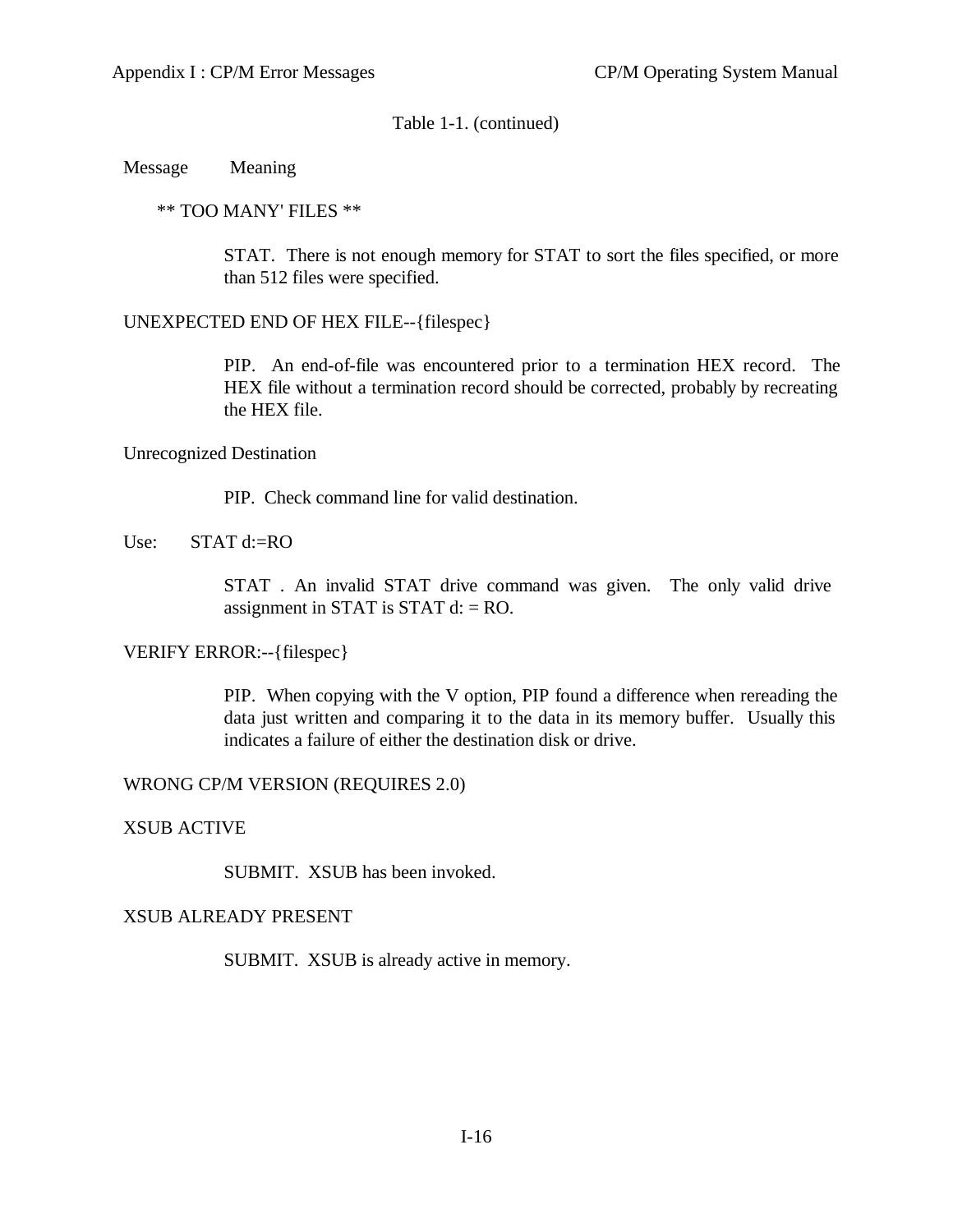## Message Meaning

Your Input?

If CP/M cannot find the command you specified, it returns the command name you entered followed by a question mark. Check that you have typed the command line correctly, or that the command you requested exists as a COM file on the default or specified disk.

End of Appendix I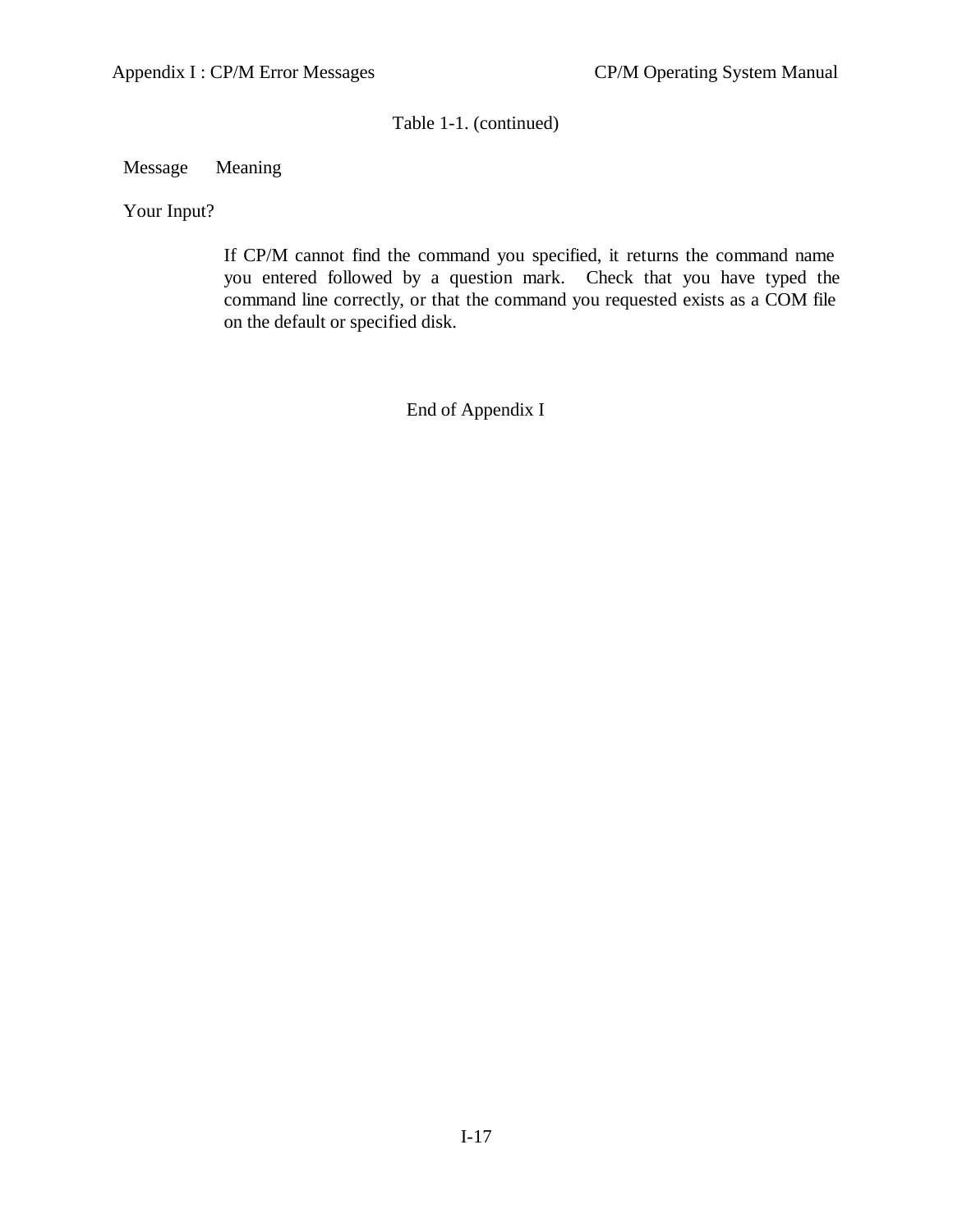$\mathsf A$  C

Allocation vector, 5-27 1-2, 4-1, *5-1, 6-1* Ambiguous file reference (afn), 1-4, 1-7 CCP Stack, 5-6 ASM, 1-22, 3-1 Character pointer, 2-4 Assembler, 1-22, 3-1 cks parameter, 6-35 Assembler/disassembler module Close File function, 5-20 (DDT), 4-1 1 Code and data areas, 6-26 Assembler errors, 3-24 Cold start loader, 6-13, 20, 25 Assembly language mnemonics in Command, 1-3 DDT, 4-4, 4-7 Command line, 5-3 Assembly language program, 3-3 Comment field, 3-4 Automatic command processing, 1-39 Condition flags, 3-17, 4-11

Basic Disk Operating System (BDOS), 1-2, 4-1, 5-1, 6-1 1-2, 5-1, 6-1 Console Input function, 5-12 Basic 1/0 System (BIOS), 1-2,5-1, 6-1 Console Output function, 5-12 BDOS (Basic Disk Operating System), CONST, 6-21 1-2, 5-1, 6-1 Constant, 3-5 Binary constants, 3-5 Control characters, 2-19 BIOS (Basic 1/0 System), 1-2, *5-1, 6-1* Control functions, 1-13 BIOS disk definition, 6-34 CTRL-Z character, 5-7 BIOS subroutines, 6-15 Copy files, 1-25 Block move command, 4-8 CPU state, 4-3, 4-4 bls parameter, 6-35 cr (carriage return), 2-10 BOOT, 5-2, 6-13, 6-20 Create files, 1-35 BOOT entry point, 6-20 Create system disk, 1-37 Break point, 4-4, 4-6 Creating COM files, 1-24

Absolute line number, 2-5 Case translation, 1-6, 1-7, 1-31, 1-32 1-33, 2-7, 2-10, 2-20, Access mode, 1-19 2-21, 2-22, 3-7, *5-10, 5-11* afn (ambiguous file reference), 1-4, 1-7 CCP (Console Command Processor), Assembly language statement, 3-3 Compute File Size function, 5-33 Conditional assembly, 3-14 CONIN, 6-21 B CONOUT, 6-21 CONSOLE, 6-18 Base, 3-5 Console Command Processor (CCP), Built-in commands, 1-3 Currently logged disk, 1-3, 1-7, 1-15, 1-36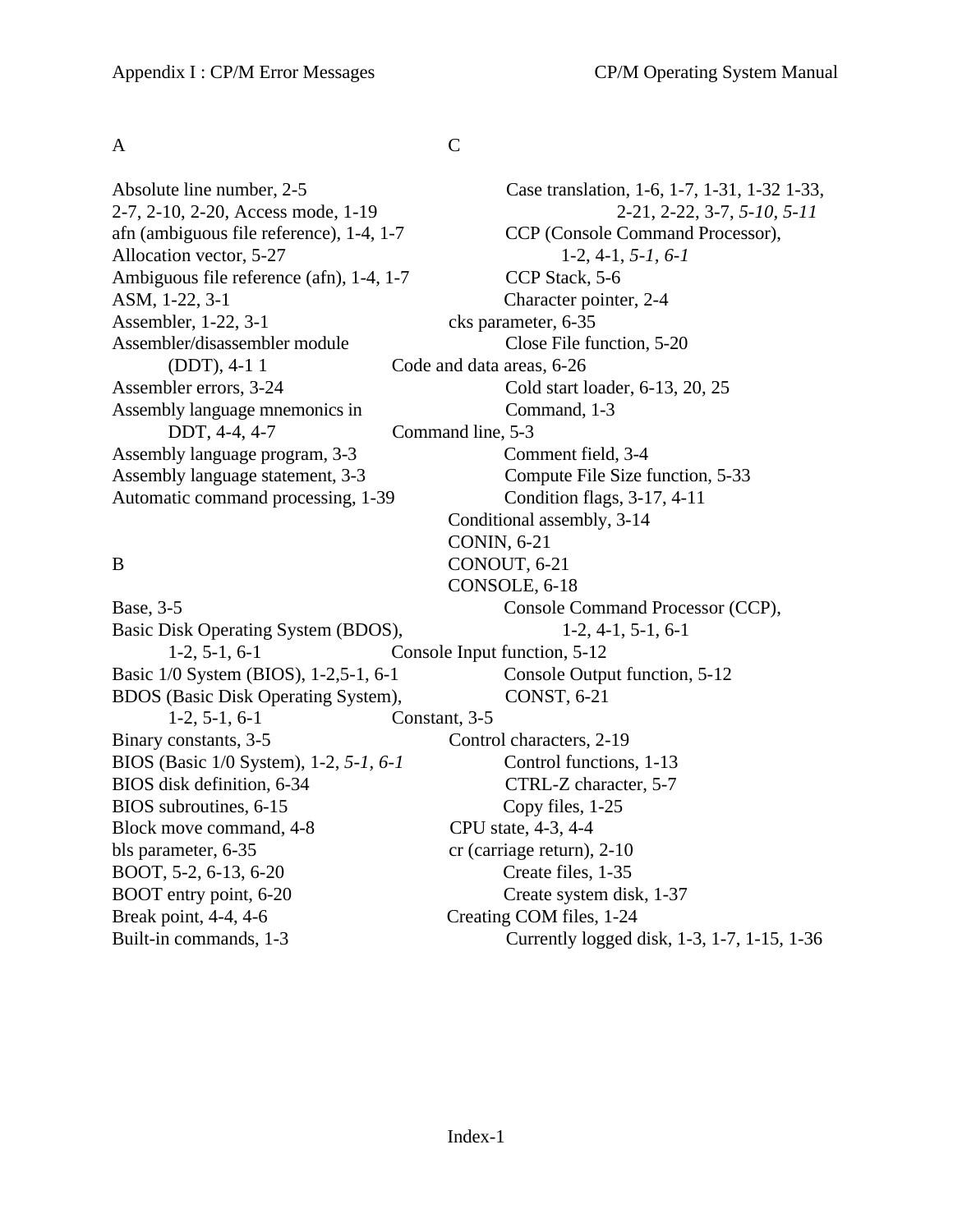Data allocation size, 6-31 Drive specification, 1-7 Data block number, 6-32 DS statement, 3-16 DB statement, 3-15 DUMP, 1-41 5-40 DDT commands, 4-4, 6-9 DW statement, 3-15 DDT nucleus, 4-11 DDT prompt, 4-2 DDT sign-on message, 4-1 E Decimal constant, 3-5 Default FCB, 4-7 ED, 1-35, 2-1-2-22, 6-6 Delete File function, 5-22 ED commands, 2-8,19 DESPOOL, 6-17 ED errors, 2-18 Device assignment, 1-16 Edit command line, 1-1 2 DIR, 1-9 8080 CPU registers, 4-10 DIR attribute, 1-20 8080 registers, 3-6 dir parameter, 6-35 end-of-file, 1-28, 5-7 Direct console 1/0 function, 5-14 END statement, 3-4, 3-11 Direct Memory Address, 5-27 EMDEF macro, 6-35 Directory, 1-9 ENDIF statement, 3-13 Directory code, 5-19, 5-20, 5-21, 5-22, EQU statement, 3-12 5-23, 5-24, 5-25 ERA, 1-8 Disassembler, 4-4, 1 1 Erase files, 1-8 Disk attributes, 1-15 Error messages, 1-44, 2-18, 3-24 Disk drive name, 1-6, 7 Expression, 3-4 Disk 1/0 functions, 5-17-5-35 Extents, 1-19 Disk parameter block, 6-30 Disk parameter header, 6-28 Disk parameter table, 6-28 F Disk statistics, 1-15 Disk-to-disk copy, 1-27 FBASE, 5-2 DISKDEF macro, 6-34 FCB, 5-8,5-9 Diskette format, 1-47 FCB format, 5-8, 5-9 DISKS macro, 6-34 FDOS (operations), 5-1, 5-4 Display file contents, 1 -1 1 File attributes, I - 20 dks parameter, 6-35 File compatibility, 1-35 DMA, 5-27 File control block (FCB), 5-8, 5-9 DMA address, 5-8 File expansion, 6-2 dn parameter, 6-35 File extent, 5-8 DPBASE, 6-29 File indicators, 1-20

D Drive characteristics, 1-21 Drive select code, 5-9

File names, 1-4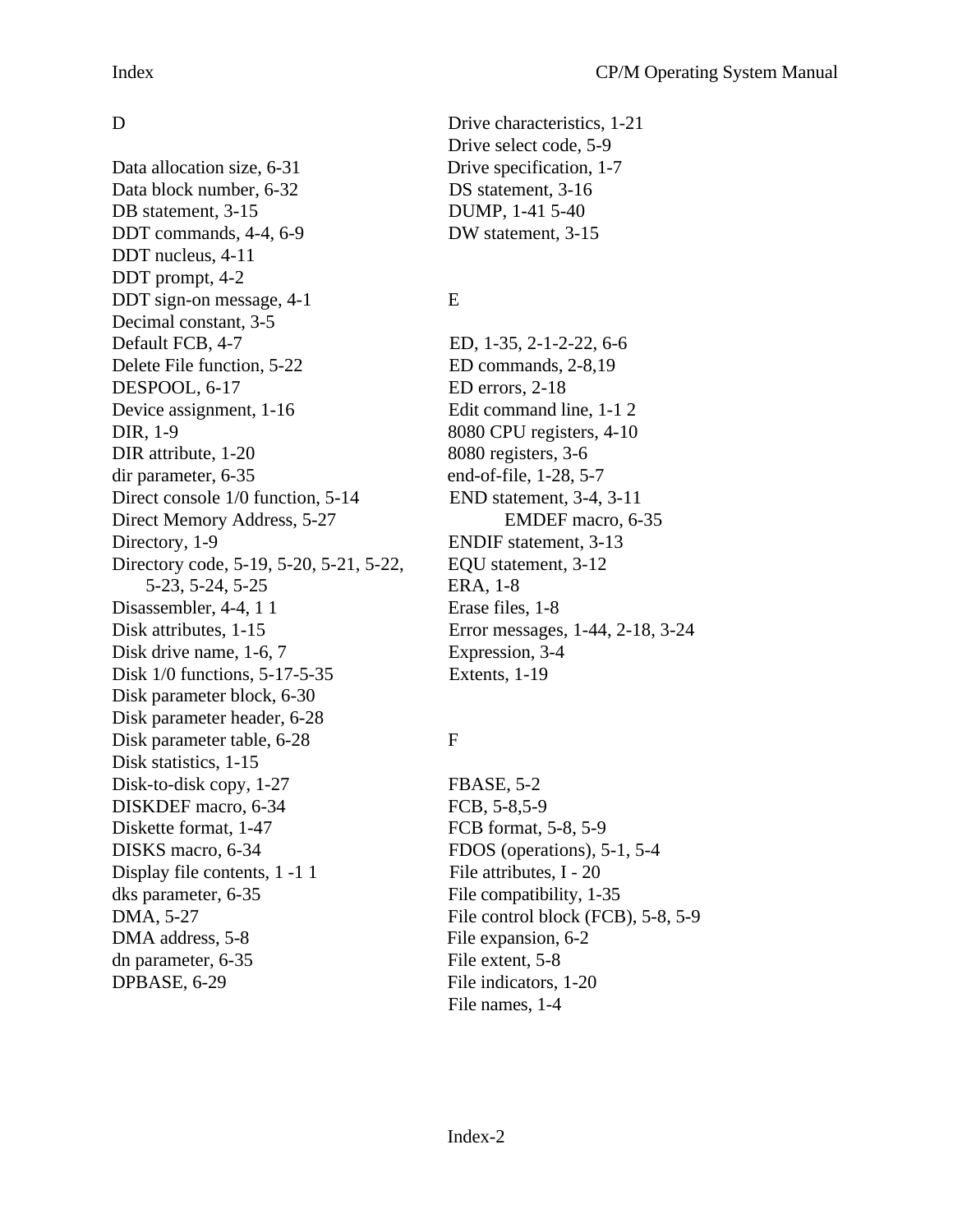## Index CP/M Operating System Manual

File reference, 1-4 K File statistics, 1-15, 1-19 Filetvpe, 5-6 Key fields, 5-34 Find command, 2-11 fsc parameter, 6-35

Get ADDR (Alloc) function, 5-27 Library read command, 2-16 *5-16* Get Console Status, 5-17 Line-editing functions, I-12 Get  $1/0$  Byte function,  $5-15$  Line numbers,  $2-5$ Get Read/Oiily Vector function, 5-28 LIST, 6-17, 6-21 GETSYS, 6-3, 6-11 List Output function, 5-14

Hexadecimal constaiit, 3-5 Logical extents, 5-8

# I

6-35 Identifier, 3-3, 3-5 IF statement, 3-13 Isc parameter, 6-35 Initialized storage areas, 3-15 In-line assembly language, 4-4 Insert mode, 2-7 M Insert String, 2-12 IOBYTE function, 6-17-6-19 Macro command, 2-17

jump vector, 6-15 MOVCPM, 1-42,6-7 juxtaposition command, 2-15

G Label field, 3-3 Labels, 3-3, 3-4, 3-16 Get ADDR (Disk Parms) function, 5-29 Line-edit'ng control characters, 2-9, 4-2,

LISTST, 6-24 LOAD, 1-24 H Logged in,1-3 Logical devices, 1-16, 1-28, 6-17 HOME subroutine, 6-20, 22 Logical-phvsical assignments, 1-18, 6-19

Logical to physical device mapping, 6-18

Logical to physical sector translation 6-24,

Make File function, 5-25 Memory buffer, 2-1-2-7 J Memory image, 4-3, 6-6, 6-7 Memory size, 1-42, 6-3, 6-8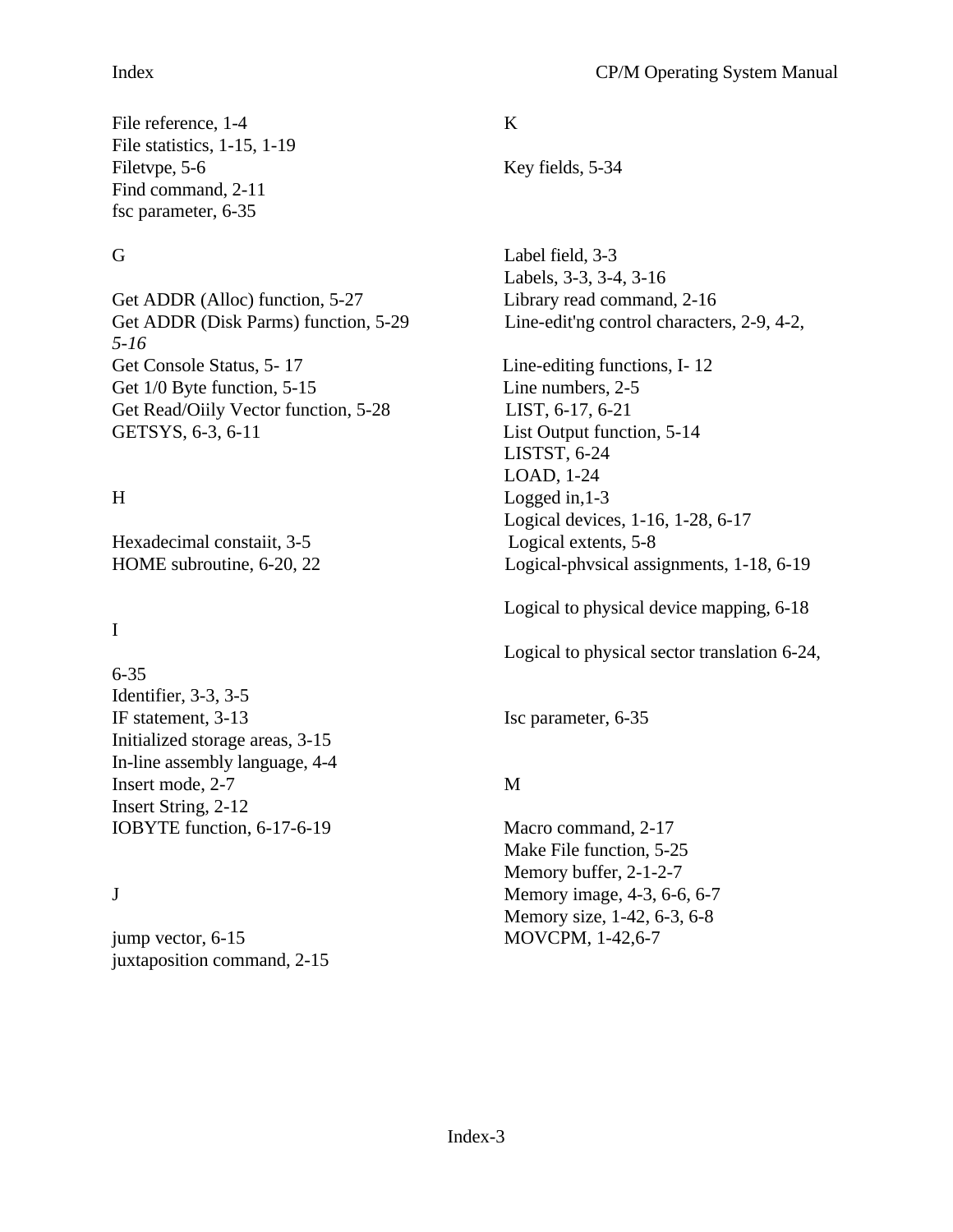[o] parameter, 6-35 Read only, 1-20 Octal constant, 3-5 Read/only status, 1-20 Open File function, 5-19 READ routine, 6-20 Operation field, 3-4, 3-16 Read/write, 1-20 Operators, 3-9, 3-16 READER, 6-18,21

Page zero, 6-26 Reset state, 5-18 Patching the CP/M system, 6-3 Return Current Disk function, 5-26 Physical file size,  $5-33$  R/0,  $1-20$ Physical to logical device assignment, R/O attribute, 5-29 1-18, 6-19 R/O bit, 5-28 PIP devices, 1-28 R/W, 1-20 PIP parameters, 1-31 Print String function, 5-15 PRN file, 3-1 S Program counter,4-4,4-6, 4-7, 4-11 Program tracing, 4-9 SAVE, 1-11 Prompt, 1-3 SAVE command, 4-3 Pseudo-operation, 3-10 Search for First function, 5-21 PUNCH, 6-17, 6-21 Search for Next function, 5-22 Punch Output function, 5-13 Search strings, 2-11 PUTSYS, 6-4, 6-11 Sector allocation, 6-13

Negative bias, 6-7 Radix indicators, 3-5 Random access, 5-31, 5-32, 5-46 Random record number, 5-32 O READ, 6-23 Read Console Buffer function, 5-16 ofs parameter, 6-35 Read random error codes, 5-31 On-line status, 5-19 Read Random function, 5-30 Operand field, 3-4, 3-6 Read Sequential function, 5-23 ORG directive, 3-11 Reader Input function, 5-13 REN, 1-10 Rename file function, 5-25 P Reset Disk function, 5-18 Reset Drive function, 5-35 Peripheral devices, 6-17 Return Log-in Vector function, 5-26 Physical devices, 1-17, 6-17 Return Version Number function, 5-18